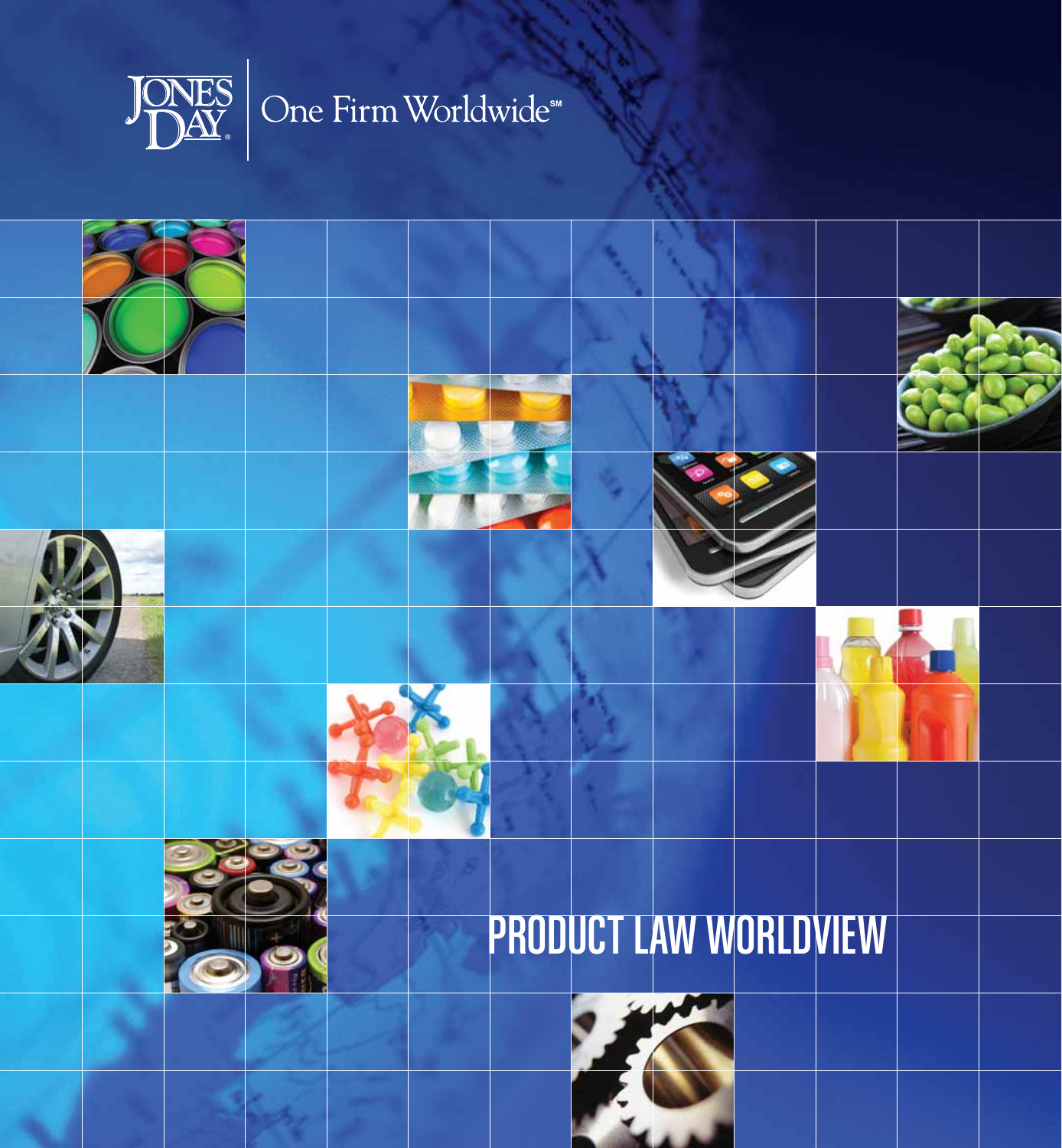

# PRODUCT LAW WORLDVIEW

# **TABLE OF CONTENTS**

#### **INTRODUCTION**

#### Introduction

#### THE EUROPEAN UNION

The European Union's Product Liability and Safety Legislation Product Liability Law in France Class Actions in Europe: Reality or Myth? The Example of France Product Liability Law in Germany Product Liability Law in Italy Product Liability Law in Spain Product Liability Law in the United Kingdom

#### **AUSTRALIA**

Product Liability Law in Australia Class Actions in Australia

## ASIA

Product Liability Law in China Product Liability Law in Japan

#### **MEXICO**

Product Liability Law in Mexico

#### THE UNITED STATES

Product Liability Law in the United States

#### **INSURANCE**

Product Liability Insurance Issues

#### CONTACT INFORMATION

List of Authors Business and Tort Litigation (USA) Office Heads of Litigation

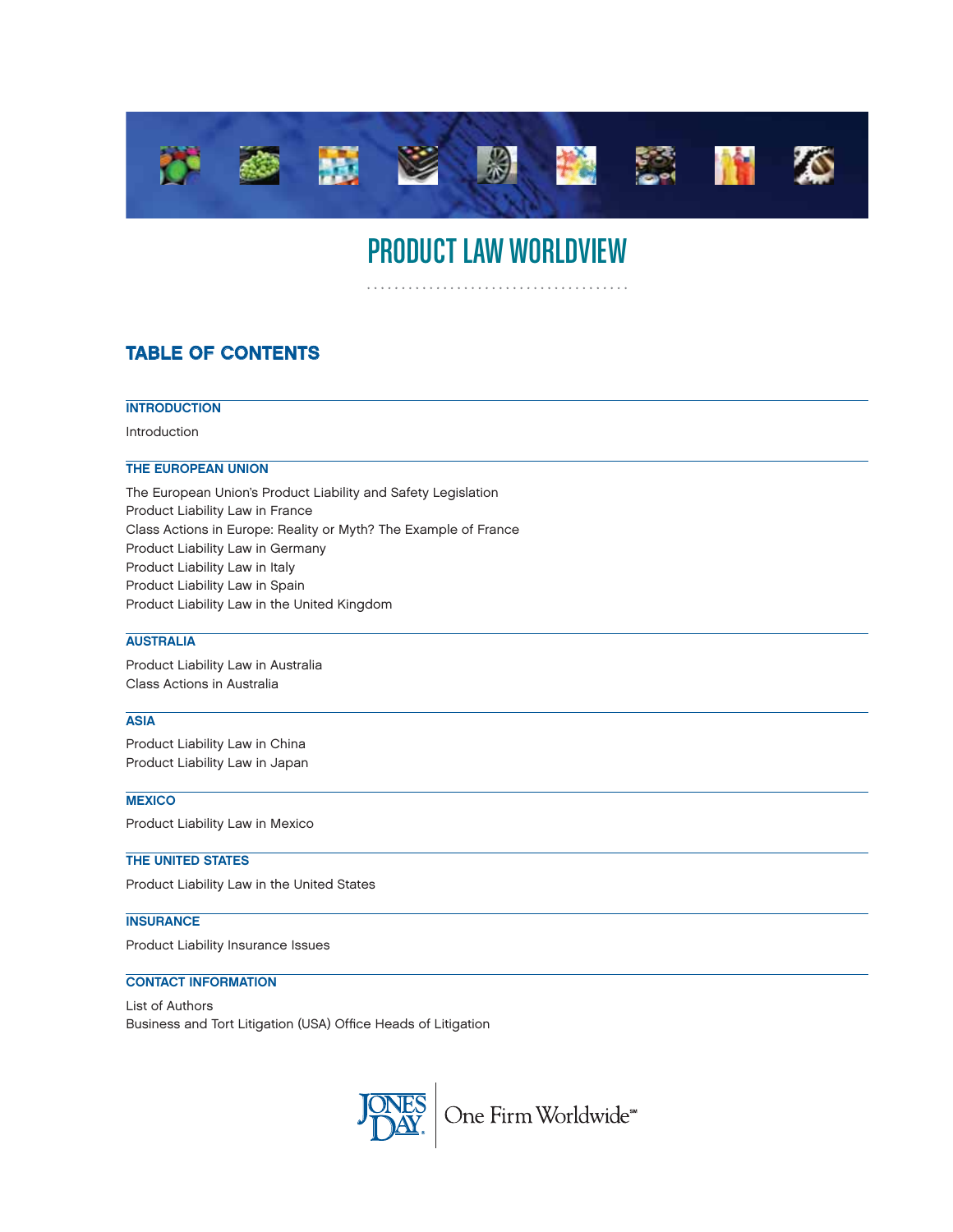## **INTRODUCTION**

As U.S. manufacturers work to increase product exports, and as global trade in manufactured goods has become a fact of life, Jones Day offers this compendium of chapters discussing product liability law in Asia, Australia, Europe, Mexico, and the United States. We cannot promise certainty in the law or procedures that a manufacturer will face in other countries, but we aim to provide the basic information that will allow manufacturers to make knowledgeable decisions about the potential liability risks and how to manage and mitigate those risks, including through insurance.

In addition to litigation risk, we aim to educate manufacturers on the extensive rules and procedures for product safety and recalls that they will need to navigate. These rules aim to prevent injury from unsafe products. The rules, particularly in Europe and recently in China, reflect administrative efforts, often directed by legislatures, to protect consumers from product hazards, and they demand the virtual elimination of risk or a high level of proven safety. They also may mandate product monitoring and a rapid response to product hazards occurring in field use.

Finally, in many countries, the risk of criminal investigations and proceedings against companies and their local executives or managers arising from defective, unsafe products is real. Therefore, the rules and procedures governing criminal liability are discussed as well.

Because of historic empire building, the need for consistent rules in international trade, and the general harmonizing principles established within the European Union that have had global influence, product manufacturers will find commonality in the substantive law of the major trading countries discussed in this compendium. At the risk of oversimplification and with the caveat that local differences exist, some general observations can be made:

- The law affecting product manufacturers arises from contract, express and implied warranties, strict liability, and negligence. Strict, no-fault liability for defective products sold to consumers is now the common rule.
- The law comes from several sources: treaties, statutes, and judge-made law. Administrative regulations are also important to consider and can establish product safety standards. Particular statutes are often in place for certain kinds of products. All sources should be consulted.
- Following the lead of the European Union, most countries now have general product safety directives separate and apart from liability law for personal injury or property damage. Those safety directives set rules and procedures that apply with the first sale of a consumer product in a country. Their goal is to prevent injury from unsafe products. The precautionary principle prevails, particularly in Europe. The safety

directives also provide the guidelines for product recalls. Noncompliance can give rise to administrative fines and, in extreme cases, criminal penalties.

- Manufacturers typically have the obligation to ensure that products are safely designed and bear adequate instructions and warnings for safe use. Most countries use a "consumer expectation" test. Component-part manufacturers are similarly responsible for their products. Distributors, sellers, and retailers have fewer obligations, absent their own fault, but can be held liable when the manufacturer is not identified or is not available for suit in a country.
- Defenses to civil liability typically include, among others, statutes of limitation, the plaintiff's fault or misuse of the product, and compliance with the state of the art of technology.
- Pretrial discovery is usually very limited in countries other than the United States.
- With respect to the countries discussed in this compendium, except for the United Kingdom and the United States, judges, not juries, hear and decide lawsuits, including (with some exceptions) criminal prosecutions. The trial typically involves the presentation of written evidence and then argument by counsel. Judges appoint experts to educate them about the product and complicated technical, scientific, and medical issues. Because cases involve little pretrial discovery and are heard before judges, they often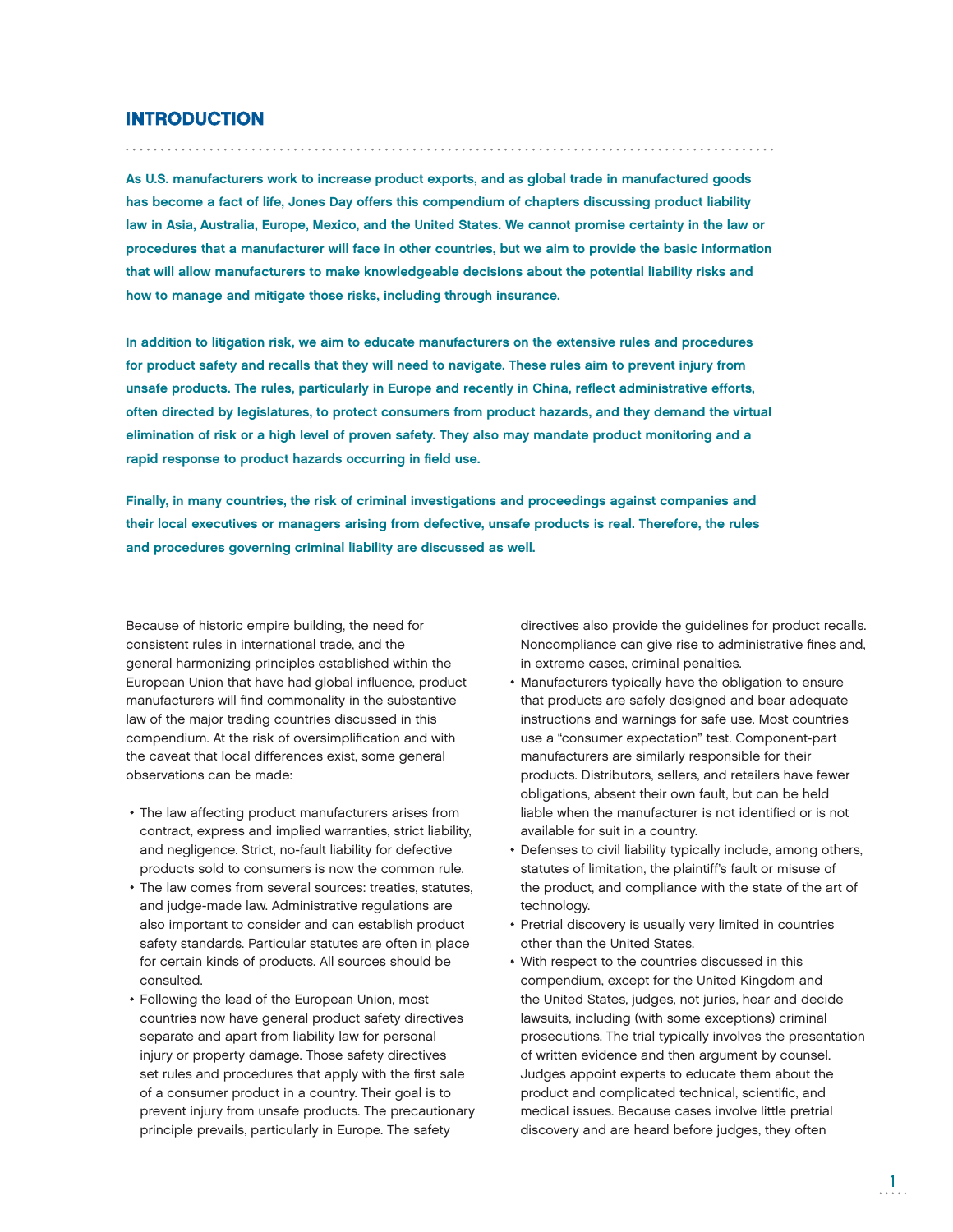proceed quickly. There is greater convergence of substantive legal principles than with procedures in the United States and other countries.

- Class actions are rare outside the United States, though procedures for such aggregated claims exist. The American influence may be spreading, however, to Australia and Europe.
- Compensatory damages are available for personal injury and property damage. Damages for personal injury usually include pain and suffering beyond just out-of-pocket expenses, but awards are typically more circumscribed than those occurring in the United States. Punitive damages are either prohibited or rarely awarded.
- Manufacturers should consider the availability of insurance to cover products sold outside the United States, including recall insurance.

The individual chapters will provide an overview of each country's statutes and laws affecting the sale of products. A summary of the fundamental principles, judicial procedures, and administrative rules, along with some practical advice on such topics as the attorney-client privilege, will be given.

Because we are constrained to report an overview of the law without application to specific facts, and because the law in each country continues to evolve, this compendium is not intended to provide legal advice. We offer this compendium as a service, without intending to create any client relationship, any representation of accuracy of the information, or any obligation to provide updated information in the future. We encourage you to consult the authors of the chapters or your normal contacts in our offices as you confront particular factual circumstances or legal issues. For that purpose, we have provided a list of authors and office contacts at the end of this compendium. We also welcome your feedback and comments.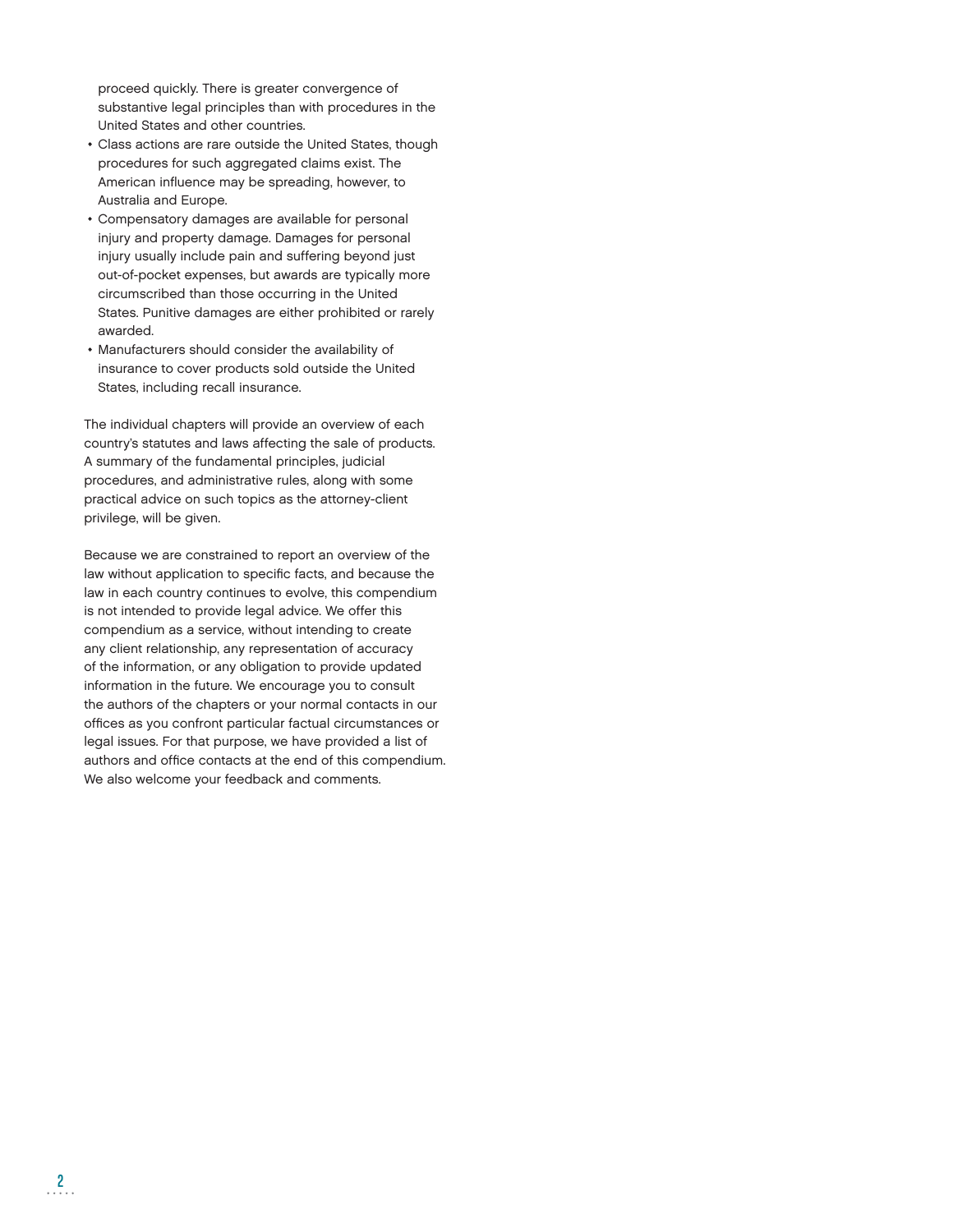## THE EUROPEAN UNION'S PRODUCT LIABILITY AND SAFETY **LEGISLATION**

Two directives of the European Parliament<sup>1</sup> govern the field of product liability and product safety:

- (i) Council Directive 85/374/EEC of July 25, 1985, on the approximation of the laws, regulations, and administrative provisions of the Member States concerning liability for defective products<sup>2</sup> (the "PLD"); and
- (ii) Directive 2001/95/EC of the European Parliament and of the Council of December 3, 2001, on general product safety<sup>3</sup> (the "GPSD").

In European Community law, a directive is a legislative instrument that is binding on the Member States as to the result to be attained but leaves them free to determine the form and methods. EU directives must be transposed by each Member State, meaning that they must be implemented by national laws. Consequently, injured persons or other right holders under the PLD and GPSD will derive their rights from national laws, although these national laws should provide a similar degree of protection across the EU.

This chapter will present an overview of the rules set forth by the PLD and GPSD, which provide the common ground for the existing laws in the various Member States. Later chapters will discuss the national laws of certain EU Member States.

# PRODUCT LIABILITY DIRECTIVE

#### HARMONIZATION OF NATIONAL LAWS

Before 1985, all EU Member States had their own national laws regarding liability for defective products. These national laws were generally grounded on fault-based contractual or tort liability principles. However, the Council of the European Union was concerned that divergences among different nations' laws might distort competition, affect the movement of goods within the common market, and afford varying degrees of consumer protection against defective products.

Consequently, on July 25, 1985, the Council enacted the PLD in order to introduce a common scheme of strict liability. Pursuant to the European legislature, holding

producers to a no-fault liability standard was "the sole means of adequately solving the problem, peculiar to our age of increasing technicality, of a fair apportionment of the risks inherent in modern technological production."

All EU Member States have implemented the PLD through national legislation, though the national legislatures were left with limited leeway. In a judgment of April 25, 2002, the European Court of Justice (the "ECJ") ruled that the PLD mandates full harmonization in that "the margin of discretion available to the Member States in order to make provision for product liability is entirely determined by the Directive itself and must be inferred from its wording, purpose and structure." The PLD "provides no possibility for the Member States to maintain or establish provisions departing from Community harmonising measures."4

<sup>1</sup> Comprising Austria, Belgium, Bulgaria, Cyprus, the Czech Republic, Denmark, Estonia, Finland, France, Germany, Greece, Hungary, Ireland, Italy, Latvia, Lithuania, Luxembourg, Malta, the Netherlands, Poland, Portugal, Romania, Slovakia, Slovenia, Spain, Sweden, and the United Kingdom.

<sup>2</sup> O.J. August 7, 1985, L 210, pp. 29–33, as amended by Directive 1999/34/EC of the European Parliament and of the Council of May 10, 1999, O.J. June 4, 1999, L 141, pp. 20–21.

<sup>3</sup> O.J. January 15, 2002, L 11, pp. 4–17, repealing as from January 15, 2004, Council Directive 92/59/EEC of June 29, 1992, on general product safety (O.J. August 11, 1992, L 228, p. 24), and as amended by EC Regulation 765/2008 of July 9, 2008 (O.J. August 13, 2008, L 218, p. 30), and EC Regulation 596/2009 of June 18, 2009 (O.J. July 18, 2009, L 188, p. 14).

<sup>4</sup> ECJ April 25, 2002, case C-154/00, ECR 2002, p. I-03879, recitals 10 and 12.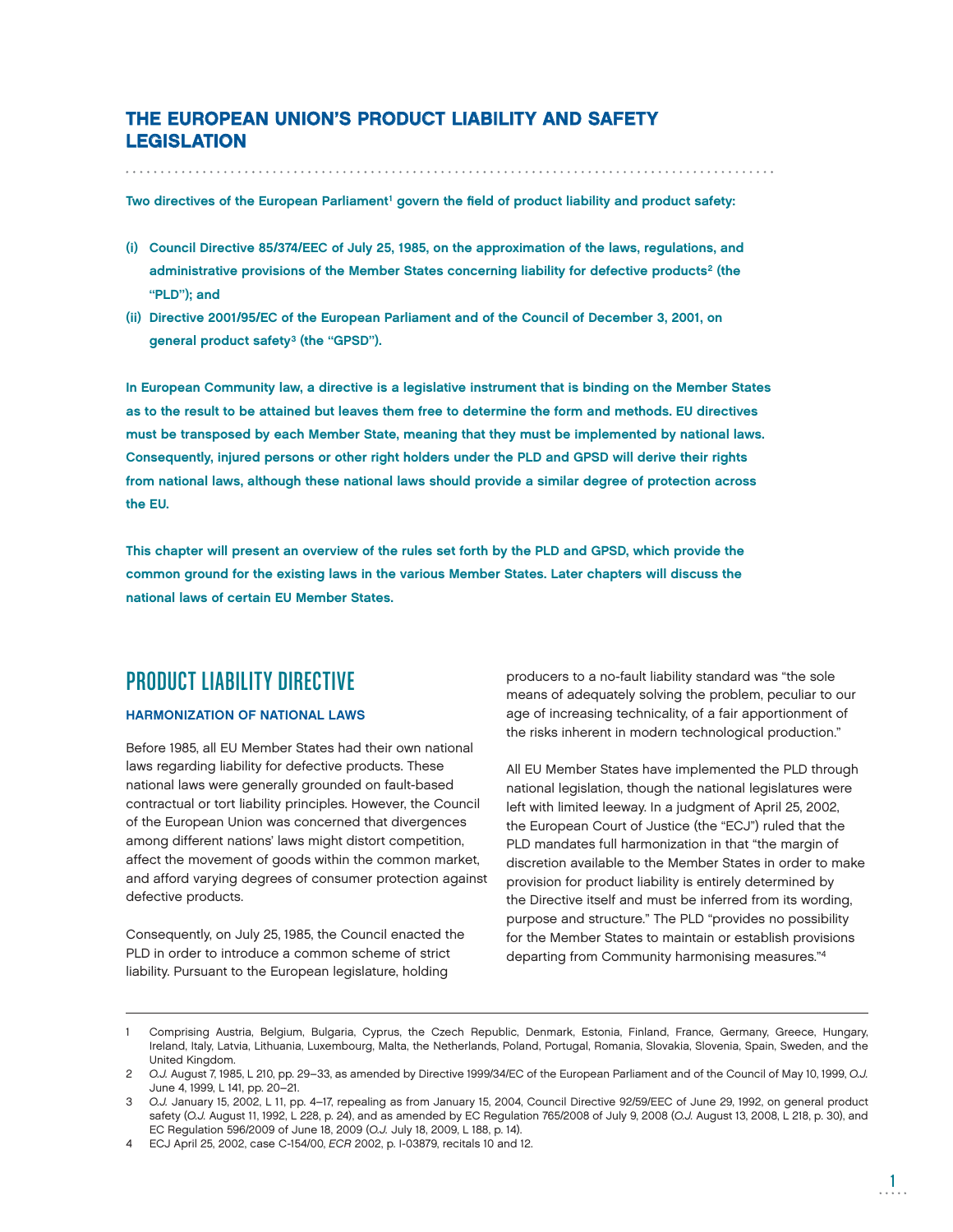Article 13 PLD allows Member States to maintain existing schemes of contractual or noncontractual liability or specific liability systems. However, the ECJ emphasized that "Article 13 of the Directive cannot be interpreted as giving the Member States the possibility of maintaining a general system of product liability different from that provided for in the Directive," but rather "as referring to a specific scheme limited to a given sector of production."<sup>5</sup> In other words, the PLD's provisions on strict product liability do not preclude the application of other systems of contractual or noncontractual liability based on other grounds, such as fault or warranties in respect of latent defects.

The PLD does not provide any common procedural framework. All European product liability claims are governed by the national procedural and evidentiary rules of the fora in which they are brought.

#### CHOICE OF LAW

Pursuant to the Rome II Regulation,<sup>6</sup> the law applicable to a noncontractual obligation arising out of damage caused by a product shall be the law of the country:

- Where both the person claimed to be liable and the person sustaining damage have their habitual residence at the time when the damage occurs; or
- In which the person sustaining the damage had his or her habitual residence when the damage occurred, if the product was marketed in that country; or failing that
- In which the product was acquired, if the product was marketed in that country; or failing that
- In which the damage occurred, if the product was marketed in that country.

However, if the manufacturer or supplier claimed to be liable could not reasonably foresee the marketing of the product, or a product of the same type, in the country determined pursuant to one of the last three points, the law of the country in which that entity has its habitual residence shall apply. Nevertheless, the law of yet another country may apply if it is established—taking all circumstances of the case into account (e.g., a preexisting relationship between the parties, such as a contract) that the case is manifestly connected more closely with another country.

#### SCOPE OF APPLICATION

#### Ratione Personae

Pursuant to Article 1 PLD, the producer shall be liable for damage caused by a defect in its product. A "producer" is defined rather broadly in Article 3 PLD as:

- The manufacturer of a finished product or of a component part;
- The producer of any raw material;
- Any person who, by putting his name, trademark, or other distinguishing feature on a product, presents himself as its producer;
- Any person importing a product into the Community for sale, hire, leasing, or any form of distribution in the course of his business;
- Each supplier of a product if the producer cannot be identified, unless the supplier informs the injured person, within a reasonable time, of the identity of the producer or the particular supplier of the product that injured him or her; and
- Each supplier of an imported product, if the product does not indicate the identity of the importer, even if the name of the producer is indicated.

#### Ratione Materiae

The scope of the PLD extends to "all movables even if incorporated into another movable or into an immovable" and electricity.7

Initially, primary agricultural products—defined as "products" of the soil, of stock-farming and of fisheries, excluding products which have undergone initial processing"—and game were not automatically included in the PLD. The inclusion was left to the Member States' discretion. However, in the aftermath of the bovine spongiform encephalopathy ("mad cow disease") crisis, Directive 1999/34/EC, as of December 4, 2000, incorporated primary agricultural products de officio into the field of application of the PLD in order to "restore consumer confidence in the safety of agricultural products."<sup>8</sup>

To trigger the PLD's strict liability mechanism, the injured person must demonstrate that the harmful product was defective.9 A product is defective when it does not provide the safety that a person is entitled to expect, taking all circumstances into account, including:

Cf. Article 6 PLD.

<sup>5</sup> ECJ April 25, 2002, case C-154/00, ECR 2002, p. I-03879, recitals 17–19. See also ECJ April 25, 2002, case C-183/00, ECR 2002, p. I-03901.

<sup>6</sup> Cf. Articles 4.2 and 5 of Regulation 864/2007 of the European Parliament and of the Council of July 11, 2007, on the law applicable to noncontractual obligations (Rome II), O.J. July 31, 2007, L 199, pp. 40–49.

<sup>7</sup> Cf. Article 2 PLD.

<sup>8</sup> Directive 1999/34/EC of the European Parliament and of the Council of May 10, 1999, O.J. June 4, 1999, L 141, pp. 20–21, recital 5.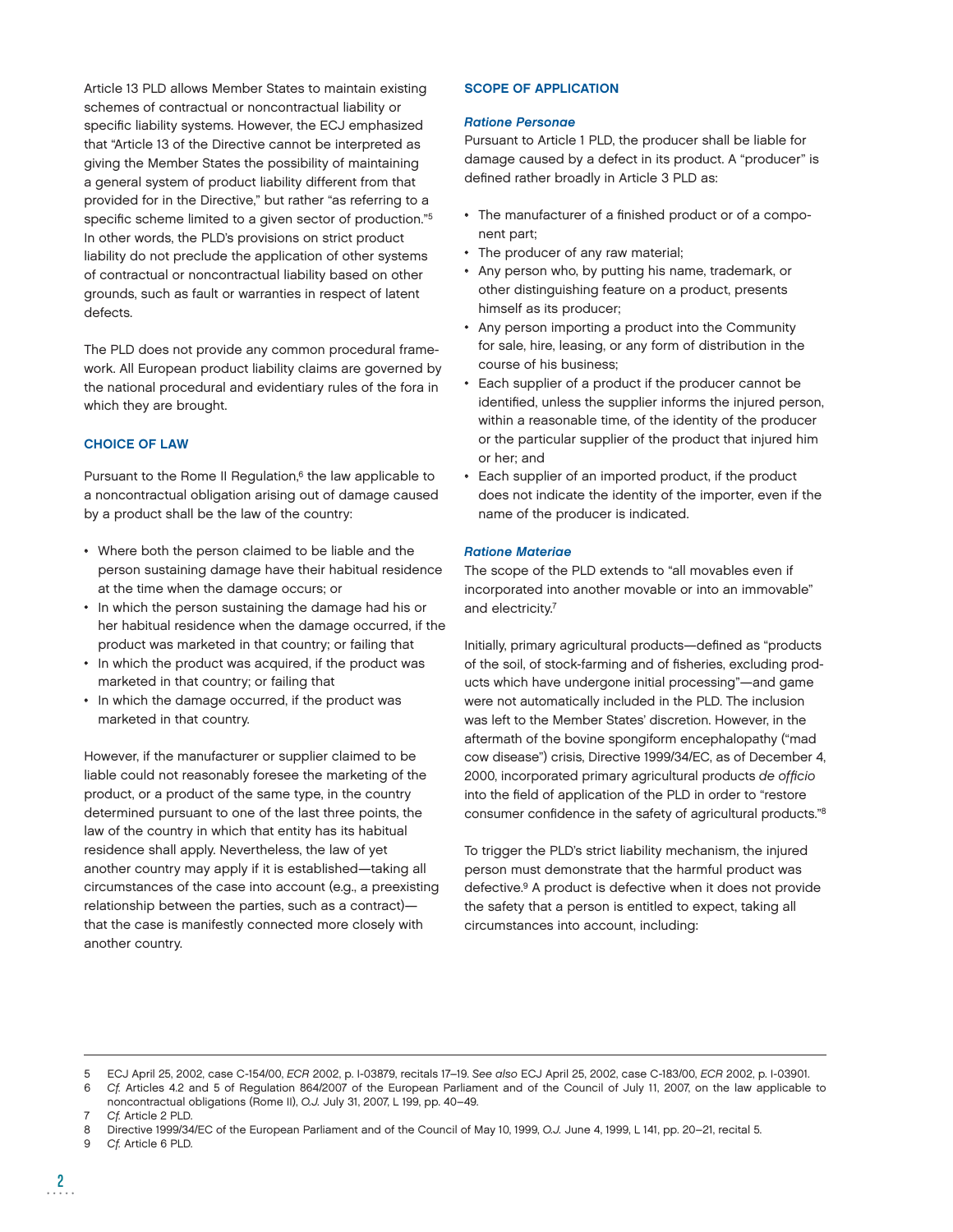- The presentation of the product;
- Its reasonably expected use; and
- The time when the product was put into circulation.

A product is not defective for the sole reason that a safer product is subsequently designed and sold.

Finally, the PLD does not apply to injury or damage that arose from nuclear accidents or is covered by international conventions ratified by the Member States.<sup>10</sup>

#### Ratione Temporis

The PLD applies to products distributed after July 30, 1988.11 As for primary agricultural products and game, the PLD entered into force on December 4, 2000.<sup>12</sup>

#### STRICT AND JOINT LIABILITY

The PLD established the principle of strict ("no-fault") liability on producers for damage caused by a defective product. The injured person need not demonstrate any fault or negligence by the producer. However, the injured person still bears the burden of proving:<sup>13</sup>

- (i) The damage;
- (ii) The defect in the product; and
- (iii) The causal relationship between the defect and the damage.

Whenever two or more persons are found liable for the same damage pursuant to the PLD, each person has joint and several liability.<sup>14</sup> The applicable national law will govern any possible rights of contribution or recourse between the jointly and severally liable parties.

#### RECOVERABLE DAMAGES

Damages covered by the PLD are limited to:15

• Damage caused by death or by personal injuries; and

- Damage to, or destruction of, any property other than the defective product itself, with a lower threshold of €500,16 provided that the property:
	- Is ordinarily intended for private use or consumption, and
	- Was used by the injured person mainly for his or her private use or consumption.

The Member States may determine compensation for nonmaterial damage that an injured person may seek.

The Member States may decide, at their discretion, to cap a producer's total liability for damage resulting from deaths or personal injuries caused by identical products with the same defect. However, the cap may not be below €70 million.17 Most Member States have limited liability through their national legislation.

The PLD forbids a producer from limiting the producer's liability to an injured person by contract.<sup>18</sup>

#### DEFENSES

#### Grounds of Exoneration of Liability

The producer shall be exempted from all liability pursuant to the PLD if it establishes that:<sup>19</sup>

- The producer did not put the product into circulation;<sup>20</sup>
- The defect that caused the damage did not exist when the producer put the product into circulation;
- The product was neither manufactured by the producer for sale or any form of distribution for economic purpose, nor manufactured or distributed by the producer in the course of its business;<sup>21</sup>
- The defect is due to compliance of the product with mandatory regulations issued by the public authorities;
- The state of scientific and technical knowledge when the producer put the product into circulation did not enable the producer to discover the defect; or

- 11 Cf. Articles 17 and 19 PLD.
- 12 Cf. Article 2 of Directive 1999/34/EC of May 10, 1999, O.J. June 4, 1999, L 141, p. 21.
- 13 Cf. Article 4 PLD.
- 14 Cf. Article 5 PLD.
- 15 Cf. Article 9 PLD.
- 16 Given the full harmonization imposed by the PLD, Member States cannot decide against (fully) implementing the minimum threshold of €500 (cf. ECJ April 25, 2002, case C-52/00, ECR 2002, p. I-03827, and ECJ April 25, 2002, case C-154/00, ECR 2002, p. I-03879). However, to date, this threshold remains subject to different interpretations. In most Member States, the €500 threshold is treated as a "deductible," in that the amount of damages (for property damage) awarded to a successful plaintiff is reduced by this amount. In other Member States, the threshold is treated as a minimum amount below which no damages can be recovered, but once it is in fact exceeded, full compensation for all damage (without any deduction) can be obtained. Still other Member States completely reject the minimum threshold.
- 17 Cf. Article 16.1 PLD.
- 18 Cf. Article 12 PLD.
- 19 Cf. Article 7 PLD. Pursuant to ECJ case law, those grounds of exoneration are subject to strict scrutiny (see, e.g., ECJ May 10, 2001, case C-203/99, ECR 2001, p. I-03569, consideration 15).
- 20 In the absence of a definition in the PLD of when a product is put into circulation, the ECJ has provided some guidance in the judgment of May 29, 1997 (case C-300/95, ECR 1997, p. I-02649). In its judgment of February 9, 2006 (case C-127/04, ECR 2006, p. I-01313), the court ruled that "a product is put into circulation when it is taken out of the manufacturing process operated by the producer and enters a marketing process in the form in which it is offered to the public in order to be used or consumed."
- 21 As further clarified by the ECJ in its judgment of May 29, 1997 (case C-300/95, ECR 1997, p. I-02649, notably consideration 21).

<sup>10</sup> Cf. Article 14 PLD.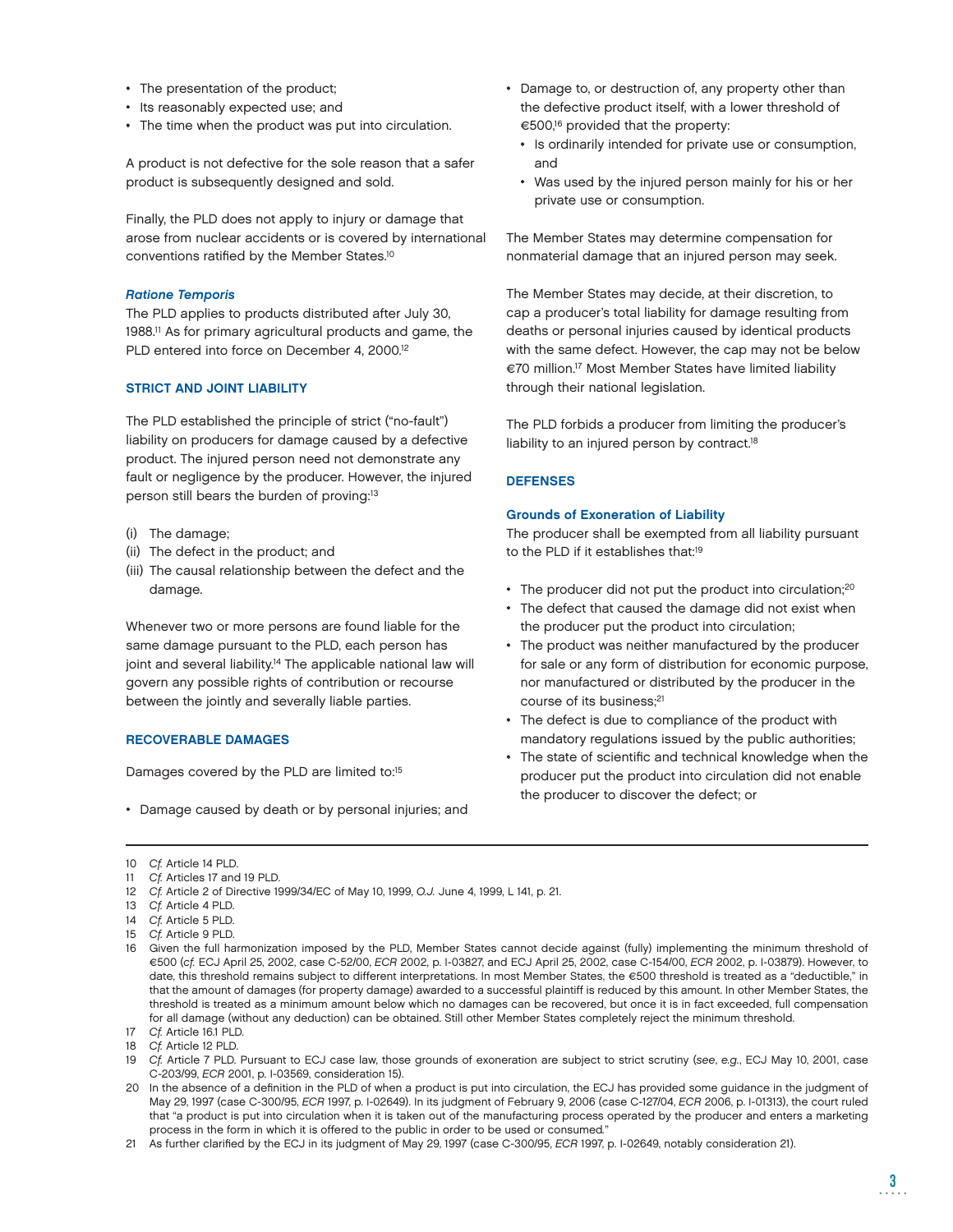• In the case of a manufacturer of a component, the defect is attributable to the design of the product in which the component has been fitted or to the instructions given by the final product manufacturer.

Member States can decide at their discretion whether to implement the fifth ground of exoneration, also called the "development risk defense,"22 in their national legislation.23 Most Member States have adopted this defense.

#### Potentially Exonerated: The Injured Person's Own Fault

The producer's liability may be reduced or excluded when, in consideration of all circumstances, the damage is caused both by a product defect and by the fault of the injured person or any person for whom the injured person is responsible.<sup>24</sup>

#### Not Exonerated: The Contribution of a Third Party

The producer's liability shall not be foreclosed or reduced when the damage is caused both by a defective product and by an act or omission of a third party.25 If two or more persons are liable for causing the same damage under the PLD, they shall be jointly and severally liable, notwithstanding their role in causing the damage.26 However, the producer may have rights of recourse or contribution under applicable national law against other persons whose fault caused the damage.

#### Not Exonerated: Contractual Exoneration or Limitation of Liability

Under the PLD, a producer may not limit or exclude by contract its liability to the injured person.27

#### DUAL STATUTE OF LIMITATIONS

The PLD has a three-year statute of limitations. The limitation period begins to run from the day on which the plaintiff became aware, or should reasonably have become aware, of the damage, the defect, and the identity of the producer.28

In addition, the injured person's right to sue a producer for liability under the PLD is extinguished 10 years from the date on which the producer put into circulation the

actual product that caused the damage, unless the injured person has in the meantime instituted proceedings against the producer.29

Any reasons for suspension or interruption of the limitation periods remain subject to applicable national law.30

#### CONCLUSION ON THE PLD

The PLD aims to implement a common minimum level of consumer protection while safeguarding fair competition and promoting the free movement of goods within the common market by harmonizing previously divergent national laws. While the PLD has succeeded in providing a common level of consumer protection and a common basis for producer liability, the PLD appears to have fallen short of achieving fully harmonized product liability laws throughout the EU.

Notably, national courts have given differing interpretations to specific provisions of the PLD,<sup>31</sup> and some national legislatures continue to resist the total harmonization sought by the PLD. In practice, product liability claims still appear to be based predominantly on (preexisting) national liability rules rather than on the strict liability provided by the PLD.

The European Commission identified most of these issues in its reports on the application of the PLD that it must produce every five years.<sup>32</sup> In its report of September 14, 2006, the Commission observed that the application of national laws in some circumstances leads to different outcomes, but without affecting the functioning of the Internal Market. Consequently, the Commission believed, at that time, that it was not necessary to amend the PLD, since further harmonization could be established through the case law of the ECJ, the oversight power of the Commission, and continuous analysis within working groups.

Since the PLD's adoption, the ECJ has found that various Member States have failed to align their national legislation with the PLD. It has issued some judgments clarifying specific concepts in the PLD. The ECJ's judgment of

23 Cf. Article 15.1(b) PLD.

- 24 Cf. Article 8.2 PLD.
- 25 Cf. Article 8.1 PLD.
- 26 Cf. Article 5 PLD.
- 27 Cf. Article 12 PLD.
- 28 Cf. Article 10.1 PLD.
- 29 Cf. Article 11 PLD.
- 30 Cf. Article 10.2 PLD.

32 Cf. Article 21 PLD.

<sup>22</sup> The ECJ has clarified the scope of this defense in its judgments of May 29, 1997 (case C-300/95, ECR 1997, p. I-02649, considerations 26-29), and of April 25, 2002 (case C-52/00, ECR 2002, p. I-03827).

<sup>31</sup> See, e.g., the provisions related to the notion of defect of a product, the minimum threshold for recoverable damages, the burden of proof on the injured person, the development risk defense, etc.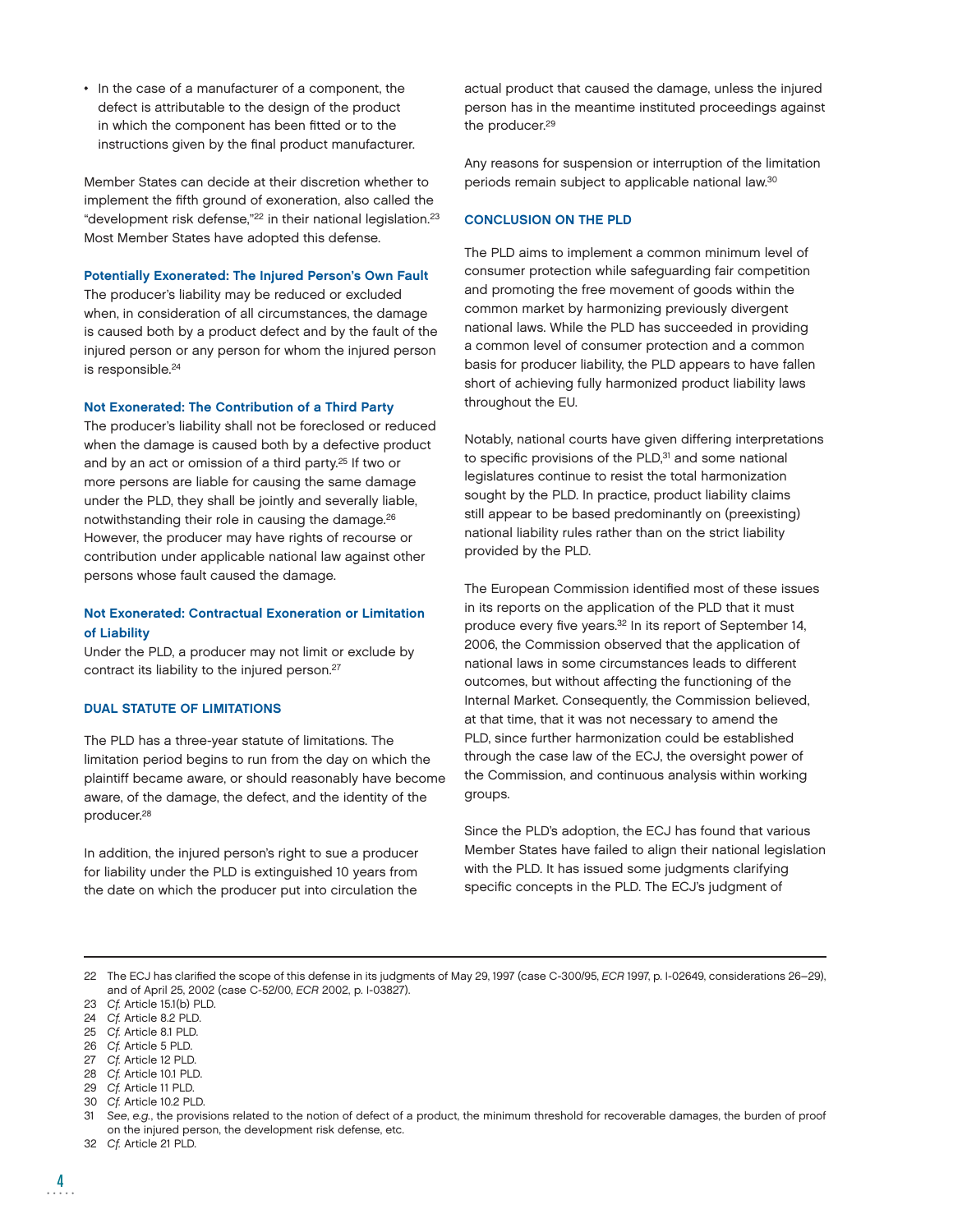June 4, 2009,<sup>33</sup> might have created an opening towards increased national initiatives in the field of product liability, which in turn could further detract from the degree of harmonization between the national laws of the Member States.

# GENERAL PRODUCT SAFETY DIRECTIVE

#### INTRODUCTION

Although the PLD and GPSD serve the same goals of ensuring a consistently high level of consumer health and safety protection and preserving the unity of the Internal Market, the two directives should not be conflated.

Whereas the PLD has the curative purpose of seeking to remedy injury caused by defective products, the GPSD has the preventive goal of seeking to avoid or mitigate harm from defective products. The GPSD does not affect an injured person's rights pursuant to the PLD.<sup>34</sup> The GPSD provides for a set of legal obligations with which producers and distributors must comply.

Like the PLD, the GPSD is a directive that requires implementation in the national laws of the Member States. This chapter will discuss the GPSD's general obligations that Member States must impose on producers and distributors.

#### SCOPE OF APPLICATION

#### Ratione Materiae

The GPSD aims to ensure that all products placed on the market are safe.<sup>35</sup> "Products" are defined as any new, used, or reconditioned products (including those used for providing a service) that are:

• Supplied or made available in the course of a commercial activity, whether or not for consideration; and

• Intended for consumers or, even if not intended for them, under reasonably foreseeable conditions likely to be used by them.<sup>36</sup>

Second-hand products supplied as antiques or as products to be repaired or reconditioned prior to use do not fall within the GPSD's field of application, provided that the supplier provides clear information in that respect.

A product is considered safe under the GPSD when it does not present any risk, or only a minimal risk that is compatible with the nature of its use and that is acceptable and consistent in view of maintaining a high level of protection for the safety and health of persons.<sup>37</sup> When assessing the safety of a product, the producer or distributor should consider several points:

- The product's characteristics, including its composition, packaging, instructions for assembly and, where applicable, instructions for installation and maintenance;
- The effect on other products, where it is reasonably foreseeable that it will be used with other products;
- The presentation of the product, the labeling, any warnings and instructions for its use and disposal, and any other information regarding the product; and
- The categories of consumers at risk when using the product, particularly children and the elderly.

The feasibility of obtaining higher levels of safety or the availability of other products presenting less risk shall not constitute grounds for considering a product to be "dangerous."38

The GPSD further sets forth the provisions or standards with which products should comply in order to be deemed safe.<sup>39</sup> A product is deemed safe if it complies with specific Community provisions governing its safety. In the absence of such provisions, the product must comply with the specific national provisions of the Member State in which the product is marketed or with the voluntary national standards transposing the European standards.<sup>40</sup>

- 35 Cf. Article 1.1 GPSD.
- 36 Cf. Article 2(a) GPSD.
- 37 Cf. Article 2(b) GPSD.

<sup>33</sup> The ECJ ruled that "Directive 85/374 on the approximation of the laws, regulations and administrative provisions of the Member States concerning liability for defective products must be interpreted to mean that it does not preclude the interpretation of domestic law or the application of settled domestic case-law according to which an injured person can seek compensation for damage to an item of property intended for professional use and employed for that purpose, where the injured person simply proves the damage, the defect in the product and the causal link between that defect and the damage. Compensation for damage to an item of property intended for professional use and employed for that use is not covered by the scope of application of Directive 85/374. As the harmonisation brought about by that directive does not cover compensation for damage to an item of property intended for professional use and employed for that purpose, that directive does not prevent a Member State from providing in that respect for a system of liability corresponding to that established by that directive." See ECJ June 4, 2009, case C-285/08, O.J. August 1, 2009, C 180, p. 20.

<sup>34</sup> Cf. Article 17 GPSD.

<sup>38</sup> A "dangerous product" is defined a contrario as "any product which does not meet the definition of safe product" (cf. Article 2(c) GPSD).

<sup>39</sup> Cf. Articles 3.2 and 3.3 GPSD.

<sup>40</sup> The procedure pursuant to which such European standards should be formulated has been determined in Article 4 GPSD.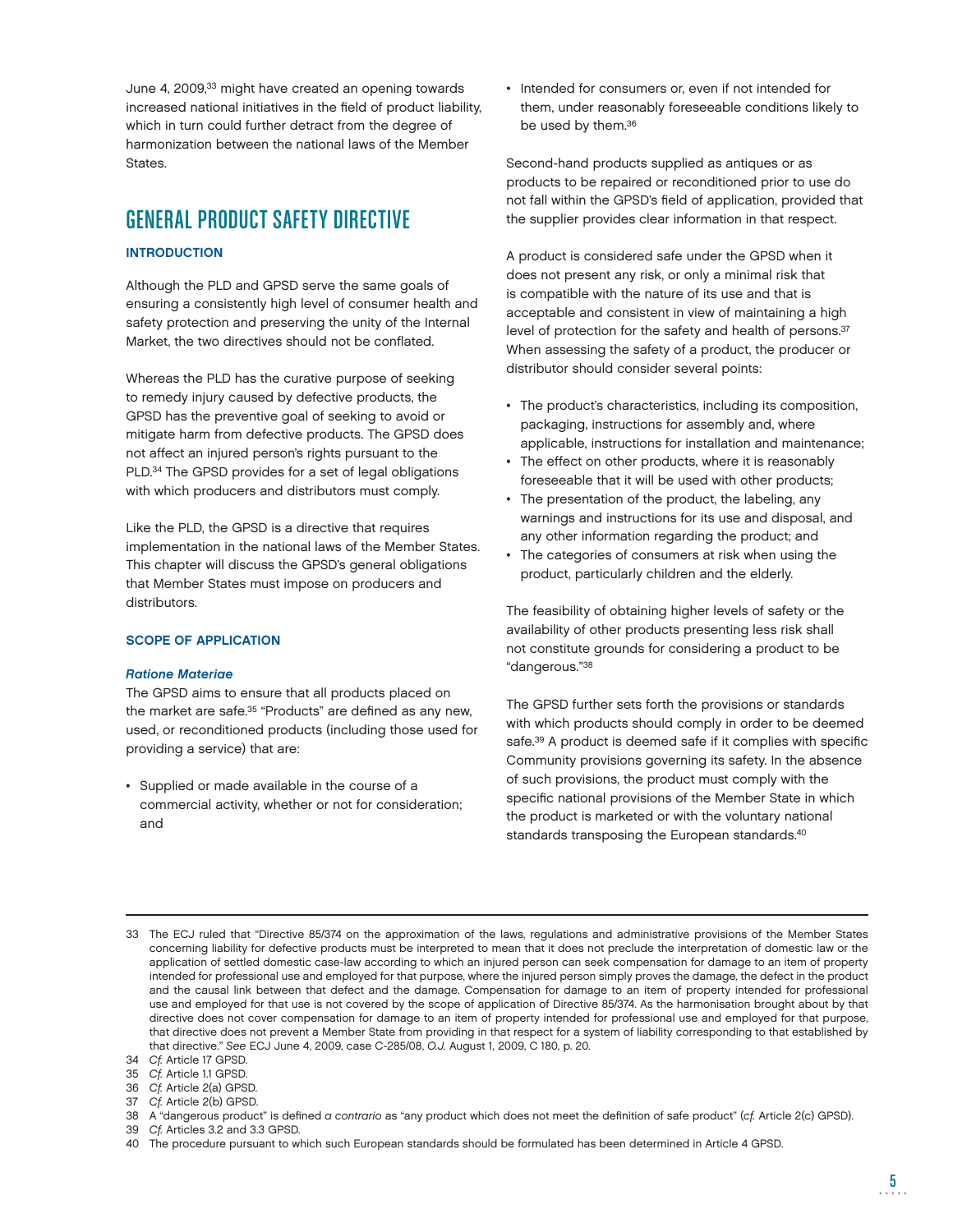In the absence of any EC or national laws, a producer should assess a product's conformity to the general safety requirement by taking into account several factors, where relevant:

- Voluntary national standards transposing other relevant European standards or the standards of the Member State in which the product is marketed;
- Commission recommendations setting guidelines on product safety assessment;
- Codes of good practice for product safety in force in the sector concerned;
- The state of the art and technology; and
- Reasonable consumer safety expectations.

However, even if a product conforms with any of these provisions or standards, the competent national authorities may take any appropriate measures whenever there is evidence that, despite such conformity, the product is dangerous.<sup>41</sup>

#### Ratione Personae

The GPSD distinguishes between, and to a certain extent imposes differing obligations upon, producers and distributors.

Pursuant to Article 2(e), producers subject to the GPSD encompass:

- The product manufacturer, when established in the EU, and any other person presenting itself as the manufacturer by affixing its name, trademark, or other distinctive mark to the product, or the person who reconditions the product;
- The manufacturer's representative when the manufacturer is not established in the EU or, if no representative is established in the EU, the importer of the product; and
- Other professionals in the supply chain, insofar as their activities may affect a product's safety.

A "distributor" is defined in Article 2(f) GPSD as "any professional in the supply chain whose activity does not affect the safety properties of a product."

#### Ratione Temporis

The GPSD entered into force on January 15, 2002, but Member States were required to bring into force the necessary implementing laws, regulations, and administrative provisions only as of January 15, 2004.42

### Relationship Between the GPSD and Sector-Specific Safety Requirements Imposed by Community Legislation The Directive's general safety obligation shall apply to all products unless there is sector-specific Community

legislation governing the safety of the products at stake.<sup>43</sup>

An overview of the sector-specific Community legislation is available on the web site of the Directorate-General for Enterprise and Industry. For instance, in specific areas of risk regulation and management, there have been Directive 88/378/EEC (toys);<sup>44</sup> Directive 91/368/EEC (machinery safety);<sup>45</sup> Directive 2001/37/EC (sale and presentation of tobacco products);<sup>46</sup> Directive 2002/34/EC (cosmetics);<sup>47</sup> and Directive 2002/8/EC (cross-border funding of legal aid for dispute resolution and requiring Member States to provide effective legal access to consumers, whether by funding lawyers or by facilitating some form of contingency fee mechanism).48 Such legislation, for example, pertains to pharmaceuticals, machinery, motor vehicles, toys, and chemicals. The European Commission has drafted a guide to the practical application of the GPSD to various areas where sector-specific legislation exists.<sup>49</sup>

#### PRODUCER OR DISTRIBUTOR OBLIGATIONS

#### General Safety and Warning Obligations

Producers, first of all, are required to put only safe products on the market.50 Producers should provide consumers with all relevant information necessary for them to assess the risks inherent in a product throughout the normal or reasonably foreseeable period of its use if those risks are not immediately obvious.51 Producers should also take all measures needed to inform themselves of risks that their products present.

48 Implemented in Italy by Ministerial Decree of October 11, 2002.

<sup>41</sup> Cf. Article 3.4 GPSD.

<sup>42</sup> Cf. Articles 21 and 23 GPSD.

<sup>43</sup> Cf. Article 1.2 and recitals 12–13 of the GPSD.

<sup>44</sup> Implemented in Italy by Legislative Decree No. 313/1991.

<sup>45</sup> Implemented in Italy by Legislative Decree No. 494/1996.

<sup>46</sup> Implemented in Italy by Legislative Decree No. 241/2000.

<sup>47</sup> Implemented in Italy by Legislative Decree No. 10/2002.

<sup>49</sup> See http://ec.europa.eu/consumers/safety/prod\_legis/index\_en.htm (all web sites herein last visited August 8, 2012).

<sup>50</sup> Cf. Article 3.1 GPSD.

<sup>51</sup> Cf. Article 5.1 GPSD. However, the presence of warnings does not exempt any person from compliance with the other requirements laid down in the GPSD.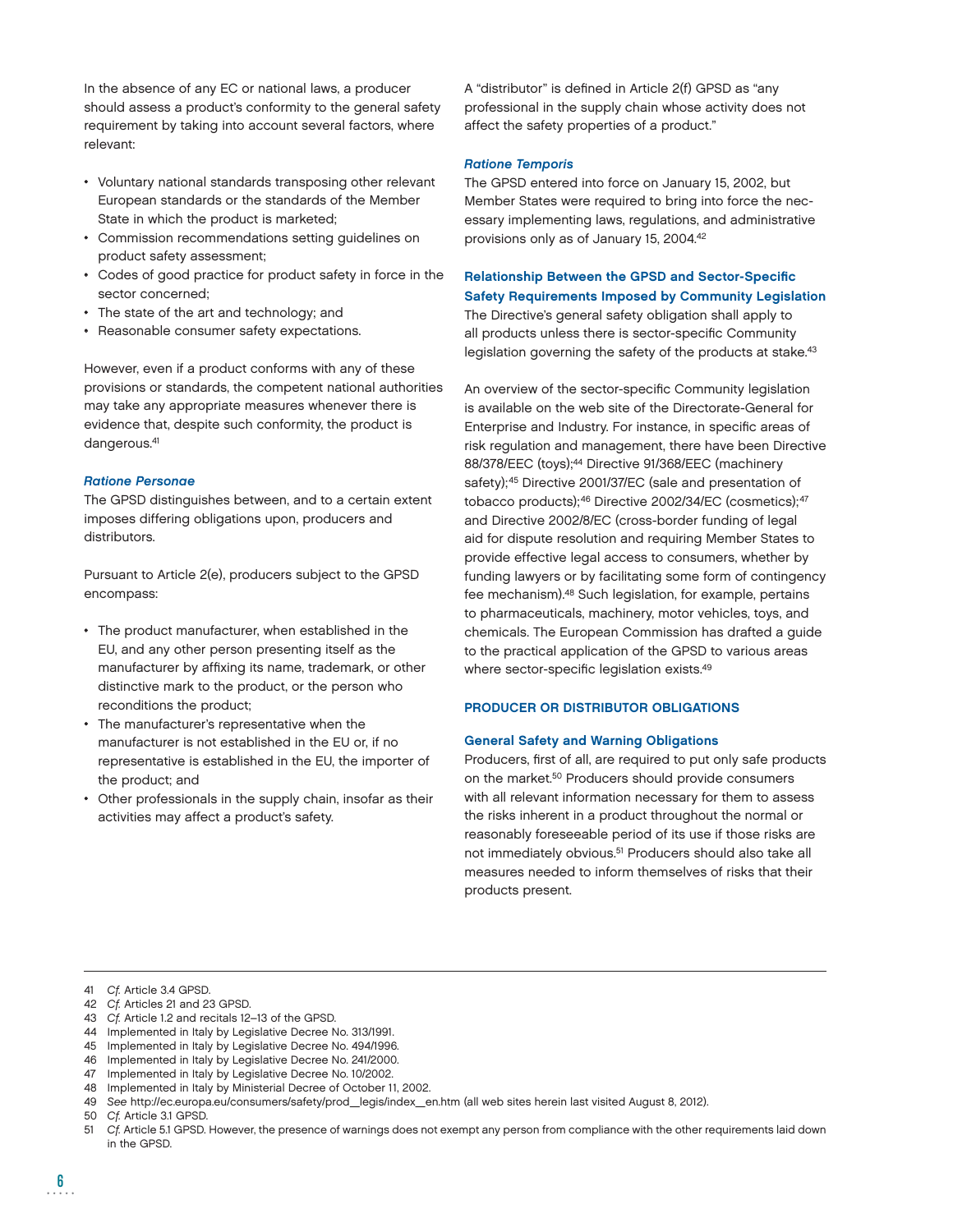#### Obligation to Take All Necessary Precautions

At the initiative of the producer or distributor.<sup>52</sup> Producers should take all necessary precautions to warn about the risks inherent in a product throughout the normal or reasonably foreseeable period of its use, if those risks are not immediately obvious.53

Examples of those precautionary measures, commensurate with the characteristics of the supplied products, include:

- An indication on the product or its packaging of the identity and details of the producer and the product reference or, where applicable, the batch of products to which it belongs, unless it would be justified not to give such an indication;
- In all appropriate cases, carrying out sample testing of marketed products; investigating and, if necessary, keeping a register of complaints; and keeping distributors informed of product monitoring;
- Adequately and effectively warning consumers;
- Withdrawal from the market; or
- Recall from consumers.

In any event, a recall should be a measure of last resort where other measures would not suffice to prevent the risks involved, in instances where the producers consider it necessary, or where the competent government authority requires them to conduct a recall.<sup>54</sup>

Distributors are required to act with due care to ensure compliance with applicable safety requirements, in particular by:<sup>55</sup>

- Not supplying products that they know or should have presumed, on the basis of the information in their possession and as professionals, do not comply with those requirements;
- Within the limits of their activities, participating in monitoring the safety of products placed on the market, especially by passing on information on product risks, keeping and providing the documentation necessary for tracing the origin of products, and cooperating in action

taken by producers and competent authorities to avoid the risk; and

• Taking measures enabling them to cooperate efficiently with the producers and competent authorities.

Finally, both producers and distributors must cooperate within the limits of their respective activities—with the competent authorities when they act to avoid product risks.<sup>56</sup> Competent authorities shall establish procedures for such cooperation, including procedures for dialogue with the producers and distributors involved.

Imposed by the national authorities. Where necessary, the competent authorities of the Member States may impose measures to ensure that producers and distributors comply with their obligations under the GPSD to place only safe products on the market.<sup>57</sup>

Article 8 GPSD provides a nonexhaustive list of the measures that national authorities are entitled to take. Those measures depend on the product's risk. Possible measures might range, for example, from sample taking and the publication of special warnings to a product recall. In any event, while taking those actions, the national authorities should act in a manner proportionate to the seriousness of the risk, taking due account of the precautionary principle.<sup>58</sup>

The measures taken by the national authorities can be addressed, as appropriate, to:<sup>59</sup>

- The producer;
- Within the limits of their respective activities, distributors and, in particular, the party responsible for the first stage of distribution on the national market; or
- Any other person, where necessary, with a view to cooperation in actions taken to avoid risks arising from a product.

Finally, Member States are also empowered to establish:

- A system of effective market surveillance;<sup>60</sup> and
- A complaint procedure for consumers and other interested parties.<sup>61</sup>

- 55 Cf. Article 5.2 GPSD.
- 56 Cf. Article 5.4 GPSD.

- 59 Cf. Article 8.4 GPSD.
- 60 Cf. Article 9.1 GPSD.
- 61 Cf. Article 9.2 GPSD.

<sup>52</sup> A practical comprehensive guide provides producers and distributors some guidance on preventing and correcting safety risks posed by their products. See Product Safety in Europe—Guide to corrective action, including recalls, helping businesses to protect consumers from unsafe products, available at http://ec.europa.eu/consumers/cons\_safe/action\_guide\_en.pdf.

<sup>53</sup> Cf. Article 5.1 GPSD.

<sup>54</sup> The Member States could establish codes of good practice to assist producers or the authorities in assessing whether to resort to a product recall.

<sup>57</sup> Cf. Article 6.1 GPSD.

<sup>58</sup> Cf. Article 8.2 GPSD. However, in the presence of products posing a serious risk, the competent authorities should take the appropriate measures with due dispatch (cf. Article 8.3 GPSD, as amended by EC Regulation 765/2008 of July 9, 2008, O.J. August 13, 2008, L 218, p. 30).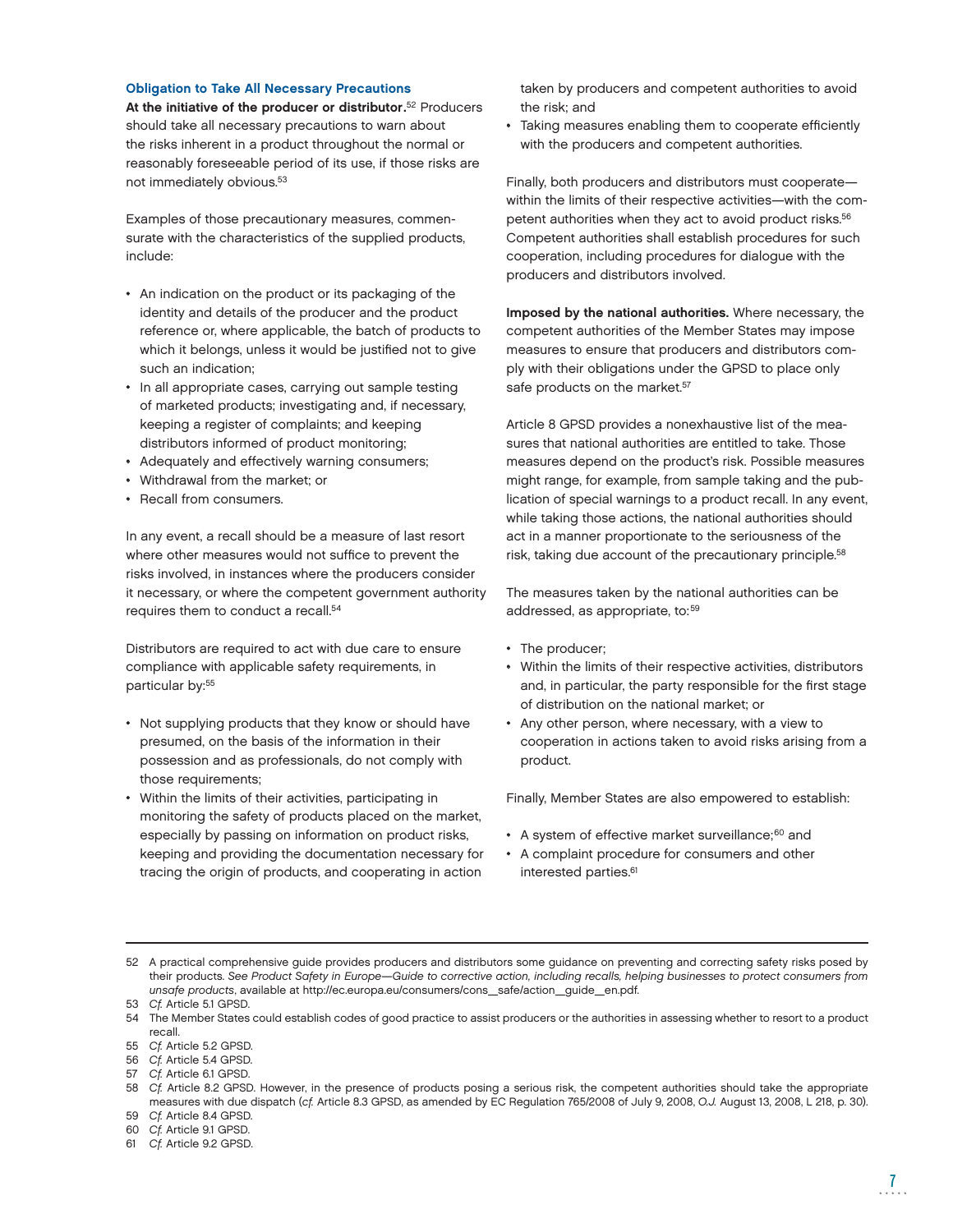Imposed by the European Commission. The European Commission may adopt "emergency measures" in cooperation with the Member States if it becomes aware of a serious risk<sup>62</sup> from certain products to the health and safety of consumers in various Member States and if other conditions are met:<sup>63</sup>

- The Member States have significantly differing approaches for dealing with the risk at stake;
- Other procedures set by Community legislation applicable to the products at stake do not allow it to address the risk with the urgency required in view of the safety issue posed by the product; and
- The risk can be effectively eliminated only by adopting appropriate measures applicable at the Community level, in order to ensure a consistent and high level of protection of the health and safety of consumers and the proper functioning of the Internal Market.

The Commission must comply with the procedure set forth in Article 13 GPSD in order to impose emergency measures. Furthermore, those measures are valid only for a maximum of one year but may be extended for additional one-year periods, provided that the same procedure is satisfied again. However, decisions concerning specific, individually identified products or batches of products shall be valid without a time limit.<sup>64</sup>

In any event, emergency measures remain exceptional. Until now, the Commission has imposed only four such decisions.<sup>65</sup>

#### **Notification Obligation**

Notification by the producers and distributors. Where producers and distributors know or should know, on the basis of the information in their possession and as professionals, that their product poses risks to the consumer that are incompatible with the general safety requirement, they shall immediately inform the competent national authorities.66 The European Commission has established practical guidelines as well as a standard notification form.<sup>67</sup>

Each notification should contain details on:

- The authorities and companies receiving the notification form;
- The producer or distributor making the notification;
- The notified product (brand, model, identification or lot numbers, and the like, accompanied, if possible, by photographs);
- The risks posed by the product;
- Corrective measures that have been taken or are planned to reduce or eliminate the risk to consumers, as well as the company responsible for taking those actions; and
- Companies in the distribution chain in possession of the affected products.

The GPSD requires that the competent authorities be informed without delay, as soon as the relevant information on the dangerous product has become available, and in any event within three days in case of a serious risk and within 10 days in all other cases. Producers and distributors cannot delay submitting the notification simply because part of the information on the dangerous product is not yet available.

In principle, the notification must be sent to the national authorities of all Member States where the product in question is or has been marketed or supplied to consumers.<sup>68</sup> However, a single notification is permitted to the national authorities of the Member State in which the notifying producer or distributor is established:

- In case of a serious risk where the notification will occur through the Community Rapid Information System for Dangerous Products; or
- In case of a nonserious risk where the national authorities have committed to passing on the notification to the Commission and subsequently to any other relevant national authorities.

Finally, in May 2009 the European Commission established a new online application to further facilitate businesses'

62 Article 2(d) GPSD defines a "serious risk" as "any serious risk, including those of which the effects are not immediate, requiring rapid intervention by the public authorities."

63 Cf. Article 13.1 GPSD.

<sup>64</sup> Cf. Article 13.2 GPSD.

<sup>65</sup> The decisions are available at http://ec.europa.eu/consumers/safety/prod\_legis/index\_en.htm.

<sup>66</sup> Cf. Article 5.3 GPSD, as amended by EC Regulation 596/2009 of June 18, 2009, O.J. July 18, 2009, L 188, p. 14. The Directorate-General for Health and Consumer Protection has summarized the different aspects of this obligation in a comprehensive leaflet, available at http://ec.europa.eu/consumers/cons\_safe/prod\_safe/gpsd/danger\_def\_en.pdf.

<sup>67</sup> See Commission Decision 2004/905/EC of the European Parliament and the Council of December 14, 2004, laying down guidelines for the notification of dangerous consumer products to the competent authorities of the Member States by producers and distributors, in accordance with Article 5(3) of Directive 2001/95/EC, O.J. December 28, 2004, L 381, pp. 63-77, with the standard notification form attached as Annex 1.

<sup>68</sup> Cf. Article 1 of Annex I to the GPSD. A list of all national authorities is available at http://ec.europa.eu/consumers/safety/rapex/contact\_ points.pdf.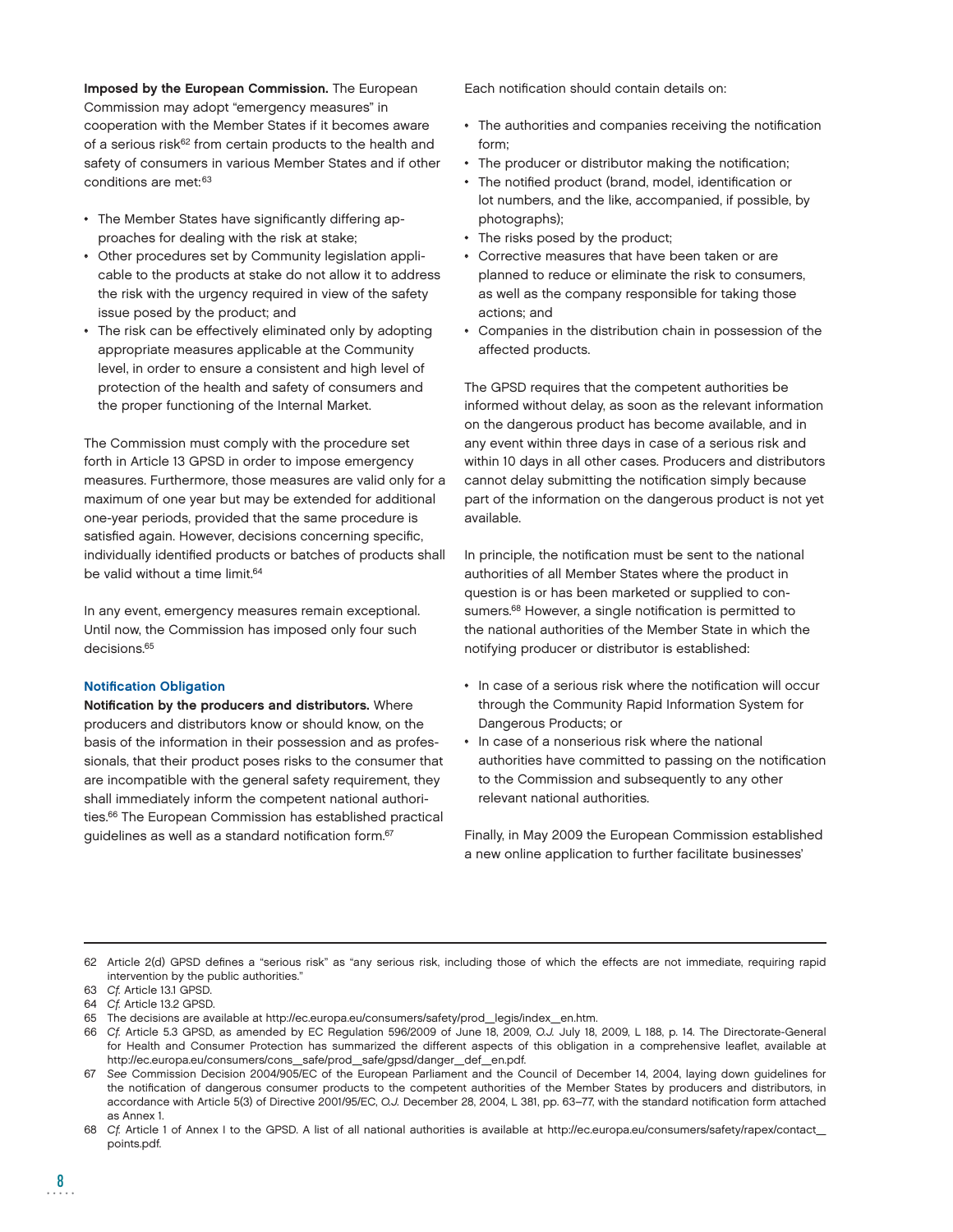notification obligation. The "GPSD Business Application" allows producers and distributors to use this application (instead of traditional methods, such as email or fax) to notify simultaneously the national authorities of all Member States indicated in the notification.<sup>69</sup>

Notification through RAPEX. The Community Rapid Information System for Dangerous Products ("RAPEX") is aimed at the prompt exchange of information among Member States in the event of a serious product safety risk.

Member States receiving information on a product that (i) presents a serious risk and (ii) is available in more than one Member State must immediately notify the European Commission through RAPEX. Once the Commission verifies that the notification complies with Article 12 GPSD and with the requirements applicable to the functioning of RAPEX, the Commission will forward the notification to the other Member States, which in turn shall immediately inform the Commission of any measures adopted.70

The European Commission has provided detailed procedures for RAPEX, as well as a special standard notification form.<sup>71</sup>

Transparency and professional secrecy. Information available to the national authorities or the Commission relating to risks to consumer health and safety posed by products, in principle, must be made available to the public. The public should have access to information on product identification, the nature of the risk, and the measures taken.72

This transparency requirement inevitably raises concerns of professional secrecy (trade secrets and commercially confidential information). The GPSD has addressed this issue:73

• Information obtained by Member States and the Commission for the purposes of the GPSD is considered to be covered, by its nature, by professional secrecy in duly justified cases. However, this does not apply to information relating to product safety that must be made public in order to protect the health and safety of consumers.

- The Member States and the Commission must take all necessary steps to ensure that their officials and agents are prohibited from disclosing information covered by professional secrecy.
- The protection of professional secrecy may not prevent dissemination to the competent authorities of information relevant for ensuring the effectiveness of market monitoring and surveillance activities. However, the authorities receiving information covered by professional secrecy must ensure its protection.

#### Sanctions and Redress

In order to ensure the effective enforcement of the obligations incumbent on producers and distributors, the GPSD requires the Member States to adopt rules for penalties applicable to infringements of the national provisions implementing the GPSD and to take all measures necessary to ensure that they are implemented. Those penalties should be effective, proportionate, and dissuasive, and they must receive Commission approval.<sup>74</sup>

Nevertheless, the GPSD has specific built-in procedural and substantive rights to protect producers and distributors when the national authorities decide to impose corrective measures.75

- Motivation requirement: Any measure that restricts the placing of a product on the market or requires its withdrawal or recall must: (i) state the appropriate reasons on which it is based; (ii) give notice as soon as possible to the party concerned; and (iii) indicate the remedies available under the relevant national law and the time limits for applying for those remedies.
- Rights of defense: The parties concerned, whenever feasible, shall be given an opportunity to submit their views before the adoption of the measure or, if not feasible in view of the urgency of the measure to be taken, in due course after the measure has been implemented. Measures requiring the withdrawal of a product or its recall shall take into consideration the need to encourage distributors, users, and consumers to contribute to the implementation of those measures.
- Remedies: Member States must ensure that the concerned party may challenge in court any measure taken by the competent authorities to restrict the placing of a product on the market or to require its withdrawal or recall.

<sup>70</sup> Cf. Article 12 GPSD and Annex II to the GPSD.

<sup>71</sup> See Commission Decision 2010/15/EU of December 16, 2009, laying down guidelines for the management of RAPEX, established under Article 12, and of the notification procedure established under Article 11 of the GPSD, O.J. January 26, 2010, L 22, pp. 1-64.

<sup>72</sup> Cf. Article 16.1, paragraph 1, GPSD.

<sup>73</sup> Cf. Article 16.1, paragraph 2, and Article 16.2 GPSD.

<sup>74</sup> Cf. Article 7 GPSD.

<sup>75</sup> Cf. Articles 18.1, 18.2, 18.3, and 11–13 GPSD.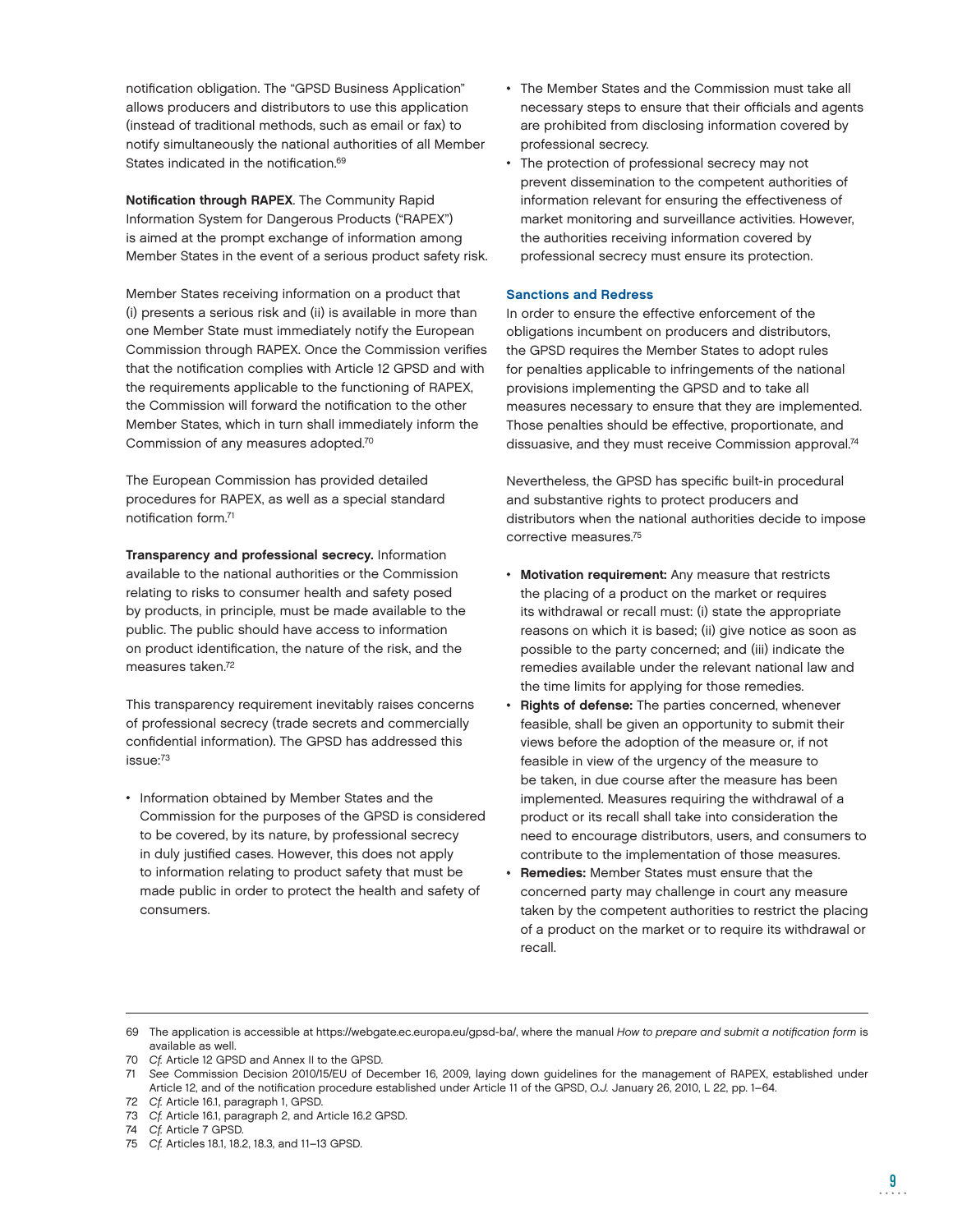- No predetermination of (criminal) liability: Any decision taken pursuant to the GPSD to restrict the placing of a product on the market or to require its withdrawal or its recall must be without prejudice to the assessment of the liability of the party concerned, in light of the applicable national criminal law.
- Information to the European Commission: If measures are ordered restricting the placing on the market of products or requiring their withdrawal or recall, the Member State must inform the European Commission of those measures, specifying its reasons for adopting them, as well as any modification or lifting of those measures, and any relevant information. The Commission shall proceed with an examination of the notified measure on the basis of the information contained in the notification. It shall then either forward the notification to the other Member States or conclude that the measure does not comply with Community law, in which case it shall immediately inform the notifying Member State.<sup>76</sup>

<sup>76</sup> Articles 12 and 13 GPSD provide for specific procedures in view of products posing a "serious risk."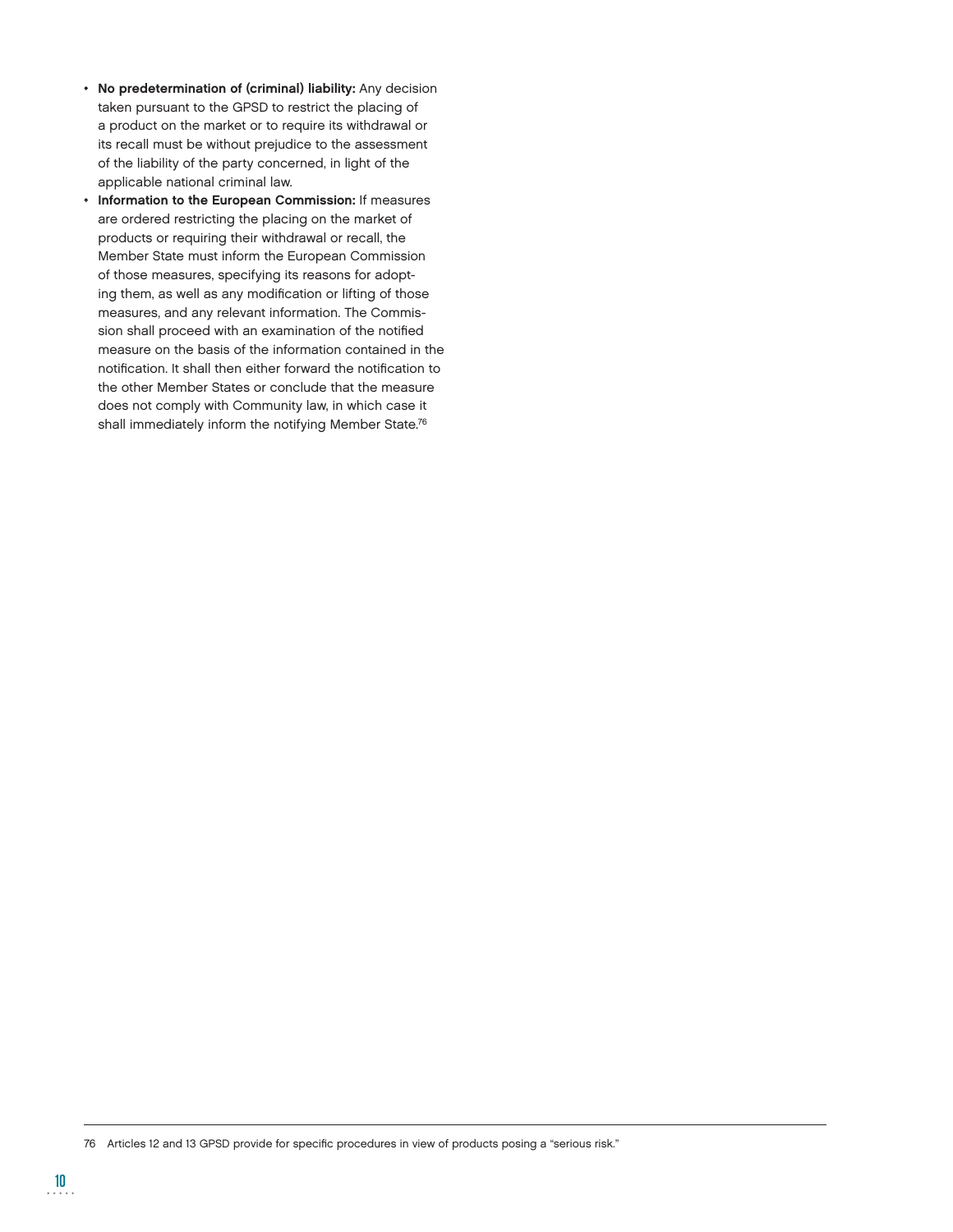## PRODUCT LIABILITY LAW IN FRANCE

France has implemented both Council Directive 85/374/EEC of July 25, 1985, on the approximation of the laws, regulations, and administrative provisions of the Member States concerning liability for defective products (the "PLD") and Directive 2001/95/EC of December 3, 2001, on general product safety (the "GPSD").

French product liability law is profoundly inspired by these European provisions, although French law continues to include several other provisions governing liability for defective products that remain applicable in addition to the PLD and GPSD principles. This chapter will briefly highlight the principal rules specific to French law.

# LIABILITY FOR DEFECTIVE PRODUCTS

Product liability principles exist under both civil and criminal law.

#### CIVIL LIABILITY

#### Causes of Action

The user of defective goods has several causes of action against the vendor or manufacturer. The user may assert all available causes of action should their conditions be fulfilled.<sup>1</sup>

Several legal actions may enable the buyer of defective products to obtain the rescission of the sale, a reduction of the sale price, or damages based upon:

- (a) Latent defects (vices cachés), Article 1641 et seq. of the French Civil Code;<sup>2</sup>
- (b) Nonconformity defects (défaut de conformité), Articles 1603 and 1604 of the French Civil Code and Article L. 211-4 of the French Consumer Code;3
- (c) General civil liability, whether tortious, Article 1382 et seq. 4 of the French Civil Code, or contractual, Article 1147 et seq. 5 of the French Civil Code; or
- (d) Strict liability of the manufacturer of a defective product, Article 1386-1 et seq. of the French Civil Code.

Legal actions based on latent defects and compliance defects apply only in the case of a sales agreement, and there need not be a safety issue. In contrast, the strict liability rules aim to protect persons from a product's lack of safety even in the absence of a contract.

#### Principles Derived From the PLD

Since May 1998,<sup>6</sup> the French Civil Code has included an exhaustive set of regulations that apply when a defective product<sup>7</sup> harms an individual.<sup>8</sup> Treating them as important general principles, the French legislature inserted this set of rules into the French Civil Code (Title IV bis: Liability for defective products), just after the chapter relating to general civil liability rules (Title IV: Undertakings formed without an agreement).

<sup>1</sup> For instance, an action can be based on both latent defects and defective product liability as stipulated under Article 1386-18 of the French Civil Code.

<sup>&</sup>lt;sup>2</sup> "A seller is bound to a warranty on account of the latent defects of the thing sold which render it unfit for the use for which it was intended, or which so impair that use that the buyer would not have acquired it, or would only have given a lesser price for it, had he known of them."

<sup>3 &</sup>quot;[The seller] has two main obligations, that to deliver and that to warrant the thing which he sells. . . . Delivery is the transfer of the thing sold into the power and possession of the buyer."

<sup>&</sup>quot;Any act whatever of man, which causes damage to another, obliges the one by whose fault it occurred, to compensate it."

<sup>5 &</sup>quot;A debtor shall be ordered to pay damages, if there is occasion, either by reason of the non-performance of the obligation, or by reason of delay in performing, whenever he does not prove that the non-performance comes from an external cause which may not be ascribed to him, although there is no bad faith on his part."

<sup>6</sup> Law No. 98-389 of May 19, 1998, on liability relating to defective products.

A "product" is defined under Article 1386-3 of the French Civil Code as "any movable, even though incorporated into an immovable, including the products of the soil, of stock-farming, of hunting and fishing." The same article provides that electricity shall be deemed a product.

<sup>8</sup> They apply also to compensation in excess of an amount fixed by decree (currently €500) for damage to property other than the defective product itself.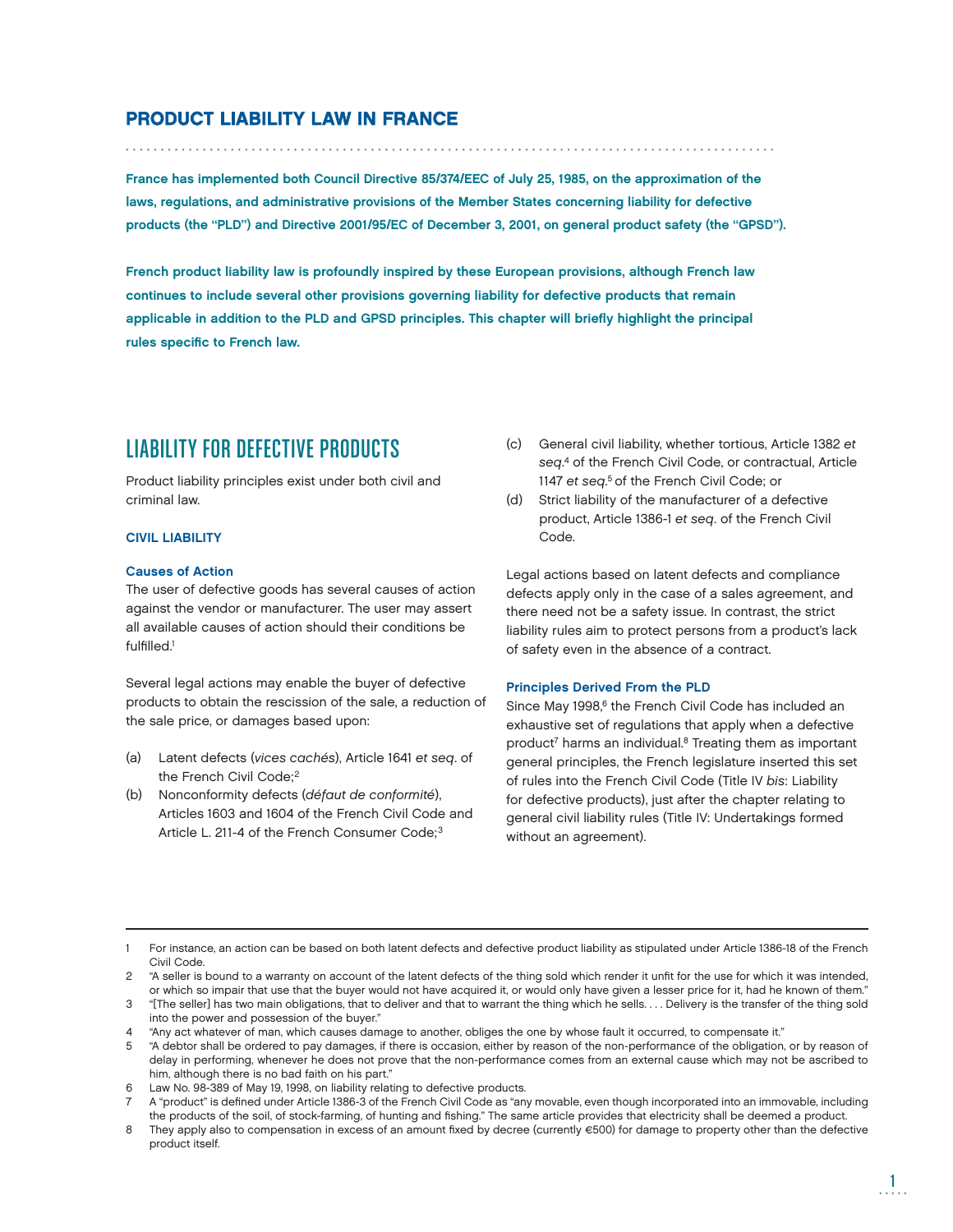Pursuant to Article 1386-1 et seq., the producer is liable for any loss or damage caused by a defect in goods put into circulation after May 21, 1998,<sup>9</sup> whether or not the producer has a contract with the injured person.

A "producer" is defined under Article 1386-6 as "the manufacturer of a finished product, the producer of a raw material, the manufacturer of a component part, where he acts as a professional." The same article considers a "producer" to be any person acting in a professional context (as opposed to acting for its private use and benefit) "who presents himself as the producer by putting his name, trade mark or other distinguishing feature on the product" or "who imports a product into the European Community for sale, hire, with or without a promise of sale, or any other form of distribution."

In sum, the injured consumer may start a legal action against:

- (a) Manufacturers (of finished products or of component parts) and producers of raw materials;
- (b) Own-branders Suppliers who put their names on the products and give the impression that they are the producers;
- (c) Importers Meaning importers into the European Union, not just into the French market.

Pursuant to Article 1386-4 of the French Civil Code and in accordance with the PLD, a product is defective "when it does not provide all the safety that can be legitimately expected from it."10

As required by general French civil liability rules, the injured person must prove actual damage, a defect in the product, and a causal relationship between the defect and the damage.11 Once these elements are proven, the producer shall be held strictly liable for all damage to the injured person, despite the producer's absence of fault or negligence.

The producer can avoid or limit liability if it can prove any of the seven defenses listed under Article 7 of the PLD (transposed in Article 1386-11) or if it can prove the claimant's negligence (Article 1386-13 of the French Civil Code):

- (a) The producer did not supply the product;
- (b) The state of scientific and technical knowledge at the time it supplied the product did not permit the discovery of the defect;<sup>12</sup>
- (c) The defect was the inevitable consequence of complying with mandatory laws or regulations;
- (d) The defect was not in the product at the time it was supplied;
- (e) The product was not intended to be sold or distributed in any manner;
- (f) In the case of a producer of a component used in another product, the defect was due either to the design of the finished product or to defective specifications given to the component manufacturer by the producer of the finished product; or
- (g) The damage was jointly caused by a defect and by the injured person's negligence (or by the negligence of someone under the injured person's control).

Moreover, Article 1386-10 of the Civil Code provides that "the producer may be responsible for the defect even when the product was manufactured in accordance with good engineering practices or existing standards or when the distribution of the product was subject to and obtained an administrative authorization." Recent cases have held that insufficient information regarding the product can make the product defective.

Finally, a strict liability civil action is subject to two statutes of limitation as the PLD provides:

- (a) First, the injured person must begin his or her court action within three years of the date of injury or, if later, the date when he or she knew or should have known of the claim against the defendant (see Article 1386-17 of the French Civil Code).
- (b) However, the producer cannot be sued 10 years after the product was introduced unless a legal action was started during that period (Article 1386-16 of the French Civil Code).

#### Warranties and Limited Liability Provisions

A buyer may also benefit from contractual warranties. The French Consumer Code provides that the seller may offer a "commercial warranty" to the buyer in addition to other legal warranties (such as latent defects and product

<sup>9</sup> Law No. 98-389 of May 19, 1998, on liability relating to defective products implementing the PLD, entered into force on May 21, 1998, and is codified under Article 1386-1 et seq. of the French Civil Code; before that date, persons injured by defective products could rely on provisions of the French Civil Code (such as, inter alia, Article 1603 et seq. on nonconformity defects, Article 1641 on latent defects, or Article 1382 et seq. on general civil liability). Since May 21, 1998, persons injured by defective products can seek liability on additional grounds.

<sup>10</sup> French courts have held that insufficient information regarding the risks associated with the product or its use on labels and product warnings can constitute evidence of a defective product (French Supreme Court, Nov. 7, 2006, no. 05-11.604; French Supreme Court, Jan. 24, 2006, Bull. civ. 2006, I, no. 35).

<sup>11</sup> The injured person does not need to explain the origin or nature of the causal relationship (see, e.g., Toulouse Court of Appeal, May 22, 2007, Jurisdata no. 341395, which held that it was sufficient for the injured person to evidence that her car unexpectedly caught fire during normal use of the vehicle).

<sup>12</sup> This exception is interpreted extremely strictly, as the Court of Justice of the European Union has specified that the highest level of scientific knowledge must be taken into account. CJEU, May 27, 1997, Dalloz 1998.488, Penneau.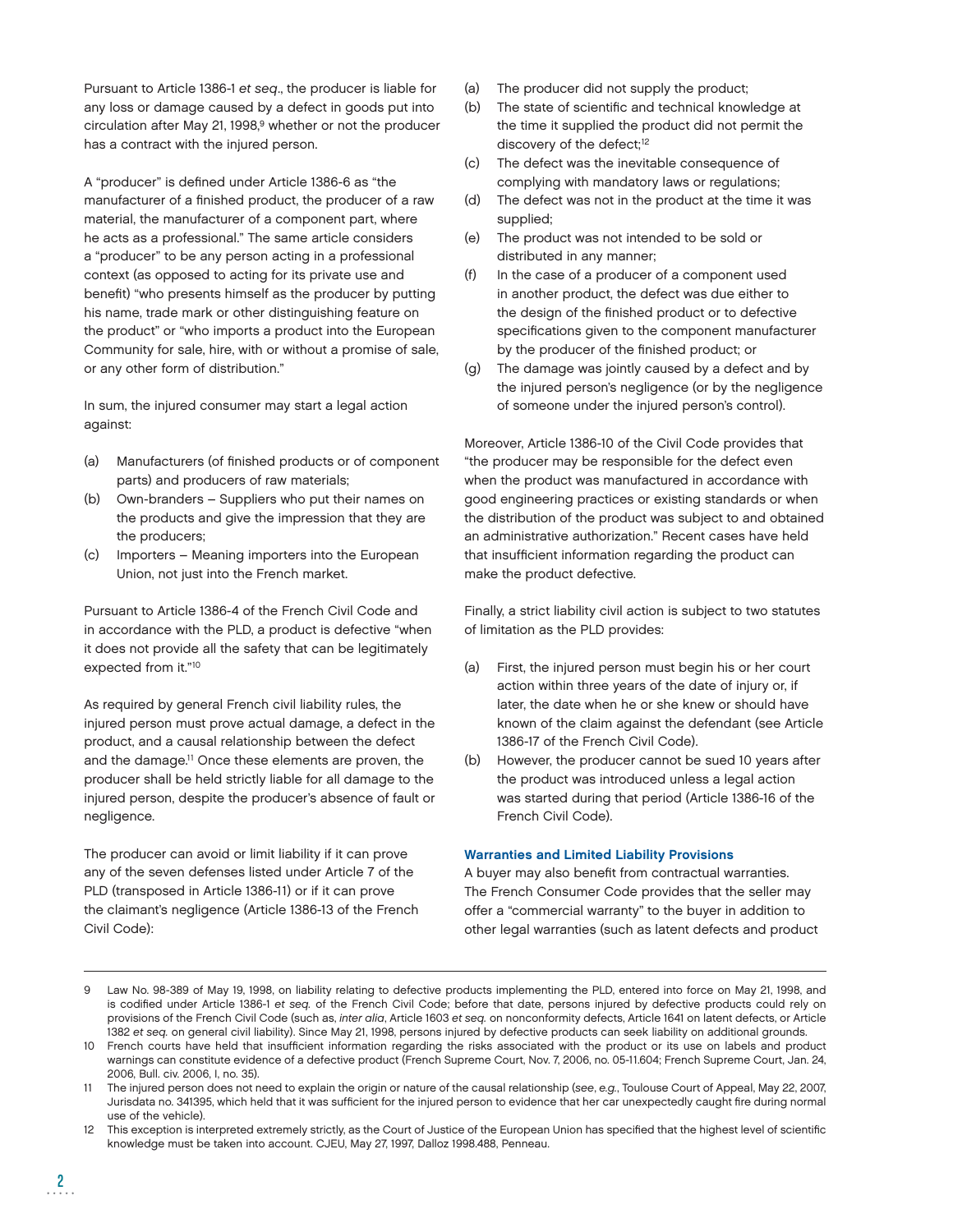safety) that remain applicable in any case (Articles L. 211-15 and 211-16 of the French Consumer Code).

While as a general rule the producer cannot limit or exclude its liability to the injured person by contract (Article 1386-15 of the French Civil Code), contractual provisions limiting liability between professionals are valid as long as: (i) they relate to damage caused to property not used by the injured party mainly for its own private use (Article 1386-15, paragraph 2, of the French Civil Code); (ii) the defect does not result from an intentional act (or omission) or from the supplier's gross negligence (which French case law defines as negligence of extreme severity bordering on willful misconduct and denoting the unfitness of the defaulting obligor to fulfill its contractual duty<sup>13</sup>); (iii) the clause limiting liability does not make the core obligations of the defaulting party meaningless—i.e., the maximum amount of the indemnification contractually defined must not be so low that it contradicts the core obligation of the contract;14 and (iv) the contract containing the clause limiting the warranty against hidden defects is concluded between professionals of the "same specialty" (which is narrowly interpreted by case law) and does not involve a consumer.

#### Brief Description of Civil Proceedings

Civil proceedings begin with a statement of claim (assignation) served on the defendant before French civil courts (Tribunal d'instance, Tribunal de grande instance, or Tribunal de commerce). Proceedings usually last several months. The court may appoint a judicial expert to analyze the product and determine the cause of any defect and injury. In this case, proceedings can then last up to two years.

During civil proceedings, the parties (the plaintiff and the respondent), usually represented by lawyers, exchange various written submissions in which they present their own versions of the events, their legal arguments, and claims. The parties also have to disclose to each other the evidence on which their claims or defenses rely.

In contrast to civil procedure in the U.S., broad pretrial discovery is not available in France. A "fishing expedition" is not permitted, and parties need disclose only the

evidence useful to their claims.15 Nevertheless, a party which knows that the other party holds some relevant evidence can ask the court to order the other party (or even third parties) to produce it, subject to a fine for noncompliance (Articles 11 and 145 of the French Code of Civil Procedure). There is no provision in French procedure for the deposition of witnesses or interrogatories.

Once the parties have exchanged all of their evidence and arguments and the case is deemed ready for argument, an oral hearing takes place before the court. While the appearance of witnesses in civil and commercial proceedings remains the exception, when witnesses appear during hearings on the merits, the judge conducts their examination. The court will then render its decision within several weeks or months. The parties may appeal the decision within one month of the date of notification (Article 538 of the French Code of Civil Procedure<sup>16</sup>). Save when the court has ordered provisional enforcement of the judgment, the appeal is suspensive, and the judgment may not be enforced during the pendency of the appeal.

#### "Class Actions" Under French Law

Despite the recent debates and bills<sup>17</sup> to implement them, class actions still do not exist in France. However, associations or nonprofit organizations can bring some specific types of judicial collective action: (i) actions taken in a collective interest; and (ii) joint representative actions. These collective actions typically take place where product safety is at stake.

Actions taken in collective interest. Under Article L. 421-1 of the French Consumer Code, when a criminal offense has been committed, authorized consumer organizations (associations agrees) may exercise the "rights conferred upon civil parties relating to facts which cause direct or indirect harm to the collective interest of consumers." Article L. 421-7 of the same code allows authorized associations to "join proceedings in civil actions brought by one or more consumers in order to stop illicit acts or request the cancellation of unfair contract terms." These organizations may also initiate a civil action in order to nullify an "illegal or abusive clause from any contract or standard contracts offered to or intended for consumers" under Article L. 421-6.

<sup>13</sup> A decision of the French Supreme Court (Cour de cassation, chambre commerciale) on June 29, 2010, held that "gross negligence cannot be construed from a simple breach of a contractual obligation, even a core one, but should be based on the severity of the defaulting party's behavior." Decision no. 09-11841.

<sup>14</sup> Id.

<sup>15</sup> Article 9 of the French Code of Civil Procedure states, "Each party must prove, according to the law, the facts necessary for the success of his claim."

Time limits are extended when it comes to foreign defendants. Article 643 of the French Code of Civil Procedure states, "Where the action is brought before a court sitting in the mainland of France, the time-limits for appearances, lodging an appeal, a motion to set aside, a motion for revision and an appeal in cassation will be extended by: 1° One month for persons living in an overseas administrative department or an overseas territory; 2° Two months for persons living in a foreign country."

<sup>17</sup> Legislative bills have been submitted in April 2006, February 2007, March 2007, December 2007, September 2009, and October 2009. An "information report" dated May 26, 2010, has been edited by the Senate, proposing class actions in France. The public debate on implementing class actions in France has been recurrent since the 1980s.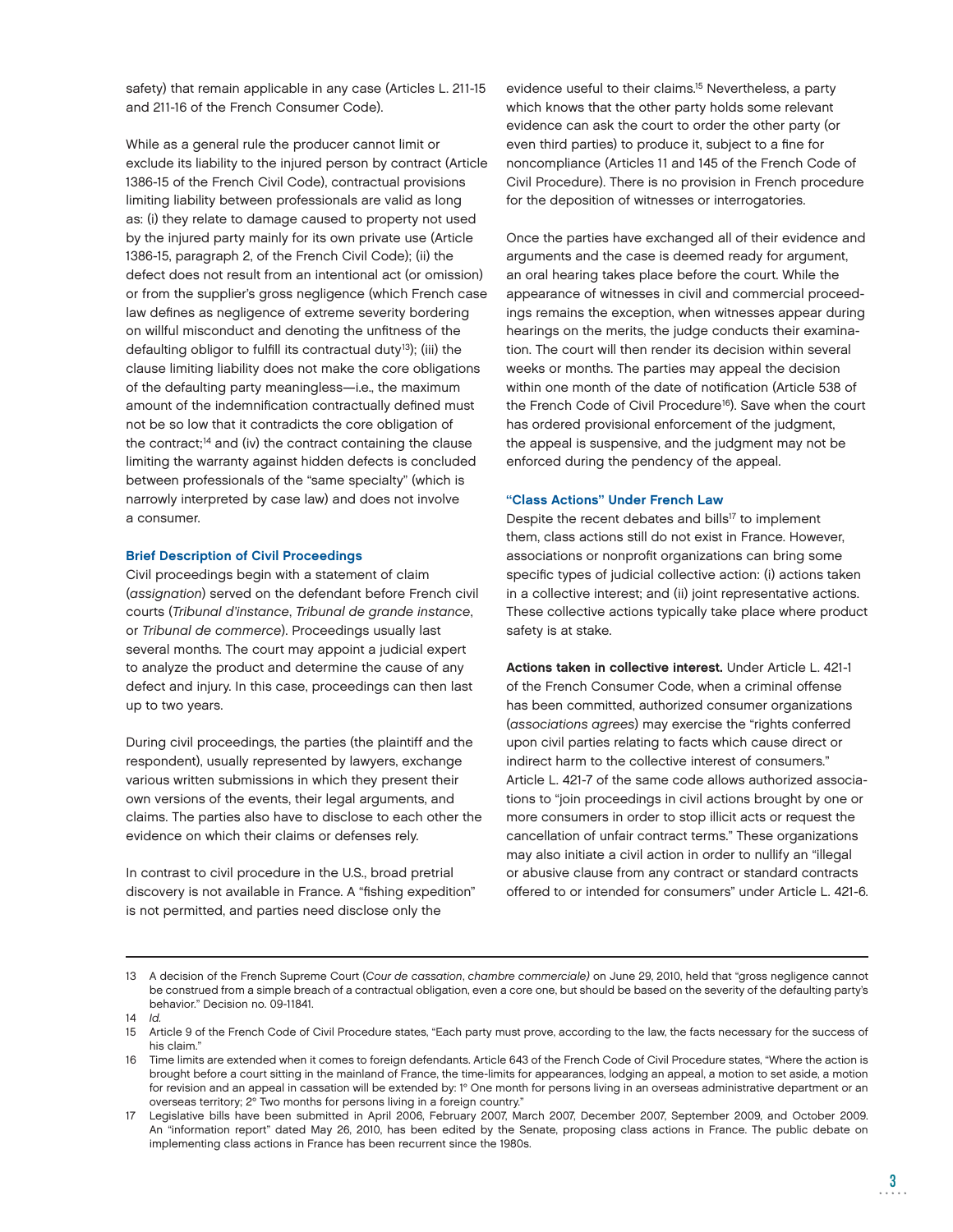Associations may claim collective damages and initiate proceedings to stop the allegedly illegal behavior. They aim to protect collective interests rather than the individual interests of consumers. They are not considered to be class actions, because individuals will not receive compensation for individual harm.

Joint representative actions. Joint representative actions enable authorized organizations to bring claims to protect their members' individual interests. Article L. 422-1 of the French Consumer Code provides that:

where several consumers, identified as natural persons, have suffered individual damages caused by the same business act and which have a common origin, any approved association . . . may, if it has been duly authorized by at least two of the consumers concerned, institute legal proceedings to obtain reparation before any court on behalf of these consumers.

French law also allows specific associations to represent certain categories of injured persons by bringing representative actions in the fields of the environment,<sup>18</sup> stockholders,<sup>19</sup> and health.<sup>20</sup>

Because French law strictly regulates representative actions, they are often criticized as not efficient enough to protect consumers' interests. In order to bring a joint representative action, the authorized association must have the written approval of each claimant, and the claimant may revoke the authorization at any time. Moreover, the organization may not advertise or approach individuals personally to obtain their approval. Because of these hurdles, joint representative actions are used very rarely in France.

#### Punitive Damages

The notion of punitive damages does not exist under French law. The injured person is entitled only to full reparation of any losses.<sup>21</sup>

However, an award of punitive damages under a law that permits such damages is not per se contrary to international public policy, according to a recent decision of the French Supreme Court (Cour de cassation). But for such a judgment to be recognized and enforced in France, the punitive damages awarded must be in proportion to the claimant's actual damage.<sup>22</sup>

In contrast, French courts recognize and award damages for moral prejudice, pain and suffering, and mental fear associated with a defective product.<sup>23</sup>

#### Lawyers' Fees

Contingent fees are valid as long as they do not constitute the entire amount of the fees<sup>24</sup> charged to the client. The lawyer and client can agree to a potential extra payment in addition to the initial retainer. Under French law, lawyers' fees are usually agreed and calculated in two different ways: either billed by the hour or as a lump sum.

The losing party must pay the adverse party's legal costs (les dépens, meaning all procedural costs incurred with the proceedings, such as cost of service and experts' fees).25 The court will also normally order the losing party to pay the adverse party's lawyer's fees. However, the court typically fixes the amount, and the granted amount rarely corresponds to the amount claimed and actually spent by the winning party.26

#### CRIMINAL LIABILITY

#### Corporate Liability

French criminal liability applies not only to individuals, but also to legal business entities and their representatives.<sup>27</sup>

4

<sup>18</sup> Article L. 142-3 of the Environment Code.

<sup>19</sup> Article L. 452-2 of the Monetary and Financial Code.

<sup>20</sup> Article 1114-2 of the French Public Health Code.

<sup>21</sup> French case law is constant on this issue: "[T]he reparation of a damage, which must be in full, cannot exceed the amount of the damage." Cass. civ. 1, Nov. 9, 2004, Bull. civ. I, no. 264.

<sup>22</sup> Cass. civ. 1, Dec. 1, 2010, Dalloz 2011, no. 6, p. 423.

<sup>23</sup> In 10 decisions dated September 12, 2008, the Paris court of appeal held that damages resulting from the fear of having a defective cardiac catheter implanted could be recovered.

<sup>24</sup> Article 10 of Law No. 71-1130 of December 31, 1971: Prohibition of "de quota litis" agreements.

<sup>25</sup> Article 696 of the French Code of Civil Procedure: "The legal cost will be borne by the losing party, unless the judge, by a reasoned decision, imposes the whole or part of it on another party."

<sup>26</sup> Article 700 of the French Code of Civil Procedure: "As provided for under I of Article 75 of the Act n° 91-647 of 10 July 1991, in all proceedings, the judge will order the party obliged to pay for legal costs or, in default, the losing party, to pay to the other party the amount which he will fix on the basis of the sums outlayed [sic] but not included in the legal costs. The judge will take into consideration the rules of equity and the financial condition of the party ordered to pay. He may, even sua sponte, for reasons based on the same considerations, decide that there is no need for such order."

<sup>27</sup> In addition, French law provides that persons other than legal representatives of a company may be held criminally liable in the pharmaceutical industry. For instance, Article L. 5124-2 of the French Public Health Code provides that the "responsible pharmacists" are personally responsible for complying with provisions relating to the safety of the medication manufactured and sold by the company.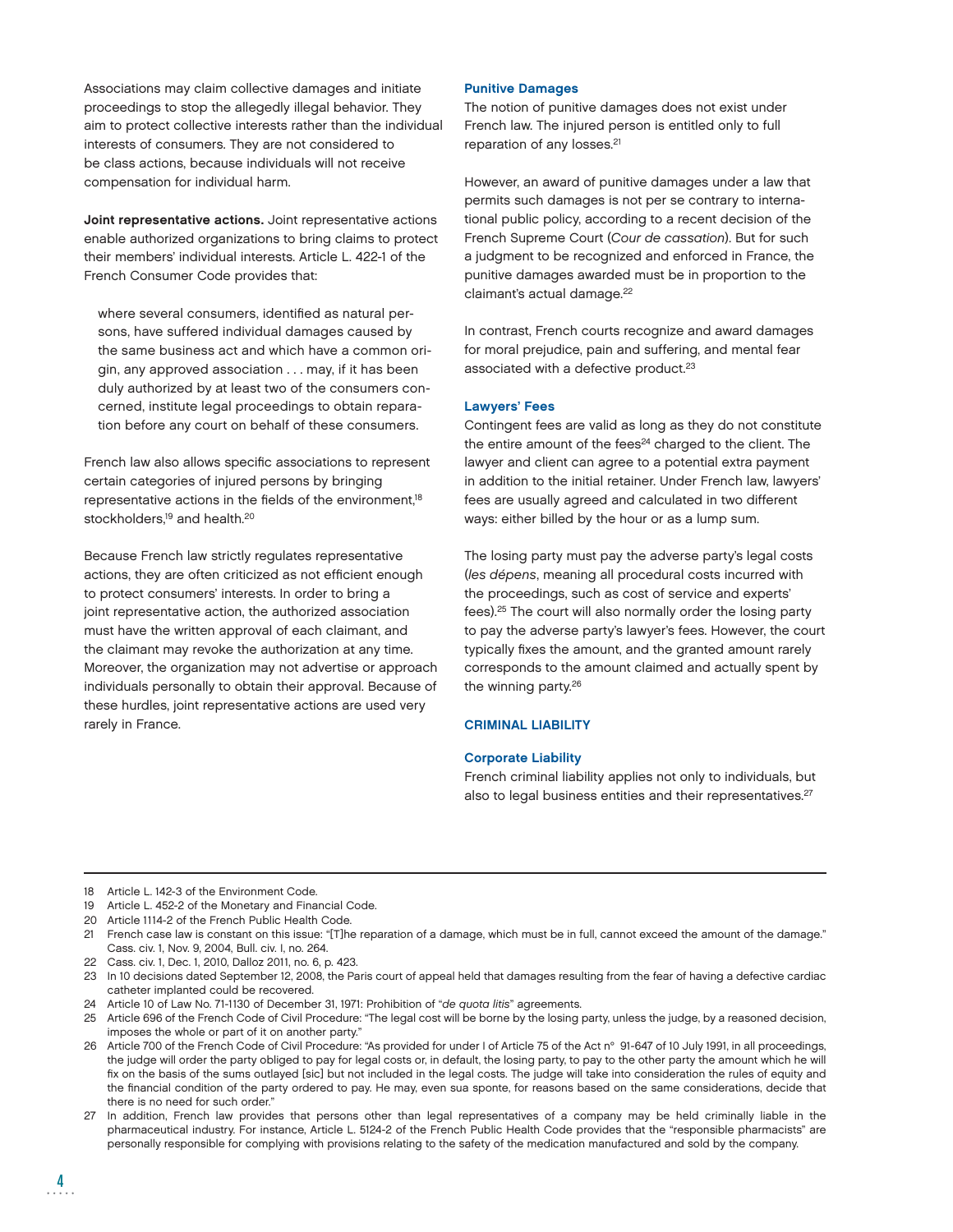The criminal liability of legal entities, effective since March 1, 1994, represents one of the principal innovations of French criminal law over the last 20 years.<sup>28</sup> Since December 31, 2005,<sup>29</sup> all criminal offenses existing under French law can apply to legal entities.<sup>30</sup>

Criminal liability of individuals is in principle limited to personal liability: "In principle, no criminal proceedings can be initiated, no condemnation to a sentence can be pronounced against a person who has not been the author, or the coauthor or the accomplice of an offense."31 This principle has several exceptions, notably with respect to the entrepreneur (chef d'entreprise). French courts have held on several occasions, without reference to any specific statute, that an entrepreneur can be held criminally liable for its employees' offenses, whether intentional or not. For example, the entrepreneur's liability was upheld in the case of a sale of forged goods by its subordinates.<sup>32</sup> The entrepreneur can avoid criminal liability by demonstrating that it lawfully delegated its power to another person.33

If a legal entity is found criminally liable, this does not prevent its legal representative from being held liable as well, but it does not necessarily mean that the representative will also be held criminally liable. In other words, criminal liabilities are not cumulative, and the legal entity can be solely found criminally liable.

#### Prohibited Acts

Several criminal laws apply to hazardous products: 34

Deceit (tromperie as defined under Article L. 213-1, 3°, of the French Consumer Code35):

This offense is intended to punish safety breaches. Indeed, the Code provides that deceit or an attempt to deceive may occur not only with respect to the nature or kind of a product, but also with respect to "the fitness for use, the risks inherent in use of the product, the checks carried out, the operating procedures or precautions to be taken." For example, it is deceit to sell electrical equipment that does not comply with applicable standards or toys bearing labels that falsely state compliance with the standard safety rules.

Penalties are doubled when the deceit allows the use of goods that are dangerous for human or animal health (Article 213-2 of the French Consumer Code).

Involuntary bodily harm (atteintes involontaires à l'intégrité de la personne humaine as defined under Article 222-19 of the French Criminal Code36):

The offense of involuntary bodily harm requires proof of three elements: (i) careless acts or omission; (ii) bodily harm; and (iii) a causal link between the fault and the harm. The bodily harm can be physical or mental (it can be a disease), and the injured person must have had a total incapacity to work. No criminal intent is needed for this offense, and it is sufficient to prove awkwardness, lack of prudence, lack of attention, negligence, or violation of a legal obligation of prudence or security or, when it comes to the aggravating factor of immediate exposure to a risk: (i) a specific act of misconduct that exposed another person to a particularly serious risk of which the perpetrator must have been aware; or (ii) a deliberate violation of a legal obligation (statute or regulation) of prudence or security.

28 Article 121-2 of the French Criminal Code provides that "legal entities, with the exclusion of the State, are criminally liable, pursuant to the provisions of Articles 121-4 to 121-7, for offenses committed on their behalf, by their organs or representatives."

<sup>29</sup> French Law No. 2004-204 of March 9, 2004 (referred to as "law Perben II").

<sup>30</sup> Sanctions are more severe when it comes to legal entities: the fines, in particular, are multiplied by five.

<sup>31</sup> Droit pénal général - M. Bouloc - Précis Dalloz - Paragraphs 345 et seq. The French Criminal Code itself confirms such principle in its Article 121-1: "No one is criminally liable except for his own conduct," and the French Supreme Court has repeatedly held that "no one is punishable other than by reason of its/his/her personal acts."

<sup>32</sup> Crim. March 11, 1959 - Droit pénal général - M. Bouloc - Précis Dalloz - Paragraphs 345 et seq.

<sup>33</sup> The French Supreme Court accepts in fact that, "except in the case where law provides differently, the entrepreneur who has not personally participated in the offense, may discharge him/herself from his/her criminal liability if he/she provides the proof that he/she has delegated his/her powers to a person with the necessary competency, authority and means." Crim. March 11, 1993, Bull. crim. no. 112.

<sup>34</sup> French criminal courts have discretionary powers to determine which penalty (imprisonment, fine, or both) shall apply. The judge can determine the amount of a fine up to the maximum amount set in French criminal laws, taking into account all circumstances.

<sup>35 &</sup>quot;Anyone, whether or not they are party to the contract, who may have deceived or attempted to deceive the contractor, by any procedural means whatsoever, even if this is through the intermediary of a third party, shall be punished by two years imprisonment and a € 37,500 fine: . . . even in respect of . . . the fitness for use, the risks inherent in use of the product, the checks carried out, the operating procedures or precautions to be taken."

<sup>36</sup> Article 222-19 of the French Criminal Code: "Causing a total incapacity to work in excess of three months to another person by clumsiness, rashness, inattention, negligence or breach of an obligation of safety or prudence imposed by statute or regulations, in the circumstances and according to the distinctions laid down by article 121-3, is punished by two years' imprisonment and a fine of €30,000. "In the event of a deliberate violation of an obligation of safety or prudence imposed by statute or regulation, the penalty incurred is increased to three years' imprisonment and to a fine of €45,000."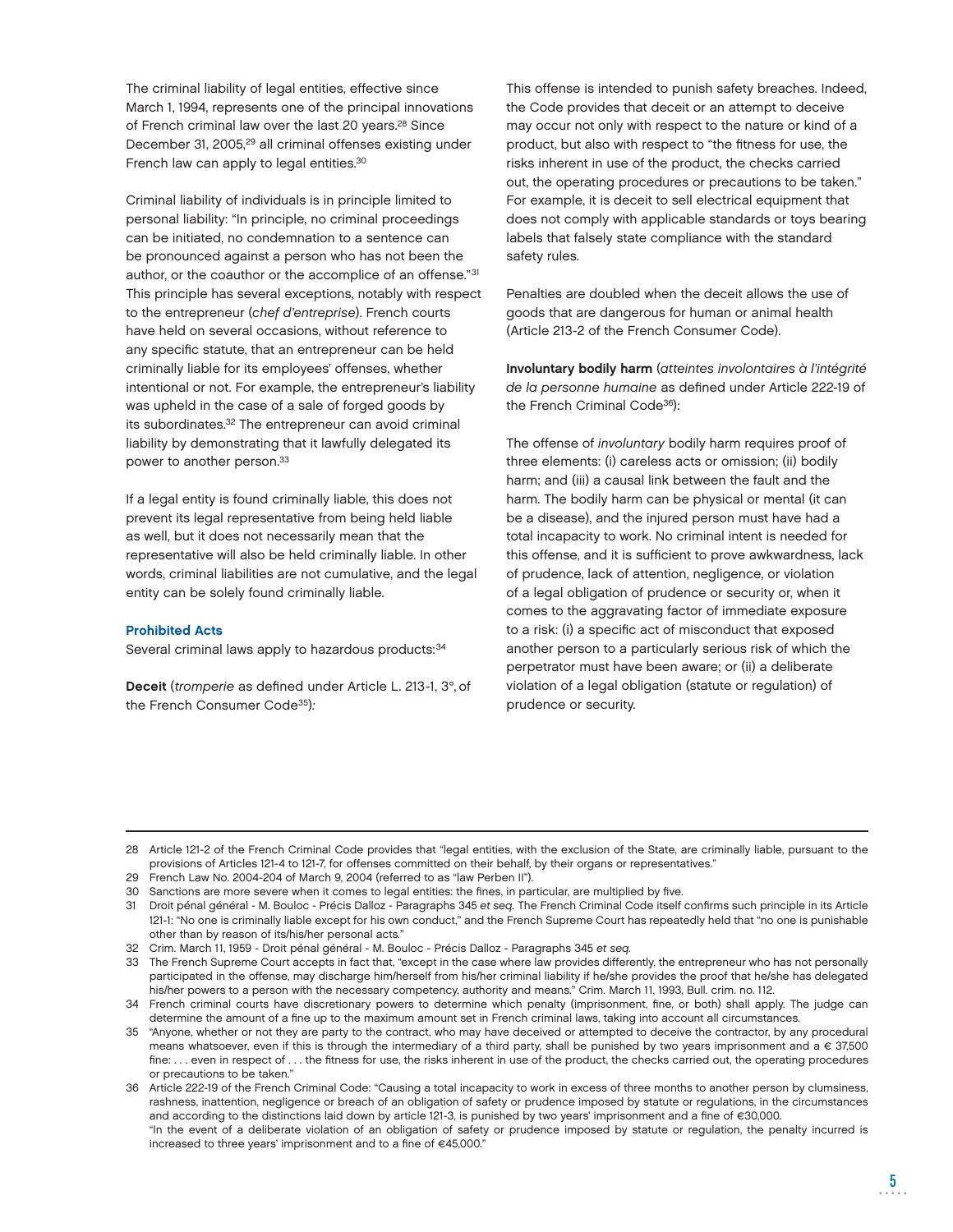Endangering the lives of others (délit de mise en danger de la vie d'autrui, Article 223-1 of the French Criminal  $Code<sup>37</sup>$ :

This offense requires proof of three elements: (i) a manifestly deliberate violation of a specific obligation of safety or prudence imposed by any statute or regulation; (ii) an immediate risk of death or injury; and (iii) a causal link between the violation and the risk. The element of "manifestly deliberate violation" requires not the intention to injure somebody, but merely the awareness of violating a specific obligation imposed by a statute or regulation.

Failure to help someone in danger (non assistance à personne en danger, Article 223-6, paragraph 2, of the French Criminal Code38):

This offense applies, for instance, in the event that an executive officer or company has not taken all the measures necessary to prevent or stop the expansion of any risk of which the officer or company should have been aware.

Misleading commercial practice (Pratique commerciale trompeuse, Article L. 121-1 of the French Consumer Code, which has recently replaced the offense of publicité trompeuse, i.e., deceptive advertising):

This offense applies when a professional: (i) creates confusion between its product and another product or service; (ii) misleads the consumer by making a false statement about its product concerning its availability, its main characteristics, its price, its after-sale service, the scope of commitment of the advertiser, the identity and quality of the advertiser, or the handling of consumers' complaints; or (iii) omits to state one of the main characteristics of the product. This offense is punished by two years' imprisonment and a  $\in$ 37,500 fine for individuals and a  $\in$ 187,500 fine for legal entities.

Finally, Articles R. 223-1 et seq. of the French Consumer Code punish by fines, the confiscation of the goods, or both, the offense of not complying with a prohibition to sell, suspension of sales, or withdrawal of dangerous products ordered by public authorities.39

#### Criminal Proceedings

Criminal proceedings involve the commencement of a public action by the government. Such a public action may be commenced either:

- (a) At the initiative of the state itself (the public prosecutor), in which case the victim may decide later to join the criminal proceedings; or
- (b) At the victim's direct initiative, either by summoning the adverse party to appear before the criminal courts (citation directe<sup>40</sup>) or by filing a criminal complaint with an application to join in the proceedings (plainte avec constitution de partie civile41).

The public action aims to have the criminal offense publicly determined and punished. Depending upon the nature of the offense, three types of criminal courts have jurisdiction: (a) Tribunal de police, for relatively minor offenses (contraventions); (b) Tribunal correctionnel, for misdemeanors (délits); and (c) Cour d'assises, for felonies (crimes). Criminal courts may order fines, imprisonment, or any other specific sanction as stipulated by the French Criminal Code (Code pénal), but they will not sua sponte grant damages to the victim of the criminal offense.

A victim who has been "personally" harmed by the criminal offense and who wants compensation may start a civil action (Article 2 of the French Code of Criminal Procedure).42 Pursuant to Article 3 of the Code of Criminal Procedure, this civil action may be brought before the same criminal court. The civil action will not necessarily be suspended until the criminal court has ruled on the existence of the criminal offense.

37 "The direct exposure of another person to an immediate risk of death or injury likely to cause mutilation or permanent disability by the manifestly deliberate violation of a specific obligation of safety or prudence imposed by any statute or regulation is punished by one year's imprisonment and a fine of  $€15.000$ ."

 "Anyone who, in contravention of the provisions of an order issued by the préfet adopted in application of article L. 221-6, has not respected: Emergency measures prescribed in order to stop the serious or immediate danger presented by the product or service; The detention measure decided upon for products likely to present a serious or immediate danger; Measures to suspend the provision of services; will be punished by the fine laid down for petty offences (fourth category)."

- 40 Articles 390 et seq. of the French Code of Criminal Procedure.
- 41 Article 85 of the French Code of Criminal Procedure.

<sup>38 &</sup>quot;Anyone who, being able to prevent by immediate action a felony or a misdemeanour against the bodily integrity of a person, without risk to himself or to third parties, wilfully abstains from doing so, is punished by five years' imprisonment and a fine of €75,000. "The same penalties apply to anyone who wilfully fails to offer assistance to a person in danger which he could himself provide without risk to himself or to third parties, or by initiating rescue operations."

<sup>39</sup> Article R. 223-1: "Anyone who, in contravention of the provisions of an order adopted in application of article L. 221-5: Has manufactured, imported, exported, put on the market free of charge or at a fee, a product or a service that is subject to a suspension measure; Has failed to circulate warnings or precautions for use ordered; Has not, in accordance with prescribed conditions of place and time, totally or partially exchanged, modified or reimbursed, the product or service; Has not withdrawn or destroyed the product, will be punished with the fine laid down for petty offences (fifth category). In the event of a repeat offence, the fine laid down for repeat petty offences (fifth category) applies

<sup>42</sup> Article 4 of the French Criminal Code permits the separate civil action for compensation: "The civil action tending to get compensation for the loss suffered in connection with the offense may also be exercised separately from the public prosecution."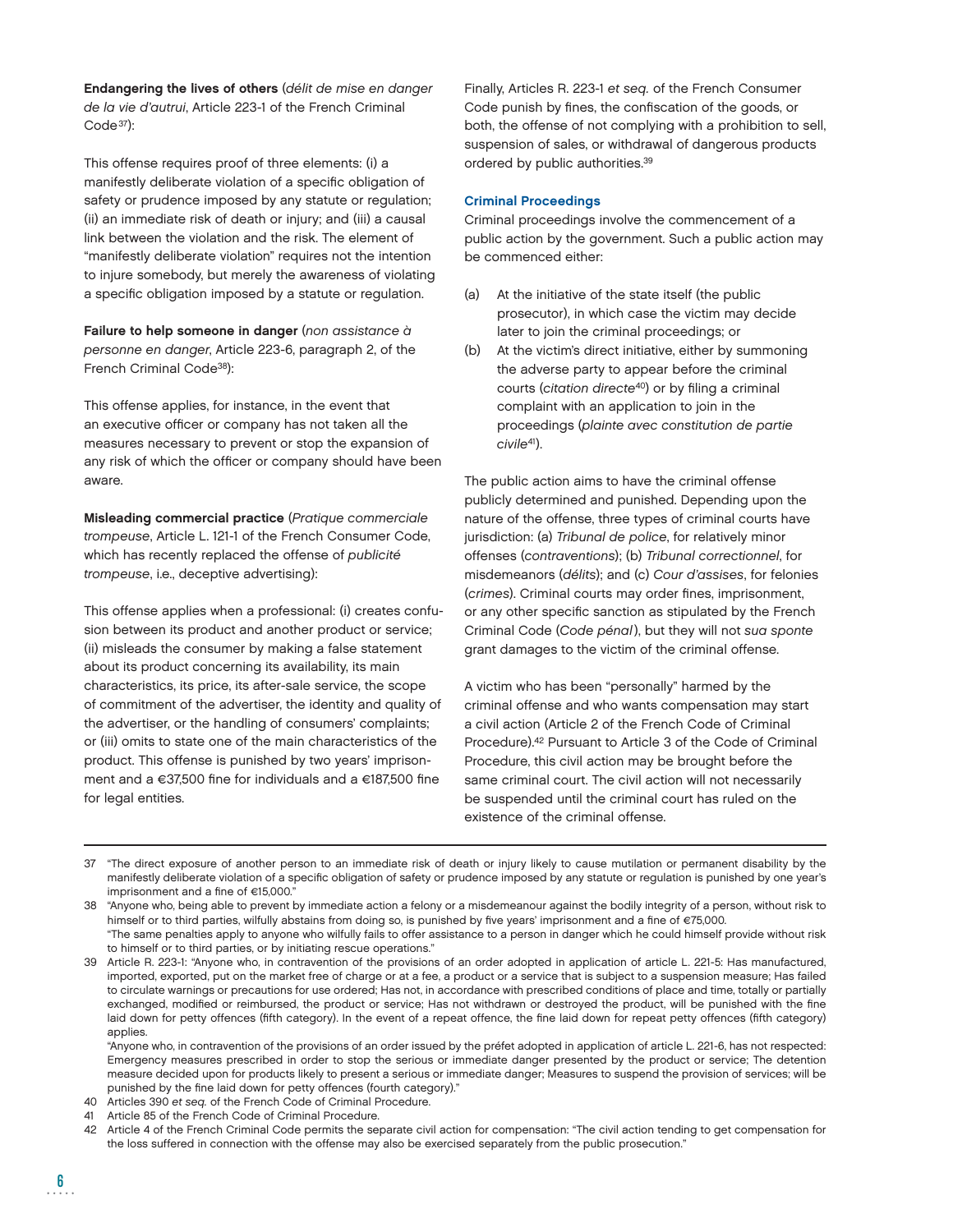Depending on the case's complexity, a criminal investigation may be conducted under the control of the examining magistrate (juge d'instruction). The criminal court, composed of three magistrates, presides over the trial. The examining magistrate, who is in charge only of the investigation, cannot participate in the trial.

The criminal trial is divided into four principal phases:

- (a) Verification of the parties' identity and factual review of the case;
- (b) Motions challenging the legality of the procedure (on grounds such as lack of jurisdiction or nullity of the action);
- (c) Examination of the defendant, witnesses, and experts; and
- (d) Closing arguments for the plaintiff, the prosecution (requesting a specific sentence or, in exceptional circumstances, acquittal) and, finally, the defendant. The defendant or counsel will always speak last, after the public prosecutor.

Save for a few exceptions, criminal hearings are open to the public. The parties are supposed to appear in person at each hearing but may be represented by their lawyers. Should a party not speak French fluently, the court will provide a translator.

After the closing arguments, the criminal court withdraws to deliberate and then renders its decision to convict or acquit the defendant. However, if the case is complicated and requires further deliberation, the criminal court may inform the parties that it will render its decision later.

A party may appeal the decision within 10 days of the rendering of the judgment.<sup>43</sup> But for certain exceptions, the appeal is suspensive, meaning that the judgment is not enforced during the appeal.

# LEGAL OBLIGATIONS OF PROFESSIONALS THAT MADE OR SOLD DANGEROUS PRODUCTS

The GPSD, transposed under French law, mandates the safety of products. Producers and distributors who "know or ought to know, on the basis of the information in their

possession and as professionals, that a product that they have placed on the market poses risks to the consumer that are incompatible with the general safety requirement are required to inform the competent authorities immediately." (Article 5 (3)).

The general safety requirement is broadly defined: "Products and services must, under normal conditions of use or under other circumstances that may reasonably be foreseen by the professional, offer the safety that can legitimately be expected and must not be a danger to public health." (Article L. 221-1 of the French Consumer Code).

Unlike the PLD, which was codified in the French Civil Code, the GPSD is codified in the French Consumer Code. Prior to defining existing legal obligations (2.2), the GPSD first determines which professionals are to enforce its safety obligation under French law (2.1).

## PROFESSIONALS SUBJECT TO THE GENERAL SAFETY **OBLIGATION**

Both the producer and the distributor of products are subject to the general safety obligation (as defined under Article L. 221-1 of the French Consumer Code) for the products that they introduce into the market. Both the producer and the distributor have a mutual obligation, in particular, to provide public notification of the risk, as well as a duty to cooperate (Article L. 221-1-4 of the French Consumer Code44).

## SCOPE AND DEFINITION OF THE PRODUCER'S **OBLIGATIONS**

The "producer's obligations" are essentially obligations to perform (obligation de faire). The producer is to take "any useful measures" to contribute to compliance with the safety obligation: those actions must be appropriate measures to prevent and mitigate the risk while remaining proportional to the product's danger (Article L. 221-9 of the French Consumer Code).45

<sup>43</sup> Article 498 of the French Code of Criminal Procedure.

<sup>44 &</sup>quot;Distributors participate in the monitoring of the safety of products on the market . . . with their cooperation to the actions undertaken by producers and by administrative authorities to avoid such risks."

<sup>45 &</sup>quot;The measures decided upon by virtue of articles L. 221-2 to L. 221-8 must be in proportion to the danger presented by the products and services. These may aim to warn of, or put an end to, the danger with a view to thereby guaranteeing the safety that can legitimately be expected in accordance with France's international commitments."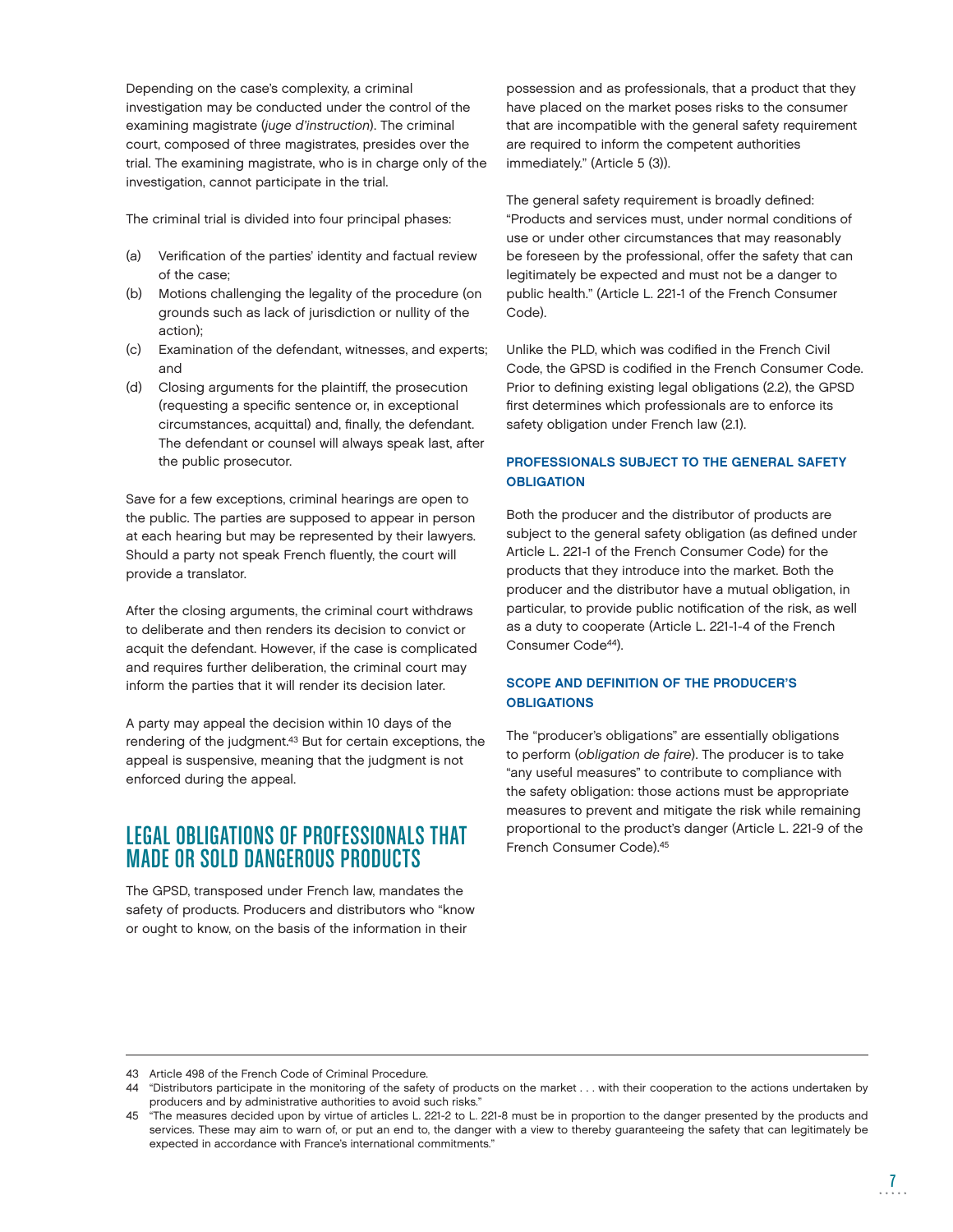In addition to the general safety obligation, Articles L. 221-1-246 and L. 221-1-347 of the French Consumer Code set forth other safety obligations for the producer:

- Dual obligation to inform: The producer must inform the consumer of the product's risks and the means to assess and avoid them. The producer must provide the consumer with any "useful information." In addition, the producer is obliged to monitor the safety of its product after sale and, in particular, as set forth in the Code, to "remain informed of risks that the products that it markets may present."
- Organize the monitoring of the products' safety on the market and traceability: The product must be easily identifiable and the producer must be easy to contact in the event of a problem.
- Initiate the necessary actions: The duty requires withdrawal and recall from the market and the warning of consumers.
- Notify authorities of the existing risk: Producers and distributors that have marketed unsafe products must notify the relevant public authority immediately.48 Such notification must indicate the measures that have been initiated to prevent the risks.

Until May 1, 2009, notice was to be given to the French competent authority (the Direction Départementale de la Protection des Populations).49 Since then, with respect to nonfood products, the notice must use the European IT application called "business application" created by the European Commission's Directorate-General in charge of consumers. This single form enables simultaneous notification to other national authorities of the Member States in which the product was marketed.<sup>50</sup>

It is therefore unnecessary to simultaneously inform the DDPP, since that body will be de facto informed through the "business application." Nevertheless, a producer or distributor can still report to the DDPP in case it is not possible to use the "business application" process. Once a national authority has been made aware of a product's safety risk, depending on the extent of the risk incurred, the national authority may be compelled to pass the information to the European Commission through the RAPEX system.<sup>51</sup>

Despite the duty to notify in the French Consumer Code, French law does not impose any civil or criminal sanctions for failure to do so. Therefore, a producer who marketed or otherwise supplied consumers with a defective or dangerous product in France cannot be liable under civil or criminal laws for failing to notify the competent authorities of an unsafe product. However, the failure to provide notification can be considered an aggravating circumstance in the event that the producer is held liable: for instance, the judge may infer from such breach that the producer was negligent, which may increase its potential liability.

Producers and distributors should act voluntarily to redress the risk of unsafe products on the market. However, should they remain inactive or take insufficient action, the national authorities also may order certain actions:

- Prohibit or restrict the production, sale, and distribution of products (Article L. 221-3, 1°, of the French Consumer Code);
- Order the withdrawal or recall of the product from the market (Article L. 221-3, 3°, of the French Consumer Code); or
- 46 "I. The producer shall provide the consumer with sufficient information to enable him to evaluate the risks inherent in a product during its normal or reasonably foreseeable useful life and to guard against them, when such risks are not immediately apparent to the consumer without adequate forewarning. . . .

 "The informational requirements are stipulated by order of the Minister for Consumer Affairs and the other ministers concerned. The producer or the distributor cannot avoid his obligation by pleading ignorance of risks which he could not reasonably be unaware of."

 <sup>&</sup>quot;II. The producer shall adopt measures which, in view of the characteristics of the products he supplies, enable him to: a) Keep abreast of the risks which the products he markets may present; b) Implement the actions necessary to contain those risks, including withdrawal from the market, the issuing of adequate and effective warnings to consumers and recalling products sold from consumers.

 <sup>&</sup>quot;Such measures may consist, inter alia, of sample testing or indication on the product or its packaging of instructions for use, the identity and address of the person responsible for marketing, and the product or batch reference. Such indications may be made compulsory by order of the Minister for Consumer Affairs and the other minister(s) concerned."

<sup>47 &</sup>quot;When a producer or a distributor knows that products intended for consumers which he has put onto the market do not meet the requirements of Article L. 221-1, he shall immediately inform the relevant administrative authorities thereof and indicate the actions he is implementing to guard against risks to consumers.

<sup>48</sup> In France, the competent authority is the Direction Départementale de la Protection des Populations, or the "DDPP," formerly the Directorate-General for Competition Policy, Consumer Affairs and Fraud Control (the "DGCCRF"), as specified in a Recommendation to economic agents in JORF no. 159 of July 10, 2004, p. 12574.

<sup>49</sup> As provided by Order of September 9, 2004, "portant application de l'article L. 221-1-3 du code de la consummation," in JORF no. 224 of September 25, 2004, p. 16560.

<sup>50</sup> This application form is available online at https://webgate.ec.europa.eu/gpsd-ba. The Commission has also issued guidelines on how to prepare and submit this notification form. These guidelines are available at https://webgate.ec.europa.eu/gpsd-ba/help.pdf (web sites last visited August 10, 2012).

<sup>51</sup> RAPEX is the EU rapid alert system for all dangerous consumer products, with the exception of food, pharmaceuticals, and medical devices.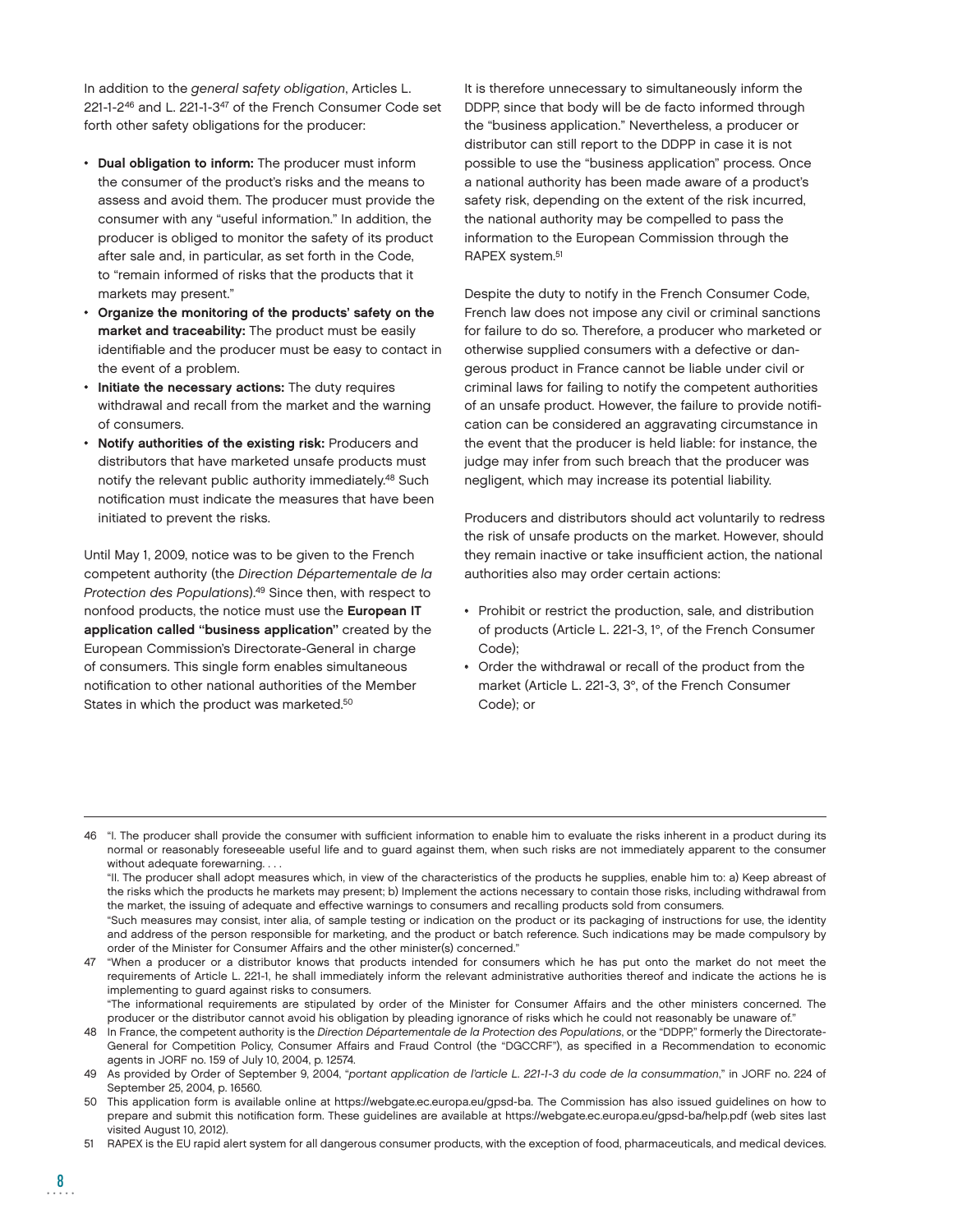• Order temporary emergency measures, such as temporary recall or withdrawal, should there be a serious or immediate risk for consumers (Article L. 221-5 of the French Consumer Code<sup>52</sup>).

#### **INSURANCE**

Except for certain regulated professions and in the construction industry, French companies are not obliged to have general civil liability insurance. However, most French companies obtain insurance policies to cover both professional civil liability and risks arising from commercial operations. These insurance policies usually cover personal injury and property damage claims from product liability, subject to specific exclusions. They may also include other costs that may arise, such as product recall costs.

# PRACTICAL ISSUES

When a U.S. company decides to distribute products in Europe through a subsidiary or independent distributors, it is important for the company to coordinate with its subsidiary or independent distributors for the purpose of monitoring product safety. Coordination is also key for the purpose of notifying the European authorities of any risk identified by the producer or distributor and then acting to remediate and prevent any risk.

A distributor may decide to join a foreign producer in proceedings initiated in France to share liability in case of an unfavorable decision against the distributor. In such case, the producer will also be ordered to pay damages to the injured person or buyer or to indemnify the distributor.

 "The said orders shall stipulate the conditions under which the costs associated with the safety measures to be taken pursuant to the provisions of the present article shall be borne by the manufacturers, importers, distributors or service providers. "The said orders may be renewed via the same procedure for further periods each not exceeding one year."

<sup>52 &</sup>quot;In the event of grave or immediate danger, the Minister for Consumer Affairs and the other minister(s) concerned may, via a joint order and for a period not exceeding one year, suspend the manufacture, importation, exportation and availability of a product, and its general withdrawal or destruction if there is no other means of eliminating the danger, regardless of whether it is provided free of charge or in return for payment. They are also empowered to order the distribution of warnings or precautions for use, and recall of the product for exchange or modification or full or partial reimbursement.

 <sup>&</sup>quot;In the same circumstances, they may also suspend provision of a service.

 <sup>&</sup>quot;Such products and services may be relaunched when they are found to be compliant with the applicable regulations.

 <sup>&</sup>quot;The Minister for Consumer Affairs and, where applicable, the other minister(s) concerned, shall hear the professionals concerned without delay and not later than fifteen days after a decision to suspend has been taken. They shall also hear the approved national consumer associations.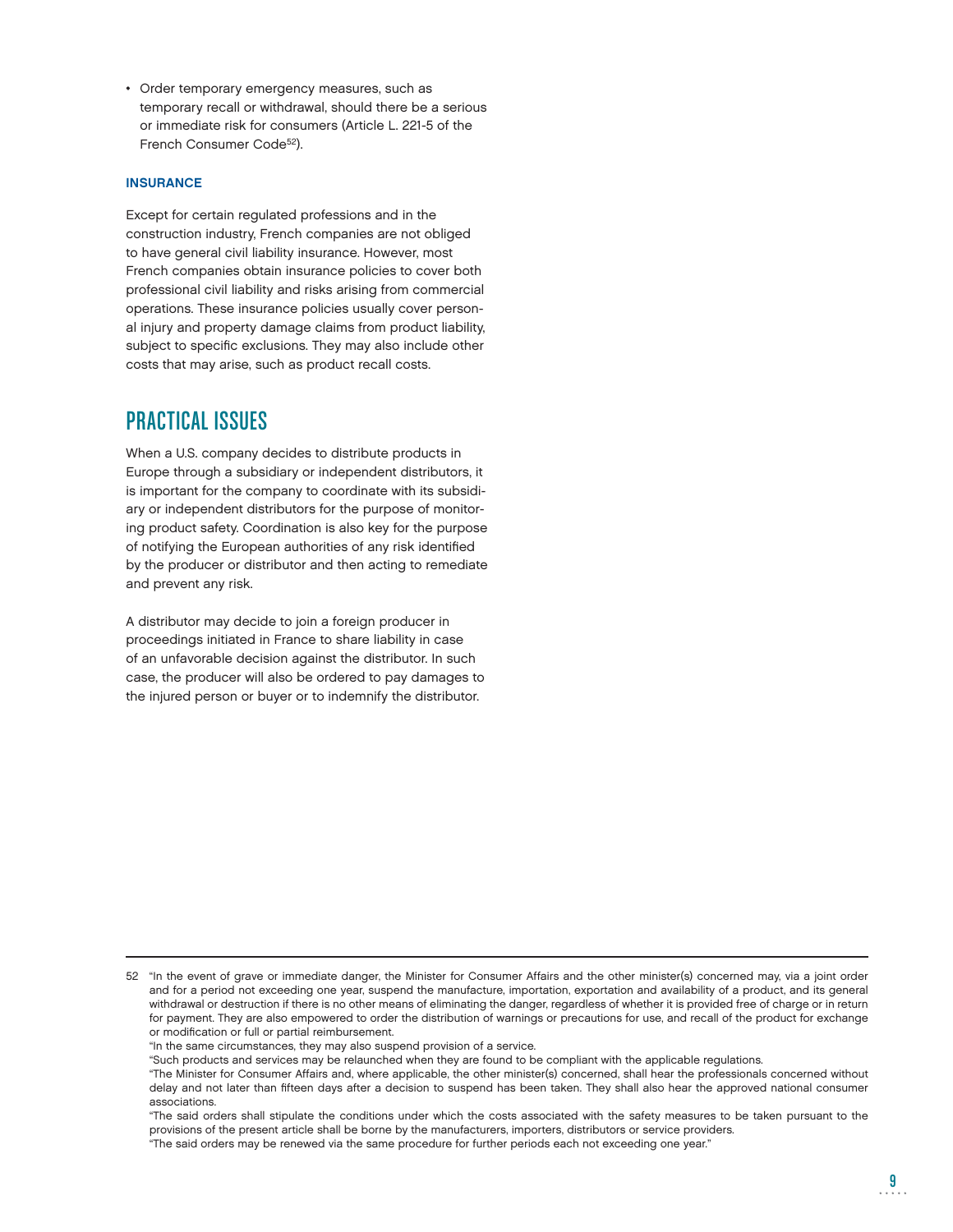## CLASS ACTIONS IN EUROPE: REALITY OR MYTH? THE EXAMPLE OF FRANCE

Structural hurdles in the French legal system, such as the difficulty faced by claimants attempting to collect evidence, the principle of strict compensation for injury, and the impossibility for victims to call upon a plaintiffs' bar, have always been a significant obstacle for groups of individuals seeking to take an active part in damage litigation in France.

Nevertheless, the improved organization of consumer associations, together with a growing desire to bypass these obstacles (or at least reduce their impact), has at long last enabled the development of collective redress in France. These changes have taken the form of a more appropriate use of existing procedural tools to compensate for the "information asymmetry" between plaintiffs and defendants in damage claims, as well as a more sophisticated approach by judges to highly technical legal areas, such as antitrust, securities, and the environment.

With regard to antitrust, France, like most other EU Member States, can produce few examples of antitrust damage claims. Consequently, the Commission of the European Union (the "Commission") has been resolutely pushing for the development of collective redress in antitrust and consumer matters. Indeed, the Commission's recent actions in this area had until recently been mainly carried out by its Directorate-General for Competition and its Directorate-General for Health and Consumers. The European Parliament, following a joint consultation carried out by both Directorates-General in 2011, adopted a resolution on February 2, 2012, welcoming the establishment of non-sector-specific common principles.

In the field of securities, procedures for redress available to investors under French law are limited to approved investor organizations acting on behalf of a pool of investors, as opposed to individual shareholders (action dans l'intérêt collectif), or, alternatively, on behalf of individual holders for losses they suffered directly (action en représentation conjointe). Still, three landmark cases, the Sidel case in 2006, the Regina Rubens case in 2007, and the Gaudriot case in 2010, illustrate the French courts' movement toward recognizing proper shareholder claims for damages.

Finally, as far as environmental law is concerned, only group actions restricted to certain environmental associations are currently possible in France. It is generally acknowledged, however, that the adoption in 2005 of Law No. 2005-265, which created the Charter for the Environment, and in 2008 of Law No. 2008/757, which deals with environmental liability,

has enhanced the development of larger group actions and that this also may represent a path toward the introduction of proper class actions in the future.

All in all, these recent initiatives in matters involving widespread injury have led to serious consideration, for the first time in decades, of the introduction of class actions into the French legal system.

Indeed, following years of discussion without significant progress, the introduction of class actions into the French legal system is now back on the political agenda. In 2007, then President Sarkozy launched a project aimed at introducing a class-action system for consumers. None of the various draft bills made its way through to final adoption. However, the newly elected Socialist government announced on September 10, 2012, that a new draft bill introducing class actions in France would be discussed in the spring of 2013. The Minister of the Economy stated that the government wants "a balanced consumer protection bill that will strengthen the rights of consumers without penalizing economic activity." The details of any future bill are not yet known.

Be that as it may, the current context supporting the development of collective redress in France—and in Europe as a whole—is expected to have a positive influence on judges facing damage claims in matters involving injury sustained by a wide range of persons. Indeed, judges may be tempted to take the lead in an area where politicians have thus far failed to meet consumers' expectations.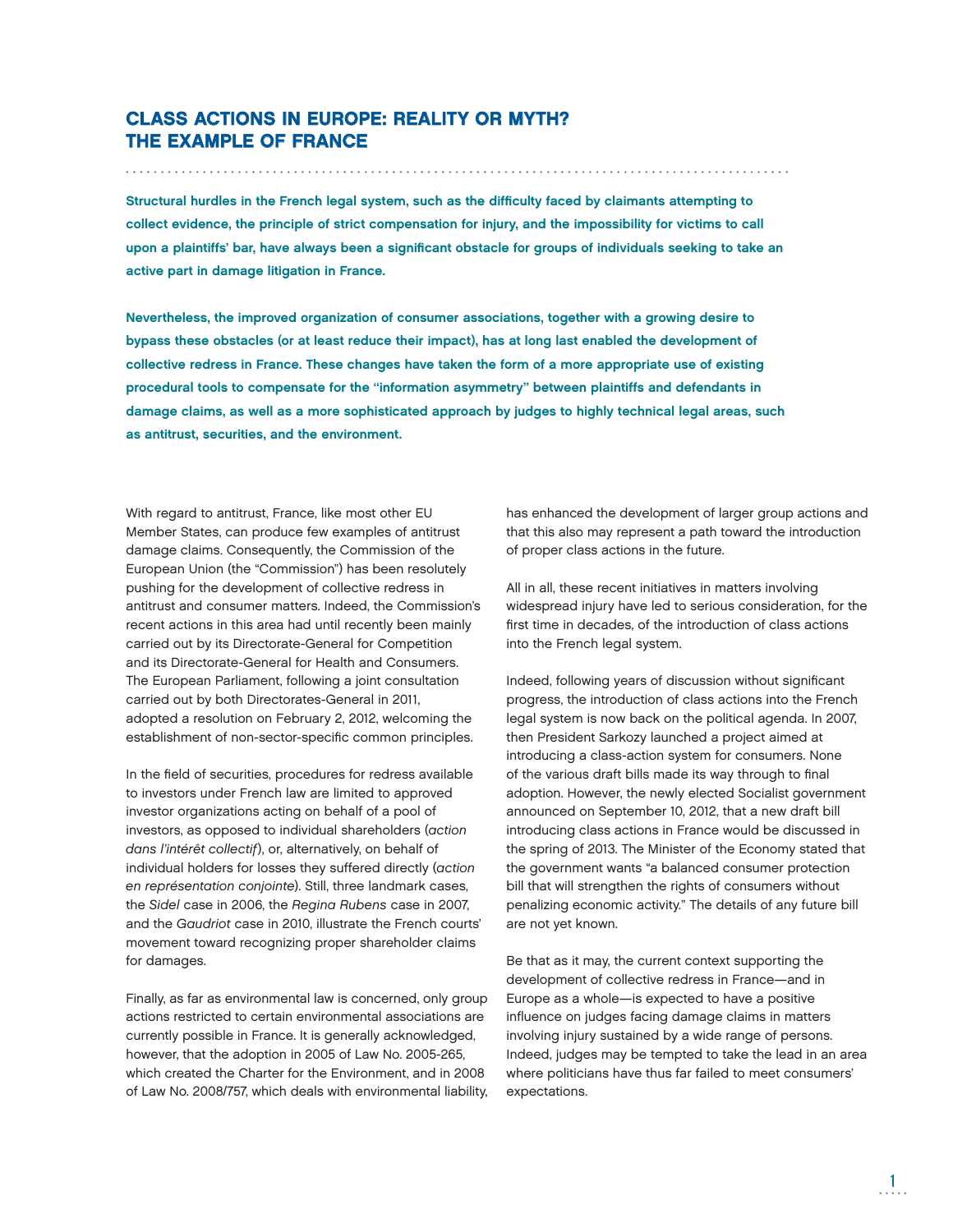This article will discuss the shortcomings of the procedural issues that arise under French law in general, as well as an analysis of specific areas of law where changes have been observed over the past few years—antitrust claims by consumers, securities law, and environmental law.

# LIMITED ROOM FOR LUCRATIVE DAMAGE CLAIMS OR SUITABLE COLLECTIVE REDRESS UNDER FRENCH LAW

#### AN UNFAVORABLE TRADITION

France has no tradition of introducing consumer claims and litigating on one's own account. This is due primarily to the existence of approved consumer associations, which are officially designated by the government as representatives of consumers' general interests.<sup>1</sup> But there are also several structural hurdles in the French legal system that deter consumers from taking an active part in damage litigation. These are mainly related to the difficulty of gathering and presenting evidence, the principle of strict compensation for injury, and the prohibition against canvassing for victims under French law.

The first major hurdle is the difficulty faced by a claimant attempting to collect the evidence necessary to prove both the existence of a wrongdoing and the extent of his or her injury. Indeed, the claimant has limited access to useful information, which is generally in the hands of the defendant, provided he or she is even aware of its existence. Moreover, estimating and substantiating the injury for which compensation is claimed can be extremely difficult, not just for the claimant but for the judge as well.

Another factor discouraging damage claims in France is the principle of strict compensation for injury, a cornerstone of French law. In the French system, judges are required to determine the exact amount of the actual harm caused by a wrongdoing and are allowed to grant damages to claimants only to that extent. As a result, when balancing the costs and benefits of a damage claim, a potential claimant, such as a consumer, often comes to the conclusion that the cost of pursuing the claim will exceed any potential compensation, particularly if the claimant's injury was not substantial. This is reinforced by the fact that a claimant normally receives only a lump-sum

compensation for legal costs, which often fails to cover the full amount of actual expenses.

Finally, injured persons in France do not directly form plaintiffs' classes before the courts. Given that there is no such thing as a plaintiffs' bar in France and that French legal rules prevent lawyers from canvassing for injured persons, it is difficult for an injured person to bring a claim before a court. A potential claimant may not even know that there is litigation in progress in which he or she could claim damages.

The factors hindering efficient collective redress in France can be seen in the www.Classaction.fr case. In 2005, a group of lawyers tried to introduce a class-action type of procedure before a national court in France through its web site, classaction.fr. The group began canvassing for injured persons to organize a procedure. In June 2005, however, the Lille civil court issued an injunction requiring the group to remove from its web site any advertising violating the principle prohibiting canvassing for persons injured by wrongdoing.2 In December 2005, the Paris civil court decided on the merits of the case that the offer of services proposed by Classaction.fr constituted illegal canvassing, and it concluded that the practices in question (which extended beyond canvassing to include such things as whether the information provided to the consumer was sufficient) had harmed consumers' collective interest.<sup>3</sup> The complaint had been lodged by UFC-Que Choisir, the main approved consumer association in France. In September 2007, the Paris civil court also dismissed 699 plaintiffs in a litigation in which damages were claimed against film studios that had put anti-copy systems on DVDs. The court, observing that these 699 consumers had been illegally canvassed through the Classaction.fr web site, dismissed them all, pursuant to the principle of fraus omnia corrumpit. 4

## THE CURRENT TREND TOWARD CORRECTING THE "INFORMATION ASYMMETRY" BETWEEN THE PLAINTIFFS AND DEFENDANTS IN DAMAGE CLAIMS AND A MORE SOPHISTICATED APPROACH TOWARD TECHNICAL **LITIGATION**

The general view is that the French legal system does not facilitate, and may completely prevent, the creation of classes in litigation for damages.

4 T.G.I. Paris [Paris Civil Court], Sept. 19, 2007.

<sup>1</sup> Under Articles L. 421-1 et seq. of the French Consumer Code, approved consumer associations are entitled to "exercise the rights conferred upon civil parties in respect of events directly, or indirectly, prejudicing the collective interest of consumers." Under Article L. 421-2 of the French Consumer Code, approved consumer associations are entitled to "ask the civil court, ruling on civil

actions, or the criminal court, ruling on civil actions, to order the defendant or the accused, where appropriate subject to penalty, to take any measure intended to stop illicit actions or to remove illicit clauses from a contract or a standard contract offered to consumers." 2 T.G.I. Lille [Lille Civil Court], June 14, 2005 (summary order).

<sup>3</sup> T.G.I. Paris [Paris Civil Court], Dec. 6, 2005. This judgment was confirmed by the Paris court of appeal (Cour d'appel de Paris) in a ruling dated October 17, 2006, and then by the French Civil Supreme Court (Cour de cassation) in a ruling dated September 30, 2008.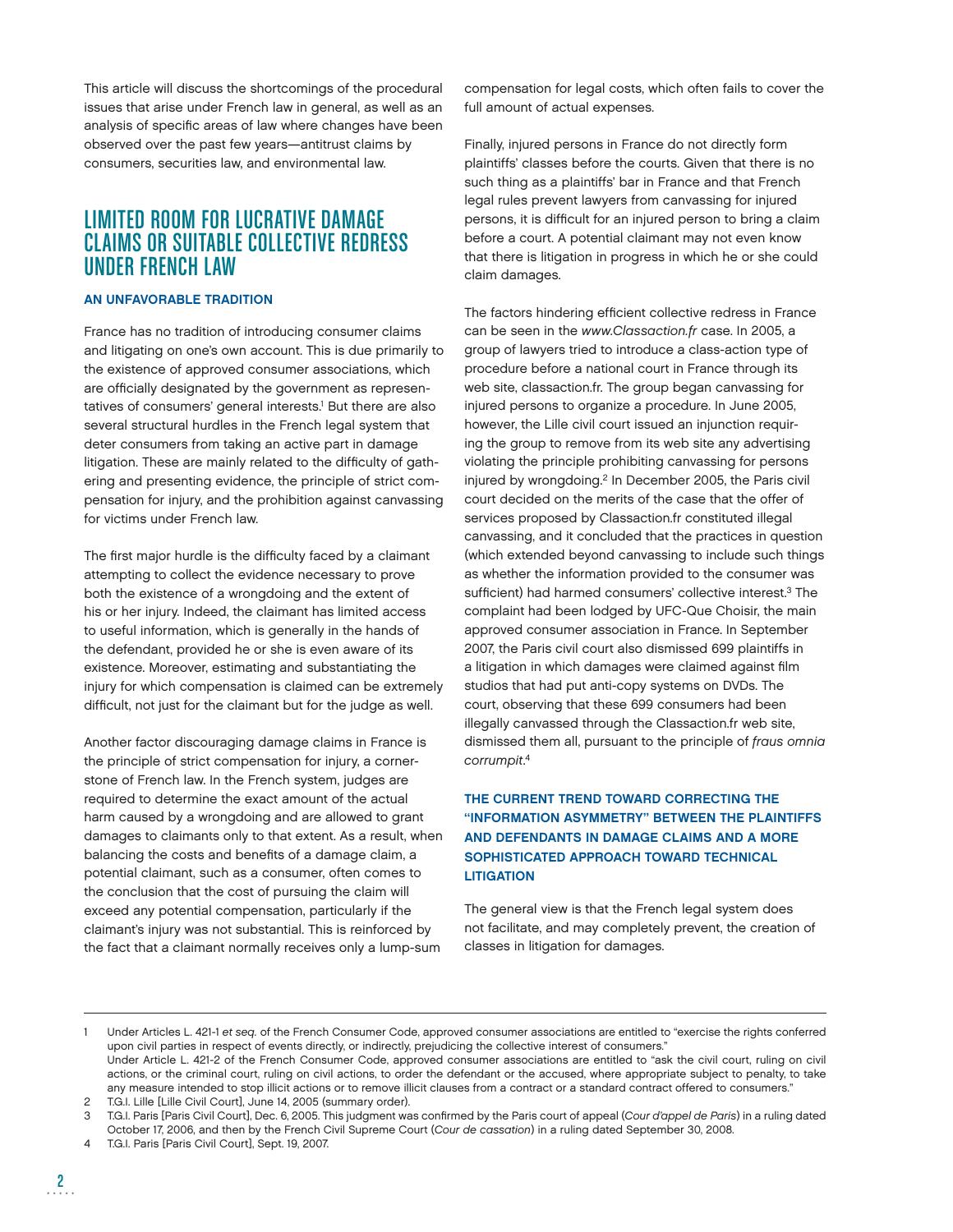Still, observers have noticed a recent trend to alleviate the higher French hurdles to the development of collective redress, mainly through the use of existing procedural tools to correct the "information asymmetry" that exists between the parties, along with a more sophisticated approach in judges' handling of technical litigation, such as in antitrust, securities, and environmental matters.

The most significant impetus for French class actions was provided by the European Court of Justice (the "ECJ"). In a judgment rendered in September 2006, following the request for a preliminary ruling by the French Civil Supreme Court (Cour de cassation) in connection with an antitrust damage claim brought by Laboratoires Boiron SA against the French central agency for social security bodies, the ECJ decided that Member States are required to make full use of any existing rules to permit persons injured by anticompetitive practices to exercise effectively their right to compensation for damage. In this particular case, the ECJ pointed to rules and principles that regulate production of evidence in cases involving information asymmetry (i.e., those in which the claimant has no access to information or data that would support his assertions). In its judgment, the ECJ stated that if a judge believes that requiring a claimant to prove an anticompetitive practice (in this particular case, the existence of State aid)

is likely to make it impossible or excessively difficult for such evidence to be produced, since inter alia that evidence relates to data which such [claimant] will not have, the [judge] is required to use all procedures available to [him] under national law, including that of ordering the necessary measures of inquiry, in particular the production by one of the parties or a third party of a particular document.<sup>5</sup>

Article 10 of the French Code for Civil Procedure (the "CCP") already grants French judges authority to order any investigatory measures (mesures d'instruction) legally permissible, even in the absence of any such request by the parties to the litigation. Although there is no Anglo-Saxon type of discovery procedure in France, investigatory measures such as the ones to which the Boiron ruling referred are available under French law. Indeed, judges may order third parties (Article 138 CCP) as well as the parties themselves (Article 142 CCP) to provide evidence in their possession; more generally, they may order any investigatory measures they consider necessary (Articles 143 and 144 CCP). Such measures, available to any judge in any litigation in France, may help reallocate more evenly the burden of evidence between the parties in a damage litigation. These proceedings are efficient because, even if the parties cannot be held criminally liable in the event that they fail to provide the requested evidence (contrary

to the Anglo-Saxon discovery procedure), the judge may pressure them to cooperate by imposing a periodic penalty payment. Assuming that the requested evidence is not submitted, the judge will draw any conclusions from the abstention or refusal of the party (Article 11 CCP).

Besides the facilitation offered to claimants by the Boiron case, the French system offers certain instruments that may be useful to persons injured by illicit practices who are faced with an imbalance of information. Notably, Article 145 CCP states:

[I]f there is a legitimate reason to preserve or to establish, before any litigation, the evidence of the facts upon which the resolution of a dispute could depend, legally permissible investigatory measures may be ordered on request of any interested party, by way of a petition or by way of a summary procedure.

Because the investigation takes place before any proceeding on the merits has begun, an Article 145 CCP proceeding is particularly efficient. In practice, a person injured by wrongdoing asks the judge to order a visit to locations where evidence is expected to be found. The visit is conducted by a bailiff (huissier), assisted by computer and accounting experts if necessary, who searches for and copies documents that could be used in future litigation. When ordered by way of an ex parte petition, investigatory measures are initiated under Article 145 CCP before the defendant is even aware of the upcoming litigation.

In conclusion, notwithstanding the lack of discovery procedures in France, the proceedings laid down by the French CCP are efficient enough to alleviate, at least in part, the "information asymmetry" that normally exists between the plaintiffs and the defendants. However, the French system is less advantageous to claimants than its U.S. counterpart, inasmuch as claimants must identify the specific documents for which they request the judge to order access.

Basically, the French legal system does not currently provide effective and equitable compensation for a group of injured persons who have incurred an economic loss. Claimants bear the burden of evidence with respect to the fault, the injury, and the link between the two and, when successful, obtain only strict compensation for their injury.

Nevertheless, despite the absence of a plain-vanilla class-action regime in France, there are ways to obtain a sort of collective redress in matters involving a group of injured persons in areas such as antitrust claims made by consumers, securities, and the environment.

5 European Court of Justice, Sept. 7, 2006, Laboratoires Boiron v. ACOSS, C-526/04, ECR I-7529, para. 55.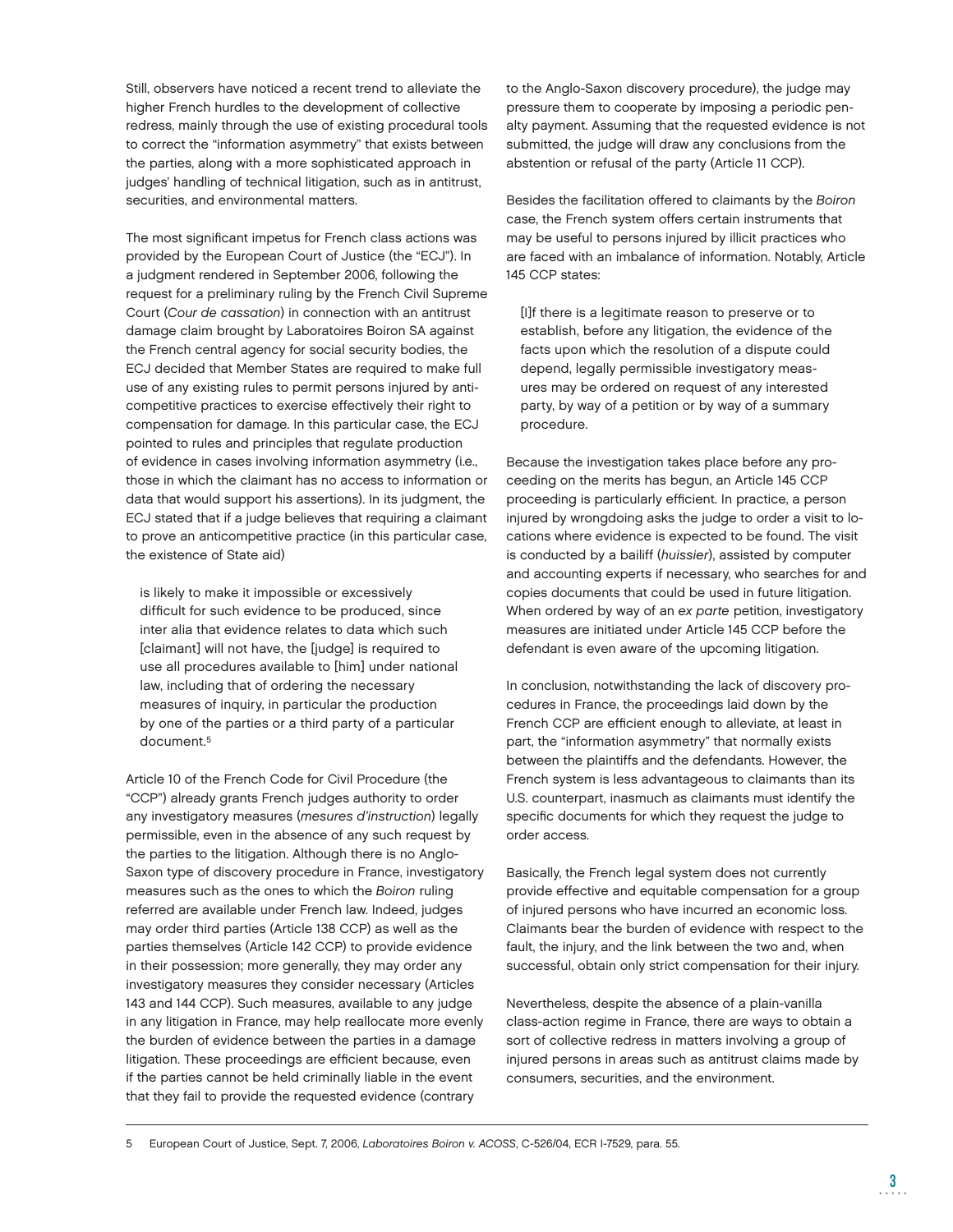# AREAS OF LAW WHERE CHANGES HAVE ALREADY BEEN OBSERVED

#### ANTITRUST CLAIMS MADE BY CONSUMERS

The very nature of competition law, which generally involves fact-oriented reasoning and economic analysis, makes evidence particularly crucial in antitrust cases and also makes it difficult to obtain. Consequently, there is a real deterrent to antitrust damage claims brought by French consumers. Even approved consumer associations, which supposedly represent consumers' general interests, are not significantly involved in antitrust litigation.<sup>6</sup>

#### Under French Law, Consumers Are Often Discouraged From Bringing Damage Claims in Antitrust Matters

It is extremely difficult for consumers to bring a successful action for antitrust damages before a court. Even if claimants were successful in proving the existence of an infringement (notably in follow-on actions, subsequent to the decision of a competition authority condemning the practice at issue), they must still demonstrate the link between the practice and their claimed loss. They also have to quantify their loss, which is very difficult in antitrust cases. In this respect, the Commission states:

To establish their damage, claimants have to compare the anti-competitive situation to a situation which would have existed in the absence of the infringement, i.e., a hypothetical competitive market. In a breach of contract case, a claimant can normally use market prices at the time of the breach of contract as the benchmark for calculating his loss. However, in a typical competition case, the claimant cannot rely on the prices at the time of the infringement and has to establish what the price would have been in the absence of the restriction of competition. For this purpose, he will often depend on information that is in the sphere of the defendant and possibly their partners in the infringement: for example, notes on the price overcharges agreed secretly between cartel members, details on how and when they influenced price and other parameters of competition, or internal documents of the infringer showing his analysis of market conditions and developments. Also the reconstruction of a hypothetical competitive market to quantify the damage caused by the infringer usually presupposes knowledge of facts on the commercial activities of the infringer and other players on the relevant market.7

An action brought by consumers in France as a follow-on to the mobile phone operators' cartel case could have been a good example of an antitrust damage claim, but its eventual dismissal illustrates the procedural hurdles placed by French law upon representative associations. In November 2005, the French Competition Council imposed  $a \in 534$  million fine on the three French mobile phone operators for unlawful exchange of information that led to an increase in prices.<sup>8</sup> In this case, consumers could avail themselves of both the decision of the French Competition Council finding anticompetitive practices and the direct link between these practices and their actual loss. In December 2007, UFC-Que Choisir introduced an action en représentation conjointe (action in joint representation) before the Paris commercial court. The proceedings have brought together more than 12,000 individual complaints. The unusually high number of consumer claims in the mobile operators' cartel case is most probably due to two circumstantial factors. First, in this case, the claimants benefit from the French Competition Council's decision, lightening their burden of evidence with respect to the companies' misbehavior. Second, this case was an extremely high-profile one. Indeed, the fine imposed by the French Competition Council on the mobile phone operators was exceptionally high by French standards. Because of the "everyday life" character of the sector concerned, there has been intense consumer awareness on a very large scale, as potentially every mobile phone owner in France was a victim of the cartel (i.e., approximately 30 million people). The downside is that, at the consumer level, the actual loss is spread out among a multitude of consumers, as is often the case in antitrust matters. In fact, each claimant had a relatively small economic loss (the average per capita damage was estimated at €60). In any event, every claimant would be granted limited damages, as under French law judges are required to award only strict compensation for the actual injury.

The claim was dismissed in December 2007 by the Paris commercial court and in January 2010 by the Paris court of appeal,<sup>9</sup> as both courts considered that UFC-Que Choisir had breached French rules that prohibit one person from

<sup>6</sup> During the 1997–2008 period, only 28 cases and four requests for an opinion were lodged by consumer associations before the French Competition Council (Conseil de la concurrence) (replaced by the Competition Authority, established in March 2009). No more recent statistics are available to date. Individual consumers are not permitted to appear before the Competition Authority, which in any case cannot grant damages.

<sup>7</sup> Commission Staff Working Paper Accompanying the White Paper on Damages Actions for Breach of the EC Antitrust Rules, para. 89, SEC (2008) 404.

Decision No. 05-D-65, Nov. 30, 2005. Confirmed by the Paris court of appeal (Cour d'appel de Paris) on December 12, 2006, then appealed to the Civil Supreme Court (Cour de cassation), which remanded the case on June 29, 2007, to the Paris court of appeal. On March 11, 2009, the Paris court of appeal rejected the appeal.

<sup>9</sup> TC Paris [Paris Commercial Court], Dec. 6, 2007, UFC-Que Choisir v. Sté Bouygues Télécom, no. 2006057440; CA Paris [Paris Court of Appeal], Jan. 22, 2010, UFC-Que Choisir v. Sté Bouygues Télécom, no. 08/09844.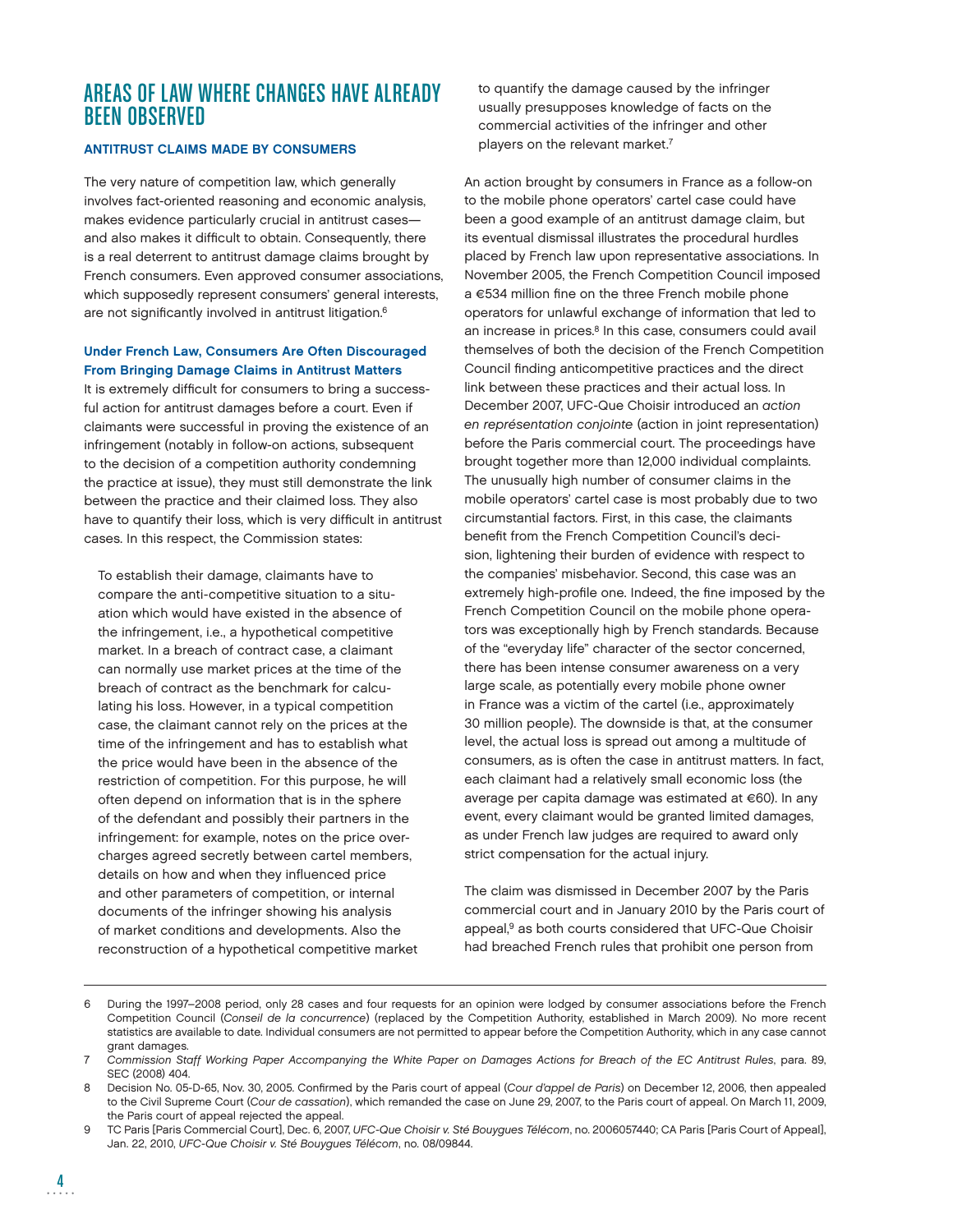soliciting another in order to incite such person to act before the courts. The French Civil Supreme Court (Cour de cassation) agreed with the lower court's conclusion.10 This case illustrates one of the major hurdles that class actions face in France.

However, a first step toward a more sophisticated approach to damage claims stems from the ECJ's Boiron ruling. The judge is now required, when dealing with an antitrust case, to use investigatory measures where he or she finds it impossible or excessively difficult for the claimant to produce fundamental evidence held by the defendant or a third party. This undoubtedly grants new opportunities for claimants in antitrust litigation, which is generally characterized by asymmetric information between consumers/plaintiffs and companies/defendants.

Another step toward a more sophisticated approach to damage claims in France had already been taken in December 2005, when the government adopted a decree designating specialized courts throughout the French territory to exercise exclusive regional jurisdiction over litigation in antitrust, intellectual property, and restructuring.11 In each of these technical areas, judges must have an appropriate understanding of any nonlegal issues (such as economics and accounting) that are inextricably linked to the proper implementation of legal provisions. This is a prerequisite for a fair outcome of such litigation and, where the case allows, for a suitable award of damages. With respect to litigation relating to anticompetitive practices, eight civil courts (Tribunal de grande instance) and eight commercial courts (Tribunal de commerce) have been designated. Because of this specialization, it is likely that the judges of these courts will increase their "antitrust awareness" and improve their ability to deal with the technical economic issues of antitrust damage claims.

#### The Impetus Given by the Commission for the Introduction of Collective Redress in EU Member States

The Commission provided the first impetus for the concept of class action in its Green Paper on Damages Actions for Breach of the EC Antitrust Rules in 2005.12 In 2008, it went further by issuing a White Paper on Damages Actions for Breach of the EC Antitrust Rules<sup>13</sup> and a Green Paper on Consumer Collective Redress,<sup>14</sup> both of which mentioned the need for Member States to introduce a class-action procedure into their legal systems. In 2009,

the Commission informally circulated a draft proposal for a directive, together with an explanatory memorandum, that delineated more precisely the legal framework and boundaries of the right to damages of parties impacted by a violation of Articles 101 and 102 of the Treaty on the Functioning of the European Union.

At this stage of the process, the Commission already stated that a U.S.-style class action was not envisaged. The "toxic cocktail" of the U.S. system (i.e., the combination of contingency fees, punitive damages, pretrial discovery, and opt-out systems) should not be introduced in Europe. In all drafts, the Commission recommended the implementation of two mechanisms of collective redress: representative actions brought by qualified entities on behalf of identifiable injured persons, on the one hand, and opt-in collective actions, in which injured persons combine their individual claims into a single action, on the other.

Until the end of 2009, the Commission's Directorates-General for Competition and for Consumer Protection followed two independent paths, and concerns emerged that different responses in different fields of EU law could lead to inconsistent results. In response to those concerns, in February 2011, the Commission launched a horizontal public consultation entitled "Towards a Coherent European Approach to Collective Redress"<sup>15</sup> to determine whether it was necessary, desirable, and legally possible to create a coherent European approach to collective redress. The consultation process generated more than 19,000 submissions by consumers and companies/organizations.<sup>16</sup>

The European Parliament then adopted a resolution on February 2, 2012,<sup>17</sup> calling on the European Council, the European Commission, and the various Member States to work together toward the creation of a coherent European approach to cross-border collective redress. Parliament is concerned that uncoordinated EU initiatives in the field of collective redress will result in a fragmentation of national procedural and damages laws, which would weaken access to justice. It therefore calls for a horizontal framework that would include a common set of principles providing uniform access to justice via collective redress within the EU and specifically-but not exclusively-dealing with the breach of consumer rights. As far as substance is concerned, Parliament's resolution contains five elements. First, the action would be admissible only if there is a group

<sup>10</sup> Cour de cassation [French Civil Supreme Court], May 26, 2011, UFC-Que Choisir v. Sté Bouygues Télécom, no. 531, 10-15.676.

<sup>11</sup> Decree No. 2005-1756, Dec. 30, 2005, JOURNAL OFFICIEL DE LA RÉPUBLIQUE FRANÇAISE no. 304, Dec. 31, 2005, p. 20831.

<sup>12</sup> Commission Green Paper on Damages Actions for Breach of the EC Antitrust Rules, COM (2005) 672 final (Dec. 19, 2005).

<sup>13</sup> Commission White Paper on Damages Actions for Breach of the EC Antitrust Rules, COM (2008) 165 final (Apr. 2, 2008).

<sup>14</sup> Commission Green Paper on Consumer Collective Redress, COM (2008) 794 final (Nov. 27, 2008).

<sup>15</sup> Commission Staff Working Document—Public Consultation: "Towards a Coherent European Approach to Collective Redress," Feb. 4, 2011, SEC (2011) 173 final.

<sup>16</sup> European Commission, Directorate-General Justice, Public Consultation: "Towards a Coherent European Approach to Collective Redress," available at http://ec.europa.eu/justice/news/consulting\_public/news\_consulting\_0054\_en.htm (all web sites herein last visited September 23, 2012).

<sup>17</sup> European Parliament, Resolution of Feb. 2, 2012, on "Towards a Coherent European Approach to Collective Redress," P7\_TA(2012)0021.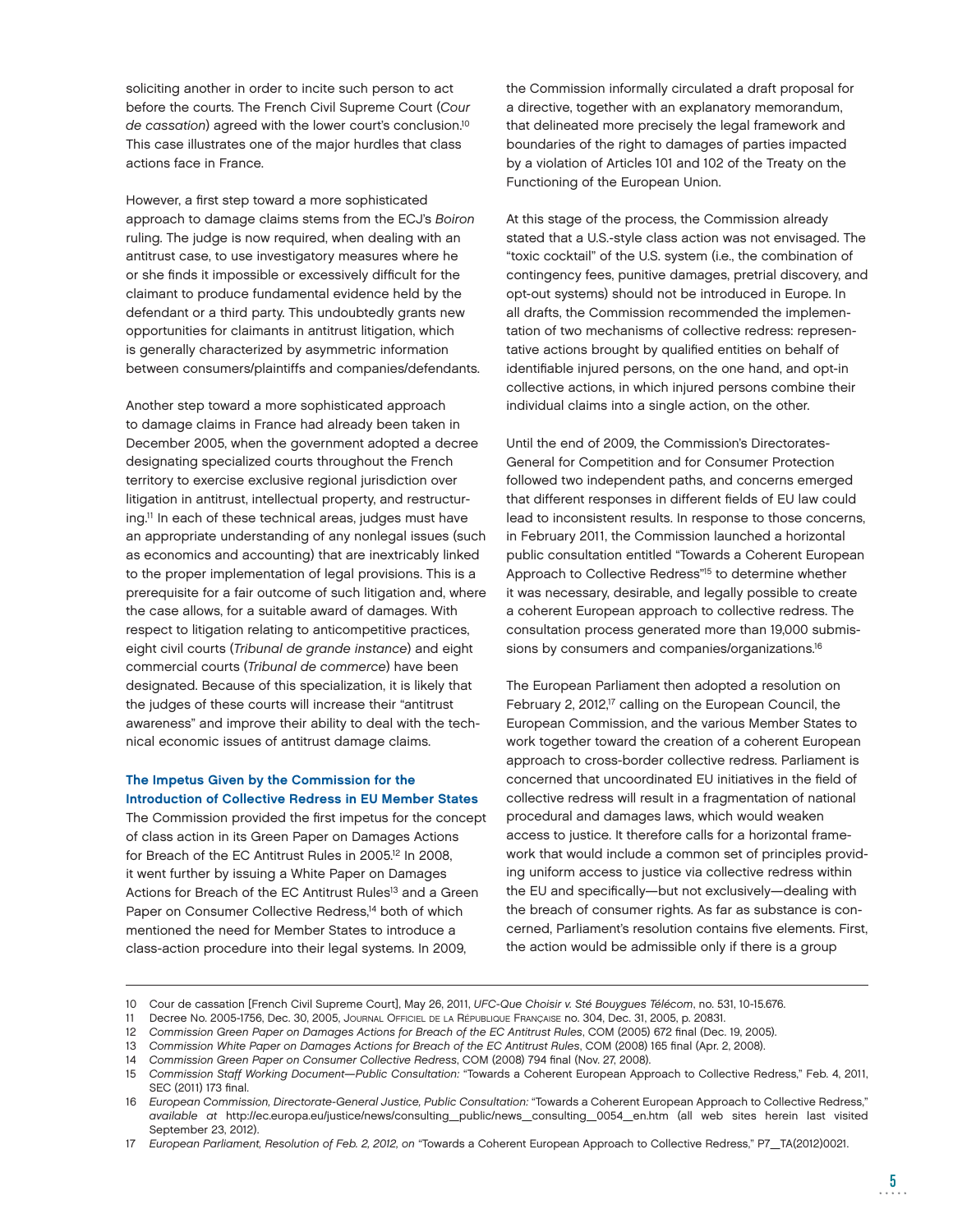identified prior to the claim's being brought; a judge would be able to confirm that the qualifying criteria are met. Second, the procedure would be on an opt-in basis. Third, contingency fees would not be permitted. Fourth, claimants could obtain only strict compensation for the damage incurred. Fifth, the "loser pays" principle would apply.

Finally, the European Commission's Work Programme 2012 announces a horizontal "EU framework for collective redress" for the end of the year 2012 and a specific legislative initiative on actions for damages for breaches of antitrust law. It would have two main objectives: (i) to ensure effective damages actions before national courts for breaches of EU antitrust rules; and (ii) to clarify the interrelation of such private actions with public enforcement by the Commission and the National Competition Authorities—particularly as regards the protection of leniency programs—so as to preserve the central role of public enforcement in the EU.18

Any EU legislation will have to comply with the principles set in Article 5 of the Treaty on European Union: (i) proportionality (i.e., not going beyond what is necessary in order to achieve a stated objective); and (ii) subsidiarity (i.e., the fact that the effectiveness of EU law requires action to be taken at the EU level and not at the national level).

#### SECURITIES CLASS ACTIONS

While efforts to introduce collective actions in France have historically focused on class actions for the protection of consumer interests, various waves of legislative action have grappled with the same question with respect to securities laws. The ambivalence of French public opinion has been reflected in the fact that no final legislation has been adopted in this area. Resistance to the adoption of a class-action procedure under the securities laws centers generally on the idea that, because investing is inherently risky, investors assume the risk of loss when they buy or sell securities. Further, issues have been raised with respect to injury, in both the basic definition of "injury"-i.e., whether loss of value can constitute real injury—and, to the extent that it can, how to measure that injury in a reliable way.

#### The Development of a Securities Class Action in France

Since 1994, securities investors in France have had a right of action against management if the action is brought by investor organizations in an action en représentation conjointe. Investors can also bring an action dans l'intérêt collectif, which allows certain approved investor organizations to initiate proceedings, including a civil action in connection with a criminal case, with respect to events

that directly or indirectly harm the collective interest of shareholders of the same listed company. However, further attempts to expand investor rights as part of the 2003 Financial Security Law (loi de sécurité financière) proved unsuccessful. The French upper chamber of Parliament, the Sénat, rejected a proposal to recognize the losses of individual investors as separate and distinct from losses incurred by the company itself. Instead, the Sénat simplified the procedures for approving investor organizations that can bring actions under the preexisting procedures.

The subject of class actions resurfaced during the drafting of the more recent Economic Modernization Law (loi de la modernisation de l'économie), adopted on August 4, 2008, although only with respect to consumer law. The final law, aimed at increasing the attractiveness of the French market, remained decidedly silent on the topic of class actions for consumers and investors alike.

Class actions were also proposed in 2008 in the report prepared by the commission headed by Jean-Marie Coulon (the "Coulon Report"). It reviewed possible reform of the way criminal law applies to companies and their directors and senior managers. In line with previous debates and proposals on the subject, the Coulon Report considered class actions appropriate only in the context of consumer law and rejected their application in the context of shareholder litigation.

Following this proposal, the French government announced that it was not against the introduction of class actions in France, provided that the corporate legal environment is reformed first. As noted in the Coulon Report, the French government's view is that class actions will be beneficial only when fully compatible with the general principles of French law and only if they do not harm economic stability and do not lead to the excesses and abuses observed in other jurisdictions. The subject is expected to be revisited during debates on the proposed decriminalization of company law when a new law is introduced to Parliament.

#### Procedures for Redress Available to Investors Under French Law

Articles L. 452-1 et seq. of the French Monetary and Financial Code provide for two types of collective actions. In an action dans l'intérêt collectif, an approved investor organization brings the proceeding on behalf of the investor pool itself rather than any individual shareholder. The investor organization must either: (i) meet strict requirements related to shareholding and have filed its bylaws with the French securities regulator, the Autorité des marchés financiers (the "AMF"); or (ii) be approved

18 Commission Work Programme 2012, available at http://ec.europa.eu/atwork/pdf/cwp2012\_en.pdf, and Planned Commission Initiatives until the end of 2012, available at http://ec.europa.eu/atwork/pdf/forward\_programming\_2012.pdf.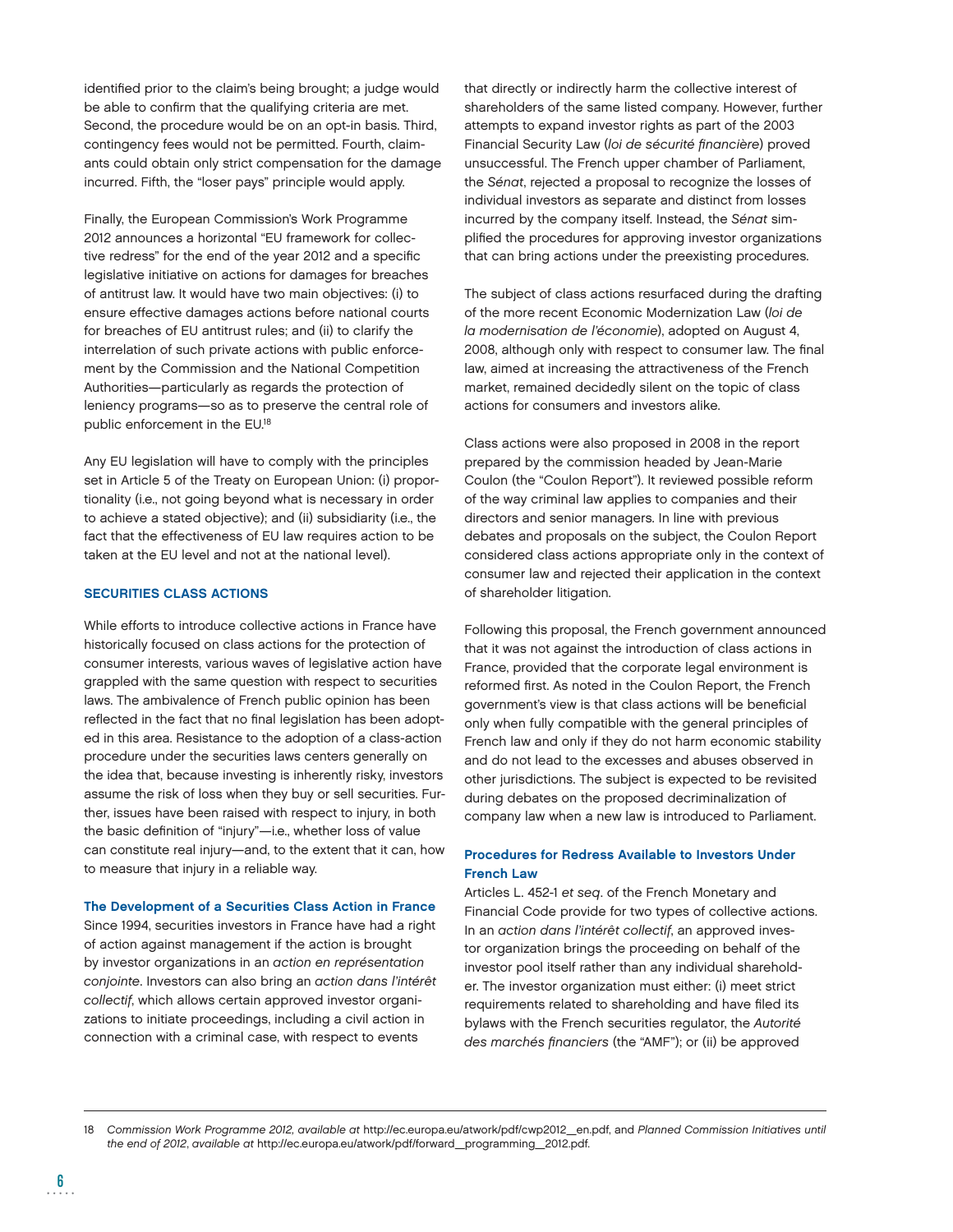by the AMF after showing that it was created at least six months earlier, has a minimum of 200 members, and fulfills various requirements with respect to expertise and ethics. Any damages awarded in a case are paid to the investor organization, not the individual shareholders.

More commonly, an action is brought as an action en représentation conjointe. Any approved organization, as described above, may jointly represent two or more security holders who seek damages against the same defendant. As opposed to the action dans l'intérêt collectif, such actions are brought on behalf of the holders themselves for their own loss. Therefore, the damages and interest that the defendant is ordered to pay, if found liable, must be paid to the investor-plaintiffs, since the only purpose of this suit is to receive compensation for individual loss. If the suit fails, the investor-plaintiffs lose their individual right of recourse.

Representative organizations must operate on behalf of the investor-plaintiffs under power of attorney. While the law prohibits investor organizations from canvassing for potential plaintiffs, in certain civil or commercial cases, the president of either the civil court of first instance (Tribunal de grande instance) or the commercial court (Tribunal de commerce) may authorize canvassing. In such case, the investor organization may seek powers of attorney from potential claimants through various means of communication.

#### Recent Trends to Compensate Persons Injured by Securities Violations

Three recent cases provide examples of an action en représentation conjointe and illustrate what appears to be a move by French courts toward recognizing shareholder injury. In these cases, the courts seemed to identify damage to shareholders that was distinct from the injury sustained by the company which issued the securities. The courts used alternate theories for evaluating shareholder injury in the absence of legislative guidance on the subject.

In the 2006 Sidel case, the Paris criminal court (Chambre correctionelle du Tribunal de grande instance de Paris sitting as the French criminal court of first instance) held Sidel's management criminally liable for preparing false accounting figures, disseminating false and misleading information about the company, and insider trading.19 The court also held the company criminally liable on the basis of respondeat superior. More than 700 shareholders, represented by two investor organizations, joined the criminal action through a French procedure allowing shareholders

to join criminal cases as civil plaintiffs. The civil plaintiffs were heard on the first two claims.

Shareholders had to overcome two obstacles in order to prevail in their claims against Sidel's management. In a civil action, in order to hold a manager personally liable, shareholders normally must prove that the manager acted outside the scope of his employment; however, because the claim was brought before a criminal court, this element of proof was not necessary.

Shareholders must also prove their individual harm. A decrease in share price has long been considered by the court as a collective injury to the company, with the shareholder merely having an indirect injury. The innovation of the Sidel court, however, was to evaluate injury on a theory of lost opportunity to invest or divest. Under current jurisprudence, the mere fact that investors sold their shares at a loss has not in and of itself caused injury, since stock prices are by nature speculative. However, the court argued, false or misleading information, which led investors to believe that Sidel's financial situation and opportunities were better than in reality, caused them to invest in or keep shares whose real value was inferior to the actual stock price. In other words, had the investors been better informed, they might not have purchased Sidel's shares in the first place or might have sold the shares they did hold. This loss could then be compensated.

One of the difficulties that courts face in securities claims. however, is the valuation of the injury, particularly when the court must evaluate, as in this case, the relationship between false or misleading information communicated to the market and an investor's decision to invest or divest in the shares. The Sidel court elected to grant a fixed amount of €10 per share in damages to the 700 shareholders, which amounted to a total of €1,897,031.

The judgment on the civil-law questions was appealed. The Paris court of appeal affirmed the judgment,<sup>20</sup> ruling that the shareholders lost an opportunity to make an informed decision. It also affirmed the damages awarded with regard to this "lost opportunity," without making any further remarks on how the damages were or should have been calculated. Several parties to the case filed an appeal before the Supreme Court (Cour de cassation), but as of the time of publication, no decision has been handed down.

In a similar case, the Paris criminal court (Chambre correctionelle du Tribunal de grande instance de Paris sitting as the French criminal court of first instance) evaluated

19 T.G.I. Paris [Criminal Chamber of the Paris Civil Court], 11e ch/1, Sept. 12, 2006, Sidel, no. 0018992026.

<sup>20</sup> CA Paris [Paris Court of Appeal], 9e ch., Sect. B, Oct. 17, 2008, Sidel, no. 06/09036.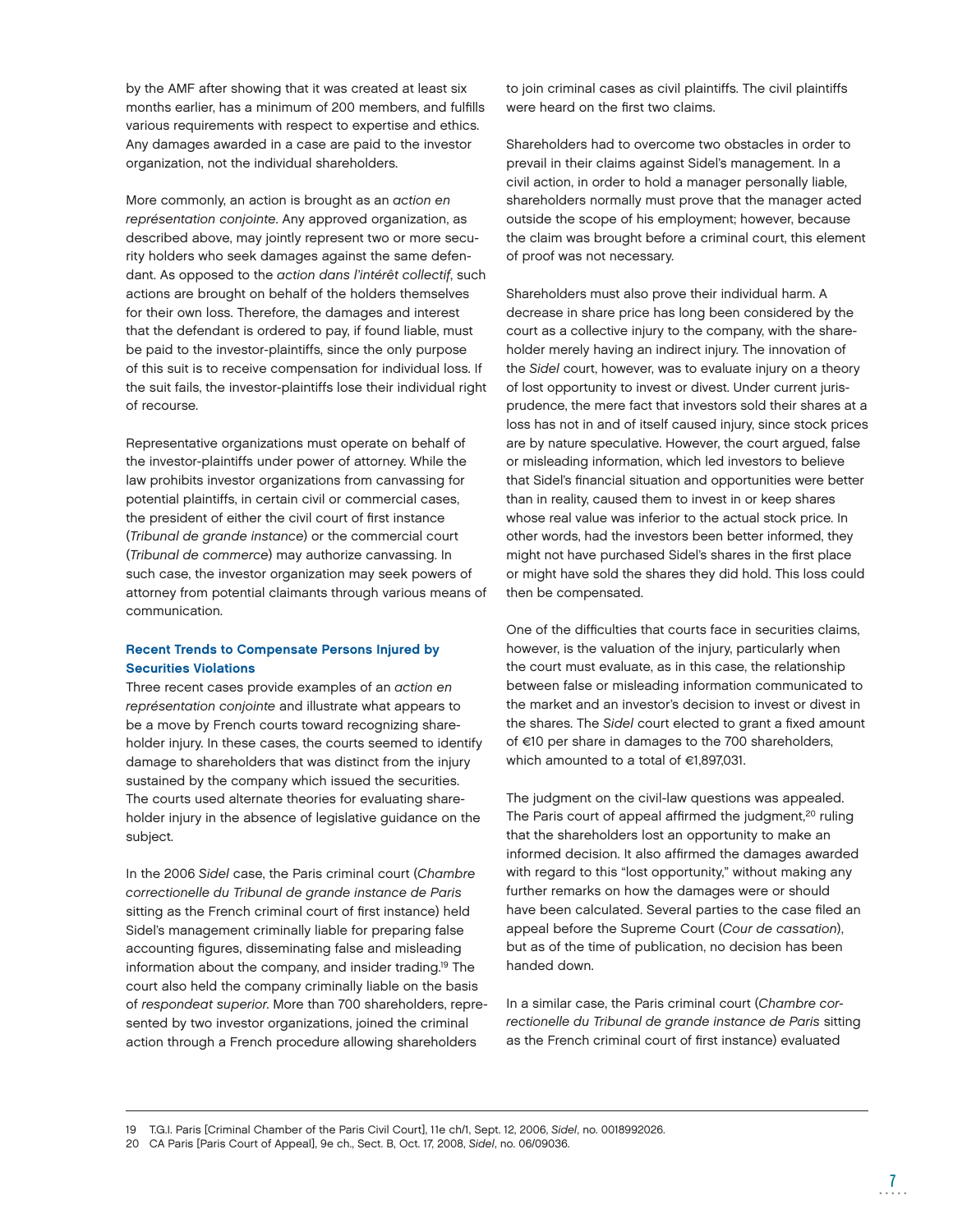damages in a different manner.<sup>21</sup> In this case, shareholders of the clothing company Regina Rubens joined as civil plaintiffs in the criminal proceedings held before the same court that decided the Sidel case, alleging dissemination of false information by the company. The court also agreed to hear the claims of a shareholder's association, brought on behalf of the association itself, as well as those of the company brought by its new owner. The court confirmed the ruling in Sidel and awarded damages to shareholders on the same lost-opportunity theory. One major difference with the Sidel case is that the court elected to award differing amounts of damages, based on the time when the investor-plaintiff acquired the shares. For each shareholder who had purchased shares at the beginning of the fraud (which lasted over a period of several years), the court awarded a lump-sum payment equal to one-half of the purchase price. For shareholders who had acquired shares "in the heart of the fraud," the court assessed damages based on actual loss, calculated as the difference between the purchase price and the share price on October 20, 2006.

In the end, however, the damages awarded were relatively small in comparison with those awarded in U.S. securities class actions: the five largest shareholders together received a total of less than €8,000. The court awarded the investor organization, the Association for Small Shareholders (Association des petits porteurs actifs, or "APPAC"), a symbolic €1 for moral damages. On appeal, the Paris court of appeal affirmed the lower court's analysis with respect to the individual shareholders.<sup>22</sup>

More recently, shareholders of Gaudriot brought legal action against the former president and former members of the company's management board on the grounds of in solidum civil liability, arguing that the shareholders had invested in and continued to hold the company's shares on the basis of false information and misleading financial statements published by the company's management.<sup>23</sup> Pursuant to Article L. 225-251 of the French Commercial Code, management board members and the managing director of a company are individually and severally liable, as the case may be, toward the company or toward third parties, for any breach of laws and regulations applicable to sociétés anonymes, the company's articles of association, or any error by the company's management (faute de gestion).

Under a 2003 landmark case of the Commercial Supreme Court,<sup>24</sup> in order to hold a manager personally liable on the grounds of in solidum civil liability, shareholders must

prove that the manager acted outside the scope of his employment. This condition is met if the manager intentionally committed a serious error (faute intentionnelle d'une particulière gravité) incompatible with the normal performance of his employment.

Since Sidel and under current jurisprudence, the lost opportunity to invest or divest because of false financial information provided by the company's management constitutes an individual harm directly sustained by shareholders; this harm is held to be distinct from the company's injury.

The Commercial Supreme Court, in a significant new approach, held that the company's management (i.e., its managers, including the members of the management board) are personally liable for all the actionable decisions in which they participate, provided shareholders have proved their individual harm. Shareholders are no longer required to prove that the managers intentionally committed a serious error (faute intentionnelle d'une particulière gravité) incompatible with the normal performance of their employment. Each board member must therefore prove no participation in the challenged management decision and active opposition of this decision, in order to evade the in solidum liability of board members. Abstention is no longer adequate.

In its ruling, the Commercial Supreme Court remanded part of the case to the Poitiers court of appeal, whose decision is still pending, only with respect to the award of damages to the plaintiffs. Nevertheless, the ruling in the Gaudriot case was confirmed a few days later in a similar decision issued by the French Commercial Supreme Court.25 The Gaudriot case creates the opportunity for shareholders to obtain the in solidum liability of members of a company's management board in case of false information published by the management. It may foster more shareholders' claims for damages, especially when board members are legal entities, as is possible under French law, with adequate financial resources.

Although these cases are quite different from class actions as they are known in the United States, organizations defending shareholder rights believe that these decisions could be applied in larger cases, resulting in higher damages. Already, shareholders are increasingly bringing suit in French courts through the approved investor organizations in order to obtain damages. For example, in 2009, an investor organization filed a complaint against the French

<sup>21</sup> T.G.I. Paris [Criminal Chamber of the Paris Civil Court], 11e ch/1, Jan. 22, 2007, Mmes X et Y, société Regina Rubens SA, société LV Capital, Association des petits porteurs actifs (APPAC) et al., no. 0106896030.

<sup>22</sup> CA Paris [Paris Court of Appeal], 9e ch., Sect. B, Sept. 14, 2007, no. 07/01477.

<sup>23</sup> Ch. Commerciale de la Cour de Cassation [Commercial Supreme Court], March 9, 2010, no. 08-21547 Sté EPF Partners v. Abela.

<sup>24</sup> Ch. Commerciale de la Cour de Cassation [Commercial Supreme Court], May 20, 2003, no. 99-17092, Mme Nadine X v. SA SATI.

<sup>25</sup> Ch. Commerciale de la Cour de Cassation [Commercial Supreme Court], March 30, 2010, Fonds de Garantie des dépôts v. Société caribéenne de conseil et d'audit.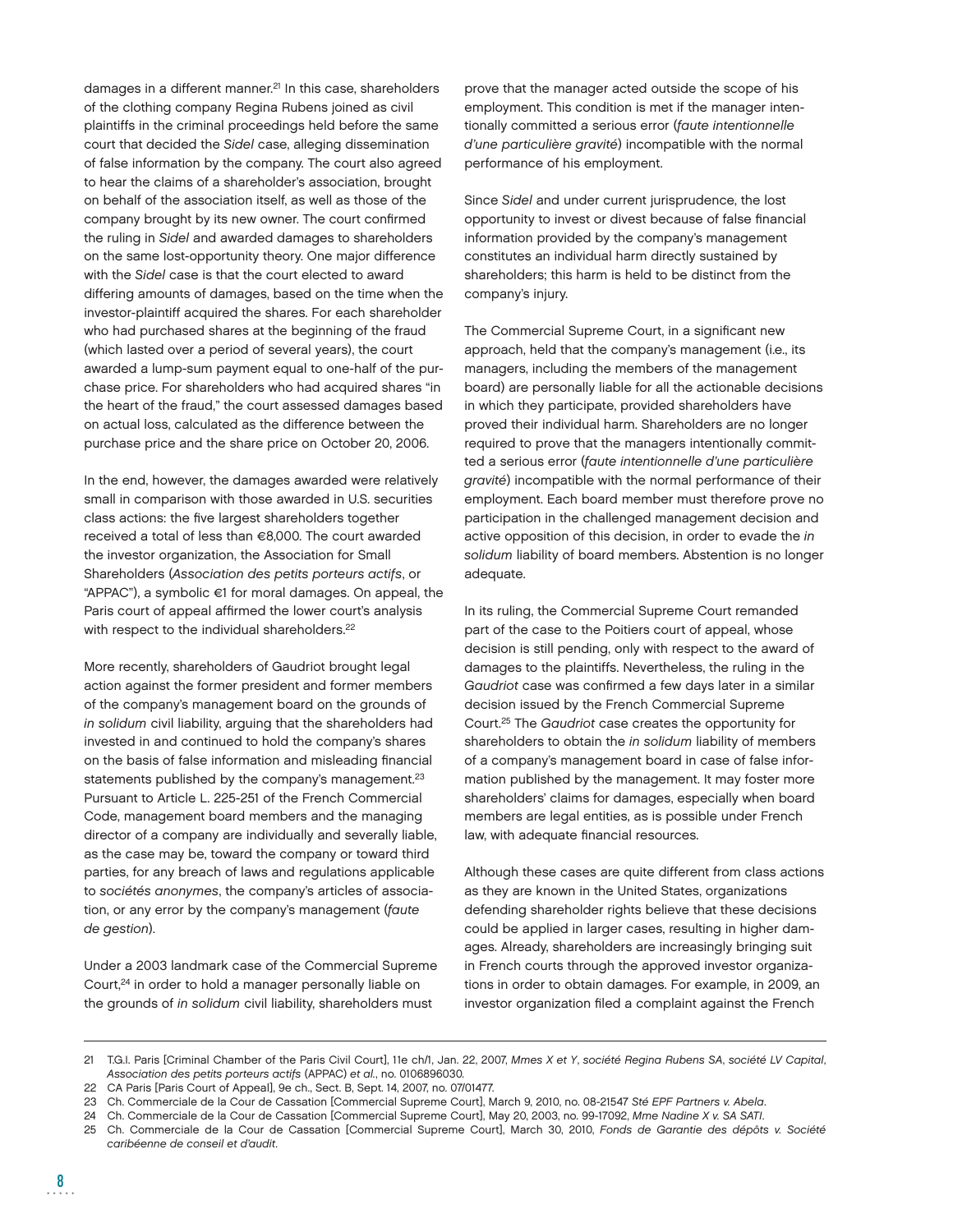bank Natixis for false information, misleading financial statements, and artificially inflated dividend distributions. French shareholders have also been seeking redress through other means, in particular given that U.S. courts are not available to hear most of their claims, following U.S. precedent in the Vivendi case.

In that case, French investors who purchased Vivendi shares on the French stock exchange brought securities claims against the company in the United States. The plaintiffs alleged that Vivendi misled shareholders about its financial condition between 2000 and 2002. On March 22, 2007, the United States District Court for the Southern District of New York allowed the French shareholders to join the U.S. class action.

In parallel and in order to prevent French shareholders from joining the U.S. class actions, Vivendi brought a legal action against them in France. In April 2010, the Paris court of appeal<sup>26</sup> dismissed Vivendi's claims that the French shareholders had committed an abuse of their right to institute legal proceedings and abusive forum shopping by joining as plaintiffs in the U.S. class action against Vivendi.

However, on February 22, 2011, following the U.S. Supreme Court decision in Morrison, 27 the New York district court judge ruled that foreign shareholders who purchased securities on a foreign stock exchange could not bring securities fraud claims in a U.S. court. It therefore dismissed the claims of the French petitioners who had purchased Vivendi ordinary shares in France. After the 2011 U.S. decision, the amount of potential punitive damages to be paid by Vivendi was reduced by approximately 80 percent, according to the company's management.

While many observers had believed that the U.S. classaction procedures could provide certain relief for French shareholders, the Morrison and Vivendi decisions remove this option for French shareholders.

#### ENVIRONMENTAL GROUP ACTIONS

The environmental, health, and safety field is typically an area suited for class actions. Because of the specific nature of environmental damage (either to the collective interests of the injured persons or to the environment itself),

class actions could be an appropriate solution for the indemnification of such damage. Indeed, such damage can easily lead to harmful consequences that are similar for a broad range of persons and thus generate mass claims.

Mass environmental claims could be filed after major industrial accidents or pollution by oil spills or toxic waste. For example, the Amoco Cadiz and Erika shipwrecks resulted in claims from a large number of "persons" (i.e., natural persons, associations, and companies). The Toulouse chemical plant explosion<sup>28</sup> in September 2001 also resulted in claims from a multitude of persons.

During the debates before the Sénat on Draft Bill No. 3508, presented by the French government on June 1, 2011, concerning the strengthening of the rights, protection, and information of consumers, a new chapter was added to introduce class actions in France. However, the bill did not include environmental class actions. Unsurprisingly, several senators proposed to extend the scope of the amendment to damage claims deriving from a violation of environmental law. Nevertheless, this proposed extension was rejected on December 22, 2011. The latter draft bill was never adopted, and no information is currently available on the scope of the next draft bill on class actions, expected for the spring of 2013. At present, the introduction of environmental class actions therefore remains at issue.

Today, French law permits group actions limited to certain environmental associations to address damage both to persons (such as nuisance, loss of property value, and health damage) and to the environment itself.

#### Damage to Persons

Under applicable French environmental laws, particularly Article L. 142-2 of the Environmental Code, certified environmental associations are entitled to "exercise the rights recognized as those of the civil party with regard to acts which directly or indirectly damage the collective interests that they defend and which constitute an infringement of the legislative provisions relating to the protection of nature and the environment."29 Furthermore, Article L. 142-3 of the Environmental Code allows "several identified persons [who] have suffered individual damages caused by the act of a single person and with a common origin" to mandate any certified environmental association to "seek redress before

<sup>26</sup> CA Paris [Paris Court of Appeal], April 28, 2010, no. 168.

<sup>27</sup> Supreme Court of the United States, no. 08-1191, Morrison v. National Australia Bank Ltd, June 24, 2010.

<sup>28</sup> An explosion occurred on September 21, 2001, at an industrial plant that produces chemicals and is located in the vicinity of Toulouse, France.

<sup>29</sup> Article L. 142-2 of the Environmental Code states: "The certified associations mentioned in Article L. 141-2 may exercise the rights recognized as those of the civil party with regard to acts which directly or indirectly damage the collective interests that they defend and which constitute an infringement of the legislative provisions relating to the protection of nature and the environment, to the improvement of the living environment, to the protection of water, air, soils, sites and landscapes, to town planning, or those whose purpose is the control of pollution and nuisance, nuclear safety and radiation protection, deceptive or misleading marketing and advertising practices when the latter practices contain environmental information, and of the enactments for their application."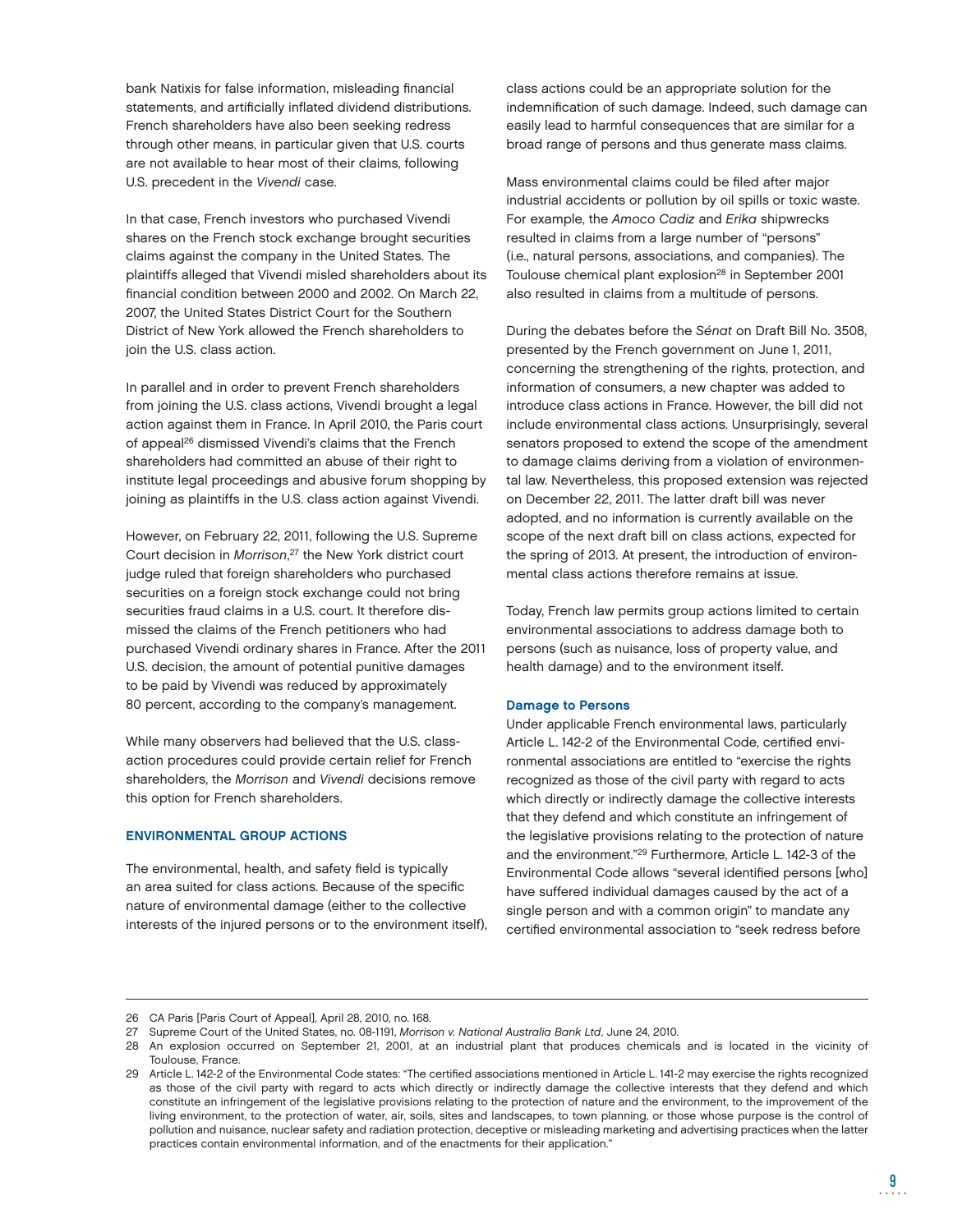any tribunal on behalf of these persons . . . if it has been appointed by at least two of the persons concerned."30

In order to bring suit on behalf of persons injured by environmental damage on the grounds of Article L. 142-2 of the Environmental Code, the certified environmental association must prove three elements: (i) the cause of action; (ii) its governmental certification; and (iii) the existence of a preliminary infringement of the environmental legislative provisions. These three conditions limit the possibility of actions of certified environmental associations under applicable environmental laws. However, in practice, French courts, which scrutinize these conditions on a caseby-case basis, broadly construe them to accept an increasing number of actions on the grounds of Article L. 142-2 of the Environmental Code.<sup>31</sup>

Nevertheless, environmental class actions would put an end to the need to prove the Environmental Code prerequisites, since they would likely be based on civil-law principles requiring proof of: (i) fault or negligence; (ii) damage; and (iii) causation. Class actions would also allow broader groups of people to bring lawsuits to court in order to claim damages for their personal injury; at present, such suits are open only to certified environmental associations.

In the event of industrial accidents, injured persons may be more likely to elect to become members of a class action, since the time, costs, and energy typically required to bring suit are prohibitive for individual complainants. For such individuals, class actions offer the opportunity to share with the other members of the class legal and evidence costs, which are generally very high in the area of the environment, particularly with regard to environmental and technical expertise.

#### Damage to the Environment

Recent constitutional case law in the area of the environment, as well as the implementation in France of Directive 2004/35/EC of April 21, 2004, on environmental liability with regard to the prevention and remedying of environmental damage, provides a more complete and complex legal scheme to address environmental damage.

On March 1, 2005, France adopted Constitutional Law No. 2005-205, which created the Charter for the Environment (the "Charter"). The Charter, composed of a preamble and 10 articles, proclaims the general principles of environmental law. They include the right to live in a balanced and healthy environment (Article 1),<sup>32</sup> the duty for everyone to participate in preserving and enhancing the environment (Article 2),<sup>33</sup> the "polluter pays" principle (Article 4), $34$  the precautionary principle (Article 5), $35$  and the principle of public information (Article 7).36 The fact that the Charter is physically "annexed" to the French Constitution but has not been made part of it raised the issue of the Charter's constitutional value. On June 19, 2008, the French Constitutional Supreme Court (Conseil constitutionnel) confirmed the Charter's constitutional value in its GMO decision.<sup>37</sup>

On October 3, 2008, less than four months after the GMO decision, the Administrative Supreme Court (Conseil d'Etat) also confirmed the Charter's constitutional value and the direct applicability to public authorities of Article 7, the public-information principle.38 In particular, on July 19, 2010, the Administrative Supreme Court confirmed the direct and autonomous applicability of the Charter's principles, putting those principles on an equal footing with all French "fundamental freedoms," by declaring that "article 5 provisions of the Charter which do not call for any legislative or

<sup>30</sup> Pursuant to Article L. 142-3 of the French Environmental Code: "When, in the domains mentioned in Article L. 142-2, several identified persons have suffered individual damages caused by the act of a single person and with a common origin, any association certified under Article L. 141-1 may, if it has been appointed by at least two of the persons concerned, seek redress before any tribunal on behalf of these persons. "The appointment may not be solicited. It must be given in writing by each person concerned.

 <sup>&</sup>quot;Any person who has given his or her agreement for an action to be brought before a criminal court is considered, in this case, as exercising the rights recognized as those of the civil party, in accordance with the Code de procédure pénale [French Code for Criminal Procedure]. However, any notifications are addressed to the association.

 <sup>&</sup>quot;The association which brings a legal action in accordance with the provisions of the previous paragraphs may claim damages before the judge of investigation [juge d'instruction] or the tribunal having jurisdiction over the headquarters of the enterprise implicated or, failing this, of the place of the first infringement."

<sup>31</sup> Béatrice Parance, L'action des associations de protection de l'environnement et des collectivités territoriales dans la responsabilité environnementale, 6 REVUE ENVIRONNEMENT (June 2009) (Fr.).

<sup>32</sup> Pursuant to Article 1: "Everyone has the right to live in a balanced environment which shows due respect for health."

<sup>33</sup> Pursuant to Article 2: "Everyone is under a duty to participate in preserving and enhancing the environment."

<sup>34</sup> Pursuant to Article 4: "Everyone shall be required, in the conditions provided for by law, to contribute to the making good of any damage he or she may have caused to the environment."

<sup>35</sup> Pursuant to Article 5: "When the occurrence of any damage, albeit unpredictable in the current state of scientific knowledge, may seriously and irreversibly harm the environment, public authorities shall, with due respect for the principle of precaution and the areas within their jurisdiction, ensure the implementation of procedures for risk assessment and the adoption of temporary measures commensurate with the risk involved in order to preclude the occurrence of such damage."

<sup>36</sup> Pursuant to Article 7: "Everyone has the right, in the conditions and to the extent provided for by law, to have access to information pertaining to the environment in the possession of public bodies and to participate in the public decision-taking process likely to affect the environment."

<sup>37</sup> CC [Constitutional Court], Decision No. 2008-564 DC, June 19, 2008, Law Relating to Genetically Modified Organisms.

<sup>38</sup> CE Ass., Oct. 3, 2008, Commune d'Annecy, no. 297931.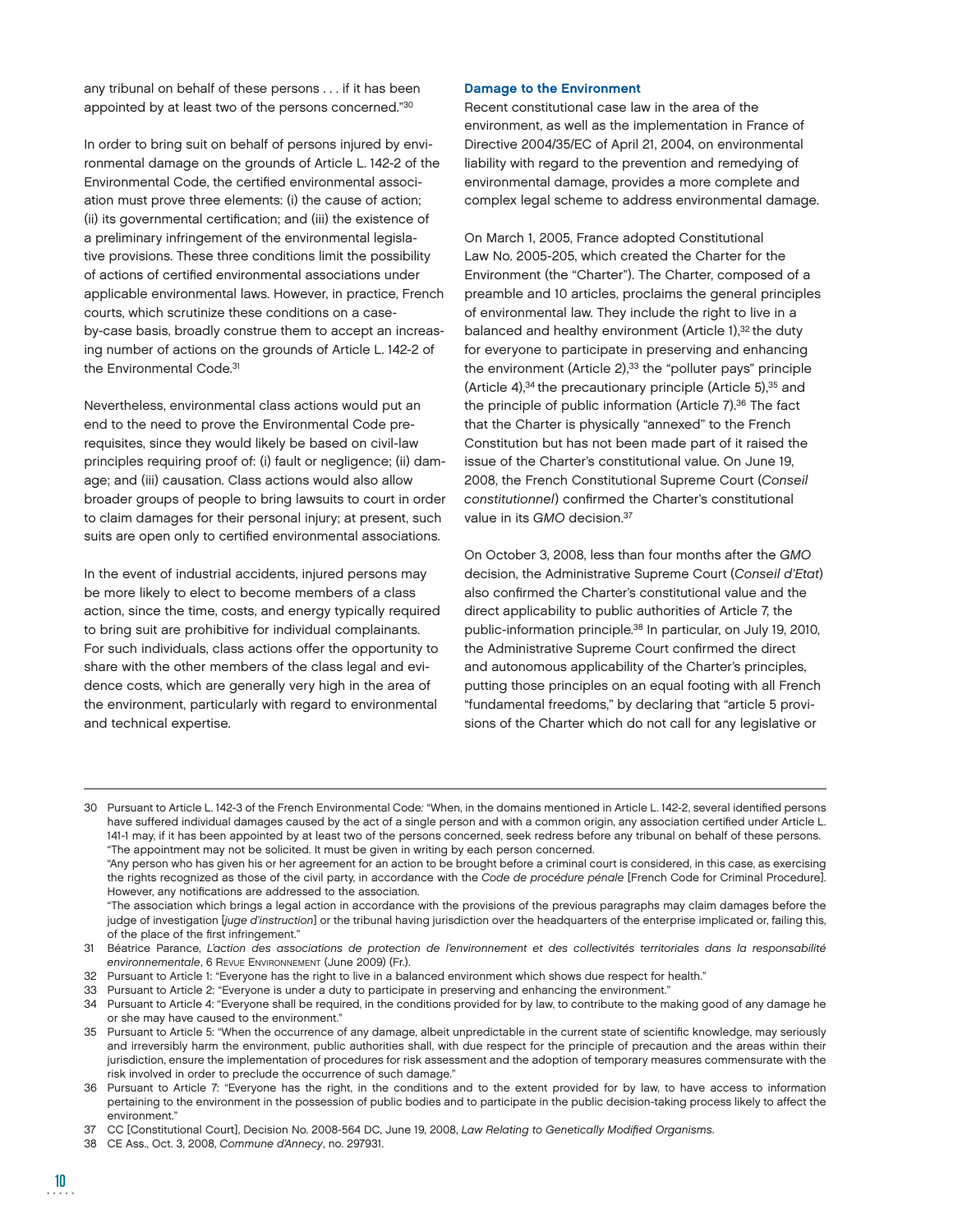regulatory provisions for their implementation, are binding on public authorities and administrative bodies in their respective domains of competence."39

On August 1, 2008, the French Parliament adopted Law No. 2008/757 on environmental liability, which transposes into the French legal system the EU Environmental Liability Directive, No. 2004/35/EC. This law has introduced a double system of liability: a "no-fault" liability system and a system of liability for wrongful negligence. Decree No. 2009-468, implementing Law No. 2008/757, was adopted on April 23, 2009. This decree has been codified in the French Environmental Code in Articles R. 161-1 to R. 163-1. Pursuant to Article R. 162-3 of the Environmental Code, certified associations for the protection of the environment mentioned in Article L. 142-1 of the Code may inform the appropriate authorities of the facts that establish the existence of damage or a threat of damage to the environment. Pursuant to the "polluter pays" principle, the corresponding liability applies to the operator, provided that: (i) the operator can be identified; (ii) the damage is concrete and quantifiable; and (iii) a causal link can be established between the damage and the operator's activity.

Both the Charter and the law of August 1, 2008, illustrate the ongoing modification and proliferation of environmental regulations and principles in France. They increase the environmental liabilities of operators and extend the intervention and legal actions of environmental associations. The current French regulations and principles offer fertile ground for the development of group actions today and of class actions tomorrow.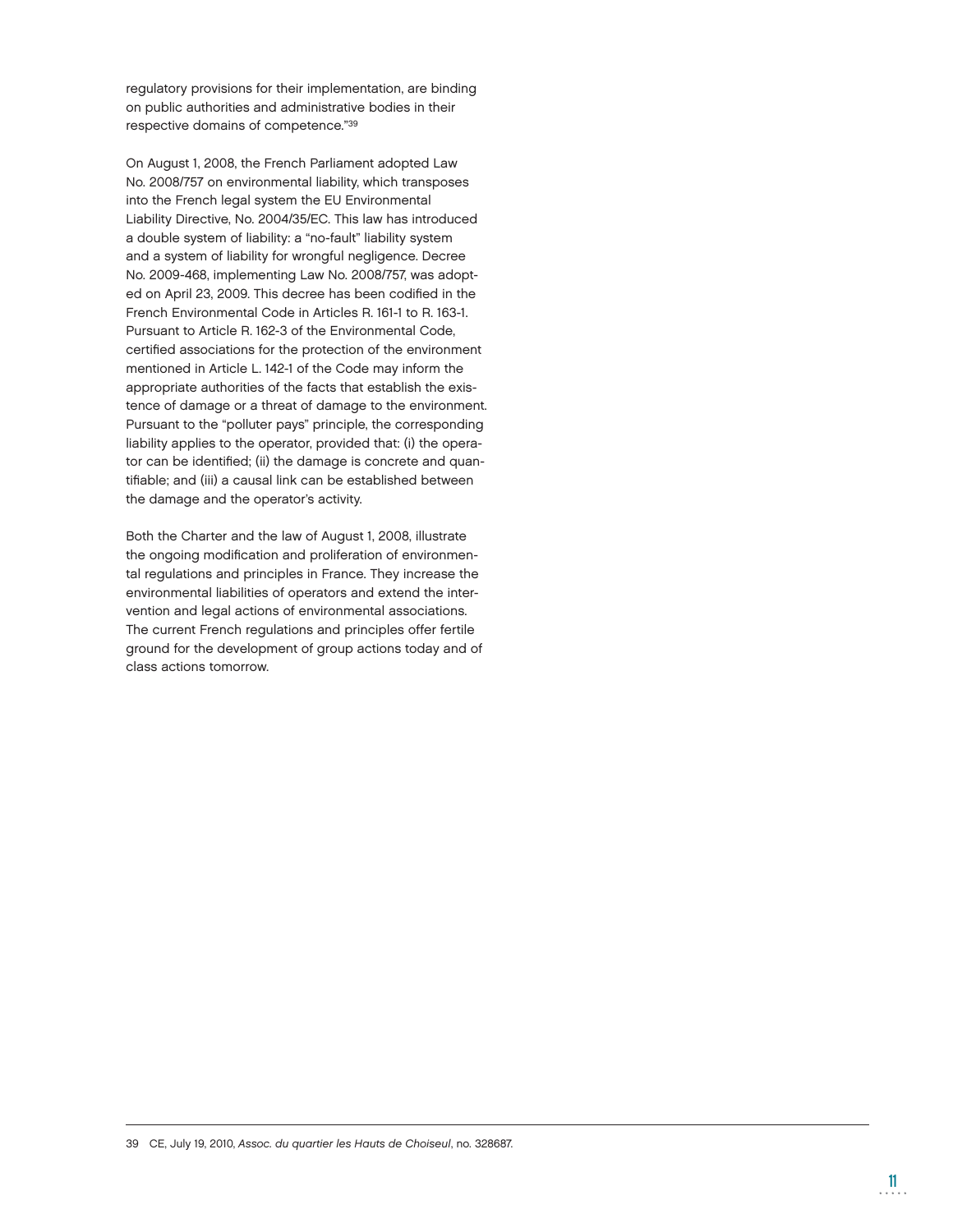## PRODUCT LIABILITY LAW IN GERMANY

Germany has implemented both Directive 85/374/EEC of July 25, 1985, and Directive 2001/95/EC of December 3, 2001. Thus, German legislation has the same basis as other European countries regarding product liability. Germany implemented Product Liability Directive 85/374/EEC (the "PLD" or the "Directive") by passing a special law, the Produkthaftungsgesetz (the "ProdHaftG"), which came into force on January 1, 1990. European law was therefore not integrated into the existing German Civil Code.

The ProdHaftG mirrors the PLD very closely, copying it verbatim in some parts, adding or shortening passages in others. The ProdHaftG governs German law, creating rights and duties and making direct recourse to the actual PLD obsolete. The ProdHaftG establishes the principle of strict liability for manufacturers for damage caused by a defective product, with no proof of culpability needed.

Since the ProdHaftG is German law, its interpretation is primarily the duty of German courts. However, where terms contained in the PLD are used, their interpretation must be consistent with the Directive. German courts draw on the reasoning for the PLD as well as drafts of the PLD, and they can also refer questions to the European Court of Justice (the "ECJ") for clarification. In applying the ProdHaftG, German courts must observe ECJ rulings on the PLD.

# THE GPSG

German law features the Appliances and Products Safety Act (the "GPSG"), which came into force on May 1, 2004.<sup>1</sup> It encompasses a number of European product and safetyrelated directives,<sup>2</sup> but it serves mainly to implement into national law the General Product Safety Directive, 2001/95/ EC (the "GPSD"). Again, a special law was created, rather than incorporating the GPSD into existing legislation, and terms taken from the GPSD must be interpreted in keeping with the GPSD and the ECJ's case law.

The GPSG has a preventive aim and sets out the standards to which a product or appliance must conform. It also sets out manufacturers' duties in cases of defective and dangerous products. Because the GPSG is public/ administrative law, rather than civil law, the state watches over manufacturers' adherence to it. It does not confer civil claims on individuals and aims to prevent product safety incidents.

#### SCOPE OF APPLICATION

Altogether 24 sections specify in detail safety standards, handling requirements, and administrative rules. According to Section 1, the GPSG applies to "the circulation and

the display of products in the course of an independent commercial activity." "Putting into circulation" means providing a product to another person independently and as part of a commercial activity. "Displaying" means advertising and promoting a product for sale.

According to Section 4 of the GPSG, a product may be put into circulation only if it will not endanger any person's health and safety when it is used as intended or foreseeably misused. The GPSG sets down extensive duties to inform and identify in Section 5. Every product must identify its manufacturer, and consumers must be sufficiently instructed of all possible dangers to safety that may result from the use or foreseeable misuse of the product. The manufacturer and the importer must inform the designated authority if they are aware that their product may endanger the health and safety of a person and must inform the authority about any remediating measures that have been taken.

According to Section 8, paragraph 2, GPSG, the competent market-inspection authorities must ensure effective surveillance over the introduction of new products into the market as well as products already on the market. According to Section 8, paragraph 3, GPSG, the highest competent regional government authorities must

Replacing the previously existing two laws, both based on Directive 2001/95/EC.

<sup>2</sup> Such as 2006/95/EC, 88/378/EWG, 87/404/EWG, 90/396/EWG, 89/686/EWG, 98/37/EC, 94/25/EWG, 94/9/EC, 95/16/EC, 75/324/EWG, and 97/23/EC.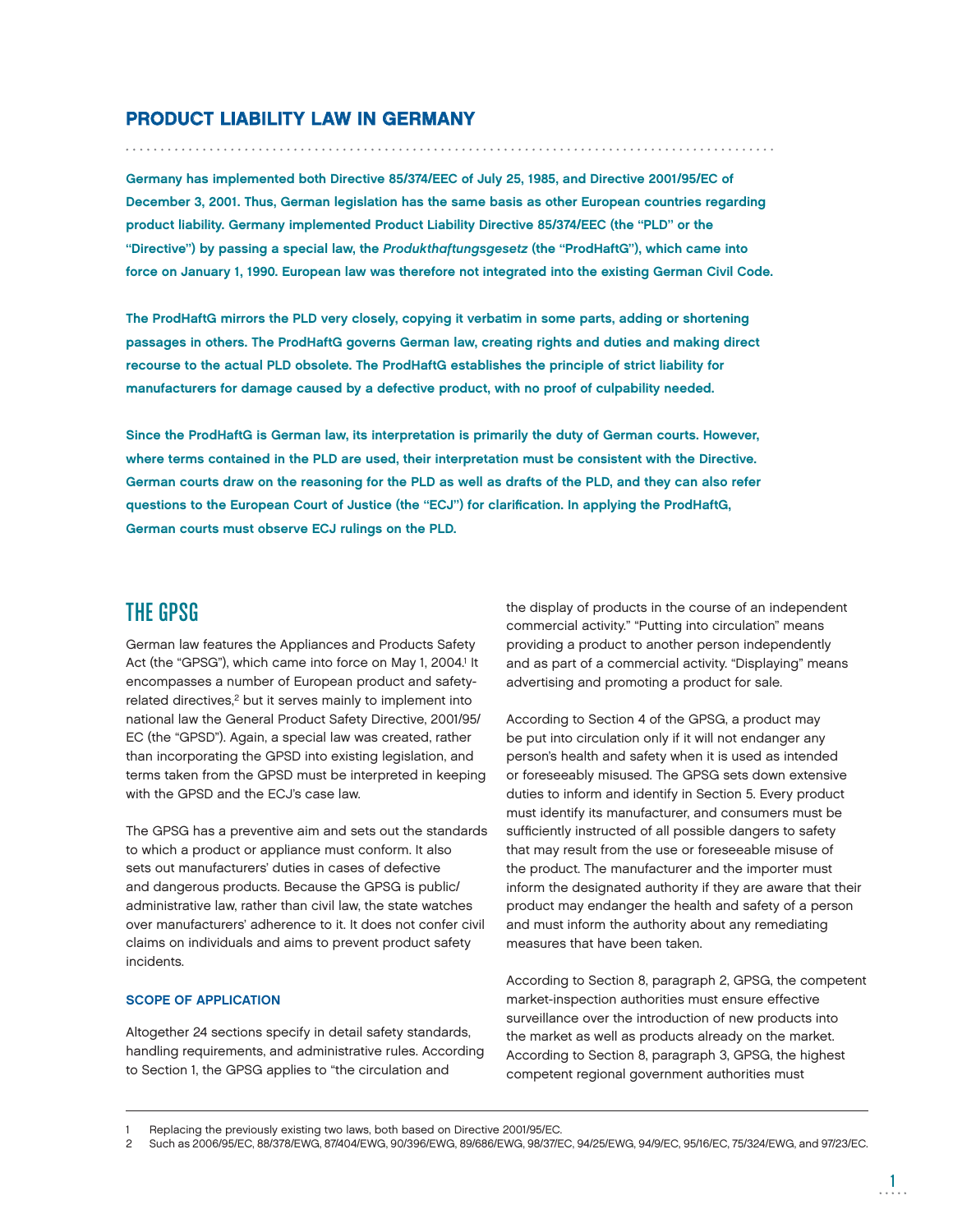coordinate this surveillance. To avert significant dangers, these authorities must develop a surveillance plan and prepare appropriate federal measures. Alongside general product safety, the GPSG allows for special directives to detail how some products (machines, toys, sporting goods, electrical devices) can be put into circulation.

#### Ratione Materiae

The GPSG applies to:

- Products, technical appliances, and consumer products;
- Technical appliances: Ready-to-use appliances, which are intended for use only at work;
- Consumer products: Products intended for consumers; products that consumers can reasonably be expected to use, even if not intended for their use; or products that are given to consumers as part of a service.

A product is "ready to use" when it can be used as intended. Used products, which do not fall under the GPSG, consist of vintage products, along with products that must be repaired or assembled before use (a fact of which the user has been informed).

#### Ratione Personae

The GPSG applies principally to manufacturers, sellers, and importers:

- A "manufacturer" is anyone producing a product, reprocessing it, or substantially altering it before putting it into circulation or representing itself as the manufacturer.
- A "seller" is someone who commercially puts products into circulation without being the manufacturer, manufacturer's agent, or importer.
- An "importer" is anyone who imports a product into the European Economic Area from a nonmember country or commissions the import.

#### **SANCTIONS**

Because the GPSG is public/administrative law, it does not give rise to civil claims. Its main function is preventive, giving authorities the power to monitor product safety and take appropriate actions according to Section 8 GPSG. Those actions include, but are not limited to:

- Warning the public;
- Ordering warnings to be attached to products and sales points;
- Ordering the withdrawal of a product from circulation; and
- Prohibiting the circulation of a product.

The GPSG provides sanctions for manufacturers who do not adhere to their duties according to the GPSG or any measures undertaken by the authorities according to Section 8 GPSG. Section 19 sets financial penalties of up to €3,000 for minor violations and up to €30,000 for major or repeated ones. According to Section 20, an intentional or negligent breach of the manufacturer's duties set out in the GPSG leading to injury to a consumer can even result in a prison sentence of up to one year for the manufacturer.

#### PRODUCT RECALLS AND GOVERNMENT ADMINISTRATIVE INVESTIGATIONS OF PRODUCT DEFECTS

The GPSG gives the relevant authorities the power to monitor products on the market, to require manufacturers' adherence to the GPSG's standards, and to remedy any violation. The most important remedies are warning and product recall.

RAPEX is the EU rapid alert system for all dangerous consumer products, with the exception of food, pharmaceuticals, and medical devices. The system, which issues not just warnings but also recalls, works across Europe. However, a manufacturer must also alert the local and national authorities should a significant product defect occur.

#### European Level

RAPEX allows for the rapid exchange of information between the Commission and the Member States, via central contact points,3 concerning measures taken to prevent or restrict the marketing or use of products posing a serious risk to consumer health and safety. RAPEX covers both measures ordered by national authorities and measures taken voluntarily by producers and distributors. The RAPEX National Contact Points must always be informed, according to Section 5, paragraph 2, GPSG, as well as the local authorities. Every Friday, the Commission publishes a weekly overview of the dangerous products reported by the national authorities (the RAPEX notifications). This weekly overview provides information on the product, the possible danger, and the measures taken by the reporting country.

#### National Level

The German ministry responsible for consumer policy, consumer protection, and consumer information is the Federal Ministry of Food, Agriculture and Consumer Protection. It is responsible for:

• Consumer health protection as well as protection from deception with regard to food, animal feed, cosmetics, and other commodities, including the pertinent labeling laws;

3 The National Contact Points for Germany can be found at http://www.bmelv.de (web site last visited August 2, 2012).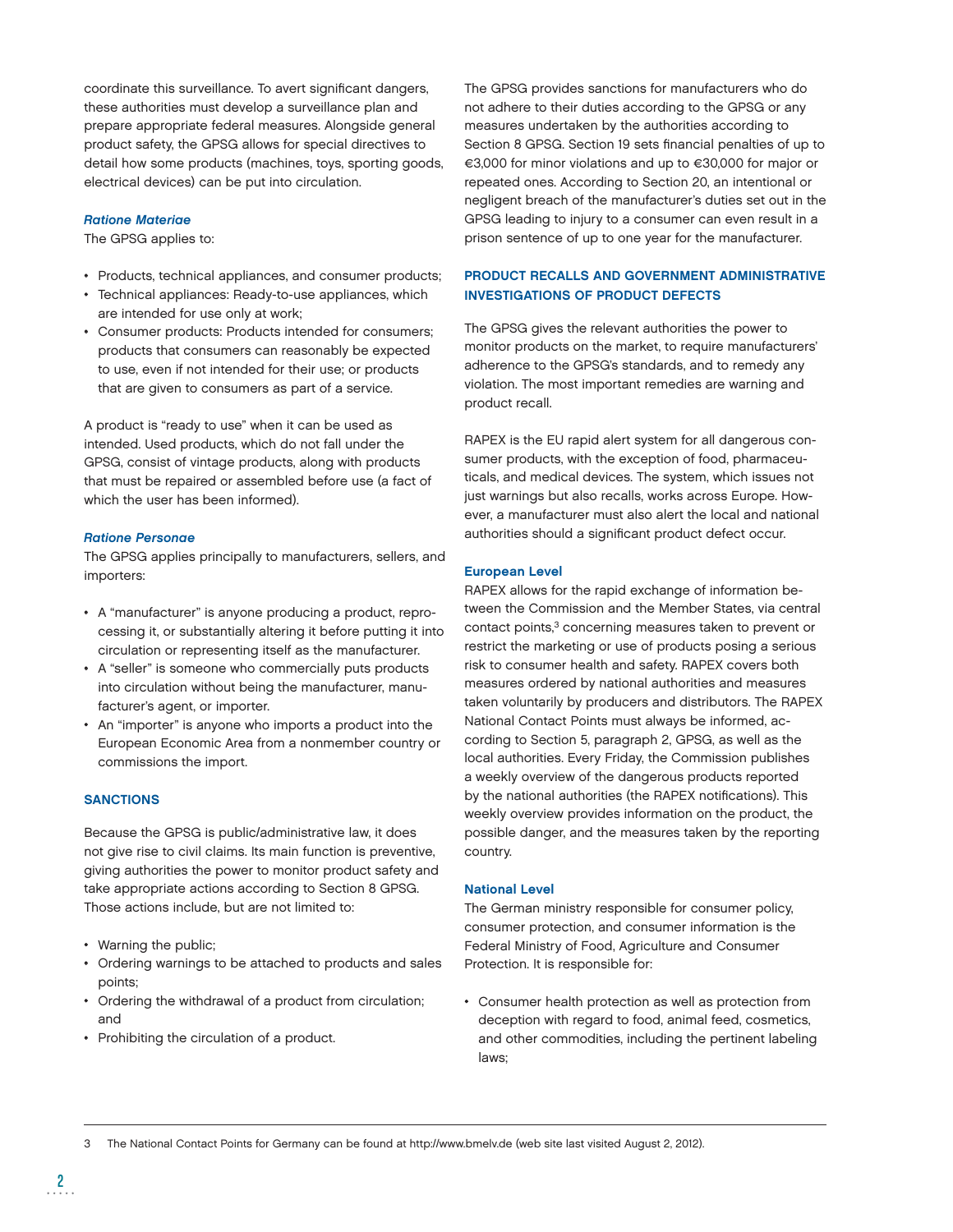- Food and nutrition policies, especially dietary education; and
- The protection of consumers' economic interests, including issues regarding consumer information.

In general, injured consumers are responsible for asserting their own private claims under civil law. Class actions are rare. Under exceptional circumstances, consumers' claims can be assigned to a consumer protection organization, which can then file the claims for the consumers. Public authorities are concerned only with enforcing health and safety laws and pursuing any criminal action warranted against manufacturers.

### Product Recall

If warning consumers of product risk will not suffice to protect their health and safety, then the product must be withdrawn from the market. A manufacturer is obliged to recall a product if it poses a serious danger to life, body, or health. Products which are intended for home or everyday use or which are mass-produced will pose an even bigger threat and increase the duty to recall should the circumstances arise. However, all circumstances must be examined on a case-by-case basis. According to Section 8 GPSG, the competent local authorities have the power to decide appropriate measures. They will also work closely with the manufacturer when a recall takes place.

# CIVIL LIABILITY

### STRICT LIABILITY ACCORDING TO THE PRODHAFTG

Section 1 of the ProdHaftG sets forth three core requirements to prove strict liability:

- Product defect:
- Injury; and
- Causal link.

Section 2 ProdHaftG defines "product," and Section 1, paragraph 2, summarizes exceptions from that strict liability, which mirror the PLD exactly. In Section 1, paragraph 3, these exceptions are extended for the benefit of manufacturers of parts or producers of raw materials. In effect, the manufacturers of component parts, finished products, or raw materials are all equally liable according to the ProdHaftG.

If liability can be established according to Section 1 ProdHaftG, it is extended to quasi-manufacturers, European Economic Region importers, and retailers according to Section 4 ProdHaftG. According to Section 14, claims under the ProdHaftG cannot be waived by contractual agreement. The statute of limitations is three years (Section 12 ProdHaftG), beginning with the claimant's knowledge of the product defect, the injury, and the manufacturer, but

ending, at the latest, 10 years after the product was put into circulation.

### Design Defect

The manufacturer must design the product to meet stateof-the-art safety standards in all the ways in which it is intended to be used. If a product fails to meet this standard, the product has a design defect (Konstruktionsfehler, which is literally translated as "construction defect"). Product safety is measured against the expectations of those consumers for whom the product is intended. In practice, this means looking at the target consumers, assessing their needs and how they might reasonably use the product, and making it state-of-the-art in safety for those uses.

An obvious, known risk inherent in the use of a product, such as a weapon, does not constitute a design defect. The existence of dangers and risks that are generally or specifically known to consumers and thus accepted does not make the product flawed. For example, equipment for extreme sports, sports cars, convertibles, and stimulants such as alcohol and cigarettes are not defective. Likewise, dangers resulting from misuse or unforeseeable uses do not constitute a design defect.

A manufacturer is not liable for design defects that were unavoidable despite adherence to the highest standard of science and technology available at the time of product circulation.

### Manufacturing Defect

If a product does not conform to the standards of safety set by its manufacturer for that type of product, it has a manufacturing defect. A manufacturing defect is established by comparing the condition of the defective product with a reference product that conforms to the manufacturer's blueprint.

If the comparison shows a deviation concerning a safetyrelevant feature, and that feature caused the violation of a legally protected interest (i.e., a "right," whether health, property, or other), the manufacturing defect is the basis for liability according to Section 1 ProdHaftG. The manufacturer is liable for a tiny percentage of defective products that even state-of-the-art manufacturing processes cannot eliminate—"rogue products" (Ausreisser). Just as state-ofthe-art production processes are not a valid defense, so state-of-the-art safety technology (which excludes liability for design defects) is not a valid excuse for manufacturing defects.

### Instruction Defect (Instruktionsfehler)

Manufacturers are obliged to issue products with instructions for proper use, including warnings of dangers from foreseeable misuse and dangers inherent in the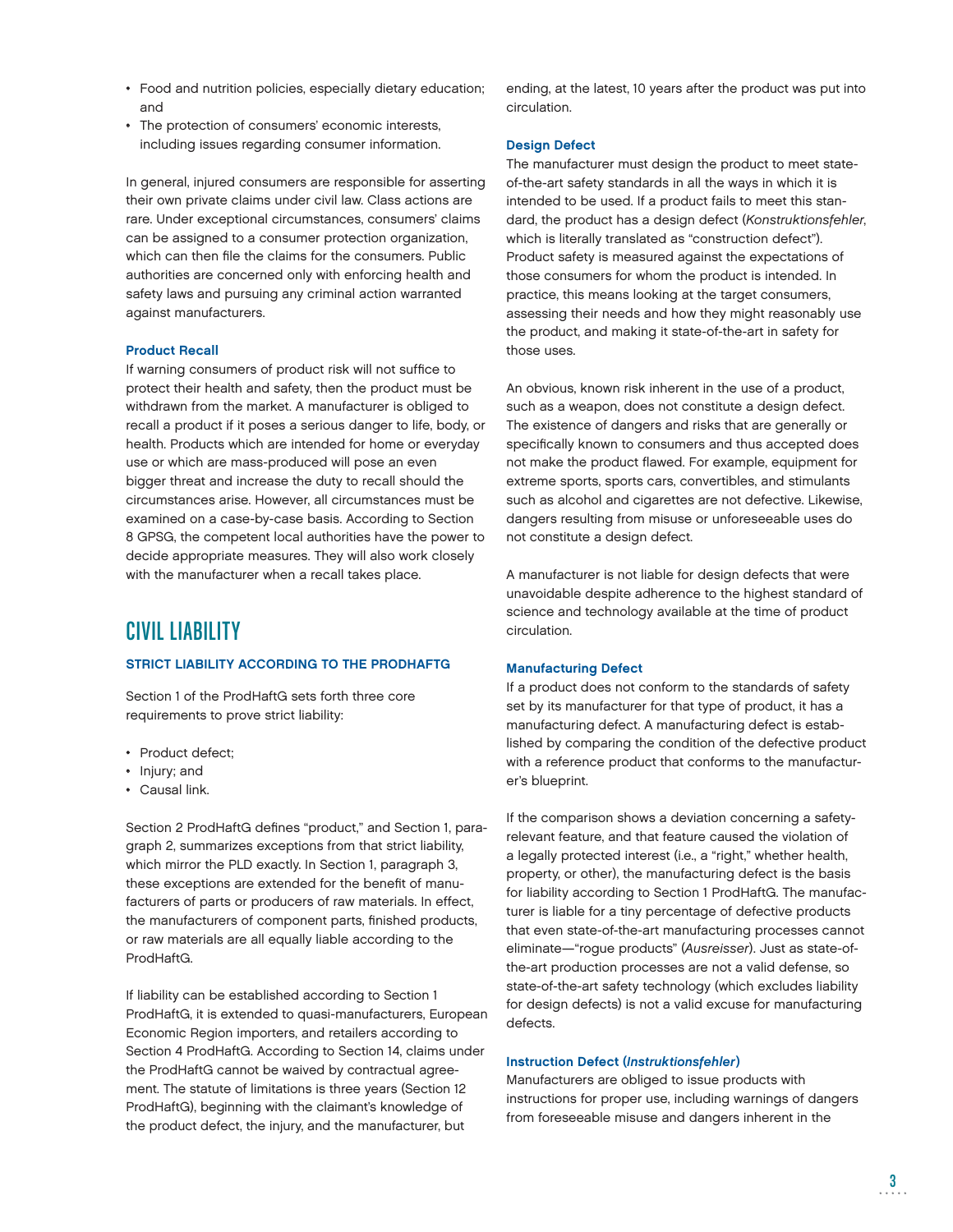product. This civil liability duty to warn differs from the manufacturer's duty under the GPSG to warn government authorities and the public of an actual product defect when it becomes apparent. The GPSG itself does not form the basis of civil claims.

The instruction defect encompasses the duty not just to warn of possible dangers, but also to provide, in the appropriate language, the right instructions as to the proper use of the product. Instructions, like warnings, must be readable, understandable, and appropriate. That said, failure to warn is nowhere near as prevalent an issue as it is in the United States. German case law places more emphasis on the consumer's responsibility to act reasonably. It has therefore limited manufacturers' liability to cases where the manufacturer has not informed the user of the way in which the product is to be used and the dangers in connection with that use, or where the manufacturer has not informed the user sufficiently. A defect can be established by an absence of instructions or by flaws in the content of the instructions. The instructions must contain correct directions as to how the product can and should be used. Manufacturers must warn not only of any adverse effects of proper use, but also of the dangers of foreseeable misuse.

A manufacturer cannot escape liability for design defects simply by attaching certain instructions or warnings to a product. The manufacturer must design a safe product and then warn of any risks that the safely designed product still presents. However, a manufacturer is not liable for every injury resulting from obvious dangers or from unforeseeable misuse. For example, while certain cleaning products normally contain appropriate warnings, such as to keep the product away from children, it is not necessary to attach instructions to a knife warning that it is sharp. Likewise, while an electrical appliance such as a microwave will require instructions for use, including directions as to what materials cannot be placed inside, a takeout coffee container does not have to warn that it contains hot liquid. Some responsibility is put on the consumer rather than the manufacturer.

#### Burden of Proof

Section 1, paragraph 4, ProdHaftG allocates to the injured party the burden of proving liability according to Section 1, paragraph 1 (product defect, injury, causation). The manufacturers must prove exceptions from liability, according to Section 1, paragraphs 2 and 3.

#### Damages

According to Section 249 of the German Civil Code and Section 8 ProdHaftG, compensatory damages are awarded to the extent necessary to restore the injured person as if the injury had never happened. Damages for nonmaterial

injury such as mental distress can be claimed according to Section 8 ProdHaftG and Section 253 German Civil Code.

Section 10 of the Product Liability Act places a cap of €85 million on damages resulting from a single product or several products with the same defect, even if more than one person is injured. The concept of punitive damages is alien to German law.

Whenever two or more persons are found liable for the same damage pursuant to the provisions set forth in the ProdHaftG, they will have joint and several liability. A claimant can receive damages only once for the same injury, but each culpable defendant is fully liable to the injured party. There is the possibility of recourse between the culpable parties.

### Quasi-Manufacturers, Importers, and Suppliers

According to Section 4, paragraph 1, ProdHaftG, any person who attaches his or her name, trademark, or other sign to a product, its packaging, or its attached instructions will be treated as a manufacturer ("quasi-manufacturer"). Similarly, anyone importing a product into the EEC area for commercial purposes of sale, hire, leasing, or any form of distribution in the course of his or her business is liable as a manufacturer, according to Section 4, paragraph 2, ProdHaftG.

A product supplier can be liable according to Section 4, paragraph 3, if the supplier does not provide, upon demand and within a month, the identity of the producer or the person who supplied it with the product.

# LIABILITY FOR NEGLIGENCE ACCORDING TO THE GERMAN CIVIL CODE

Section 823 German Civil Code makes manufacturers liable for their negligence. Section 823 exists alongside the strict liability regime of the ProdHaftG, but it has slightly different requirements. The claimant must prove that:

- The injuring act was the introduction of the product into circulation;
- The product was defective;
- The manufacturer is culpable;
- The negligence caused harm to a person's life, health, or property (other than the defective product itself or its distinctly separate parts).

#### **Defect**

The product may be defective because of its design, manufacturing, or warning and instructions. However, the main issue in Section 823 German Civil Code is the question of culpable negligence.

4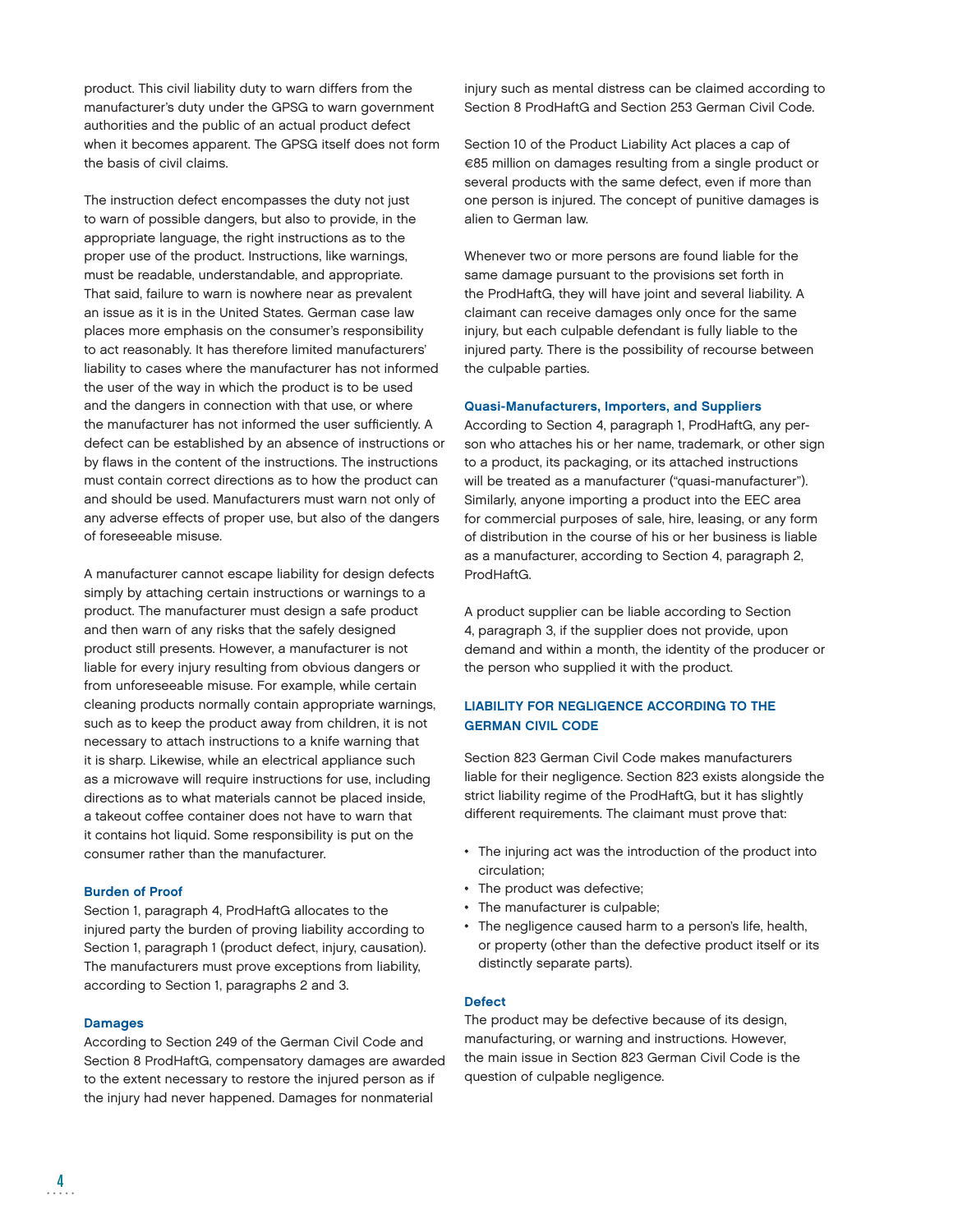### Culpable Negligence

The claimant must prove that the manufacturer was culpably negligent. A manufacturer was negligent if it violated one of the duties established by case law.

### • Organizational duty of care

The manufacturer must ensure that no product with any defect is put into circulation; consequently, production and quality control must avoid or detect any defects beforehand. However, the manufacturer is not liable for defective products that even state-of-the-art manufacturing processes cannot eliminate, such as "rogue products," that tiny percentage of output having some manufacturing defect. Under strict liability, a manufacturer is liable for all manufacturing defects, but under Section 823 German Civil Code, it is not liable for such rogue products, because it met the organizational duty of care.

Similarly, case law has established that manufacturers are generally not culpable for design defects. While manufacturers must take into account any information regarding new or risky products, a manufacturer is generally not culpably negligent if a product turns out to have a design defect.

#### • Duty to instruct

The duty to instruct mirrors the strict liability instruction defect. A proven violation of the duty to instruct is a culpably negligent act, making the manufacturer liable.

## • Product-monitoring duty

A manufacturer is obliged to monitor the product in the market so as to be alert to any emerging defects in the product itself or the products in or with which it is used (even if a different company makes them). Manufacturers must remain vigilant and watch for reports of injury inside and outside the German market, or they will be deemed to have been culpably negligent.

### • Duty to avert danger

If dangers are detected after a product has been circulated, the manufacturer must act appropriately. Appropriate warnings of the actual danger must be given to the authorities and the public. According to Section 5, paragraph 2, GPSG, the competent authorities must be informed. Frequently, visible displays of warnings in appropriate retail locations are posted. The exact measures that must be taken and the timing of such measures depend on the likelihood and type of damage that might occur (risk to life, health, property).

If warnings are insufficient to address the risk, the product must be recalled and withdrawn from the market. A

manufacturer is obliged to recall a product when a defect within it poses a serious danger to the life, body, or health of many consumers. This obligation increases where the deficient product is a mass-produced item intended for home use. However, it must be determined on a case-bycase basis whether, in view of the known danger, a recall is in order or whether less drastic measures would suffice.

#### Burden of Proof

Case law has allocated the burden of proof, which largely favors the claimant. In general, a claimant has the burden of proving product defect, injury, and the causal link between the two. However, if the product has not been modified after being put into circulation, it is assumed that the defect resulted from the manufacturer's actions. The burden of proof is then often reversed, because it is deemed unreasonable to make the claimant prove some facts in the manufacturer's sphere to which the claimant has no access.

Culpable negligence is assumed, and the manufacturer must prove that it met its duties. A manufacturer must prove that its production process, as well as the actual quality control, was state-of-the-art and that no negligence took place. If an instruction defect is claimed, the manufacturer must also prove that all duties were observed and that the danger was unforeseeable.

### **Damages**

Again, according to Section 249 German Civil Code, the injured party must be compensated as if the injuring act had never taken place. Any injury to life, health, body, or property can be claimed. Any monetary damages resulting from the injury can be claimed, such as hospital treatment costs, loss of earnings or profits from employment due to the injury, and loss of property. Damages for injury that is not monetary, such as mental suffering or distress, cannot be claimed. Those nonmonetary damages can be claimed only under Section 8 ProdHaftG and within the statutory limitations of Section 253 German Civil Code. There is no cap on damages awarded according to Section 823 German Civil Code.

# Manufacturers, Quasi-Manufacturers, Importers, and **Distributors**

Section 823 German Civil Code applies to all persons or entities owing a duty to a product user. Generally, the actual manufacturer of the part or the end product owes a duty not to make or sell a defective product. A component manufacturer or raw material supplier may be equally liable if it is culpably negligent and its negligence caused harm to a person or property. Suppliers are liable for the parts they supply. They can also be liable for construction defects in the end product if their conduct warrants liability. In exceptional circumstances, executives can be directly liable, as well as persons directly responsible for production.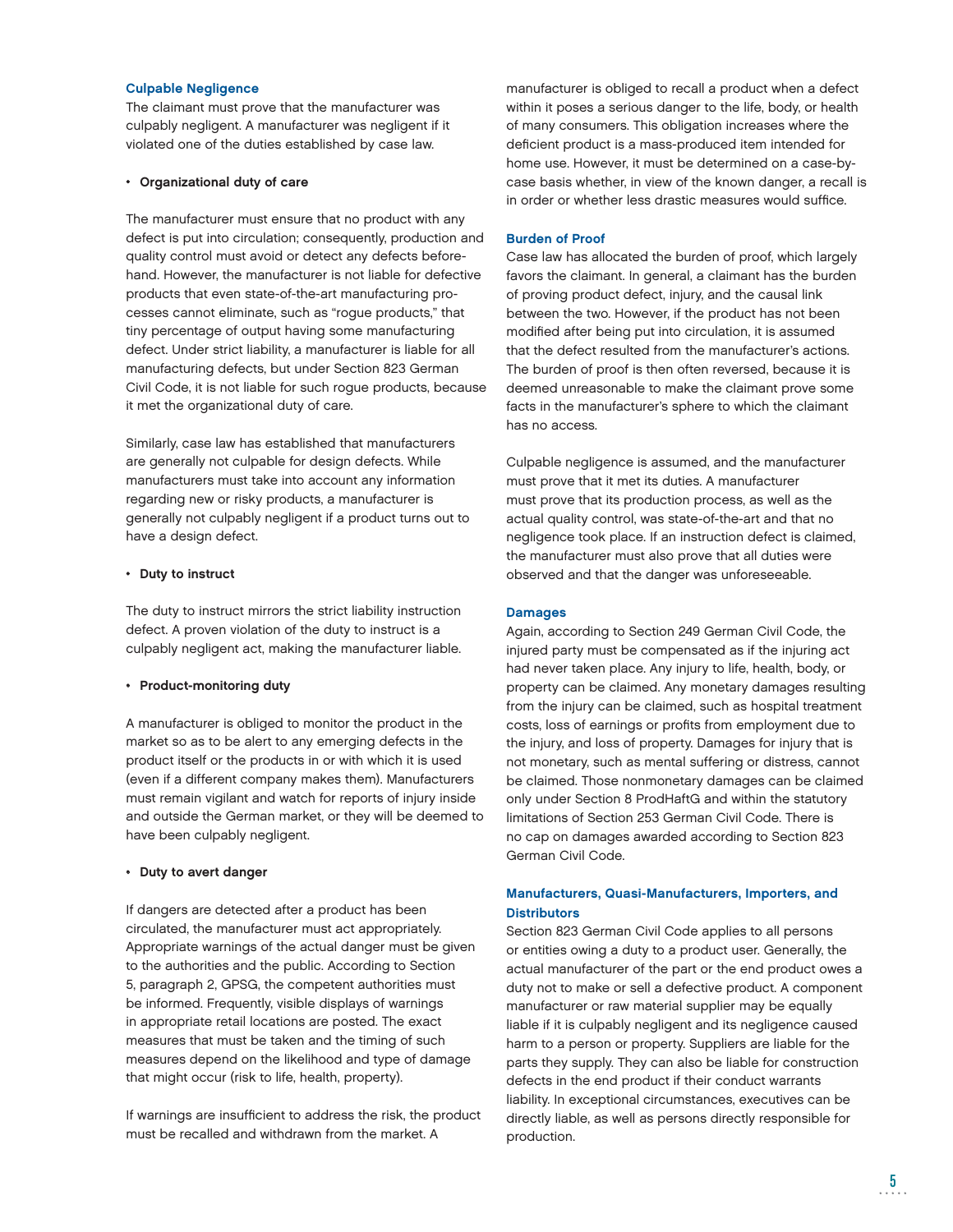Importers and distributors are not manufacturers and are therefore not liable in the same way. However, they must observe the duty to instruct where foreign manufacturers are concerned, and they must observe to some extent the duty to monitor products for potential dangers.

# BREACH OF WARRANTY: SECTION 433 ET SEQ. GERMAN CIVIL CODE

If the manufacturer does not have a contractual relationship with the consumer, it has no liability for breach of warranty according to Section 437 German Civil Code. Liability for breach of warranty under Section 437 arises from the sales contract between seller and consumer. However, under Section 437, a manufacturer may have recourse against a culpable supplier.

A consumer suing for breach of warranty rights has several remedies under Section 437 German Civil Code. He or she can exchange or demand repairs for the defective product. Failing that, the consumer can:

- Demand a reduction in the purchase price;
- Rescind the contract; or
- Demand damages.

Damages can be claimed only if the seller is culpable, meaning that the seller was aware of the defect and knowingly sold a defective product. When a manufacturer is also the seller, the manufacturer's negligence will make it culpable and thus liable for damages.

There are several ways of ascertaining whether a product as sold is defective in breach of a warranty:

### Express Warranty, or "Subjective Defect"

When the parties have agreed on the condition of the product to be sold, either in writing or orally, they have determined the product's necessary quality and characteristics. Any adverse deviation from this agreement is a "subjective defect," which fails under the warranty.

#### Implied Warranty, or "Objective Defect"

When parties have contractually agreed on the product's intended use, then the product must be fit for this use. If the parties have made no express agreement on the product's intended use, then the implied purpose is the standard. For example, a car must be fit to drive. If the product is unfit for its purpose, an "objective defect" will fail under the warranty.

### Warranty Derived From Advertising

Any public claim made by the seller, the manufacturer, or a person acting on behalf of them constitutes an implied

warranty, especially those made in advertising or on product labeling. No warranty is given:

- If the seller did not know of these claims and was under no obligation to know of them;
- If the claims were withdrawn and rectified at the time of sale; or
- If the claims could not influence the consumer's decision to buy.

#### Damages

Damages, if available, can be claimed for any material (monetary) damages as a result of the injury according to Section 249 German Civil Code. These damages include hospital costs if the consumer is injured, loss due to damage of other property, and the money spent on the defective product itself, among other things. Again, nonmonetary injury, such as mental stress, cannot be claimed.

#### Statute of Limitations

The statute of limitations is two years after the product has been delivered, extending to five years for materials used in buildings, according to Section 438 German Civil Code.

#### Fraud and Misrepresentation

A claim for fraud and misrepresentation arises only from a contractual relationship. The injured party may rescind the contract, but this does not give rise to higher damages. However, the statute of limitations for claims according to Section 438 German Civil Code is extended to three years. See Section 438, paragraph 3, German Civil Code.

### BRIEF DESCRIPTION OF CIVIL PROCEEDINGS

Civil proceedings are initiated by filing a statement of claims with the German Civil Court for service on the defendant. A foreign claimant (an individual or company) is obliged to pay a security deposit upon filing a complaint if the defendant puts forward a motion to that end (Section 110 of the German Civil Procedure Code). The defendant responds to the statement of claims in writing.

Before an oral hearing takes place, each party usually submits two or three briefs to the court. Proceedings typically take between nine months and a year, from the filing of the claim to a judgment in the first instance, depending, of course, on the court's workload and the complexity of the case. Frequently, experts are appointed to analyze the product, the defect, and the likely cause.

In any proceeding with a value of €5,000 or more, attorneys must represent the parties. Following the statement of claims, the parties will exchange written submissions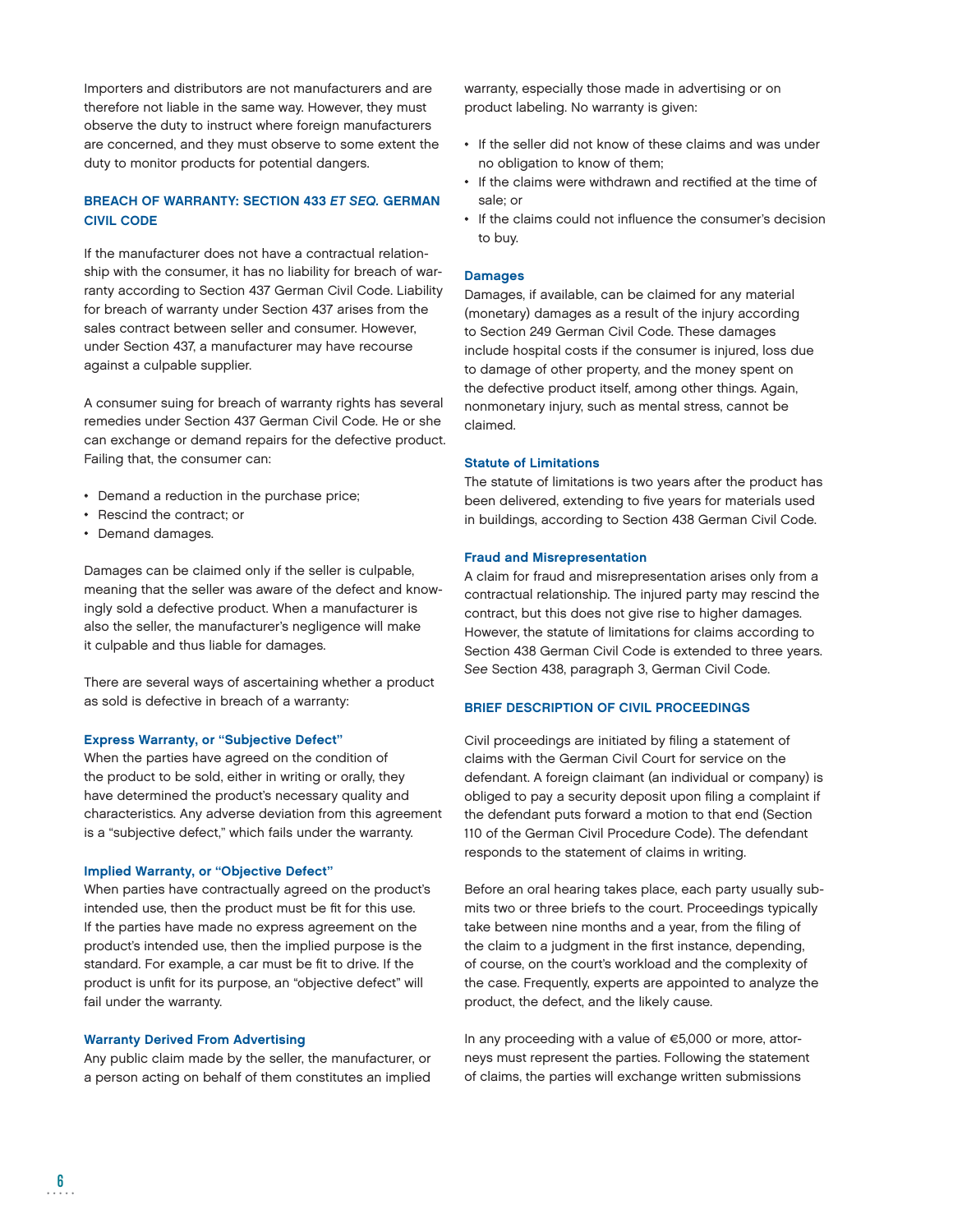in which they present their facts of the case, supported by evidence and arguments.<sup>4</sup> Evidence may be offered through witnesses, inspection by the court, documents, and expert witnesses. Witnesses are offered by name and address in the written statements, but written witness statements are generally not admissible, as witnesses shall be heard in person during the oral hearing.

Pretrial discovery is a concept alien to German law and is generally not available. Each party presents its own evidence to support its claims. However, at the discretion of the court, individual measures, such as applying for disclosure of one or more individually named and described documents in the other party's possession, are sometimes allowed.<sup>5</sup>

Once the parties have exchanged their written pleadings, an oral hearing is scheduled and takes place before the court. Unlike U.S. hearings, German oral hearings are led by the judge (or the presiding judge in those cases where a panel of three judges is allocated to the case, Section 136 German Civil Procedure Code); the judge guides the parties through the proceedings, asks questions, and provides instructions. The oral hearing can also be an opportunity for settlement negotiations led by the judge. The court will issue its decision within weeks or months of the hearing.

Once the judgment has been handed down, the parties have a month from the day on which the written judgment was served to appeal the decision (Section 517 German Civil Procedure Code). The majority of judgments are provisionally enforceable. The enforcing party may pay a deposit and then (provisionally) enforce the first-instance judgment while the appeal is pending (Section 704 et seq. German Civil Procedure Code).

# CRIMINAL LIABILITY OF MANUFACTURERS AND **SUPPLIERS**

# THE GPSG

Anyone who fails to inform the competent authorities comprehensively and in a timely manner of a product that does not conform to the safety specifications of the GPSG commits a misdemeanor. See Sections 19 and 20 GPSG. Anyone who continues to circulate or introduce into circulation products that do not conform to GPSG standards despite knowing of the nonconformity, as well as anyone interfering or not complying with measures undertaken by the authorities to protect product safety, commits a crime.

Criminal liability according to the GPSG does not require an actual injury. Criminal penalties apply as soon as a criminal act endangers life, body, health, or property of significant value.

Section 20 prescribes imprisonment of up to a year or a penalty for anyone who intentionally and continually disregards the competent authority's orders, including an order to recall a nonconforming product.

# THE GERMAN CRIMINAL CODE

The German Criminal Code applies when a person's life, body, or health is harmed. Moreover, if a manufacturer or distributor has learned of a danger inherent in a previously undetected product defect and fails to conduct a product recall, criminal liability for any injuries may result.

The Federal Court of Germany established the principles of criminal liability for manufacturers of faulty products in the "leather spray" case.6 This decision described the general grounds for criminal liability:

- If the members of the board of a (limited liability) company<sup>7</sup> unanimously decide not to conduct a necessary recall of a product, they will all be criminally liable as abettors for the harm incurred because of the product.
- Any executive who, despite having the necessary authority, fails to make a necessary recall decision is held to have caused the failure to recall. There is criminal liability even if the executive would not have prevailed due to other executives' opposition to a recall.
- If the one-time failure to act leads to several cases of injury, only one criminal action will be brought.
- The causal link between the product defect and the consumer's injury is deemed to be established even if the substance that caused the injury cannot be ascertained despite the elimination of other causes of injury.
- A manufacturer or distributor is obliged to prevent unexpected injury from the intended use of the product.
- Manufacturers and distributors are obliged to recall dangerous products that are in circulation.
- If several executives of one company have to decide whether to recall a product, each one is obliged to make all reasonable efforts to attain a decision for a recall.

<sup>4</sup> Section 130 German Civil Procedure Code sets out the requirements for the submissions, which must include: (i) the parties concerned; (ii) the facts of the case; (iii) the evidence; and (iv) the legal arguments.

<sup>5</sup> Section 142 German Civil Procedure Code states that the court can order a party to the litigation or a third party to disclose a document to which a party has made reference. The document must be known and sufficiently described by the party; e.g., the claimant refers to a contract of sale between the defendant and a third party that is known to exist but is in the defendant's sole possession.

<sup>6 06.07.1990 – 2</sup> StR 549/89.

In this case, a Gesellschaft mit beschränkter Haftung, but later extended to any company.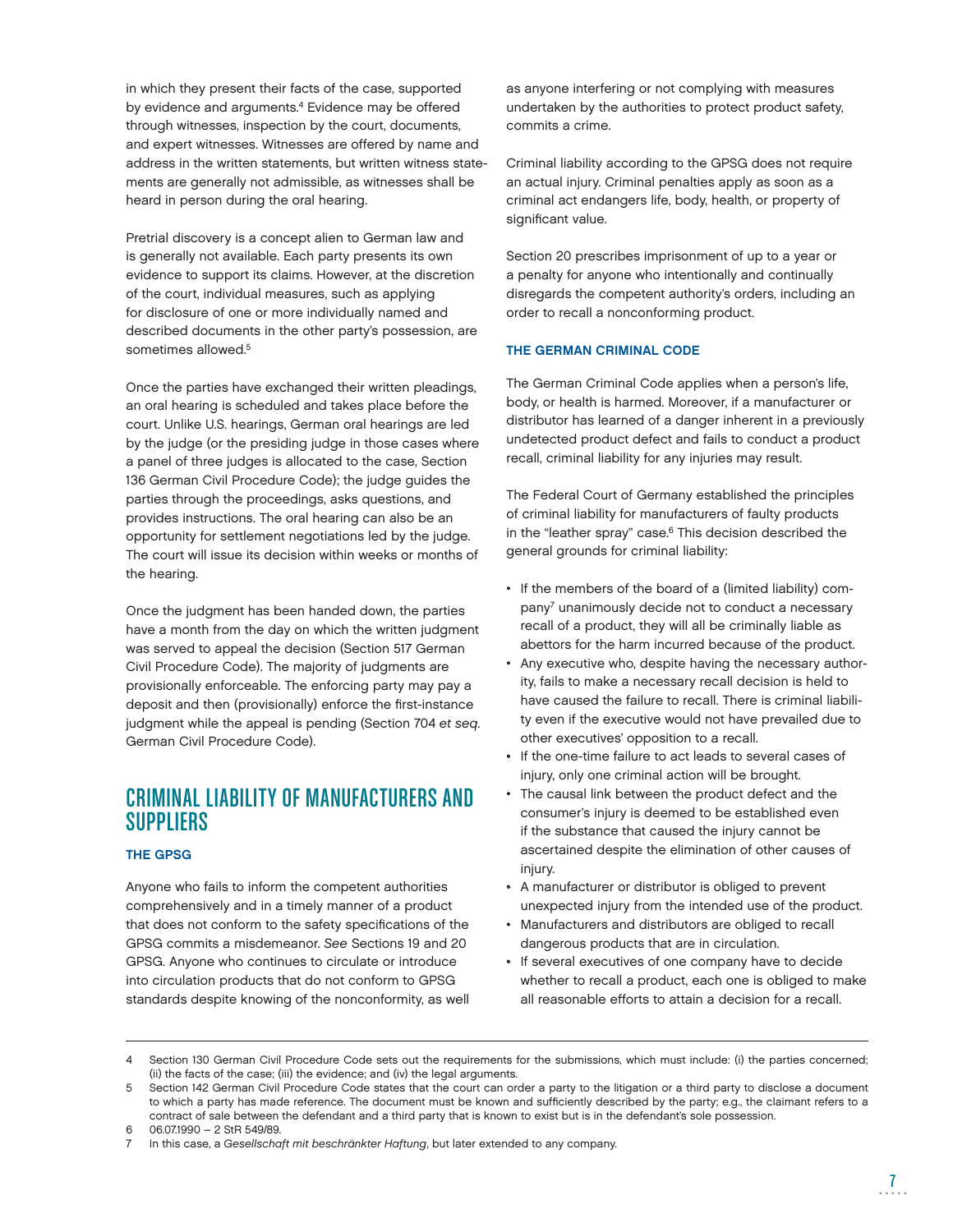### THEORIES AND STANDARDS

Before the Federal Court's "leather spray" decision, legal opinion was split as to whether executives were criminally liable for injuries. Two core questions arose: first, which act or omission to penalize, and second, how to establish a causal link. In the "leather spray" case, the liability of the manufacturer's executives was premised on an omission rather than a criminal act.

First, under German law, an omission can be penalized only if and when the omission runs contrary to a criminally relevant legal obligation to act. In the "leather spray" decision, the Federal Court imposed a "warrantor's position" (Garantenstellung) on the manufacturer and distributor. Having put a defective product into circulation, the manufacturer and distributor have committed, presumably unwittingly, a wrongful act. This wrongful act (Ingerenz) carries with it the danger of injury, for which the perpetrator becomes a "warrantor," with a duty to undertake all reasonable measures to prevent any injury. The manufacturer and distributor become liable for all omissions leading to injury.

Second, the causal link would be indirect, particularly in cases where more than one executive's vote is decisive. Formerly, when majority decisions were followed, an opposing executive could not be held responsible if it could not be proved that his or her vote was decisive. The "leather spray" decision put an end to this argument, making all persons with a vote in the matter responsible for their acts or omissions. It even extended responsibility, preventing any executive from hiding behind the other executives and obliging every board member to vote according to his or her duty.

### BRIEF DESCRIPTION OF CRIMINAL PROCEEDINGS

Criminal proceedings require a public prosecutor to initiate a public action and a court to allow it (Section 151 of the German Criminal Procedure Code). Since a criminal proceeding is an action of the state, seeking punishment for a violation of law, a private individual may file a criminal complaint and request the initiation of proceedings (Strafanzeige/Strafantrag, Section 158 German Criminal Procedure Code). However, the initiation of proceedings is the sole prerogative of the state, since a crime requires public prosecution.

A victim may initiate a judicial review procedure if his or her request for action is not granted (Klageerzwingungs verfahren, Section 172 German Criminal Procedure Code) and may join criminal proceedings as a coplaintiff (Nebenkläger, Section 395 et seq. German Criminal Procedure Code). A private individual can initiate a criminal proceeding (Privatklage) only with regard to certain misdemeanors that are identified in Section 374 German Criminal Procedure Code.

Usually, the public prosecutor of its own accord or following a criminal complaint by an individual will initiate an investigation of the matter (Ermittlungsverfahren, Section 160 German Criminal Procedure Code). The police, under the guidance of the public prosecutor, will use their powers to investigate the facts, secure evidence and witnesses, and ascertain the chain of events (Section 163 German Criminal Procedure Code). When the investigation has concluded, the public prosecutor will put together the case and submit it to the court. The court then decides whether to initiate the "main proceedings"—the trial.

Germany does not have a jury system. Its criminal court system has tiers according to the gravity of the crime:

- Offenses with a minimum sentence of less than one year's imprisonment or fines are handled by the Magistrate's Court, where either a single judge or a panel comprising one presiding judge and two lay judges will hear the case. Two private individuals sit with the professional judge.
- Offenses with a minimum sentence of one year's imprisonment or more are heard in the regional court, where, depending on the nature of the case, either a panel of one presiding judge and two lay judges or a panel of three judges and two lay judges will hear the case.

Criminal courts have public oral hearings, meaning that in principle, anyone, including journalists, can follow the proceedings.<sup>8</sup> Again, the oral hearing is led by the presiding judge, who guides the proceedings and interviews witnesses before the prosecution or defense. Witnesses are heard in person, and written statements are not admissible. Save for very limited exceptions, the defendant must be present in person.

Depending on the case's complexity, the court will render a decision either immediately after the oral hearing or at a later date. Criminal courts may order fines, imprisonment, or any other sanction as set forth in the German Criminal Code, but they cannot award damages to the victim. The parties can appeal the decision within a week of the day on which the judgment is handed down (Section 314 German Criminal Procedure Code), and the appeal suspends enforcement of the order.

Exceptions are granted only for the protection of the dignity of the victims or witnesses, and then only during their testimony in intimate matters.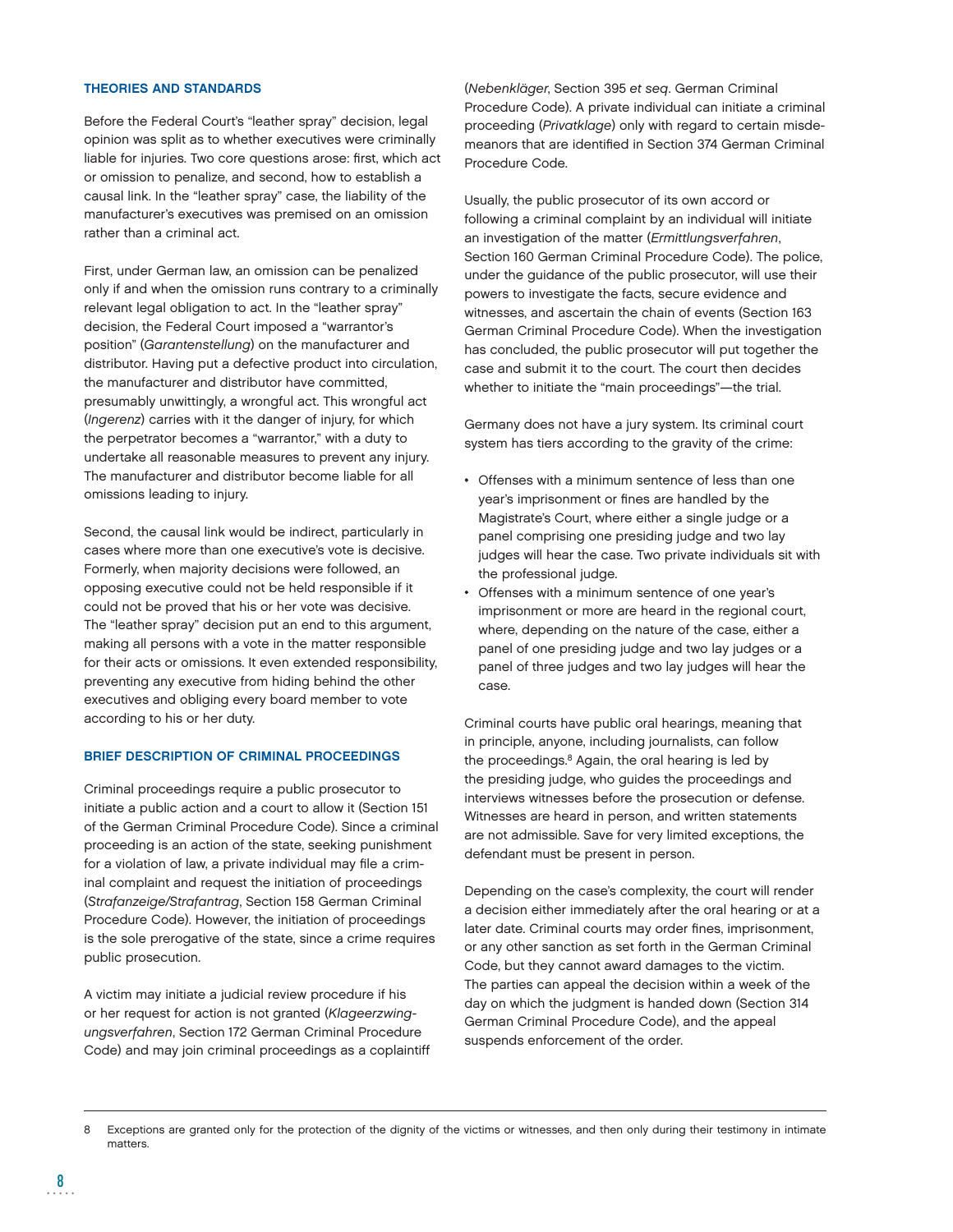# PRACTICAL ADVICE

# THE ATTORNEY-CLIENT PRIVILEGE

Under German law, but for a criminal law exception, attorney-client communications are not generally privileged. However, pursuant to Section 2 of the German Rules of Professional Ethics (Berufsordnung), a lawyer has the right and the duty to keep secret all information obtained while acting as an attorney.

Pursuant to Section 383, paragraph 1, No. 6, German Civil Procedure Code, if called as a witness in civil litigation, a lawyer (an admitted Rechtsanwalt) has the right to refuse to testify about all facts obtained while representing a client. Also, pursuant to Section 201, paragraph 1, No. 3, of the German Criminal Code, a lawyer who discloses secret facts obtained in his or her role as the lawyer can be criminally liable. In criminal proceedings, the lawyer can refuse to testify pursuant to Section 53, paragraph 1, No. 3, German Criminal Procedure Code.

The client, however, does not have corresponding rights. Accordingly, the client will have to testify about his or her conversations with the lawyer.

German civil procedure law does not recognize pretrial discovery and document productions. Accordingly, the issue of "privileged documents" will not arise. If a document would have to be produced, however, the client could not raise privilege as a defense.

For in-house counsel, the situation is more complicated. According to the prevailing opinion in the legal literature and corresponding case law, in-house counsel have the same "privileges" as outside counsel only if: (i) they are admitted as Rechtsanwälte; (ii) they provide attorney services to their "clients" (their employers); and (iii) their independence as lawyers is warranted. Only then can they refuse to testify regarding their employers' affairs. This definition is difficult to apply. Some legal departments are structured like an in-house law firm to maintain privilege, with separate rooms that can be accessed only by appointment, using special key cards.

Under criminal procedure law, any oral and written communication with the criminal defense lawyer (Strafverteidiger) made in connection with the defense is privileged and generally cannot be monitored or seized. This rule applies to criminal proceedings only. This privilege can also apply to in-house counsel, but only if the relevant documents are in their sole possession and if the documents relate to facts about which in-house counsel have the right to refuse to testify (just as any other outside lawyer could).

Should a German prosecutor raid a company, the prosecutor will seize all documents irrespective of any U.S. privileges that would protect the communication otherwise. Once these documents become part of a criminal file, at least in theory, any third party that can show a legitimate interest has the right to review the file.

# **INSURANCE**

There is no general obligation for German companies to have general company liability insurance or product liability insurance, which covers personal injury and property damages. However, many companies maintain such insurance policies, along with additional insurance plans covering claims for purely monetary losses and, depending on the policy, other costs that may arise.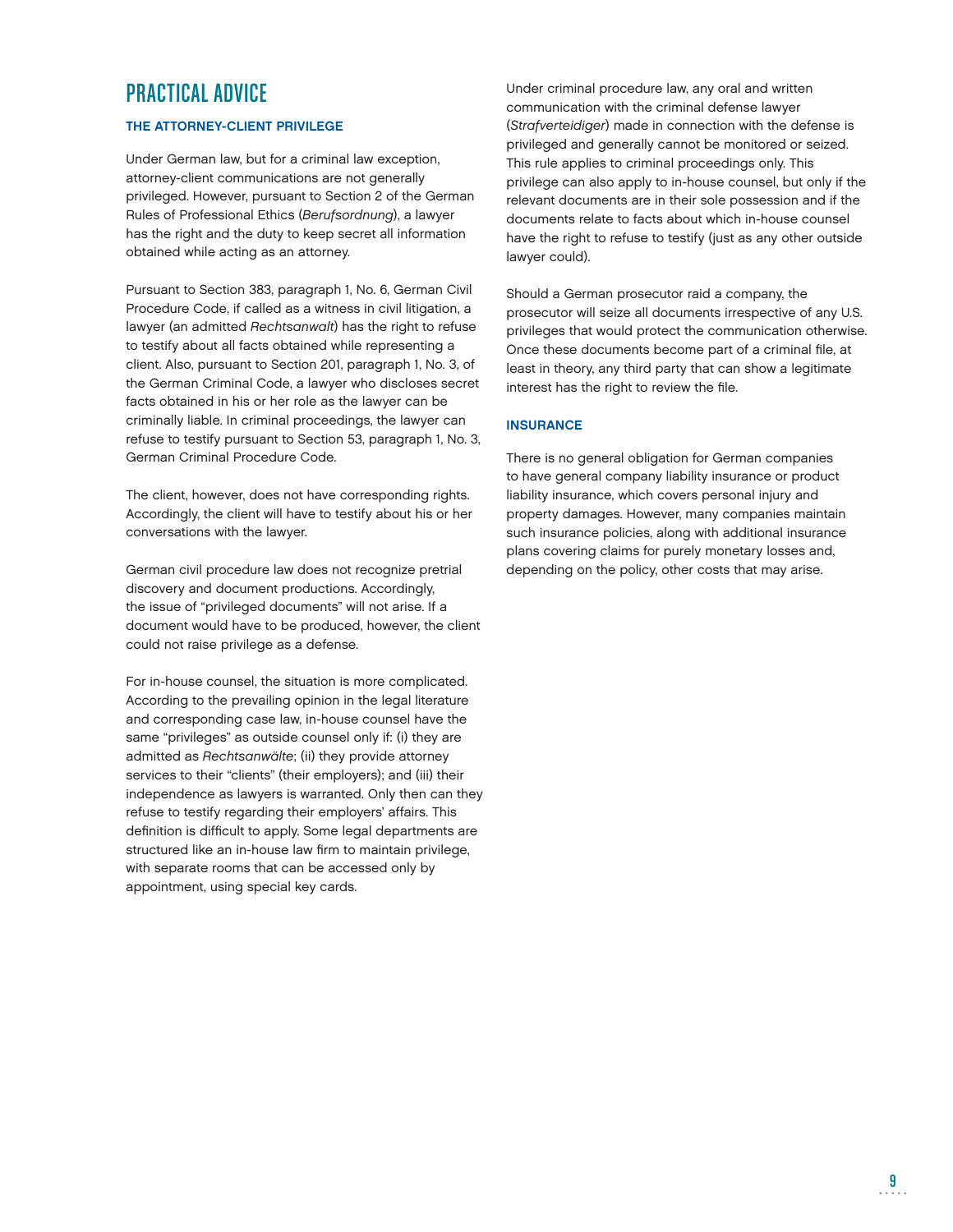# PRODUCT LIABILITY LAW IN ITALY

# IMPLEMENTING THE EUROPEAN PERSPECTIVE

The European Union has adopted directives of broad and general scope to address product liability and product safety:

- Directive 85/374/EEC (creation of no-fault, strict liability regime);
- Directive 1999/34/EC (strict liability for defective and unsafe products);
- Directive 92/59/EEC (general safety requirement that "no producer shall place a product on the market unless the product is a safe product"); and
- Directive 2001/95/EC (general product safety; introduction of the obligation upon manufacturers to notify the relevant government authorities if they have information that their product poses a risk to consumers, which may lead to a mandatory product recall).

Italy has implemented Directive 85/374/EEC (the "Product Liability Directive") by Law No. 224 of May 24, 1988; Directive 1999/34/EC by Legislative Decree No. 25 of February 2, 2001; and Directive 92/59/EEC by Legislative Decree No. 111 of March 17, 1995 (both amended by Legislative Decree No. 206/2005—the "Consumer's Code"); and Directive 2001/95/EC by Legislative Decree No. 172 of May 21, 2004.

# CONSUMER PROTECTION AND PRODUCT LIABILITY LEGISLATION IN ITALY

# ARTICLE 2043 OF THE ITALIAN CIVIL CODE

In Italy, product liability was traditionally based on the general torts provision set forth in Article 2043 of the Italian Civil Code ("ICC"). This article provides that any person who by willful or negligent conduct causes unfair detriment to another party must compensate that injured party for any resulting damage (the "neminem laedere" principle).

Article 2043 ICC allows consumers to sue manufacturers for damage caused by defective products. Negligence is typically an element necessary to establish liability.

In general, under Article 2043 ICC, the plaintiff must prove:

- The defect of the product;
- The damage suffered;

- That the product defect caused the damage; and
- The defendant's negligence or fault.

In accordance with this provision, moral damage<sup>1</sup> can be compensated, and no one is exempt from liability.

It can be difficult for a consumer to provide evidence of fault in connection with products that have complex manufacturing processes. Consequently, some court decisions and legal scholars have developed the theory that the defective nature of a product alone is sufficient to prove negligence in the manufacturing process. In their view, the manufacturer's fault can be proved by the mere existence of the defect generating the damage.

Claims brought under Article 2043 ICC are subject to the general five-year tort liability limitation period, starting from the time when the claimant could exercise his or her rights. The time limit is extended if the tort is connected to the perpetration of a crime. Moreover, when the damage is of a continuing nature or is aggravated over time, the limitation period starts from the aggravation that gave standing to sue.

Article 2043 ICC coexists with the strict liability system governed by Legislative Decree No. 224/1998, which implements the EU's Product Liability Directive (85/374/EC) and which has been consolidated by Legislative Decree No. 206/2005—the Consumer's Code.

# LEGISLATIVE DECREE NO. 206/2005—THE "CONSUMER'S CODE"

The Consumer's Code harmonizes and consolidates the laws of purchase and consumption in order to ensure a high level of protection to consumers and users in accordance with the principles of the European Union's legislation. The Consumer's Code has been in force since October 23, 2005.

As provided by Italian law, "moral damage" (danno morale) is commonly used to designate and describe every damage inflicted upon interests that are not considered patrimonial, such as mental anguish, humiliation, and emotional distress.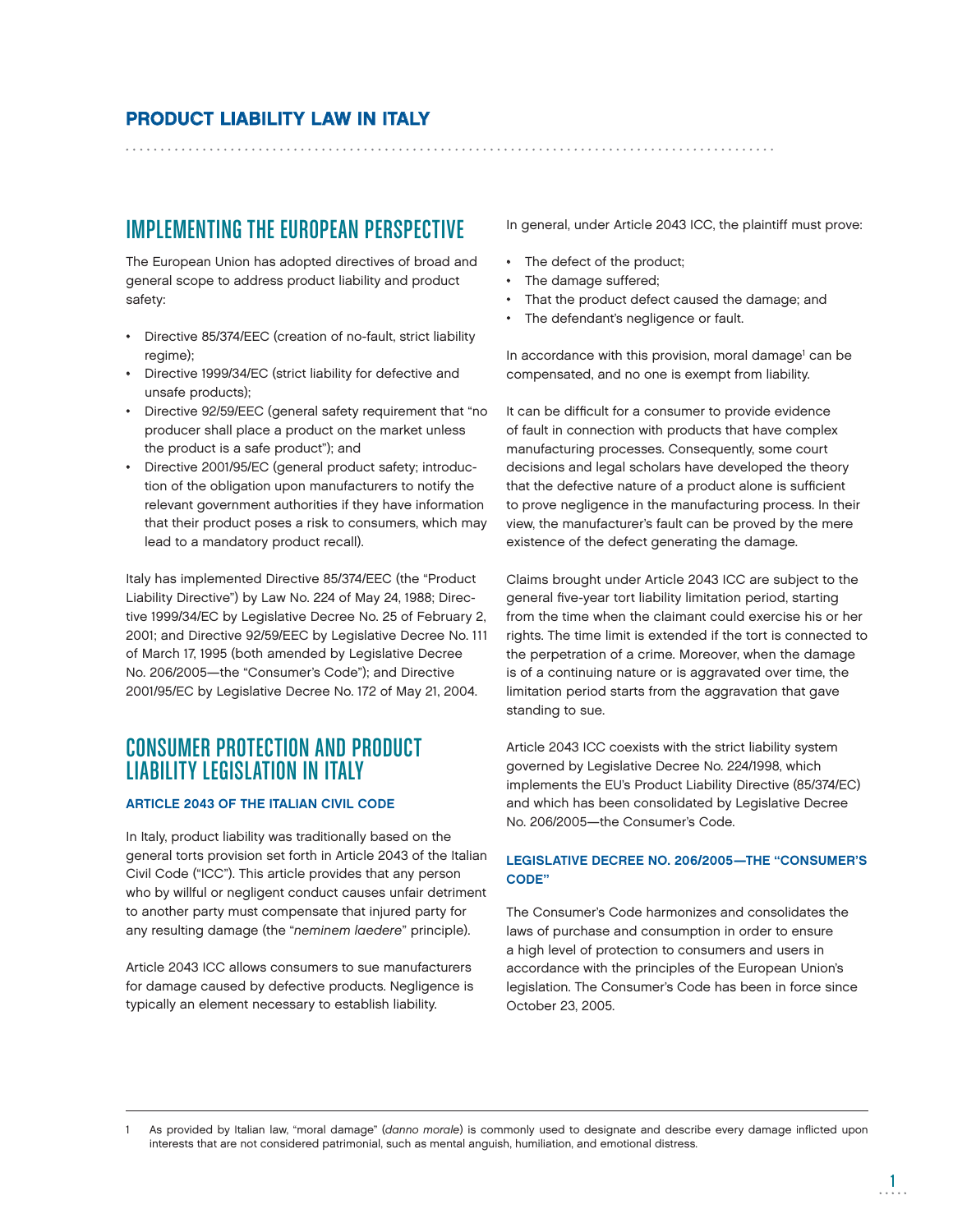The Consumer's Code, in conjunction with general law (such as the ICC), provides rules designed to protect consumers, such as those on transparency in banking and consumer credit agreements; regulation of contracts and liability of financial brokers; insurance contracts; and regulation of the retail trade.

With respect to product liability, the Consumer's Code:

- 1. Recognizes "fundamental" rights of users and consumers (such as health, safety, information, correctness in advertising, consumer awareness and education, and propriety and fairness in contracts);
- 2. Regulates some aspects of consumer contracts, including warranties applicable to the sale of consumer goods and post-sale duties;
- 3. Regulates product safety and product liability; and
- 4. Addresses consumer access to justice and the form of collective actions.

The Consumer's Code introduces a strict product liability regime. It defines "product," "defective product," "manufacturer," "supplier," and the scope of manufacturers' and suppliers' liability. The injured party must prove the damage, the defect in the product, and the related causation, but not the manufacturer's fault.

Article 117 of the Consumer's Code provides that a product is defective when it does not provide the safety that one can reasonably expect, taking all circumstances into account, including:

- 1. The way in which the product was distributed; its packaging, evident features, and instructions; and the warnings supplied;
- 2. The product's reasonably expected use and life cycle; and
- 3. The period during which the product was distributed.

Furthermore, according to this provision, a product cannot be considered defective simply because a safer one was marketed later. A product is defective if it does not offer the safety normally offered by other samples from the same range.

To summarize, in product liability claims under the Consumer's Code, the injured party must provide evidence of:

- The product defect under the Consumer's Code definition:
- The damage incurred (based upon general tort rules);
- The causal relationship between defect and damage (on the basis of the general principles of causation in tort laws, proof of causation is often achieved through presumptions); but
- Unlike under Article 2043 ICC, no evidence of fault is required. Since the plaintiff has no burden of proving fault, the defendant must provide evidence excluding liability (e.g., proving the plaintiff used the product inappropriately).

Other laws do not affect the product liability legislation directly but involve consumer protection and incentives to increase competition. See Law No. 248 of August 4, 2006, and Law No. 40 of April 2, 2007 (confirming Legislative Decree No. 7 of January 31, 2007).

# THE DOUBLE-TRACK PROTECTION: THE EUROPEAN COURT OF JUSTICE AND ITALIAN SUPREME COURT **DECISIONS**

Litigation by injured plaintiffs against product manufacturers is increasing. Because the Consumer's Code allows a consumer to seek (alternatively or cumulatively) other forms of protection provided by law, a product liability plaintiff will likely sue under both the Consumer's Code and Article 2043 ICC.

Article 13 of the EU Product Liability Directive permits cumulative theories of liability. Article 13 provides: "This Directive shall not affect any rights which an injured person may have according to the rules of the law of contractual or non-contractual liability or a special liability system existing at the moment when this Directive is notified." The European Court of Justice has clarified Article 13 of the Product Liability Directive:

The reference in article 13 to the rights which an injured person may rely on under the rules of the law of contractual or non-contractual liability must be interpreted as meaning that the system of rules put in place by the directive . . . does not preclude the application of other systems of contractual or non-contractual liability based on other grounds, such as fault or warranty in respect of latent defects.<sup>2</sup>

The Italian Supreme Court (Corte di Cassazione) has confirmed the double-track protection system, based on both the EU's product liability regime and domestic rules on tortious liabilities.<sup>3</sup> In a case concerning damage caused by a defective car, the Supreme Court ruled that product liability claims can be grounded in the tort rules based on fault or negligence set out in Article 2043 ICC, in addition

<sup>2</sup> European Court of Justice Decision No. C-285/08.

<sup>3</sup> Italian Supreme Court Decision No. 13432/2010.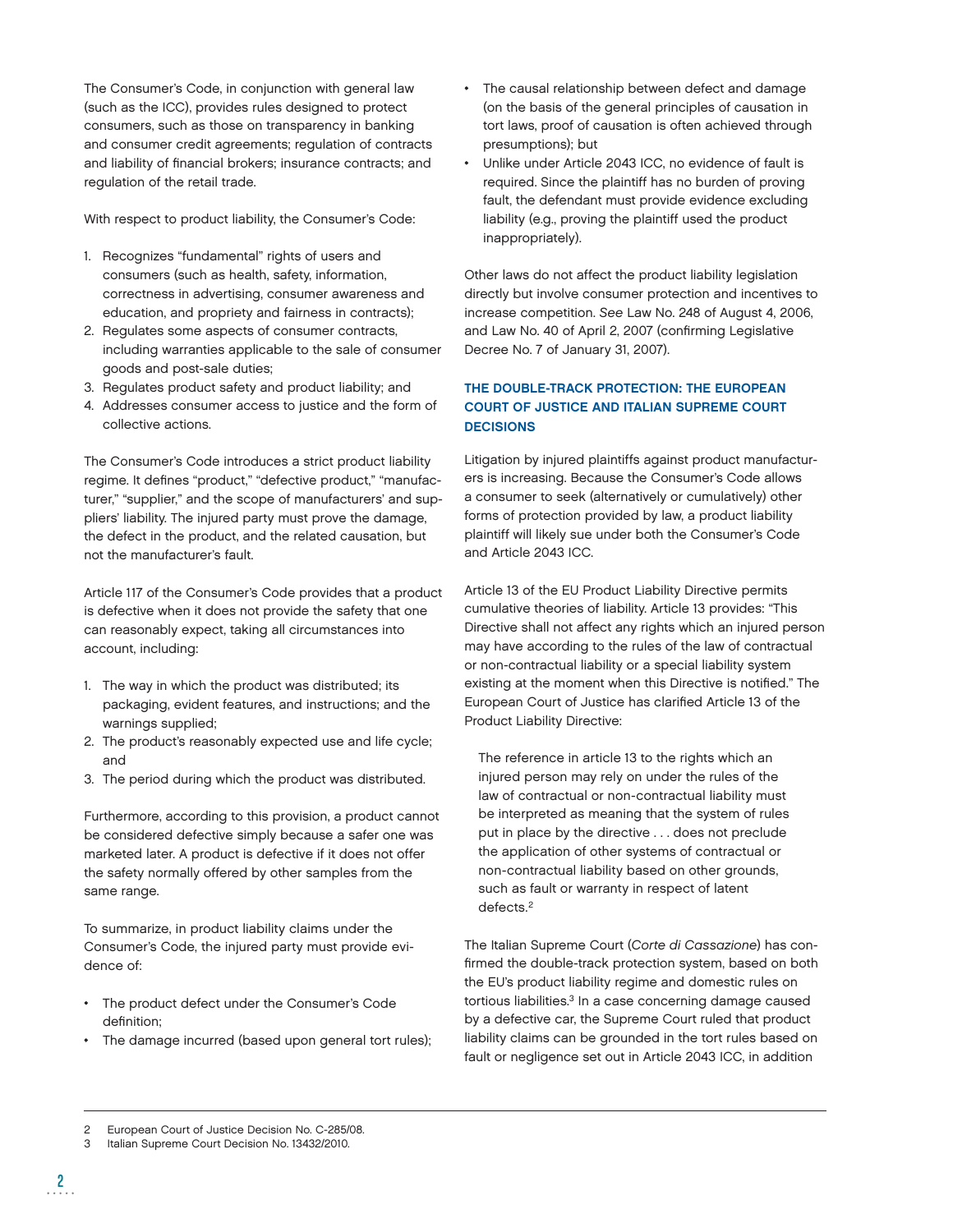to the strict-liability regime under the Product Liability Directive. This double-track protection system allows the consumer compensation for damage that is not expressly provided for in Article 123 of the Consumer's Code,<sup>4</sup> such as moral damage.

It remains to be seen whether the double-track protection system for injuries caused by a defect in a product will be permitted when the ICC's domestic no-fault system of product liability conflicts with the EU's Product Liability Directive. The EC legislature wanted to prevent this sort of tension when it adopted a product liability directive promoting maximal harmonization, based on the principles of Article 100 of the EEC Treaty (now Article 94 EC). In theory, Member States may not maintain or establish provisions that depart from Community-harmonizing measures in their fields of operation.

# LIABILITIES FOR SALES OF GOODS

### APPLICABLE WARRANTIES

Italian law distinguishes between warranty rules for the sale of goods to: (i) an entrepreneur ("B2B Sales") and (ii) a consumer ("B2C Sales").

### B2B Sales

With regard to B2B Sales, the ICC requires the seller to provide the buyer with several warranties.

Defects warranty. Pursuant to Article 1490 ICC, the seller must warrant to the buyer that the sold goods are free from defects that may: (a) make the goods unsuitable for their intended use; or (b) considerably decrease the value of the goods (collectively, the "Defects").

The Defects warranty has a minimum term of one year, commencing on the date of delivery of the goods. Any agreement or contractual clause that excludes or limits the Defects warranty is not effective if the seller has intentionally hidden the Defects from the buyer.

The buyer may make a claim within eight days of the discovery of any Defects, unless the law or the parties provide a different term. Any late notice of Defects is ineffective.

As a remedy for breach of the Defects warranty, the buyer is entitled to ask for: (i) termination of the agreement; or (ii) a reduction of the purchase price. If, according to custom, termination of the agreement is excluded for

certain kinds of defects, the buyer may ask only for a price reduction.

If the buyer asks for termination of the agreement, the seller must also reimburse the purchase price to the buyer and all expenses lawfully borne by the buyer in connection with the purchase of the goods. On the other hand, the buyer must return the purchased goods.

Whichever remedy the buyer selects, the seller is obliged to pay the buyer for damage (including damage deriving from the Defects), unless the seller proves it acted without fault.<sup>5</sup>

Finally, the Defects warranty does not apply if: (a) the buyer was aware of the Defects before purchase; or (b) the Defects were easily identifiable, unless the seller declared that the goods were free from Defects.

Failure of the promised or essential qualities. Pursuant to Article 1497 ICC, the sold goods must have the qualities that: (a) the buyer promised; or (b) are essential for their intended use. Failing these qualities, the buyer is entitled to terminate the agreement, provided that, according to custom, the missing qualities are relevant. The buyer must request the termination of the agreement within eight days of the discovery of the failure of the represented or essential qualities, and the warranty has a maximum term of one year from the delivery of the goods.

Good running warranty. Pursuant to Article 1512 ICC, the seller may (but is not obliged to) warrant to the buyer the good running of the goods for a determined period of time. The good running warranty $6$  can be added to the Defects warranty but cannot replace it.

If the seller gives the buyer a good running warranty, the buyer must bring any claim within 30 days of the discovery of the defect concerning the running of the goods unless the parties agree otherwise. Any late notice is ineffective.

The good running warranty has a term of six months from the discovery of any defects concerning the running of the goods.

### B2C Sales

The Consumer's Code applies to all sale agreements (and related warranties): (a) concerning "consumer goods"; and (b) between an entrepreneur (a person who enters into the sale agreement in connection with its business) and a consumer. The Consumer's Code defines "goods" to be

<sup>4</sup> Article 123 of the Consumer's Code provides for the refund to the consumer of only: (i) damages resulting from death or personal injury caused by a defective product; or (ii) damage to or the destruction of any item of property other than the defective product itself.

<sup>5</sup> According to Italian law, the basic principle of "fault" is that anyone should be able to contemplate the harm that his or her actions may cause and therefore should aim to avoid such actions. "Fault" is the liability for or cause of wrongdoing or the failure to do something to avoid harm for one's actions.

<sup>6</sup> A good running warranty (Garanzia di Buon Funzionamento) guarantees that no product defects shall arise from the buyer's use.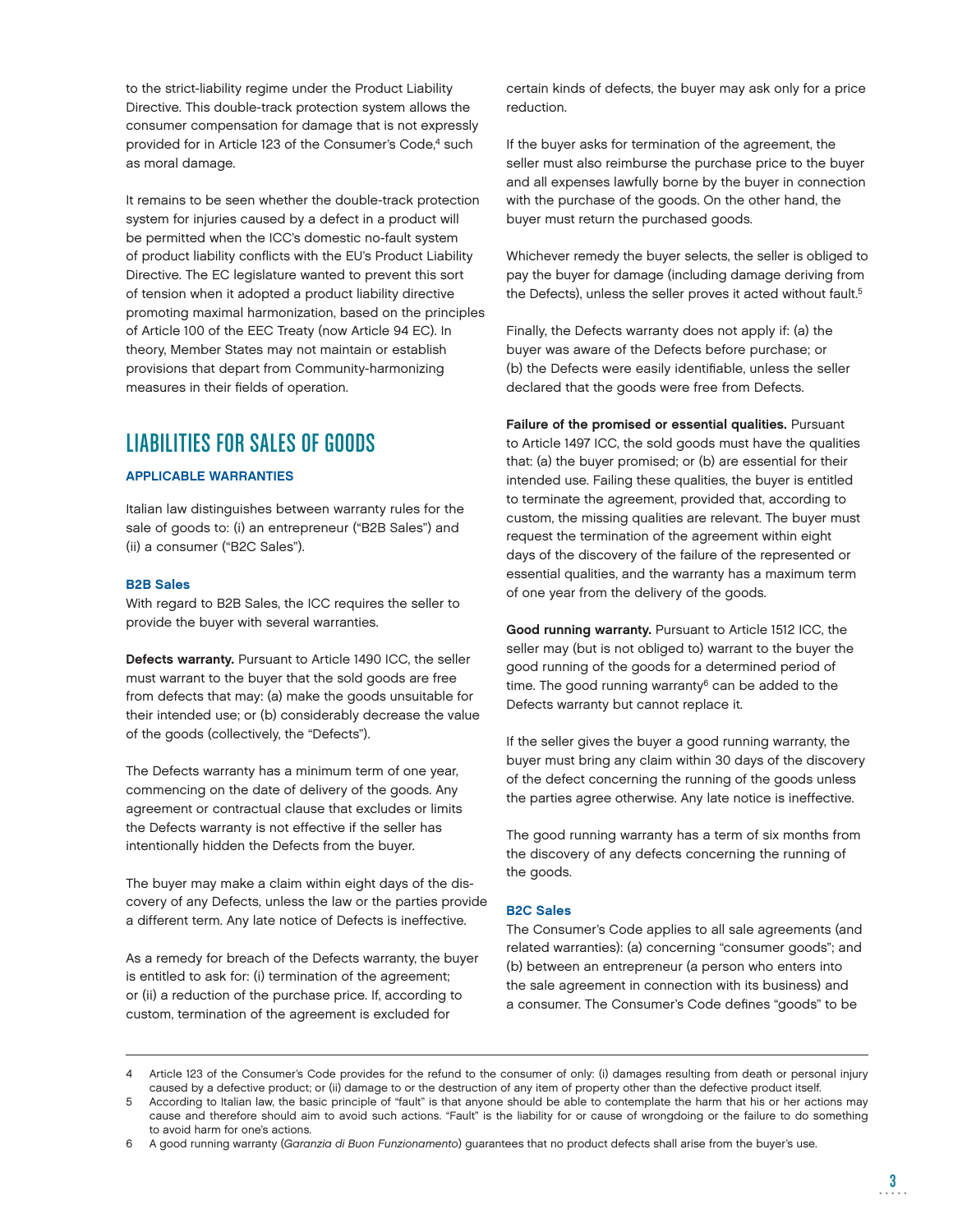any movable things, even if they are component parts or are to be assembled, except for, inter alia, water, gas, and electricity.

The Consumer's Code requires two kinds of warranties to accompany the sale of consumer goods:

Legal mandatory warranty. Under a legal mandatory warranty, the seller is obliged to deliver to the buyer consumer goods that are fully consistent with the parties' sale agreement. This consistency is assumed in certain cases, including, inter alia, where the goods are suitable for their intended use or have their represented qualities.

A legal warranty has a term of two years commencing from the delivery of the goods. The consumer must bring any claim within two months of the discovery of the inconsistency. Any late notice is ineffective.

The consumer is entitled to select one of three remedies for breach of the legal warranty: (a) substitution or repair of the goods or, upon the occurrence of certain conditions, (b) reduction of the purchase price, or (c) termination of the agreement.

Voluntary additional warranty. The seller may decide (but is not obliged) to provide to the buyer a voluntary additional warranty along with the legal warranty. The seller is strictly bound by the terms and conditions of any voluntary warranty. A voluntary warranty must comply with certain requirements of the Consumer's Code: it must indicate its term and the other main conditions and must be drafted in Italian. The voluntary warranty may supplement, but cannot replace, the legal warranty.

### TORT LIABILITY OF THE MANUFACTURER

Pursuant to Article 103(d) of the Consumer's Code, a "manufacturer" is:

any manufacturer of goods or supplier of services, or an agent thereof, or any importer of goods or services within the European Union or any natural or legal person presenting himself as the manufacturer by identifying the goods or service with his own name, trademark or other sign having a distinctive character.

Furthermore, "anybody dealing with the sale, lease, hire or any other form of marketing of the product is considered a 'manufacturer' as long as it has dealt with transferring the product from the manufacturer to the consumer, including persons in charge of delivering the product for mere advertising purposes."

All goods sold in Italy must be safe for users. Goods are deemed "safe" if their ordinary or reasonably foreseeable use (including their term of use, installation, and maintenance) cannot pose any risk or may pose risks so irrelevant that they are acceptable according to a high standard of protection of human health and safety, taking into account both the characteristics of the goods and the users who may run a risk by using them.

A good can be considered "defective" when it does not provide the safety that one can reasonably expect, taking all circumstances into account, including: (i) the way in which the good is distributed and its packaging, evident features, instructions, and warnings; (ii) the use to which the good can reasonably be placed on the market and the life cycle which the good can be reasonably expected to undergo; and (iii) the period during which the good was distributed. Finally, the good is considered to be defective if it does not offer the safety normally offered by similar goods.

The manufacturer is obliged to: (i) sell safe goods exclusively; (ii) provide the users with detailed information on the prevention and evaluation of any risk connected to the ordinary or reasonably foreseeable use of the goods; and (iii) adopt any possible measures to make the users aware of the product's risks and how to prevent them. In addition, the manufacturer is obliged to comply with applicable safety standards and rules for the goods.

Article 114 of the Consumer's Code provides for the manufacturer's tort liability. The manufacturer is liable for the damage caused to any third party by its defective goods. Any agreement or contractual clause that excludes or limits in advance such tort liability is null and void. Product liability also attaches to importers of products made outside the European Union (although the importer will be entitled to sue the manufacturer by filing an action for contribution). Administrative fines and criminal sanctions may also apply in case of breach of specific orders or measures adopted by the public authorities.

As consumers may not be aware of the distinction between a "trademark" and a "brand or merchandise mark," liability is not limited to the manufacturer of the defective product but is also extended to the product's marketer. If the name of the manufacturer is known to consumers, it shall be liable to the marketer.

The damaged party (which is not necessarily a consumer) must provide evidence of the defect, the injury or property damage, and the causal connection between the defect and the injury or damage.

Damages may be recovered for: (i) death and injuries caused by the defective goods; and (ii) the destruction and deterioration of assets other than the defective goods, provided those other assets are mainly and normally intended for private use by the damaged party. In the case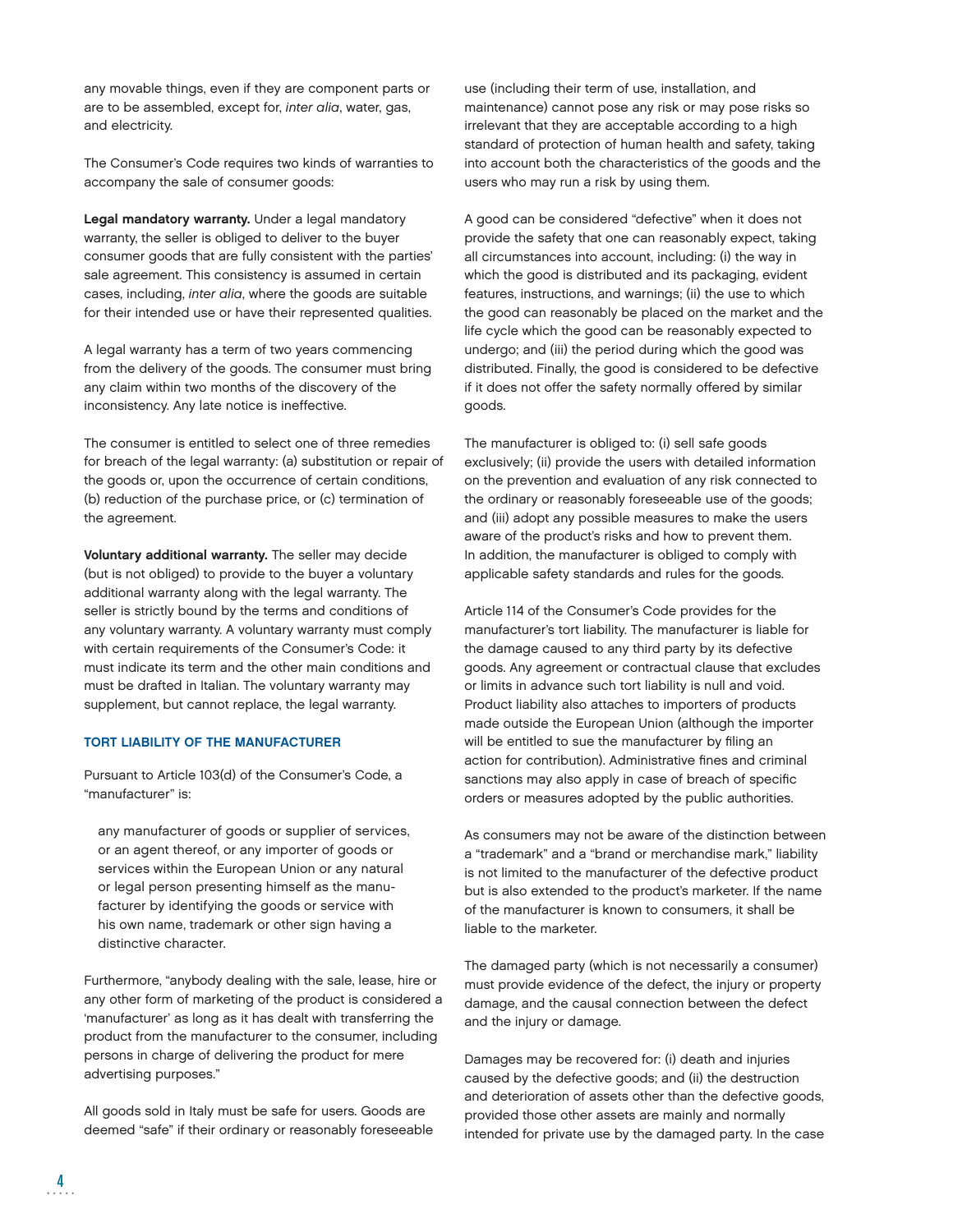of other property damages, only damages exceeding €387 are refundable.

The damaged party must claim for damages within three years of the time he or she became aware (or should have become aware) of the damage, the defect, and the identity of the responsible person. Any late claim is ineffective. In any case, the damaged party's claim for damages is extinguished 10 years after the defective goods were placed on the market.

If more than one person can be deemed liable for the same damage, those persons are jointly and severally liable toward the damaged party. In addition, a person who has paid the damaged party has recourse against the other responsible persons. The liability is shared between all responsible persons on the basis of: (i) the risk attributable to each of them; (ii) the seriousness of each person's fault; and (iii) the consequences deriving from such fault.

Italian laws do not provide for punitive damages, and the Italian Supreme Court has ruled that punitive damages are contrary to public policy.<sup>7</sup> Only in specific cases can there be liability for damages to some extent, irrespective of the actual loss.

### Exclusion of Liability for the Manufacturer

According to Article 117 of the Consumer's Code, a manufacturer shall not have liability if:

- The manufacturer has not distributed the product;
- Any damage-causing defect did not exist when the producer began distributing the product;
- The defect is due to product compliance with a mandatory legal requirement or some binding measure;
- The state of scientific and technical knowledge at the time at which the producer distributed the product would not have considered the product to be defective; or

The defect is entirely due to the form of the product in which a component or raw material was incorporated or to the component supplier's compliance with the producer's instructions.

# TORT LIABILITY OF THE SUPPLIER

Specific rules govern and limit the liability of a supplier of defective goods. The European Court of Justice has ruled that, in principle, liability for defective products as regulated by the Product Liability Directive lies with the manufacturer and will rest on the importer and distributor only when the manufacturer is not identified. In particular:

- The damaged party has the right to obtain from the supplier the manufacturer's name and address;
- If the supplier fails to reply to the request of the damaged party within three months and the manufacturer is not identified in any other way, the supplier is subject to the same liability as the manufacturer;
- In the case of a trial initially started against the supplier, the manufacturer can be requested to attend the trial at any time as an interested party. If the manufacturer does not challenge such a request and attends the trial, the trial continues exclusively against the manufacturer, and the supplier is considered free from any liability to the damaged party.

# PRODUCT WARNINGS

As provided by Article 104 of the Consumer's Code, manufacturers may place only safe goods on the market. Manufacturers are required to provide consumers with all relevant information to enable them to assess the risks inherent in a good throughout its normal or reasonably foreseeable use, where those risks are not immediately obvious without adequate warnings. These warnings do not exempt manufacturers from compliance with other requirements of law.8

<sup>7</sup> In Decision No. 1183/2007, issued on January 19, 2007, the Supreme Court held that, in the Italian legal system, damages are unrelated to the concept of punishment or to the wrongdoer's conduct. Rather, they are intended to compensate an innocent party to a contract or a person injured by a tort for a loss. The Italian legal rules on liquidated damages and compensation for moral damage are not of the same nature as punitive damages because punitive damages relate to the defendant's conduct, not to the plaintiff's loss. Moreover, they are characterized by a disproportion between the compensation granted and the injured person's loss.

In considering liquidated damages, the Court observed that, if an amount to which the parties agreed is found to be manifestly excessive, the judge can equitably reduce it. As for moral damages, the Court noted that the system of tort liability is intended to compensate a person injured by wrongdoing for a loss—not to punish the tortfeasor—by the payment of a sum of money that is intended to remedy the tort. Therefore, a connection must exist between the plaintiff's actual harm and the amount awarded in damages.

Thus, the Court found no analogy in either case with the concept of punishment inherent in punitive damages. It concluded that punitive damages have no equivalent in the Italian legal system and confirmed the view that foreign punitive damages awards conflict with public order and may not be recognized or enforced in Italy.

The producer shall adopt measures, commensurate with the characteristics of the products that they supply, enabling consumers to be informed of the product's risks. The producer must take appropriate action, including, when necessary, withdrawing a product from the market, adequately and effectively warning consumers, or recalling the product from consumers. According to Article 104, paragraph 4, of the Consumer's Code, these measures include: (i) indicating on the product or its packaging the producer's identity, details about the producer, and the product reference or, where applicable, the batch of products to which it belongs, except where the producer is reasonably justified in not providing that information; and (ii) sample testing of marketed products, investigating, and—if necessary keeping a register of complaints and informing retailers of such monitoring activities.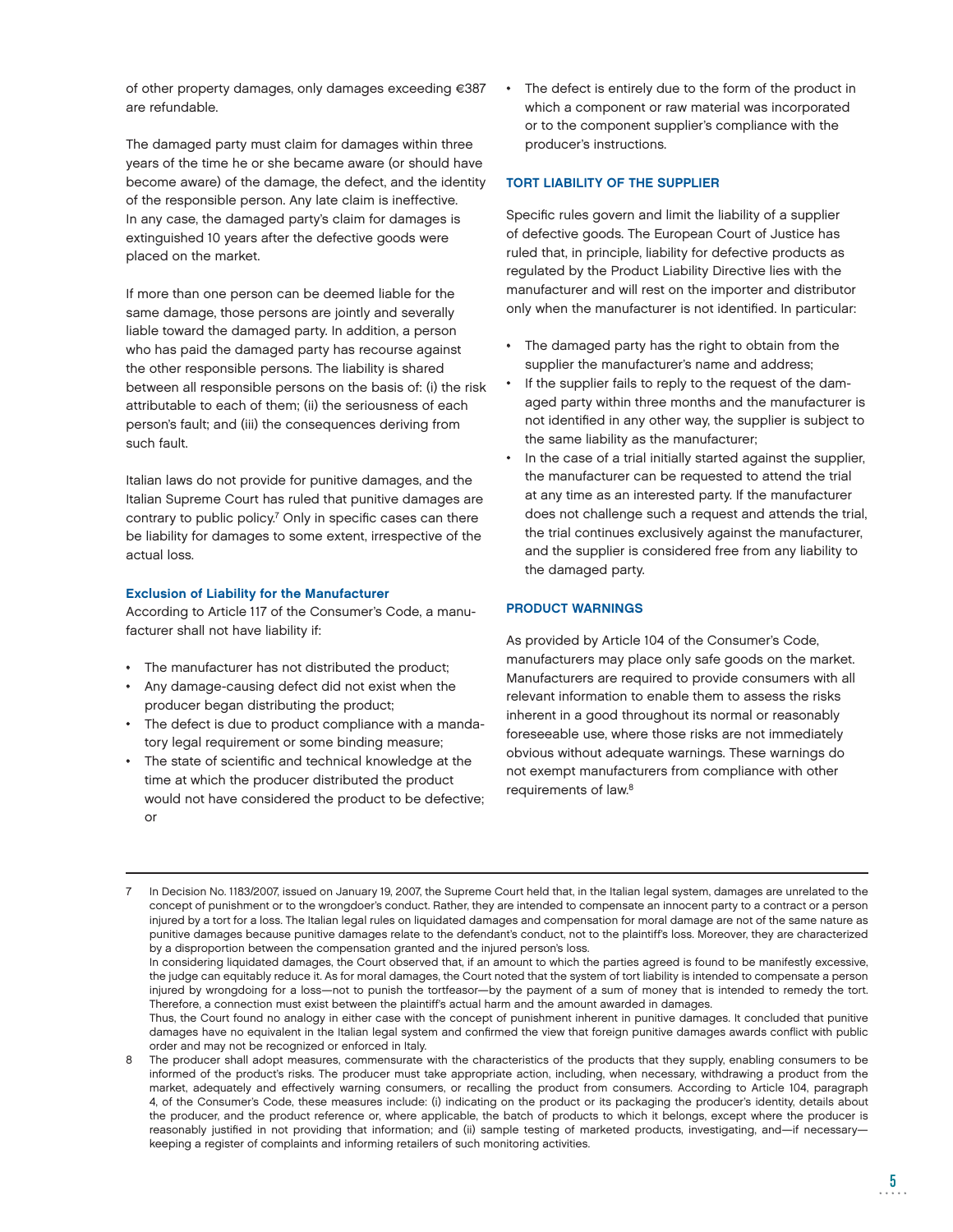Finally, the authorities can further require manufacturers to provide better warnings. The authorities can subject product marketing to prior conditions so as to make products safe.

Likewise, if a product presents risks to certain individuals, the authorities can require that any such individual be given notice of those risks in good time and in an appropriate form, including the publication of special warnings (e.g., special advertising on the web site of the producer or in the national newspapers). As provided in Article 112, paragraph 3, of the Consumer's Code, except where an action constitutes a more serious offense, producers or distributors failing to comply with the required special warnings shall be liable for a fine of  $€10,000$  to  $€25,000$ .

# LIABILITY FOR DANGEROUS ACTIVITIES—THE PRESUMPTION OF FAULT

Article 2050 ICC provides that whoever injures another party in carrying out an activity that is dangerous per se is strictly liable for damages unless the person proves that he or she adopted all possible measures in order to avoid the damage. Some Italian court decisions have applied this provision to the marketing and distribution of toxic chemical products and blood derivatives, which are considered "dangerous activities." They have held manufacturers liable for not having taken the necessary measures to avoid damage after circulating the dangerous products, notwithstanding full compliance with applicable laws.

Like the strict product liability regime implemented in the Consumer's Code, Article 2050 ICC provides for a presumption of the defendant's liability, independent of the defendant's fault. In principle, Article 2050 ICC can apply only to products that are either "dangerous" by an express provision of law or likely to cause damage to the user even if appropriately handled. Furthermore, according to European Court of Justice decisions,<sup>9</sup> Member States may not apply national strict liability systems that provide consumers with a higher level of protection than the Product Liability Directive.

# THE OBLIGATION TO RECALL PRODUCTS

Article 104, paragraph 7, of the Consumer's Code requires producers and distributors, when they know or ought to know that a product which they have placed on the market poses hazards to the consumer incompatible with general

safety requirements, to immediately notify the competent authorities (to which Article 106, paragraph 1, refers) of the actions taken to prevent risk to consumers.

The new legislation imposes a number of additional duties on manufacturers and distributors. They must provide consumers with all information necessary to evaluate the risks arising from the product's normal and foreseeable use, adopt measures proportional to the product's characteristics that will enable the consumer to identify the risks, and take any necessary steps to avoid those risks.

Product recalls are regulated in greater detail in Article 104, paragraph 8, of the Consumer's Code. Manufacturers and distributors are required to organize direct removal of the products from consumers, destroy unsafe products, and support all related costs.

# CRIMINAL SANCTIONS UNDER THE CONSUMER'S CODE

Article 112 of the Consumer's Code provides that the competent public authorities can forbid the placing on the market of any dangerous product and also adopt any necessary measures to ensure compliance with such a ban. As provided by Article 103, paragraph 1(b), of the Consumer's Code, a "dangerous product" is any product that does not meet the definition of "safe product."<sup>10</sup>

A manufacturer placing a dangerous product on the market is criminally liable and may be punished with imprisonment of up to one year and a fine of  $€10,000$  to  $€50,000$ . If his or her conduct involves the perpetration of a more serious crime, then the relevant criminal provision will also be applied (Article 112, paragraph 2).

Likewise, a manufacturer or distributor placing a dangerous product on the market in violation of a restriction order issued by the relevant authorities is criminally liable and may be punished with imprisonment of six months to one year and a fine of  $€10,000$  to  $€50,000$ . If the conduct involves the perpetration of a more serious crime, then the relevant criminal provision will also be applied (Article 112, paragraph 1).

Criminal charges are brought against individuals only. According to basic principles of Italian criminal law, the

<sup>9</sup> E.g., European Court of Justice Decisions No. C-52/00, Commission of the European Community v. French Republic; No. C-154/00, Commission of the European Community v. The Hellenic Republic (Greece); and No. C-183/00, María Victoria González Sánchez v. Medicina Asturiana, S.A.

Article 103, paragraph 1, of the Consumer's Code states that a "safe product" is any product that (under normal conditions of use or those which may be reasonably foreseen, including shelf life and usage, installation, and maintenance requirements) presents no hazard or only minimal risks arising from the product's use and considered acceptable and consistent with a high level of personal health and safety, taking into account: (i) product characteristics, including its makeup, packaging, and instructions for assembly, installation, and maintenance; (ii) its effect on other products, where it can be reasonably foreseen that it will be used with other products; (iii) the product's appearance and packaging, its labeling, any warnings and instructions for use and disposal, and any other general information about the product; and (iv) those categories of consumers who are at risk when using the product (particularly children).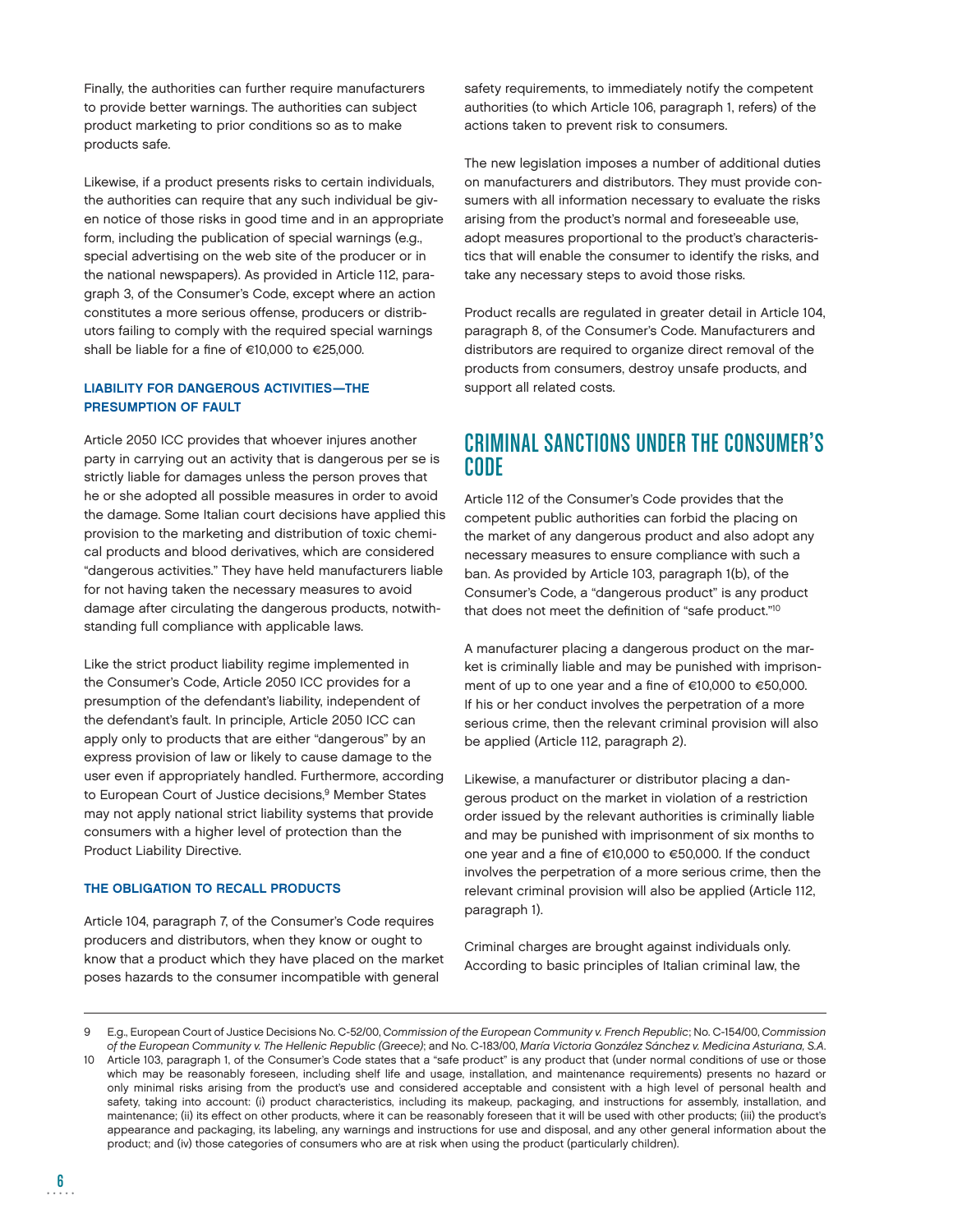competent authorities shall analyze whether there is a direct connection between the individual's unlawful conduct and the consumer's damage.

In the absence of a ban, placing a dangerous product on the market is punishable with up to one year's imprisonment and the fine mentioned above.

Furthermore, in the case of potentially dangerous products, the authorities can temporarily ban their sale for the period needed to evaluate their safety. They can order that products already marketed be adapted to comply with safety requirements within a given deadline. Failure to comply with any of these requirements can bring a financial penalty ranging from €10,000 to €25,000. Fines of an administrative, noncriminal nature are imposed in cases of failure to cooperate with the authorities in carrying out product checks and acquiring information and samples.

# BRIEF DESCRIPTION OF ITALIAN CIVIL PROCEEDINGS AND THE CLASS ACTION

### PROCEDURAL OVERVIEW

The ordinary civil action in tribunal unfolds in three stages: introductory, proof-taking, and decision-making. The introductory stage begins with the drafting, filing, and service of the summons that initiates a case; states the legal and factual grounds upon which the prayer for relief is based; and describes the evidence that the plaintiff wishes to be considered.

An answer is filed, stating the defendant's denials, defenses, setoffs, counterclaims, and evidence. No sharp line divides the introductory from the proof-taking stage. Although new claims may not be brought, modification of legal, factual, and evidentiary grounds for the relief initially requested and for the defenses originally raised is usually permitted.

Evidence is taken during the proof-taking stage at various hearings, separated by periods of weeks or months. The Italian legal system does not have any principle resembling the U.S. discovery process. The plaintiff has the sole and full burden of providing conclusive and documentary evidence of its claims. Evidence is taken during the proceeding by the parties' filing of specific defensive briefs.

When the taking of evidence is complete, a final hearing takes place and the parties submit their final motions and arguments to the judge. After that hearing, the judge renders a judgment.

Appellate jurisdiction is vested in courts of appeal<sup>11</sup> composed of panels of three judges. Notwithstanding the fact that only two hearings take place in the appellate proceedings (the first for the appearance and the second for the submission of final motions and arguments), the court of appeal usually issues its judgment three to four years from the date of service of the appeal.

Appellate judgments may be appealed on a point of law (e.g., breach of law or flawed reasoning) or procedure (e.g., nullity or lack of jurisdiction) before the Supreme Court. It is the highest general court in the land, and its functions include ensuring the correct and uniform application of the law. The Supreme Court usually issues its judgments three to four years from the filing of the petition to the Court.

# THE ROLE OF JUDGES AND JURIES

In civil proceedings, judges hear and decide the cases (whereas in the criminal sphere, some crimes will be tried before a judge and jury). The proceedings are adversarial in nature and based on the claims made. The parties are the ones who must adduce the evidence. The court's inquisitorial powers are extremely limited but include those of appointing its own expert, ordering whatever inspections it deems useful for deciding the case, questioning the parties or persons to whom the parties have referred when setting out their case, and requesting "estimatory oaths." A judge may request an estimatory oath concerning the amount of damages if the claim for damages was proved but the amount could not be proved or was not ascertainable otherwise. However, in such a case, the judge shall determine the maximum amount of damages.

# TIMING AND PLEADINGS

Ordinary proceedings are instituted by the claimant serving a writ of summons. The case is then docketed and a judge is assigned to it. The writ of summons must specify, inter alia, the parties' details, the claim, the facts and law underlying the action, and the sources of evidence on which the claimant will rely.

At least 20 days prior to the hearing, the defendant must enter an appearance by filing its statement of defense and associated documents with the court registrar. The statement of defense must include several items, failing which the defendant will be barred from raising them later:

- 1. Counterclaim;
- 2. Third-party claim (which will lead to the postponement of the first hearing to enable the third-party summons to be served); and
- 3. Procedural objections that the court cannot raise at its own motion (e.g., lack of jurisdiction over foreigners).

<sup>11</sup> Courts of appeal also have original jurisdiction in a number of specific matters, such as antitrust lawsuits, actions to set aside arbitral awards, and proceedings for recognition of foreign judgments.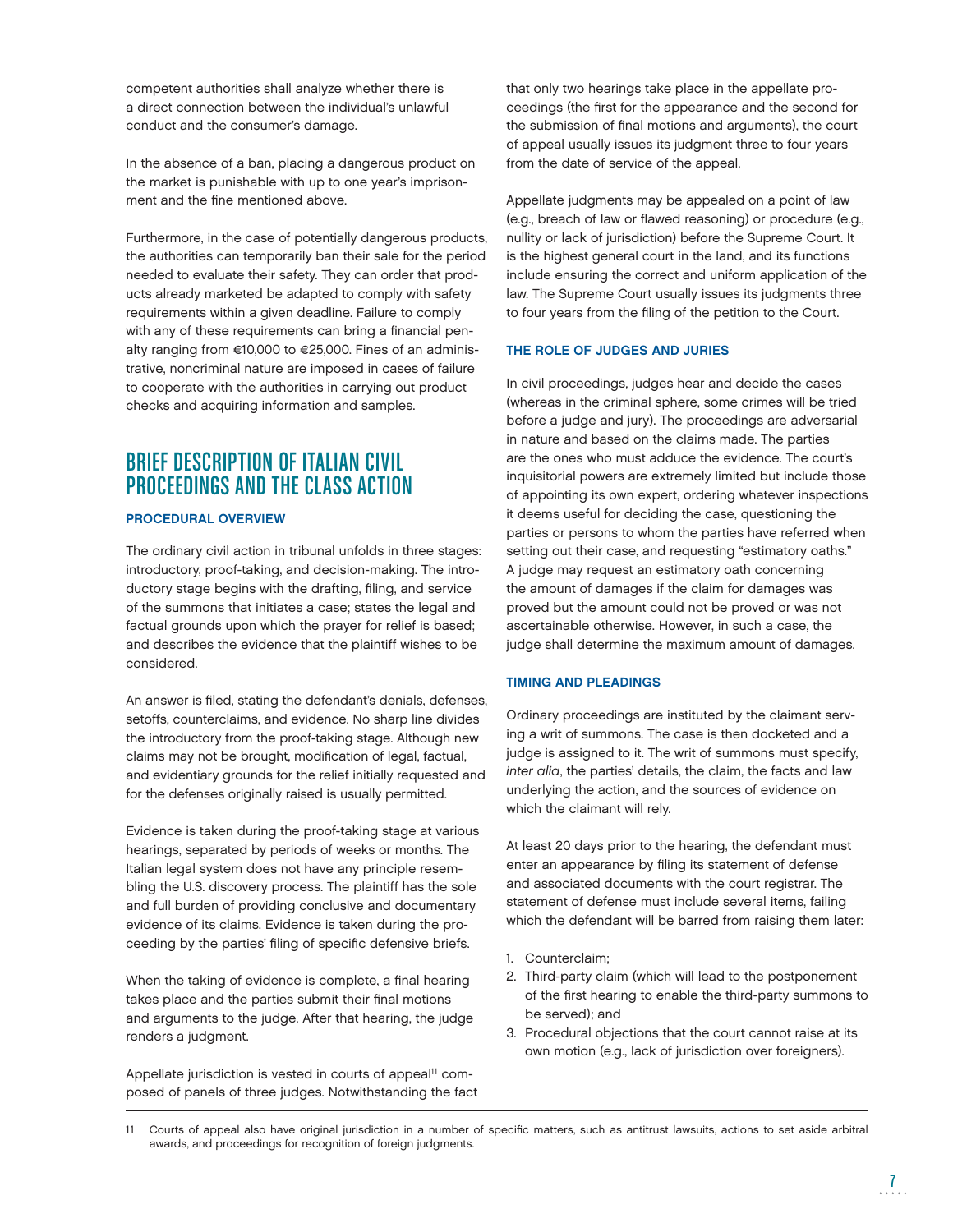The defendant must also state its position with respect to the claimant's arguments and specify its sources of evidence.

During the course of the proceedings and subject to the deadline set by the court at the first hearing (Article 183 of the Italian Civil Procedure Code), both parties will be afforded an opportunity to clarify and amend the claims and defenses already made (but not to raise new matters) as well as to specify new sources of evidence and submit further documents.

At the conclusion of the evidence-gathering stage, the court reserves judgment in the matter, subject to granting the parties time to file final briefs and replies. The court may also grant an oral hearing.

In product liability litigation, some advance technical findings may be useful, and to this end the claimant, prior to the commencement of the proceedings on the merits, may request the court to appoint an expert to verify that injury or damage has occurred and to determine the amount and cause of the damage. The duration of the first-instance (trial) proceedings depends on the case's complexity. These generally last up to two or three years (or even longer for particularly complex cases or where judges have very heavy workloads).

The judgment of the court of first instance is enforceable. However, in case of appeal, the losing party can file a petition to the court of appeal to suspend the enforcement upon showing serious and urgent reasons for the suspension. Although Italian law does not specify those reasons, Italian court decisions (inter alia, Supreme Court Decision No. 4060/2005, Court of Appeal of Bari, section No. III, issued on November 30, 2006) have found "serious reasons" where: (i) a huge payment order issued by the judge of the first instance shall have a relevant impact in peius on the losing party's financial condition; or (ii) the execution of the judicial order would cause serious and irreparable harm to the losing party.

### LEGAL AND PROCEDURAL COSTS

During the proceedings, each party must pay its own costs. At the end of the proceedings, the general Italian rule is that the winning party shall obtain the refund of legal costs, including attorneys' fees, from the losing party. However, the court usually fixes the amount of legal costs to be paid by the losing party at an amount lower than the costs actually incurred by the winning party. Furthermore, the court can decide to set off in whole or in part the costs between the parties. Finally, when the claim is granted for an amount that does not exceed a settlement amount offered by one party and rejected by the other party without valid reasons, the party that refused to settle can be ordered to pay legal costs even though it has won in court.

## CLASS ACTION

In Italy, the class action came into force in 2010. This new legal action allows each consumer or user to act for the protection of the rights of a determined class of persons. Associations that have received a mandate from consumers or users can also bring class actions. In Italy, specific associations (e.g., Adiconsum, Adusbef, and Codacons) are entitled to bring class actions on behalf of consumers seeking protection against damage caused by defective or unsafe products or unlawful activities (e.g., unlawful application of bank interests). Article 49 of Law No. 99 of July 23, 2009, amending Article 140 bis of the Consumer's Code, regulates the class action. A class action can be applied only to offenses completed after the effective date of Law No. 99/2009. Consequently, a class action must be based on unlawful conduct performed after August 15, 2009, that caused damage to consumers.

Any natural person who is sufficiently representative can bring a class action before the court of the capital of the region where the defendant (business entity) has its headquarters. If the business is not established in Italy, it may be sued in the place determined by applying the ordinary criteria for territorial jurisdiction.

The proceedings will require a preliminary decision on the admissibility of the class action in terms of:

- 1. Its not being clearly unfounded;
- 2. The absence of a conflict of interest;
- 3. The suitability of the claimant to represent the interests of the entire class; and
- 4. The identicalness of the class members' rights.

The class action is an opt-in one, and other claimants must join by the deadline set by the court at first hearing. Other collective actions against the same business enterprises may not be brought relating to the same facts.

Since Law No. 99/2009 went into effect, only two class actions have been introduced. The first judgment, rendered on May 27, 2010, by the Court of First Instance of Turin, decided that the class action was not admissible in a case involving alleged unlawful application of bank interest charges. In the second case, the Milan Court of First Instance allowed a class action related to tests for avian flu and the new flu H1N1 (swine flu).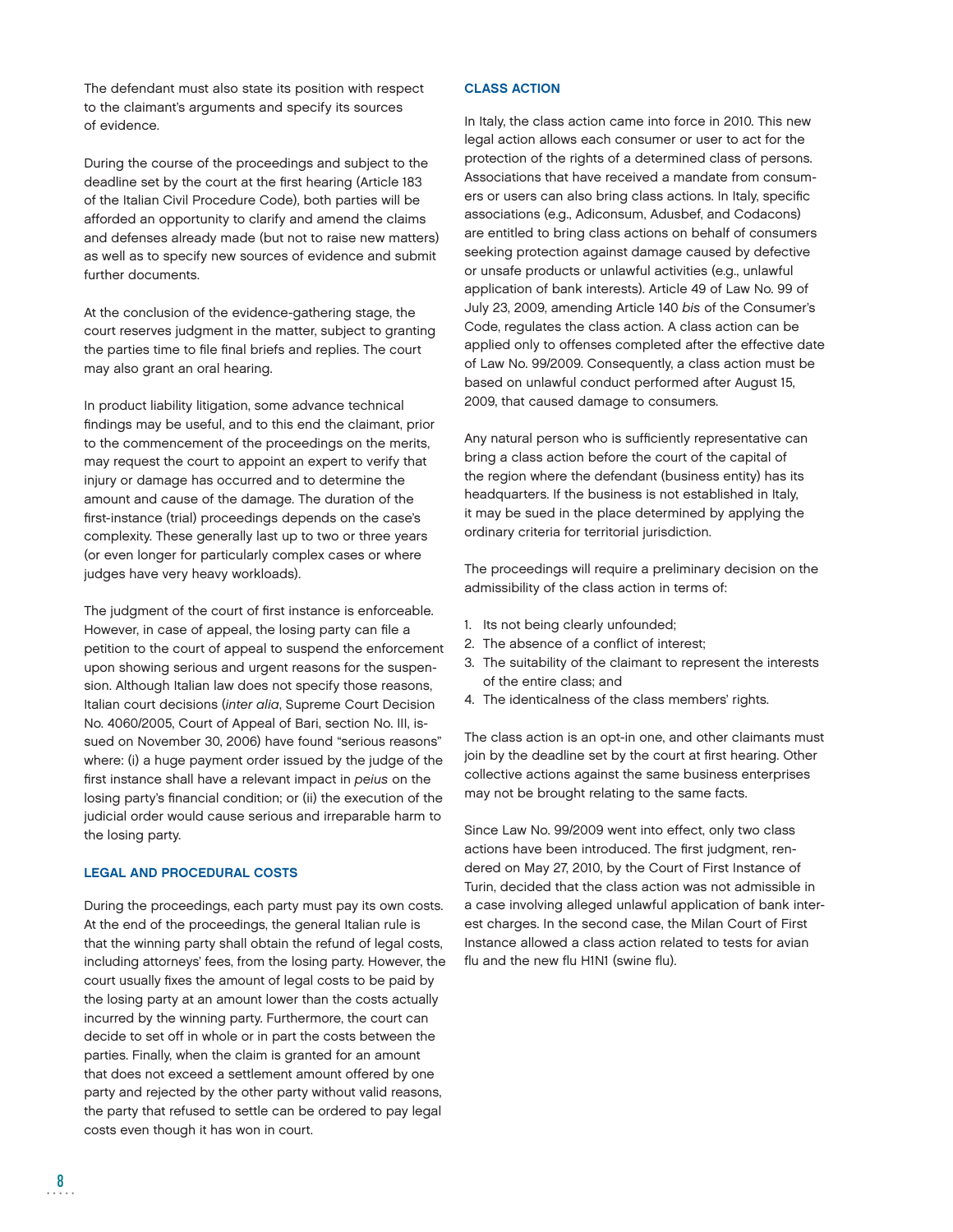# LIABILITY OF MANUFACTURERS

### CIVIL LIABILITY

### Historical legal regime

The user of defective goods benefits from several causes of action against the vendor or manufacturer. Several types of actions may enable the buyer of defective products to terminate the sale, decrease the sale price, or receive compensation for damage.

- Latent defects ( vicios ocultos, Article 1484 et seq. of the Spanish Civil Code<sup>1</sup>);
- "Common" civil liability whether tortious (Article 1902 et seq.<sup>2</sup> of the Spanish Civil Code) or contractual (Article 1101 et seq.<sup>3</sup> of the Spanish Civil Code);
- Strict liability of the manufacturer of a defective product (Articles 128 to 149 of the Legislative Royal Decree 1/2007, of November 16, which approves the combined texts of the General Law for the Defense of Consumers and Users and other complementary pieces of legislation (Real Decreto Legislativo 1/2007, de 16 de noviembre, que aprueba el texto refundido de la Ley General para la Defensa de los Consumidores y Usuarios y otras leyes complementarias; "LRD 1/2007").

The first specific regulation on liability for damage caused by products was established by Law 26/1984, of July 19, for the Defense of Consumers and Users (Ley 26/1984, de 19 de julio, General para la Defensa de los Consumidores y Usuarios; "Law 26/1984"). Without going into detail, that law allowed a claim for any type of damage caused by the use or consumption of a product. It also contained a special strict liability system with very limited possibilities of defense for certain products and services (food, hygiene and cleaning products, cosmetics, medicinal products, sanitary services, gas and electricity supply, electrical appliances, elevators, means of transport, motor vehicles, and toys and products for children).

When Spain had to implement EU Directive 85/374/EEC of July 25, 1985, on the approximation of the laws, regulations, and administrative provisions of the Member States concerning liability for defective products (the "Product Liability Directive"), it did not amend the relevant provisions of Law 26/1984, but rather enacted a completely new law dedicated only to implementation of the Product Liability Directive. That piece of legislation was Law 22/1994, of July 6, on Civil Liability for the Damages Caused by Defective Products (Ley 22/1994, de 6 de julio, sobre Responsabilidad Civil por los Daños Causados por Productos Defectuosos; "Law 22/1994").

Law 22/1994 limited the rights of consumers with respect to the provisions of Law 26/1984, particularly its special regime of strict liability. Doubts arose as to whether both legal regimes could be applied to the same case. The judgment of the European Court of Justice of April 25, 2002 (Case C-183/00, María Victoria González Sánchez v. Medicina Asturiana, S.A.), answered that question:

[T]he rights conferred under the legislation of a Member State on the victims of damage caused by a defective product under a general system of liability having the same basis as that put in place by the Directive may be limited or restricted as a result of the Directive's transposition into the domestic law of that State.

In view of the judgment, and of the final and transitory provisions of Law 22/1994, Law 26/1984 could not be applied to any damage caused by defective products that were put into circulation after July 7, 1994 (the effective date of Law 22/1994). However, it has not been uncommon after 2002 to see cases where claimants have still tried to ground their claims on both legal regimes.

In 2007, LRD 1/2007 repealed Law 26/1984 and Law 22/1994. However, it expressly maintains, in its Third Transitory Provision, a legal regime that contains mainly the same provisions of Law 26/1984 for products put into circulation

Article 1484 of the Civil Code: "The seller is bound to remedy [either through compensation or by the termination of the contract] hidden defects of the thing sold which render it unfit for the use for which it was intended, or which so impair that use that the buyer would not have acquired it, or would only have paid a lower price for it, had he known of them . . . ."

<sup>2</sup> Article 1902 of the Civil Code: "Anyone who, by his acts or omissions, harms another, acting with fault or negligence, is obliged to repair the damage caused."

Article 1101 of the Civil Code: "Those who, in the fulfillment of their obligations, act with bad faith, negligence or delinquency [morosidad], and those who in any way contravene the purpose of their obligations, are subject to compensate the damages and prejudices caused."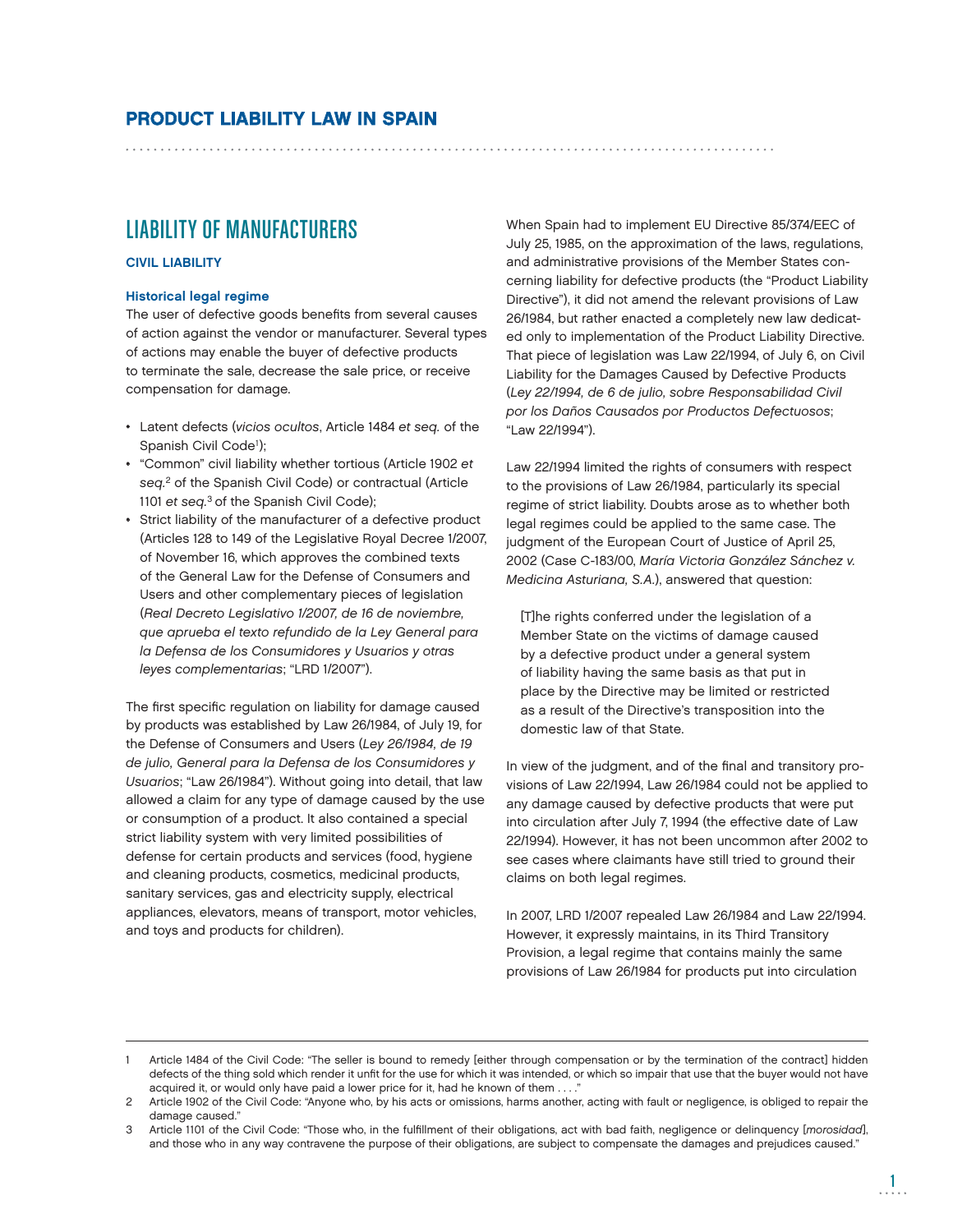before July 8, 1994, and it essentially keeps the wording of the articles of Law 22/1994 for liability on defective products, although it gives them a different numbering.4

In sum, under the Spanish legislation currently in force, a person who has suffered damage caused by a defective product has two actions available for claiming a liability in tort:

- The one in LRD 1/2007 (strict liability); or
- The general action for tort liability (fault or negligence of the defendant has to be proved, although case law has softened that requirement and even reversed the burden of proof of the fault or negligence under certain circumstances) set forth in Article 1902 of the Civil Code.

# LRD 1/2007

In the first place, LRD 1/2007 defines the "producer." Pursuant to Article 5 of LRD 1/2007, the producer is the manufacturer or the importer of the product into the European Union, as well as any other entity that presents itself as a producer by putting its name, trademark, or other distinguishing feature on the packaging or marketing materials of the product. This concept of "producer" has to be linked to Article 138 of LRD 1/2007, which states that producers are, in addition to those defined in Article 5 of LRD 1/2007, those who manufacture or import into the European Union a finished product, a component, or a raw material.

The concept of "defective product"<sup>5</sup> is also defined in the Product Liability Directive and LRD 1/2007. Pursuant to Article 137 of LRD 1/2007, a product is defective "when it does not provide the safety that can be legitimately expected from it," taking all circumstances into account, particularly its presentation, its reasonably expected use, and the time when the product was put into circulation. Spanish legislation has added that a product will be considered defective if it does not provide the safety usually provided by the same products of the same series. A product shall not be considered defective for the sole reason that a safer product was made later.

Spanish legislation does not contain any specific regulation related to the reason why the product is defective (such as a manufacturing defect, a design defect, or failure to warn), but rather considers a product to be "defective" if it does not pass the test of product "safety." As a consequence, products can be found to be defective on the basis of manufacturing defects, design defects, or failure to give proper information about the product risks.

Liability resulting from defective products is based on strict liability. The injured person is required to prove the damage, the defect, and the causal relationship between defect and damage (Article 139 of LRD 1/2007). Unlike strict liability for defective products, traditional Spanish civil liability rules require the offender to have acted with fault or negligence for it to be liable.

It is not uncommon for the courts to take into account a claimant's difficulty in proving the existence of a defect in a product (especially when the defect is a manufacturing or design defect, each of which is complex to evidence from a technical perspective). This can lead, in practical terms, to a reversal of the burden of proof about the existence of the defect. If the claimant is able to show the absence of fault with respect to the use of the product and to exclude reasons for injury other than a product defect, then the manufacturer should be prepared to prove that the product is not defective. Some precedents have accepted the manufacturer's proof showing that its processes and controls would make the alleged defect very unlikely.

The producer's defenses to mitigate or escape liability are limited to those set in Article 140 of LRD 1/2007. The producer shall not be liable if it proves that:

- It did not put the product into circulation;
- The defect did not likely exist when the product was put into circulation;
- The product was neither manufactured for sale or any form of distribution for economic purpose, nor manufactured, imported, supplied, or distributed by the producer in the course of its business;
- The defect is due to compliance of the product with mandatory regulations issued by the public authorities;
- The state of scientific and technical knowledge when the product was put into circulation did not enable the discovery of the defect. Spain, making use of Article 15.1.(b) of the Product Liability Directive, has excluded the state-of-the-art defense for producers of medicinal products, food, or alimentary products for human consumption; and
- In the case of a manufacturer of a component, the defect is attributable to the design of the product in which the component has been fitted or to the instructions given by the product manufacturer.

The producer's liability may be reduced or disallowed when the damage is caused both by a defect in the product and by the fault of the injured person or any

<sup>4</sup> Although we will not enter into any detail, as it exceeds the aim of this chapter, it shall be noted that LRD 1/2007 keeps the special strict liability regime of Law 26/1984 for a number of services, including sanitary services; repair and maintenance of electrical appliances, elevators, or motor vehicles; maintenance and installation of gas and electricity supply; and means of transport. This regime will also be applied, when no other specific legal regime governs, to those who build or market homes for damage caused by defects in the homes.

<sup>5</sup> According to Article 136, the concept of "product" for the purposes of this liability includes not only electricity (as stated in the Product Liability Directive), but also gas.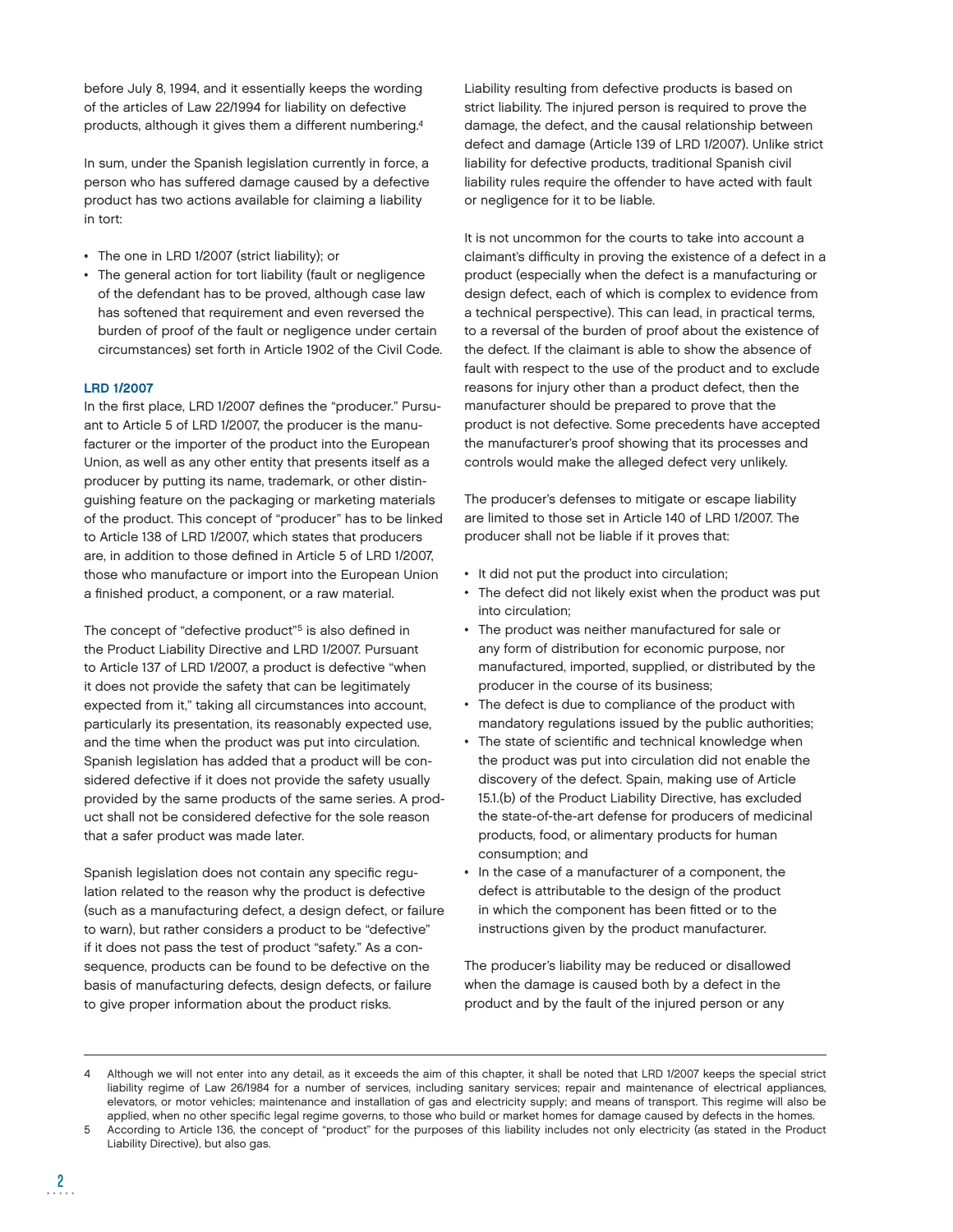person for whom the injured person is responsible (Article 145 of LRD 1/2007). The reduction of the producer's liability will be determined on a case-by-case basis, and it will depend on the degree of the injured party's intervention in the damage caused.

A civil action based on LRD 1/2007 is subject to two limitation periods:

- The injured party has three years to initiate legal proceedings for the recovery of damages. The limitation period begins to run from the date when the injured party suffered the damage, provided that he or she is aware of the identity of the person responsible for causing the damage (Article 143 of LRD 1/2007). Spanish legislation differs from the provisions of the Product Liability Directive (Article 10.1), which state that the limitation period will begin to run on the day on which the plaintiff became aware of the damage, the defect, and the identity of the producer. The Spanish rule was introduced to obtain more legal certainty on the date when the limitation should start to run.<sup>6</sup>
- The producer's liability expires at the end of 10 years from the date on which the producer put the product into circulation, unless the injured person has in the meantime initiated legal proceedings against the producer (Article 144 of LRD 1/2007).

An action under LRD 1/2007 (strict liability) may recover for death, personal injury (including costs associated with the treatment of the relevant injury and loss of earnings), and damage exceeding €390.66 that occurred to items of property (other than the defective product itself), provided that those items are objectively intended for private use or consumption and have been dedicated mainly to such use or consumption by the injured person. A general action for tort liability may recover the rest of the injured party's damages. Those additional damages include damages for the defective product itself, moral damages,<sup>7</sup> and damages for other items of property that are intended for production or professional use.

According to Article 141.b) of LRD 1/2007, the aggregate liability of a producer for damages resulting from death or personal injury caused by identical items with the same defects shall be limited to the amount of €63,106,270.96.

Spanish law does not specify any compulsory method for valuing personal injuries. In practice, both claimants and courts use a scale established for injuries incurred in traffic accidents,<sup>8</sup> which is updated every year when determining the amount of compensation. This scale provides a compensation for death, depending on the identity of the claimant and the age and financial situation of the decedent; compensation for permanent or temporary disability; and a method of calculating the amount to be paid for the time needed to achieve full recovery.

Moral damages are even more difficult to quantify. It is necessary to consider the circumstances in each case and to value the type and severity of the injury (e.g., pain and suffering or aesthetic damage).

Spanish law does not allow punitive damages. A defendant can be compelled to compensate only the actual damage proved by the claimant.

### Class Actions

Under Spanish legislation on civil procedure, certain groups of injured parties may bring claims in a way that has similarities with class actions. These actions were created to allow better recovery against illegal behaviors that have caused damage to a group of consumers, allowing better protection of both collective interests<sup>9</sup> and diffuse ones.10

Article 11<sup>11</sup> of Law 1/2000, on January 7, of Civil Procedure (the "LCP") states that associations of consumers and users legally incorporated shall have standing to defend in court the rights and interests of their members, those of the association, and the general interests of consumers and users.

<sup>6</sup> The limitation period for the action based on Article 1902 of the Civil Code is only one year. However, its period begins to run on the date when the action could have been exercised (Article 1968.2 of the Civil Code). This provision has been interpreted in favor of claimants. For example, some case law holds that, in cases of personal injury, the limitation period shall not start to count until the injured party knows the full extent of the injury, as that is the moment when the claimant is ready to file the claim. This situation has made it difficult for defendants to succeed in alleging that claims are time-barred and has come under criticism by legal scholars.

There is no legal definition of "moral damages." However, case law has interpreted them as being compensation for injury to personal rights. Moral damages may arise, for example, when a person's health, beliefs, honor, freedom, privacy, or feelings are affected by illegal conduct.

<sup>8</sup> Annex of Legislative Royal Decree 8/2004, of October 29, which approves the combined texts of the Law of Civil Liability and Insurance in Circulation of Motor Vehicles (Real Decreto Legislativo 8/2004, de 29 de octubre, por el que se aprueba el texto refundido de la Ley sobre Responsabilidad Civil y Seguro en la Circulación de Vehículos a Motor). This scale includes moral damages. Therefore, if LRD 1/2007 is the only legal provision alleged by the claimant, the defendant may argue that the eventual award should be less than the amount set in the scale, as LRD 1/2007 does not permit moral damages.

<sup>9</sup> Those interests of a group of consumers and users where the identity of the affected ones has been determined or is easy to determine (e.g., those affected by the cancellation of a flight).

<sup>10</sup> Those interests of a group of consumers whose identity is undetermined or very difficult to determine (e.g., those affected by an interruption of service by a mobile phone company or by a batch of defective food items).

<sup>11</sup> The rules of Article 11 are general, so they will apply when no special laws confer legal standing.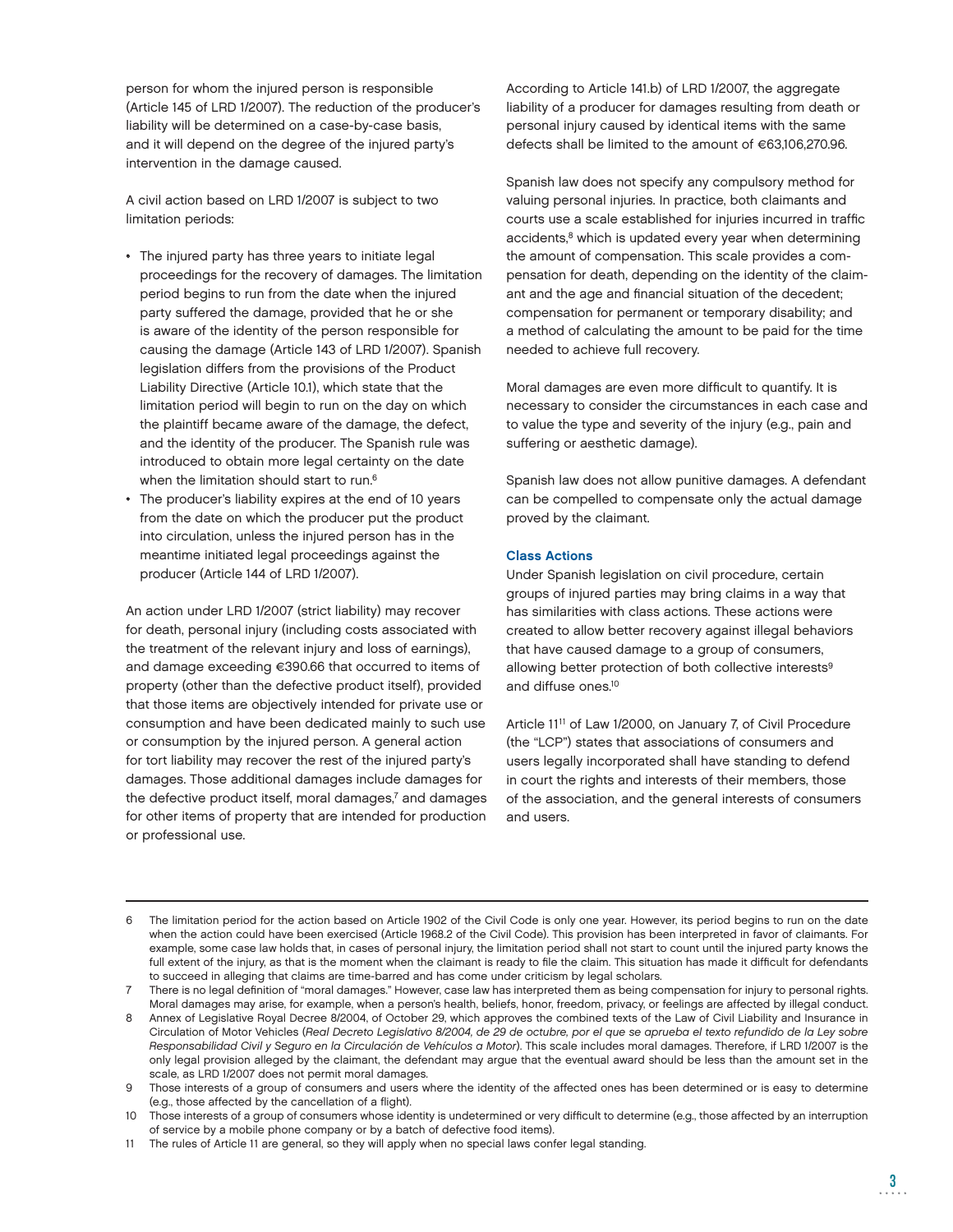When the associations or cooperatives do not fulfill the requirements of LRD 1/2007 or the regional legislation, they are able to represent only the interests of their members and those of the association, not the general interests, collective or diffuse, of consumers and users (Article 24 of LRD 1/2007).

When a group of consumers and users whose members are easily determined have been injured, legal standing to represent those collective interests is given to the associations of consumers and users; the legally constituted entities whose purpose is the defense or protection of the collective interest; and the groups of affected persons.12 When it is impossible or very difficult to determine the identity of those who have been injured, legal standing is limited to the associations of consumers and users that are representative according to certain legal criteria.13

Others have legal standing to defend the collective and diffuse interests of consumers and users: the Public Prosecutor, entities authorized by European legislation, the National Institute of Consumption, and the organizations and entities of the Autonomous Regions and local corporations with competence in the defense of consumers (Articles 11.4 of LCP and 54 of LRD 1/2007).

In proceedings brought by associations, by entities constituted for the protection of the rights and interests of consumers and users, or by groups of affected persons, the LCP states that those who have suffered damage have to be called to the proceeding,<sup>14</sup> in order to allow them to assert their individual rights or interests (Article 15 of LCP), if they deem it convenient.

In the case of proceedings where the injured persons are known or easily determined, the plaintiff shall have previously communicated its intention of filing a claim to those concerned, and after the call made by the court, the affected individuals may appear in the proceeding at any time, but they may carry out only those procedural acts that have not expired (e.g., if the term for filing the writ of defense has elapsed, the party who has appeared afterwards will not be allowed to file such writ of defense). The LCP allows the plaintiff to ask the court to take measures to determine the identity of the injured persons, including requesting the defendant to cooperate (Article

256.1.6º of LCP). If the defendant refuses to cooperate, the court may order the necessary intervention measures, including entry and search, to find the documents or information requested. The defendant may also have criminal liability for disobeying a court order (Article 261.5ª of LCP).

In the case of proceedings where the injured parties are unknown or difficult to determine, the call made to the affected individuals shall suspend the course of the proceedings during a period no longer than two months. The proceedings will then resume, including all of the individuals who have appeared as parties, and after this stage, no further individual appearances will be allowed.

An individual's appearance in the proceeding implies that he or she will be a plaintiff independent from the group, with all rights and obligations resulting from a claim of his or her individual right or interest.

Article 221 of the LCP regulates the judgment in cases initiated by associations of consumers and users. Affected individuals who have not been party to the proceedings may benefit from the judgment, substantially increasing the judgment against the defendant.

The judgment shall, in the first place, determine those specific individuals who can benefit from the ruling. When individualization is not possible, the judgment shall state the data, features, and requirements necessary for an affected individual to demand payment and, as the case may be, to request enforcement of the judgment, or to take part in the enforcement proceedings, when the claimant association requests enforcement. The court must recognize those who are beneficiaries of the judgment, subject to the relevant individuals' proving that they fulfill all requirements and features to demand the payment set in the judgment. The court will set forth its decision through an order, which will provide the right to enforce the judgment (Article 519 of LCP).

If the judgment contains, instead of an award of money, a declaration stating that a specific activity or behavior is unlawful, the judgment shall determine whether it has procedural effects beyond those who have been party to the relevant proceedings.

<sup>12</sup> Article 6.1.7º of the LCP recognizes the capacity to be party to the proceedings of a group of consumers and users only when the majority of those affected belong to the group.

<sup>13</sup> Associations of consumers and users legally representative on a national basis are those that are registered with the National Registry of Associations of Consumers and Users. If the scope of the case is limited to one Autonomous Region, the requirements of the associations to be considered representative will be determined by the legislation of that particular Region. Further details on the requirements for inclusion in the National Registry can be found in Articles 22 to 37 of LRD 1/2007.

<sup>14</sup> This call shall be made by the court clerk (Secretario judicial), who shall publish the admission of the claim in the media with coverage in the territory where the damage of those rights or interests has occurred.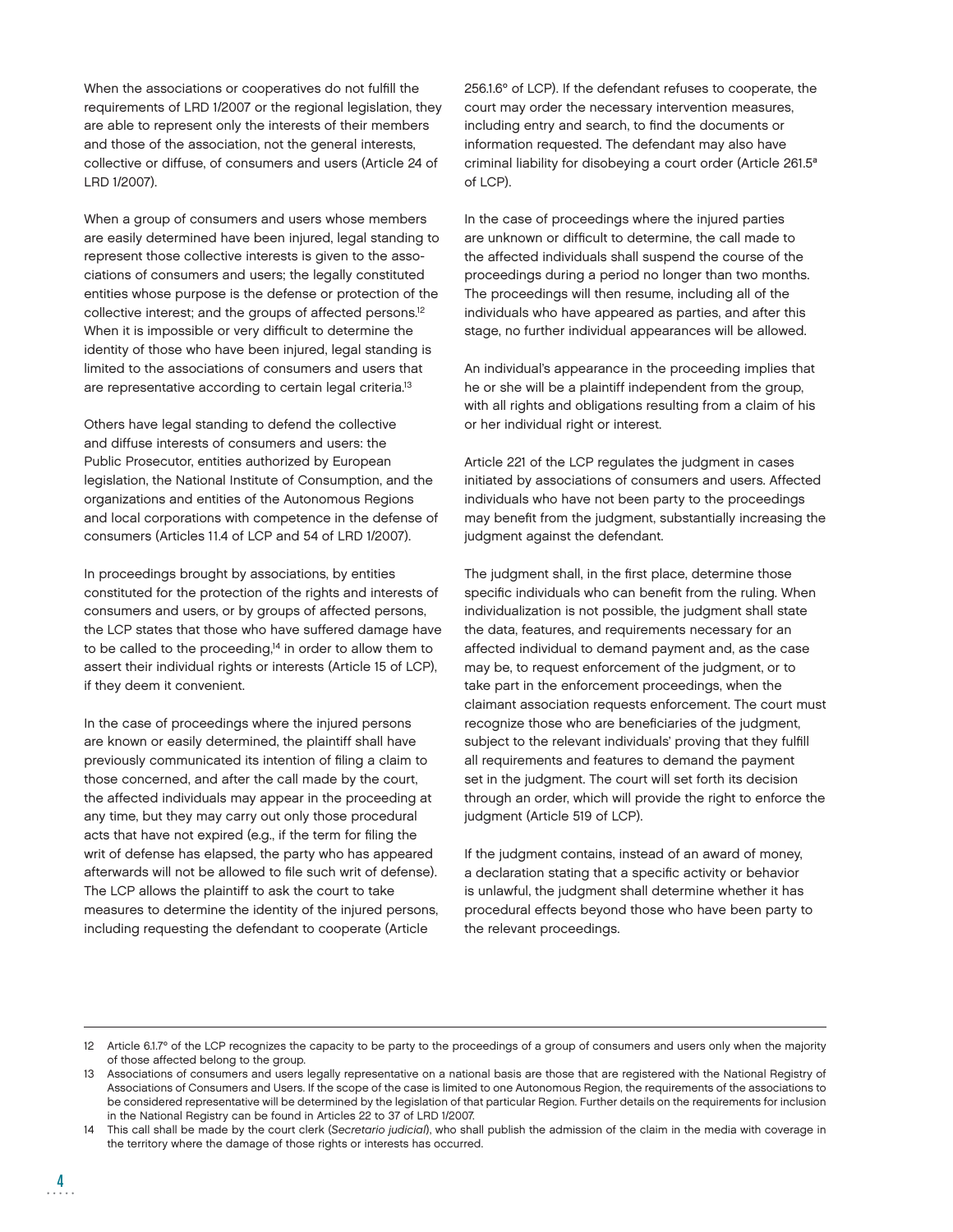When individual consumers and users have been party to the proceedings, the judgment has to expressly decide their claims.

Finally, it shall be noted that the judgment will have the effect of res judicata not only between those who have been party to the proceedings, but also for those individuals who have the same rights as those that have been decided in the proceedings.

# CRIMINAL LIABILITY

Traditionally, Spanish criminal liability applied only to individuals, according to the premise societas delinquere non potest (legal entities cannot commit a criminal offense). However, since December 23, 2010, legal entities may also commit certain criminal offenses (such as those related to unpaid taxes, drugs, and bribery), but not any of the offenses discussed below.

The criminal offenses, which we will describe, apply to persons acting on an individual basis or as the directors or managers of a company. Article 31 of Organic Law 10/1995, of November 23, on the Criminal Code (the "Criminal Code") provides that those who act as de facto or legal directors of a company, or in legal or voluntary representation of another person, may be held personally liable (even if the director or manager has not personally violated conditions for the criminal offense), provided that the company they represent has committed the criminal offense.

Nevertheless, criminal liability requires an action or omission of the director that causes or allows the criminal offense to take place. The concept of legal or de facto directors, or the one of representative, seeks to identify the individual or individuals who have the effective control and direction of the company's activities. Therefore, directors

and managers may avoid incurring criminal liability if they can prove that they did not take part in the relevant actions or that they delegated the functions which resulted in the commission of the criminal offense to someone with the capacity (the knowledge, the authority to make decisions, and the economic resources to implement the decisions) to have avoided the offense.

Two groups of criminal offenses might be related to harmful products or services:

- If the criminal behavior has caused death or injury to people, the criminal offenses of homicide or injury may apply. In most cases, the criminal offense will have been committed not intentionally, but as a result of imprudence or negligence, which significantly reduces the punishment (in less severe cases, the penalty may consist only of a fine); and
- A second group of criminal offenses punishes the creation of a risk. Their intention is to prevent damage before it takes place.

This second group of criminal offenses is found under Articles 359 to 366 of the Criminal Code, in a chapter that deals with criminal offenses against the public health:

- Production or illegal traffic of substances harmful to health (Articles 359<sup>15</sup> and 360<sup>16</sup> of the Criminal Code). The offender will normally be the producer, the seller, or any other person involved in the commercial transactions. The criminal offense may be committed by acting without authorization (Article 359) or selling or supplying those products without complying with the provisions that regulate them (Article 360);
- Crimes related to medicinal products (Articles 361<sup>17</sup> and 362<sup>18</sup> of the Spanish Criminal Code). The offenses
- 15 Article 359 of the Criminal Code: "The person who, without being duly authorized, produces substances harmful for health or chemical products which may cause ravages [estragos], or sells or provides them, or trades with them, shall be punished with imprisonment from six months to three years and fine from six to twelve months, and special disqualification from profession or industry from six months to two years." Fines are expressed as a period of time rather than an amount of money. For the imposition of the fine, the court will determine an amount to be paid per day (ranging from €2 to €400) and the duration of the fine. Thus, in this particular case, the fine may range from €2 for six months (all months are considered to have 30 days), i.e., €360, to €400 for 12 months, i.e., €144,000.

18 Article 362 of the Criminal Code: "1. The following shall be punished with imprisonment from six months to three years, fine from six to eighteen months and special disqualification from profession or trade from one to three years: "1º The one who alters the quantity, the dose or the original composition of a medicinal product, as authorized or declared, either when it is being manufactured or produced or in a subsequent moment, depriving the medicine, totally or partially, of its therapeutic efficacy, and in

<sup>16</sup> Article 360 of the Criminal Code: "The person who, being duly authorized for the traffic of the substances or products mentioned in the previous article, sells or supplies them, failing to comply with the formalities prescribed in the respective Laws and Regulations, shall be punished with fine from six to twelve months and disqualification from profession or trade from six months to two years."

<sup>17</sup> Article 361 of the Criminal Code: "Those who sell or deal with damaged or expired medicinal products, or medicinal products which do not comply with the technical requirements related to their composition, stability and effectiveness, or those who replace some of them with others, and in such a way that they endanger people's life or health, shall be punished with imprisonment from six months to two years, fine from six to eighteen months and special disqualification from profession or trade from six months to two years."

such a way that he endangers the life or health of people. "2° The one who, with the intention of selling or using them in any way, imitates or simulates medicines or substances that produce health benefits, giving them the appearance of being real, and in such a way that he endangers the life or health of people.

 <sup>&</sup>quot;3º The one who, knowing its alteration and with the aim of selling or dedicating them to the use of other people, has on deposit, announces or advertises, offers, displays, sells, provides or uses in any way the said medicinal products, and in such a way that he endangers the life or health of people.

<sup>&</sup>quot;2. The penalties of disqualification foreseen in this article and the previous ones will be of three to six years when the acts have been committed by pharmacists, or by the technical directors of legally authorized laboratories, in which name or representation they act. . . ."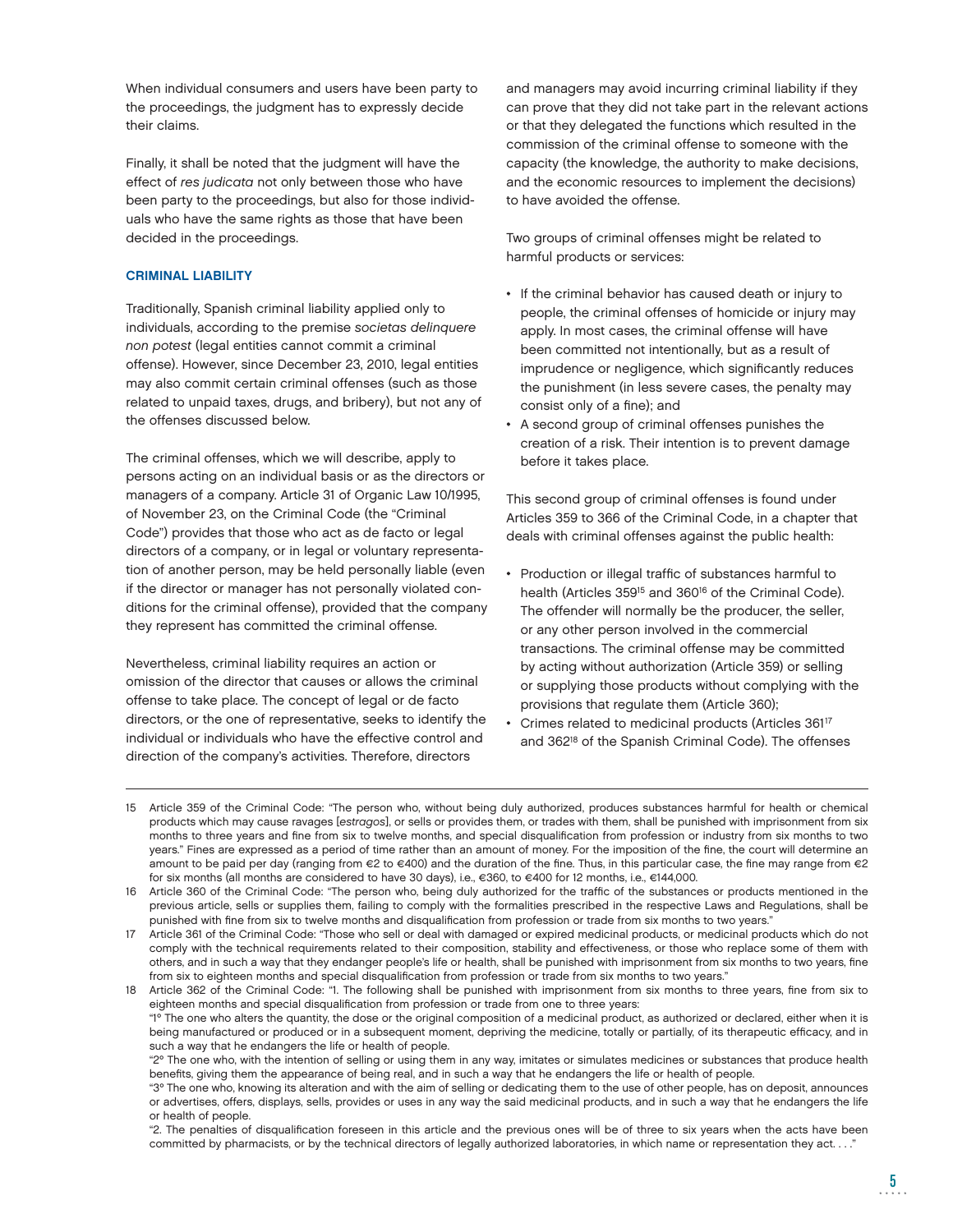their consumption or do not comply with the relevant technical requirements—creating a risk for the life or health of people (Article 361); or of altering the amount, dosage, or composition of a medicinal product, eliminating or diminishing its effects; imitating or simulating a medicinal product or other product that has beneficial effects for health; or offering, displaying, advertising, or selling medicinal products, knowing that they have been altered, provided that the actions create a risk to the life or health of people (Article 362). In order to apply these criminal offenses, it is necessary to analyze the compliance of the relevant product with the applicable regulations. The main piece of legislation with respect to medicinal products is Law 29/2006, July 26, of Guarantees and Rational Use of Medicinal and Sanitary Products (Ley 29/2006, de 26 de julio, de Garantías y Uso Racional de los Medicamentos y Productos Sanitarios); and Crimes related to food (Articles 363,<sup>19</sup> 364,<sup>20</sup> and 36521 of the Spanish Criminal Code). These criminal

consist mainly of selling deteriorated medicinal products—those that have exceeded the expiration date for

offenses mainly punish putting people's health at risk by supplying food that does not comply with the relevant regulatory provisions (Article 363); altering food with nonauthorized additives (either directly or through the supply of illegal substances to animals intended for human consumption; Article 364); or contaminating food or water with infectious or harmful substances (Article 365). In order to determine whether a criminal offense has been committed, it is necessary to consider the regulations dealing with food, such as the Spanish Alimentary Code.<sup>22</sup>

Although the criminal liability for these offenses applies to individuals, Article 366 of the Criminal Code provides that the establishment, factory, or laboratory where the criminal offense was committed may be closed for up to five years or, in extremely severe cases, permanently.

# LIABILITY OF DISTRIBUTORS, SELLERS, AND RETAILERS

Distributors, sellers, and retailers may be liable under the same conditions that apply to the producer. Even if the supplier (distributor, seller, or retailer) of the product is not the importer or the apparent manufacturer, it can be considered the producer (Article 138 of LRD 1/2007) if it cannot inform the injured person of the identity of the producer or importer of the product within three months (the Product Liability Directive stipulates identification only "within a reasonable time"). It will be liable in any case when it has supplied the product despite knowing that it was defective (Article 146). Distributors, sellers, and retailers may also incur civil liability (under the general rules of the Civil Code) or criminal liability in the terms described in the previous section.

# LIABILITY OF COMPONENT AND RAW MATERIAL SUPPLIERS

Manufacturers or importers of any component or raw material are considered to be "producers" by Article 138 of LRD 1/2007. They are liable for the defects of the components or raw materials that caused the defect of the product.

However, these manufacturers will not be responsible if they are able to prove that the defect was caused by the design of the product in which the component has been incorporated or by instructions given by the manufacturer of the finished product.

In practice, claims against the manufacturers of components are not common because the injured party does not usually have sufficient information to know that a specific component caused the product defect or to identify the component manufacturer.

19 Article 363 of the Criminal Code: "The penalty of imprisonment from one to four years, fine of six to twelve months and special disqualification from profession, trade, industry or commerce from three to six years shall be imposed on producers, distributors or traders who put in danger the health of consumers by:

- "2. Manufacturing or selling beverages or foods intended for consumption by the public which are harmful for health.
- "3. Trafficking with rotten items.
- "4. Manufacturing products that have a use which is not authorized and which is harmful for health, or trading with them.
- "5. Hiding or removing items intended to be made useless or to be disinfected, in order to trade with them."
- 20 Article 364 of the Criminal Code: "1. The one who alters with additives or other nonauthorized agents capable of causing damage to people's health foodstuff, substances or beverages intended for the alimentary trade, shall be punished with the fines of the previous article. If the offender were the owner or responsible for production by a factory of foodstuff, the penalty of disqualification from profession, trade, industry or commerce from six to ten years shall be added.
	- "2. The same penalty shall be imposed on the one who carries out the following conduct:

 "1º. To administer to animals of which the meat or products will be dedicated to human consumption nonauthorized substances which generate risks for the health of people, or in doses higher than or for purposes different from those authorized ones.

- 21 Article 365 of the Criminal Code: "The one who poisons or adulterates with infectious substances, or others that can be severely harmful for health, drinking water or foodstuff dedicated to consumption by the public or by a community of people, shall be punished with the penalty of imprisonment from two to six years."
- 22 Approved by the government through Decree 2484/1967, of September 21.

 <sup>&</sup>quot;1. Offering in the market foodstuff omitting or altering the requirements foreseen in the laws and regulations about expiration dates or composition.

<sup>&</sup>quot;2° To sacrifice livestock or to dedicate its products to human consumption knowing that they have been administered the substances mentioned in the previous section. . . ."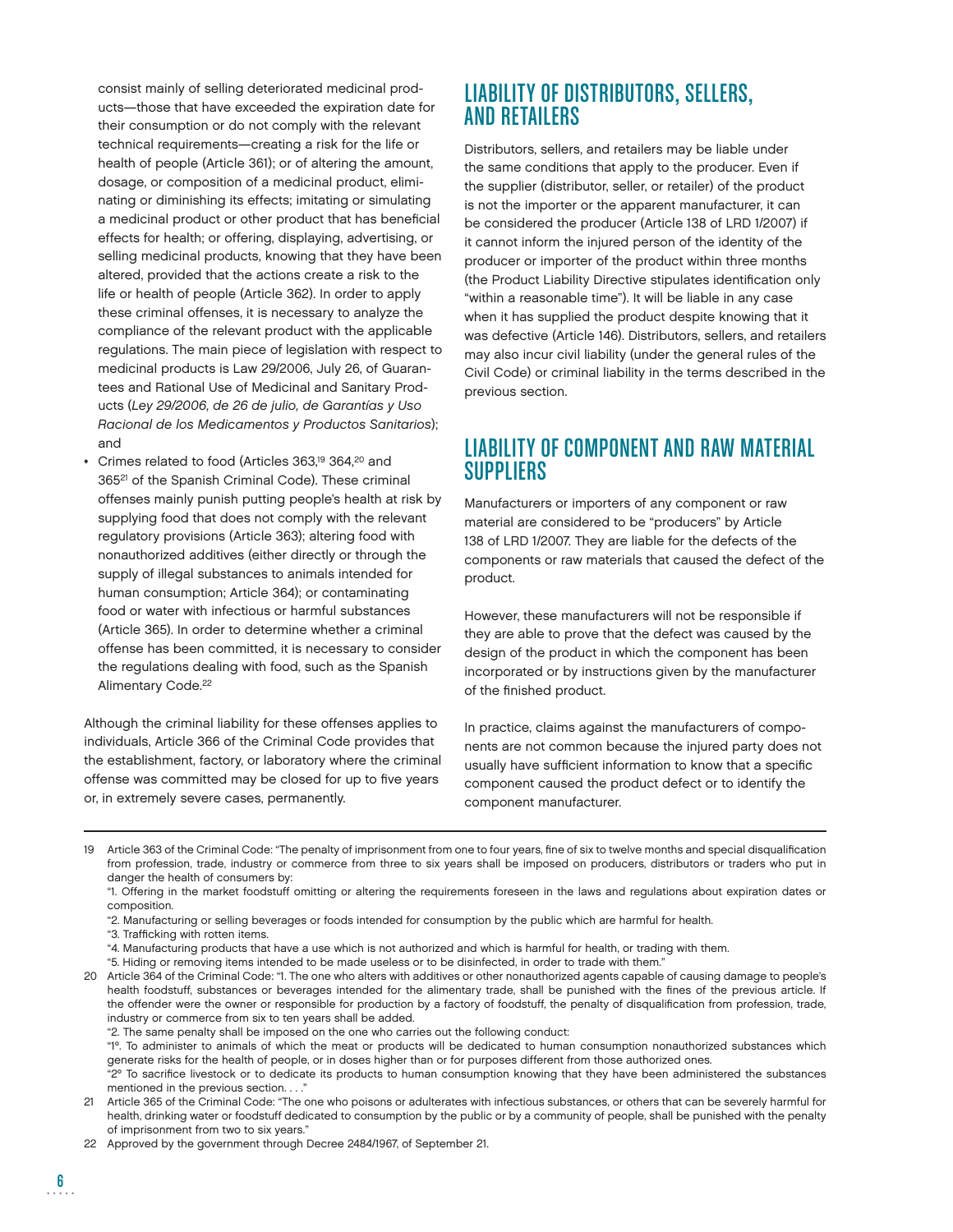In addition, when more than one person or entity can be held liable for a defective product, their liability to the injured person will be joint and several. Therefore, claimants do not need to bring their claims against the component manufacturers. The defendant who has compensated the claimant may recover from the other liable persons or entities an amount proportional to the liability of the others responsible.

# PRODUCT RECALLS AND GOVERNMENT ADMINISTRATIVE INVESTIGATIONS OF PRODUCT DEFECTS

Directive 2001/95/EC of December 3, 2001, on General Product Safety (the "GPSD") deals with product safety, including the obligation of the manufacturer and distributor to provide the competent authorities with immediate information when they "know or ought to know, on the basis of the information in their possession and as professionals, that a product that they have placed on the market poses risks to the consumer that are incompatible with the general safety requirement" (Article 5 (3) of GPSD). Spanish law has implemented this legal obligation and specified the professionals who must meet this safety obligation.

# THE GENERAL SAFETY OBLIGATION UNDER SPANISH LAW

Spain implemented the GPSD through Royal Decree 1801/2003, of December 26, on General Product Safety (Real Decreto 1801/2003, de 26 de diciembre, de Seguridad General de los Productos; "RD 1801/2003"). It states that producers and distributors must place only safe products on the market.

# DEFINITION OF "PRODUCERS" AND "DISTRIBUTORS"

The term "producer" under Article 2.d) of RD 1801/2003 encompasses:

• The product manufacturer when it is set in the European Union and any other entity presenting itself as the manufacturer by affixing to the product its name, trademark, or other distinctive mark, or the entity that reconditions the product;

- The manufacturer's representative when the manufacturer is not established in the European Union or, if there is no representative established in the European Union, the importer of the product; and
- Other professionals in the supply chain, insofar as their activities may affect the product's safety.

A "distributor" is defined as any professional in the supply chain whose activity does not affect the safety of a product (Article 2.e) of RD 1801/2003).

Both the producer and the distributor have several obligations under RD 1801/2003 when one of their products is not safe. They must notify the authorities of the risk and cooperate with the authorities to adopt appropriate measures (Articles  $6.1^{23}$  and  $6.4^{24}$  of RD 1801/2003).

Both producers and distributors are subject to a general safety obligation for the products that they put on the market. The definition of a "safe product" is contained in Article 2.a) of RD 1801/2003: it is a product that, under normal or reasonably foreseeable conditions of use, including the duration of use and its service, installation, and maintenance requirements, presents no risk at all or risks so minimal as to be compatible with a high level of protection for the health and safety of persons. A number of elements need to be taken into account when determining whether a product is safe. They are listed in both the GPSD and RD 1801/2003 (e.g., the instructions of the product or the categories of consumers at risk when using the product). RD 1801/2003 states that product advertising should be considered, while there is no such express reference in the GPSD.

# SCOPE OF THE PRODUCER'S AND DISTRIBUTOR'S **OBLIGATIONS**

Producers have to inform consumers and users, through adequate means, about those risks which are not immediately obvious and which may arise in the normal and foreseeable use of their products, taking into account their nature and duration and the people at whom the products are aimed (Article 4.2 of RD 1801/2003).

The actions that must be taken by a producer (and, for those contained in Article 6, also by a distributor) are listed in Articles 4.3 and 6 of RD 1801/2003:

<sup>23</sup> Where producers and distributors know or ought to know, on the basis of the information in their possession and as professionals, that a product which they have placed on the market or supplied to consumers in Spain poses risks that are incompatible with the general safety requirement, they shall immediately inform the competent authorities of the affected Autonomous Region.

<sup>24</sup> Producers and distributors shall, within the limits of their respective activities, cooperate with the competent authorities on the actions taken to avoid the risks posed by products they supply or have supplied. In particular, they shall provide all of the appropriate information the authorities request, including that information which may be protected by commercial or industrial secrets (this last possibility is not expressly mentioned in the GPSD, which does refer to requiring "all necessary information from the parties concerned" in Article 8.1.(a).(ii)), within five days, except in urgent cases, when the term can be shorter. The information protected by commercial or industrial secrets will be neither divulged nor used for any other purpose.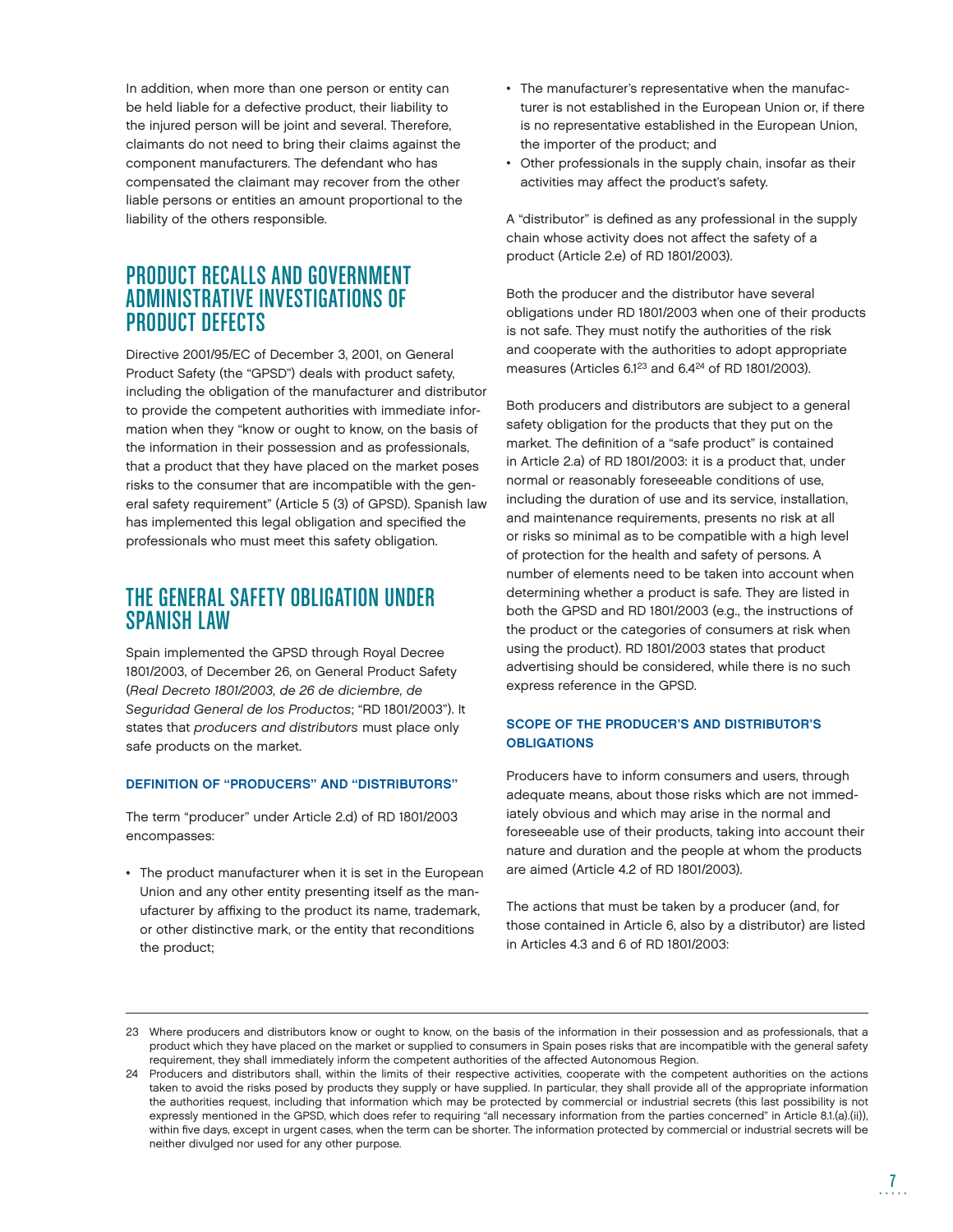- The producer has to remain informed of the risks posed by its products and duly inform the distributors (Article 4.3.a)). For this purpose, the producer shall keep a register of complaints, study those complaints that may indicate a risk and, as the case may be, carry out sample testing (or other adequate controls) of marketed products;
- If it discovers, or has enough evidence leading it to believe, that it has placed on the market a product which is not safe, then it shall take, without any prior requirement by the authorities, the appropriate actions to prevent the product risks, including warning consumers (by means, as the case may be, of special advertisements), withdrawing the product from the market, or recalling the product from consumers (Article 4.3.b));
- The producer has to indicate, on the product or on its packaging, the identity and details of the producer and the product reference or, where applicable, the batch of products to which it belongs, absent some justification not to do so (Article 4.3 c)). This information has to be kept for three years, except for products that have a "best before" date for their consumption; in that case, the information must be kept for one year after the expiration of the "best before" date;
- The producer must cooperate with the relevant administrative authorities, as required to take actions to avoid the risks of the products (Article 6.4);
- The producer must maintain under control the products that are subject to restrictive measures and not dispose of them until the authorization of the relevant administrative authorities has been received (Article 6.5); and
- The producer must notify the authorities of the existing risk posed by a product placed on the market or supplied to consumers in Spain (Article 6.1). The notification has to be filed with the competent organization of the Autonomous Region where the producer or distributor has its registered offices. If the product has been marketed in several Autonomous Regions, the Autonomous Region of the registered offices of the relevant producer or distributor shall immediately send the notification to the National Consumption Institute (Instituto Nacional del Consumo) so that it can inform the rest of the affected Autonomous Regions. The notification shall contain, at a minimum, information that allows precise identification of the product or batch of products; a complete description of the risk posed by the product; all of the useful information available for locating the product; and a

description of the measures adopted to prevent the risks to consumers (Article 6.2).

The European Commission has adopted a guide to make the notification process easier for producers and distributors. This guide details the practical aspects of the process, and it contains a standard application for making the notification to the relevant authorities. The form can be submitted electronically through an internet web page, allowing the use of a single document to notify several affected Member States.25

Once a national authority has been made aware of a product's safety risk, depending on the extent of the risk incurred, the authority may be compelled to pass the information to the European Commission through the RAPEX system.26

Article 5 of RD 1801/2003 imposes certain obligations on distributors: they shall not distribute products that they know, or should know as professionals, are unsafe; they shall act diligently to comply with the applicable safety requirements, particularly during the products' storage, transport, and display; and they shall participate in the surveillance of the products' safety by informing the authorities and the producers of risks of which they become aware, providing—and retaining for three years—information about the origin and destination of the products, and collaborating in the measures adopted for preventing risks.

According to Articles 8, 9, and 10 of RD 1801/2003, the authorities, either as the result of a complaint or on their own motion, may take the measures necessary to prevent risks to consumers. The measures adopted shall be proportional to the risks and the least restrictive of those possible. If the producers and distributors do not adopt the necessary measures for the prevention of the risks, the authorities may take those measures, including, among other things, prohibiting placement of the product on the market, withdrawing it from the market, or even, as a last resort, recalling it from consumers. Article 11 of RD 1801/2003 regulates the administrative proceedings that shall be followed in these cases.

Finally, the lack of compliance with the provisions of RD 1801/2003, or obstructing the measures adopted by the administrative authorities to prevent a risk, may lead to the imposition of sanctions as set forth in Law 14/1986, April 25, General of Health (Ley 14/1986, de 25 de abril, General de Sanidad) and in LRD 1/2007 (Article 8.4 of RD 1801/2003).

<sup>25</sup> This application form is available online at https://webgate.ec.europa.eu/gpsd-ba. The Commission has also issued guidelines on how to prepare and submit this notification form. These guidelines are available at https://webgate.ec.europa.eu/gpsd-ba/help.pdf (web sites last visited August 15, 2012).

<sup>26</sup> RAPEX is the European Union rapid alert system for all dangerous consumer products, with the exception of food, pharmaceuticals, and medical devices. It allows for a fast exchange of information between Member States.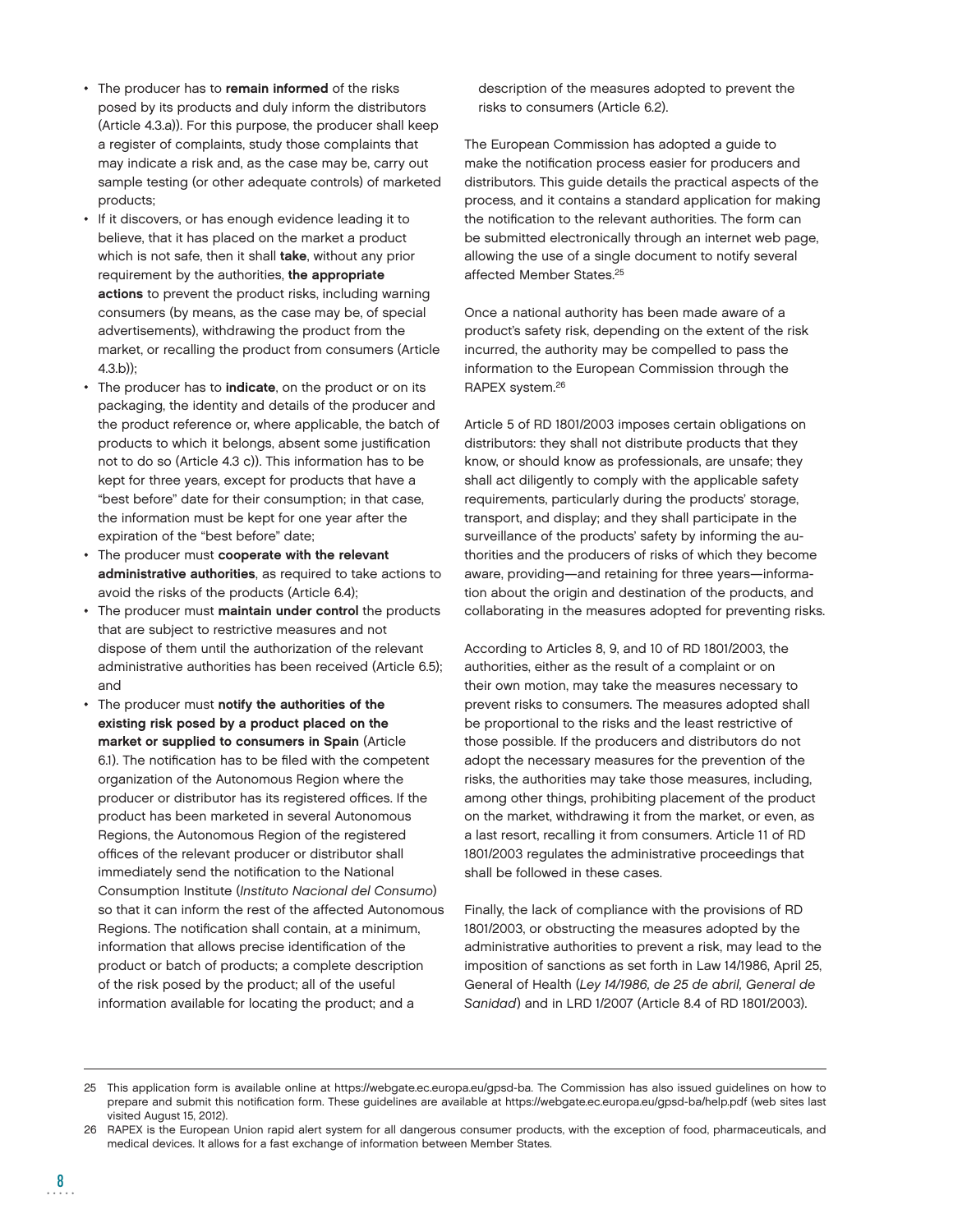Depending on the type and severity of the violation, the sanctions may consist of fines up to  $\epsilon$ 601,012.10 (or up to five times the value of the products or services that caused the infringement) and temporary closure of the establishment or factory for up to five years.

# PRACTICAL ADVICE

Pretrial discovery. This is not contemplated by Spanish procedural legislation. During the proceedings, the parties are allowed to request specific, clearly identified documents from other parties, but not to make general requests.

In Spain, information shared with an external lawyer with the aim of obtaining legal advice in the context of litigation or prelitigation, or for the client's defense, is protected in a way similar to the "attorney-client privilege."

Insurance. Article 131 of LRD 1/2007 enables the government to establish mandatory insurance for civil liability arising from damage caused by defective products, along with a guarantee fund to cover, totally or partially, damages resulting from death, intoxication, and personal injury. However, the provision has not yet been developed.

Contingency fee basis. In Spain, the attorney may agree with the client to be paid with a percentage of the damages awarded.

Legal costs. Article 394 of the LCP provides that the losing party shall pay the costs of the first instance, unless the court believes the case posed serious doubts (regarding either the factual or the legal grounds). Nevertheless, there is a legal limit for the costs that, in general, may be recovered from the losing party with respect to the fees of the attorneys and the other professionals not subject to official rates. Compensation for these items cannot exceed a third of the amount discussed in the proceedings for each party who can benefit from the ruling. Moreover, the legal costs are ordinarily calculated on the basis of recommendations of the court's bar. Those recommendations, in some cases, may further limit the ability to completely recover the amounts spent in the proceedings.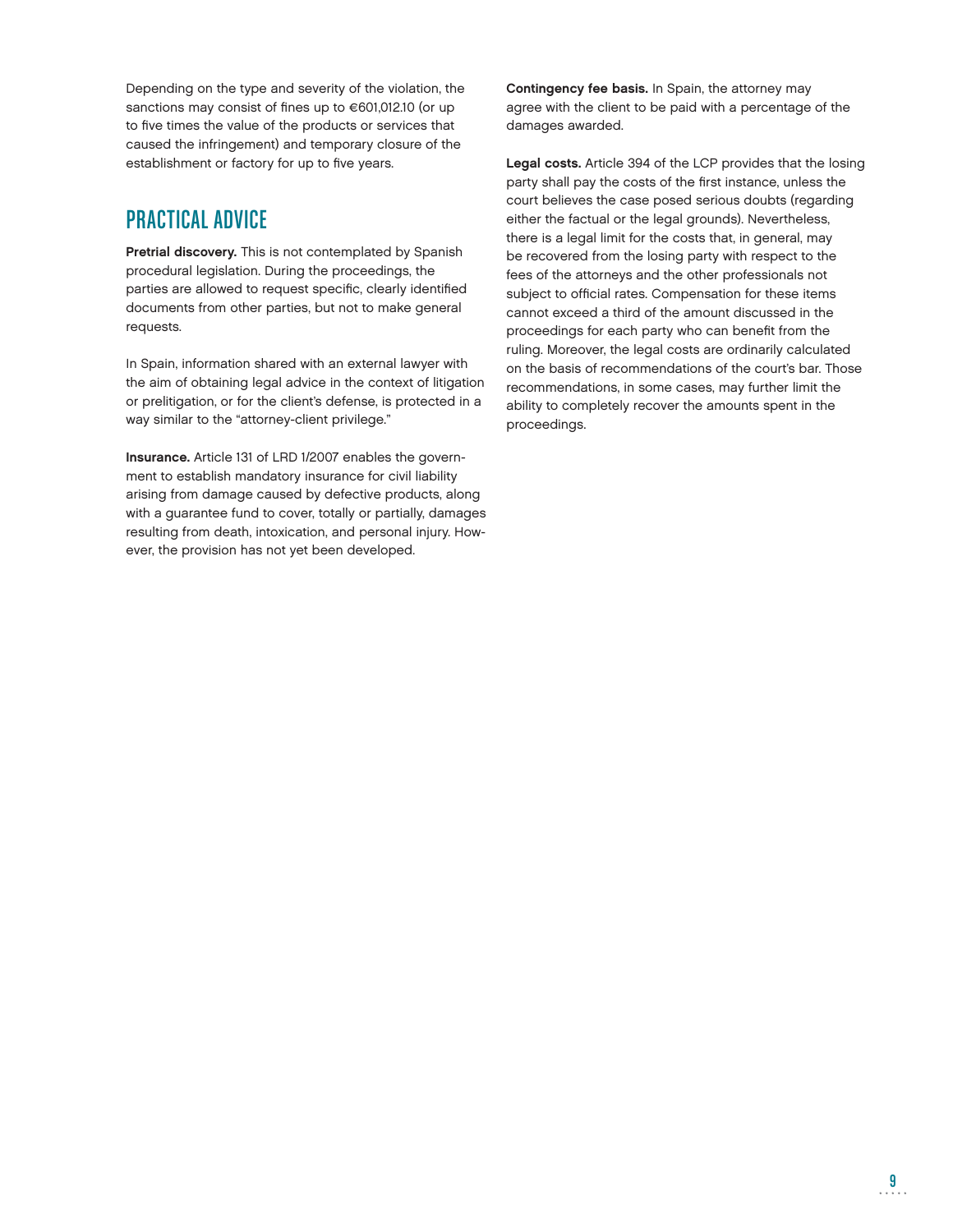# PRODUCT LIABILITY LAW IN THE UNITED KINGDOM

Product liability law in England and Wales' derives from two sources: European Union treaties, directives, and regulations, on the one hand, and domestic legislation and common-law principles, on the other.

Four Council Directives, which are relevant to issues of product liability, have been implemented in the United Kingdom ("U.K."):

- Council Directive 85/374/EEC of July 25, 1985, on the approximation of the laws, regulations, and administrative provisions of the Member States concerning liability for defective products (the "Product Liability Directive" or the "Directive"), implemented by Part I of the Consumer Protection Act 1987 as modified by the Consumer Protection Act 1987 (Product Liability) (Modification) Order 2000 (together, the "CPA");
- Council Directive 2001/95/EEC of December 3, 2001, on general product safety, implemented by the General Product Safety Regulations 2005 (the "GPSD");
- Council Directive 2005/29/EEC concerning unfair business-to-consumer commercial practices in the internal market, implemented by the Consumer Protection from Unfair Trading Regulations 2008 (the "CPUTR"); and
- Council Directive 92/13/EEC on unfair terms in consumer contracts, implemented by the Unfair Terms in Consumer Contract Regulations 1999 (the "UTCCR").

Thus, to a significant extent, the principles of product liability under English law<sup>2</sup> are similar to those in other European countries.

Civil product liability claims are usually brought under the strict liability regime of Part I of the Consumer Protection Act. Subject to statutory defenses, a manufacturer (including a component or raw material supplier) is liable to pay compensatory damages to persons who suffer personal injury or damage to their noncommercial property as a result of the product not being as safe as people generally are entitled to expect. Importers to England from outside the EU and "own branders" are also subject to this obligation, but other distributors and sellers will be held liable only if they fail to comply with a request to identify the producer or their own immediate supplier.

Pursuant to a claim in the tort of negligence, a manufacturer, distributor, or seller may be found liable to pay compensatory or (exceptionally) exemplary or

punitive damages to an end user of a product who suffers personal injury or damage to property (other than to the product itself) as a result of the defendant's failure to take reasonable care.

Manufacturers, distributors, and sellers may also face contractual liability for any defective product that they supply, pursuant to which damages to recover lost profits may be claimed. Terms as to the quality and suitability of the product supplied are implied into contracts of sale by statute. Purported exclusions or limitations of liability will be valid only in certain circumstances, such as to the extent reasonable. The exclusion or restriction of liability for death or personal injury caused by negligence is prohibited.

The legal system of England and Wales is separate from that of Scotland, which is again separate from that of Northern Ireland, although in practice, statute-based (and, as here, EU-derived) law is often identical in all three systems. There is therefore no such thing as United Kingdom law, but references here to the United Kingdom refer to statutes in force in all three legal jurisdictions. The Republic of Ireland is, of course, an entirely separate country from the United Kingdom.

<sup>2</sup> For simplicity, we adopt the phrase "English law" to refer to the law of England and Wales.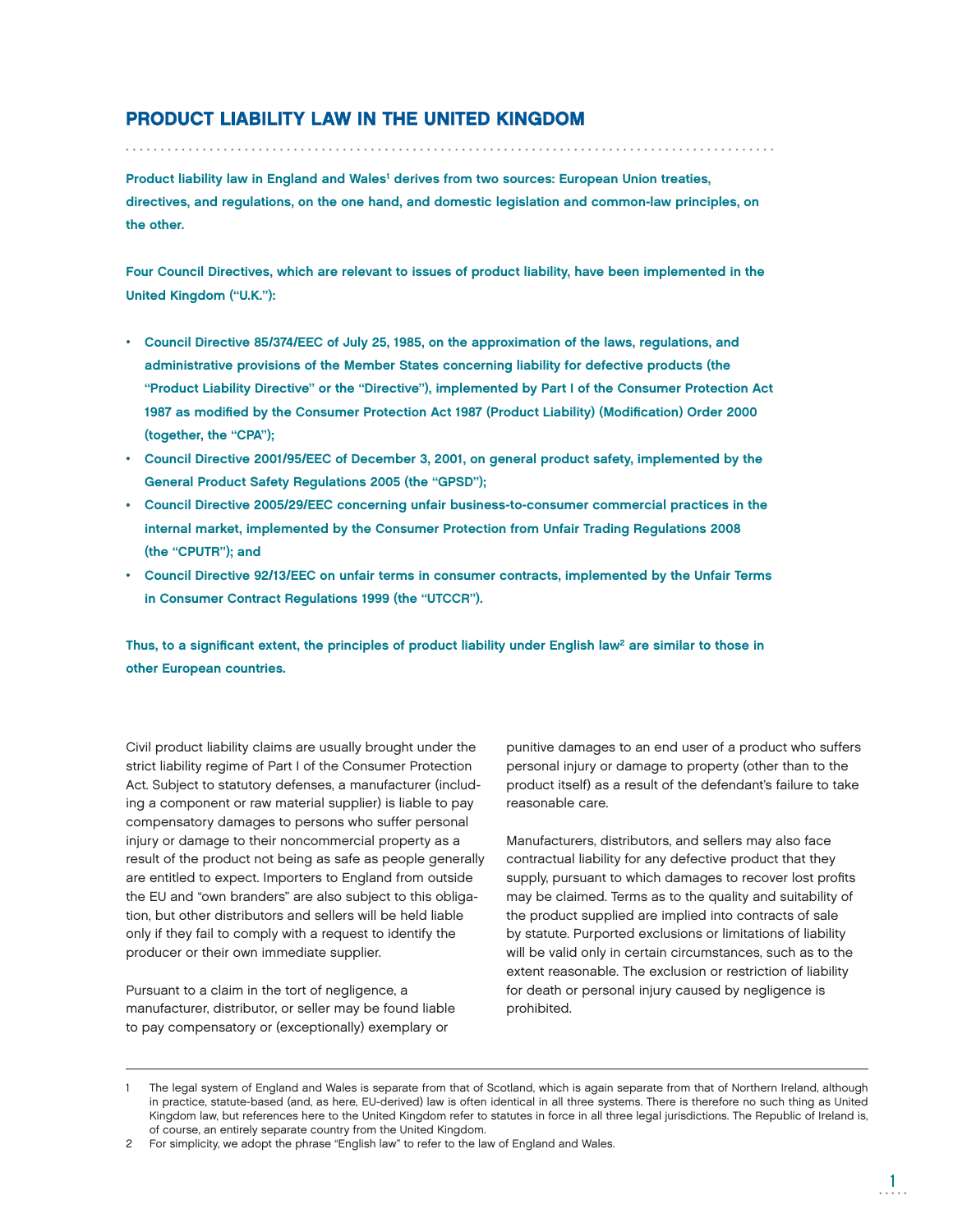Criminal sanctions are most likely to apply to manufacturers, distributors, and sellers of defective products relating to conduct that: (i) causes death or personal injury to people; (ii) misleads the consumer; or (iii) creates an unacceptable risk as regards a product's safety.

Manufacturers and distributors are under obligations to alleviate risk to consumers, including to recall products in certain circumstances. Local government authorities have wide-ranging statutory powers of investigation and enforcement in relation to dangerous products, including suspension of sales, recall, and forfeiture. Contravention of government product safety orders is a criminal offense.

# LIABILITY OF MANUFACTURERS

# CIVIL LIABILITY

### Strict Liability

Part I of the CPA, which came into force on March 1, 1988, introduced the concept of strict liability for defective products. Prior to this time, civil liability was limited to negligent or deliberate conduct or inaction.

Broadly speaking, strict liability under the CPA applies where harm is caused wholly or partly by a defect in a product.<sup>3</sup> The CPA definition of "product"<sup>4</sup> is broad, comprising any goods<sup>5</sup> or electricity and including component parts and raw materials. Liability applies to producers<sup>6</sup> of the product.

A central tenet of Part I of the CPA is that, unlike in a common-law claim in negligence, a claimant need not prove the defendant's fault. Subject to the statutory defenses, it is sufficient to prove that the product contained a defect that caused injury or damage. It is necessary, though, to prove a defect. It is insufficient to show that the product failed and caused damage,<sup>7</sup> though proof of defect may be shown by inference.8 The burden of proof lies with the claimant.

A "defect" is present where "the safety of the product is not such as persons generally are entitled to expect,"9 taking into account all the circumstances, including (but not limited to): (i) the manner and purposes for which the product was presented; (ii) what might reasonably be expected to be done with the product; and (iii) the time when the product was put into circulation.<sup>10</sup> A defect shall not be inferred from the fact that a later product is safer. Also, there is authority that a claimant is precluded from arguing that safety features developed subsequently could and should have been introduced earlier.<sup>11</sup> Finally, although this does not necessarily apply in other Member States, there is authority that, when considering "all the circumstances," it is inappropriate to take account of: (i) the practicality and cost of possible measures to avoid the defect; or (ii) the social benefits of the product as compared to its risks.<sup>12</sup>

Design and manufacturing defects. The CPA draws no distinction between a design defect and a manufacturing defect.13 The appropriate test of "defect" in all cases is the public's legitimate expectation of safety. In applying this test, the courts have referred to a distinction between "standard" and "nonstandard" (in the sense of being "rogue") products, which is somewhat analogous to the traditional U.S. distinction between design and manufacturing defects.

The test for determining whether dangers inherent in a "standard" product fall within the CPA definition of "defect" is to ask: "Can the public have a legitimate expectation of a greater degree of safety from the product?" The fact that the danger inherent in a product is generally known is taken into account in determining the public's legitimate expectation.14 A product is not to be considered defective for the sole reason that a safer product was subsequently put into circulation.15

A "nonstandard" product will fall within the CPA definition of "defect" if the claimant is able to demonstrate the non-

- 3 Section 2(1) of the CPA.
- Section 1(2) of the CPA.

7 Richardson v. London Rubber Co Ltd [2000] Lloyd's Rep. Med. 280.

- 11 A v. National Blood Authority [2001] 3 All E.R. 289.
- 12 A v. National Blood Authority [2001] 3 All E.R. 289.
- 13 An English court has rejected this categorization as alien to the structure of the Directive and the CPA (A v. National Blood Authority [2001] 3 All E.R. 289).
- 14 A v. National Blood Authority [2001] 3 All E.R. 289.
- 15 Section 3(3) of the CPA.

<sup>5 &</sup>quot;Goods" include agricultural produce supplied after December 4, 2000 (Council Directive 99/34/EEC and the Consumer Protection Act 1987 (Product Liability) (Modification) Order 2000).

<sup>6 &</sup>quot;Producer" means "(a) the person who manufactured it; (b) in the case of a substance which has not been manufactured but has been won or abstracted, the person who won or abstracted it; (c) in the case of a product which has not been manufactured, won or abstracted but essential characteristics of which are attributable to an industrial or other process having been carried out (for example, in relation to agricultural produce), the person who carried out that process" (Section 1 of the CPA). Products that are "won or abstracted" include minerals and raw materials, such as sea salt, mineral water, coal, and oil.

Ide v. ATB Sales Ltd [2008] EWCA Civ 424.

<sup>9</sup> As might be expected, "safety, in relation to a product, shall include safety with respect to products comprised in that product and safety in the context of risks of damage to property, as well as in the context of risks of death or personal injury" (Section 3 of the CPA).

<sup>10</sup> Section 3 of the CPA.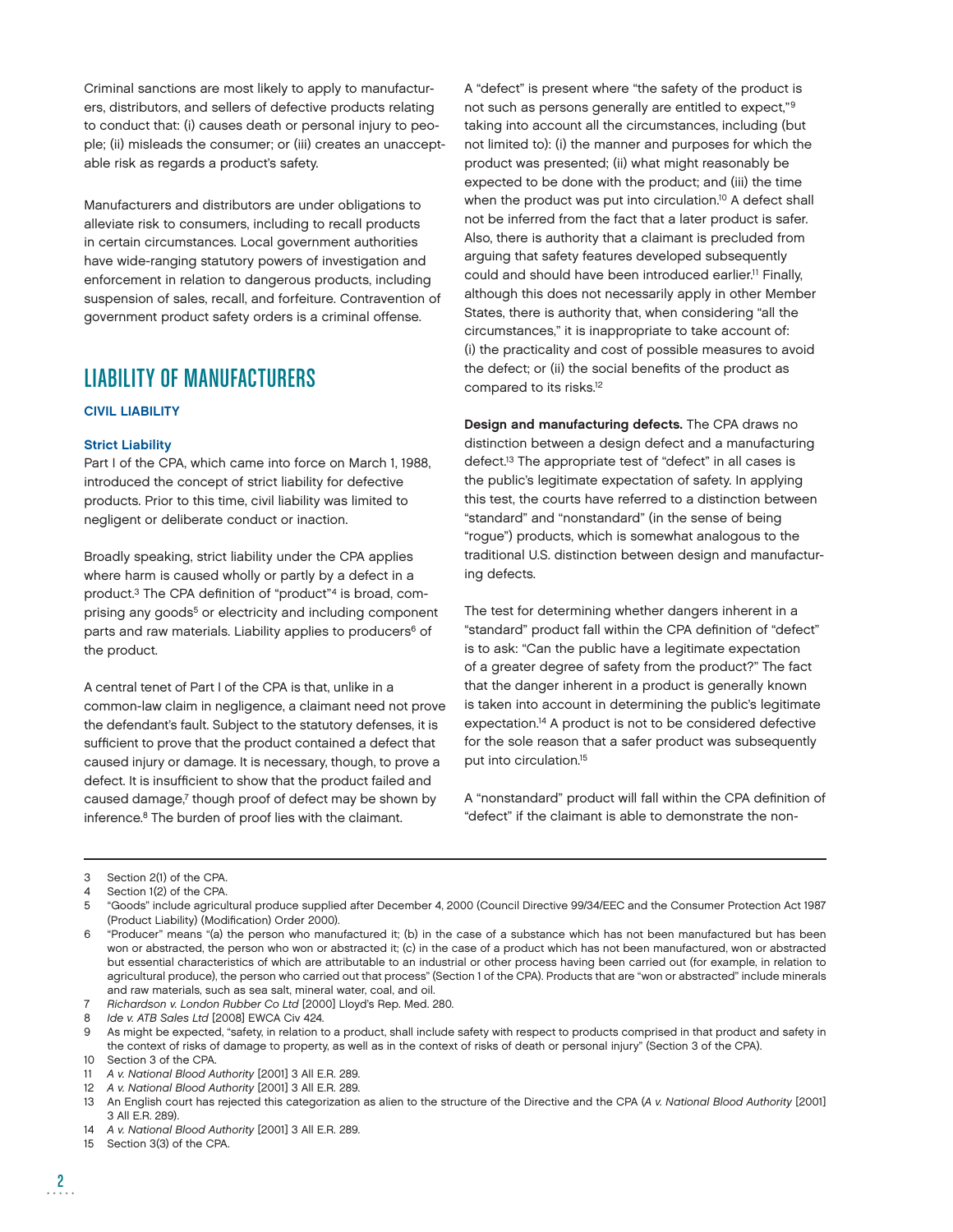standard nature of the particular product and that it was the nonstandard part which made the product unsafe and caused injury. One caveat is that a particular nonstandard product might not contain a "defect" under the CPA if the public at large accepted<sup>16</sup> that a proportion of the products would be flawed.

Failure to warn. In determining whether the safety of a product is not such as persons generally are entitled to expect, the CPA allows consideration of "any instructions for, or warnings with respect to, doing or refraining from doing anything with or in relation to the product."17 In practice, despite the strict liability thrust of the CPA, the prevailing view is that the standard with regard to warnings differs little (if at all) from the tort of negligence. The relevant question is: "Was it reasonable to require the producer to provide a warning in the circumstances?" There can be no liability unless the producer knew, or should have known, of the risk of which it failed to warn, and the harm would have been avoided had the producer taken reasonable steps to bring the risk to the user's attention.

Defenses. There are a number of statutory defenses to a claim under Part I of the CPA:

- The defect is attributable to compliance with a domestic or European Community law requirement.<sup>18</sup>
- The defendant did not at any time supply the product to another.19
- The product was manufactured or supplied for noncommercial purposes.<sup>20</sup>
- At the time the product was supplied, the defect did not exist in the product.<sup>21</sup>
- The state of scientific and technical knowledge at the time that the product was supplied did not allow discovery or awareness of the defect.<sup>22</sup> The wording of this defense is broader than Article 7(e) of the Directive, as well as its application in many Member States:<sup>23</sup> information available to scientific researchers but not producers will not defeat this defense under the CPA, but it would defeat the defense had the wording of the

Directive been adopted. This CPA defense has been narrowly construed. A producer will be protected only if it proves that: (i) the state of scientific and technical knowledge shows that the possibility of the defect could not have been discovered, even if there was no means available to determine whether it exists in a particular item;<sup>24</sup> and (ii) the relevant scientific and technical knowledge was not available to the producer when the product was marketed, even if a reasonable producer would not have been aware of it or would have dismissed it as contrary to the weight of evidence available at the time.<sup>25</sup>

• A component manufacturer can show that the defect is wholly attributable to the design of the product in which the component has been fitted or to the instructions given by the product manufacturer.<sup>26</sup>

Any civil action brought under the CPA is subject to two limitation periods:

- The injured party has three years to initiate legal proceedings for damages from the moment the cause of action accrued or, if later, from the moment he or she acquired, or might reasonably have been expected to acquire, knowledge of the injury or damage;<sup>27</sup> and
- The liability of a producer, apparent producer, or importer expires at the end of 10 years from the date that it last supplied the product.<sup>28</sup>

Damages. Damages are awardable in a successful claim under the CPA for death, personal injury, or any loss of or damage to any noncommercial property (including land).29 The level of damages is to compensate the injured party, not to punish the defendant. Exemplary or punitive damages are therefore not available.

Liability for death or personal injury is unlimited. The U.K. has not implemented Article 16 of the Directive's optional cap on liability. Liability for damage to noncommercial property is restricted in two ways: (i) there is no liability if the property lost or damaged was not ordinarily intended

20 Section 4(1)(c) of the CPA.

<sup>16</sup> The relevant test is what the public actually accepts rather than what the public is reasonably entitled to expect (A v. National Blood Authority [2001] 3 All E.R. 289 at paragraph 31).

<sup>17</sup> Section 3(1) of the CPA.

<sup>18</sup> Section 4(1)(a) of the CPA.

<sup>19</sup> Section 4(1)(b) of the CPA.

<sup>21</sup> Section 4(1)(d) of the CPA.

<sup>22</sup> Section 4(1)(e) of the CPA.

<sup>23</sup> Article 7(e) of the Directive reads as follows: "The producer shall not be liable as a result of this Directive if he proves that the state of scientific and technical knowledge at the time when he put the product into circulation was not such as to enable the existence of the defect to be discovered . . . ."

<sup>24</sup> A v. National Blood Authority [2001] 3 All E.R. 289; Richardson v. London Rubber Co Ltd [2000] Lloyd's Rep. Med. 280.

<sup>25</sup> EC Commission v. United Kingdom C-300/95 [1997] ECR 2649.

<sup>26</sup> Section 4(1)(f) of the CPA.

<sup>27</sup> Section 11A(4) of the Limitation Act 1980.

<sup>28</sup> Section 11A(3) of the Limitation Act 1980.

<sup>29</sup> Section 5(1) of the CPA.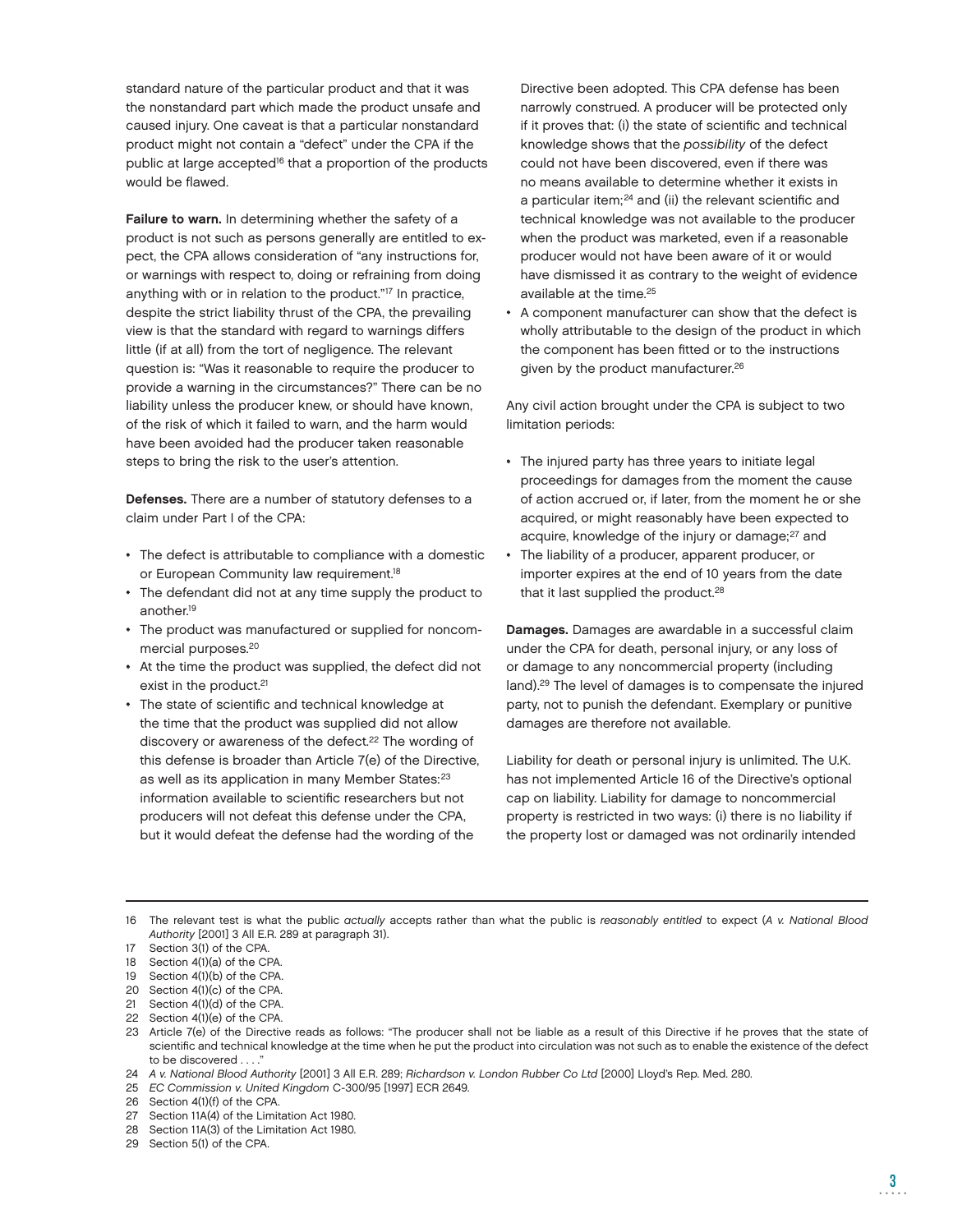for private use and intended by the claimant mainly for his or her own private use;<sup>30</sup> and (ii) liability is limited to damage caused to property other than to the defective product itself.31

Where damage is caused partly by a defect in the product and partly by the fault of the claimant, the damages payable are reduced to such extent as the court thinks just and equitable with regard to the claimant's share in the responsibility for the damage.32

### The Tort of Negligence

Continued relevance in light of the CPA. Despite the CPA's introduction of strict liability for defective products, common-law liability remains. Although a claimant will ordinarily rely on the CPA, in some circumstances he or she will need to rely on the tort of negligence:

- When the damaged property is intended for commercial, rather than private, use;
- If the defective product was never put into circulation; and
- When the three-year limitation period for a property damage claim under Part I of the CPA has expired (the limitation period in the tort of negligence, for all damage other than personal injury,<sup>33</sup> is six years).

The applicable test. A claimant must prove that the manufacturer owed him or her a duty of care, that the manufacturer committed a breach of that duty by failing to take reasonable care, and that this breach was at least a substantial cause of the damage. In addition, the type (but not the extent) of the damage must have been reasonably foreseeable.34 The burden of proof lies with the claimant.

A manufacturer (including a manufacturer of component parts or raw materials) owes a duty of care to the ultimate consumer of its products. In practice, it will often suffice for the consumer claimant to adduce sufficient evidence to justify the inference of the manufacturer's negligence without being required to specify what caused the defect.

Design defect. A design defect arises when a product is unreasonably dangerous when manufactured as intended. Accordingly, a manufacturer is not negligent for a product's design if, at the time of the product's circulation: (i) the manufacturer could not reasonably discover that the design was dangerous or defective; or (ii) according to the

state of technical knowledge and expertise at that time, it was not possible to include safety features in the product, even though they may now be commonplace. Further, a manufacturer will not be liable if the design defect, on the balance of probabilities, is attributable to a third party, such as an external designer or component manufacturer, and the manufacturer exercised reasonable care in selecting the third party and checking his contribution.

Manufacturing defect. A manufacturing defect arises when a particular product differs from the product as intended or desired by the producer.<sup>35</sup> A manufacturer will be negligent if the claimant demonstrates that the defect was caused by the manufacturer's failure to take reasonable care during the manufacturing process, but it is not necessary for the claimant to demonstrate precisely how the defect arose.36

Marketing defects and failure to warn. A manufacturer's duty to exercise reasonable care is not limited to the manufacture of the product itself. It also applies to any packaging in which it is distributed, as well as to any labels, instructions, and directions that accompany the product. If a manufacturer knows, or ought to know, about a danger inherent in its product, it is negligent if it fails to take reasonable steps to bring such danger to the consumer's attention.

While, as a general principle, liability will be imposed only if the danger was reasonably discoverable at the time the product was supplied, a manufacturer has a continuing duty to keep up to date with scientific developments relating to its products. If a manufacturer receives, or ought to have received, information of a serious danger, then it has a duty to take reasonable steps to bring such danger to the attention of those likely to be affected. In determining what constitutes "reasonable steps," there is no duty to warn if it would serve no purpose or if the danger is obvious, such as warning that hot drinks are actually hot.37

It is a question of fact and degree in each case whether the manufacturer has given adequate warning. The warning must adequately convey both the likelihood of the risk and the seriousness of the consequences. It would also be prudent, and perhaps required, to warn of any steps that the user could take to avoid or minimize the risk.

32 Section 6(4) of the CPA.

- 34 The Wagon Mound [1961] AC 388.
- 35 A v. National Blood Authority [2001] 3 All E.R. 289 at [36].
- 36 Grant v. Australian Knitting Mills Ltd [1936] AC 85.
- 37 Bogle v. McDonald's Restaurants Ltd [2002] EWHC 490 (QB).

<sup>30</sup> Section 5(3) of the CPA.<br>31 Section 5(2) of the CPA

Section 5(2) of the CPA.

<sup>33</sup> The limitation period for a personal-injury claim is three years.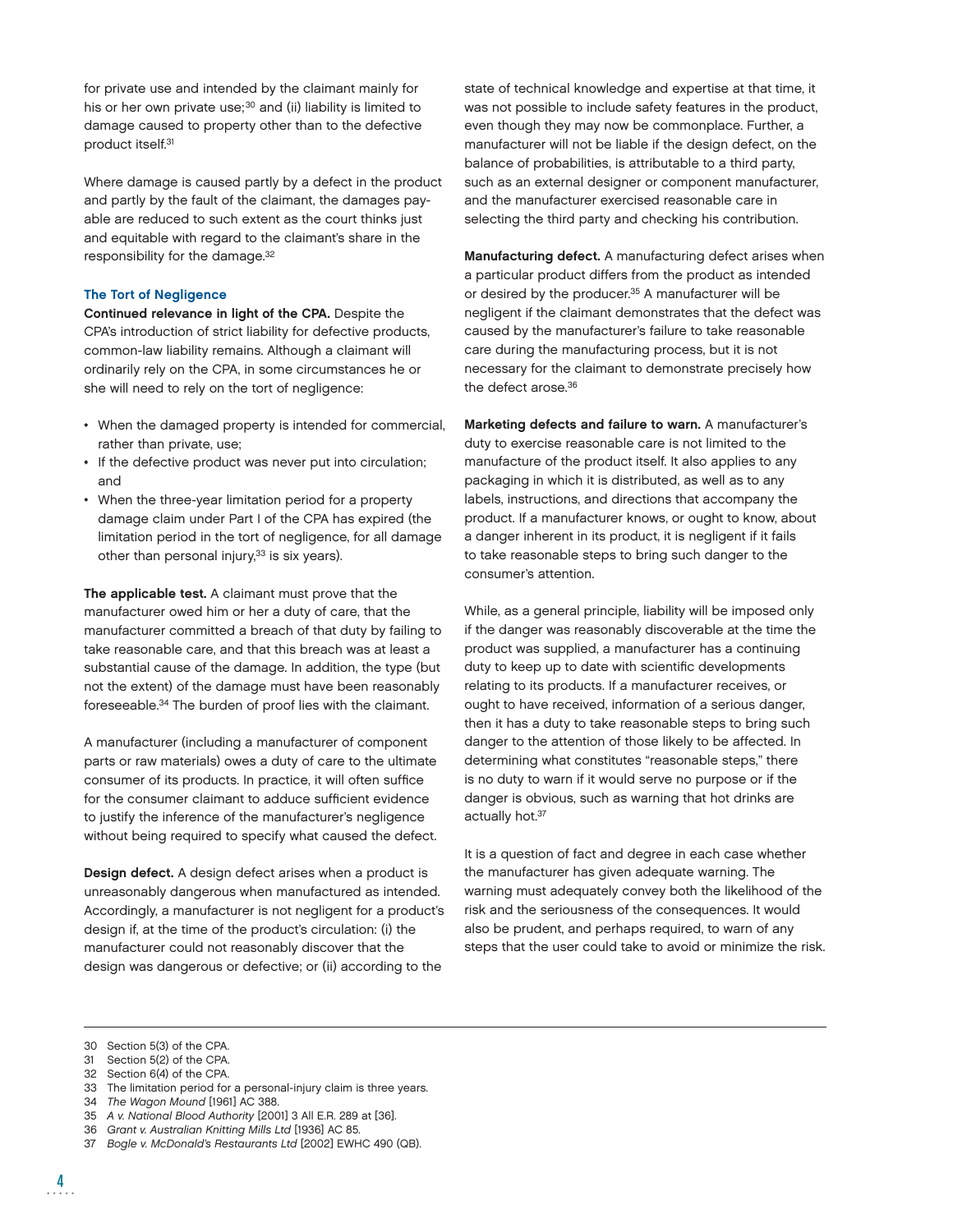Defenses/qualifications. Although not defenses to a claim in negligence, several factual scenarios result in a manufacturer incurring no, or reduced, liability:

- The claimant knows that the product is defective but makes the conscious decision to run the risk and use the product anyway;
- When damage is caused partly by the manufacturer's negligence and partly by the claimant's fault, the damages payable are reduced to such extent as the court thinks just and equitable with regard to the claimant's share in the responsibility for the damage;
- Damage is caused by the claimant's use of the product for an illegitimate purpose or for something substantially different from the manufacturer's intended use; and
- The product causes damage to abnormally sensitive claimants only.

Damages. Damages awarded in a successful negligence claim are generally intended to compensate for any losses incurred by the claimant as a result of the negligently caused defect. Damages are available for death or personal injury caused to the claimant and for damage to his or her property, other than damage to the defective product itself, which is generally not recoverable.<sup>38</sup> Purely economic loss caused by the defect is not recoverable.

Although the usual remedy is compensatory damages, exemplary or punitive damages are available in principle when the defendant has shown a deliberate, total disregard for the claimant's rights, coupled with a very high degree of negligence. That said, in practice the courts are reluctant to award exemplary damages.

### Liability in Contract

Although contractual liability to product end users is generally a more significant issue for retailers than manufacturers, a manufacturer who sells directly to the consumer in England needs to have regard for contractual protection afforded to consumers. A manufacturer may also face contractual liability for supplying a defective product to its own customers, even if they are not the end users.

Express warranties. Parties to a contract are free to agree to express warranties as they wish, and breach of a warranty will give rise to a claim for damages. Advertising or other promotional language will generally not give rise to an express warranty,<sup>39</sup> although a commercial seller of

goods to a buyer who deals as a consumer may be liable for breach of the implied warranty of satisfactory quality (discussed directly below) if the goods lacked a quality claimed for them in "any public statements on the specific characteristics of the goods made about them by the seller, the producer or his representative in advertising or labelling."<sup>40</sup>

Implied warranties. Pursuant to the Sale of Goods Act 1979 and the Supply of Goods and Services Act 1983, a number of warranties are implied into the contract of sale of all products supplied in the course of business: (i) the products are of a satisfactory quality;<sup>41</sup> (ii) the products correspond with the description<sup>42</sup> or sample supplied;<sup>43</sup> and (iii) the products are fit for any particular, specified purpose.44 The seller will not be liable, however, for faults drawn to the purchaser's attention prior to the contract or which the purchaser's examination of the product should have revealed.

Consumer contracts have an additional presumption: where products show a defect within the first six months after purchase, they are presumed to result from a breach of the warranties implied by statute.

Further warranties are implied into a contract if the parties intended them at the time they entered into the contract or if those warranties are required to give business efficacy to the contract.

Exclusion clauses. A number of restrictions prevent any attempt to exclude or limit liability for defective products:

- The Unfair Contract Terms Act 1977 ("UCTA") prohibits the parties to a consumer contract from excluding the implied term as to the satisfactory quality of the product supplied. UCTA also prohibits the exclusion of liability for death or personal injury caused by negligence, as well as the exclusion of any liability under Part I of the CPA. Other liability for negligence, such as damage to property, may be excluded or limited only to the extent that the exclusion or limitation is reasonable.
- The UTCCR protects consumers against unfair standard terms included in their contracts with retailers by declaring that those terms are not binding.<sup>45</sup> Unfair terms include those that are misleading, deny the consumer full redress, or exonerate the business from having to perform its obligations.

<sup>38</sup> The exception is damage caused to a complex assembled product in which the defective product constitutes only one component.

<sup>39</sup> In Lambert v. Lewis [1982] A.C. 225, statements in the manufacturer's promotional literature that his product was "foolproof" and "required no maintenance" were held as not intended to be acted on as express warranties.

<sup>40</sup> Section 14(2D) of the Sale of Goods Act 1979.

<sup>41</sup> Section 14(2) of the Sale of Goods Act 1979 and Sections 4(2) and 9(2) of the Supply of Goods and Services Act 1983.

<sup>42</sup> Section 13(1) of the Sale of Goods Act 1979 and Sections 3 and 8 of the Supply of Goods and Services Act 1983.

<sup>43</sup> Section 15 of the Sale of Goods Act 1979 and Sections 5 and 10 of the Supply of Goods and Services Act 1983.

<sup>44</sup> Section 14(3) of the Sale of Goods Act 1979 and Sections 4(4), 4(5), 9(4), and 9(5) of the Supply of Goods and Services Act 1983.

<sup>45</sup> Regulation 8(1) of the UTCCR.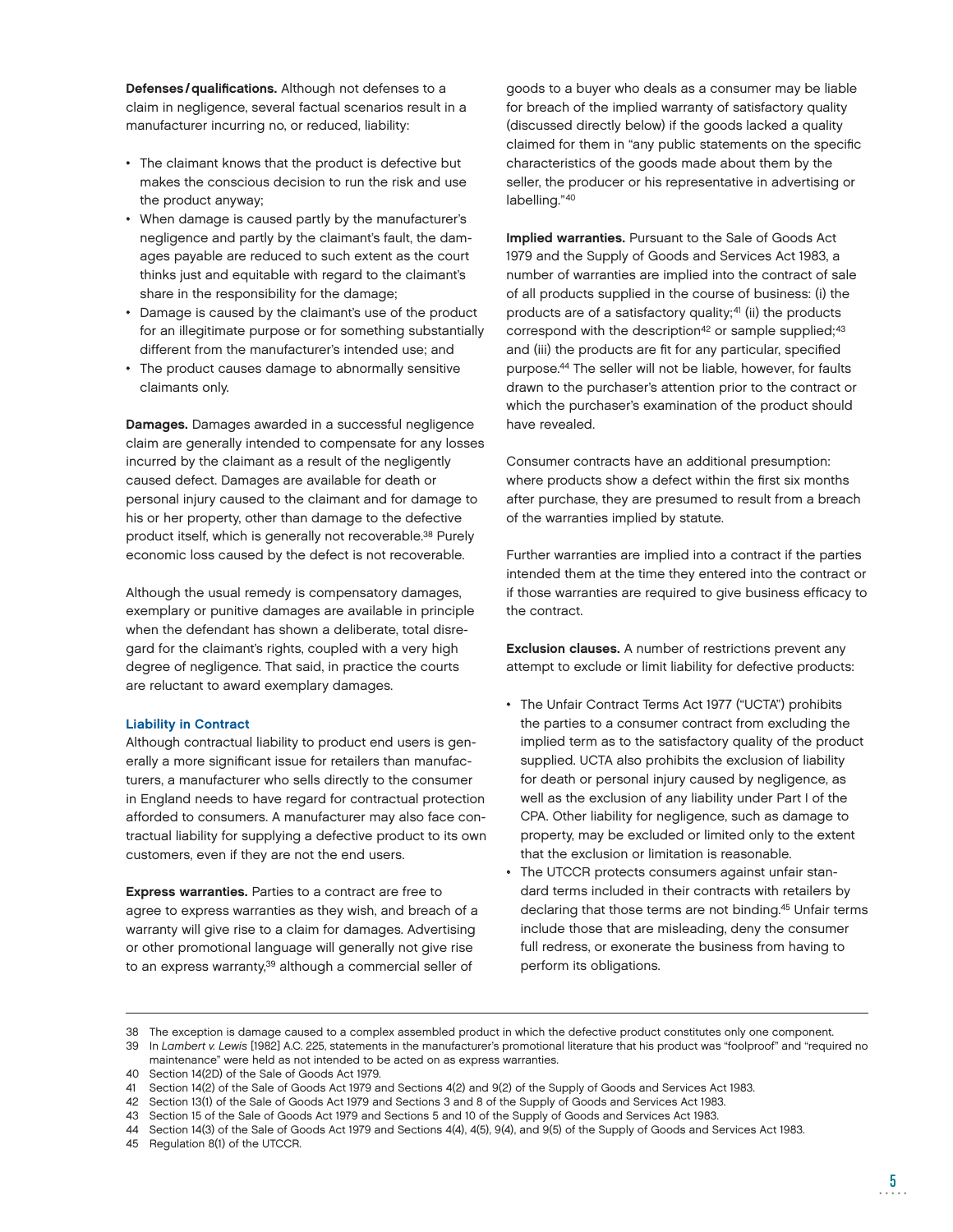Damages. Whereas in tort the focus is on the protection of the consumer from the danger posed by a defective product, the purpose of contract law in product liability cases is to ensure the quality of the product, that it corresponds with its description, and that it is fit for purpose.

Damages awarded in a breach-of-contract claim are intended to restore the claimant to the position that he or she would have had if the contract had been performed. While damages for death or personal injury are recoverable to the extent that such harm was within the parties' contemplation when they entered into the contract, damages in a breach-of-contract claim are usually awarded for economic loss, such as loss of profits, if that loss was a foreseeable consequence of the breach of contract. Exemplary or punitive damages are not available.

#### Availability of Class Actions

An extensive debate has taken place in recent years on both the European and the national level as to the availability of aggregate litigation mechanisms. In practice, England remains a long way from prolific class actions for product liability or any other area.

Although the English civil justice system provides for a number of different procedural mechanisms to facilitate multiparty litigation,46 in practice these devices have been used sparingly. Because of a growing recognition that existing procedures do not necessarily facilitate justice, the U.K. Civil Justice Council presented a series of recommendations to the government in July 2008, including the introduction of a generic collective action and the possibility of collective claims being brought by a wide range of representative parties, especially designated bodies such as consumer protection groups. While the government did not support this recommendation and instead emphasized regulatory options and alternative dispute resolution, the European Commission has recently concluded a Europe-wide consultation process on collective antitrust damages actions. It continues to work on producing an EU framework on collective redress.

#### Prohibition of Contingency Fees

Although conditional fee arrangements, including provision for a success fee, are permitted in English civil proceedings, other contingency fees are prohibited.47 This prohibition is undoubtedly a significant factor in the small number of class action cases to proceed through the English courts to date. An influential report on costs prepared in December 2009 by a senior member of the English judiciary48 recommended that, subject to certain restrictions, lawyers be permitted to charge contingency fees. Whether anything comes of this recommendation remains to be seen.

It remains unlikely that prolific class actions will become a feature of English civil litigation in the near future, although a gradual increase is to be expected.

#### CRIMINAL LIABILITY

Criminal offenses relating to products fall under three categories:

#### Conduct That Causes Death or Personal Injury to People

Criminal offenses of this type include all offenses against the person, such as homicide and causing actual bodily harm. With the sole exception of the criminal offense of corporate manslaughter,49 which applies to conduct taking place after April 6, 2008, only individuals, not corporate entities, can commit offenses against the person.

Corporate manslaughter is committed when the way in which the company's activities are managed or organized causes a person's death and amounts to a gross breach of a duty of care owed by the company to the deceased (including a duty owed by a company engaged in the supply of goods). Although the role of senior management is crucial in determining whether the company committed this offense, individual directors or managers cannot be convicted of corporate manslaughter. The penalty for corporate manslaughter is an unlimited fine, with the level determined by reference to all the circumstances.

<sup>46</sup> These procedures include: (i) the court's power to consolidate any number of claims into a single set of proceedings or to hear two or more claims at the same time (Civil Procedure Rules ("CPR") 3.1(2)(g) and 3.1(2)(h)); (ii) the ability of one named claimant or defendant to bring or defend a civil action both on its own behalf and on behalf of others with the same interest in the claim (CPR 19.6); and (iii) the power for the court to make a group litigation order where there are or are likely to be a number of claims giving rise to common or related issues, pursuant to which the court establishes a register of group litigants to which additional persons may be added even after judgment (CPR 10 Part III).

<sup>47</sup> Conditional fee arrangements provide for a fixed percentage uplift on the fees that would have been payable absent a conditional fee arrangement. Fees calculated as a percentage of the amount of damages recovered are not permitted.

<sup>48</sup> Lord Justice Jackson's Review of Civil Litigation Costs.

<sup>49</sup> This offense was created by the Corporate Manslaughter and Corporate Homicide Act 2007.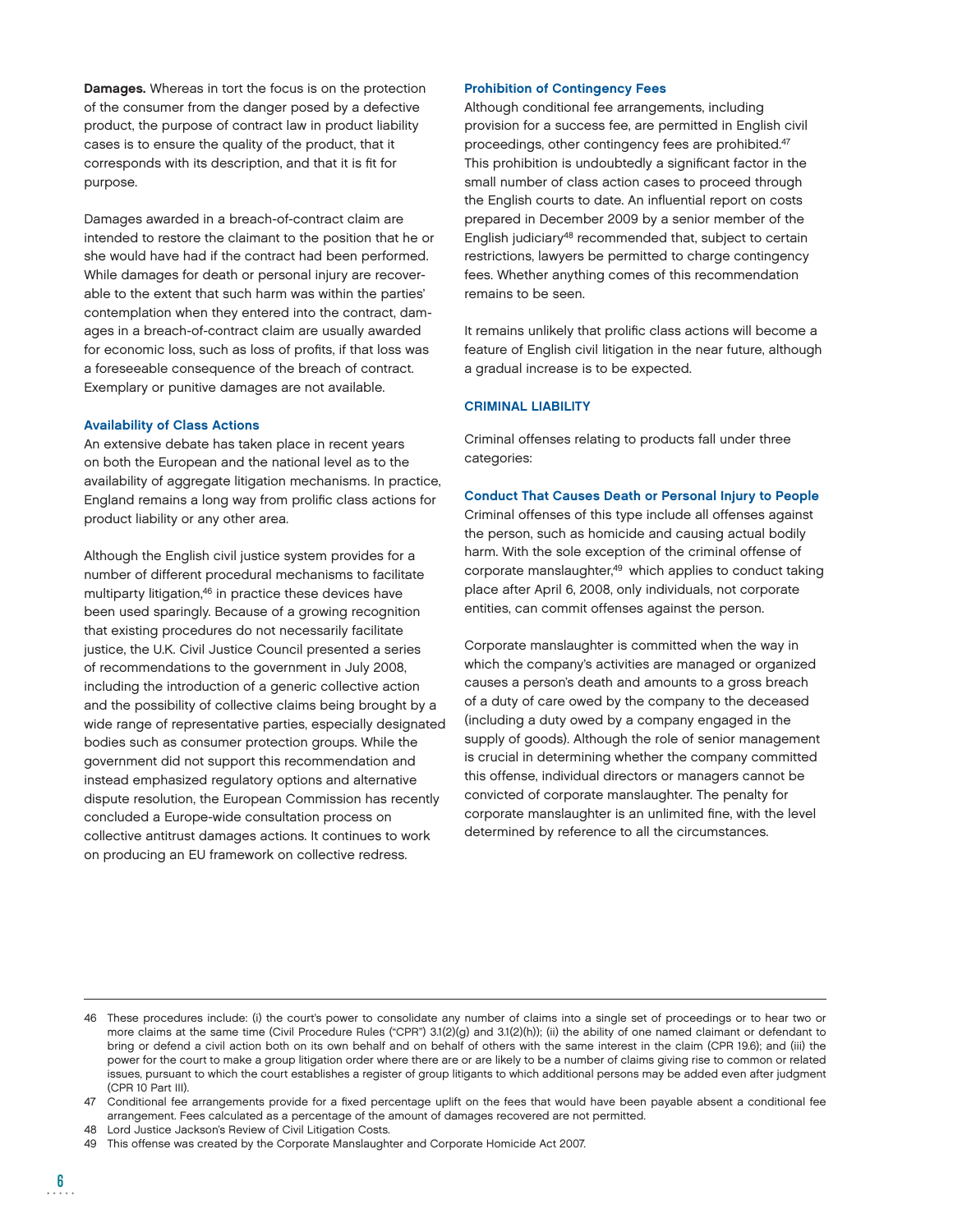#### Conduct That Misleads the Consumer

The CPUTR prohibits deceptive and other unfair commercial practices. A commercial practice is unfair if it is either a misleading action<sup>50</sup> or a misleading omission.<sup>51</sup> A person committing the offense is liable for a fine, imprisonment for up to two years, or both.<sup>52</sup> It is a defense if the misleading action or omission was due to a mistake, accident, act, or default of another person; due reliance on information supplied by another person; or another cause beyond the person's control, provided that it took all reasonable care and exercised all due diligence to avoid the offense.<sup>53</sup>

# Conduct That Creates an Unacceptable Risk as Regards a Product's Safety

The purpose of including these offenses is to prevent any harm before it takes place.

The GPSD applies to all products that are not subject to other specific safety requirements imposed by EU law.<sup>54</sup> The GPSD imposes a general requirement on producers, importers, and other professionals in the supply chain to place only "safe" products on the market.<sup>55</sup> A product is "safe" if, under normal or reasonably foreseeable conditions of use, it presents either no risk or "only the minimum risks compatible with the product's use, considered to be acceptable and consistent with a high level of protection for the safety and health of persons."56

The GPSD sets out a number of criminal offenses relating to failure to comply with its general safety requirement, including: (i) the placement on the market of a product that does not conform with its general safety requirement; and (ii) the supply by a distributor of a product that it knows, or should have presumed, to be dangerous.57 A GPSD offense can be committed by a corporate entity and, in appropriate circumstances, by individual directors or managers also if it is committed with their consent or connivance or is attributable to any neglect on their part.58 An offense under the GPSD may be punished by a fine of up to £20,000, imprisonment for up to 12 months, or both.59 The GPSD does not apply to products that are used in the workplace, which are instead covered by the U.K. Health and Safety at Work etc Act 1974. Pursuant to this legislation, suppliers of "articles for use at work" are under a general duty to ensure, so far as is reasonably practicable, that those articles are designed and constructed to be safe and without risk to health when correctly used. Breach of this duty, which applies to manufacturers, designers, importers, equipment rental companies, and installers, is an offense punishable by fines, imprisonment, or both.

# LIABILITY OF DISTRIBUTORS, SELLERS, AND RESELLERS

# LIMITED CPA LIABILITY

Distributors, sellers, and resellers have limited exposure to strict liability under Part I of the CPA: they face primary liability only if they are "own branders" (those who hold themselves out as producers of a product) or if they import the product into a Member State from a place outside of any Member State in order to supply it in the course of business.60 In addition, a supplier of defective products will be exposed to secondary liability under Part I of the CPA if it fails within a reasonable time to comply with a request from an injured person to identify the producer, "own brander," or importer of the product or to identify its immediate supplier.<sup>61</sup>

### **NEGLIGENCE**

Distributors, sellers, and resellers owe a duty of care to the end consumer. In order to discharge this duty, a supplier or retailer must take reasonable steps (if any) to examine the safety of the products that it distributes or sells, but only to the extent that an investigation is reasonably possible. For products that cannot reasonably be examined, it is

<sup>50</sup> A commercial practice is a misleading action if: (a) it contains false information and is therefore untruthful in relation to characteristics of the product or circumstances connected with its sale, or (b) its overall presentation in any way deceives or is likely to deceive the average consumer, even if the information provided is factually correct, and as a result, it causes or is likely to cause the average consumer to make a transactional decision that he or she would not otherwise have made (Regulation 5(2) of the CPUTR).

<sup>51</sup> A commercial practice is a misleading omission if it: (a) omits or hides material information, (b) provides material information in a manner that is unclear, unintelligible, ambiguous, or untimely, or (c) fails to identify its commercial intent, and as a result, it causes or is likely to cause the average consumer to make a transactional decision that he or she would not otherwise have made (Regulation 6(1) of the CPUTR).

<sup>52</sup> Regulation 13 of the CPUTR.

<sup>53</sup> Regulation 17 of the GPSD.

<sup>54</sup> Separate regulations apply to products such as medicines, cosmetics, medical devices, machinery and electrical devices, toys, and food, each of which imposes its own criminal sanctions.

<sup>55</sup> Regulation 5 of the GPSD.

<sup>56</sup> Regulation 2 of the GPSD goes on to provide that, in determining what constitutes a "safe" product, one may consider the characteristics of the product; the effect of the product on other products (where it is reasonably foreseeable that it will be used with other products); the presentation of the product (including warnings and instructions for use); and the categories of consumers at risk when using the product.

<sup>57</sup> Regulation 20(1) of the GPSD.

<sup>58</sup> Regulation 31(2) of the GPSD.

<sup>59</sup> Regulation 20(1) of the GPSD.

<sup>60</sup> Section 2(2) of the CPA.

<sup>61</sup> Section 2(3) of the CPA.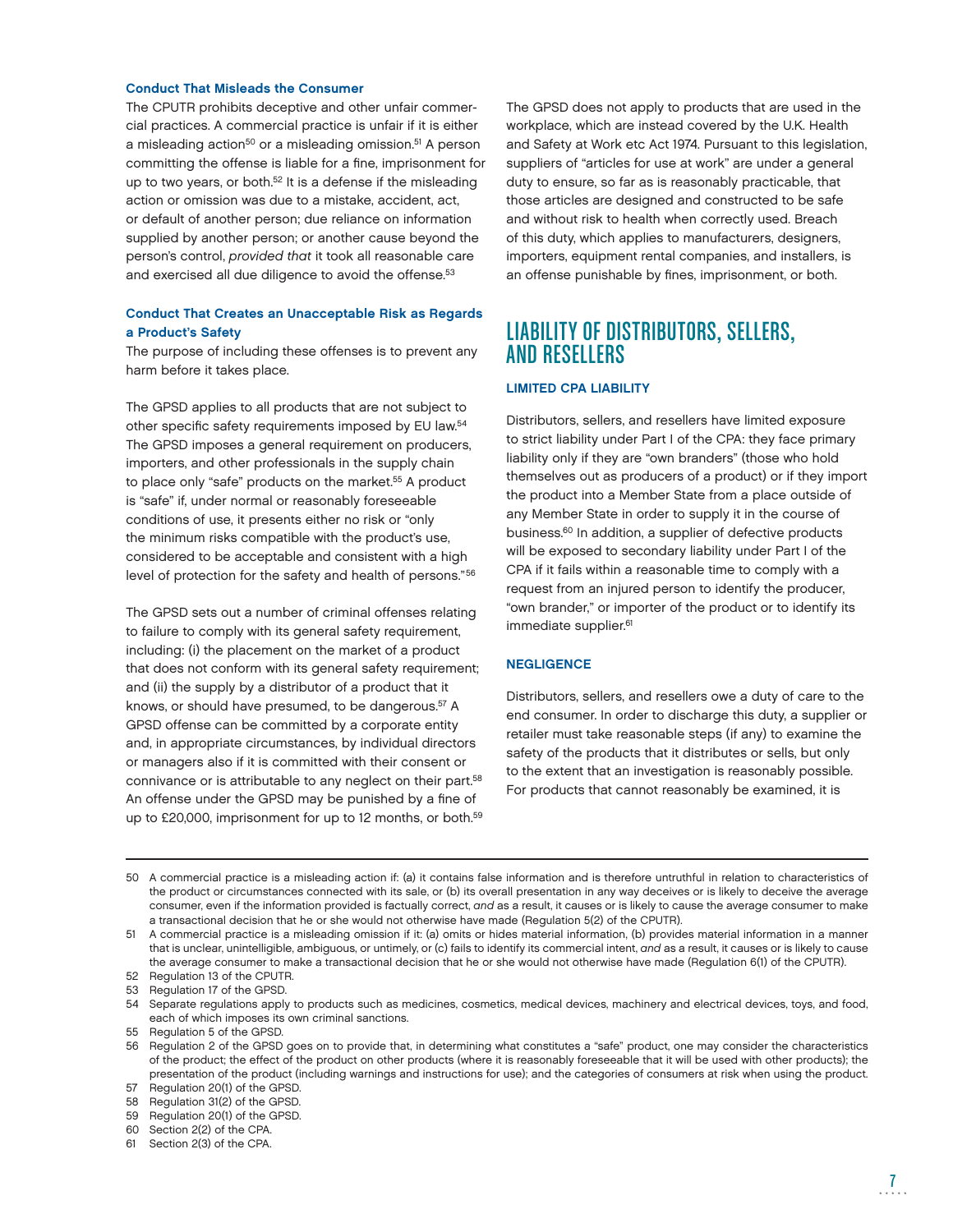generally sufficient for suppliers to ensure that they are dealing with reputable manufacturers and producers.

Due to their direct contractual relationship with consumers, retailers are more likely than manufacturers to face a contractual claim from a consumer for harm caused by a defective product. English law principles regarding a contractual claim, as explained for manufacturers' liability, apply to retailers.

Criminal liability offenses may also apply to distributors, sellers, and resellers.

# LIABILITY OF COMPONENT AND RAW MATERIAL **SUPPLIERS**

The duties and potential liabilities of component and raw material suppliers mirror those of manufacturers. However, these suppliers are liable only if a defect is found in the component or raw material supplied. The manufacturer of a component has a defense to a claim under Part I of the CPA if it can show that the defect was wholly attributable to the design of the product in which the component was fitted or to the instructions given by the product manufacturer.<sup>62</sup>

# PRODUCT RECALLS AND GOVERNMENT ADMINISTRATIVE INVESTIGATIONS OF PRODUCT DEFECT

# STANDARD OF LIABILITY

The GPSD obligates producers and distributors to be informed of the risks of their products. When they learn that a product breaches the general safety requirement and therefore may present consumers with an unacceptable risk, producers and, within the limits of their activities, distributors are required to take appropriate action to alleviate that risk.63 These steps may include a product recall. They must notify the enforcement authority in writing of the action taken to prevent risk to consumers and the identity of all Member States in which, to the best of their

knowledge, the product is being or has been marketed or supplied.<sup>64</sup>

Common-law negligence also imposes a duty on manufacturers and distributors to ensure, as far as is reasonably practical, that their products will not injure the end users. If this duty is breached and injury is caused to the user as a result, the manufacturer or distributor may be liable for damages in a civil action.

The GPSD also provides local government authorities with many powers of investigation and enforcement:

- To organize appropriate checks on the safety of a product:<sup>65</sup>
- To enter, and conduct searches of, premises and to require the supply of information and records by persons carrying on a commercial activity;<sup>66</sup>
- To require the person, at its own expense, to provide warnings as to the risks of a product as stipulated within the notice:<sup>67</sup>
- To serve a suspension notice for the period required to organize appropriate safety checks, where the authority has reasonable grounds for suspecting that a requirement under the GPSD has been contravened;<sup>68</sup>
- To serve a withdrawal notice, prohibiting the person from supplying the product or placing it on the market, where the authority has reasonable grounds for believing that the product is not "safe";<sup>69</sup>
- To serve a recall notice, where the authority has reasonable grounds for believing that a product is not "safe";70 and
- To apply to the courts for an order for the forfeiture of a product on the grounds that it is not "safe."71

Any person who: (i) contravenes a safety notice served pursuant to the GPSD; (ii) fails to notify the enforcement authority in writing of any action taken to alleviate unacceptable risk to the consumer; or (iii) obstructs an official in the exercise of his or her powers under the GPSD, commits a criminal offense and risks imprisonment for up to 12 months, a fine of up to £20,000, or both.<sup>72</sup>

- 63 Regulations 7 and 8 of the GPSD.
- 64 Regulation 9(1) of the GPSD.
- 65 Regulation 21 of the GPSD.
- 66 Regulation 22 of the GPSD.
- 67 Regulation 13 of the GPSD.
- 68 Regulation 11 of the GPSD.
- 69 Regulation 14 of the GPSD.
- 70 Regulation 15 of the GPSD.
- 71 Regulations 18 and 19 of the GPSD.
- 72 Regulations 20 and 24 of the GPSD.

<sup>62</sup> Section 4(1)(f) of the CPA.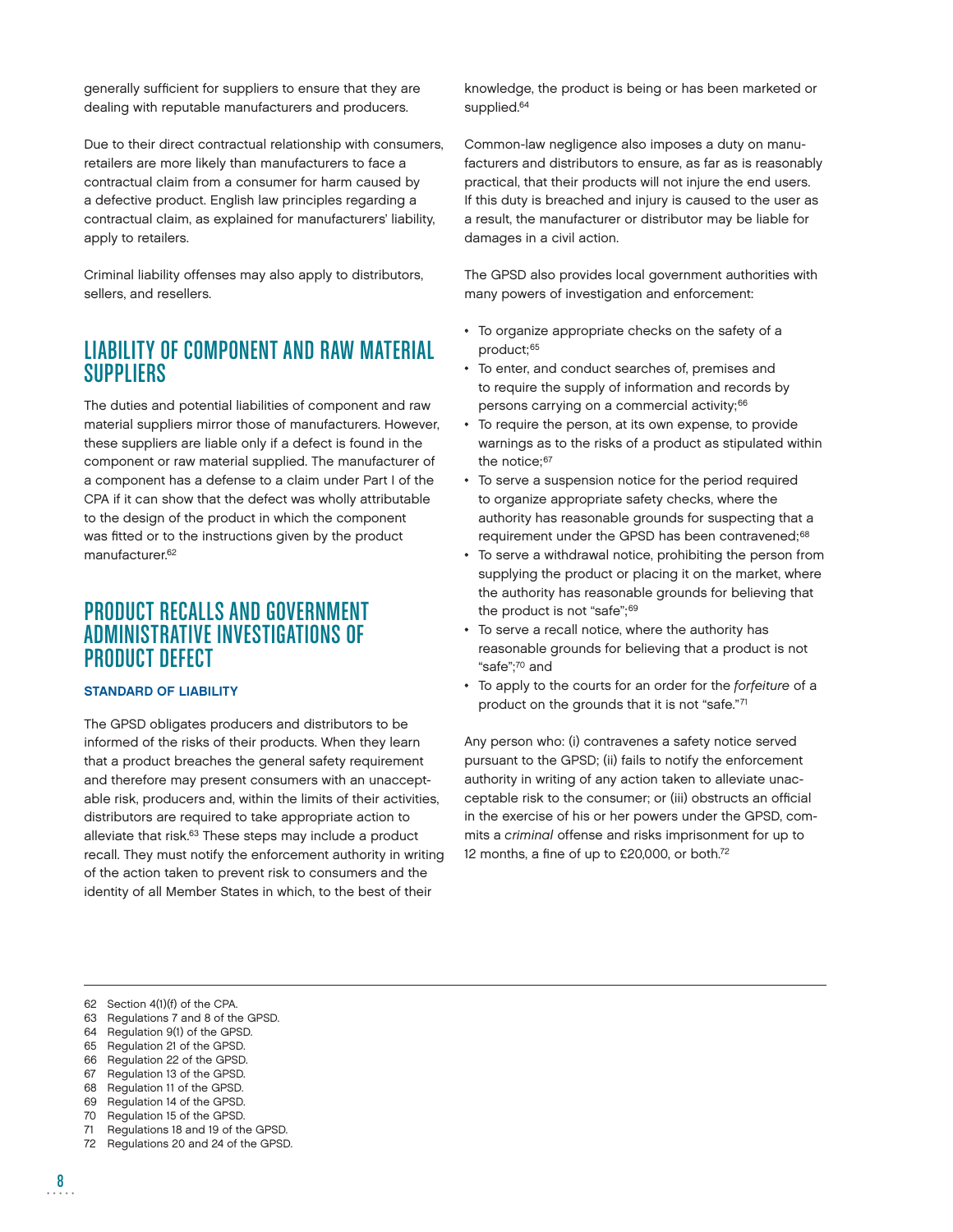# PROCEDURE

The GPSD is intended to be collaborative. The authorities are required whenever feasible to provide the entity on whom a notice is to be served the opportunity to submit its views before service of the notice.<sup>73</sup>

The recipient of a notice and, other than in relation to a recall notice, any person with an interest in the relevant product have a right of appeal to the courts for an order to vary or set aside the notice.<sup>74</sup> Equally, any person aggrieved by an order for the forfeiture of a product may appeal that decision to a higher court.<sup>75</sup>

### **DEFENSES**

It is a defense for a producer to show that it took all reasonable steps and exercised all due diligence to avoid committing the offense.76

# PRACTICAL ADVICE

#### DISCOVERY (PARTICULARLY PRETRIAL)

Discovery rules in English civil proceedings differ from those in U.S. civil proceedings. There is no entitlement to pretrial discovery, and wide-ranging requests for discovery of broad categories of documents ("fishing expeditions" and "trains of inquiry") are not permitted. Rather, a party's discovery obligations in civil proceedings, which arise after service of proceedings, are to produce all documents on which it relies as well as those in its possession or control that adversely affect its own case, adversely affect another party's case, or assist another party's case.77 As in the United States, a company's document retention policy should be suspended when litigation threatens in order to meet these discovery obligations.

#### THE ATTORNEY-CLIENT PRIVILEGE

A litigant may be able to withhold disclosure of documentation if it can maintain a claim that the documentation is privileged. The legal professional privilege includes: (i) the legal advice privilege; and (ii) the litigation privilege. The legal advice privilege attaches to confidential communications between a lawyer and his or her client (but not third parties) that are for the purpose of giving or receiving legal advice, with respect to the client's legal rights and obligations. The legal advice privilege extends to advice given by in-house lawyers.

The litigation privilege arises once litigation becomes a reasonable prospect. A privilege then attaches to any communication (including those generated by a third party) that is made at the request of a lawyer, or at the request of a client who intends to pass the communication on to the lawyer, provided that the predominant purpose is for use in connection with the litigation.

The protection afforded by the attorney-client privilege in many European jurisdictions is less extensive than in England. In particular, in some jurisdictions, the legal advice privilege does not extend to in-house lawyers. Businesses that operate across Europe, or whose products are sold in mainland Europe as well as in the U.K., should therefore pay particular heed to the attorney-client privilege rules of each jurisdiction.

# **INSURANCE**

If English law governs product liability insurance policies, the insured will need to be careful to comply with their terms and conditions, as English law generally favors the insurer's interests. For example, many policies contain restrictive terms as to the timing of notification of claims. Failure to comply with the notice requirement can result in loss of the right to indemnity even if delay has not caused loss to the insurer. Consulting with brokers and lawyers at the time that the policies are negotiated can sometimes allow the insured to avoid some restrictive provisions. English law does permit insurance to cover punitive damages awards in the United States.

<sup>73</sup> Regulation 16(1) of the GPSD.

<sup>74</sup> Regulation 17(1) of the GPSD.

<sup>75</sup> Regulation 18(7) of the GPSD.

<sup>76</sup> Regulation 29(1) of the GPSD.

<sup>77</sup> CPR 31.6.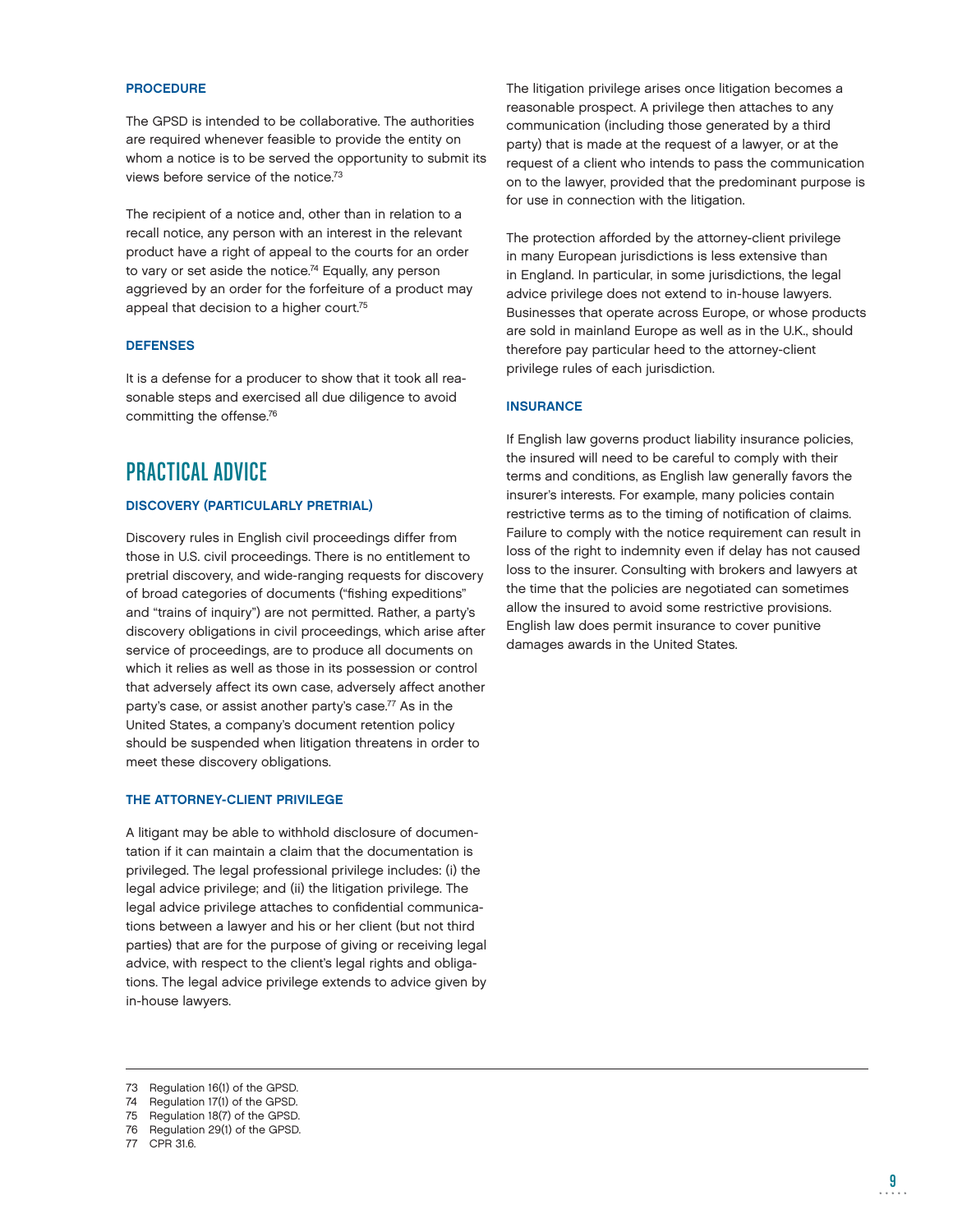# PRODUCT LIABILITY LAW IN AUSTRALIA

Australian product liability law has undergone substantial change in the last two years. The Australian Consumer Law (the "ACL") went into effect on January 1, 2011, and applies to all corporations that supply goods or services to consumers in Australia. The ACL has replaced 20 existing state and territory laws with one law. The change was part of a range of amendments to the former Trade Practices Act 1974 (Cth) (the "TPA"), which has been renamed the "Australian Competition and Consumer Act 2010 (Cth)" (the "CAC Act"), with the ACL incorporated in Schedule 2.

The ACL includes new procedures aimed at preventing unfair consumer contracts; a new national consumer guarantee regime; and a new national product safety law and enforcement system, which includes new penalties, enforcement powers, and consumer redress options with national application. Other changes introduced (which are not discussed) relate to unsolicited consumer agreements (doorto-door sales and direct marketing) and lay-by agreements.

There are two sources of product liability law in Australia: (i) specific legislative regimes at both the federal and state levels (now including, most importantly, the ACL); and (ii) the common law of contract and tort. This summary will focus on the national regime, but it is important to note that, for corporations looking to supply products in Australia, the evolving and complex nature of the laws in this jurisdiction makes it prudent business practice to seek advice on possible state-based consumer laws as well as any relevant industry-specific consumer laws. This summary will also focus primarily on the common law of negligence as opposed to contract law.

# GENERAL LEGISLATIVE FRAMEWORK

The ACL imposes, in effect, strict liability contracts between suppliers, manufacturers, and individuals. Some provisions of the ACL (e.g., consumer guarantees and unfair contracts) are limited in scope to supplies of goods and services to "consumers." An individual will be deemed to have acquired goods as a consumer if the amount paid for the good or service was less than \$40,000<sup>1</sup> or if the good was of the kind that is ordinarily acquired for personal, domestic, or household use. Whether goods are of the kind ordinarily acquired for personal, domestic, or household use is a question of fact; however, there is some available guidance from precedents in TPA litigation. A person will not be taken to have purchased goods as a consumer if the goods were purchased for the purpose of using or transforming the goods in trade or commerce; for the process of production or manufacture; for repairing or treating other goods or fixtures on land; or for resupply (inventory).

Under the ACL, a "manufacturer" includes any corporation that: (i) grows, extracts, produces, processes, or assembles goods; (ii) holds itself out to the public as the manufacturer of the goods (deemed manufacturer); (iii) uses its own brand name in relation to the goods (deemed manufacturer); (iv) permits another person to promote the goods as goods manufactured by the corporation; or (v) imports goods where the manufacturer does not have a place of business in Australia.2 A corporation will be taken to be "supplying" a product under the ACL if it supplies goods by way of sale, exchange, lease, hire, or hire purchase. It will be taken to be supplying a service when it grants or confers the service.3

Both federal consumer regulators (the Australian Competition and Consumer Commission (the "ACCC")) and state consumer regulators enforce the ACL. These regulators are parties to a memorandum of understanding, which explains the way in which they will work together to administer and enforce the ACL. Interestingly, the New

All amounts in this chapter are expressed in Australian dollars.

<sup>2</sup> CAC Act s7.

<sup>3</sup> CAC Act s2.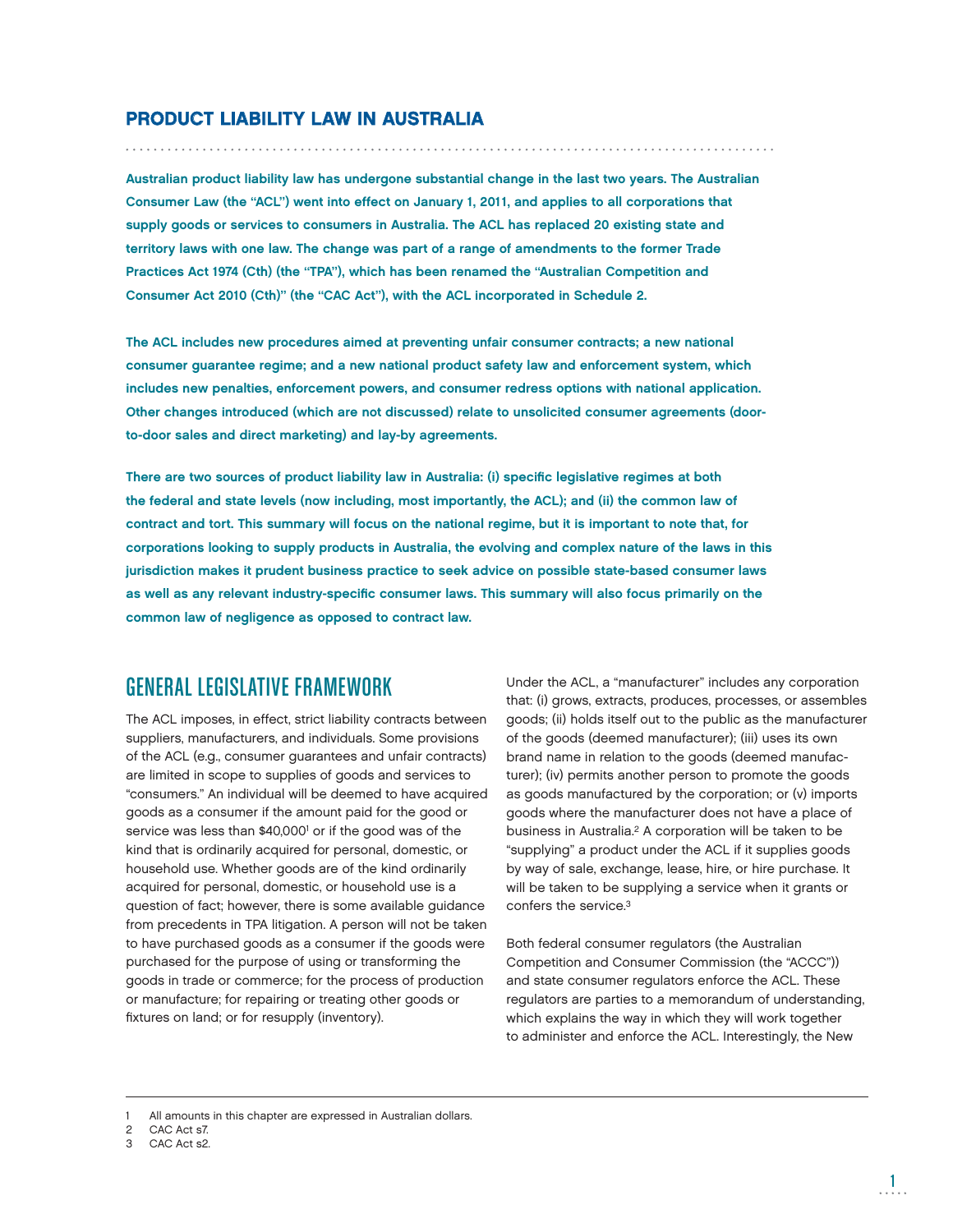Zealand Ministry of Consumer Affairs and the New Zealand Commerce Commission have also signed the memorandum of understanding.

Cases brought under the ACL will be heard before the Federal Court, and cases brought under state legislation will be heard before the appropriate state court (usually the supreme court). Trials are usually before a judge, and in some courts juries are not permitted for these cases. Trials can take six months to several years, although the Federal Court usually moves faster than the state courts. In both the Federal Court and the state supreme courts, there are rights of appeal all the way to the High Court.

# CIVIL LIABILITY OF MANUFACTURERS FOR DEFECTIVE GOODS

# THE ACL

Under Part 3-5 of the ACL, individuals have a range of statutory causes of action that are similar to actions in tort. A contract cannot exclude the application of this part of the ACL, and any attempt to exclude will be held void (s150). This part of the ACL applies to all supplies of goods by a manufacturer to individuals (in trade and commerce), not just supplies to consumers. In addition, the ACL allows the regulator to commence an action on behalf of individuals, provided that the regulator has the individuals' written consent (s149).

Generally, the elements that need to be proved to make a successful claim against a manufacturer for a defective product under the ACL are as follows:

- The defendant must be the manufacturer or deemed manufacturer of the goods;
- The defendant must have supplied the goods in trade or commerce;
- The goods must have had a "safety defect" under the ACL; and
- The plaintiff must have suffered loss or damage due to the safety defect.

Goods are said to have a safety defect if their safety is not such as persons generally are entitled to expect. When determining the safety of goods, the circumstances to be considered include:

- The manner in which, and purposes for which, they have been marketed;
- The packaging used;

 $\frac{2}{2}$ .

• The use of any mark in relation to the goods;

- Any instructions for, or warnings with respect to, doing or refraining from doing anything with or in relation to the goods;
- What might reasonably be expected to be done with or in relation to the goods; and
- The time when they were supplied by their manufacturer.

The ACL specifies that it should not be automatically inferred that goods are unsafe where a manufacturer supplies safer goods at a later date, or where goods are made in accordance with a Commonwealth mandatory standard which is not the safest possible standard in light of scientific or technical knowledge.

Section 142 sets forth defenses available to manufacturers in actions brought under the ACL:

- The safety defect did not exist at the time when their actual manufacturer supplied the goods;
- The safety defect was due solely to compliance with a mandatory standard (raising this defense results in a requirement to notify the Commonwealth and will result in the Commonwealth becoming a defendant to the action; if the defense is successful, the Commonwealth will be liable);
- The scientific and technical knowledge available at the time did not enable discovery of the safety defect; or
- For components, the safety defect is attributable only to the design of other components, the markings of other components or the finished product, or the instructions or warnings given by the manufacturer of the other components or the finished product.

Generally, individuals must commence an action within three years of when they ought to have been aware of the loss or damage, the safety defect, and the identity of the manufacturer. In addition, there is a general limitation on actions brought more than 10 years after the manufacture of the goods.

A successful claimant is entitled to recover the amount of the loss or damage suffered. The ACL has specific provisions for personal injuries (s138); third-party injuries (s139); damage to personal items (s140); and damage to land, buildings, and fixtures used for private use (s141).

### COMMON LAW OF NEGLIGENCE

Although the preferred option for common-law product liability actions is a breach-of-contract claim,<sup>4</sup> individuals may also make product liability claims under the common law of negligence. Individuals may claim for loss or damage caused by negligence in the manufacture, design,

A contract claim is preferred primarily because recovery for pure economic loss is more difficult in tort than in contract, and the plaintiff is required to prove the defendant's fault. For further discussion, see LexisNexis Butterworths, Halsbury's Laws of Australia, Vol. 13, 338 Product Liability, "Negligence" [338-15].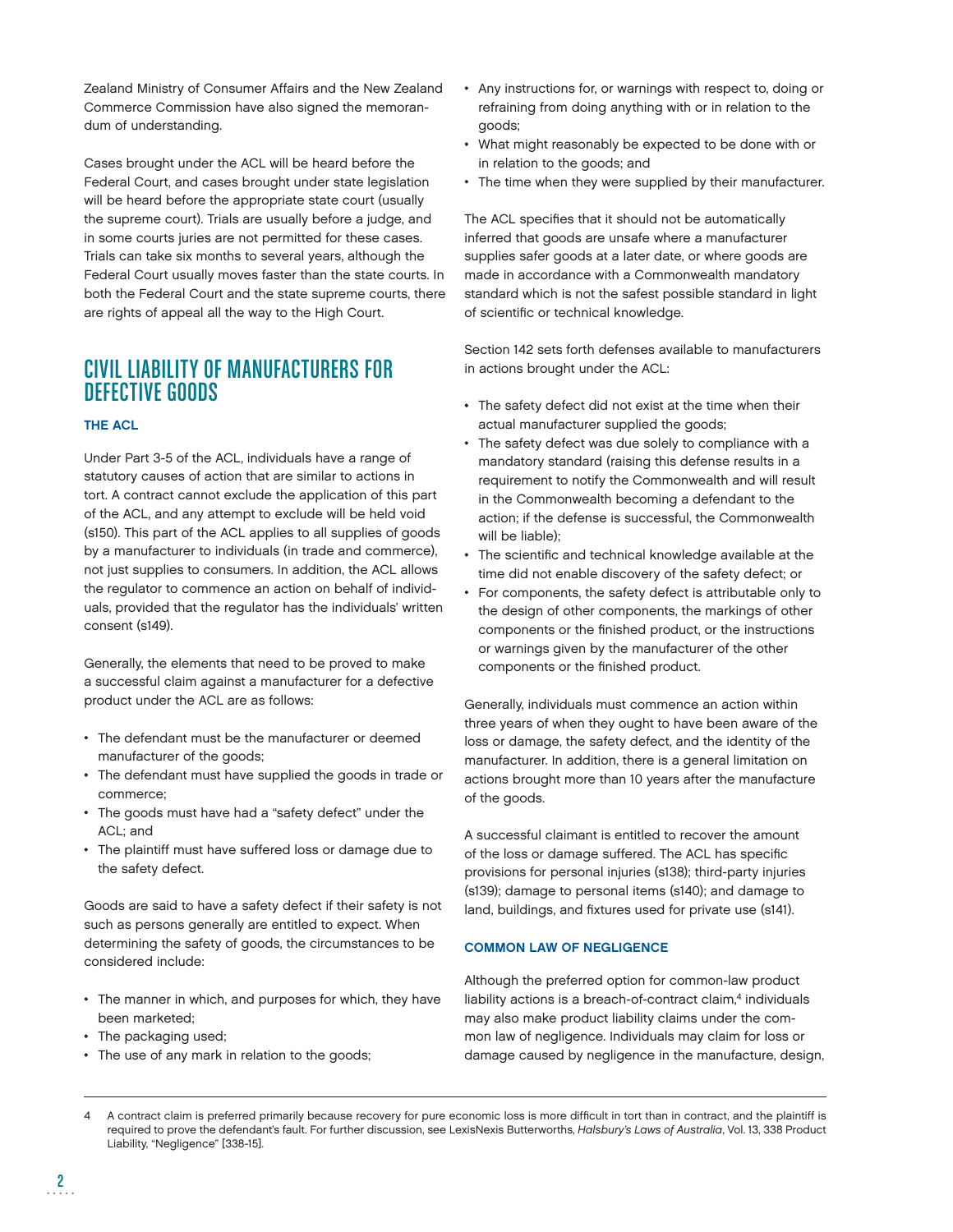or formulation of a product<sup>5</sup> or negligence in product information.6 Previous negligence claims have extended to a wide range of products, including, but not limited to, water, gas, food and drink, clothing, industrial equipment, and components.7

The primary advantage of pursuing a claim in negligence instead of contract is that the plaintiff does not need to establish privity of contract with the defendant. This may be desirable when the intention is to sue a manufacturer instead of a retailer. The plaintiff is typically required to identify the manufacturer of the defective product or component in question. The federal and state/territory rules of court that would apply to a negligence action allow plaintiffs to obtain information about prospective defendants (e.g., a manufacturer) from third parties (e.g., a supplier).

For a successful negligence claim, the plaintiff must prove four elements:

• The existence of a duty of care. Australian law has followed English law. A duty of care arises when it is reasonably foreseeable that a defendant's negligent act could harm the plaintiff.<sup>8</sup> In Australia, the product manufacturer owes a duty of care resulting from a sale of Australian goods. However, the individual facts of a claim may impose a duty on others in the distribution chain, such as distributors, designers, or retailers. Manufacturers will generally be found to have a duty of care where they intend for goods to reach the consumer in the form in which they left the manufacturer, with no reasonable possibility of intermediate examination.<sup>9</sup> A manufacturer will not have a duty of care where the risk was obvious and unavoidable and it has done all that a reasonable person would do to prevent or mitigate this risk<sup>10</sup> or where the risk was not reasonably foreseeable.<sup>11</sup>

- Breach of duty of care. The claimant needs to show the defendant's breach of a duty owed to the plaintiff.<sup>12</sup> The court will consider the magnitude of the risk of the event that caused the loss or damage and the probability of the event's occurrence. These factors will be balanced against the expense, difficulty, and inconvenience of reducing the risks<sup>13</sup> based on the standard of conduct exercised by a "reasonably prudent manufacturer."<sup>14</sup> Manufacturers may also breach their duty if they supply a product without sufficient or correct information, appropriate warnings,<sup>15</sup> or instructions about its proper use.
- Foreseeable loss or damage. Loss or damage can include personal injury<sup>16</sup> (including psychiatric injury<sup>17</sup>) and damage to property.<sup>18</sup> In certain circumstances, pure economic loss can be recoverable.<sup>19</sup> The plaintiff is not required to show that the precise loss or damage was foreseeable; rather, the plaintiff only needs to show that some loss or damage was foreseeable in the event of a breach of the duty of care. Loss or damage will be foreseeable where a product is used in the manner contemplated by the defendant and loss or damage occurs.20
- Causation. The loss or damage must be linked, by causation, to the defendant's fault (breach of duty).<sup>21</sup> The test is the "but for" test, meaning that the claimant would not have suffered harm but for the defendant's negligence. However, commentators acknowledge that this is not the sole test to demonstrate a causal link. Commentators have suggested that causation is a question of fact not able to be reduced to a formulaic approach (such as applying a "but for" test); rather, the issue is to be resolved as a matter of common sense and experience.<sup>22</sup> However, after the Tort Reform Process (a series of reforms in 2002, following a review

<sup>5</sup> LexisNexis Butterworths, Halsbury's Laws of Australia, Vol. 13, 338 Product Liability, "Negligence" [338-15]; Donoghue v. Stevenson [1932] AC 562; Grant v. Australian Knitting Mills Ltd (Woollen Underwear Case) (1935) 54 CLR 49.

<sup>6</sup> Bryden v. Chief General Manager of the Health Department (1987) Aust Torts Reports 80-075.

<sup>7</sup> LexisNexis Butterworths, Halsbury's Laws of Australia, Vol. 13, 338 Product Liability, "Negligence" [338-75].

<sup>8</sup> Sydney City Council v. Dell'Oro (1974) 132 CLR 97, applying the rule approved by the Privy Council in Overseas Tankship (UK) Ltd v. Morts Dock and Engineering Co Ltd (The Wagon Mound (No. 1)) [1961] AC 388 at 425; see R.P. Balkin & J.L.R. Davis, Law of Torts, Third Edition, LexisNexis Butterworths, 2004, paragraph [7.15].

<sup>9</sup> LexisNexis Butterworths, Halsbury's Laws of Australia, Vol. 13, 338 Product Liability, "Negligence" [338-25].

<sup>10</sup> Chicco v. The Corporation of the City of Woodville (1990) Aust Torts Reports 81-028. This case involved an injury caused by the misuse of playground equipment (a "flying fox," or small-scale zip-line). Please note that in Todman v. Victa Ltd [1982] VR 849, the court said in relation to a lawn mower that it "serves no purpose to classify such a machine as dangerous in itself. The question is whether the machine has been designed and constructed with a degree of care appropriate to the dangers to minimize the risks." The court continued, "[W]here a duty of care is owed . . . the standard of care demanded rises with the gravity of the risks which negligence can create."

<sup>11</sup> H v. Royal Alexandra Hospital for Children (1990) Aust Torts Reports 81-100 SC(NSW).

<sup>12</sup> Donoghue v. Stevenson [1932] AC 562; [1932] SC (HL) 31.

<sup>13</sup> Wyong Shire Council v. Shirt (1980) 146 CLR 40.

<sup>14</sup> Blyth v. Co of Properties of the Birmingham Waterworks (1856) 11 Exch 781.

<sup>15</sup> O'Dwyer v. Leo Buring Pty Ltd [1966] WAR 67.

<sup>16</sup> Donoghue v. Stevenson [1932] AC 562.<br>17 Vince v. Cripps Bakery Pty Ltd (1984) A

Vince v. Cripps Bakery Pty Ltd (1984) Aust Torts Reports 80-668, SC(TAS).

<sup>18</sup> Grant v. Cooper, McDougall and Robertson Ltd [1940] NZLR 947.

<sup>19</sup> Caltex Oil (Aust) Pty Ltd v. The Dredge Willemstad (1976) 136 CLR 529.

<sup>20</sup> O'Dwyer v. Leo Buring Pty Ltd [1966] WAR 67. A plaintiff was allowed to recover damages for an injury caused by the plastic stopper of a bottle of sparkling wine whose label did not warn about the risk that the stopper might eject spontaneously.

<sup>21</sup> R.P. Balkin & J.L.R. Davis, Law of Torts, Third Edition, LexisNexis Butterworths, 2004, paragraph [9.1].

<sup>22</sup> R.P. Balkin & J.L.R. Davis, Law of Torts, Third Edition, LexisNexis Butterworths, 2004, paragraph [9.6].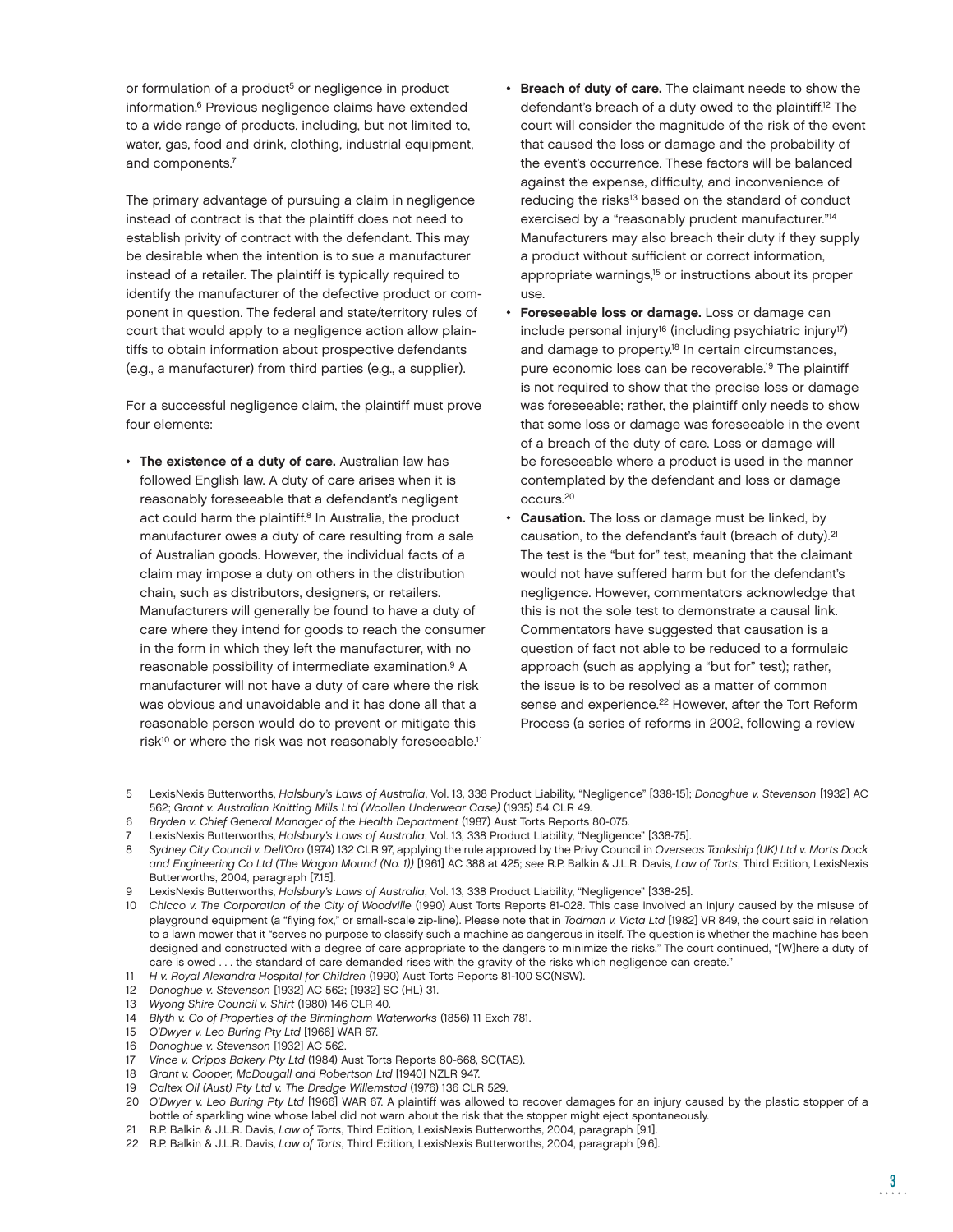of Australian negligence law), two main aspects appear to be critical to proving causation: (i) the defendant's negligence was a necessary condition of the occurrence of the harm; and (ii) the scope of the defendant's liability extends to the harm caused.

A claim must be brought within the relevant jurisdiction. The size of the claim determines the appropriate court. Negligence claims are subject to the limitation periods applicable in the jurisdiction.

A manufacturer has several defenses to a claim of negligence. These defenses include:

- Voluntary assumption of risk. The defendant is required to prove that the claimant perceived the existence of a danger and fully appreciated it but nonetheless voluntarily accepted the risk. This absolute defense bars liability and will be determined by a factual examination of the claimant's conduct.
- Misuse of the product. The defendant must show that the claimant engaged in unauthorized use. This absolute defense turns on an objective test of what constitutes appropriate use to the reasonable user.
- Contributory negligence. This absolute defense at common law has been modified by apportionment legislation in all jurisdictions.23 If a defendant can show that the claimant did not meet the standard of care required for his or her own protection and safety, and this conduct contributed to the loss or damage, the defendant's liability will be reduced commensurately.
- Scientific knowledge. A manufacturer can prove that it carried out appropriate research, testing, or investigation prior to supply and that the defect was not known or discoverable at the time.<sup>24</sup>
- Additional defenses. Australian tort reform has introduced statutory defenses to claims for negligence. Although the defenses differ in each jurisdiction, they mirror many common-law defenses. Examples of defenses in New South Wales<sup>25</sup> include harm caused by an unavoidable, inherent risk; that the defendant was a volunteer and acted with reasonable care and skill; and, in some circumstances, that the defendant was a public or quasi-public authority.26

The court will generally award monetary compensation as a remedy for negligence. The damages available for bodily injury include general damages for pain and suffering, loss of amenities, and loss of expectation of life, along with special damages for loss of wages, medical and hospital expenses, and the like. Damages are available for diagnosed psychiatric conditions as well.

The court also has jurisdiction to award exemplary or punitive damages. However, the Tort Reform Process has resulted in a number of caps on this type of damages.

#### LIABILITY OF DISTRIBUTORS, SELLERS, AND RETAILERS

In actions commenced for loss or damage from defective goods, distributors, sellers, and retailers will generally not be liable, although they may be liable where their activities make them deemed manufacturers. They can also become liable where an individual commences an action against a manufacturer for the supply of defective goods but does not know the manufacturer's identity. The claimant can request this information from a supplier, and if the supplier does not inform the claimant within 30 days, the supplier will be taken to be the manufacturer for the purposes of the action (s147).

Distributors<sup>27</sup> and retailers<sup>28</sup> can be liable in negligence, provided that the claimant can show that they owed the claimant a duty of care. No Australian authority requires retailers, sellers, or distributors to test products. However, authorities suggest that manufacturers may have an arguable defense to liability where they reasonably anticipated that the distributor or supplier would carry out an intermediate examination of the product which would reveal any defects<sup>29</sup> and where it was reasonable for them to rely on this examination as an adequate safeguard.30

Some manufacturers may be able to use the learnedintermediary defense in common-law claims of negligence, although Australian courts have yet to examine this point. The concept of the learned intermediary in Australia is similar to the concept as applied in the U.S. This defense applies where the distributor, seller, or retailer is a person who has the requisite skill or knowledge (e.g., medical

27 Parker v. Oloxo Ltd [1937] 3 All E.R. 524.

<sup>23</sup> LexisNexis Butterworths, Halsbury's Laws of Australia, Vol. 13, 338 Product Liability, "Negligence" [338-95].

<sup>24</sup> E v. Australian Red Cross Society (1991) 31 FCR 299 at 325–30.

<sup>25</sup> Civil Liability Act 2002 (NSW).

<sup>26 &</sup>quot;Public or other authority" refers to the Crown, government departments, public health organizations (e.g., public hospitals), local councils, public or local authorities (constituted by or under legislation), persons having public official functions (or persons who are not public officials but were exercising those functions), or persons or bodies who conduct nongovernment schools. See Section 41 Civil Liability Act 2002 (NSW) and Section 4 Civil Liability Regulation 2009 (NSW).

<sup>28</sup> Fisher v. Harrods Ltd [1966] 1 Lloyd's Rep 500.

<sup>29</sup> Herschtal v. Stewart and Ardern Ltd [1940] 1 KN 155.

<sup>30</sup> Jull v. Wilson & Horton [1968] NZLR 88.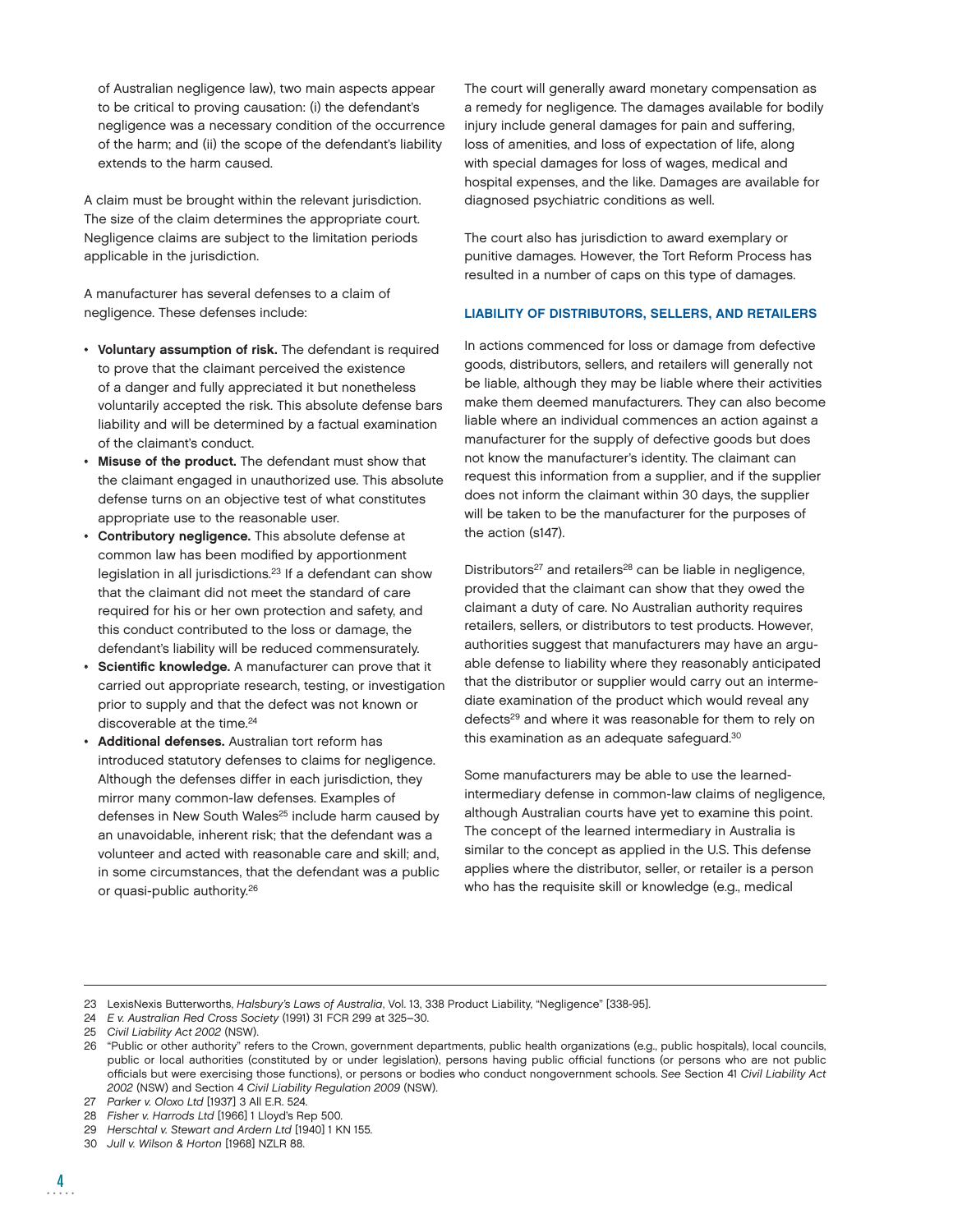practitioners<sup>31</sup> or hairdressers with hair products<sup>32</sup>) and receives from the manufacturer adequate information about the potential risks, in the expectation that the distributor will pass this information on to the consumer.

## LIABILITY OF COMPONENT AND RAW MATERIAL **SUPPLIERS**

Under the statutory ACL regime, component and raw material suppliers may be liable if they fall within the definition of "manufacturer"; one would have to examine the individual circumstances of the particular production network to determine whether this is the case. Section 7 of the ACL defines "manufacturer" broadly; the term includes growers, processors, assemblers, and importers of goods. Component and raw material suppliers have defenses where they can show that the defect is not attributable to their components or raw materials.

Under common-law negligence, a supplier of raw materials or components can be held liable for loss or damage caused by its breach of a duty of care.33 If a component causes a product defect, the manufacturer of the finished product will not be held vicariously liable, provided that the supplier is not the manufacturer's servant, the manufacturer did not authorize the supplier's negligent act or omission, and the manufacturer had satisfied itself that the supplier was reputable.<sup>34</sup>

If the manufacturer of the finished product is found to be liable, then it may generally recover contribution from the component supplier if the component supplier would have been liable for the same damage. The amount of contribution recoverable is what the court finds to be just and equitable with regard to the extent of the supplier's responsibility for the damage. In most jurisdictions, the court can also order a complete indemnity.

#### AVAILABILITY OF CLASS ACTIONS

The rules of the Federal Court and the state and territory supreme courts have a variety of procedures available for the grouping of similar claims. An opt-out class action procedure is available to claimants under the Federal Court Act 1976 and the Victorian Supreme Court Act 1986. This procedure is available where seven or more individuals have claims against the same person or corporation which arise out of related circumstances, provided that the claims all give rise to a substantial common issue of law or fact. This procedure is available only where the Federal Court or the Victorian Supreme

Court has original jurisdiction. Under Section 138 of the CAC Act, the Federal Court is granted jurisdiction over any civil matter arising under the ACL. This amendment may result in an increase in Australian product liability class actions because it has expanded the original jurisdiction of the Federal Court over product liability claims. A number of litigation funders provide funding for class actions in Australia.

The ACL also provides a mechanism for the regulator (the ACCC or the equivalent state or territory regulator) to commence actions on behalf of consumers. Section 149 of the ACL states that the regulator may commence an action on behalf of one or more persons identified in an application who have suffered loss or damage because of defective goods. Section 277 of the ACL allows the regulator to commence an action on behalf of consumers against suppliers of goods or services or manufacturers of goods where the goods or services do not comply with the relevant statutory guarantees under Division 1 of Part 3-2. The regulator is entitled to make the application only if it has the written consent of the consumers on whose behalf the application is made.

#### SAFETY STANDARDS AND PRODUCT RECALLS

The ACL has introduced national consumer safety laws. They provide a consistent national approach to making safety standards for consumer goods and productrelated services. Under the new regime, the Australian government may regulate product safety by issuing safety warning notices, issuing product bans (both interim and permanent), imposing mandatory safety standards, or by issuing compulsory recall notices.

#### Information Requirements

Part 3-4 of the ACL allows the Commonwealth Minister to make information standards (or declare existing standards to be national standards (s135)) for goods and services by publication of a written notice on the internet (s134). Information standards require corporations to provide certain information when supplying goods or services (usually through labeling). The standard may also set out the appropriate form for, or manner of conveying, the information. Information standards are particularly important for clothing, cosmetics, and tobacco. It is a corporation's obligation to ensure that it is familiar and compliant with the standards. Failure to comply with these standards can result in a pecuniary penalty of \$1.1 million but is not a criminal offense under Chapter 4 of the ACL.

<sup>31</sup> H v. Royal Alexandra Hospital for Children (1990) Aust Torts Reports 81-000, SC(NSW).

<sup>32</sup> Holmes v. Ashford [1950] 2 All E.R. 76.

<sup>33</sup> Read v. Croydon Corporation [1938] 4 All E.R. 631.

<sup>34</sup> Peake v. Steriline Manufacturing Pty Ltd (1988) Aust Torts Reports 80-154, SC(VIC).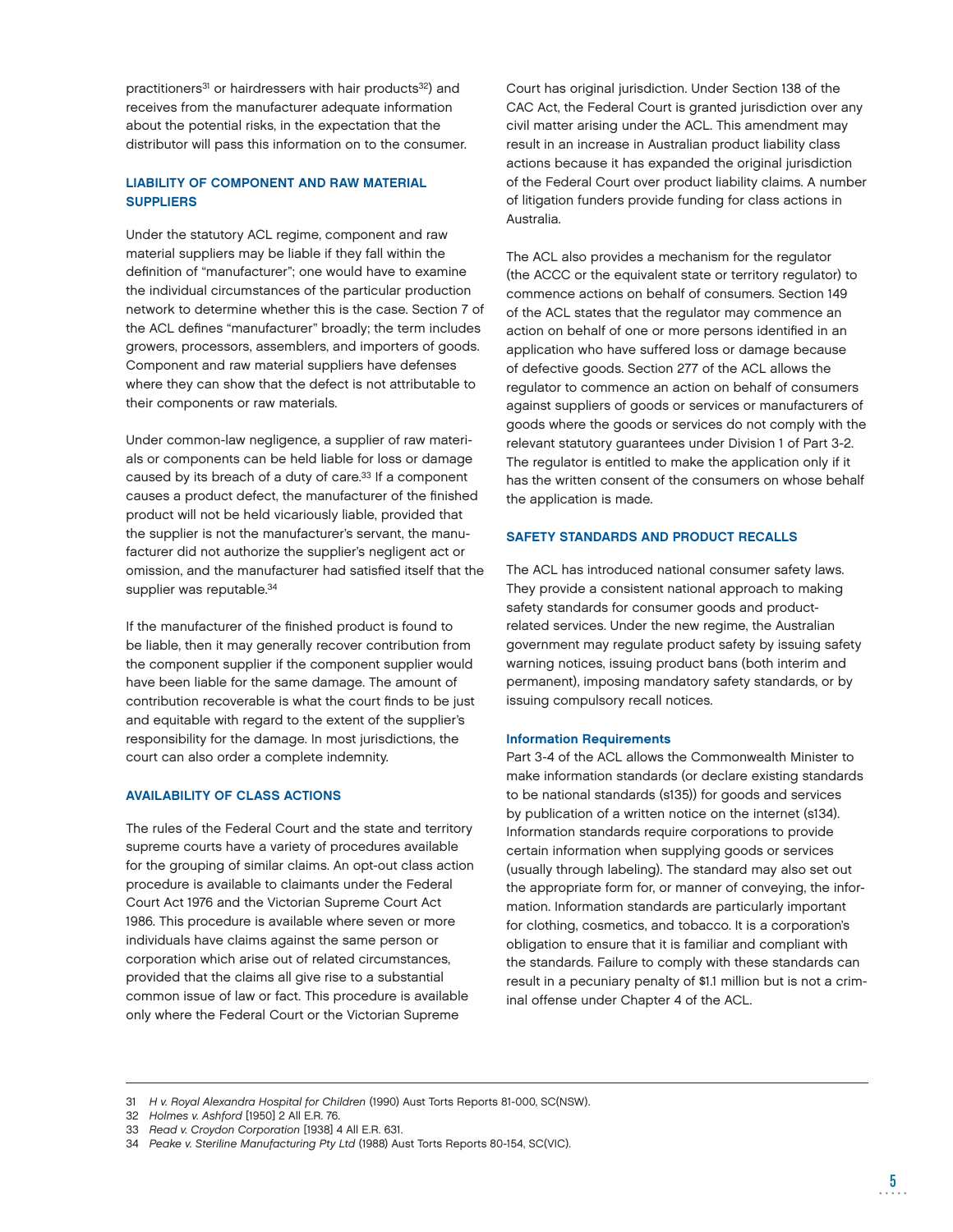#### Safety Requirements

The ACL grants the Commonwealth Minister the power to impose new mandatory safety standards (s104) and to declare existing safety standards to be national standards (s105). A safety standard can set out requirements for the product's manufacture, operation, design, contents, testing, warnings, and instructions (s104(2)). The onus is on the supplier to ensure that its consumer goods comply with the relevant safety standards.

Again, a corporation that supplies goods or services that do not comply with a safety standard can be liable for a penalty of \$1.1 million. Violation is a criminal offense under Chapter 4 of the ACL, meaning that further fines may be assessed and a conviction recorded.

If a safety standard sets out two or more ways of complying with its requirements, a corporation is required to notify the regulator of the method that it will use (s108). Failure to notify is an offense and can result in a fine of \$22,000.

Other mechanisms open to the regulators are:

- Safety warning notices. These formal notices inform consumers and suppliers about goods or productrelated services that may cause injury and are under investigation. They do not necessarily prevent a product from being supplied; rather, they explain that the government is investigating products to determine whether their use in a "reasonably foreseeable" way could injure someone, and the notices may warn of possible risks of use.
- Product bans. Both the Commonwealth and the state ministers can impose an interim ban of 60 days (with a possible 30-day extension) where a product may cause injury, its use (or foreseeable misuse) will cause injury, or it has been banned in another jurisdiction (s109). Only the Commonwealth Minister may impose a permanent ban on a product (s114). Depending on the nature of the ban and the level of imminent danger to the public from the use (or foreseeable misuse) of the product, the Minister may be required to call a conference with the corporation and the regulator before imposing the ban. State and territory ministers do not have to call a conference before imposing an interim ban. Failure to comply with these bans can result in a pecuniary penalty of \$1.1 million and is a criminal offense under Chapter 4 of the ACL.

#### Product Recalls

Approximately 435 recalls have taken place per annum in Australia over the last 20 years.<sup>35</sup> Although no agency has ever undertaken a full audit of the nature and effectiveness of these recalls, it is believed that mandatory recalls are "rare,"36 and product-return rates in excess of 10 percent are regarded as "very successful."37

Voluntary recalls. There is a general expectation that a supplier will recall goods when it becomes apparent that its goods may cause injury, do not comply with a safety standard, or are banned. It is in a supplier's best interest to initiate a voluntary recall to prevent possible statutory, criminal, or common-law claims. When a supplier voluntarily recalls a product, it must notify the Commonwealth Minister within 48 hours of recalling the goods (s128). In addition, the supplier needs to give notice to all persons supplied outside Australia and provide the Commonwealth with a copy of the notice within 10 days  $(s128(4))$ . Failure to comply may result in a fine of \$16,650.

Compulsory recalls. Commonwealth or state and territory ministers may order compulsory recalls if they believe that a product may injure someone through its foreseeable use, does not comply with a safety standard, or is subject to an interim or permanent ban (s122). Once a notice is published, the supplier is required to provide all persons outside Australia who have been supplied with the product a copy of this notice as soon as practicable (s125). Compulsory-recall notices will also require the supplier to replace, repair (if this is appropriate), or refund the purchase price (s124). Failure to comply with a compulsoryrecall notice can result in a \$1.1 million penalty, and failure to notify overseas consumers can result in a \$16,650 fine and is a criminal offense under Chapter 4 of the ACL. Because compulsory recalls are rare, there is limited guidance on their operation. The majority of recalls in Australia are initiated voluntarily by suppliers.

The procedure to contest a compulsory-recall order before it is brought into effect involves requesting a conference with the ACCC to discuss the order. This procedure may not be available if the products create an imminent risk of death, serious illness, or serious injury. The ACCC's determination is subject to the review mechanisms available under Australian administrative law.

<sup>35</sup> Australian Competition & Consumer Commission, "Review of the Australian Product Safety Recalls System," 2010 at 1.

<sup>36</sup> Productivity Commission, "Review of the Australian Consumer Product Safety System—Discussion Draft," 2005.

<sup>37</sup> New South Wales Office of Fair Trading, "Submission to Productivity Commission," 2005.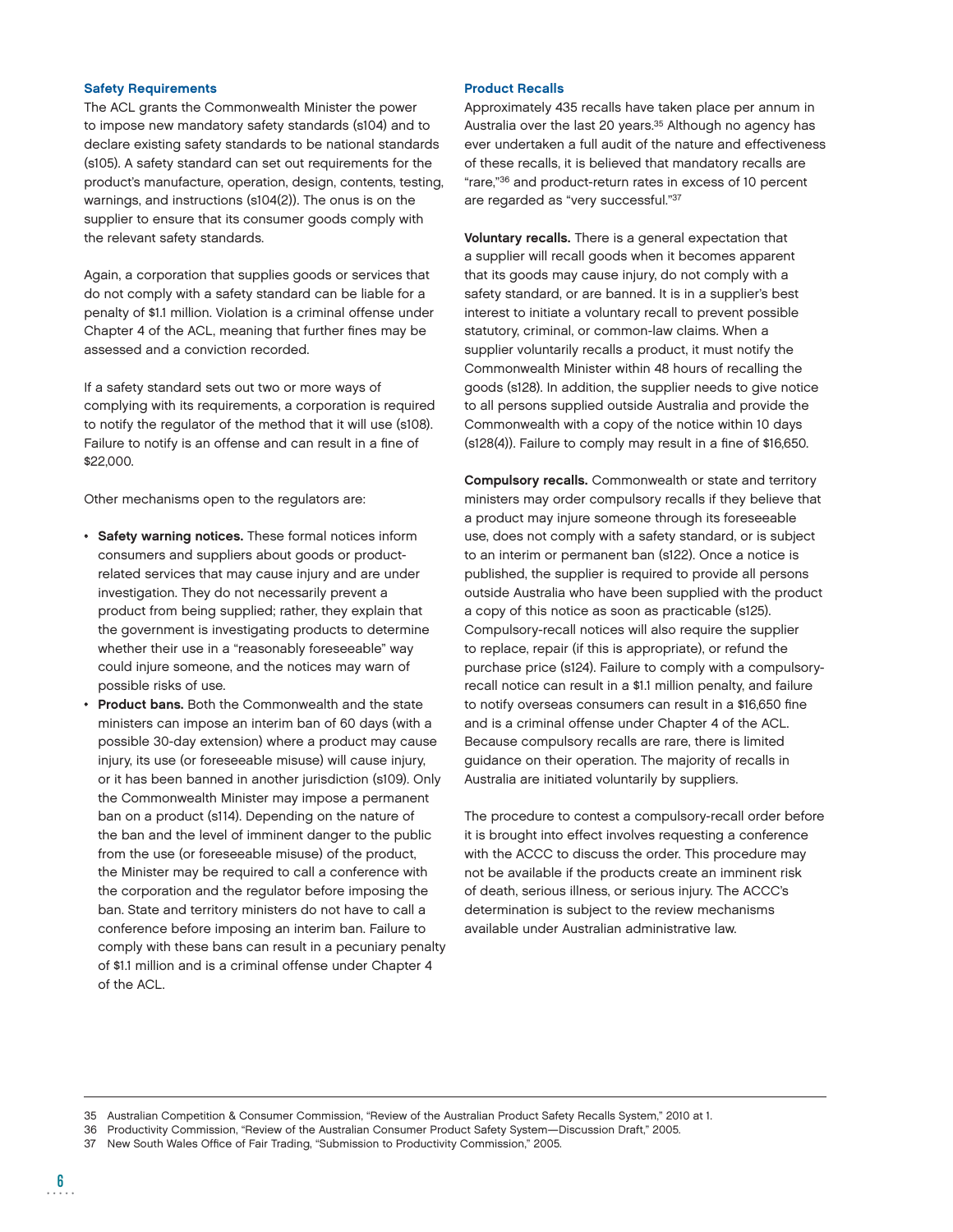#### Mandatory Reporting

The ACL obligates suppliers to report to the ACCC (within two days) any incidents of which they have become aware in the ordinary course of business where death, serious injury, or illness was caused or may have been caused by the use (or foreseeable misuse) of their products (s131 and s132). The report does not need to be substantiated prior to filing, and investigations may continue. The report is not an admission of liability (s131(6) and s132(6)). The information will also be treated confidentially, subject to required information sharing between ministers and regulators or any disclosure that is necessary in the public interest or is otherwise authorized under law (s132A). Failure to report can result in a pecuniary penalty of up to \$16,650 and is a criminal offense under Chapter 4 of the ACL. The obligation to report does not require a defect to be present in the goods; rather, the obligation arises where the supplier (or a person other than the supplier) forms the view that the death, serious injury, or illness was caused or may have been caused by the use (or foreseeable misuse) of the goods.

#### FRAUD AND DECEPTIVE CONDUCT

Section 18 of the ACL (formerly Section 52 of the TPA) prohibits corporations from engaging in trade or commerce in a manner that is "misleading and deceptive." This provision is especially important to corporations' marketing activities. Where a corporation is found to have engaged in "misleading or deceptive" conduct, civil remedies include injunctions, declarations, damages, compensatory orders, orders for nonparty consumers,<sup>38</sup> and nonpunitive orders.<sup>39</sup> Fines and criminal sanctions do not apply to such behavior, but there may be penalties if the conduct breaches other provisions of the ACL providing for penalties.

Section 29 of the ACL prohibits false or misleading misrepresentations made in connection with the supply of goods or services. Chapter 3 of the ACL describes unfair practices that may result in a pecuniary penalty and are generally criminal offenses under Chapter 4. These include, but are not limited to, making false or misleading representations about:

- A product's quality, value, grade, composition, style, or model;
- A requirement to pay for a contractual right that is wholly or partly equivalent to a warranty, guarantee, right, or

remedy provided by law (this has potential to impact extended warranties offered by suppliers);

- The age of the goods;
- Testimonials; and
- A person's agreement to purchase a good.

A breach of this section can result in a pecuniary penalty of \$1.1 million and is a criminal offense under Chapter 4.

Under the common law, consumers may pursue claims in the tort of deceit or negligent misrepresentation. However, because of the difficult standards of proof required for these actions, these common-law claims are not pursued as often as statutory claims.

#### **CONSUMER GUARANTEES**

The ACL introduces a single set of consumer guarantees that replace the TPA's regime of implied warranties and conditions. This new regime grants consumers enforceable statutory rights. Previously, failures to comply with the implied warranties and conditions were enforceable as a breach of contract.

The ACL's guarantees apply only to goods and services supplied to "consumers." Therefore, they apply only to transactions for "consumer" goods as defined in the ACL. Goods sold by private sellers at one-off sales (e.g., garage sales) are excluded, as well as goods sold at auction where the auctioneer is the owner's agent. In addition, because these guarantees apply between the supplier and the consumer, they apply to retailers, distributors, and sellers whose activities meet the definition of "supplying" in the ACL.

The consumer guarantees include:

- Title. The supplier has the right to sell the goods;
- Undisturbed possession. The supplier guarantees that no one will try to repossess or take back the goods;
- Unencumbered. Goods are and will remain free from any hidden securities or charges;
- Quality, care, and skill. The goods are of acceptable quality or the services are carried out with reasonable care and skill;
- Description. The goods match their descriptions (or will match any samples or demonstration models);
- Purpose. The goods are fit for any purpose that the consumer makes known to the supplier;

<sup>38</sup> Under Section 239 of the ACL, if a corporation engages in conduct that contravenes either Chapter 2, Part 3-1, Division 2, 3, or 4 of Part 3-2 or Chapter 4 of the ACL and is likely to cause a class of persons to suffer loss or damage and this class includes persons who are nonparty consumers (i.e., any person who is not, or has not been, a party to an enforcement proceeding in relation to the conduct), a court may on the application of the regulator make orders (other than an award of damages) against the corporation as the court thinks appropriate. The order must be an order that the court considers will redress, prevent, or reduce the loss or damage suffered by nonparty consumers.

<sup>39</sup> Under Section 246 of the ACL, when a corporation engages or is involved in conduct that contravenes Chapter 2, 3, or 4 of the ACL, the court is granted wide discretion to make nonpunitive orders against the corporation, such as requiring the corporation to perform services, take preventive measures, or disclose or publish certain information. Examples include the implementation of compliance programs, the implementation of education programs for employees, and the provision of community awareness programs.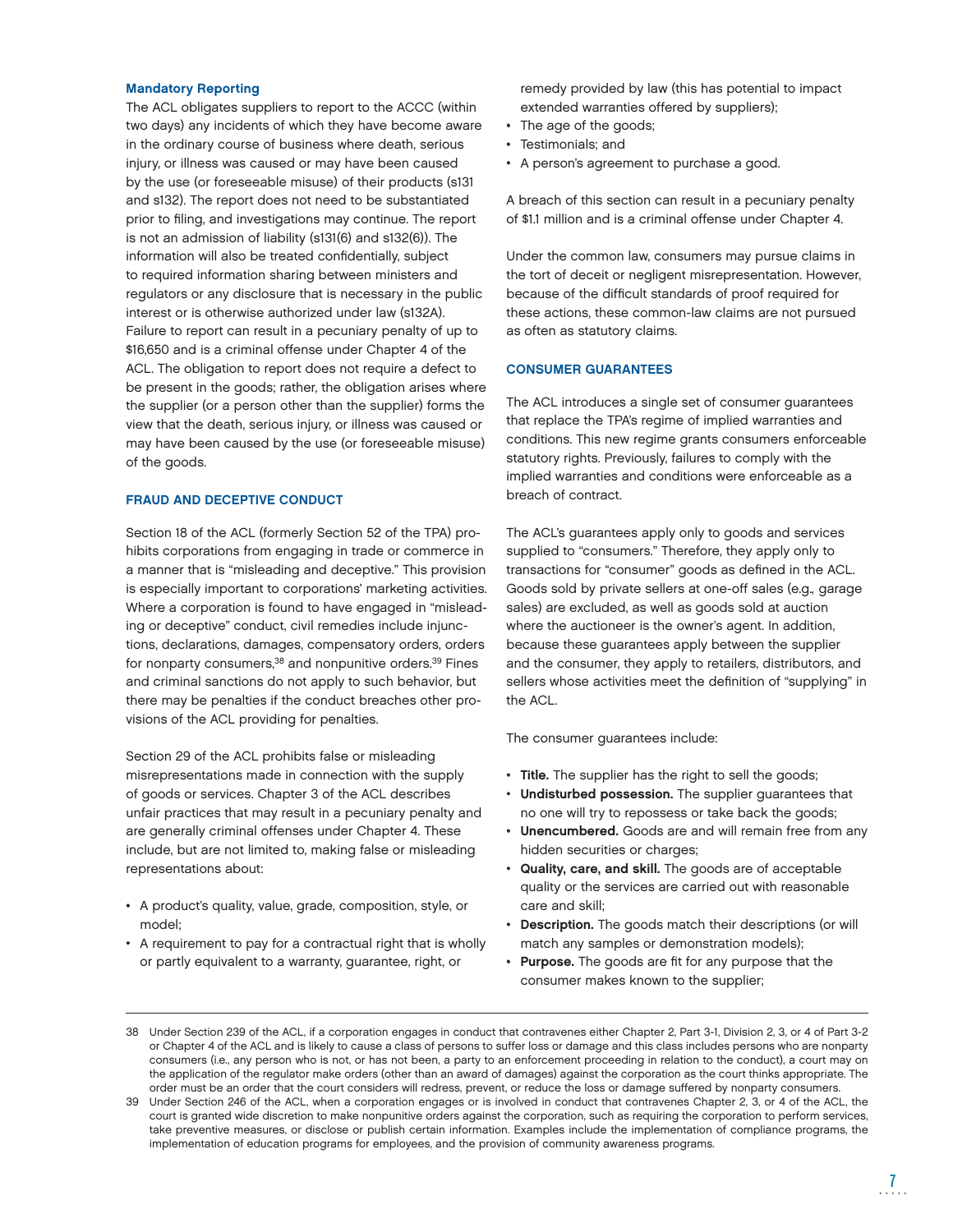- Repair. The repairs and spare parts are reasonably available;
- Timeliness. Services are carried out within a reasonable time; and
- Express warranty. The manufacturer will comply with express warranties.

Suppliers are not entitled to:

- Limit, restrict, or exclude consumer guarantees (s64);
- Avoid their obligations by getting the consumer to agree that the law of another country applies to the contract or to any dispute;
- Charge a consumer for rights equivalent to those granted under the guarantees regime; or
- Limit their liability to less than an obligation to replace or repair the goods (s64A).

Suppliers need to be aware that "no refund" signs are now unlawful. In addition, offers of extended warranties need to be examined to ensure that they are actually offering additional rights and protection above the statutory guarantees.

Where a product does not meet a guarantee, consumers are entitled to enforce their rights, and the supplier will be required to provide an appropriate remedy (s259). For minor problems, the supplier will have a choice between repair, replacement, or refund (s261). For major failures, consumers are entitled to reject the products and can choose between a refund, replacement, or compensation for the depreciated value (s263(4)). A major failure includes circumstances where reasonable consumers would not have purchased the product if they had known about the problem; the product is significantly different from the description, sample, or demonstration model; the product is substantially unfit for its purpose; or the goods or services are unsafe (s260).

A consumer is also entitled to recover damages for his or her loss or damage due to the supplier's failure to comply with the guarantee if the loss or damage was reasonably foreseeable (s259(4)). Under this division of the ACL, the consumer will usually be required to notify the supplier of his or her complaint and, in the event that the supplier fails to comply with the requirements under the ACL to repair, replace, refund, or compensate the consumer, he or she is entitled to enforce those rights by action against the supplier.

In addition to their rights against suppliers, consumers have rights against manufacturers under the ACL. Under Section 271, a consumer is entitled to take action against a manufacturer (subject to certain defenses outlined in the section) to recover damages for any loss in value and any foreseeable loss or damage if the manufacturer fails

to comply with the guarantees in relation to acceptable quality, description, repairs and spare parts, and express warranties. Depending on the guarantee breached, defenses open to manufacturers include that:

- Another person caused the loss by an act, default, omission, or representation; or
- A cause independent of human control occurred after the goods left the manufacturer's control.

The acceptable-quality guarantee grants consumers rights where goods are not fit for their purpose; are not free from defects; or are not safe, durable, and acceptable in appearance and finish. One factor when considering whether goods are of acceptable quality is the price of the goods (s54(3)(b)). Under Section 271(2)(c), a consumer will not be able to recover damages from a manufacturer if the only reason the goods are not determined to be of acceptable quality is the fact that the supplier's price was higher than the price recommended by the manufacturer or the average retail price for the goods.

A supplier retains the right to seek indemnification from the manufacturer for when it pays damages for breaches of consumer guarantees (s274), so long as the breaches relate to the manufacturer's failure to comply with the requirements in relation to quality, fitness for purpose, or description. The supplier has three years to seek reimbursement from the manufacturer (s274(4)).

Schedule 3 of the Trade Practices (Australian Consumer Law) Amendment Regulations 2010 (No. 1), which came into effect on January 1, 2012, prescribes the form and content of warranties against defects. The requirements include providing appropriate contact details and the procedure for how claims should be made. In addition, the warranty against a defect must state:

Our goods come with guarantees that cannot be excluded under the Australian Consumer Law. You are entitled to a replacement or refund for a major failure and for compensation for any other reasonably foreseeable loss or damage. You are also entitled to have the goods repaired or replaced if the goods fail to be of acceptable quality and the failure does not amount to a major failure.

## **UNFAIR CONTRACTS**

The ACL prohibits corporations from including "unfair" terms in their standard form contracts for the supply of goods and services to a consumer (an individual whose acquisition of the goods, services, or interest is wholly or predominantly for personal, domestic, or household use or consumption) (s23). The ACL does not define a "standard form contract," but it generally means a contract

8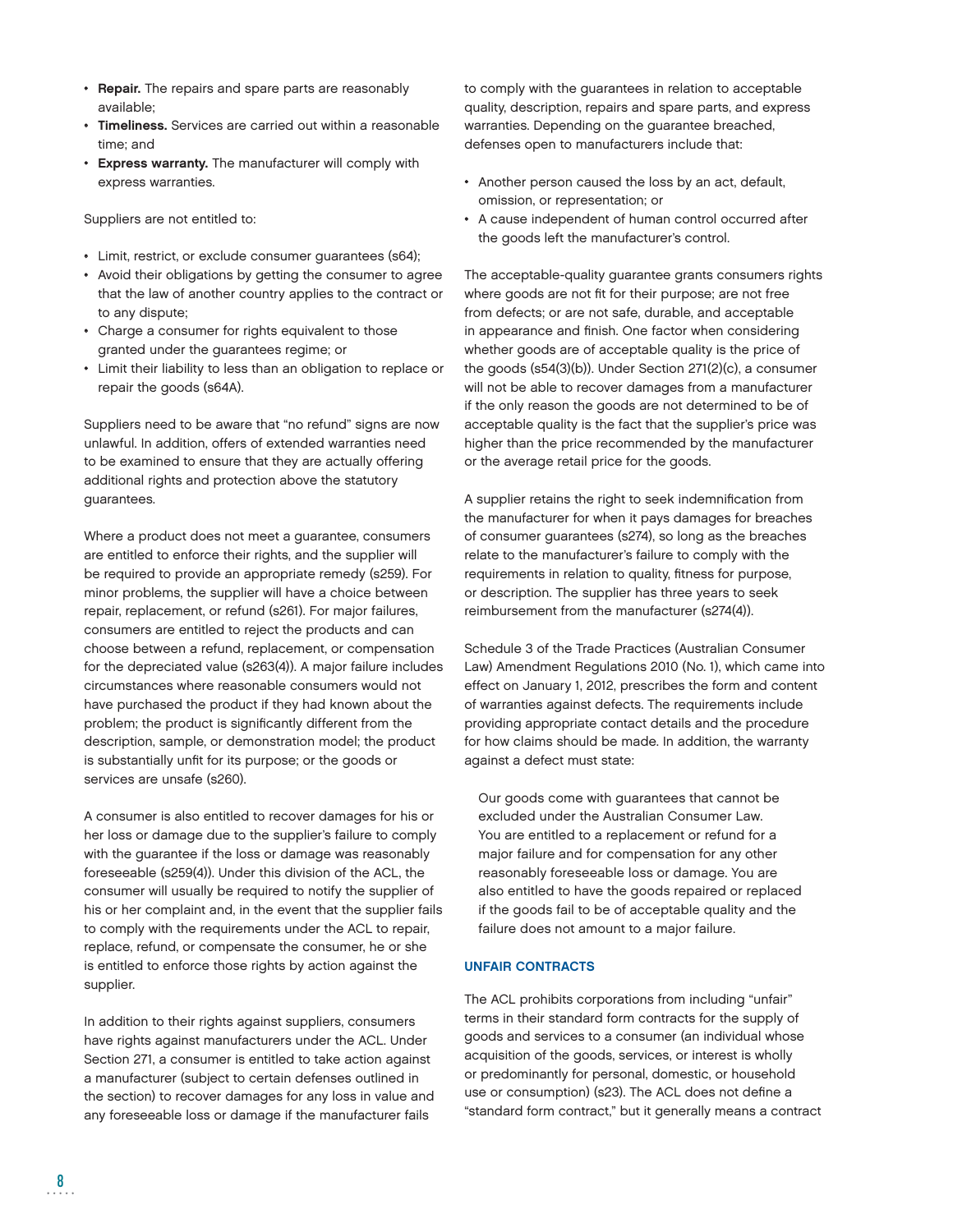prepared by one party that is not negotiated and is offered on a "take it or leave it" basis. The standard terms and conditions of most consumer products will fall within this meaning. The new requirements do not apply to the terms in such contracts that merely define the subject matter of the agreement, set the upfront price payable under the contract, or are required or expressly permitted by a law of the Commonwealth or a state or territory (s26).

An "unfair" term is one that causes significant imbalance in the parties' rights and obligations arising under the contract, is not reasonably necessary to protect the supplier's legitimate interests, and would cause financial or nonfinancial detriment to a party (s24). In determining whether a contract term is unfair, a court will take into account whether the term is transparent (expressed in reasonably plain language, legible, presented clearly, and readily available to any party affected by the term) and how it operates in the contract as a whole (s24). Section 25 of the ACL provides a nonexhaustive list of examples of terms that may be considered unfair in contracts:

- A term that permits, or has the effect of permitting, one party (but not another party) to avoid or limit performance of the contract;
- A term that permits, or has the effect of permitting, one party (but not another party) to terminate the contract;
- A term that penalizes, or has the effect of penalizing, one party (but not another party) for a breach or termination of the contract; and
- A term that permits, or has the effect of permitting, one party unilaterally to determine whether the contract has been breached or to interpret its meaning.

The ACCC or a party to a standard form contract can seek a court order to declare a term to be "unfair." When the court agrees that a term in a consumer standard form contract is unfair, then the ACCC or the Australian Securities and Investments Commission (the "ASIC") may seek orders for the benefit of other persons where the unfair term has caused or is likely to cause damage to a class of people that includes persons who have not been party to an enforcement action in relation to that unfair term. Courts may order the parties to modify the contract, avoid the term, require refunds or repairs, or prohibit enforcement of the contract.

The common law of contract will also apply to contracts between suppliers and individuals. However, the application of contract law is beyond the scope of this chapter and is of less relevance in light of the ACL and TPA.

# CRIMINAL LIABILITY

Corporations (and their officers) can face criminal sanctions under federal or state legislation for defective products. The ACL is administered and enforced jointly by the ACCC (and the ASIC where appropriate) and the state and territory consumer protection agencies. Investigations can be initiated by one of these regulators or can be commenced as a result of market intelligence or complaints by consumers, competitors, or informers.

Chapter 4 of the ACL outlines acts that will constitute criminal offenses and the applicable penalty for each offense. A criminal conviction has a maximum penalty of \$1.1 million for a body corporate; however, additional civil penalties may apply. A prosecution under the ACL must be commenced within three years of the commission of the offense (s212).

Criminal proceedings cannot be commenced against a person for attempt, aiding, inducing, conspiracy, or being an accessory (s217). The regulators have the power to seek information from corporations to identify whether claims (made by individuals) against the corporation are genuine and deserve investigation (failure to comply can result in a public warning notice).

Prior to criminal proceedings, the regulators have a range of alternative mechanisms that they may seek to use, including warnings; disqualification orders; civil pecuniary penalties (required only to prove the breach on the civil standard of balance of probabilities); adverse publicity orders; and court-enforceable undertakings, declarations, and injunctions. Therefore, regulators will tend to use criminal proceedings only in serious cases.

The ACCC has indicated that criminal prosecution is reserved for significant cases where the conduct:

- Warrants action by the regulator in the public interest;
- Is causing significant detriment;
- Affects disadvantaged or vulnerable consumer groups;
- Indicates a pattern of noncompliance, enhancing the risk of future misconduct;
- Relates to a significant new or emerging market issue;
- Is or is likely to become industrywide;
- Has a significant impact on market integrity; or
- Suggests that action by the regulator will have a worthwhile educative or deterrent effect.

A corporation facing prosecution for an offense under Chapter 4 of the ACL has the defenses outlined in the ACL in Part 4-6, including reasonable mistake of fact (s207).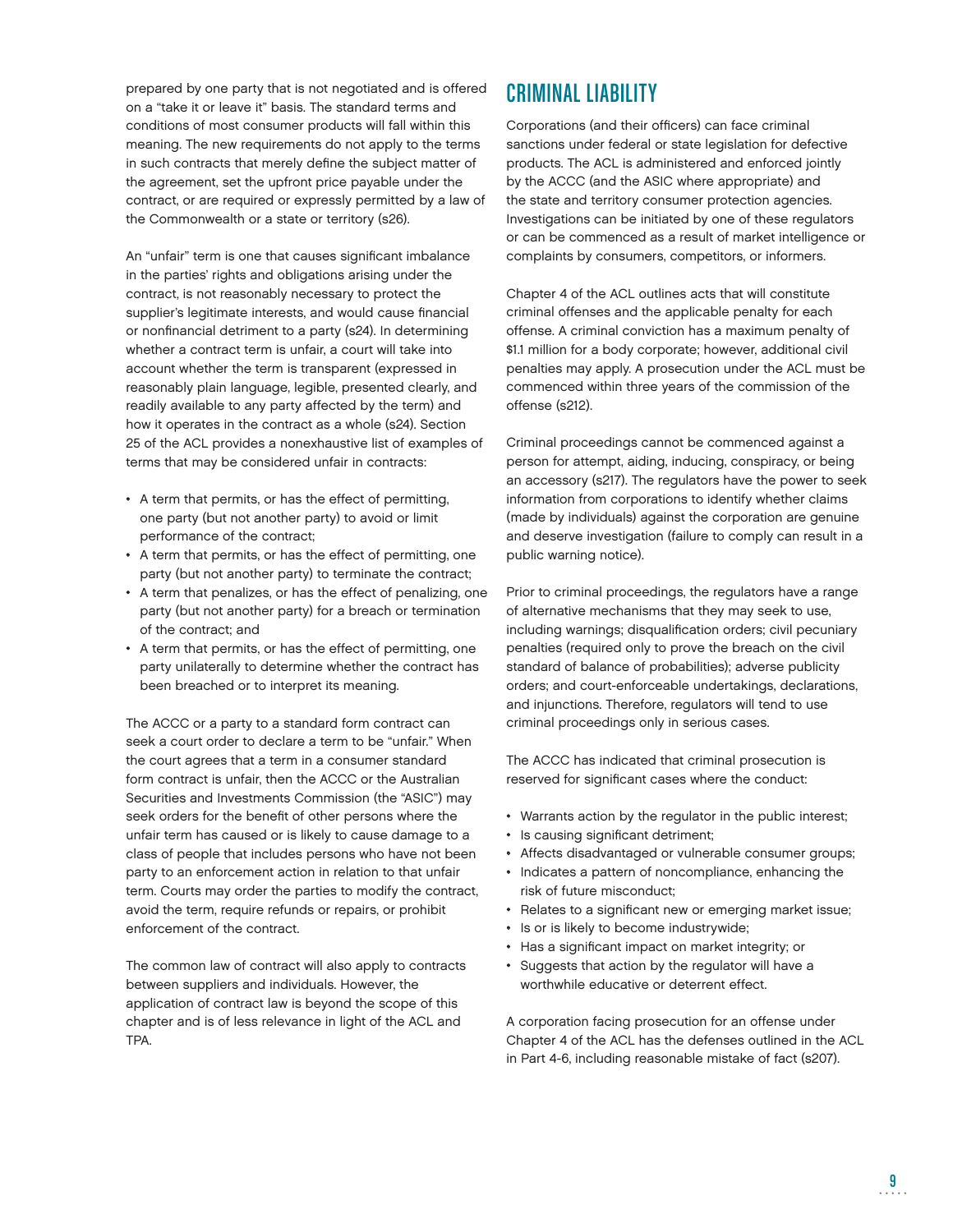When a corporation becomes aware of the fact that it is being investigated, it should seek appropriate legal advice immediately.

## PRACTICAL ADVICE

Pretrial discovery is governed by the rules of the court in whose jurisdiction the proceedings are brought. Discovery in Australia is focused primarily on the litigants' disclosure of documents. Statutory provisions give the word "document" a broad definition; it includes all electronic records commonly used in business. However, courts have a strong preference for litigants' counsel to agree to the parameters of disclosure between themselves, and litigants are encouraged to avoid "overdiscovery" by disclosing only documents categorized as relevant according to mutually agreed criteria. Interrogatories are uncommon in Australian litigation and should be used for the ascertainment of relevant facts. They should not be used to obtain opinions or to foreshadow the trial itself.<sup>40</sup> Pretrial depositions are not used in Australian litigation. Procedures for e-discovery are well established and well used in commercial litigation.

Australian law does provide for legal professional privilege between lawyers and their clients. Legal professional privilege is governed by statute law at the Commonwealth level and in New South Wales and Tasmania, while the common law governs legal professional privilege in the remaining states. Although minor variations exist between the various jurisdictions of Australia and between pretrial and interlocutory processes, legal professional privilege, generally speaking, will attach to communications between a client and a lawyer made for the dominant purpose of giving or obtaining legal advice, as well as communications made to facilitate litigation that is ongoing or reasonably anticipated.

Companies should consider product liability insurance. Such insurance is widely available in Australia.

Lawyers are not entitled to charge contingency fees that are calculated as a percentage of the client's award. Although Australian courts retain wide discretion regarding costs, typically the unsuccessful party is ordered to pay the costs of the successful party as "taxed or agreed." "Taxation" of costs means a judicial assessment of them. Typically, a successful party recovers somewhere between 50 and 65 percent of its actual costs. These costs include external legal costs, such as the fees paid by the successful party to its legal counsel. They do not usually include the costs of the successful party's own staff or management time.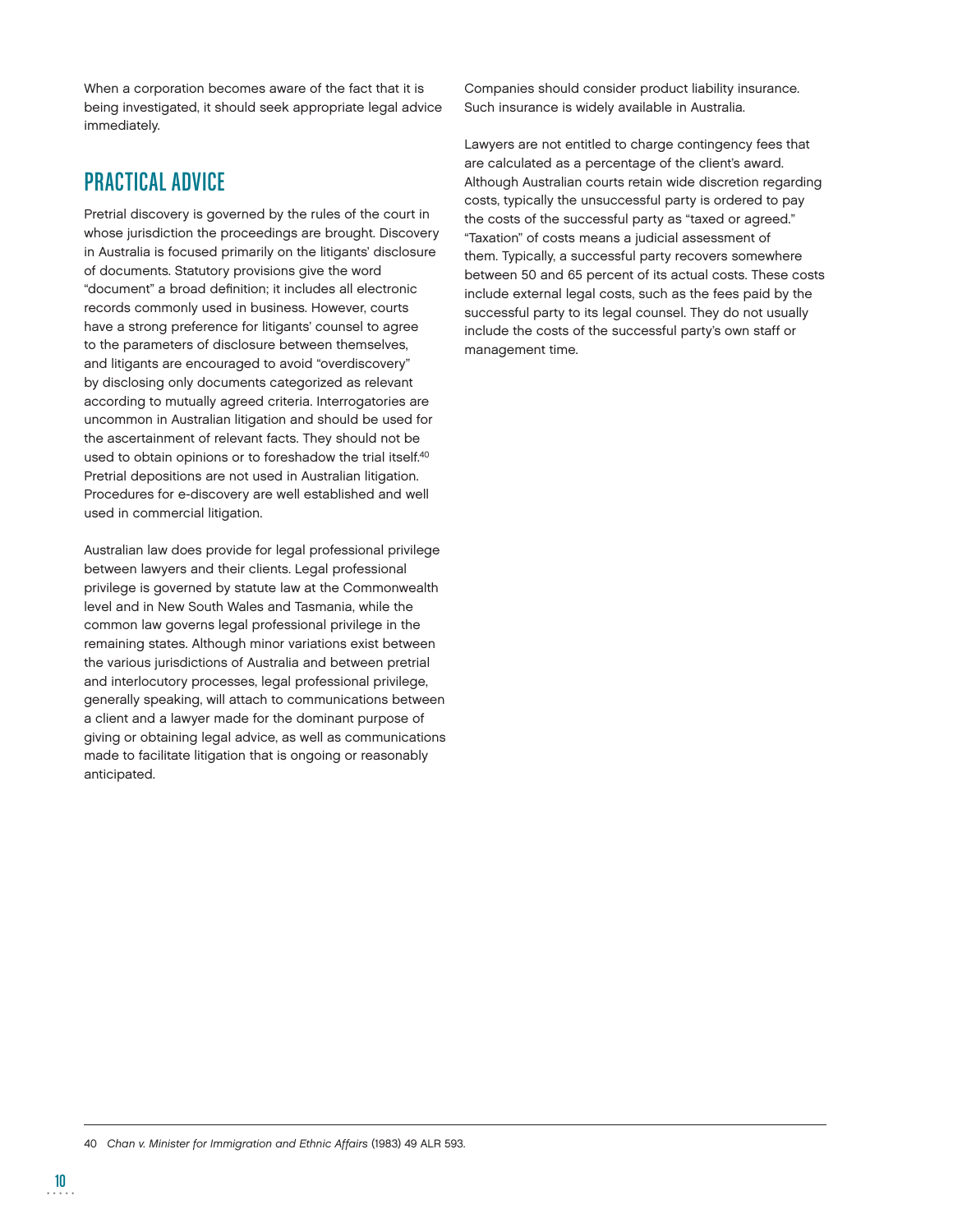## **CLASS ACTIONS IN AUSTRALIA**

Class actions are a relatively recent phenomenon in Australia and are an important development in the Australian legal landscape. However, the ins and outs of class actions in Australia remain somewhat of a mystery. Common questions include: What constitutes a class? What types of allegations do class actions typically raise? How come Australia hasn't seen an explosion of class actions as in the United States?

This chapter provides an overview of class actions in Australia, with a particular emphasis on trends and developments and a comparison with class actions in the United States.

## THE BEGINNING: 1992 AMENDMENTS TO THE FEDERAL COURT OF AUSTRALIA ACT 1976 (CTH)

Class actions were introduced in Australia in 1992, with the amendment (Part IVA) of the Federal Court of Australia Act 1976 (Cth) (the "Act") to include representative proceedings, or "class actions."1 Victoria also has a class action procedure in terms very similar to those of the Federal Court.2 This chapter will focus on class actions in the Federal Court.

The policy and purposes underlying Part IVA of the Act were identified in the second reading speech for the bill that introduced it:

The Bill gives the Federal Court an efficient and effective procedure to deal with multiple claims. Such a procedure is needed for two purposes. The first is to provide a real remedy where, although many people are affected and the total amount at issue is significant, each person's loss is small and not economically viable to recover in individual actions. It will thus give access to the courts to those in the community who have been effectively denied justice because of the high cost of taking action.

The second purpose of the Bill is to deal efficiently with the situation where the damages sought by each claimant are large enough to justify individual actions and a large number of persons wish to sue the respondent. The new procedure will mean that groups of persons, whether they be shareholders or investors, or people pursuing consumer claims, will be able to obtain redress and do so more

cheaply and efficiently than would be the case with individual actions. 3

Class actions were introduced to help provide access to justice for those who might need assistance. While class actions are being used by individuals who could not otherwise afford to pursue their claims, they are also being used by large corporate entities and funded by litigation funders, as explored in this chapter.

## THE NUTS AND BOLTS OF CLASS ACTIONS IN AUSTRALIA

## COMMENCING PROCEEDINGS: WHAT CONSTITUTES A CLASS?

The requirements to commence a class action in the Federal Court are set out in Section 33C of the Act, which provides that where:

- Seven or more persons have claims against the same person;
- The claims of all those persons pertain to, or arise out of, the same, similar, or related circumstances; and
- The claims of all those persons give rise to a substantial common issue of fact or law;

a proceeding may be commenced by one or more of those persons on behalf of some or all of them.

The requirement that the plaintiffs have claims against the same person or persons requires, at a minimum, that all class members have claims against at least one

<sup>1</sup> Insertion of Part IVA (§§ 33A–33ZJ).

<sup>2</sup> Supreme Court Act 1986 (Vic), Part 4A.

<sup>3</sup> Commonwealth of Australia, Parliamentary Debates, House of Representatives, November 14, 1991, 3174 (Michael Duffy, Attorney-General). Similar comments have been made in the Victorian legislature in relation to its class action regime: see Victoria, Parliamentary Debates, Legislative Council, October 4, 2000, 429, 430–32 (M.R. Thomson, Minister for Small Business).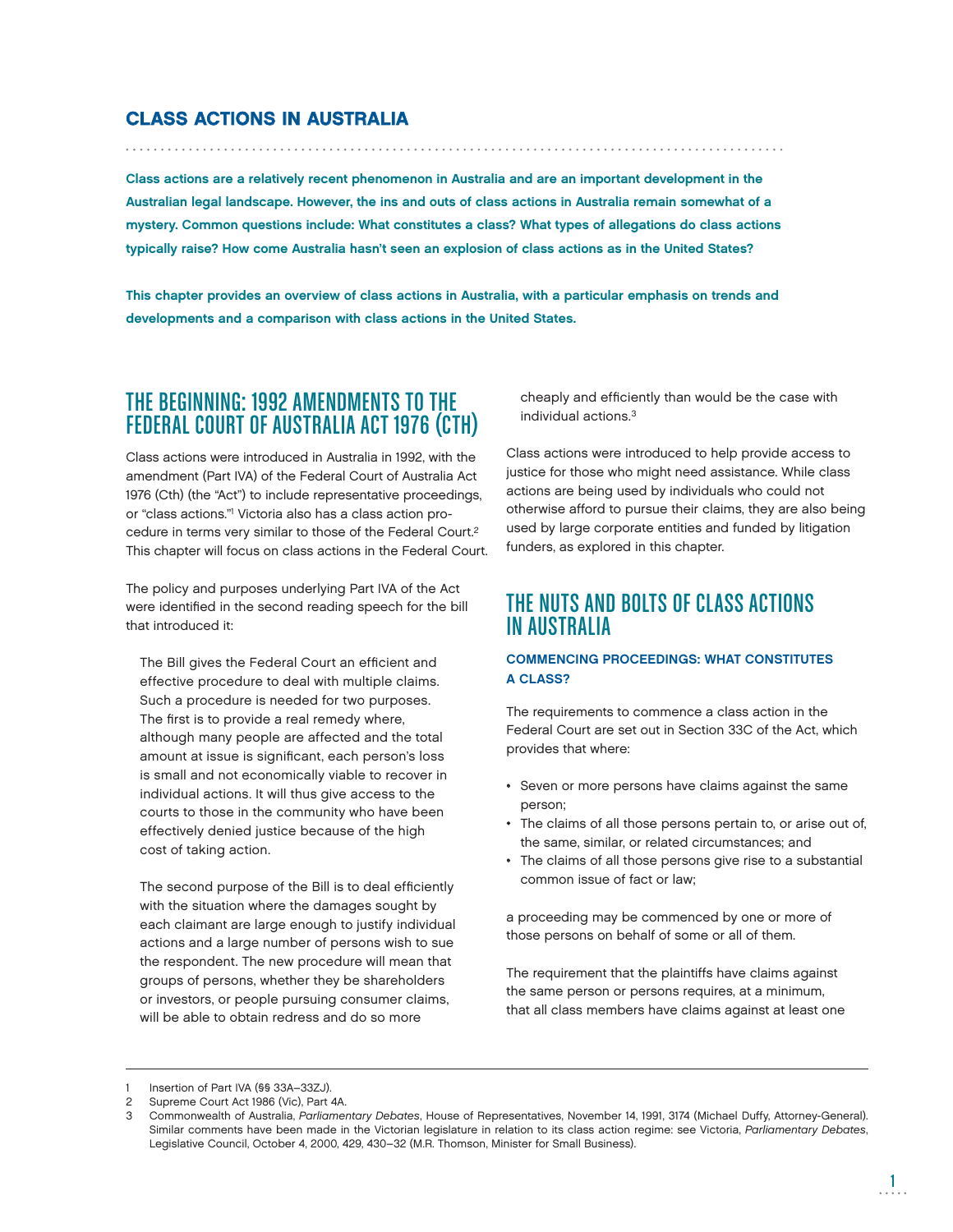defendant, though those claims need not be identical or even likely to succeed. It was generally understood from King v. GIO<sup>4</sup> that all group members must plead a claim against each and every respondent. However, in Bray v. F. Hoffman-La Roche, 5 Justice Finkelstein suggested that the purpose of the class action procedures would be undermined if the subset of plaintiffs in a class action which had related claims against a person other than the "same person" did not have the right to join their proceedings to the main action. In any case, this requirement is satisfied if one claim against all the respondents is maintainable by all class members, even if other claims are not available to all the members.6

The requirement for the class action to arise out of the same, similar, or related circumstances requires some relationship to exist between the relevant circumstances, but not for them to be identical.<sup>7</sup> In the shareholder litigation context, Justice Mansfield in the Harris Scarfe proceedings held that a class of 11,300 members, relying on alleged misrepresentations in more than 77 documents produced over a five-year period, still had the necessary quality of "relatedness."8

The requirement for the class action to involve a substantial common issue of law or fact requires the relevant issue to be "real or of substance," but not necessarily "large or significant."<sup>9</sup> In GIO, it was held that a class action was available where there was a substantial common issue of fact and law as to whether conduct was misleading and deceptive, even though liability may ultimately require proof of reliance or damage.<sup>10</sup>

#### Section 33C provides that:

an applicant may begin a representative proceeding for some or all of the persons satisfying the s 33C criteria: that is, the persons having claims that arise out of the same, similar or related circumstances giving rise to a substantial common question of law or fact. This provision has frequently been used to enable persons to group together in a class action and to agree upon a way of bringing their claims forward, whether that be agreement as to the solicitor they will all retain, agreement as to

contributions to a 'fighting fund', or agreement to obtain litigation funding.<sup>11</sup>

The academic literature has suggested that "to ensure that the interests of class members are protected, it is essential for the court to have a significant role in the approval or rejection of proposed settlements."12

## REQUIREMENTS OF THE ORIGINATING PROCESS

Section 33H of the Act provides that an originating process for a class action must:

- "(1) (a) describe or otherwise identify the group members to whom the proceeding relates; and
	- (b) specify the nature of the claims made on behalf of the group members and the relief claimed; and
	- (c) specify the questions of law or fact common to the claims of the group members.
- (2) In describing or otherwise identifying group members for the purposes of subsection (1), it is not necessary to name, or specify the number of, the group members."

Consequently, a class action may be unable to proceed if the group or the common questions cannot be adequately defined.

An application commencing a class action may be struck out unless "the description is such as to enable a person, with the assistance of a legal adviser if necessary, to ascertain whether he or she is a member of the class."13 In the GIO class action,<sup>14</sup> the Federal Court held that it was sufficient properly to identify the relevant class by describing it as those persons who had not accepted a particular takeover offer by reason of the conduct alleged against all or any of the respondents and who had suffered loss as a consequence.

### **STANDING**

A person has standing to commence a class action who "has a sufficient interest to commence a proceeding on his or her own behalf against another person [that] has a sufficient interest to commence a representative

- Guglielmin v. Trescowthick (No. 2) [2005] FCA 138 at [48]-[49].
- Wong v. Silkfield Pty Ltd (1999) 199 CLR 255 at 266.

 $12$  Id.

13 Petrusevski v. Bulldogs Rugby League Club Ltd [2003] FCA 61 at [23], [25]; Johnstone v. HIH Insurance Ltd [2004] FCA 190.

14 Note 10.

<sup>4</sup> King v. GIO Australia Holdings Limited [2000] 174 ALR 715 at 725; Johnstone v. HIH Insurance Ltd [2004] FCA 190.

<sup>5 (2003) 130</sup> FCR 317 at [248].

<sup>6</sup> Note 4.

<sup>7</sup> Zhang v. Minister for Immigration, Local Government and Ethnic Affairs (1993) 45 FCR 384 at 404.

<sup>10</sup> King v. GIO Australia Holdings Limited [2000] 174 ALR 715.

<sup>11</sup> B. Murphy & C. Cameron, "Access to Justice and the Evolution of Class Action Litigation in Australia," [2006] 30 Melbourne University Law Review 418.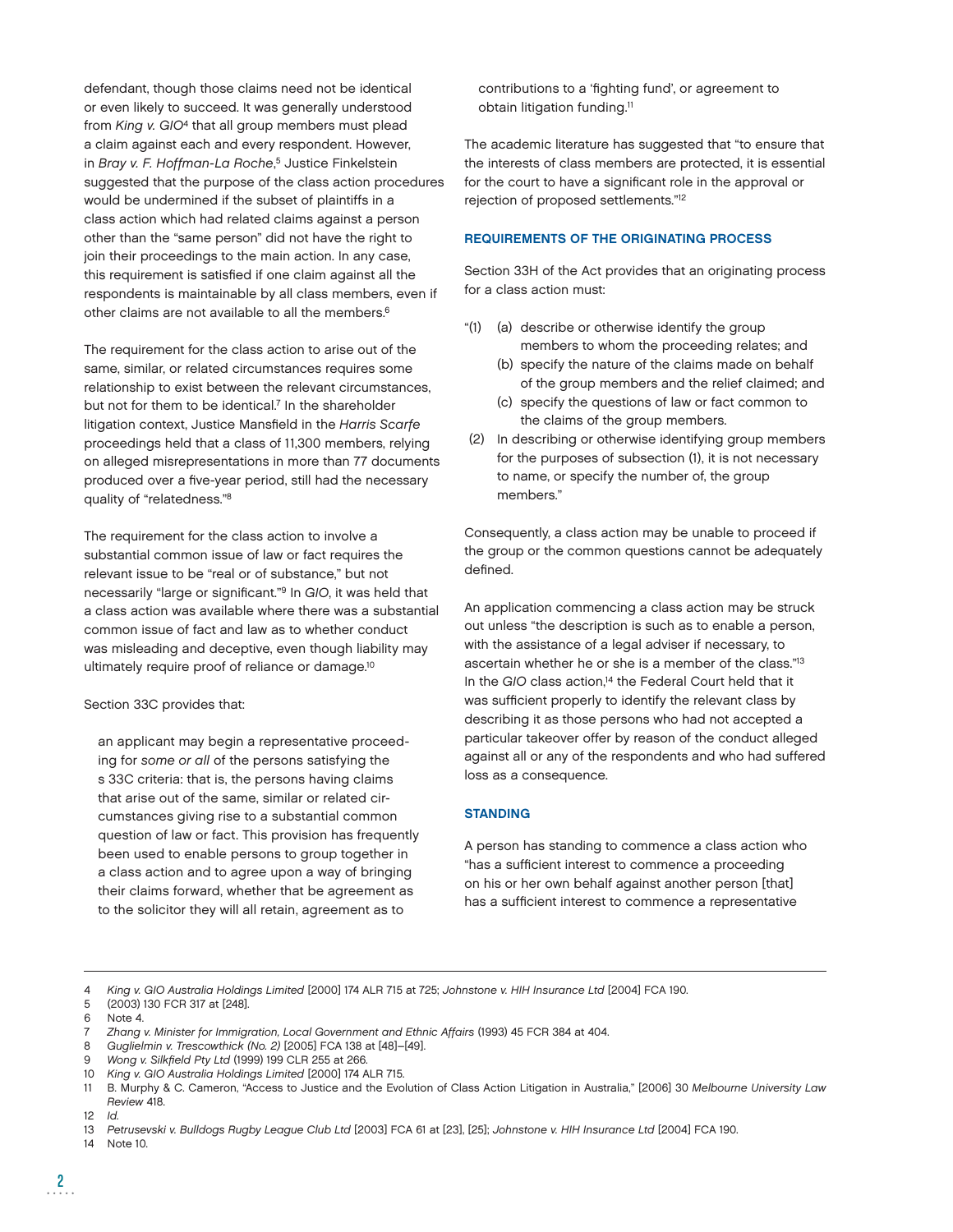proceeding against that other person on behalf of other persons referred to in that paragraph."15

The purpose of Section 33D(1) is to overcome the common-law standing rule that says A may not bring a damages action on behalf of B against C. It also has the effect that the representative party must be a member of the group to be able to initiate proceedings.<sup>16</sup>

## THE RIGHT TO OPT OUT

The Act adopts an opt-out procedure for group members to inform the court that they do not wish to be part of the proceedings. An opt-out class action is commenced without the express consent of the "absent" class members. If a group member falling within the defined class does not opt out, then he or she is bound by the outcome of the proceedings under Section 33ZB. Under Section 33X(1)(a), the right to opt out is given effect by the requirement that group members receive notice of that right and of the commencement of the proceedings.

Since the Full Federal Court decision in the Multiplex class action,<sup>17</sup> it is now possible to have a "limited group" class action, provided that the group is formed before proceedings are commenced. In that case, the Court found that members of a class could be limited to those investors who had entered an arrangement at the commencement of the action with a particular firm of lawyers and a litigation funder. Such a class, however, cannot be defined to allow putative class members to opt into the proceedings once they have been commenced.

### DISCONTINUING A CLASS ACTION

Under Section 33N of the Act, the court of its own motion or on application by the respondent may order that the proceeding not continue as a representative proceeding (i.e., class action) where it would be in the interests of justice not to continue because:

- The costs that would be incurred if the proceeding were to continue as a representative proceeding would likely exceed the costs incurred if each group member conducted a separate proceeding;
- The relief sought could be obtained by means of a proceeding other than a representative proceeding under this Part;
- The representative proceeding would not provide an efficient and effective means of dealing with the claims of the group members; or
- It would be otherwise inappropriate for the claims to be pursued by means of a representative proceeding.

This means that even though the threshold requirements of Section 33C may be met, a court may use its discretion under Section 33N to order the discontinuance of a class action. In practice, however, this rarely occurs. A court will generally employ case management techniques to assist the proceedings to continue, at least until the resolution of the substantial common issues.

Section 33M also provides for the discontinuance of representative proceedings where, if judgment were to be given in favor of the representative party, the cost to the respondent of identifying the group members and distributing the amounts ordered to be paid to them would be excessive with regard to the likely total of those amounts.

In determining whether proceedings would provide an efficient means of dealing with claims of class members, the court will consider findings which may be made in the applicant's case and the extent to which those findings are likely to resolve other claims.<sup>18</sup> The court may strike out a class action on the basis that it is "otherwise inappropriate" by reason of the "unsatisfactory nature of the pleading" although again, this rarely occurs in practice.<sup>19</sup>

The adoption of Section 33N in the Victorian legislation (which mirrors Section 33N of the Act) was strongly criticized. For example, a report prepared for the Attorney-General's Law Reform Advisory Council criticized the extent to which Section 33N had "generated unnecessary litigation as most defendants, opposing class suits, have invariably relied on one or more [of the Section 33N provisions] to argue that the court should stop the claims being pursued by means of a representative proceeding."20

### **COSTS**

Section 43(1A) of the Act provides that the court may award costs in representative proceedings against the representative party only, not the group members.

<sup>15</sup> Section 33D(1) of the Act.<br>16 Syminaton v. Hoechst Sch

Symington v. Hoechst Schering Agrevo Pty Ltd (1997) 78 FCR 164 at 167C per Wilcox J.

<sup>17</sup> P. Dawson Nominees Pty Ltd v. Multiplex [2007] FCA 1061.

<sup>18</sup> Bright v. Femcare Ltd (2002) 195 ALR 574.

<sup>19</sup> Johnstone v. HIH Insurance Ltd [2004] FCA 190.

<sup>20</sup> V. Morabito & J. Epstein, "Attorney-General's Law Reform Advisory Council, Class Actions in Victoria—Time for a New Approach, Project No. 16 (1995) [7.22]–[7.28].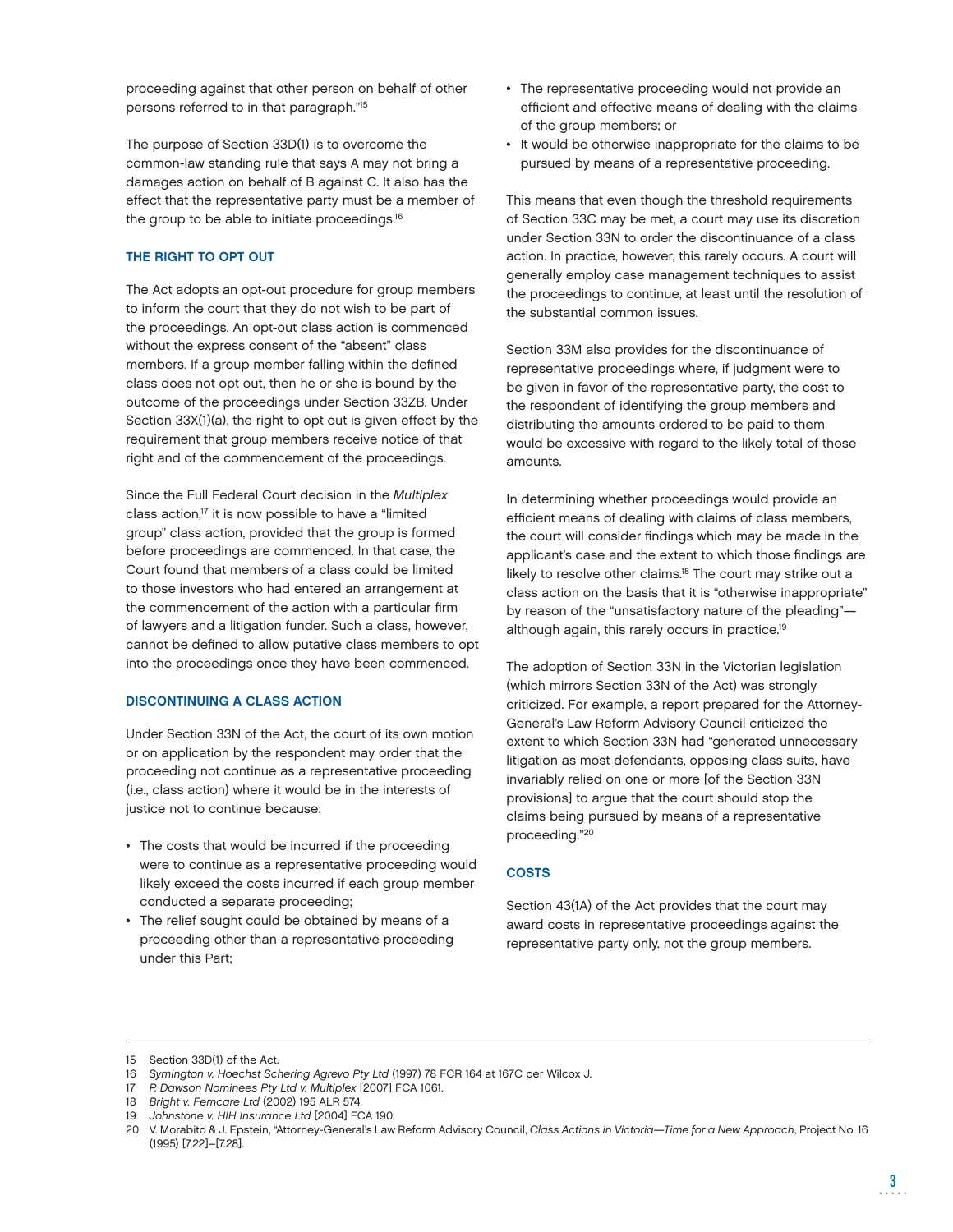In practice, the costs obligation may be undertaken by a litigation funder who indemnifies the representative party, and other group members who sign up for funding, in exchange for a share of any monetary judgment. Details on the role played by litigation funders in Australian class actions are provided below.

#### **SETTLEMENT**

Unlike nonrepresentative proceedings, a class action may not be settled or discontinued without the approval of the court.<sup>21</sup> In addition, unless the court is satisfied that it is just to do so, an application for approval of a settlement must not be determined unless notice has been given to group members.<sup>22</sup>

Australian courts have drawn on factors relevant in U.S. class actions to determine whether to approve a settlement. Those factors include:

- Whether a fair and reasonable amount will be paid as part of the settlement;
- Whether particular segments of the class will be treated significantly differently from others, including the amount of monetary relief that will go to the named plaintiffs as compared to other class members and whether the difference will be disproportionately large;
- Whether the major claims or types of relief sought in the complaint have been omitted from the settlement;
- How many class members object to the settlement and whether those objections are valid;
- The amount and nature of the discovery or evidence obtained;
- Any recommendations of neutral parties and counsel, made in good faith and without collusion;
- The amount of attorneys' fees payable; and
- The way in which notice was given and the extent of information provided to the participants, including as to the proposed terms of settlement, remedy, and predicted quantum.23

Securities class actions filed in Australia have generally been resolved through a court-approved settlement.<sup>24</sup> Settlements have become more common in Australian class actions in recent years. For example, only three of the seven resolved securities class actions that were filed before 2004 settled. In contrast, all five resolved securities class actions that were filed after 2003 were settled out of court.

## REPRESENTATIVE PROCEDURES IN OTHER STATES AND **TERRITORIES**

In New South Wales and other Australian states and territories, representative procedures exist, but they are not, strictly speaking, "class actions." They involve "same interest" procedures.

In New South Wales, the Courts and Crimes Legislation Further Amendment Act 2010 (NSW) introduced a new Part 10 to the Civil Procedure Act 2005 (NSW), which took effect on March 4, 2011, and sets out the procedure for representative proceedings in the Supreme Court of New South Wales. The regime is modeled on Part IVA of the Act, adapted to mirror the language used in the Uniform Civil Procedure Rules, which govern procedure in the Supreme Court of New South Wales.

The regime for representative proceedings in the Supreme Court of New South Wales differs from that in the Federal Court of Australia in two significant ways:

- The plaintiff may represent a limited class of persons; and
- A representative proceeding can be taken against several defendants when not all group members have a claim against all defendants.

This has led some commentators to suggest that the new procedure for representative proceedings in the Supreme Court of New South Wales could "creat[e] the potential for a further increase in the number of class actions being commenced."25

## THE CURRENT LANDSCAPE: CLIMB EVERY MOUNTAIN

There were concerns that the introduction of Part IVA might lead to a rush of litigation in Australia. During the Second Reading Speech of Pt IVA, the then Shadow Attorney-General, Mr. Peter Costello, stated that "this Bill is a step on the way to making Australia a more litigious society. It will encourage the proliferation of litigation in this country."26

Despite such predictions, relatively few securities class actions were filed prior to 2004. It has been suggested that the main reasons for the slow commencement of class actions in Australia are:

23 Williams v. FAI Home Security Pty Ltd (No. 4) (2000) 180 ALR 459 at 465–66.

- 25 "Spoilt for choice—NSW regime for representative (class) actions comes into effect," Mallesons Stephen Jaques, March 9, 2011.
- 26 Commonwealth of Australia, Parliamentary Debates, House of Representatives, November 26, 1991, 3284–85.

<sup>21</sup> Section 33V of the Act.

<sup>22</sup> Section 33X(4) of the Act.

<sup>24</sup> G. Houston, S. Starykh, A. Dahl & S. Anderson, Trends in Australian Securities Class Actions: 1 January 1993–31 December 2009, NERA Economic Consulting, May 2010.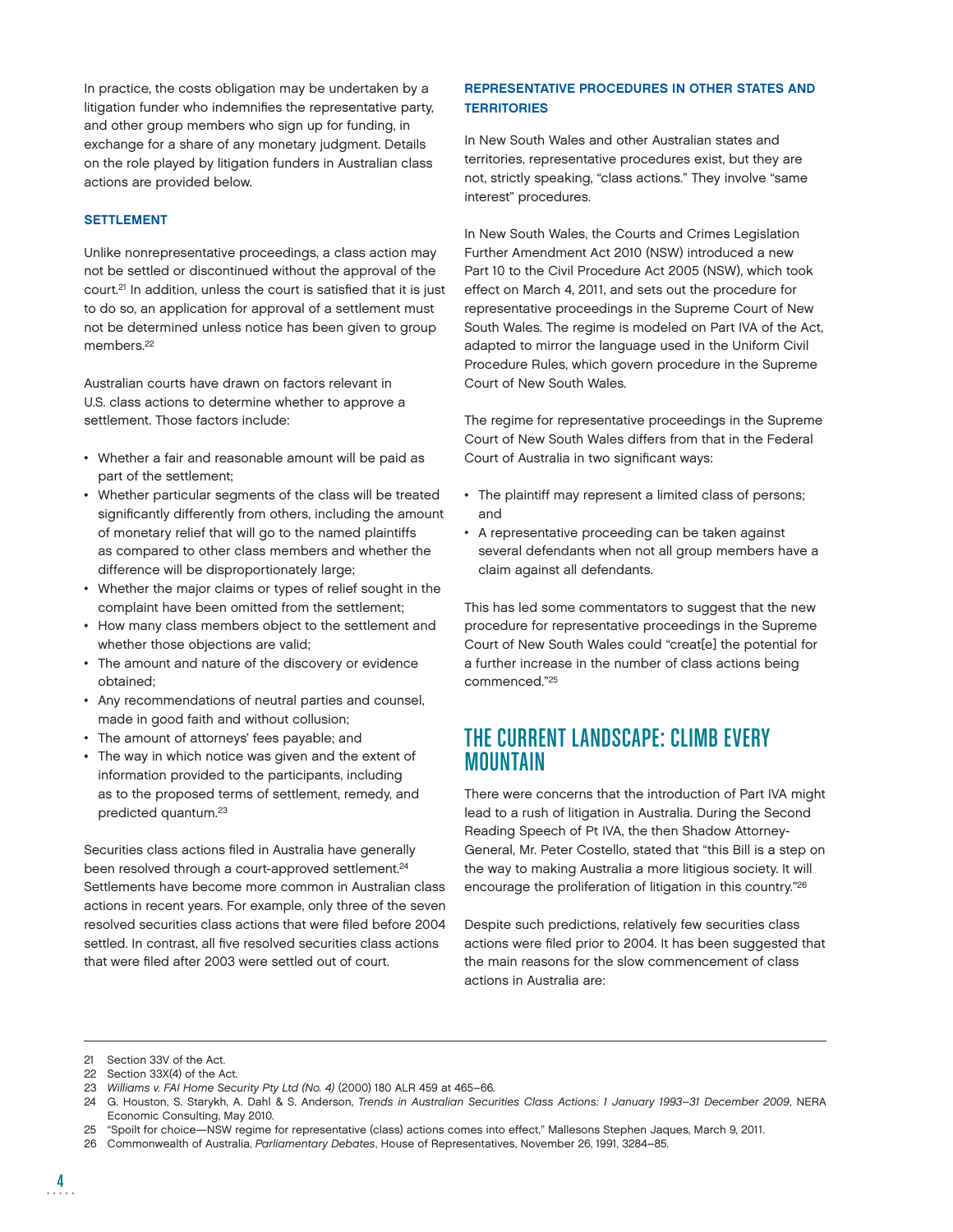- The capital constraints of Australia's locally organized legal profession;
- A "lack of imagination" on the part of plaintiffs' lawyers;
- Plaintiffs' initial difficulties in complying with the requirements for commencing class actions; and
- Difficulty with the funding of class actions.<sup>27</sup>

Following the high-profile collapse of a number of companies in the early 2000s, including HIH and OneTel, shareholders have demonstrated that they are increasingly willing to use class actions as a "tool to protect themselves from harmful conduct, and to punish offenders."28 Since 2000, there has been a significant increase in the number of class actions in Australia, most recently in securities class actions.29 As of October 2009, 242 class actions had been commenced under Part IVA of the Act since its inception in 1992. Product liability and securities (or investor) claims comprise just under half of the class actions filed in the Federal Court to date, with investor class actions comprising approximately 75 percent of recent annual claims filed.

A study by NERA Economic Consulting, Trends in Australian Securities Class Actions: 1 January 1993– 31 December 2009, found that:

- More than half the securities class actions filed between 1999 and 2009 alleged either misleading or deceptive conduct, or failure by companies promptly to disclose information material to the value of their securities;
- Settlement is the most likely outcome of securities class action cases in Australia; and
- Eight of the 12 class actions resolved by the end of 2009 were settled.

From 2004, securities class action filings have increased steadily, with a record six cases filed in 2009-see Figure 1 below.30

The study also reveals that the two primary causes of action in Australian securities class actions are contraventions of the continuous disclosure rules, which require listed companies promptly to disclose information





27 S. Clark & C. Harris, "The Push to Reform Class Action Procedure in Australia: Evolution or Revolution?," [2008] 32 Melbourne University Law Review 775.

28 C. Waters, "The New Class Conflict: The Efficacy of Class Actions as a Remedy for Minority Shareholders," 25 Company and Securities Law Journal 300 [2007], 302.

29 Note 27.

30 Note 24.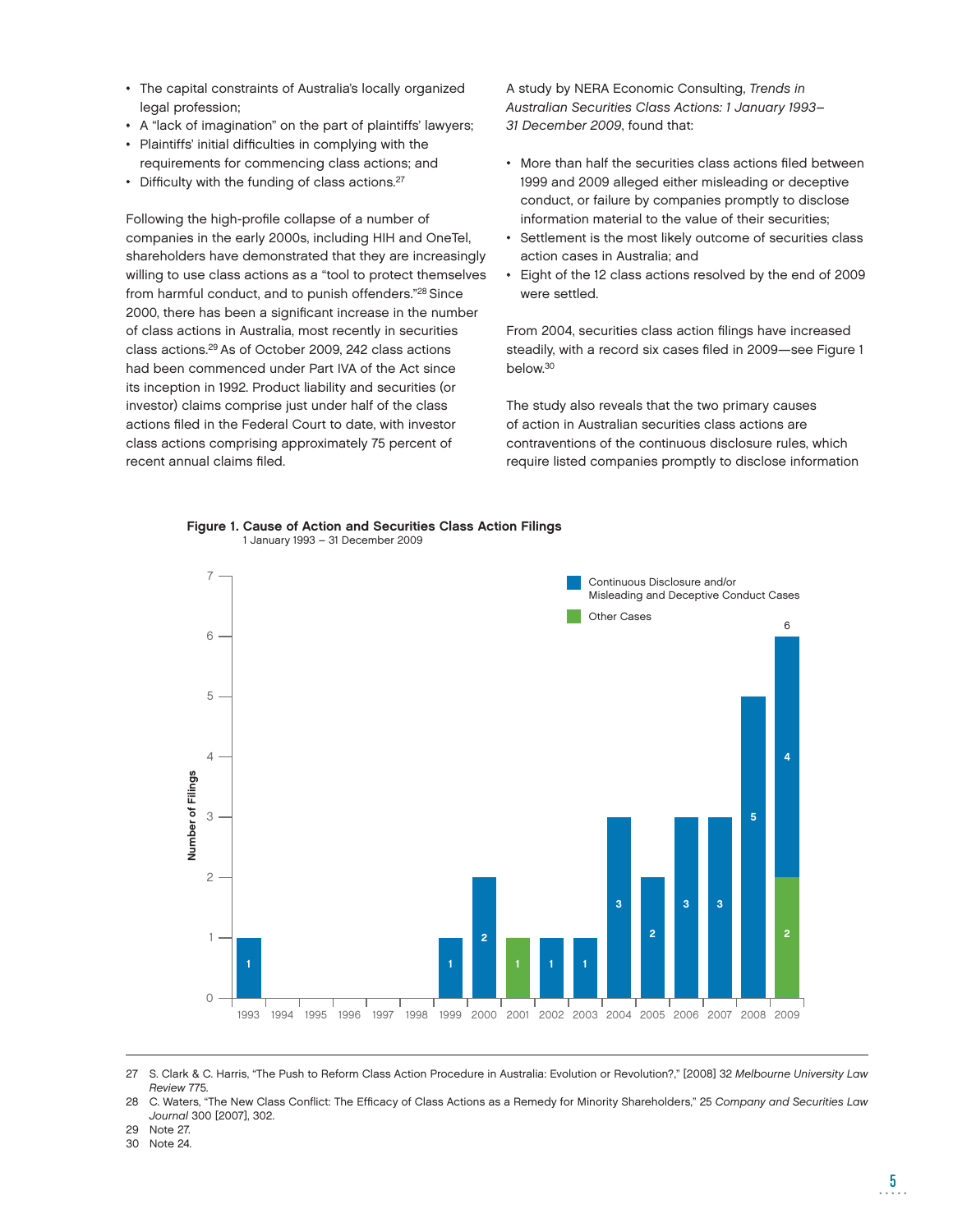material to the value of their securities, and laws prohibiting misleading and deceptive conduct.31 In addition to these primary forms of contravention, a significant number of allegations in Australian securities class actions are made in relation to breaches of fiduciary trust.

misstatements, and failures to disclose escalating debt levels or imminent insolvency. The distribution of allegations by type in filings from 1999 to 2009 is illustrated in Figure 2 below.32

The types of allegations in Australian class actions relate primarily to inaccurate earnings guidance, accounting



#### THE ROLE OF LITIGATION FUNDERS

Since the High Court of Australia approved commercial litigation funding in the 2006 decision of Fostif, commercial litigation funding in Australia has grown.<sup>33</sup> The availability of commercial litigation funding has improved the incentive and ability for investors to initiate class actions, without needing to pool their own funds to pay for what can be

lengthy and costly proceedings. The vast majority of shareholder class actions commenced in Australian courts since 2005 have been funded by commercial litigation funders.34

Litigation funders enjoy a dominant position in the Australian class action landscape, as contingency fee agreements are not permitted in any Australian

<sup>31</sup> Note 24.

<sup>32</sup> Note 24.

<sup>33</sup> In Campbells Cash & Carry Pty Ltd v. Fostif Pty Ltd (2006) 229 CLR 386, the High Court of Australia (by a 5-2 majority) on the question of litigation funding affirmed the decision of the New South Wales Court of Appeal in Fostif Pty Ltd v. Campbells Cash & Carry Pty Ltd (2005) 63 NSWLR 203.

<sup>34</sup> Note 27. The litigation-funding mechanism is, broadly, as follows: a nonlawyer or corporation, the "promoter," identifies a potential claim and then enters into agreements with potential applicants. Under these agreements, the promoter receives an agreed percentage of any monies that are received by the applicant, by way of either settlement or judgment. This percentage is typically between one-third and two-thirds of the proceeds. In addition, the applicants assign to the promoter the benefi t of any costs order they may receive. The promoter then retains a lawyer who agrees to conduct the litigation on behalf of the promoter. The promoter generally retains broad discretion to conduct the litigation as it sees fit.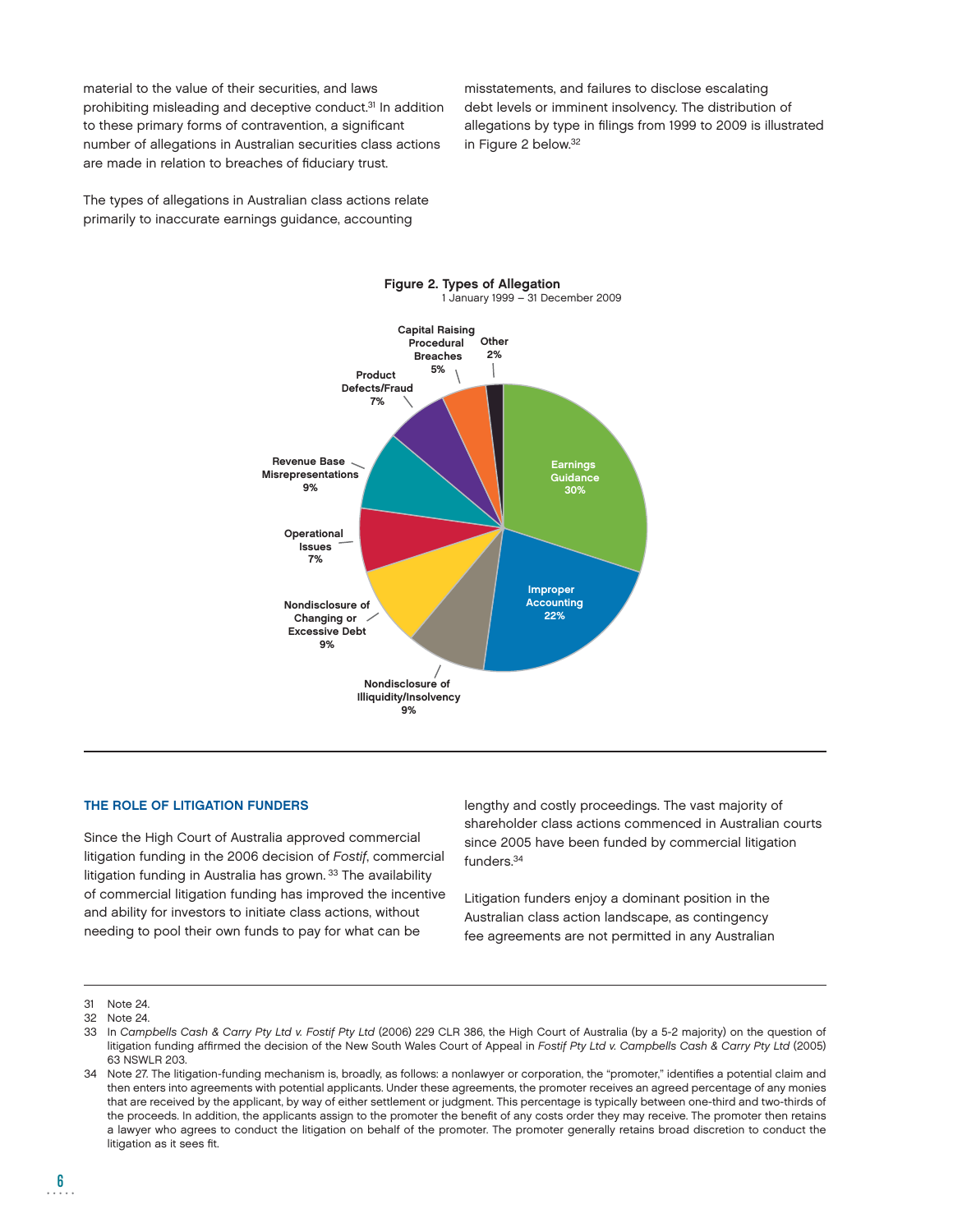jurisdictions. While the prohibition of contingency fee agreements applies to lawyers, nonlawyers are not so constrained. Thus, a new breed of organization has emerged in Australia to promote and fund class action litigation—litigation funders. Australia is home to two of the world's few publicly listed litigation funders: IMF (Australia) Ltd ("IMF") and Hillcrest Litigation Services Ltd.

Despite the growth of local litigation funders, plaintiffs' law firms have in some instances obtained funding from abroad. Several recent class actions have been funded by U.S. funders, including:

- The Centro class action, funded by Commonwealth Legal Funding LLC;
- The Opes Prime class action, funded by Commonwealth Legal Funding LLC; and
- The Babcock & Brown Power class action, funded by interests associated with the California law firm Wasserman, Comden & Casselman.

### RECENT CLASS ACTIONS IN AUSTRALIA

Examples of recent class actions filed in Australian courts include the GIO, Aristocrat Leisure, Telstra, ABC Learning, and Babcock & Brown Power cases (some of which are discussed below). Class actions in Australia have occurred in a range of different contexts, such as:

- Shareholder class actions (for example, the GIO, Multiplex, Centro, and Aristocrat actions);
- Cartel class actions (for example, the Air Cargo action);
- Product liability class actions (for example, the Vioxx and Femcare class actions); and
- Financial services and planners class actions (for example, the Westpoint action).

#### GIO

In August 1999, a class action was commenced by shareholders of GIO against GIO Insurance Limited and GIO's directors, alleging that GIO had provided misleading information in opposing a hostile takeover. The Federal Court approved a settlement of \$97 million<sup>35</sup> plus costs in August 2003. Approximately 23,000 shareholders remained in the relevant class by the time of settlement.

#### Aristocrat Leisure

In August 2008, the Federal Court approved a \$144.5 million settlement of the Aristocrat shareholder class action

following a four-week trial in October 2007. The action alleged that Aristocrat breached the continuous disclosure regime and engaged in misleading and deceptive conduct.36

### **Vioxx**

In October 2004, class actions were filed against Merck, a global pharmaceutical and chemical company, in the United States. In December 2005, Slater & Gordon commenced proceedings in the Supreme Court of Victoria against the relevant Australian Merck entities. This class action was the first hearing relating to the arthritis drug Vioxx outside the United States, and the first successful class action in the world brought against its manufacturer, Merck. On March 5, 2010, the Federal Court of Australia handed down its decision against Merck.<sup>37</sup> Merck has indicated that it will appeal the decision.

#### **Westpoint**

In the Westpoint class actions, it is alleged that the financial advisors should not have recommended certain risky products to investors who formed the class. The proceedings were initiated by the Australian Securities and Investments Commission ("ASIC") and Slater & Gordon, with IMF providing litigation funding in some of the cases. As of December 2009, ASIC had reached settlements with three financial advisors. One settlement was confidential; the other two actions settled for a total of \$8.5 million, with investors receiving between 43 and 63 percent of the capital they invested.38

### Opes Prime

The class actions against Opes Prime alleged negligence and breaches of the Corporations Act 2001. The Australia and New Zealand Banking Group Limited ("ANZ") and Merrill Lynch were also named as respondents in the class actions and are alleged to have sold their clients' shares contrary to their clients' margin lending agreements with Opes Prime.39 In July 2009, the class actions against Opes Prime were both settled when the company's creditors voted in support of a scheme of arrangement.

#### Amcor and Visy

A class action representing more than 1,000 businesses was commenced against cardboard manufacturers Amcor and Visy, alleging that the companies entered into a cartel to fix the price of corrugated fiberboard packaging and reduce competition for each other's customers between

<sup>35</sup> Unless indicated otherwise, all amounts herein are expressed in Australian dollars.

<sup>36</sup> It is reported that IMF received revenue of \$35.4 million and made a profit of \$24 million by funding this class action. See "The bank slayers," The Sydney Morning Herald, May 12, 2010.

<sup>37</sup> Peterson v. Merck Sharp & Dohme (Aust) Pty Ltd [2010] FCA 180.

<sup>38</sup> Note 24.

<sup>39</sup> Note 24.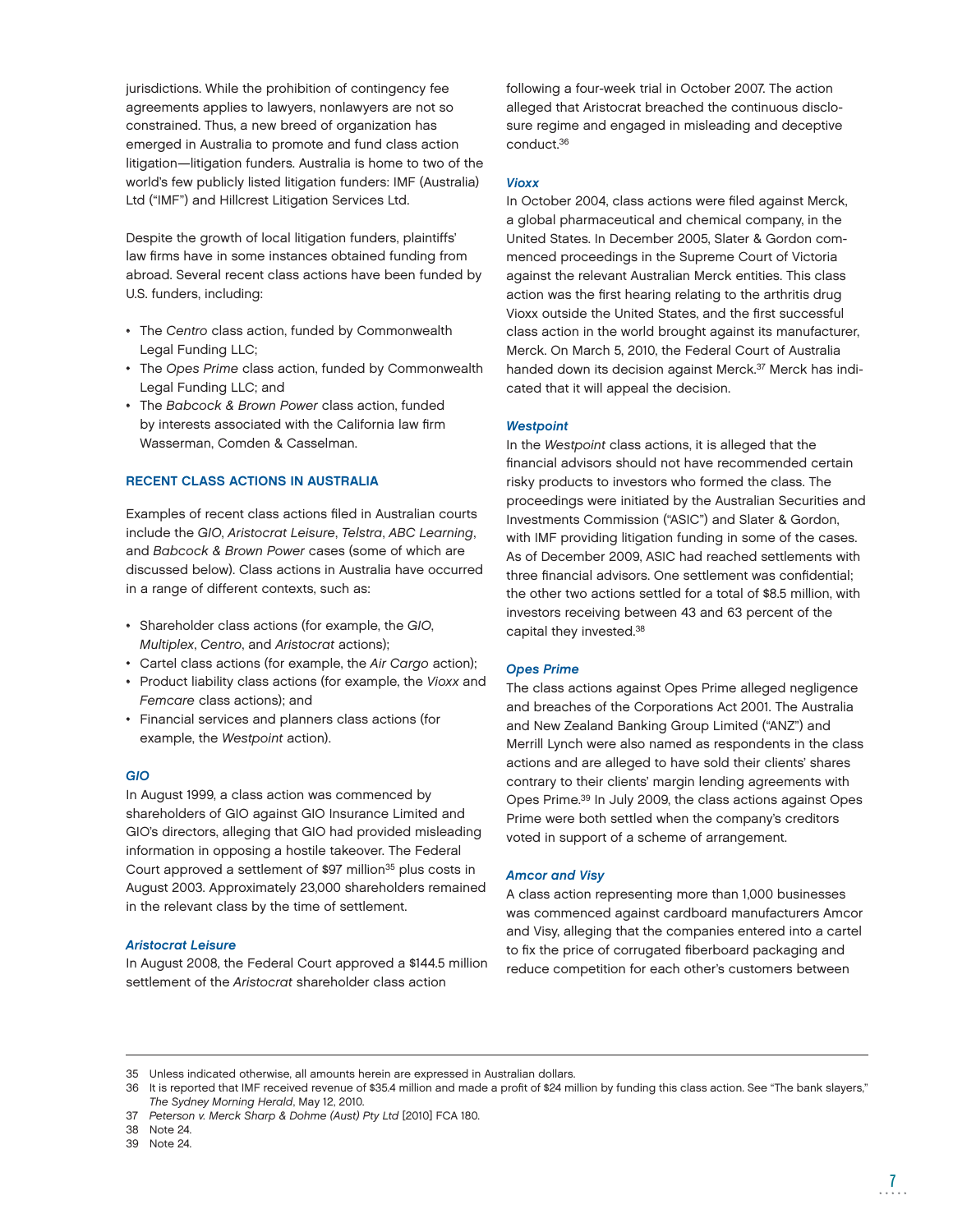2001 and 2003. Amcor and Visy settled the action in March 2011 for \$97 million, two-thirds being payable by Amcor.

#### **Centro**

In late 2007 Centro revealed accounting inaccuracies conflating billions of dollars of current liabilities with noncurrent liabilities. Following the announcement, Centro's stock decreased in value by approximately 90 percent. ASIC successfully prosecuted the company's directors for their failure to notice the error or seek clarification from the managers and auditors.

In May 2008 two shareholder groups commenced class actions against Centro. The first was represented by Maurice Blackburn and funded by IMF, while the second was represented by Slater & Gordon. Both alleged a failure by Centro to meet its continuous disclosure obligations and claimed statutory compensation. In October 2010 PricewaterhouseCoopers was joined as Centro's auditors under allegations of misleading and deceptive conduct.

The parties settled in May 2012 after a swath of interlocutory applications and a 10-week hearing in the Federal Court. The settlement sum is reported to be \$200 million—the largest yet in the history of Australian class actions. Of that total, PricewaterhouseCoopers will contribute \$67 million. Centro will contribute \$85 million plus \$38 million in insurance proceeds, and Centro Properties will make up the remaining \$10 million.

The case is significant for at least two other reasons. First, like Westpoint, it evidences the "increased willingness" to sue financial advisors in class actions.<sup>40</sup> Second, there was notable competition between Maurice Blackburn and Slater & Gordon as to who should control the class action. Justice Finkelstein refused a stay of either action on the basis of a "first past the post" rule, which could "lead to a race to the courthouse" by half-baked claims and the "incentivising" of "inappropriate conduct" by law firms seeking to recruit suitable plaintiffs first.<sup>41</sup> If a choice were to be made, he suggested a comparison between the firms' relative experience in securities class actions, along with their costs, and the terms of funding; the establishment of an independently selected litigation committee; and a sealed-bid auction process.42 Otherwise, the firms would have to establish a protocol for working together (which they ultimately did).

## THE FUTURE: ARE THE HEAVENS ABOUT TO OPEN?

Class actions, particularly securities class actions, are an increasingly common feature of the Australian legal, corporate, and regulatory landscape. Australia's largest litigation funder, IMF, has indicated that it is bracing itself for an increase in class actions over the next few years.43

Despite the tones of recent headlines—highly unsavory from a lawyer's perspective—it appears that Australia is witnessing its largest-ever class action.<sup>44</sup> The litigation funder IMF has set up a web site where potential participants can register their interest in joining an anticipated class action against 12 banks (both national and foreign) alleging that the banks have overcharged customers \$5 billion in penalty and late fees. The basis of the legal challenge is that one party to a contract, when it seeks damages from the other party for breaking a contractual term, such as by not paying on time, can recover only a reasonable pre-estimate of its actual costs.45

In a preliminary hearing, it was argued on behalf of 27,000 ANZ customers that more than \$50 million in fees charged over the previous six years were illegal. Justice Gordon of the Federal Court held that the majority of the impugned fees were incapable of constituting a penalty as a matter of contract law, not being conditional on breach of contract. At the time of writing, both the testcase defendant ANZ and the bank customers intended to appeal the finding.

With Westpac, National Australia Bank ("NAB"), Citibank, and the Commonwealth Bank joined as defendants, the class action now embraces some 150,000 bank customers and \$197 million in compensation claimed. Maurice Blackburn, the firm representing the class action, has signaled that additional claims could be lodged in 2012 against St George, Bankwest, and BankSA as well as Suncorp, HSBC, and Bank of Bendigo. The "big four" most recently joined have all indicated their intention to defend the action. The banks will have to argue, at least in relation to late fees, that they are a reasonable pre-estimate of their actual costs.

<sup>40</sup> E. Knight, "Centro class action opens lawsuit door," The Sydney Morning Herald, May 9, 2012.

<sup>41</sup> Kirby v. Centro Properties Limited [2008] FCA 1505, [29].

<sup>42</sup> Kirby v. Centro Properties Limited [2008] FCA 1505, [32]–[34].

<sup>43</sup> A. Ferguson, "Class Actions on the Increase," The Australian, January 4, 2008, 15.

<sup>44</sup> A. Ferguson & M. West, "Feeding frenzy as lawyers smell blood," The Sydney Morning Herald, May 13, 2010.

<sup>45</sup> A. Ferguson & M. West, "Fee gouging: banks face huge class action," The Sydney Morning Herald, May 12, 2010.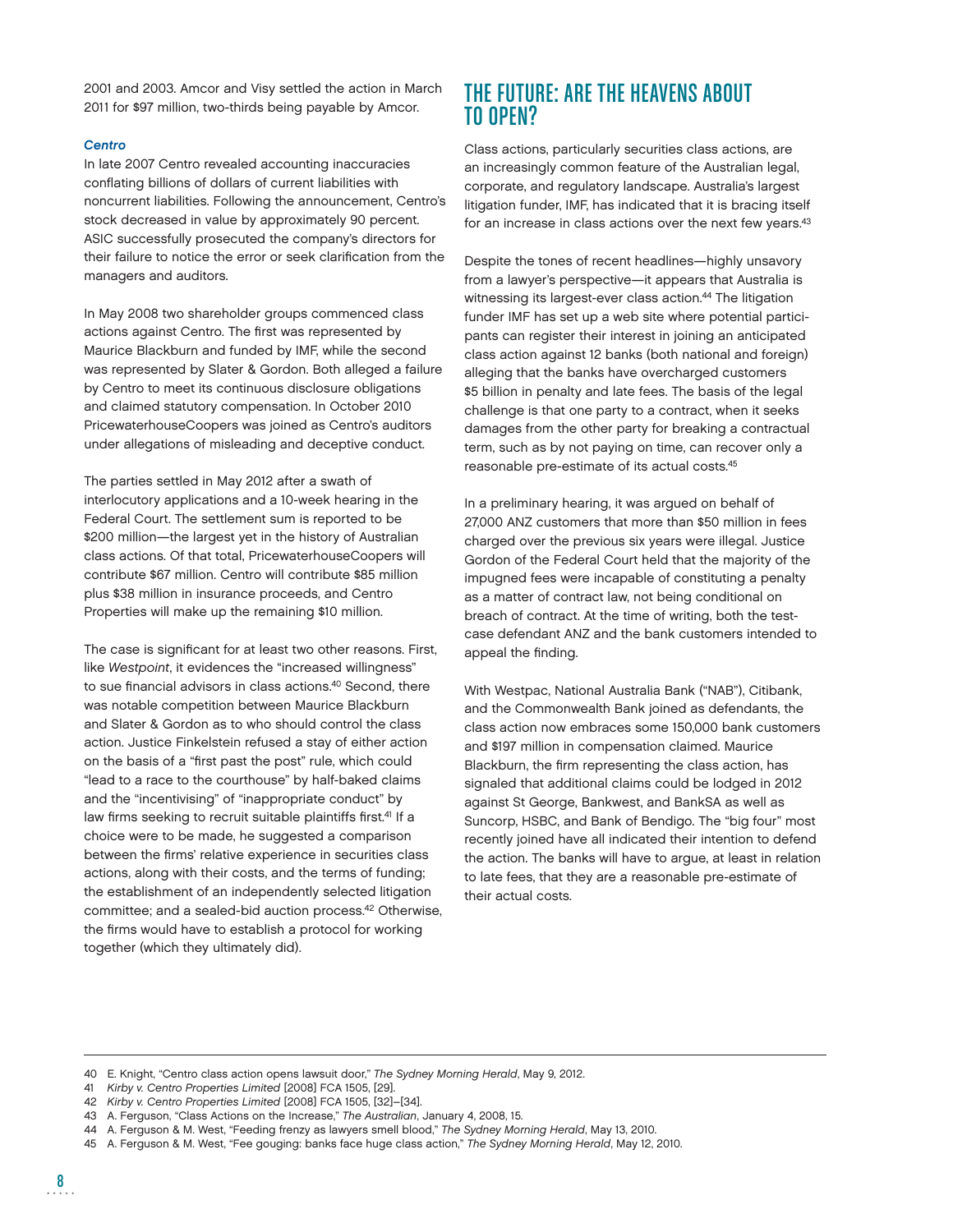## CURRENT AND PROSPECTIVE CLASS ACTIONS

#### NAB

NAB is currently subject to a \$450 million class action brought in 2010 on behalf of some 230 investors in the Victorian Supreme Court. The action, organized by Maurice Blackburn, relates to the bank's disclosure of its collateralized debt obligations during the global financial crisis. The shareholders claim that they should have been warned earlier by the bank that it held \$1.2 billion in investments linked to the U.S. subprime-mortgage collapse. The bank initially revealed the portfolio in the first half of the 2008 financial year, taking a \$181 million provision, and followed this with a second provision of \$830 million two months later, which caused a drop of 16 percent in NAB's share price. The \$450 million claimed relates to this price drop and indicates the involvement of several large institutional investors in the action. At the time of writing, NAB was seeking to discover the identity of these investors as well as the details of their shareholdings.

This class action has also been beset with procedural delays. Justice Pagone postponed a hearing scheduled for December 20, 2011, being unable to read the lengthy affidavits filed by both sides within the allotted time. The judge commented that he was "bemused that it should take so much material" and that reading the volume of documents filed was "not a very useful way to focus the mind." He advised both sides to take a "big red pen" to their submissions before the next hearing date, which was January 31, 2012.

#### **Feltex**

Following Feltex's 2006 collapse, a group of shareholders commenced a class action against various parties involved in the carpet maker's float, including the vendor Credit Suisse Boston Asian Merchant Partners LP. The class action, led by Blenheim student Eric Houghton, claims that the Feltex prospectus issued in 2004 was misleading and in breach of the Fair Trading and Securities Acts. The action is being backed by London-based Harbour Litigation Funding and involves more than \$100 million in damages claimed.

#### MFS and KPMG

On December 14, 2011, a class action by investors against the accounting firm KPMG and former directors and executors of the MFS property group was allowed to proceed in the Federal Court of Australia by Justice Perram. The class action was limited to registered holders of units in the fund between January 2007 and October 2008, the date when redemptions were frozen. The claim against KPMG relates to an alleged breach of the compliance auditor's duty under the Corporations Act as well as a negligence claim. The allegation leveled at the former directors and executives of MFS is that they failed to prevent the issuance of unsecured loans by the fund to related parties that they should have known were not authorized.

The suit was originally filed in April 2009 but suffered from what the judge referred to as a "tortured procedural history," a "long and drawn-out procedural Stalingrad in which no quarter will be given." Two unduly long statements of claim had previously been rejected, with the class action represented by three successive firms of solicitors and three successive senior barristers. Justice Perram has rejected a claim by the defendants for indemnity costs but has awarded the costs thrown away on the earlier pleadings.

#### Big Tobacco

The Federal Attorney-General, Nicola Roxon, has indicated the possibility of a class action to be filed against Big Tobacco companies on behalf of the Australian states, to recover an estimated \$31.5 billion a year in smokingrelated costs to the public health system. The government has taken legal advice and has been in consultation with U.S. lawyer and anti-smoking lobbyist Matthew Myers, advisor to 50 U.S. state attorneys general in similar lawsuits instituted against Big Tobacco in the 1990s. Victorian Health Minister David Davis has confirmed that his department is currently assessing the viability of legal arguments made in those proceedings, which culminated in US\$246 billion in compensation paid over 25 years.

Despite the increase in the number of class actions before the Australian courts, attention has been drawn to strategies adopted by defendants when running a case before the courts. An examination of class actions in Australia reveals that respondents often try to resist claims by invoking technical arguments about the requirements and appropriateness of the class action mechanisms.<sup>46</sup> These arguments take many forms, including attacks on pleadings,<sup>47</sup> arguments that the number of common issues is not sufficient to justify the matter's proceeding as a class action,<sup>48</sup> and arguments that not all members of the class have a cause of action against all respondents.<sup>49</sup> Such

<sup>46</sup> Note 10. See, e.g., Bright v. Femcare Ltd (2001) 188 ALR 633; Bright v. Femcare Ltd (2002) 195 ALR 574; King v. GIO Australia Holdings Ltd [2000] FCA 1543 (Unreported, Wilcox, Lehane & Merkel JJ, November 1, 2000); Aristocrat (2005) 147 FCR 394.

<sup>47</sup> See, e.g., Petrusevski v. Bulldogs Rugby League Club Ltd [2003] FCA 61 (Unreported, Sackville J, February 14, 2003); Philip Morris (2000) 170 ALR 487; Bright v. Femcare Ltd (2002) 195 ALR 574.

<sup>48</sup> See, e.g., Bright v. Femcare Ltd (2002) 195 ALR 574, 577–83; Guglielmin v. Trescowthick [No. 2] (2005) 220 ALR 515, 527–31.

<sup>49</sup> See, e.g., Philip Morris (2000) 170 ALR 487, 517–20; Bray v. F. Hoffman-La Roche Ltd (2003) 130 FCR 317, 344–46.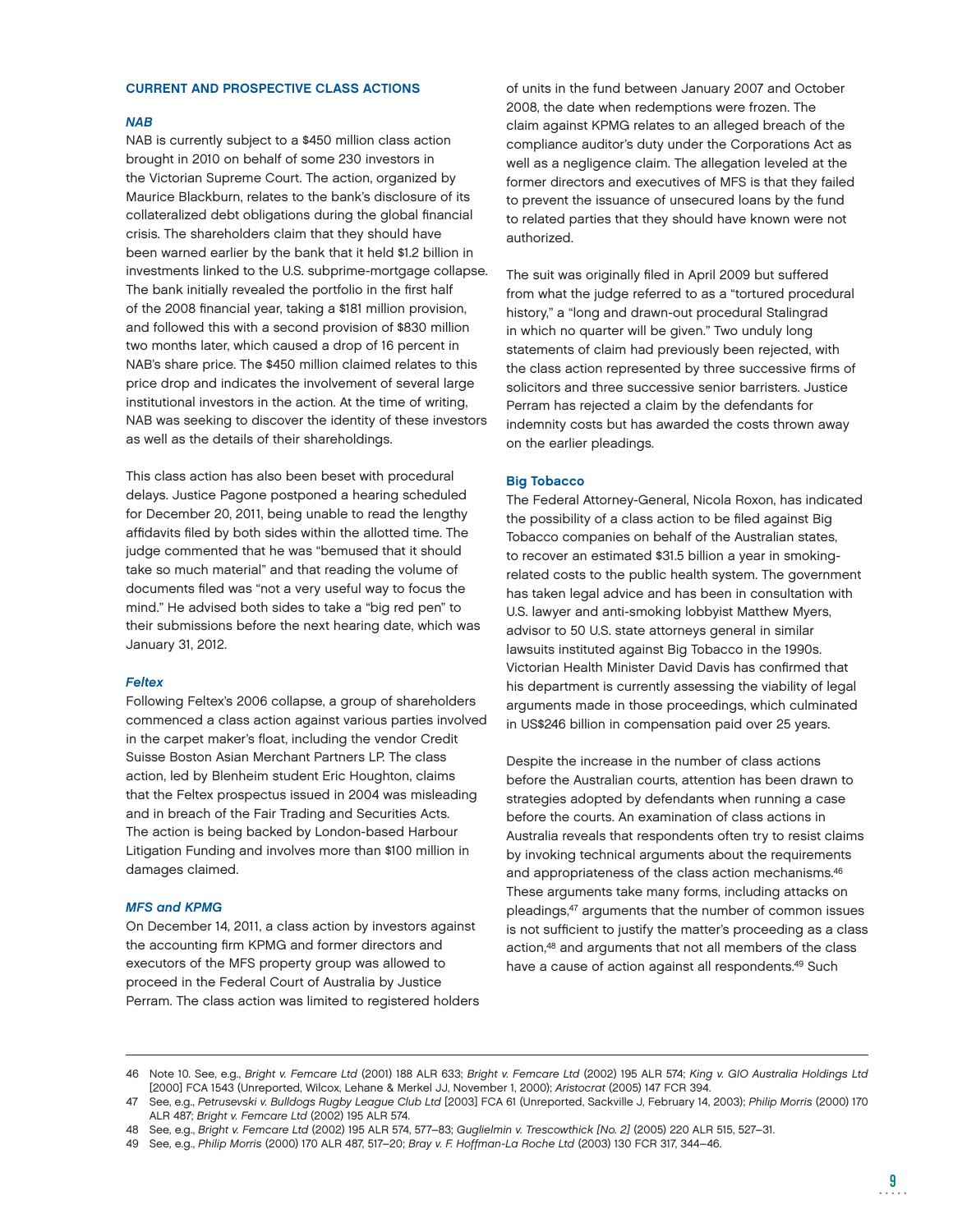tactics were criticized by Justice Finkelstein on appeal in Bright v. Femcare:

There is a disturbing trend that is emerging in representative proceedings which is best brought to an end. I refer to the numerous interlocutory applications, including interlocutory appeals, that occur in such proceedings. This case is a particularly good example. The respondents have not yet delivered their defences yet there have been approximately seven or eight contested interlocutory hearings before a single judge, one application to a Full Court and one appeal to the High Court. I would not be surprised if the applicants' legal costs are by now well in excess of \$500,000. I say nothing about the respondents' costs. This is an intolerable situation, and one which the court is under a duty to prevent, if at all possible. . . . [I]t is not unknown for respondents in class actions to do whatever is necessary to avoid a trial, usually by causing the applicants to incur prohibitive costs. The court should be astute to ensure that such tactics are not successful.50

Notwithstanding this, the same judge has also acknowledged the utility of "lawyer-driven litigation" in locating wronged parties who would not otherwise seek redress or even realize that redress was available.<sup>51</sup> Securities class actions in particular "promote investor confidence in the integrity of the securities market," enabling investors to "recover past losses caused by the wrongful conduct of companies and deter future securities laws violations."52

Recent commentary on Centro has highlighted this dual aspect of litigation-funded class actions, which provide "affordable access to justice" as well as "a clear and unemotive investment in a return for the claimants and those that put up the money to bankroll the case."53 In 2011 IMF lost just five cases (out of 123) and reported \$37 million in net income. This reflects the use of strict financial criteria as well as the due diligence and book building taking place prior to each action. While the market is still developing, the business of litigation funding is already highly sophisticated.

## HOW DOES THE AUSTRALIAN CLASS ACTION LANDSCAPE COMPARE TO THE U.S. CLASS ACTION LANDSCAPE?

It has been suggested that the class action landscape is more "plaintiff-friendly" in Australia than in the United States.54 This is because in Australia:

- There is no certification requirement as in the United States (i.e., a requirement to satisfy the court that the proceedings meet the requirements for a class action before it proceeds);
- There is no need to show that the common issues predominate over individual issues—it is enough if there is one common issue that is "real or of substance";55 and
- Australian courts may manage the litigation by splitting the class into subgroups to deal with discrete issues. This gives the Australian courts broad discretion to deal with a group of claims as a class action.

Indeed, such is the "friendliness" of the Australian landscape that Australia has become the most likely place after North America where a company will find itself defending a class action.<sup>56</sup>

On the other hand, the following differences between the Australian and U.S. landscapes make for good hunting for plaintiffs' lawyers in the United States:

- In the U.S., cases are heard by juries. In Australia, civil matters are usually heard by judges, who may be less likely to award significant payouts.
- There are restrictions on fee arrangements between lawyers and their clients in Australia. For example, lawyers in Australia are not able to charge their clients a percentage of their clients' damages as a fee and must resort to "no win/no fee" fee arrangements. In the United States, on the other hand, plaintiffs' lawyers may charge a percentage of the damages received by their clients.
- In the United States, adverse costs orders are not made against unsuccessful litigants as may occur in Australia. In the U.S., each party normally pays its own costs.
- U.S. courts, unlike Australian courts, may award punitive damages to plaintiffs.

50 (2002) 1995 ALR 574, 581–82.

<sup>51</sup> Kirby v. Centro Properties Limited [2008] FCA 1505, [4].

<sup>52</sup> Kirby v. Centro Properties Limited [2008] FCA 1505, [8].

<sup>53</sup> E. Knight, "Centro class action opens lawsuit door," The Sydney Morning Herald, May 9, 2012.

<sup>54</sup> Note 27.

<sup>55</sup> Wong v. Silkfield Pty Ltd (1999) 199 CLR 255 at 266.

<sup>56</sup> Note 27.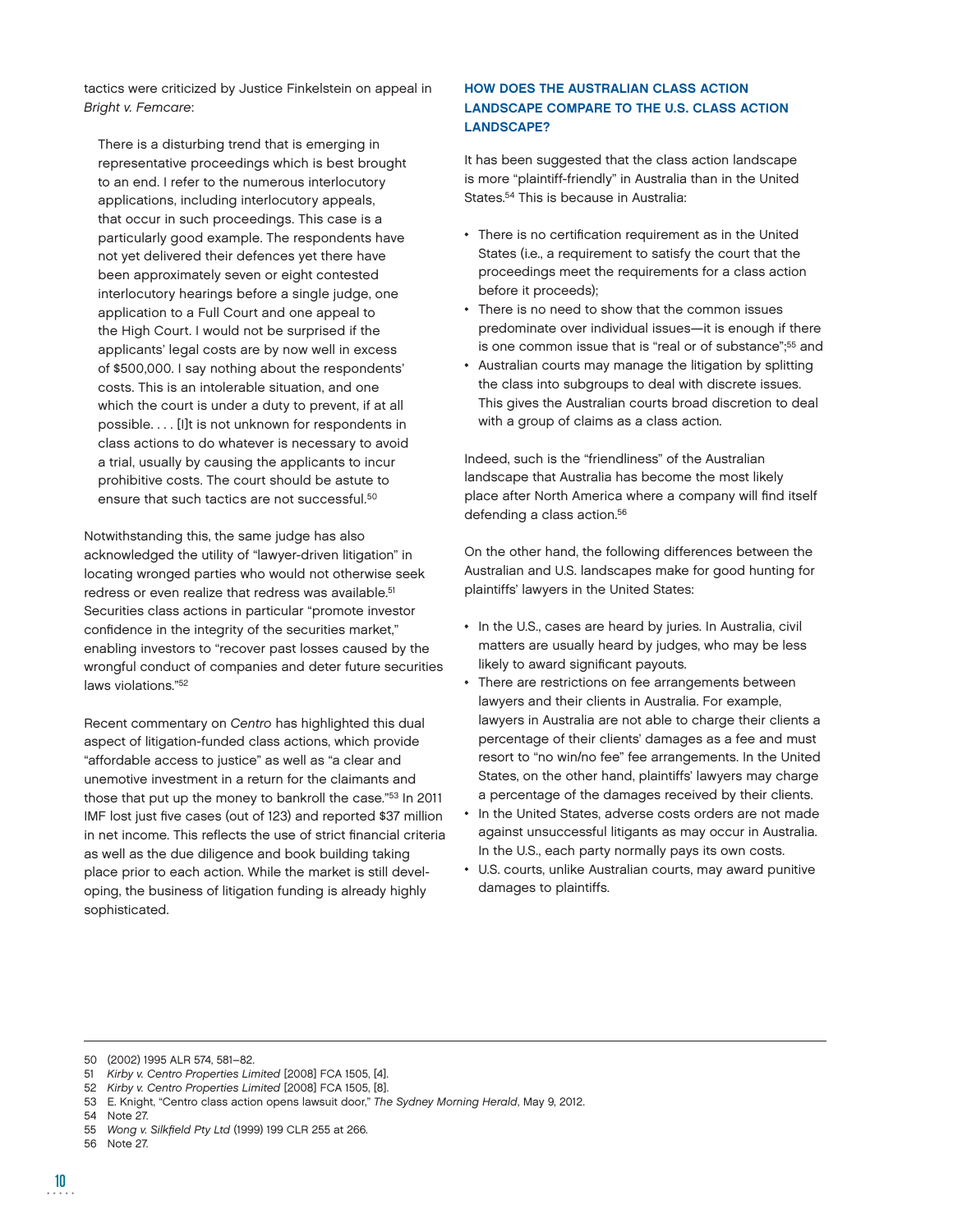• In Australia, each individual shareholder belonging to a class who has, for example, allegedly suffered loss as a result of a misleading statement by the company in which it owns the shares must prove that he or she relied on that statement. By contrast, in the United States, it is presumed that the shareholders all relied on the misleading statement made by the company (the "fraud on the market" theory).

# **CONCLUSION**

Class actions in Australia are gaining traction and will increasingly become part of the Australian legal landscape. The growth in litigation funders, ably assisted by a favorable regulatory landscape and a policy of "looking for the big kill," will underlie this growth. The future is now.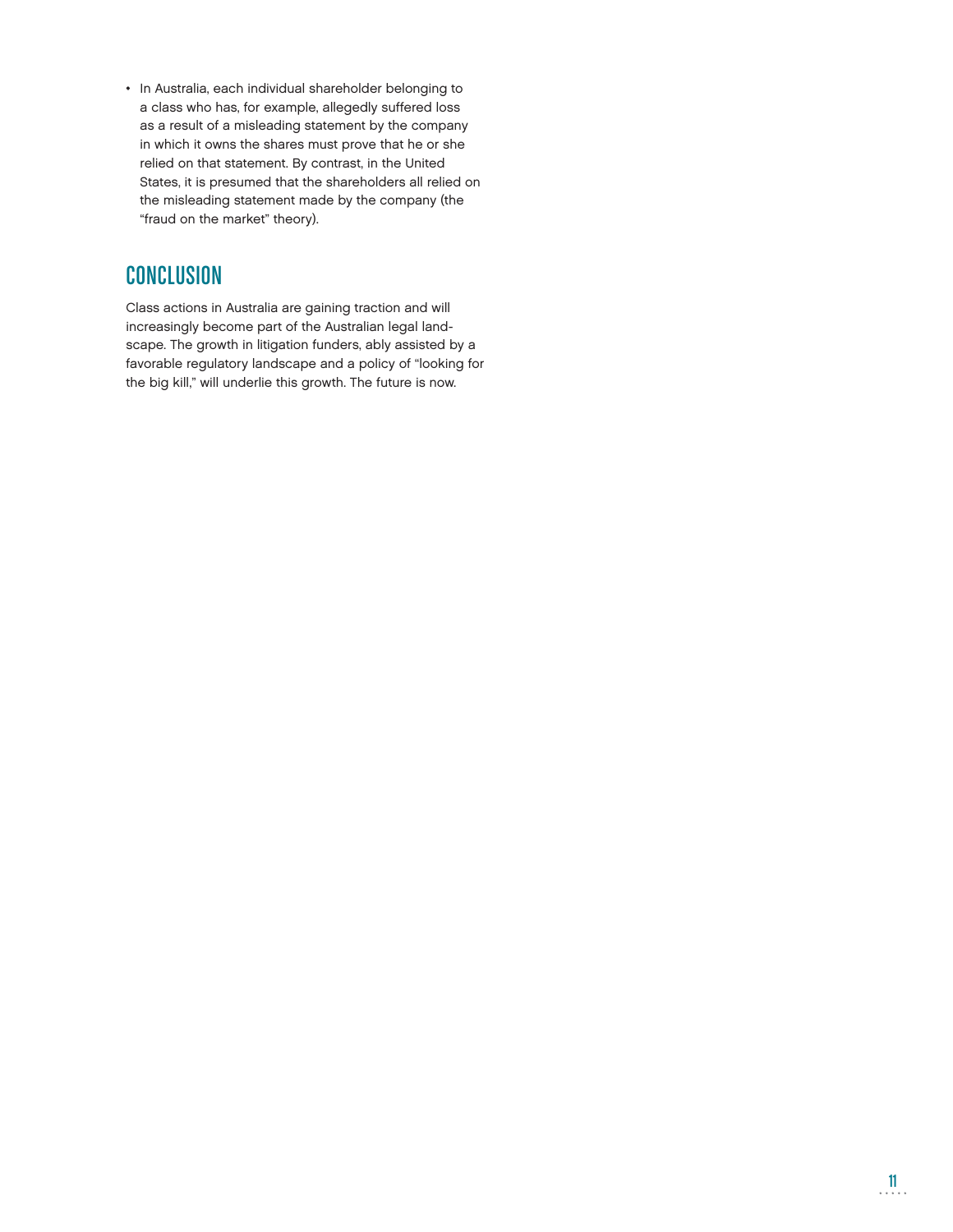## LIABILITY OF MANUFACTURERS

Product liability is a new area of law in China and therefore is not as well developed in theory or in practice as in the United States. Provisions about product liability are scattered in a number of different laws and regulations. The most important ones are the Tort Law,<sup>1</sup> the Product Quality Law, the Law on Protection of the Rights and Interests of Consumers, and the General Principles of the Civil Law.

## CIVIL LIABILITY

## Theories of Liability

Under Chapter Five of the Tort Law, product liability is a strict liability tort. Under general tort principles, to be liable for tort, the tortfeasor must be "at fault." See Article 6 of the Tort Law. However, for product liability claims, a manufacturer is liable as long as "the product has defects that caused harm to others." Article 41 of the Tort Law. The manufacturer does not need to be found "at fault" to be liable.

A product is defective if "the product poses unreasonable danger to people or property; or if the product fails to conform to the national or industry standard for protection of health, person, and property." See Article 46 of the Product Quality Law. Any product made by a manufacturer must satisfy three requirements:

- (1) It does not pose unreasonable danger to the safety of person or property; and it complies with any national or industry standards for protection of health, person, and property;
- (2) It functions as such a product should, except for products where flaws in their functions are clearly indicated; and
- (3) It conforms to the product standards indicated on the product or its packaging and to the quality indicated by the product description, physical samples, or other materials.

Article 26 of the Product Quality Law.

#### **Remedies**

Where a defective product poses danger to person or property, the injured person has the right to request that the manufacturer or seller remove the product, eliminate the danger, or take other proper actions. Article 45 of the Tort Law.

#### **Damages**

Damages for physical and psychological harm. Compensation for physical harm includes medical expenses, lost wages, transportation costs, and other incidental costs to the injured person, such as costs incurred for seeking medical care in other cities. In general, damages in China are significantly lower than would be found in the United States for comparable tortious injury.

In cases of disability, the damages include expenses for disability-related equipment and disability compensation. In cases of death, a close relative can bring the tort claim, and the damages include funeral expenses and death compensation.

Disability compensation and death compensation are basically compensation for lost income. In China, the lost income is derived by multiplying by 20 the average yearly income in the city or county where the court is located. One year is deducted for each year that the person exceeds 60 years of age. For people older than 75, the lost income is calculated for only five years. See Interpretation of the Supreme People's Court of Some Issues Concerning the Application of Law for the Trial of Cases on Compensation for Personal Injury.

The Tort Law provides that, in the case of serious psychological harm, damages for mental distress can be sought. Damages for mental distress can include disability compensation, death compensation, and other compensation according to the degree of psychological injury.

Property damages. Property damages are decided according to one of three standards:

- The damaged property's market value at the time of tort;
- The tortfeasor's gains if the damages to the plaintiff cannot be decided; or
- At the court's discretion if the tortfeasor's gains cannot be decided and the parties cannot agree on the damages amount.

The Tort Law was enacted on December 26, 2009, and became effective on July 1, 2010.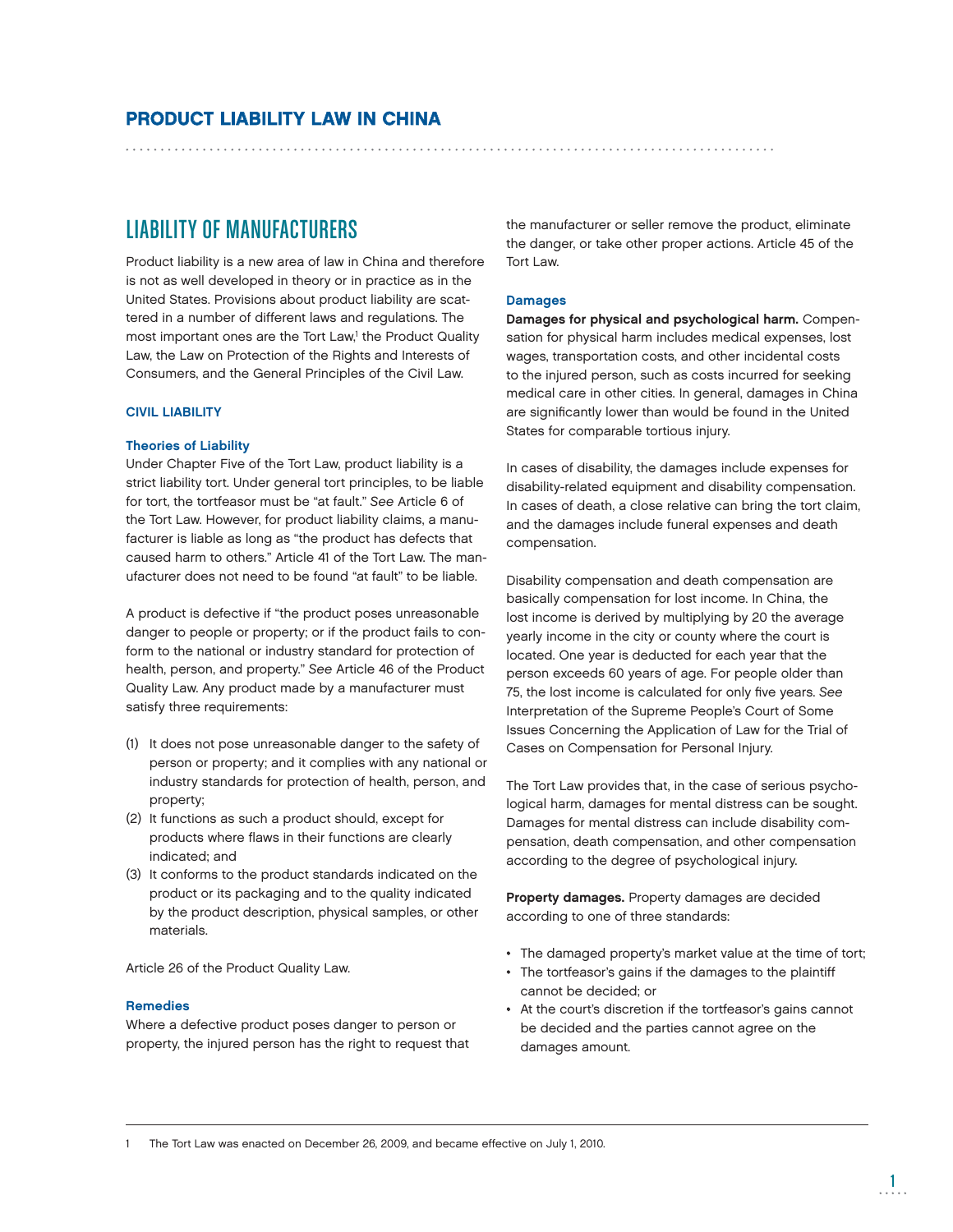Punitive damages. Under Article 47 of the Tort Law, punitive damages can be claimed when a manufacturer or seller knows of a defect but continues to manufacture or sell the product and causes death or serious injury. There have not been any published cases on punitive damages since the Tort Law came into effect. The cases decided before the effective date of the Tort Law awarded punitive damages under the Law on Protection of the Rights and Interests of Consumers. Article 49 of that law provides that, in addition to the customer's loss, the business must pay twice the amount of the purchase price or service price if the business committed fraud in providing the goods or services to customers.

#### Defenses

A manufacturer is not liable if it can prove any of several defenses:

- The product is not in circulation;
- When the product was put into circulation, the defect that caused the harm did not exist; or
- When the product was put into circulation, the existing science and technology did not allow discovery of the defect.

Article 41 of the Product Quality Law.

General defenses to tort claims can also apply to product liability cases. Chapter Three of the Tort Law lists certain defenses under which tort liability can be mitigated or relieved:

- If the injured person contributes to the injury, the tortfeasor's liability can be mitigated;
- If the injured person intentionally causes injury, the tortfeasor will not be liable; and
- If the injury is caused by a third party, the third party should take the responsibility.

#### Availability of Class Actions

There are no U.S.-style class actions in China. Instead, Chinese "class actions" more accurately should be considered "joint actions"—individual cases joined together for efficient administration. Each case in the joint action is still treated as a separate case.

Provisions of joint actions. In China, "class actions" are filed under Articles 54 and 55 of the Chinese Civil Procedure Law. Article 53 provides that if two or more people share the same claim or if their claims share the same type of subject matter, upon their agreement the court can join their actions. Articles 54 and 55 describe the procedure in joint actions where the number of litigants is large.

Article 54 provides that, where one party has numerous litigants, these litigants may elect representatives to represent them in the litigation, and the actions taken by those representatives bind the litigants. However, unlike in the United States, there is no system of representative class actions in which named plaintiffs can bring an action on behalf of, and bind, unnamed and nonparticipating class members.

According to the directive of the Supreme People's Court, the number of litigants should usually be more than 10. The representatives can be elected by all or some of the litigants. Those who did not agree upon the representatives can either participate in the same case, if their joinder in the case is mandatory, or file their own lawsuits, if their joinder is permissive. The number of representatives can range from two to five, and each representative can hire one or two lawyers.

Article 55 provides that, where the subject matter of the disputes is of the same type, where the litigants are many in number, and where their numbers cannot yet be ascertained, the court may issue a public notice. The notice shall describe the nature of the case and the claims made and inform the interested persons of the need to register with the court within a certain period of time. The judgment of the court binds all interested persons who have registered with the court. The court's decision in the joint action also applies to those who did not register with the court but filed actions within the statute of limitations.

When the courts provide notices under Article 55, the Supreme People's Court requires the notice to be given no less than 30 days before the registration deadline. Those who register with the court must prove their legal relationship with the defendants and their injuries.

Features of joint actions. The joint actions provided in Articles 54 and 55 are different from class actions in the U.S. in many important ways:

- The litigants in the joint actions are those who participated in the lawsuits or those who registered with the court. In other words, they are identified persons.
- Each litigant in the joint action must agree to join the joint action. (Article 53.)
- Because the joint actions are individual actions joined together, each litigant must satisfy the court's jurisdiction requirement. In other words, if the proper jurisdiction or venue varies for each litigant, then the actions cannot be joined. If the cases are important enough, the Supreme People's Court could potentially assume jurisdiction of all the cases and try them together. However, the Court seldom exercises this option for joint actions.
- All or a number of the litigants must agree on the representatives in the joint actions.
- The litigants in the joint actions must actively participate in the litigation, including by providing evidence and rebutting the defendants' evidence.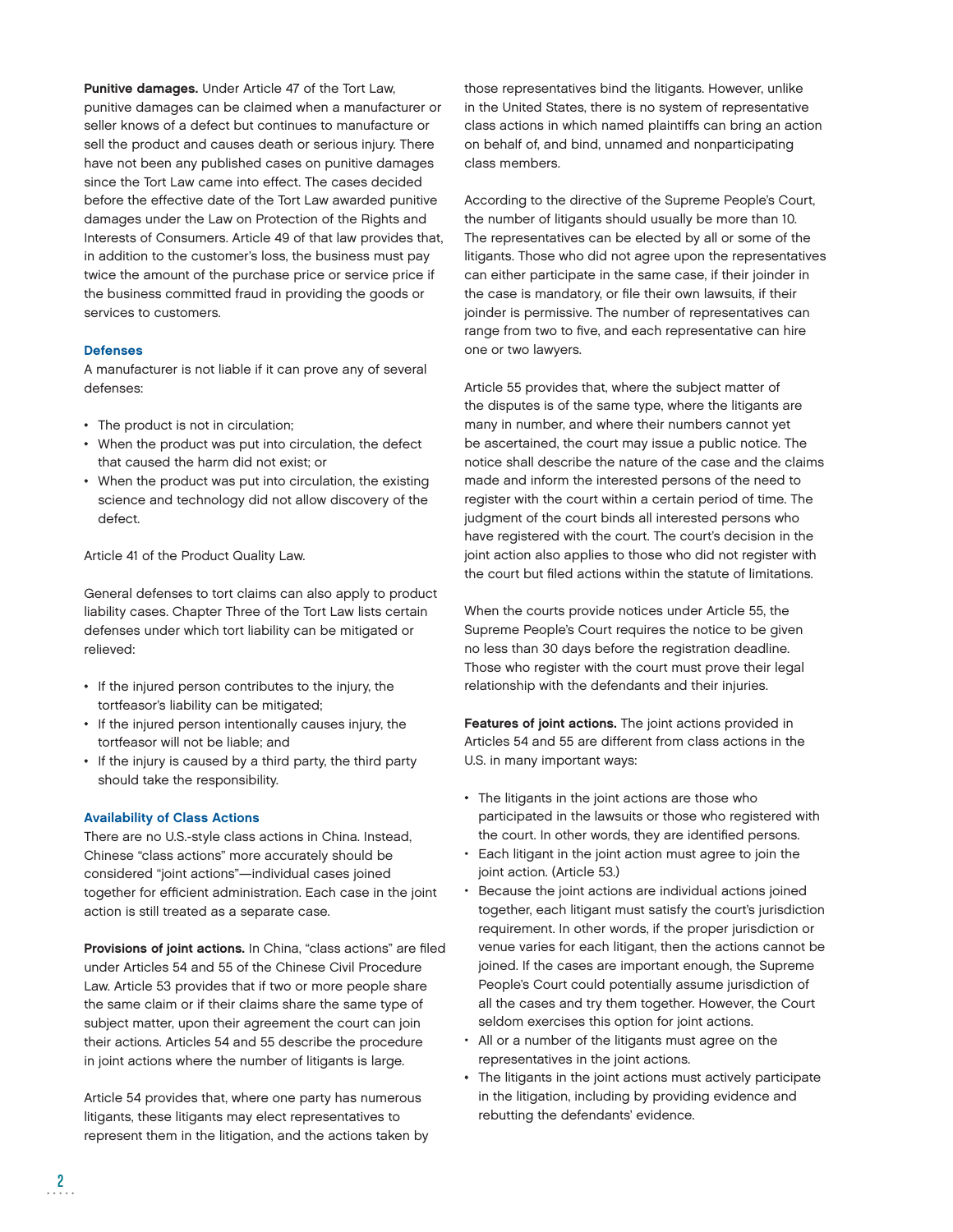- The judgment in the joint actions is issued to each litigant separately.
- The judgment binds only those who registered with the court, with the exception of those who did not register with the court but filed actions within the statute of limitations.

#### CRIMINAL LIABILITY

#### Theories and Standards

Under the Product Quality Law and the Criminal Law, a manufacturer or seller can be criminally liable for certain conduct:

- (a) Manufacturing or selling certain products that do not meet national or industry standards and cause severe damage:
	- Manufacturing or selling food products that cause severe food poisoning or other food-related diseases;
	- Manufacturing medical equipment or medical products that do not meet national or industry standards, or knowingly selling such products, and causing severe harm to human health;
	- Manufacturing beauty products that do not meet sanitary standards, or knowingly selling such products, and causing severe consequences; or
	- Manufacturing electrical equipment, pressure containers, flammables or explosives, or other products that do not meet national or industry standards, or knowingly selling such products, and causing severe consequences.

(b) Manufacturing or selling fake or spoiled products:

- Mixing impurities or imitations into a product, passing a fake product off as a genuine one, passing a defective product off as a high-quality one, or passing a substandard product off as a good-quality one; or
- Selling a product after it has expired or selling a spoiled product and causing major damage.

#### Punishment

The criminal penalties for manufacturers or sellers of defective products include fines and imprisonment. The amount of the fines and the length of imprisonment are determined by the severity of the injury to persons, the degree of the harm caused, and other aggravating circumstances.

In some high-profile cases, the punishment can be much harsher. As a result of the Chinese milk-powder scandal of 2008, one person was sentenced to life imprisonment and another was executed. The scandal was a food-safety incident involving milk, infant formula, and other food

materials and components adulterated with melamine. Reports indicated that an estimated 300,000 persons had been harmed in 2008, with six infants dying from kidney stones and other kidney damage and a further 860 babies hospitalized. A number of criminal prosecutions occurred after the incident. One of China's major dairy producers was charged with the offense of producing and selling fake and shoddy goods (Articles 144 and 150 of the Criminal Law), and its former general manager was sentenced to life imprisonment. The former dairy dealer who knowingly produced and sold more than 800 tons of melamine as a protein enhancer was charged with the offense of employing dangerous means to endanger public security (see Article 115 of the Criminal Law) and was executed in 2009.

# LIABILITY OF SELLERS

Under the Tort Law, the Product Quality Law, and the General Principles of the Civil Law, a seller can be held liable for harm caused by defective products if the defects are the seller's "fault." If the seller cannot identify a defective product's manufacturer or supplier, the seller shall bear the tort responsibility. See Article 42 of the Tort Law.

An injured person can choose to sue either the manufacturer or the seller. If the manufacturer caused the defects, after the seller compensates the injured person, the seller can seek reimbursement from the manufacturer. Similarly, if the manufacturer compensates the injured person and the seller caused the defect, the manufacturer can seek reimbursement from the seller. See Article 43 of the Tort Law.

## PRODUCT RECALLS AND GOVERNMENT ADMINISTRATIVE INVESTIGATIONS OF PRODUCT DEFECTS

## LAWS

In China, product recall is administered by the State Administration of Quality Supervision, Inspection and Quarantine (the "AQSIQ") and other ministries that have jurisdiction over specific industries, such as the State Food and Drug Administration (the "SFDA") for food and drug products. Over the years, the AQSIQ has enacted product recall administrative measures for three types of products: motor vehicles, toys, and food. The SFDA has enacted the Administrative Measures for Drug Recalls. In recent years, there has been ongoing discussion regarding the issue of a general recall administrative rule for all types of defective products. A draft of the Defective Product Recall Administrative Measures is under review by the government but has not yet been enacted.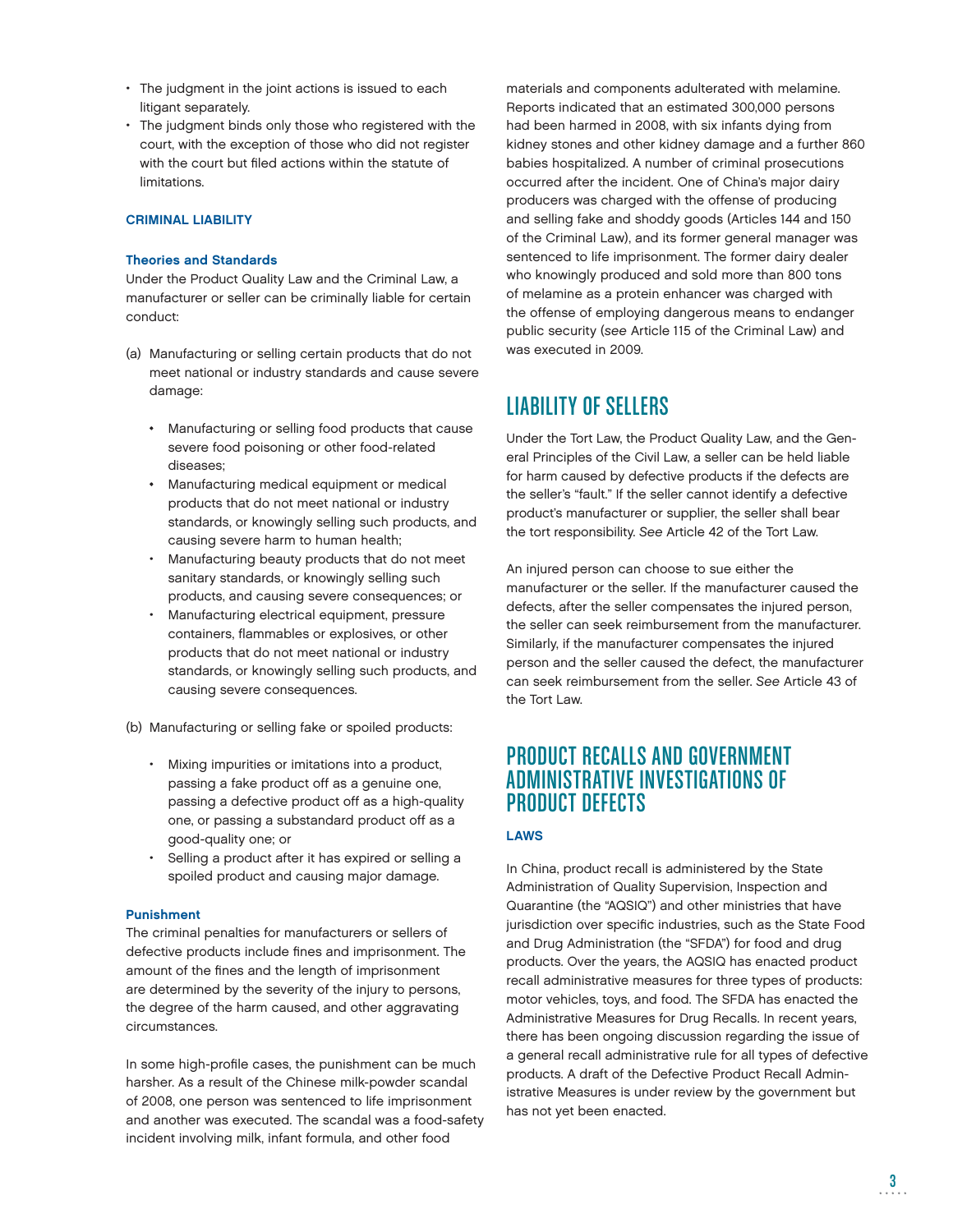In addition to the four specific product recall measures, the Tort Law generally provides that "[i]f defects are discovered after the product is in the market, the manufacturer and seller shall give timely warnings and recall the defective product or take other remedial measures." Article 46 of the Tort Law.

#### GENERAL PROCEDURE OF PRODUCT RECALL

#### **Investigation**

A manufacturer is required to investigate product defects in several situations: (i) it receives a consumer complaint of a personal injury caused by the product; (ii) it learns about a product personal injury accident; (iii) it receives a notice from a provincial-level AQSIQ or the State AQSIQ stating that it should conduct a defect investigation; (iv) it believes that the product may have defects affecting human health or safety; or (v) it learns about the possible defects through other means. See Article 8 of the Defective Product Recall Administrative Measures (Draft). See also Provisions on the Administration of Food Recall; Provisions on the Administration of Toy Recall.

After the investigation, the manufacturer is required to report the result of the investigation to the provincial-level AQSIQ or the State AQSIQ.

The AQSIQ can also conduct its own investigation if the manufacturer fails to conduct an investigation, if the manufacturer concludes after its investigation that no defect exists, if there is a severe injury that draws attention, or if other circumstances warrant the investigation.

#### Recall

Once a defect affecting human health or safety is confirmed, the manufacturer should stop the manufacturing and sale of the product, recall the defective product, and report the recall to the provincial-level or State AQSIQ.

The manufacturer can decide to conduct a voluntary recall of the defective product. If the manufacturer fails to conduct a recall, the State AQSIQ may send it a recall order notice or publication requiring the recall.

The manufacturer should make a plan for recall and submit the recall plan to the AQSIQ. In the case of involuntary recall, the manufacturer must submit the recall plan within a certain number of days of receiving the notice from the State AQSIQ. The State AQSIQ will organize experts examining the recall plan and let the manufacturer know whether the recall plan passes the review.

The recall plan should include information on the type of defects; the cause of the defects; the people who may be affected; the severity and urgency of the problem; the recall method, scope, and time frame; the organization of the procedure; contact information; the plan to notify

consumers, sellers, and the service industry; handling of the defective product; and the anticipated effect of the recall. The recall plan should be submitted to the AQSIQ within a certain time frame.

After the recall has been completed, the manufacturer should submit a recall report to the AQSIQ. The AQSIQ will then examine the report and evaluate the recall's effectiveness.

#### Punishment

For manufacturers that fail to comply with the recall rules, the punishments include warnings, injunction orders to correct the defects within specific time periods, fines, revocation of business licenses, and criminal liabilities.

# THE LITIGATION PROCESS IN CHINA IN GENERAL

#### TERRITORIAL JURISDICTION

Article 29 of the PRC Civil Procedure Law (the "CPL") provides that "a lawsuit brought for a tortious act shall be under the jurisdiction of the people's court located in the place where the infringing act took place or where the defendant has his domicile." Article 29 of the Opinions of the Supreme People's Court on Some Issues concerning the Application of the CPL ("SPC's Opinions of CPL") provides more specific information about product liability claims:

A lawsuit concerning the damage of property or personal injury of another person resulting from bad quality of products shall be under the jurisdiction of the people's court where the products are manufactured, the place where the products are sold, the place the tort is committed, or the domicile of the defendant.

If questions of jurisdiction arise, the court that first puts the case on file assumes the proper jurisdiction, and it shall not transfer the case to another competent court. If the people's court finds that another competent court has already put the case on file, it shall transfer the case to the court that put the case on file prior to it. See Article 33 of the SPC's Opinions of CPL.

#### CHOICE OF LAW

Article 146 of the General Principles of the Civil Law (the "GPCL") provides that, in torts, "the law of the place where an infringing act is committed applies." Interpreting this provision, Article 187 of the Implementing Regulations of the GPCL states: "The place where an infringing act is committed includes the manufacturing place of the defective product and the place where damage is caused. If the two places are not the same, the people's court may choose which place to apply."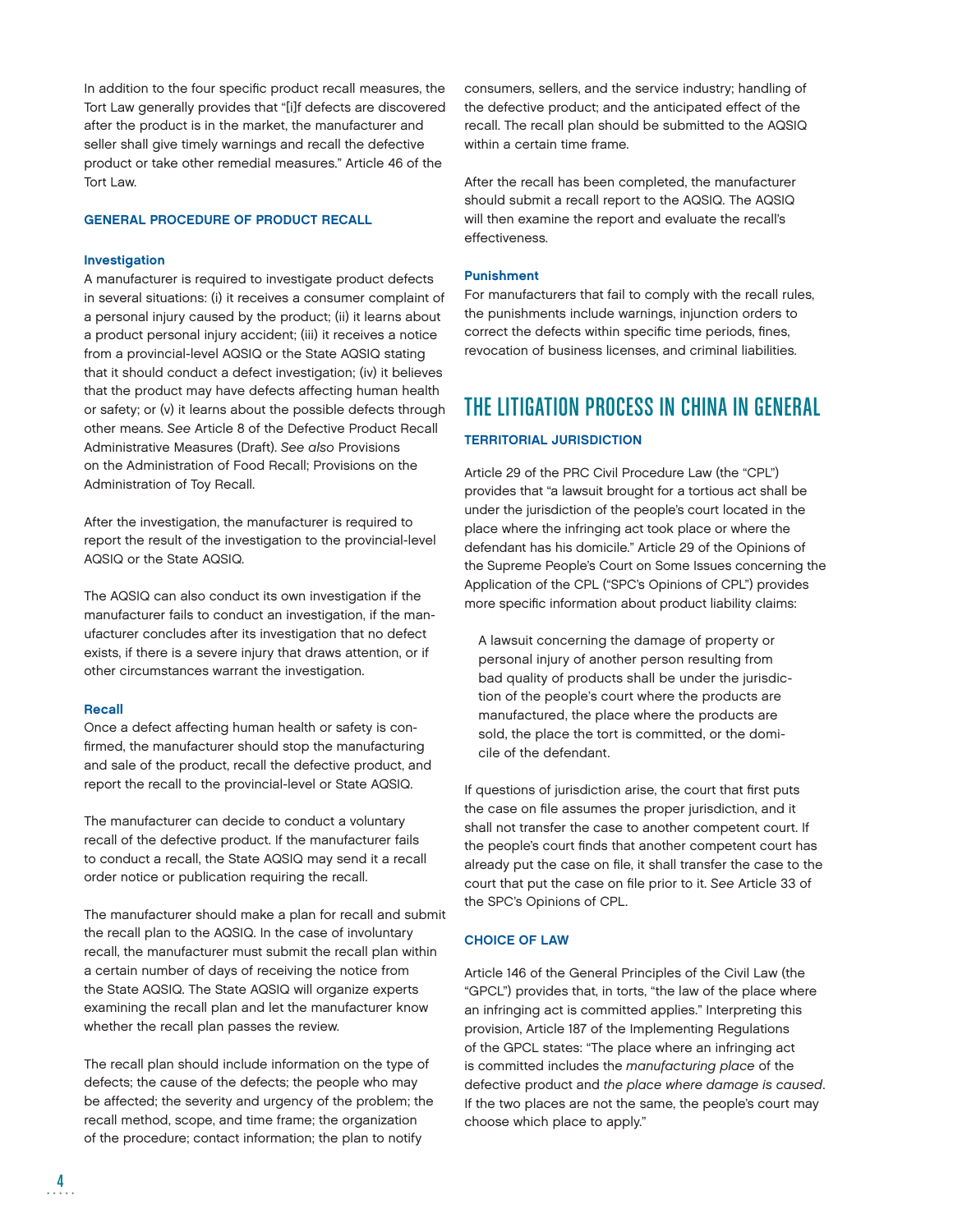In addition, Article 44 of the newly enacted Law of the Application of Law for Foreign-related Civil Relations of the People's Republic of China<sup>2</sup> states that "[f]or tort liabilities, the law of the place where an infringing act is committed applies; but if the parties have a common place of regular residence, the law of that place applies." It further provides that, after the infringement occurred, the parties can choose the applicable law by agreement.

## STATUTE OF LIMITATIONS AND CLAIM LETTERS

For product liability cases, the statute of limitations is two years "from the date on which the party knew or should have known that his rights and interests had been infringed." Article 45 of the Product Quality Law. See also Article 135 of the GPCL.

In China, a special tool consisting of "claim letters" can toll the statute of limitations. Under Article 140 of the GPCL, the statute of limitations is tolled upon the filing of a lawsuit, the making of a demand by a party, or the agreement by one party to fulfill its obligations. Under Article 10 of the Supreme People's Court's Interpretation on Statute of Limitations in Civil Cases, a party can make a demand by sending claim letters to the other party, and those claim letters toll the statute of limitations.

When tolled, the limitations period restarts from the end of the tolling period. In other words, the entire period before the tolling does not count, so that the plaintiff will have a new two-year limitations period. Although there is no clear provision, usually the limitations period cannot be infinitely tolled by claim letters. The litigant should bring his or her suit after a reasonable extension of the limitations period.

## PROPERTY PRESERVATION

To simplify the enforcement of court orders, Chinese litigants frequently file for property preservation before or soon after they file their lawsuits. If the court issues the preservation order, it may ask the applicant to provide a security for the property preservation. The preservation may include seizure, detainment, freezing of the defendant's property, or other measures. As long as the litigants can identify the assets to be preserved, it is usually not difficult to get the court to issue a preservation order.

## DISCOVERY AND EVIDENCE

There generally is no pretrial discovery in China. The parties exchange evidence before or during the trial. However, a party is not entitled to the other party's documents unless the other chooses to use the document as evidence or is ordered by the court to produce documents. Chinese lawsuits do not use other discovery tools, such as depositions, interrogatories, or requests for admission.

However, Chinese courts have an active role in evidence gathering. They can conduct their own investigations or appoint their own evaluation firms and may occasionally be persuaded to assist litigants with their requests for evidence gathering or preservation.

It is advisable to employ a Chinese entity recognized by the government or the courts to conduct tests or provide evidence to show whether a product is defective. Chinese courts can be suspicious of tests conducted outside China and may not accept the test results as evidence.

## TIMELINE

In purely domestic cases between two PRC entities (including foreign-invested enterprises, which are domestic entities), the courts are required to resolve the disputes within certain periods of time (which may be as short as six months).

There is, however, no required timeline to decide cases involving foreign parties. The length of such foreignrelated litigation may depend on: (i) the court's case load; (ii) the case's complexity; (iii) the goals and motivations of the parties and their behavior during the case; and (iv) other varying influences.

In addition, for high-profile cases, lower courts typically seek the input of the higher courts and other government agencies before making decisions, adding to the time required.

## THE ATTORNEY-CLIENT PRIVILEGE

Article 38 of the PRC Lawyer's Law provides:

A lawyer shall keep confidential the national and commercial secrets he learned during the practice of law. He shall not disclose any information that is the privacy of the client.

A lawyer shall keep confidential [the] situation or information learned during the practice of law that the client or another person does not wish to disclose. An exception exists for facts and information on a crime compromising the national security or public security or seriously endangering the safety of a person or property, which a client or other person is about to commit or is committing.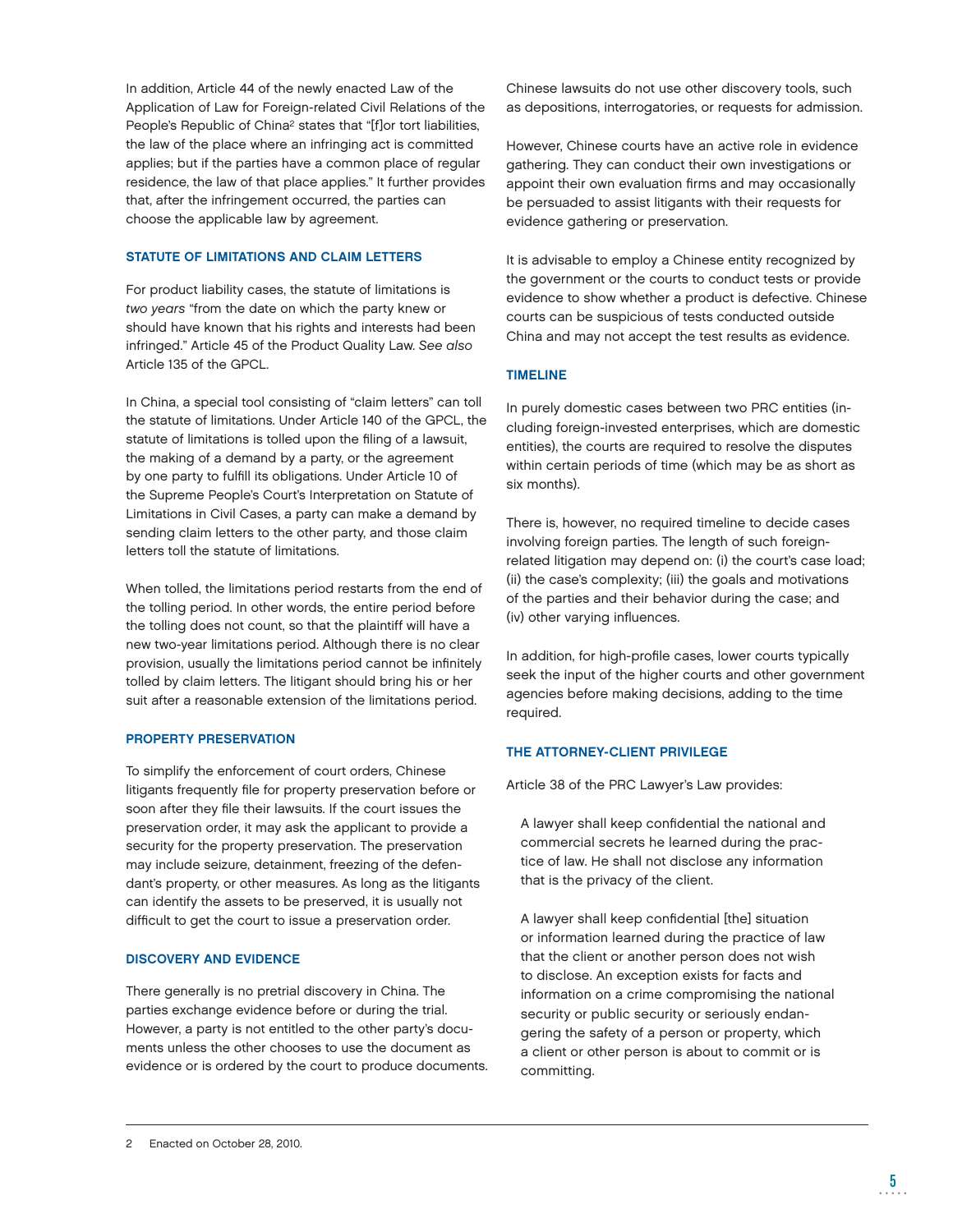Under Article 39 of the Lawyer's Ethical and Disciplinary Rules promoted by the All China Lawyers Association, the duty of confidentiality remains even after the attorneyclient relationship ends.

This provision establishes the broad duty of confidentiality that a lawyer owes to his or her client. However, it does not fully establish the attorney-client privilege in China, and in particular, there is no privilege against disclosure to governmental authorities. Disclosure of information protected by the duty of confidentiality could be compelled under judicial, statutory, or other legal compulsion.

However, it is possible that the attorney-client privilege may be established in China in the near future. In 2007, the Supreme People's Court chose a number of courts to experiment with the new draft Evidence Law. In that draft, Article 68 provides that a lawyer has the right not to testify about confidential communications with the client or former client. But it is unclear how this will work in practice, given the state's control over the judiciary.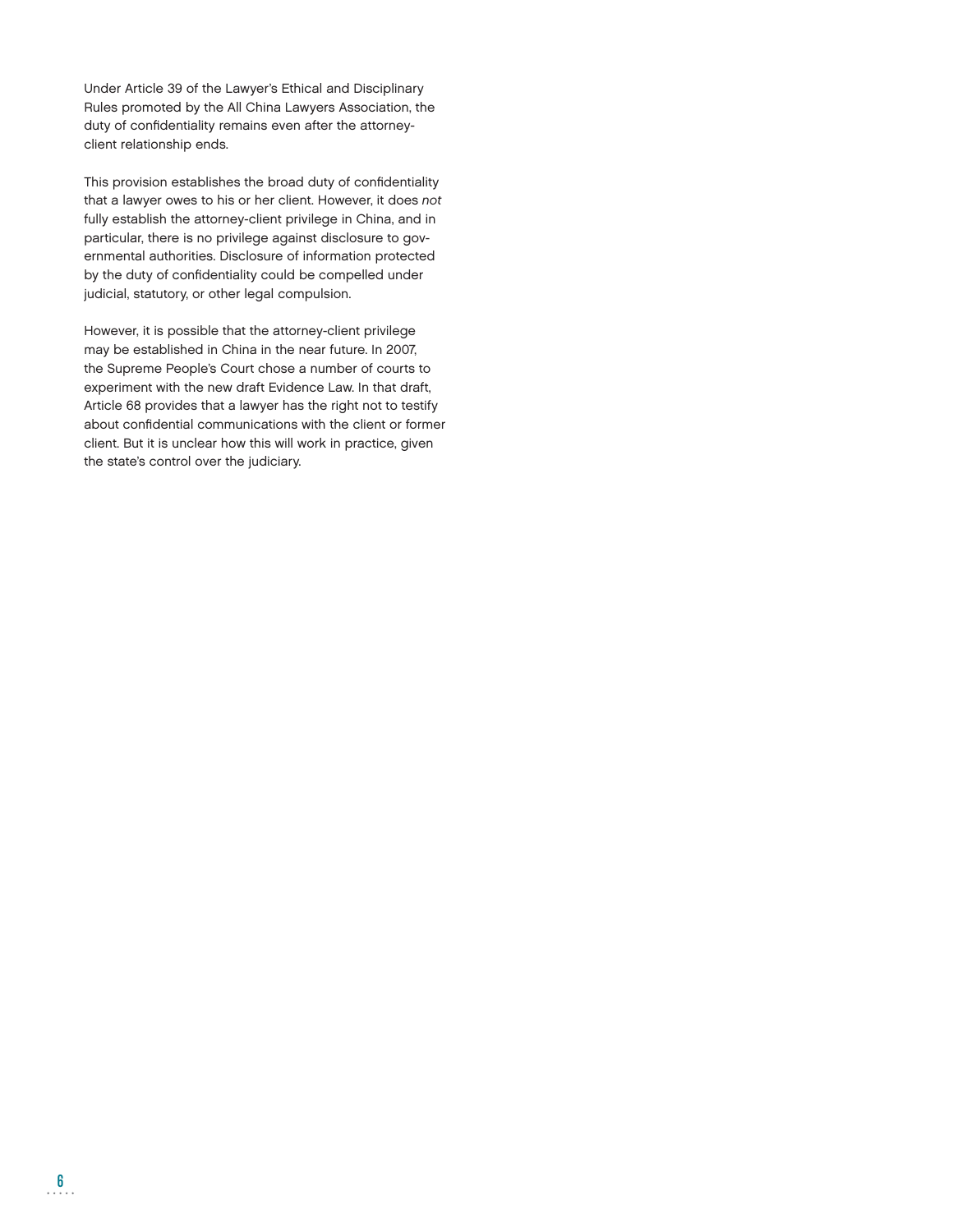## PRODUCT LIABILITY LAW IN JAPAN

Japan's Product Liability Act (Act No. 85 of 1994, or the "Act") was enacted in 1994. It went into effect on July 1, 1995. The Act was influenced, to some extent, by U.S. product liability law and the Council Directive of the European Economic Community, which both focus on product defects, but some provisions are particular to Japan.

Before the Act, civil claims for product defects proceeded under contract or tort law set forth in Japan's Civil Code. A plaintiff had to prove the manufacturer's negligence or its intent to manufacture defective products, along with causation and damage. Because the Act does not apply to all product defect cases, the Civil Code still plays an important role in cases of product liability. Furthermore, the Act includes no criminal provisions or product recall regulations; these liabilities and regulations are provided by other statutes.

## CIVIL LIABILITY

#### STRICT LIABILITY UNDER THE ACT

The Act provides so-called strict liability. The main clause in Article 3 of the Act states that "[t]he manufacturer . . . shall be liable for damages arising from the infringement of life, body or property of others which is caused by the defect in the delivered product." Proof of the manufacturer's negligence or intentional misconduct is not required to seek monetary damages under the Act. Those seeking monetary damages under the Act must prove only a product defect, damage, and causation between the defect of the product and the damage.

Article 2 of the Act defines "products" as movables that are manufactured or processed.<sup>1</sup> This definition does not include real estate, intangible assets like software and electricity, or unprocessed raw materials.

Article 2, paragraph (2), of the Act defines "defect" as "a lack of safety that the product ordinarily should provide, taking into account the nature of the product, the ordinarily foreseeable manner of use of the product, the time when the manufacturer . . . delivered the product, and other circumstances concerning the product." "Defects" are theoretically classified, as in the U.S., into three groups: design defect, manufacturing defect, and warning defect. Regardless of classification, however, judges will find a defect when the product lacks the safety that the product should ordinarily provide.

Article 2, paragraph (3), (i)–(iii), defines "manufacturer" not only as the manufacturer of the defective product, but also as any person who "processed[ ] or imported the product in the course of trade," along with:

any person who provides his/her name, trade name, trademark or other indication . . . on the product as the manufacturer of such product, or any person who provides the representation of name, etc. on the product which misleads . . . others into believing that he/she is the manufacturer . . . [or] any person who provides any representation of name, etc. on the product which, in light of the manner concerning the manufacturing, processing, importation or sales of the product, and other circumstances, holds himself/herself out as its substantial manufacturer.<sup>2</sup>

The Act is not generally applied to distributors, sellers, and retailers. The fact that product importers are potentially liable does not exempt foreign manufacturers from the Act; they can be sued in Japan. But because there are often difficulties in suing foreign manufacturers, the Act allows plaintiffs to sue importers as an easy way to seek monetary damages.

The Act does not specify the compensable damages. Therefore, the Civil Code3 determines the recoverable damages. Those damages are the costs that ordinarily arise from the defect. Depending on the case, the damages recovered may include cost of repair, bodily

<sup>1</sup> Article 2, paragraph (1), of the Act.

<sup>2</sup> Article 2, paragraph (3), of the Act.

<sup>3</sup> Article 6 of the Act states, "Other than as provided in this Act, the liability of the manufacturer . . . for damages caused by a defect in a product shall be subject to the provisions of the Civil Code . . . ."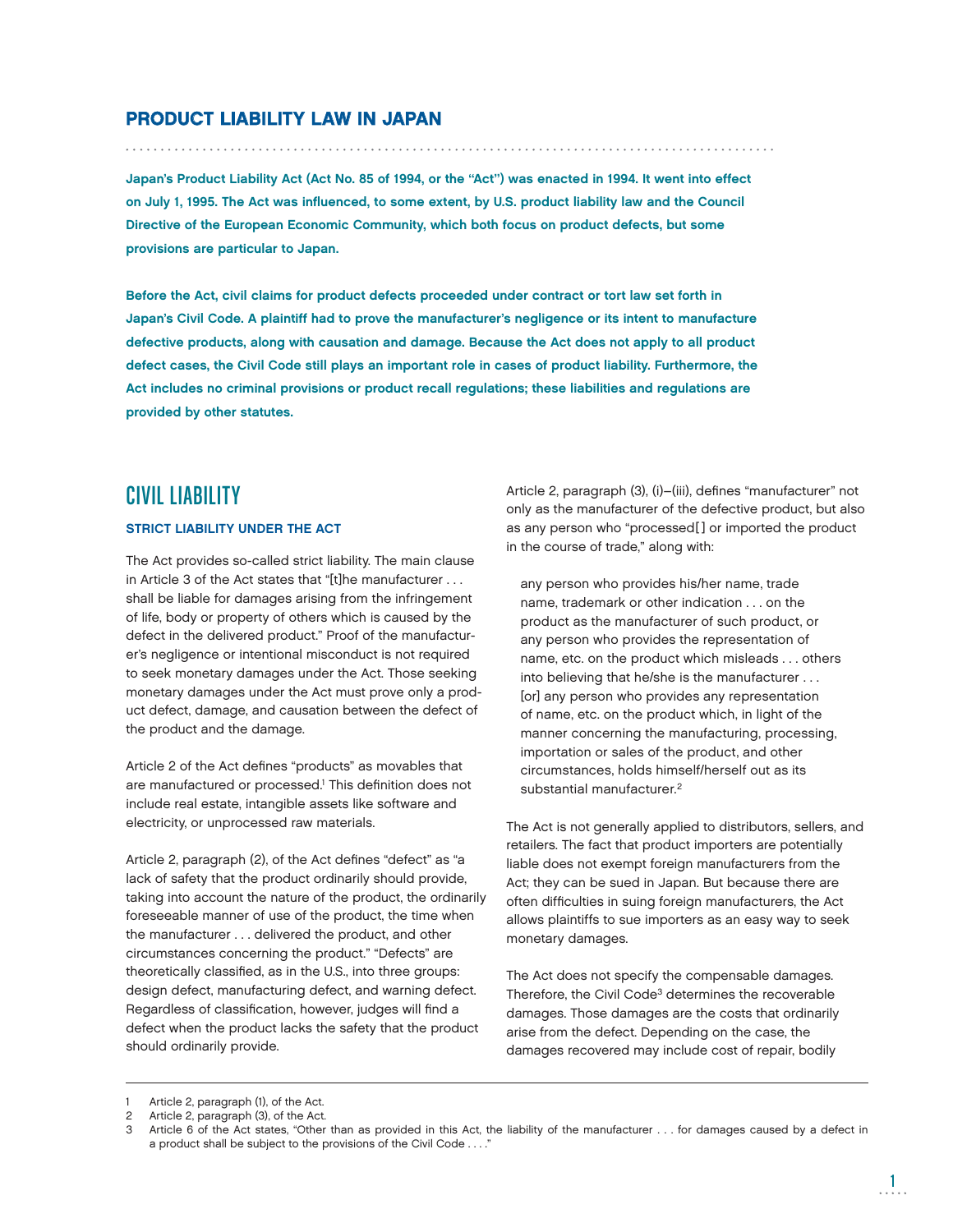injury, economic damage, and noneconomic damage like pain and suffering.

However, the Act is not applied when the defect damaged only the product itself and not life, body, or other property. In this case, the Civil Code provides the owner's remedy for monetary damages.

Article 4 of the Act provides two defenses other than the general defenses under the Civil Code.4 One is the "stateof-the-art defense."5 The other is the "design-direction defense."6

Article 4, paragraph (1), provides that manufacturers shall not be liable when they could not have discovered the product defect given the state of scientific or technical knowledge at the time the product was delivered ("stateof-the-art defense"). The "state of scientific or technical knowledge" is interpreted as the highest scientific or technical knowledge obtainable. This defense is not easily accepted by judges.

Article 4, paragraph (2), provides that component manufacturers shall not be liable when the defect occurred primarily because they complied with the design instructions given by the final-product manufacturer and when the component manufacturers were not negligent with respect to the occurrence of the defect. In order for the component manufacturers not to be liable because they were not negligent, they have to prove that they could not have foreseen or prevented the defects in the final products.

## LIABILITY BASED ON CONTRACT, NEGLIGENCE, OR INTENTIONAL TORT

Although it is generally easier to prove strict liability without fault under the Act, sometimes plaintiffs need to claim monetary damages pursuant to the Civil Code. Three causes of action are typically alleged under the Civil Code in order to seek monetary damages in product defect cases.

#### Breach of Contract—Article 415 of the Civil Code

Article 415 of the Civil Code provides that, if an obligor fails to perform its obligations, the obligee shall be entitled to demand damages arising from this failure. When product manufacturers, distributors, or sellers that have entered into a binding contract commit a breach of one or more contract terms that causes damage, the injured party under the contract can seek damages from them. A manufacturer's breach of express warranty is an example.

## Warranty Against Defect on Specified Goods-Article 570 of the Civil Code

When the goods provided are specified goods and those goods are defective, Article 570 may be applied. Examples of specified goods are used cars, previously owned homes, and paintings created by specific artists. Unspecified goods are mass-produced goods, like new cars and new electrical products, including television sets and computers.

Article 570 allows a buyer to cancel the contract and demand compensation for damage, if any, if there is any latent defect in the product sold. If the contract cannot be canceled, the buyer may demand compensation for damage. Thus, if the buyer bought specified goods in which a defect lies latent and that defective product caused damage to the buyer, the buyer can seek monetary damages against the seller. The range of the damages to be recovered is limited under decisions in the Japanese courts. Article 570 does not require the plaintiff to prove the manufacturer's negligence or intent.

#### Tort—Article 709 of the Civil Code

Article 709 of the Civil Code provides that a person who has intentionally or negligently infringed any right or legally protected interest of others shall be liable for any resulting damage. Article 709 is widely used in civil cases to seek monetary damages for defective products. The causes of action pursuant to Article 709 of the Civil Code include fraud and misrepresentation. Unlike under the Act, plaintiffs have to prove the defendants' intent or negligence in providing defective products.

#### Defenses Under the Civil Code and the Act

A common defense under the Civil Code is comparative fault. Comparative fault is also applied to a product defect claim brought under the Act. The comparative-fault defense includes a plaintiff's assumption of risk and misuse. The judge determines the gravity of the plaintiff's fault.

Statutes of limitation also provide a defense. Article 724 of the Civil Code provides that:

[t]he right to demand compensation for damages in tort shall be extinguished by the operation of prescription if it is not exercised by the victim or his/her legal representative within three years from the time when he/she comes to know of the damages and the identity of the perpetrator. The same shall apply when twenty years have elapsed from the time of the tortious act.

<sup>4</sup> The general defenses will be discussed later in this chapter.

<sup>5</sup> Article 4, paragraph (1), of the Act.<br>6 Article 4 paragraph (2) of the Act

Article 4, paragraph (2), of the Act.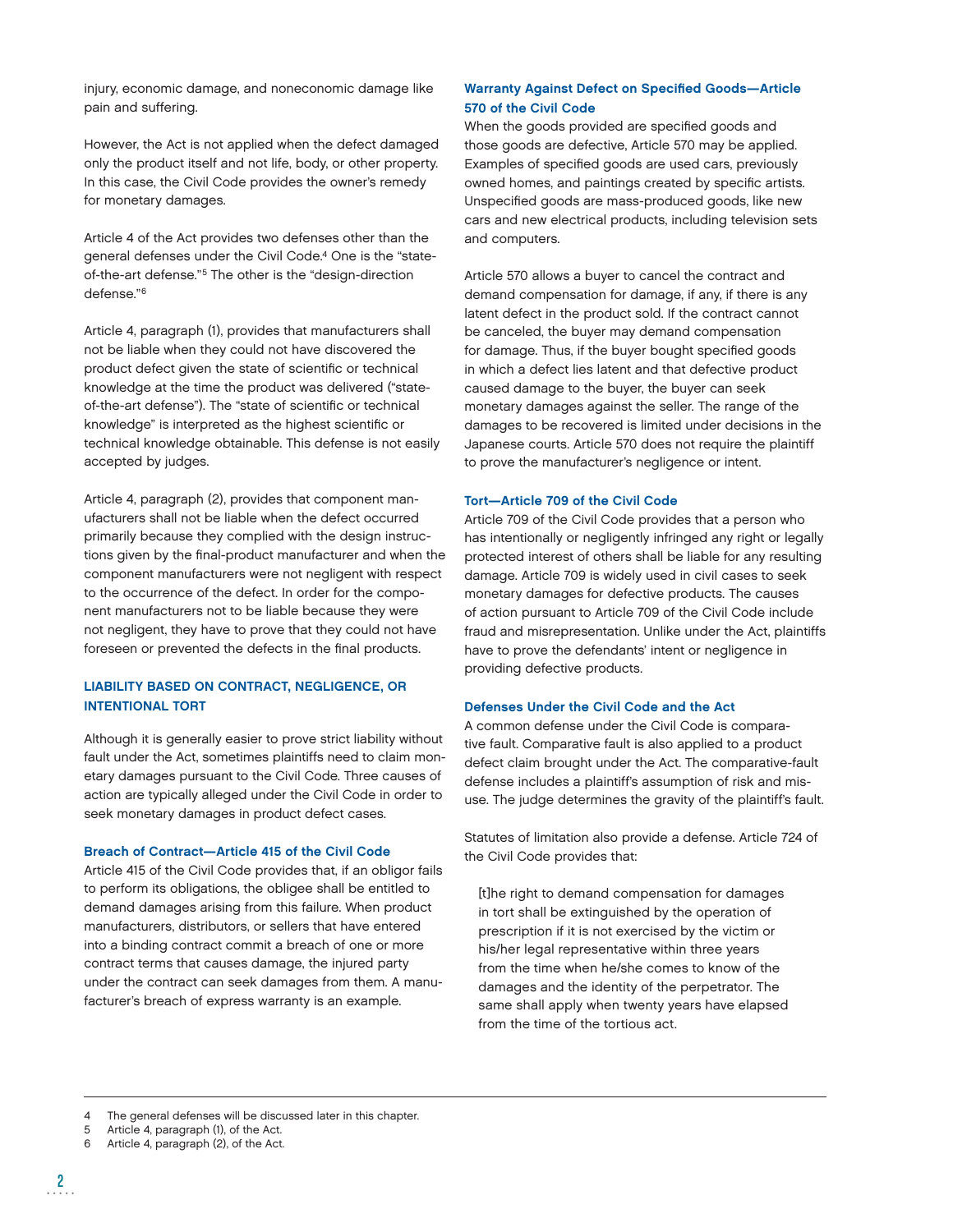The right to demand compensation for breach of contract is extinguished if it is not exercised within five years when the manufacturer is a merchant. Under Article 5 of the Act:

The right to seek damages provided in Article 3 shall be extinguished by prescription if the victim or his/her legal representative does not exercise such right within three years from the time when he/she becomes aware of the damages and the party liable for the damages. The same shall apply to the case where ten years have elapsed from the time when the manufacturer, etc. delivered the product.

# PRODUCT RECALL

## THE CONSUMER PRODUCT SAFETY ACT

The Consumer Product Safety Act (the "CPSA") provides general regulations for manufacturers and sellers of consumer products. The CPSA regulates the manufacture and sale of specified products,7 promotes proper maintenance of products, and collects and provides information regarding product accidents.8

The term "consumer products" means any products to be supplied mainly for use by general consumers for their routine, everyday activities. However, some products are not included because they are regulated by other laws.

Manufacturers, retailers, and importers of consumer goods have certain responsibilities under the CPSA when product accidents occur:

## Responsibility of Business Operators to Collect and Provide Information

Article 34, paragraph (1), of the CPSA requires any manufacturer, importer, or retailer of consumer products to collect and provide information on accidents caused by its consumer products to general consumers. Paragraph (2) of Article 34 further requires any person engaging in the retail, repair, or installation of consumer products who comes to know of serious accidents resulting from the products retailed, repaired, or installed by the person to notify the manufacturer or importer of those consumer products of the accidents.9

The CPSA does not impose penalties on the manufacturer, importer, or retailer for violation of its CPSA duties. However, it may be civilly or criminally liable under the Civil and Penal Codes.

## Reporting "Serious Product Accidents" to the Prime **Minister**

Article 35, paragraph (1), of the CPSA requires any manufacturer or importer of consumer products which knows that serious accidents have resulted from its consumer products to report to the Prime Minister the name and type of the consumer products, a detailed account of the accidents, and the quantity of the consumer products manufactured, imported, and sold. Article 2, paragraph (6), defines the term "serious product accidents" to mean product accidents within the scope of a Cabinet Order, which describes the actual or potential danger or the manner of accident as serious.

When the manufacturer or importer fails to make a report or has made a false report in violation of the CPSA's provisions of Article 35, paragraph (1), described above, the Prime Minister may order the manufacturer or importer to develop a system necessary for collecting, managing, and providing to the public information on the serious product accidents.10 Violation of an order can subject a person to imprisonment with work for not more than one year, a fine of not more than ¥1 million, or both.11

## Responsibilities of Business Operators to Prevent the Occurrence and Increase of Danger

Regardless of whether the accident falls within the category of "serious product accidents," the manufacturer or importer of consumer products shall investigate the cause of the product accidents and, if necessary to prevent the occurrence and increase of danger, recall the consumer products or take other preventive measures.<sup>12</sup>

## The Relationship Between Product Liability and Responsibility Under the CPSA

If a person fails to take reasonable measures imposed under the CPSA, and this failure increases or expands the damage or causes accidents, the person will likely have civil liability pursuant to the Civil Code.

The term "specified products" as used in the CPSA means consumer products that are deemed to be highly likely to cause danger to the lives or bodies of general consumers in consideration of these products' structure, material, and usage, among other factors, as provided by Cabinet Order. (Article 2, paragraph (2), of the CPSA.)

<sup>8</sup> Article 1 of the CPSA.

The term "accident" here means those accidents resulting from the use of consumer products where danger to the lives or bodies of consumers has occurred or is likely to occur. (Article 2, paragraph (5), of the CPSA.) "Accidents" do not typically include injuries not caused by defects in consumer products, unless a Cabinet Order applies.

<sup>10</sup> Article 37, paragraph (1), of the CPSA.

<sup>11</sup> Article 58, item (5), of the CPSA.

<sup>12</sup> Article 38, paragraph (1) of the CPSA.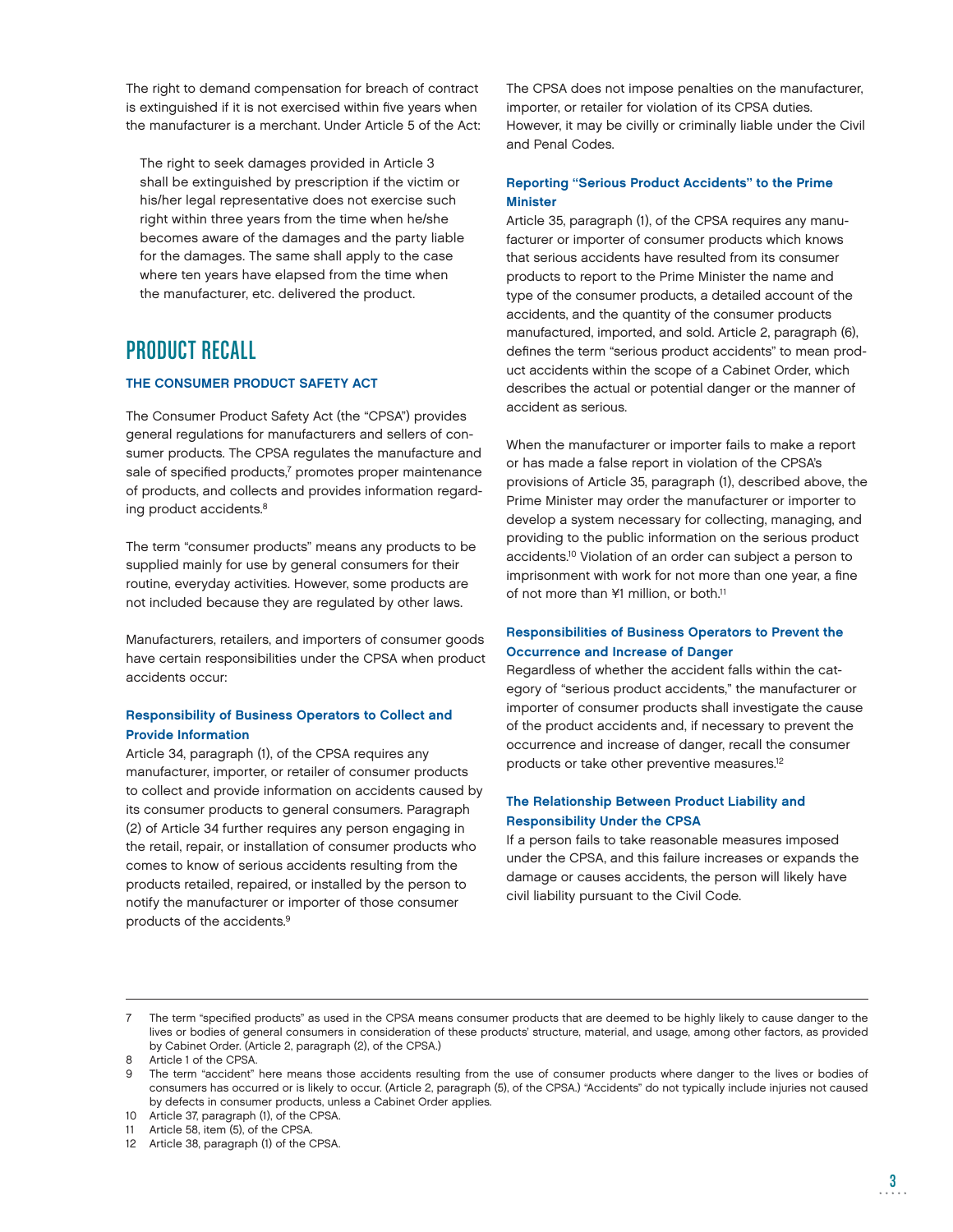#### **Laws on Specific Products**

The following types of products are not included as a "consumer product" in Article 2 of the CPSA because specific laws apply:

- (i) Ships described in Article 2, paragraph (1), of the Ship Safety Act;
- (ii) Food described in Article 4, paragraph (1), of the Food Sanitation Act; additives described in paragraph (2) of that article; and detergents described in Article 62, paragraph (2), of the Food Sanitation Act;
- (iii) Instruments for examination described in Article 21-2, paragraph (2), of the Fire Service Act and instruments subject to self-labeling described in Article 21-16-2 of this act;
- (iv) Poisonous and deleterious substances described in Article 2, paragraphs (1) and (2), of the Poisonous and Deleterious Substances Control Act, such as mercury, arsenic, or hydrogen cyanide;
- (v) Road trucking vehicles described in Article 2, paragraph (1), of the Road Trucking Vehicle Act;
- (vi) Containers described in Article 41 of the High Pressure Gas Safety Act;
- (vii) Hunting guns described in Article 2, paragraph (2), of the Ordnance Manufacturing Act; and
- (viii) Medicines, quasi-medicines, cosmetics, and medical equipment described in Article 2, paragraphs (1)–(4), of the Pharmaceutical Affairs Act.

# PRACTICAL ISSUES IN CIVIL PROCEDURE

### JURISDICTION AND GOVERNING LAW

When the domicile or principal business office of both parties is located in Japan, a Japanese court has proper jurisdiction over the litigation, regardless of whether the claim is based on breach of contract, tort, or the Act. As a matter of course, Japanese law governs the lawsuit.

When one party, which is generally the defendant, has no domicile or principal business office in Japan, the international jurisdiction and the governing law turn on the type of action.<sup>13</sup>

A Japanese court has proper jurisdiction in tort cases, including those pursuant to the Act, when the place of the tortious act was within Japan.<sup>14</sup> This means that when either the wrongful act or the accident happened in Japan, a Japanese court generally has proper jurisdiction. However, a Japanese court will not take jurisdiction over a case in which the wrongful act occurred in a foreign country and the occurrence of the result in Japan was ordinarily unforeseeable.

The governing law in product liability cases is ruled by Article 18 of the Act on General Rules for Application of Laws, which is a special provision of the governing law of tort cases. The article provides that the law governing the place where the products are delivered shall be the governing law. However, if the delivery of the product at this place was ordinarily unforeseeable, then the law of the manufacturer's principal place of business shall govern. Usually, however, Japanese law will be the governing law when the accident happened in Japan.

Under the amended Code of Civil Procedure, a Japanese court has proper jurisdiction over breach-of-contract cases seeking performance or monetary damages where the agreed place for the performance is in Japan.15

In a breach-of-contract action, the contract generally specifies the governing law. If the parties did not agree on the governing law, then the governing law will be decided pursuant to Article 8 of the General Rules for Application of Laws. Pursuant to this article, in general, the law governing the place of business or residence of the party who delivered the goods shall be the governing law.

When a foreign manufacturer or retailer enters into a consumer contract, a Japanese court has proper jurisdiction if the domicile of the consumer was in Japan at the time of concluding the contract or is in Japan at the filing.<sup>16</sup> Article 11 of the General Rules for Application of Laws provides rules of governing law on consumer contracts. When the consumer has manifested an intention to apply a specific mandatory provision from the law of the consumer's domicile, this mandatory provision shall also apply to issues regarding the formation and effect of the consumer contract.17 Furthermore, in the absence of a choice of law with regard to the formation and effect of a consumer contract, the law of the consumer's domicile governs those issues.

#### CLASS ACTION

The Code of Civil Procedure does not provide for socalled class actions. However, there are means for multiple plaintiffs to sue one or more defendants in a single case.

- 15 Article 3-3, item (1), of the Code of Civil Procedure.
- 16 Article 3-4, paragraph (1), of the Code of Civil Procedure.
- 17 Article 11, paragraph (1), of the General Rules for Application of Laws.

<sup>13</sup> The Amended Code of Civil Procedure, which went into effect on April 1, 2012, describes the cases over which a Japanese court has proper jurisdiction.

<sup>14 &</sup>quot;The place of the tortious act" includes the places where both the wrongful act and the result occurred. (Article 3-3, item (8), of the Code of Civil Procedure.)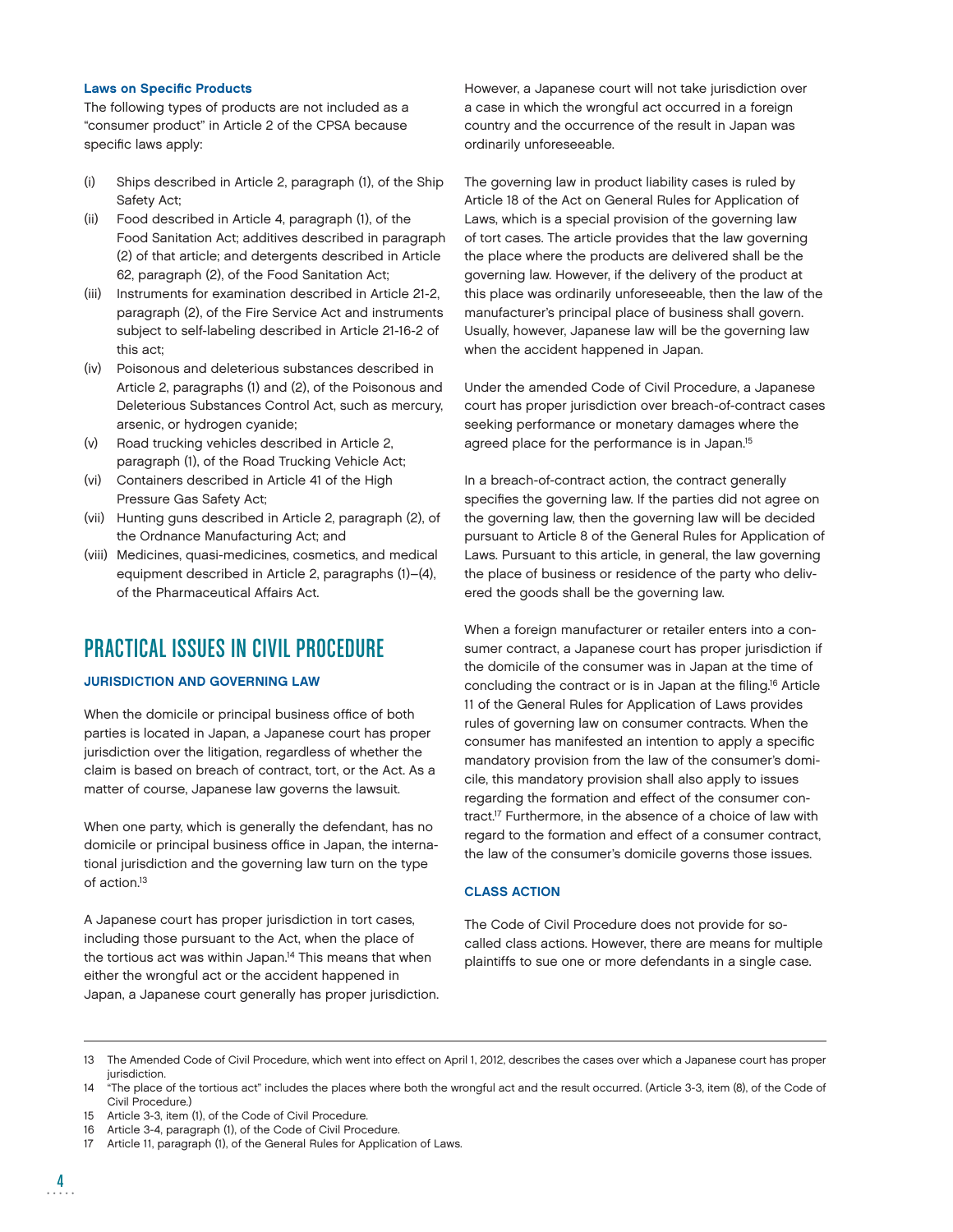Whenever a lawsuit raises rights or obligations that are common to two or more persons or are based on the same factual or statutory cause, these persons may sue or be sued as coparties.<sup>18</sup> Thus, multiple plaintiffs can sue one or more defendants by filing a complaint as coparties in the case, such as when their claim is based on the same factual cause, like a manufacturing or warning defect.

When cases claiming common background facts and legal rights are filed in the same court, a party may petition the judge to consolidate the hearing and decision of the cases.

The Consumer Affairs Agency is contemplating a bill that would allow consumers to recover damages as a group. The agency has disclosed the outline, but the details are still not clear.

#### PRETRIAL DISCOVERY

The Code of Civil Procedure does not recognize "pretrial discovery procedure" as in the United States. The Code of Civil Procedure allows for the parties in civil cases to collect evidence from the other party or third parties through certain procedures.

In order to collect documents from the other party or third parties, a party must file with the court a "Petition" for an Order to Submit Documents." The petition must specify: (i) the title of the documents; (ii) the substance of the documents; (iii) the holder of the documents; (iv) the facts to be proved by the documents; and (v) the grounds for the obligation to produce the documents.19 While it is often difficult for the petitioner to identify the documents to be produced, judges are unlikely to approve "catch-all" language in a petition that does not specifically identify the requested documents.

A party cannot request the production of documents containing technical and professional secrets, nor documents prepared exclusively for internal use by the holder of the documents. Generally, attorney-clientprivileged documents are included in this category.20

The Code of Civil Procedure does allow a party to inquire of the adversary in writing and request a written response regarding matters necessary for preparing allegations or proof. Because the exceptions are broad, interrogatories are not frequently used, and not many questions are asked, even if used. Also, there are no concrete sanctions for failure to properly respond to a party's inquiry. Compliance is predicated upon the principle and obligation of good faith and trust set forth in Article 2 of the Code of Civil Procedure.

A party may request the court to commission the holder of the documents to send the documents to the court. This device is typically used only against a third party that does not have any interest in the case and is reasonably expected to submit the documents voluntarily, since there is no sanction for failing to submit them.

It is possible to collect evidence under the Code of Civil Procedure before trial or even before filing a complaint. When a court finds that circumstances necessitate the examination of evidence in advance, it may conduct an examination of the evidence upon petition. However, this provision is rarely used in product liability cases.

## PUNITIVE DAMAGES

No statutes or laws permit punitive damages in Japan. In fact, the Supreme Court in Japan dismissed a claim seeking enforcement of an American court's judgment on punitive damages. The main reason for the dismissal is that a punitive damages award is offensive to Japanese public order and morals.

## DURATION OF COURT DELIBERATION

In general, the time from the filing of a complaint to the decision of a district court (the first instance) is one to two years. However, in complex cases with many plaintiffs and complicated issues, decisions will take much longer.

## CRIMINAL LIABILITY

## GENERAL INFORMATION

The Act applies only to civil cases and does not provide any criminal penalties. When defective products cause the injury or death of another, the Penal Code can apply.

## CAUSING DEATH OR INJURY THROUGH NEGLIGENCE IN THE PURSUIT OF SOCIAL ACTIVITIES—ARTICLE 211 OF THE PENAL CODE

Article 211 of the Penal Code provides:

A person who fails to exercise due care required in the pursuit of social activities and thereby causes the death or injury of another shall be punished by imprisonment with or without work for not more than 5 years or a fine of not more than 1,000,000 yen. The same shall apply to a person who, through gross negligence, causes the death or injury of another.

<sup>18</sup> Article 38, paragraph (1), of the Code of Civil Procedure.

<sup>19</sup> Article 221 of the Code of Civil Procedure.

<sup>20</sup> See Article 220, paragraph (4), of the Code of Civil Procedure.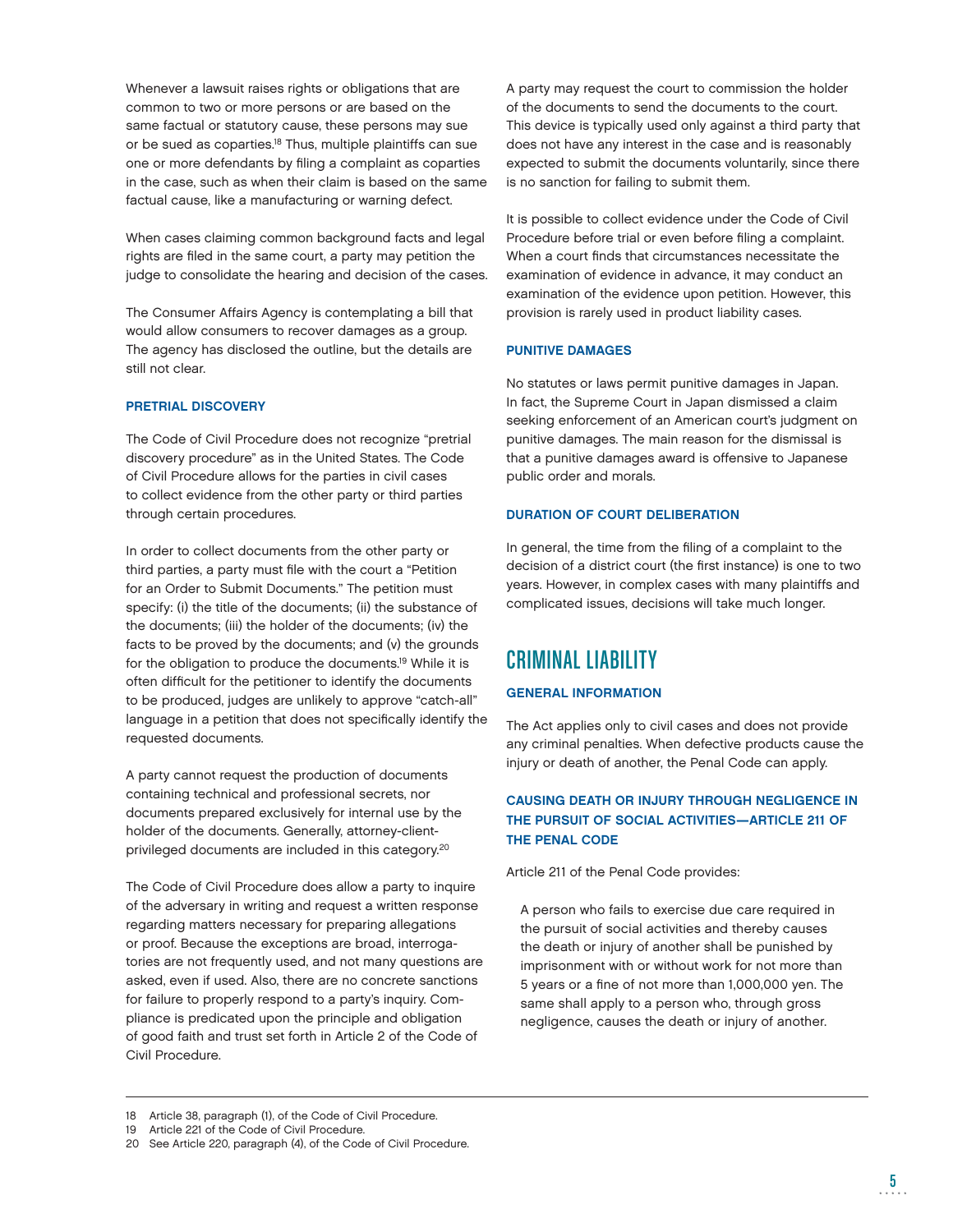Article 211 of the Penal Code applies only to individuals and not to judicial persons such as companies. The facts will determine the persons within a corporation who can be criminally liable. However, the CEO is often deemed to be that person.

Article 211 applies when a person negligently fails to exercise due care and manufactures a defective product that subsequently causes death or injury to another. It also can apply when, despite having discovered the product defect, the person negligently fails to exercise due care to prevent an accident by the defective product, which then causes death or injury to another.

Article 211 of the Penal Code is not often applied to accidents caused by defective products, probably because of the difficulty in proving a person's negligence.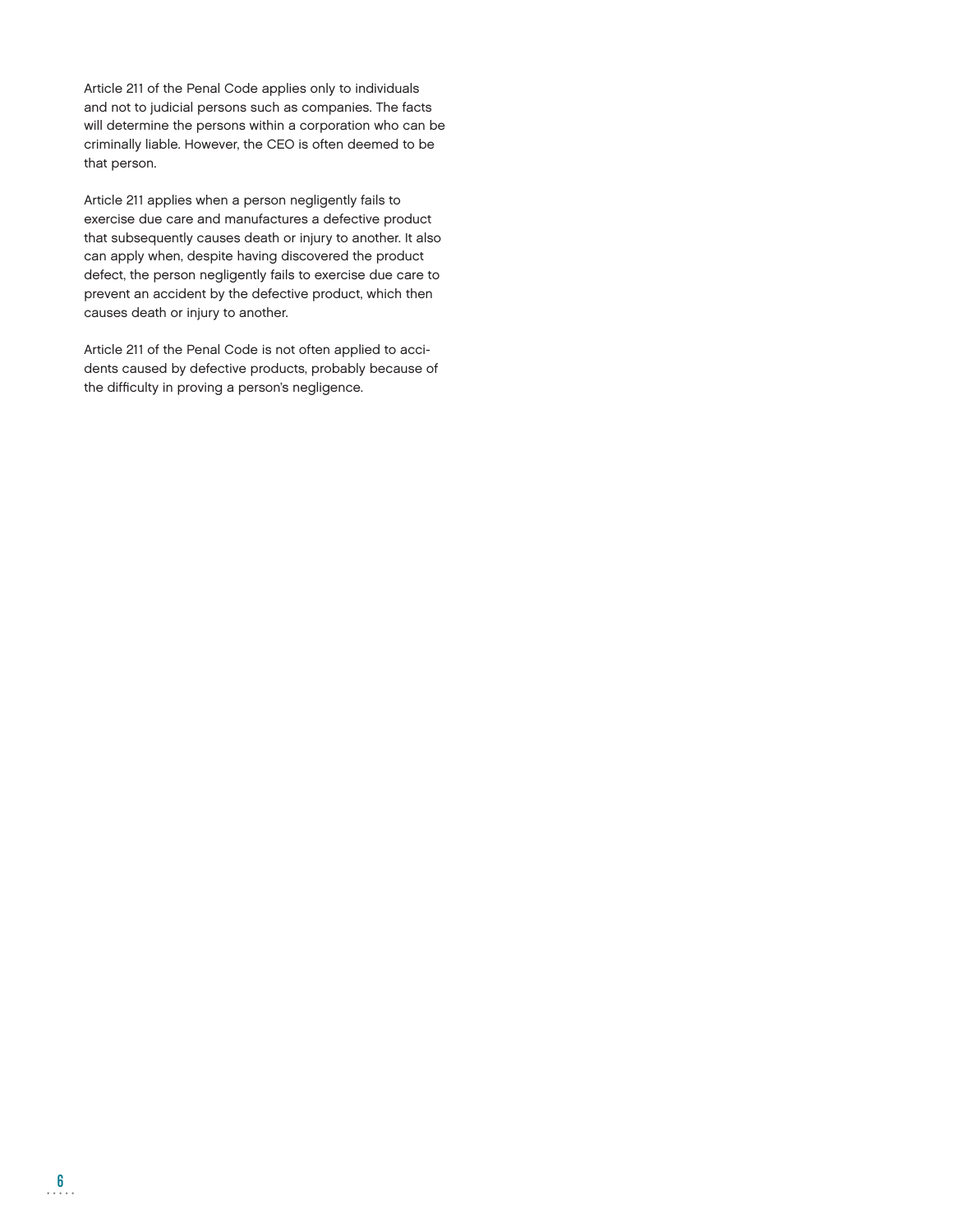## PRODUCT LIABILITY LAW IN MEXICO

Mexico follows a civil-law legal system. Under this system, liability is regulated in applicable statutes. Statutes are contained in civil codes or specific laws, on both the federal and local level. Depending on the specific fact pattern of a case, either federal or local statutes will apply. But for a few exceptions, local statutes either duplicate or follow the provisions of federal statutes. Thus, this overview of liability regulation discusses federal law.

## CIVIL LIABILITY

## THE FEDERAL CIVIL CODE

#### **Theories**

In Mexico, unlike under a common-law system, civil liability is regulated under the Federal Civil Code (Código Civil Federal). Civil liability can be either a contractual or an extra-contractual breach of law. Failure to comply with an applicable statutory provision of the Federal Civil Code will result in extra-contractual liability.

When dealing with extra-contractual liability, the Federal Civil Code adopted the theories of causation (teoría de la causa) and created risk (responsabilidad objetiva).

According to the causation theory, liability arises when a person who acts illicitly, or against good customs, causes damage to another. This type of liability requires a direct nexus between the action and the damage.

Under the created risk theory, liability may result from the use or handling of mechanisms, instruments, apparatuses, or dangerous substances causing damage.1 This type of liability may arise without illicit conduct against good customs. Liability is premised on the inherent risk created by inherently harmful devices or substances.

An injury does not result in liability under either theory when the injured person acts with inexcusable fault or negligence.2

In synthesis, civil liability under the Federal Civil Code may derive only from: (i) breach of contract; or (ii) violation of a specific statutory provision under either: (a) the causation theory; or (b) the created risk theory.

### Remedies

Only two remedies are available at the option of the injured person:

- (i) Restoration to the previous situation, when possible;3 or
- (ii) Payment of damages and losses.

Under the Federal Civil Code, there are no indirect, consequential, or punitive damages.

Damages must be the immediate and direct consequence of the wrongful act or omission. The amount depends on the type of damage to be repaired: (i) economic damages must be paid in total, including losses; (ii) physical injury damages should be assessed according to the Federal Labor Law (Ley Federal del Trabajo); and (iii) moral damages are determined by the court, considering the amount of damage, the degree of liability, the financial status of the offender and victim, and other applicable circumstances.

In light of the limited bases for liability, the Federal Civil Code does not recognize:

- (i) Liability distinctions among manufacturers, distributors, sellers, retailers, suppliers (including component and raw material suppliers), importers, and other participants in the chain of distribution;
- (ii) Tort negligence or strict liability as a source of product liability; and
- (iii) Liability for product design, manufacturing, sale, or distribution, absent an agreement.

Article 1913 of the Federal Civil Code.

<sup>2</sup> Article 1910 of the Federal Civil Code.

<sup>3</sup> Article 1915 of the Federal Civil Code.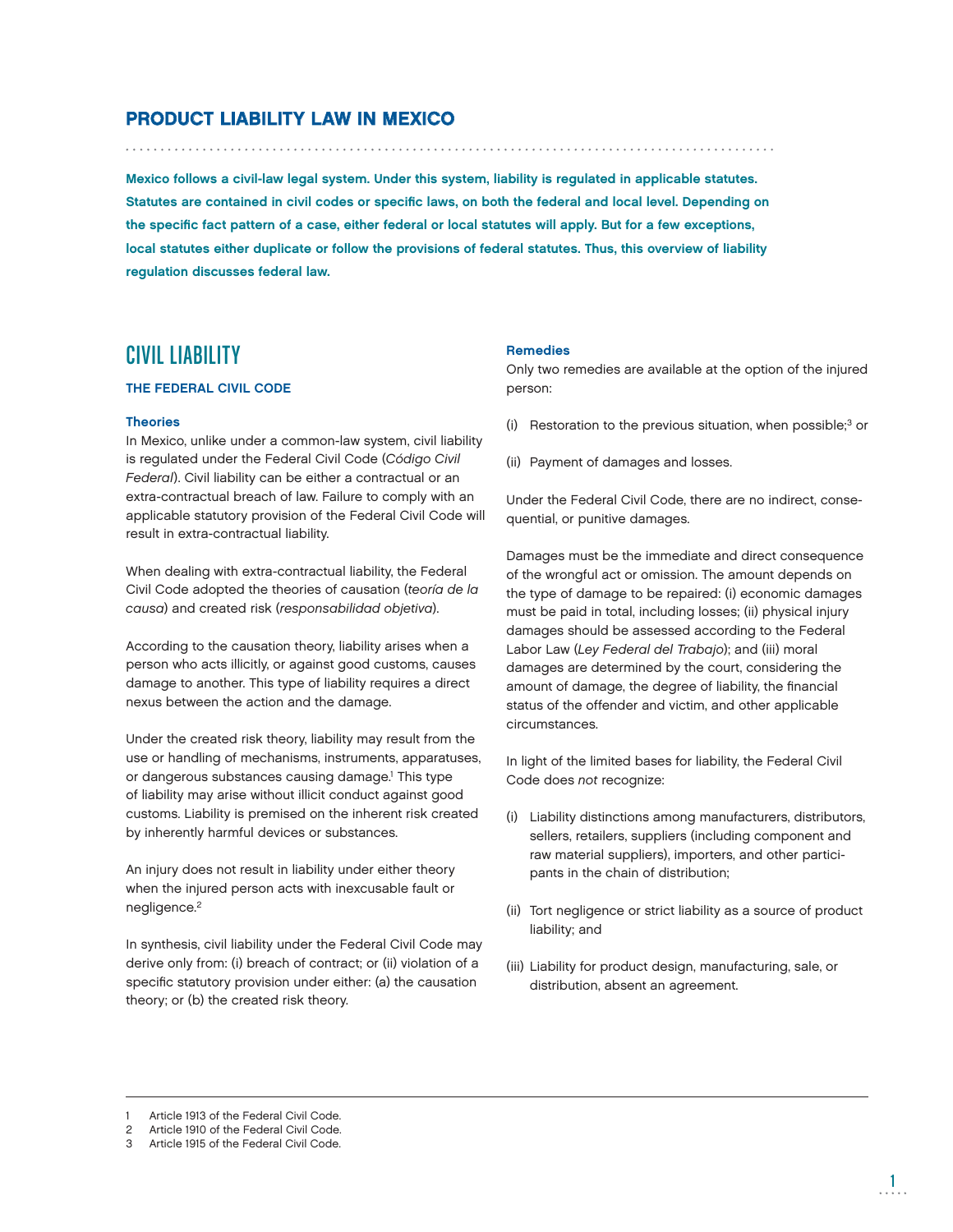Notwithstanding, there are statutes applicable to:

- (i) Products in general, including the Federal Consumer Protection Law (Ley Federal de Protección al Consumidor) and its Regulation (Reglamento de la Ley Federal de Protección al Consumidor);
- (ii) Specific sectors or industries;<sup>4</sup> and
- (iii) Specific products or behavioral good practices.<sup>5</sup>

Following the civil-law system, failure to comply with these statutes will result in liability.

#### THE FEDERAL CONSUMER PROTECTION LAW

#### Protections Related to Products in General

The Federal Consumer Protection Law (the "FCPL") was enacted with the purpose of promoting and protecting the rights of consumers and to seek fairness, assurance, and legal certainty in relations between suppliers and consumers.

In particular, the FCPL seeks, among many other things, to: (i) protect the life, health, and safety of consumers against risks caused by products, practices to supply products, and services considered dangerous or harmful; (ii) provide clear and adequate information on different products and services, with accurate specifications on their quantity, characteristics, composition, quality, and price, as well as on any risks they present; and (iii) effectively prevent and redress property damage and nonpecuniary damage, either individually or collectively.6

Thus, the FCPL contains provisions applicable to product information, advertising, and warranties. Their breach may give rise to liability and penalties.

The FCPL establishes that, with respect to products which are considered to present a potential danger for consumers, are harmful to the environment, or are foreseeably dangerous, suppliers shall include instructions to warn of the harmful characteristics by clearly explaining the recommended use or application as well as the potential risks of using the product other than as recommended.

Failure to comply makes the supplier liable for damage caused to consumers<sup>7</sup> in addition to a right to a refund, which may not be less than 20 percent of the price paid for the product.<sup>8</sup>

The FCPL also establishes that the supplier is bound to deliver goods according to the terms and conditions offered or implicit in the advertising or information released, unless there is a covenant or consent in writing by the consumer disclaiming this obligation.<sup>9</sup>

When dealing with warranties, the FCPL provides that the warranties offered may not be less than the warranties determined by the applicable provisions to a specific product,<sup>10</sup> nor may they stipulate conditions or limitations that diminish the rights legally conferred upon the consumer. The satisfaction of a warranty may be demanded from the producer, the distributor, and the importer of the good or service, except when a third party has assumed that obligation in writing.

#### Procedures

The FCPL protects consumers from suppliers, with the assistance of the Consumer Protection Agency (Procuraduría Federal del Consumidor). This government entity has the authority to promote and protect the rights and interests of the consumer and to procure fairness and legal safety in the relations between providers and consumers.<sup>11</sup>

Under the FCPL, "suppliers" are defined as "individuals or entities in terms of the Federal Civil Code that regularly or periodically offer, distribute, sell, lease, or allow the use or enjoyment of goods and services."12

Similarly, "consumers" are defined as "individuals or entities that acquire, consummate or enjoy, as final receivers, goods, products or services." This definition includes the individual or entity that acquires, keeps, uses, or consumes goods or services with the purpose of incorporating them into other production or processes as provided in Articles 99 and 117 of the FCPL.

See, e.g., the General Health Law (Ley General de Salud), the General Law for Tobacco Control (Ley General para el Control del Tabaco), the Ecologic Equilibrium and Environment Protection General Law (Ley General del Equilibrio Ecológico y la Protección al Ambiente), and the General Law of Professions (Ley reglamentaria del artículo 5o. constitucional, relativo al ejercicio de las profesiones en el Distrito Federal).

5 See, e.g., the Mexican Official Standards (Normas Oficiales Mexicanas) created under the Federal Measurement and Standardization Law (Ley Federal sobre Metrología y Normalización) and enacted to guarantee certain values, contents, labeling, designs, and means of production of goods and services. In brief, Mexican Official Standards comprise technical obligatory regulations issued by competent governmental agencies that provide rules, specifications, or prescriptions applicable to a product, process, installation, system, activity, service, or method of production or operation as well as those in relation to terminology, symbols, packaging, seals, or labeling. 6 Article 1 of the FCPL.

- 9 Article 42 of the FCPL.
- 10 As determined by the corresponding Mexican Official Standard.
- 11 Article 20 of the FCPL.
- 12 Article 2 of the FCPL.

<sup>7</sup> Damages will be measured in accordance with the corresponding provisions of the Federal Civil Code as described above.

<sup>8</sup> Articles 41 and 92 ter of the FCPL.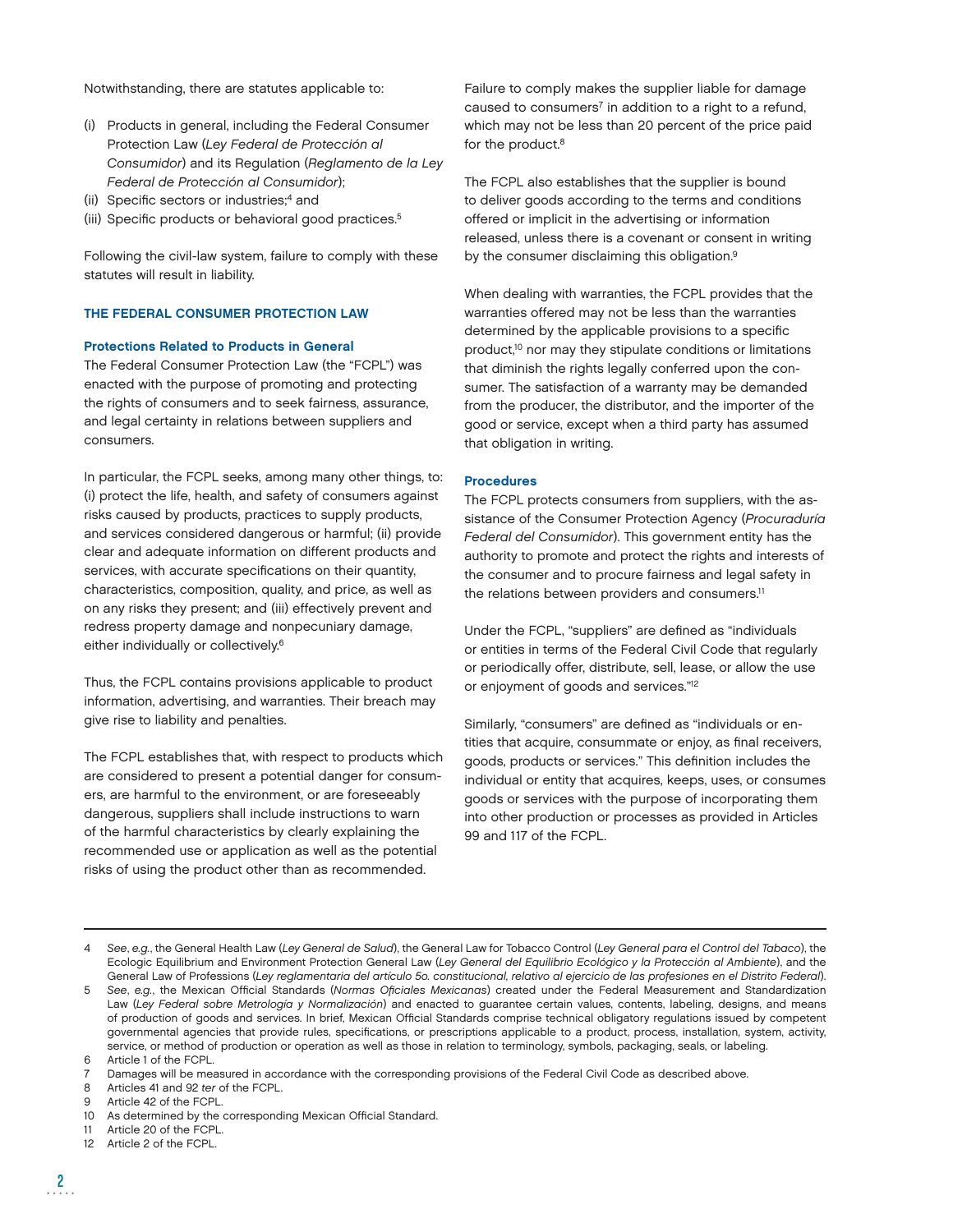Defendants and claimants should carefully analyze whether to bind themselves to a conciliation or arbitration procedure:<sup>13</sup>

(i) Conciliation procedure: In this stage, the parties will try to remedy their differences with the help of a conciliator. A hearing will take place at least four days after the supplier has been notified of a complaint by the Consumer Protection Agency. This hearing may be by telephone or by any other means of communication. The conciliator will provide a summary to the parties regarding the contents of the complaint and of the report given by the supplier. He will also provide several options to resolve the conflict. The conciliator may ask for evidence in regard to the complaint or the supplier's report. The conciliator may suspend the hearing up to three times, in which case another hearing will be set within 15 days.

The conciliator may also request an account statement to quantify the liquid amount of the contractual obligation. The account statement will constitute a nonnegotiable enforceable title in favor of the consumer. Provided that the contractual obligation contained in the title has been breached, the title will be liquid and enforceable.

If no agreement is reached, the parties may accept a subsequent stage called the "arbitration procedure." If the parties do not accept arbitration, they are free to proceed by other means, including civil litigation.

Conciliatory proceedings at the Consumer Protection Agency usually take six to eight months. The process is not binding for the parties; it is left to the good faith of the supplier to accept it. Nonetheless, this process is not a prerequisite for a consumer to file a civil lawsuit for damages.

(ii) Arbitration procedure: The parties may decide to skip the conciliation procedure and enter into an arbitration procedure directly. The arbiter may be either the Consumer Protection Agency or another designated arbiter. In any case, the designated arbiter has to be registered before the Consumer Protection Agency.

The parties must determine whether the arbitration will be: (a) amicable arbitration (this model need not follow legal principles, the matter will be resolved in good faith, and there are no terms or duration for the process); or (b) strict legal arbitration. The final ruling is subject to

clarification (mere explanation of the ruling) within two days of receiving the ruling notification. This ruling will be enforceable 15 days after notice of the ruling.

In tandem, at the request of the consumers, or ex officio, the Consumer Protection Agency can initiate procedures for breaches of the law.

The Consumer Protection Agency has the authority to enforce such remedies as: (i) freezing the movement of containers, goods, products, and transports; (ii) securing goods or products; (iii) suspending commercialization of goods; (iv) recalling goods and products; (v) placing seals or warning information; (vi) ordering the suspension of advertisements; and (vii) ordering sanctions, such as warnings, fines, and use of the public force.<sup>14</sup>

## PRODUCT RECALLS AND GOVERNMENT ADMINISTRATIVE INVESTIGATIONS OF PRODUCT DEFECTS

In Mexico, the Consumer Protection Agency and the Health Department have authority to order recalls and secure goods and products that may affect the life, health, and safety of consumers.

The Consumer Protection Agency can seize, secure, suspend, or recall goods and products and stamp warnings on them or order the suspension of any advertising related to such goods and products. These measures are determined according to internal criteria of the Consumer Protection Agency when the products do not fulfill the applicable legal requirements or when their advertisement is considered to be deceitful or abusive.<sup>15</sup>

In order to enforce the law, the Consumer Protection Agency may carry out surveillance and necessary verifications in establishments that manage, store, transport, or distribute products, merchandise, or services.16 The Consumer Protection Agency may examine products, merchandise, prices, quantities, and qualities. Finally, it can also confiscate products and enforce other preventive measures.

# CRIMINAL LIABILITY

## THEORIES AND STANDARDS

Criminal liability arises when conduct meets the requirements of a crime listed in an applicable statute. In order for a crime to exist, all of its elements must be met.

<sup>13</sup> Arbitration proceedings are held before the Consumer Protection Agency when the goods or services do not exceed the equivalent of approximately US\$30,000.

<sup>14</sup> Articles 25 and 25 bis of the FCPL.

<sup>15</sup> Article 25 bis of the FCPL.

<sup>16</sup> Article 96 of the FCPL.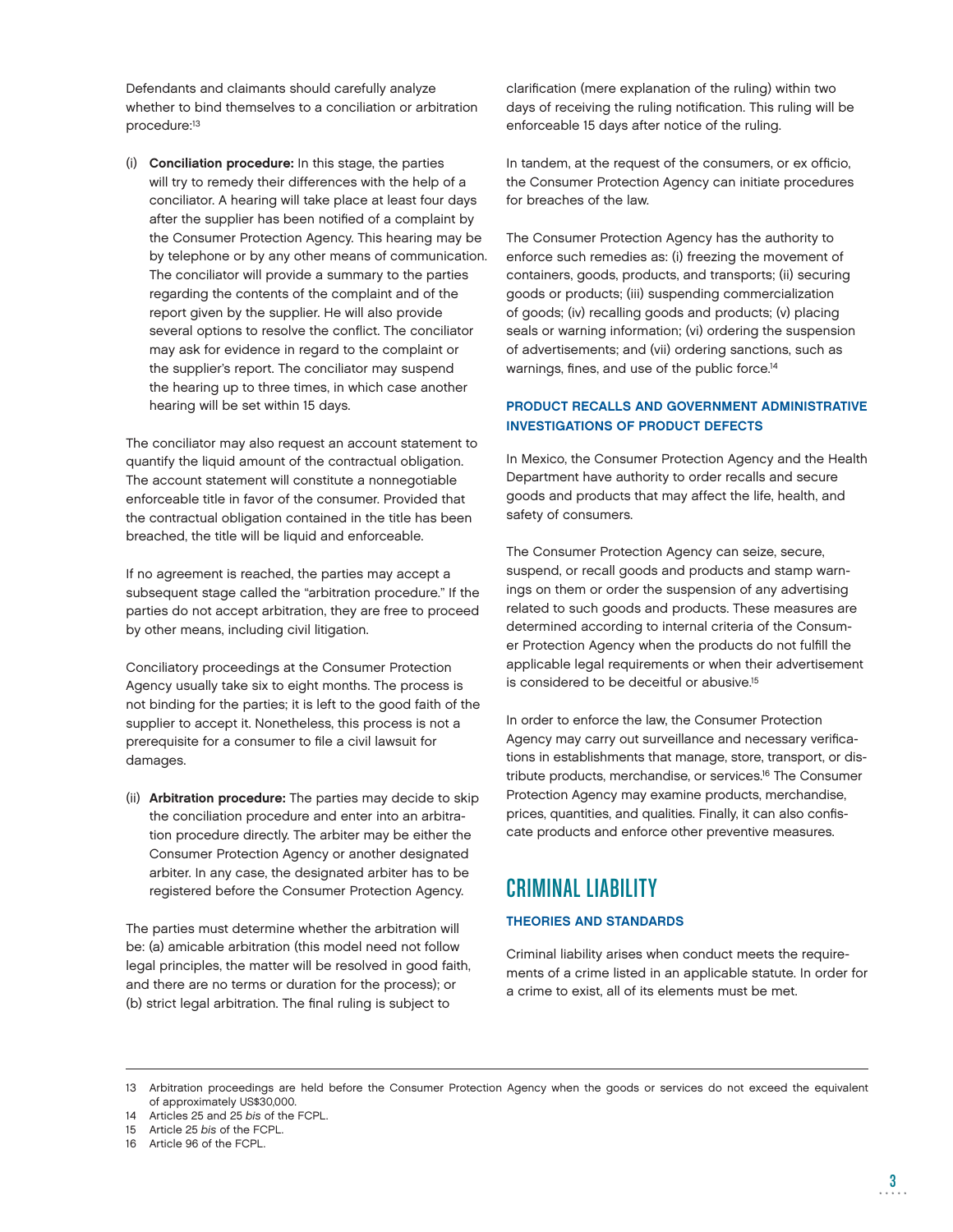The principle indubio pro reo<sup>17</sup> governs the Mexican criminal system. Therefore, the prosecution must prove beyond a reasonable doubt that the accused is in fact guilty.

In Mexico, only individuals can commit crimes. Notwithstanding this fact, when a member, director, or manager of a corporation of any kind commits a crime, a judge may suspend or dissolve the corporation when the law allows such actions, taking into account the population's safety.<sup>18</sup> Moreover, upon the occurrence of a crime, the judge may require a corporation to pay damages caused by its employees and managing directors.19

Unless different laws define specific forms of criminal negligence, negligence is considered an element of fault (culpa); the term is used in its adjectival form (culposo/a) to refer to crimes that are not willful or intentional. Only certain crimes specifically provided in law can be committed with fault. Fault (e.g., willful commission of a crime) is considered a factor for sentencing. The determination of a crime as manifesting fault is left to the judge's consideration.

In determining the degree of the fault for criminal purposes, judges are required to consider, among other things: (i) whether a duty was enforceable against the defendant, considering his personal circumstances; and (ii) whether he had time to act with thought and care.

Criminal conduct related to the sale and distribution of products is established by the Federal Criminal Code (Código Penal Federal) and other relevant statutes, such as the General Health Law.

Crimes under the Federal Criminal Code include:

- (i) Fraud: This crime is committed when a person, deceitfully or taking advantage of the error of others, illicitly obtains something or reaches an unlawful profit. The penalty for such crime ranges from three days to 12 years in prison and a fine of 30 to 120 days of the minimum-wage salary.20
- (ii) Dangerous technological activities: A person who illicitly, without respect for prevention or safety measures, produces, transports, or performs any other

activity with dangerous substances or who causes damage to natural resources will be punished with imprisonment ranging from one to nine years and a fine of 300 to 3,000 days of the minimum-wage salary.<sup>21</sup>

Crimes under the General Health Law include:

- (i) A person who, without authorization and against the applicable Mexican Official Standards issued by the "health authorities" (as defined in the General Health Law), imports, possesses, cultivates, transports, or stores pathological agents that are dangerous to the public health will be punished with imprisonment that ranges from one to eight years and a fine that ranges from 100 to 2,000 days of the minimum-wage salary.<sup>22</sup>
- (ii) A person who modifies, falsifies, contaminates, or allows the modification, falsification, or contamination of food, nonalcoholic beverages, alcoholic beverages, or any other product that may be consumed by humans, thereby creating a health risk, will be punished with imprisonment that ranges from one to nine years and a fine that ranges from 100 to 1,000 days of the minimum-wage salary.<sup>23</sup>

#### CRIMINAL PROCEDURE

The criminal process starts when the public prosecutor (Ministerio Público) is informed of a claim that an alleged crime has occurred.<sup>24</sup> A claim can be made by: (i) any person (denuncia); or (ii) an injured party (querella).<sup>25</sup>

After filing the claim, the public prosecutor has the obligation to investigate the alleged crime and decide whether to pursue further action or cease the criminal process. If the public prosecutor considers that enough evidence exists to continue the prosecution, a criminal trial follows.26

The statute of limitations for a criminal legal action will start on the date the crime was committed and will run for a legal term that consists of the average of the corresponding minimum and maximum time of imprisonment applicable for the crime, but never less than three years.

20 Article 386 of the Federal Criminal Code.

- 22 Article 455 of the General Health Law. 23 Article 464 of the General Health Law
- 24 Article 118 of the Federal Criminal Procedure Code.
- 25 It may also start at the sole instance of the public prosecutor.
- 26 Article 168 of the Federal Criminal Procedure Code.

<sup>17</sup> The Latin phrase for "when in doubt, for the accused" means that a defendant may not be convicted by the court when doubt about his or her guilt remains.

<sup>18</sup> Article 11 of the Federal Criminal Code.

<sup>19</sup> Article 32 of the Federal Criminal Code.

<sup>21</sup> Article 414 of the Federal Criminal Code.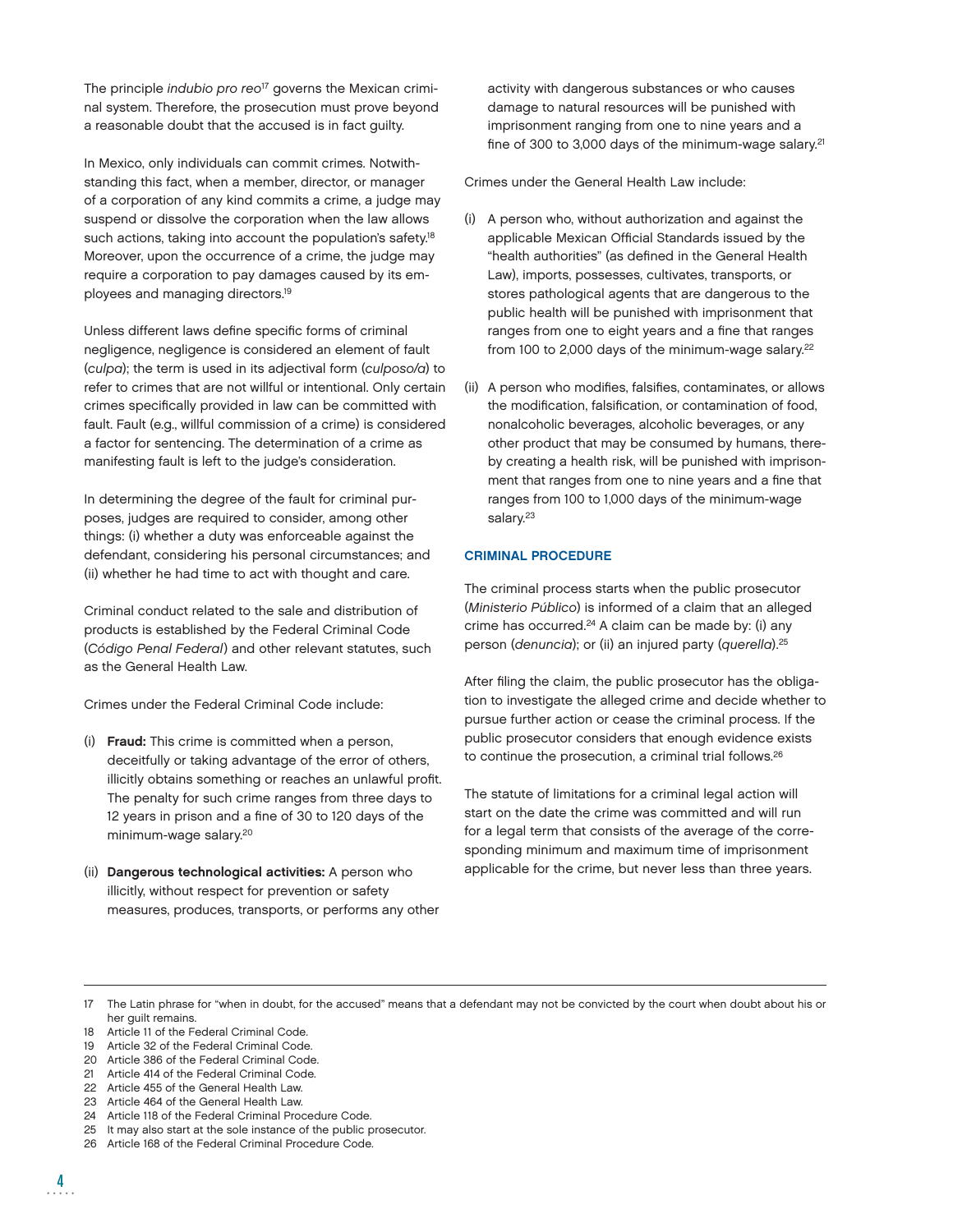## **DEFENSES**

Defenses (excluyentes de responsabilidad) available in a criminal process include those in which the crime:

- (i) Was committed by a minor (less than 18 years of age);
- (ii) Was committed by a mentally unfit person;
- (iii) Was committed in self-defense;
- (iv) Was committed with the victim's tacit or express consent;
- (v) Lacks one of the legal elements of a crime; or
- (vi) Was committed as a result of a legal obligation or due to the exercise of a legal right.<sup>27</sup>

# PRACTICAL ADVICE

Several issues should be taken into consideration when dealing with a product liability case in Mexico:

- (i) It is important to be aware of the statutes of limitation. In Mexico, statutes of limitation will vary according to the nature of the liability (e.g., contractual or extracontractual, criminal or civil).
- (ii) Proof is a challenging, and sometimes daunting, task under Mexican law. The Mexican legal system lacks pretrial proceedings and discovery. In order to bring a claim, the claimant must identify all available evidence. Evidence must be mentioned in the claim itself, unless the claimant can prove lack of knowledge of its existence at the moment of filing the claim (supervening evidence). Since direct and immediate damage or loss needs to be proved, the nexus between the act or omission and the damage or loss needs to be established with relevant evidence. Gathering documentary evidence is important.
- (iii) It is necessary to obtain a deed of facts before a public notary regarding the condition of the product to file as evidence before the relevant court.
- (iv) The attorney-client privilege does not exist in Mexico. Under Mexican law, a judicial order or law may request the disclosure of documents that other jurisdictions would consider to be protected under the attorneyclient privilege. It is always advisable to execute confidentiality agreements. Confidentiality obligations are binding only when the parties agree or when the law provides. In the event that the parties agree to confidentiality obligations, failure to comply will entitle the affected party to claim damages. Some statutory confidentiality obligations are contained in criminal, labor, and industrial property statutes; however, none of these confers the right of privilege to the client.
- (v) A thorough review and analysis of the laws and regulations applicable to specific products must be made. This includes the applicable Mexican Official Standards regarding the value, content, labeling, design, and manufacturing requirements for the product at issue.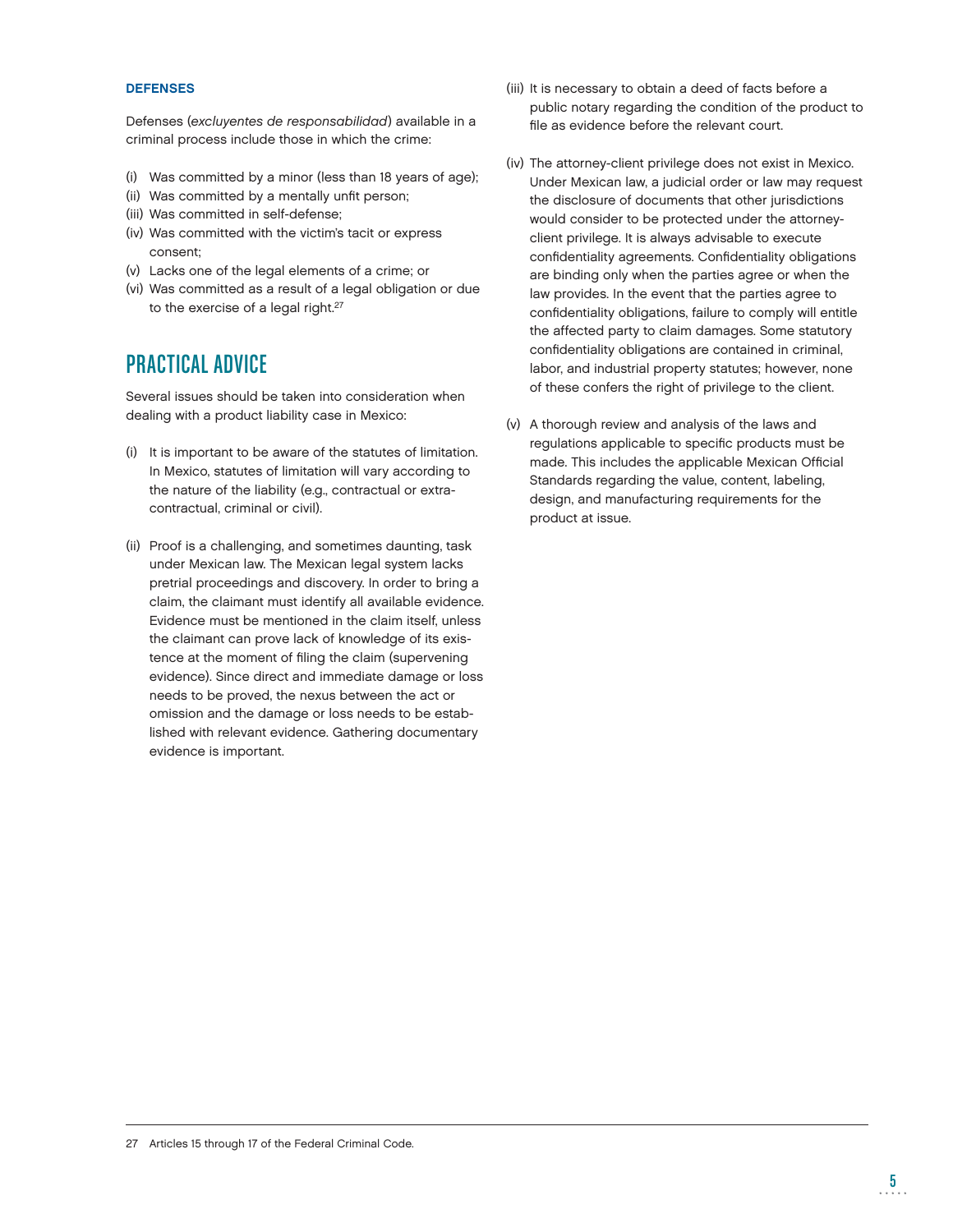## PRODUCT LIABILITY LAW IN THE UNITED STATES

"Product liability" in U.S. law refers to a combination of state tort law, state contract law, state statutes, and federal consumer product safety law. It is rooted primarily in state tort law, meaning that it differs from state to state and is primarily judge-made. There is no uniform federal product liability common law or statute.

This chapter will discuss the sources of U.S. product liability law and analyze the different civil and criminal theories under which a product manufacturer, distributor, or retailer can be held liable. The role of the state and federal governments in administrative investigations and recalls will also be discussed, followed by special topics in U.S. law. The chapter will conclude by offering practical pointers for businesses involved in product liability litigation.

## SOURCES OF U.S. PRODUCT LIABILITY LAW

## STATE LAW

Most product liability claims are state-law claims, governed by the substantive law of one of the 50 states. They are grounded predominantly in judge-made common law, which varies from jurisdiction to jurisdiction. However, although the details of the law vary, general concepts are observed among states. This chapter will focus on those general concepts.<sup>1</sup>

In addition, many states have statutes that supplement the common law. These statutes address both general topics, such as rules about how money damages may be assessed against or among tortfeasors, as well as specific topics, such as the procedural or substantive rules that govern specific types of cases.

One example of an important state statute is the Uniform Commercial Code (the "U.C.C."), which all 50 states have adopted (with minor variations) and which harmonizes state law of contracts for the sale of goods. Product liability suits alleging theories of breach of warranties invoke U.C.C. rules. Another important source of state statutory law is state consumer protection laws, which plaintiffs frequently invoke to make allegations of deceptive advertising. These

laws provide both strong protection and powerful remedies for consumers.

## FEDERAL LAW

The only federal product liability law is statutory. The Consumer Product Safety Act (the "CPSA" or the "Act") creates and gives power to the Consumer Product Safety Commission (the "CPSC").2 The CPSC has a range of responsibilities regarding the investigation and recall of defective products. The CPSA also gives private individuals the right to sue product sellers who violate the Act. The Consumer Product Safety Improvement Act also gives enforcement powers to state attorneys general. 15 U.S.C. § 2073.

# LIABILITY OF SELLERS

### CIVIL LIABILITY

#### Theories of Liability

A plaintiff may sue the manufacturer or seller of a defective product under one or more theories of liability, any of which can be the basis for an award of damages. While these theories often overlap, subtle differences between the causes of action may make some more applicable than others in particular contexts. Although a plaintiff can

<sup>1</sup> This chapter frequently cites the American Law Institute's "Restatements of the Law," scholarly volumes that set forth general principles of common law. The American Law Institute ("ALI") is a nongovernmental organization of judges, scholars, and practicing attorneys. The Restatements are not the law in any state, but they may be thought of as the law of the "typical" state. Annotations in the Restatement volumes explain how individual states apply these general principles or diverge from the norm. The ALI first addressed product liability in the Restatement (Second) of Torts in 1964; developments in the law in the following decades caused the ALI to publish a new, more detailed Restatement (Third) of Torts–Products Liability in 1997.

There is some concern among academics and practitioners that in some areas of the law, particularly in product liability, the ALI is more concerned with "moving" the law in a particular direction than "restating" it. Nevertheless, the Restatement rules, in particular Restatement (Second) of Torts § 402A, have been highly influential in state product liability jurisprudence, with many state courts explicitly citing and adopting them as the law.

<sup>2</sup> See 15 U.S.C. §§ 2051–2084.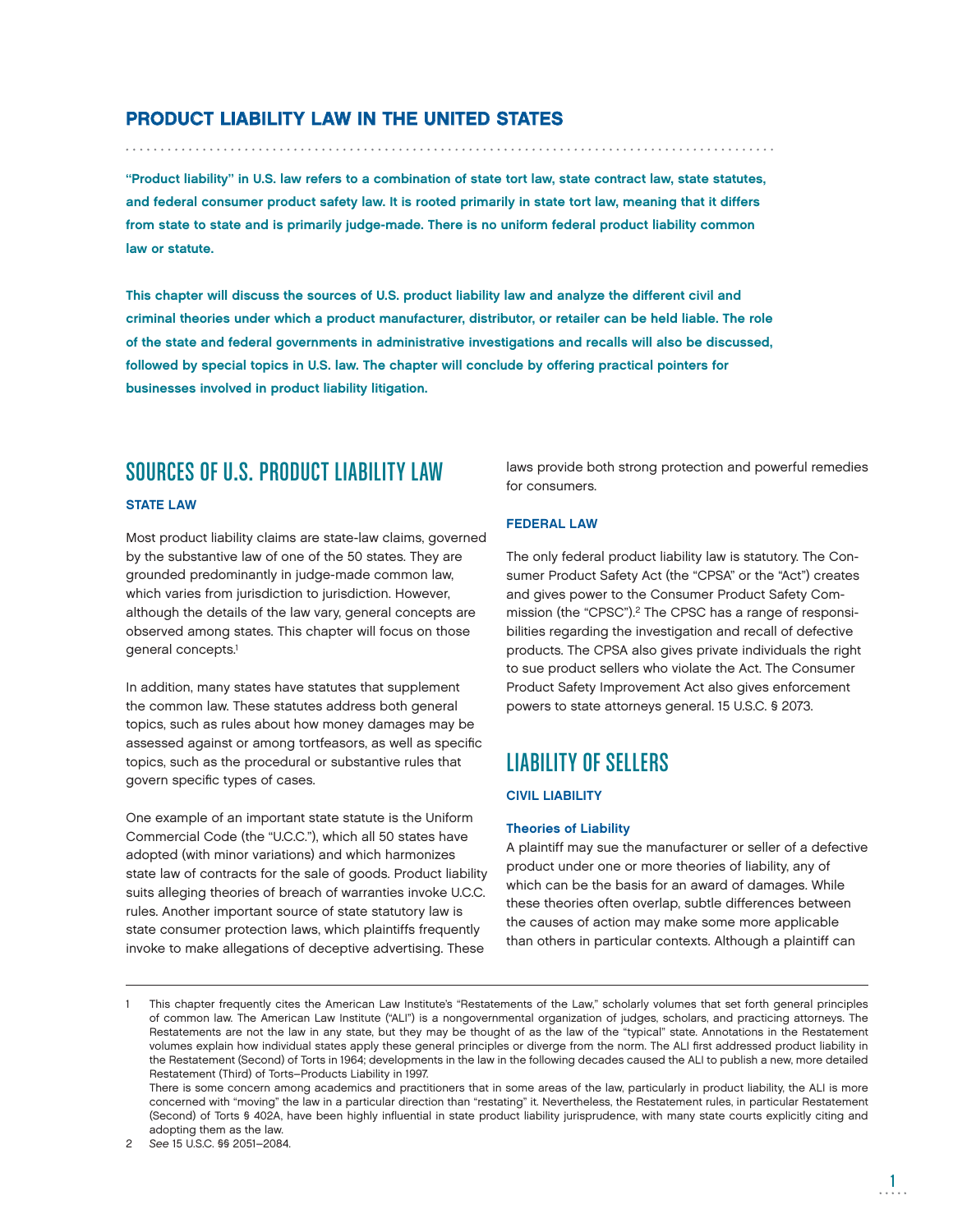recover only once for any given injury, plaintiffs' attorneys will frequently invoke all possibly applicable theories in order to increase the chances of recovery.

Strict liability. The primary type of product liability lawsuit is an action brought under the theory of "strict liability," or liability without fault. Generally, a seller or manufacturer is liable for any product that is in a "defective condition unreasonably dangerous to the user or consumer" and causes physical harm to the user or consumer.3 The seller of a defective product is held liable for all injuries caused by the defect, regardless of the seller's diligence in designing and manufacturing the product.

Seller. Any "seller" of a "product" may be held liable in a product liability action. "Product" includes any tangible personal property, unless specifically exempted by state or federal statutory law. "Seller" is a term of art and encompasses anyone in the business of selling a product, broadly construed: the term includes the entire supply chain, from manufacturer to distributor to retailer. Furthermore, the product does not have to be the primary focus of a seller's business; a movie theater, for example, could be held liable for selling defective popcorn.<sup>4</sup> As a result of this broad definition of "seller," indemnity agreements are a critical part of any relationship between manufacturers, vendors, and retailers.

Raw material or component suppliers may also be considered "sellers" for the purposes of strict product liability. Their liability is limited to cases in which either: (i) the component or raw material is the source of the defect; or (ii) the component supplier "substantially participates" in the process of integrating the component into the larger product, and the defect arises from some aspect of the integration.5

A "seller" can also include successors to a previous seller. There are three general cases in which a successor company will inherit liability from a predecessor's products: (i) a successor that acquires a predecessor's assets agrees to assume its liabilities; (ii) a successor is a "continuation" of the predecessor, either through a merger or consolidation, continuity of shareholders, officers, and directors, or a continuation of the product line in which the defect arises; or (iii) the successor company exists as the result of a fraudulent or otherwise illegal attempt by the predecessor to escape liability. State laws vary on successor liability.

Defective condition. A seller can be held liable for any product in a "defective condition," which means that it is "unreasonably dangerous"6 (or "not reasonably safe"7) for its intended use, or any reasonably foreseeable uses, as of the time of sale. Products can be defective in one of three ways: (i) manufacturing defects; (ii) design defects; and (iii) warning defects.

#### (i) Manufacturing defects

"Manufacturing defects" are product defects that exist when a product diverges from the manufacturer's own specifications for the product, making one particular product or batch unreasonably dangerous. Generally, whether a product is "unreasonably dangerous" is determined with respect to consumer expectations: whether the product was dangerous in a way that a reasonable consumer would not expect. Because the manufacturer's fault is irrelevant in strict liability, evidence of thorough quality control and testing will not relieve the seller of liability for a manufacturing defect.

#### (ii) Design defects

A "design defect" is one in which the unreasonably dangerous element inheres in the entire product line. A plaintiff bringing a design defect claim must prove that the product performing as specified creates unreasonable risks, according to one or both of two different tests, depending on the jurisdiction.

The more modern and more commonly applied test is the "risk-utility" test, in which a product is deemed unreasonably dangerous if its risks outweigh its benefits to consumers. In most jurisdictions, a plaintiff will have to prove that a reasonable alternative design was available at the time of sale of the product that would have reduced the risk of the product without proportionally reducing its usefulness. Because evaluating the trade-offs of a design frequently involves complex questions of engineering and economics, expert testimony is crucial for the successful prosecution or defense of design defect claims.

The second, less common test for proving a defective design is the "consumer expectations" test. A product can be found defective if its design makes it dangerous in a way that an ordinary consumer would not expect.

#### (iii) Warning defects

"Warning defects," or "failure to warn" claims, are defects consisting of inadequate or misleading labeling or instruction. Many useful products—from tools to medicines to

- Restatement (Third) of Torts–Products Liability, § 1 cmt. c.
- 5 Restatement (Third) of Torts–Products Liability § 5.
- 6 Restatement (Second) of Torts § 402A.
- Restatement (Third) of Torts-Products Liability § 2.

<sup>3</sup> Restatement (Second) of Torts, § 402A.<br>4 Restatement (Third) of Torts-Products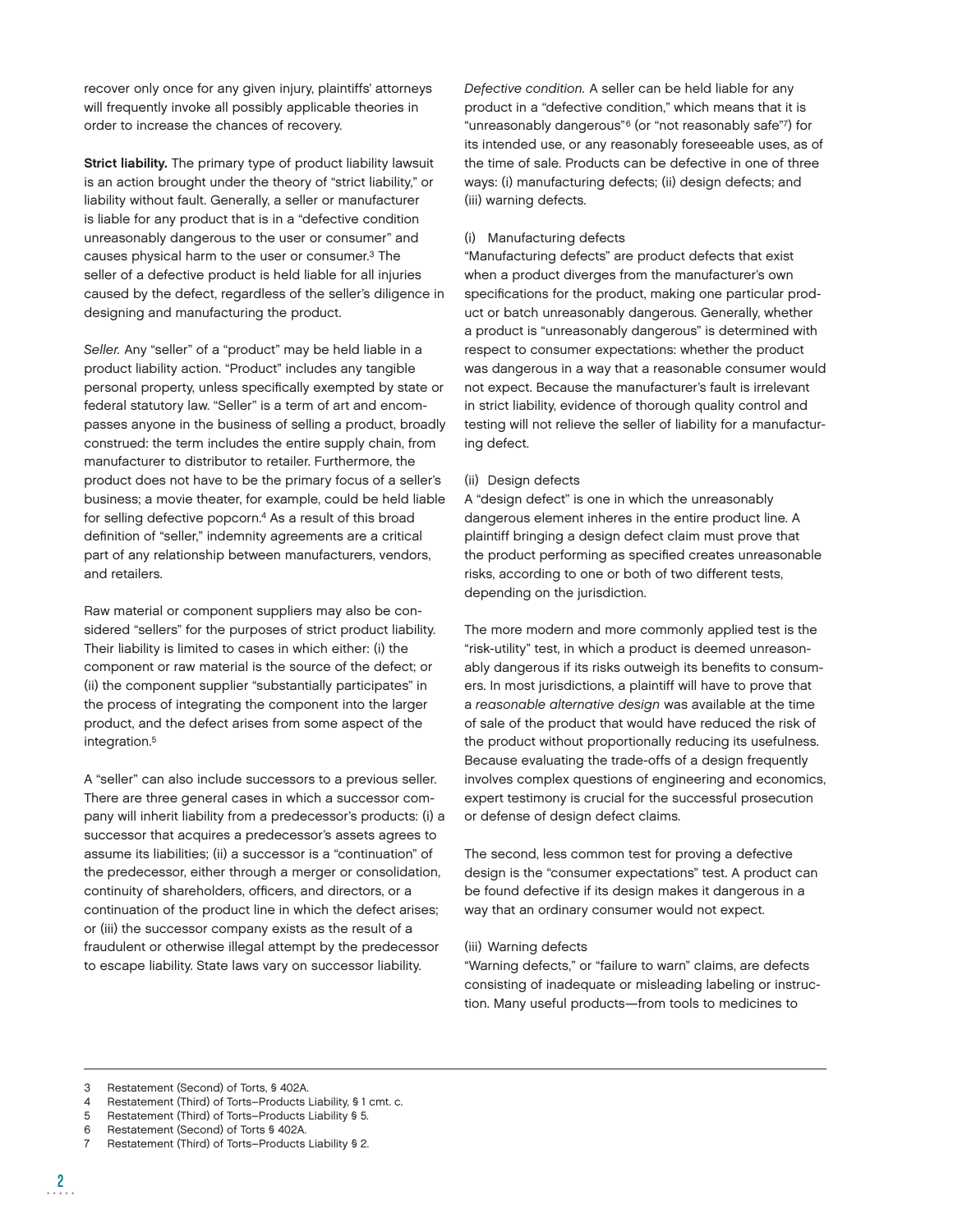cars—carry inherent risks. Even if not designed defectively under the risk-utility test, these products may still be considered "not reasonably safe" if the consumer is not provided with adequate warning about the risks. Whether a warning is "adequate" for a given product is a fact-sensitive inquiry and will depend on the target user, the obviousness of the risk, and the likelihood that additional or more detailed warnings would actually increase the safety of the product.

The plaintiff must prove that the inadequate warning caused his or her injury—in other words, that additional warnings would have altered his or her behavior. Juries are generally instructed to presume that warnings will be read and heeded, absent contrary evidence. Thus, the plaintiff's statements can be critical: on a claim for failure to warn, a plaintiff who admits to not reading prominent warnings that already existed on the product is admitting that a different warning would not have prevented his or her injury.

Injury. The third element of a product liability claim is an injury or property damage. In most jurisdictions, this includes harm to a person or to property other than the product itself.

Who is a proper plaintiff with the right to sue varies by jurisdiction. In some jurisdictions, a plaintiff must have been at least a "passive user" of the defective product (e.g., a passenger in a defective vehicle). In other jurisdictions, courts follow the more expansive rule that bystanders injured as a result of the defective product have a legal right to sue (e.g., a pedestrian struck by a defective vehicle).

Causation. The final element of a product liability claim, other than proof of the amount of damages, is causation. The defect must be the actual and proximate cause of the injury or property damage. "Actual causation" means that the defect must be a literal, "but-for" cause of the harm. "Proximate causation" means that the defect must be a sufficiently direct cause of the harm and not too remote because of unforeseeable, intervening, or superseding events.<sup>8</sup>

Causation is a critical and frequently disputed aspect of product liability lawsuits. In particular, a standard defense in product liability suits is that the plaintiff or a third party

misused or modified the product in such a way as to break the "causal chain" that led to the injury.

Hotly disputed issues of causation arise in "toxic torts," in which a plaintiff alleges that a chemical caused his or her injury. To succeed, the plaintiff must prove that the chemical actually caused the injury; the fact that a plaintiff was exposed to a particular chemical and later developed a disease does not necessarily mean that the chemical caused the disease. Complex issues of medical knowledge, epidemiology, toxicology, and statistical analysis frequently arise in these cases, making expert witnesses essential.

Furthermore, when multiple companies have produced a generic pharmaceutical or other fungible chemical, there is sometimes no way to prove or disprove which manufacturer was the source of the chemical that injured the plaintiff. Although these cases would be resolved in the defendant's favor under standard causation principles, some state courts have developed a range of causal theories—such as alternative liability, concert of action, market-share liability, enterprise liability, and riskcontribution theory—to allow these suits to go forward. The theories used in particular jurisdictions vary widely.

Negligence. Negligence claims are the most common type of tort suit in the United States outside the product liability field, and negligence claims can arise in the product liability context as well. Negligence is a fault-based theory: in order to recover for negligence, a plaintiff must prove that a defendant owed a "duty" to the plaintiff—a minimum standard of conduct recognized by the law—as well as the defendant's "breach" of that duty. The plaintiff must then show that the breach of duty actually and proximately caused his or her injury.<sup>9</sup>

In standard negligence suits, the duty of the manufacturer or seller is to act as a reasonable person would act in the circumstances. In product liability law, there are a variety of special duties, which can vary among jurisdictions. In general, a manufacturer has a duty to design a product with reasonable care, to perform reasonable testing on the product, to manufacture the product with reasonable quality control, and to attach reasonable warnings and instructions to the product.10 Companies are frequently

There is a subset of product liability claims called "crashworthiness claims." In these suits, the defect is alleged to have increased the severity of the plaintiff's injury, though the defect did not cause the accident. For example, a plaintiff injured in a car accident might sue the car manufacturer, alleging that his or her injuries would not have been as severe absent a defect in the car's seatbelt. Causation principles remain the same, but the plaintiff's goal is to show that the defect increased the injury's severity.

Often, plaintiffs will attempt to show the breach of a duty through a theory called "res ipsa loquitur," or "the thing speaks for itself." Res ipsa loquitur is used in cases in which it is impossible to prove negligence by direct evidence; when an event occurs that ordinarily does not occur unless a party has been negligent, the jury is allowed to assume that a duty has been breached. Although this doctrine lessens the plaintiff's burden of proving breach of duty, the plaintiff must still prove injury causation.

<sup>10</sup> In addition, some state courts impose a post-sale duty to warn of new defects that come to light and, in limited circumstances, a duty to recall a product. However, for the most part, federal regulations govern these particular issues.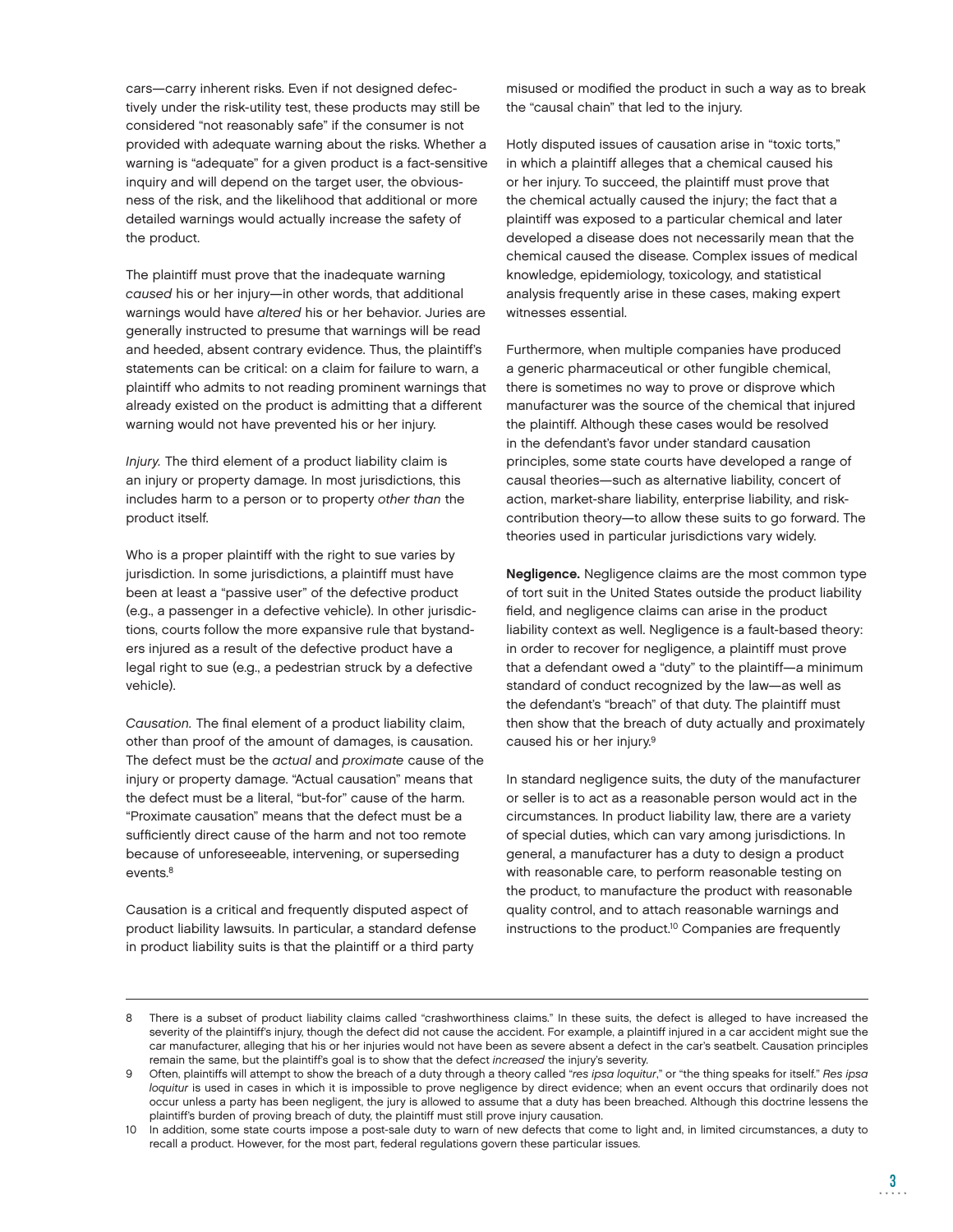judged in relation to industry standard or custom. Failure to comply with a particular industry standard or custom is strong evidence that the company acted unreasonably and, therefore, negligently. Similarly, compliance with industry standard or custom is strong evidence that a defendant has not breached the required standard of care.<sup>11</sup>

Breach of warranty. Breach-of-warranty cases are actually breach-of-contract claims, not tort claims. The plaintiff in a breach-of-warranty claim alleges that the seller made and breached a promise regarding the product and that this breach caused an injury to the plaintiff. Suits can be based on breaches of either express or implied promises; showing a "defect" is not necessary. Normally, a claim for breach of warranty is limited to a product purchaser or third-party beneficiaries of warranties—usually persons who may be reasonably expected to use a product even if they were not the actual purchasers.<sup>12</sup> Although warranty cases are based in contract law, privity of contract is not always necessary to sustain an action for breach of warranty. A manufacturer may be bound by a warranty created by a communication with the purchaser—via an advertisement or a writing included with the product—even if the purchaser buys the product from an intermediate retailer.13

Express warranties. An "express warranty" is any representation made by a seller regarding a product's quality or condition. For an express warranty to attach to a sale, the representation must be an actual promise (and not merely a statement of opinion or "puffing"), and the buyer must be aware of and rely on the representation in purchasing the product. If the product does not perform as promised and this failure injures the purchaser, the buyer will have a claim for breach of warranty.

Implied warranties. "Implied warranties" are promises that the law implies in the terms of a transaction and that the seller need not expressly state to be binding. There are two types: implied warranties of merchantability and implied warranties of fitness for a particular purpose.

Implied warranties of merchantability are implied promises that the product is fit for its ordinary purposes, including

guarantees that it will "pass without objection" under its description, be of "fair average quality," and be adequately packaged and labeled.14 While the seller may disclaim warranties, some jurisdictions make it illegal to disclaim an implied warranty of merchantability.<sup>15</sup>

The implied warranty of fitness holds that an item is fit for the buyer's specific purpose.<sup>16</sup> For an implied warranty of fitness to attach to a sale, the seller must know or have reason to know of the buyer's particular purpose and the buyer's reliance on the seller's judgment in selecting an appropriate product.

Fraud and misrepresentation. A person can be held liable in tort for a false statement, but only if he or she knows, or has reason to know, that the statement is false. Plaintiffs in product liability cases, however, may not have to prove such knowledge to recover on the basis of a false statement. Actions for misrepresentation generally require only that the seller, through advertising or labeling, makes (i) to the public (ii) a misrepresentation of (iii) a material fact (i.e., one that would cause a reasonable person to rely upon it) about (iv) the product's character or quality. The seller may then be held liable for (v) any physical harm to the plaintiff (vi) caused by reliance on the misrepresentation.

Although similar to actions for breach of express warranties, breach-of-warranty actions usually involve private promises, whereas misrepresentation actions are often used to impose liability for public advertisements. Misrepresentation actions, like breach-of-warranty actions, do not require proof of a product defect; a plaintiff who can prove harm resulting from a misleading advertisement need not prove that the product is unreasonably dangerous.

Unfair or deceptive trade practices. Most states have consumer protection laws that prohibit any "unfair or deceptive acts or practices in the conduct of any trade or commerce."<sup>17</sup> An "unfair or deceptive practice" is any business practice that is likely to mislead a reasonable consumer to that consumer's detriment, or any business practice that is "immoral, unethical, oppressive, unscru-

<sup>11</sup> In contrast, a manufacturer or seller may typically not rely on compliance with an industry standard to prove that its product is not defective, though a plaintiff can use noncompliance to prove a product defect.

<sup>12</sup> U.C.C. § 2-318.

<sup>13</sup> See U.C.C. §§ 2-313A, 2-313B.

<sup>14</sup> U.C.C. § 2-314.

<sup>15</sup> The factual inquiry in claims for breach of implied warranty of merchantability overlaps significantly with that of product defect claims. As a result, strict liability and breach-of-implied-warranty actions are frequently brought together; in particular factual circumstances, it is possible for a product to be found "unfit" for ordinary uses but not "unreasonably dangerous." Although a plaintiff cannot recover twice simply by using two theories of liability, the two types of claims may differ in the availability of insurance coverage.

<sup>16</sup> U.C.C. § 2-315.

<sup>17</sup> These statutes are usually based on Section 5 of the Federal Trade Commission ("FTC") Act, 15 U.S.C. § 45, but the FTC generally does not focus on product liability issues.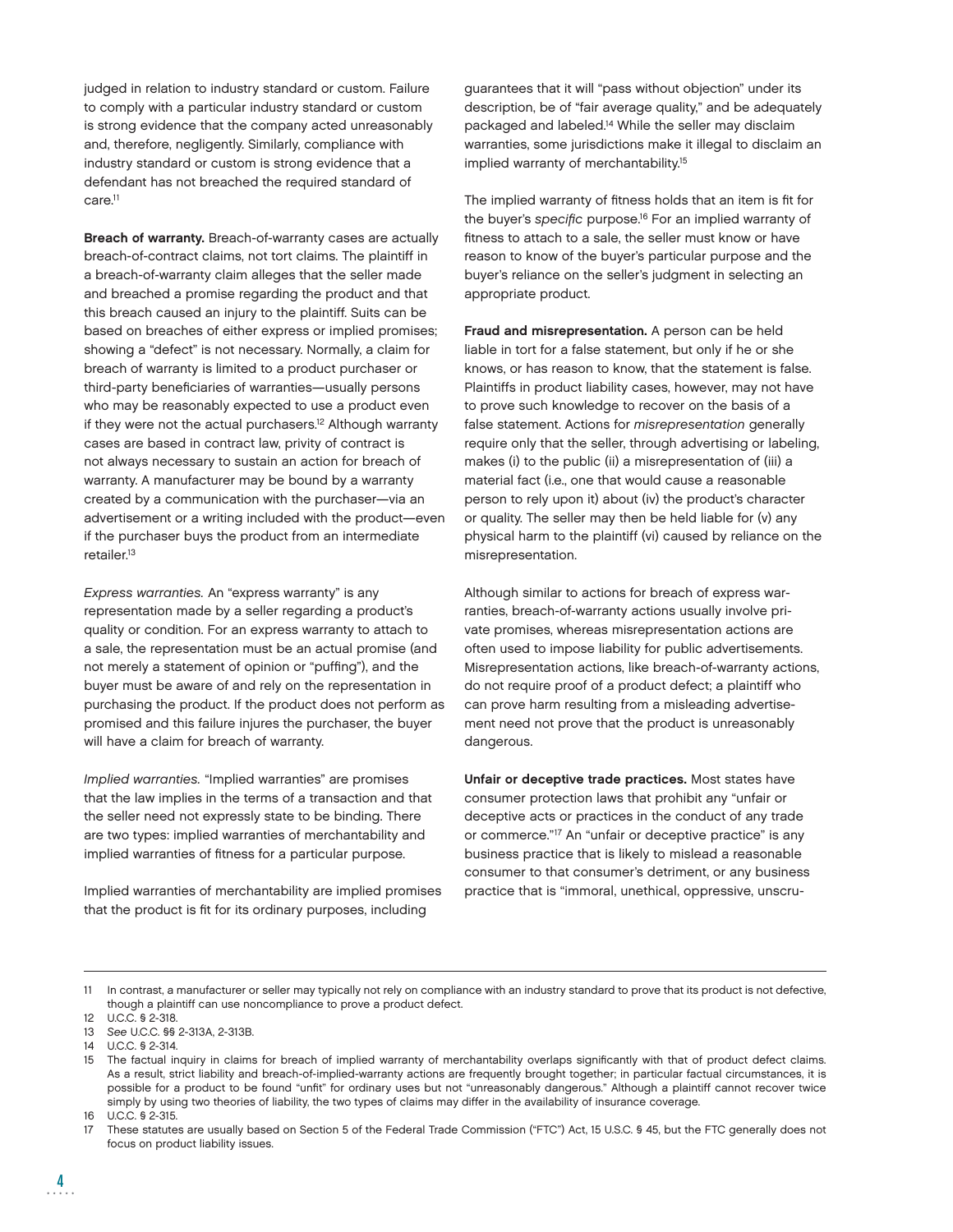pulous, or substantially injurious to consumers."18 As the broad language implies, these state laws can be employed in a wide range of circumstances.

Like actions for misrepresentation, unfair or deceptive trade practice actions are frequently used to attack allegedly misleading product advertisements. Consumer protection laws typically allow plaintiffs special forms of relief—such as increased or multiplied damages for willful behavior—that are unavailable in standard product liability actions, and they are therefore favored by plaintiffs' attorneys.

Violation of consumer product safety rules. Federal law also provides an avenue for personal product liability claims. The federal Consumer Product Safety Commission has the power to promulgate federal safety rules and standards for consumer products. In standard strict liability claims, violation of a consumer product safety standard can be very strong (although not usually conclusive) evidence of a product defect. However, the Consumer Product Safety Act also allows a private individual injured by a knowing violation of a consumer product safety rule to sue the manufacturer for damages in federal or state court. The individual, if successful, may recover attorneys' fees from the defendant, which U.S. law rarely allows.19 Furthermore, the Act allows state attorneys general to file suit in federal court on behalf of state residents in order to remedy violations of the CPSA.20

#### Defenses

Alteration and misuse. Defendants in product liability actions will frequently argue that the user altered, modified, or misused the product. These arguments are not defenses in themselves, but instead are strategies for rebutting one of three elements of product liability suits: (i) defect; (ii) causation; or (iii) fault (in negligence actions only).

In negligence actions, product alteration or misuse can be used to show contributory fault on the part of the plaintiff or a third party. To the extent to which a seller can convince a jury that the modification made the product more dangerous, or that the plaintiff was at fault (for example, intoxicated) while using the product, the seller can show that the plaintiff or a negligent third party is solely or partly to blame for the plaintiff's injury. This strategy will not always shield a seller from liability altogether; if the plaintiff is only partly to blame, then the seller may also be partly to blame and, therefore, still partly liable.<sup>21</sup>

Product alteration or misuse is used in strict liability actions to show either the absence of a defect or a lack of causation. A product is defective only if the defect exists at the time of sale, so defects created by user modification after sale are not the seller's responsibility. In addition, while a product must be safe for reasonably foreseeable uses and misuses, a product that is dangerous only as the result of gross or idiosyncratic misuse is, by definition, not defective.

Even if a product were found to be defective, however, gross misuse may still defeat causation. In order to succeed on a defect claim, a plaintiff must prove that it is more likely than not that the defect caused the injury. If a plaintiff is injured while intoxicated, for example, a jury may find that the plaintiff's intoxication, not the product, caused the injury.

Assumption of risk. Some states apply the doctrine of assumption of risk to product liability. To prove this defense, the defendant must show that the plaintiff: (i) knew of a risk from the product; (ii) voluntarily proceeded to act in the face of that risk; and (iii) sustained harm as a result of the known risk. A plaintiff who voluntarily used a product knowing of its risk is deemed to have caused his or her own injury.

#### Comparative fault and comparative responsibility.

In negligence actions, fault is apportioned among all blameworthy parties, who then bear the burden of the plaintiff's injuries in proportion to their fault. Any alteration, misuse, assumption of risk, or negligence on the part of the plaintiff or a third party will reduce the seller's comparative fault for the injury and proportionally reduce its liability.

The doctrine of comparative fault becomes more complicated in strict liability actions, where the defendant's fault is immaterial to its liability. How can a court apportion "fault" in an action not based on fault? In many jurisdictions, it does not; the court will assign damages in an "all or nothing" fashion, depending on whether defect and causation are proven. However, many other jurisdictions apportion damages on a theory of comparative responsibility, as opposed to comparative fault. In these jurisdictions, the plaintiff's negligence may offset strict liability based on how "responsible" each party is for the injury.<sup>22</sup>

<sup>18</sup> See Spiegel, Inc. v. FTC, 540 F.2d 287, 293 (7th Cir. 1976).

<sup>19 15</sup> U.S.C. § 2072.

<sup>20 15</sup> U.S.C. § 2073.

<sup>21</sup> Some jurisdictions have statutes that allow a plaintiff to collect damages only if the plaintiff is found to be less than 50 percent at fault.

<sup>22</sup> The difference between these two approaches may blur when dealing with the negligence of third parties. If a jury were to find both a product seller and a third party jointly liable, even some jurisdictions that do not allow the plaintiff's negligence to offset the plaintiff's recovery may still divide the judgment between the seller and the negligent third party.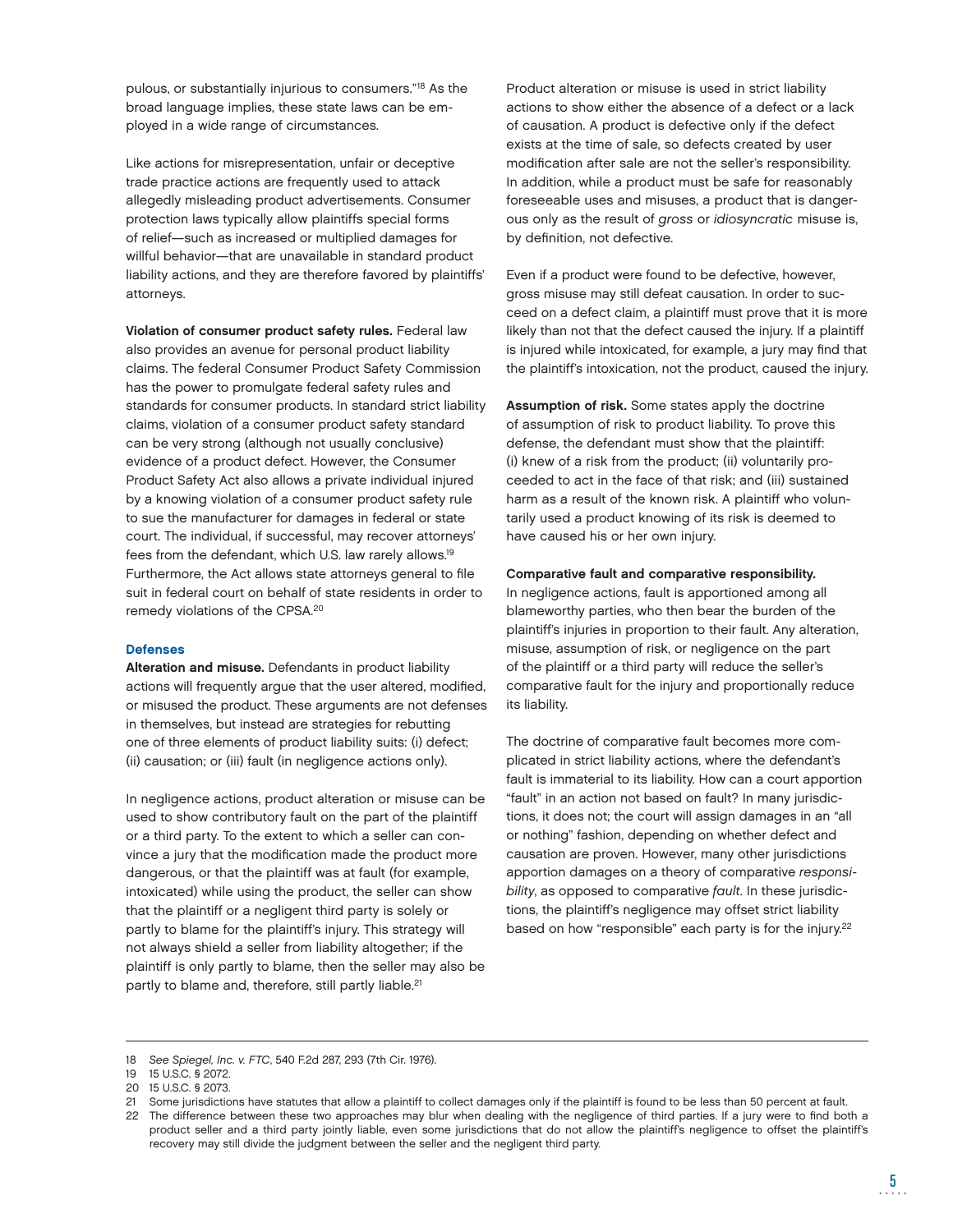Federal preemption of state law. The doctrine of preemption is an important defense and a major topic of dispute in certain fields of product liability litigation. Under the U.S. Constitution, a state law is void if it conflicts with a valid federal law. Preemption can happen in one of three ways: (i) the U.S. Congress can pass a law explicitly preempting all state law on a subject; (ii) Congress can regulate a field so comprehensively that there is no room for state law to operate; or (iii) a state law can conflict with federal law by creating either a logical or practical obstacle to the enforcement of federal law.

Courts are reluctant to find state tort law preempted. and the major product liability preemption cases have focused mostly on a few specific areas. One such area is transportation safety; for example, the National Traffic and Motor Vehicle Safety Act,<sup>23</sup> which includes federal standards for auto safety, may preempt design defect claims for a manufacturer's choice of safety devices, as long as allowing the manufacturer to have a choice is an important safety objective of the federal standards.<sup>24</sup> Another major source of federal preemption is the Food, Drug, and Cosmetic Act (the "FDCA").25 There is a complex and growing body of law surrounding the preemption of state law actions regarding the production, labeling, and marketing of drugs and medical devices.26

#### Statutes of limitation and statutes of repose. Each

state has statutes of limitation and repose that impose hard deadlines on a plaintiff's ability to file a lawsuit. A plaintiff may not bring a lawsuit after the running of the applicable statute. The statute of limitations clock (usually only about two years) typically starts running when a person "discovers" the claim—when he or she knows or reasonably should know both that he or she has been injured and that his or her injury was the result of a seller's negligence or product defect.

The statute of repose (often a longer term, such as 10 or more years) requires a plaintiff to bring a claim within a certain time from the date of sale (as opposed to the date of discovery of injury). However, most state statutes of repose apply only to building design and construction, so the statute of repose covers only products that are permanent fixtures in a building.

#### **Damages**

Compensatory damages. The basic measure of damages in tort suits is compensatory damages—the amount of money that it takes to make the plaintiff "whole." Damages can include a range of expenses, including the plaintiff's economic loss, past and future medical expenses, lost past and future wages, and—most notoriously—pain and suffering. Unless capped by a statute or reduced by a court for being excessive as a matter of law, there are few limits on a jury's award of pain and suffering damages. Spouses of injured persons may also recover for loss of consortium and loss of services.

Furthermore, most jurisdictions use the "collateral source rule" in calculating damages. This rule means that other payments to the plaintiff, such as insurance payments, disability payments, or other forms of reimbursement for an injury or property damage, are not set off from a verdict against the defendant. The policy behind the collateral source rule is that a tortfeasor should not be able to avoid liability by virtue of the plaintiff's foresight to have insurance.<sup>27</sup>

Punitive damages. In certain cases, a jury may also award punitive damages when necessary to punish the tortfeasor and deter repetition of the tortious conduct. To award punitive damages, the jury must find that the defendant acted with malice, willfully or intentionally sold a defective product, or acted in reckless disregard of consumer safety.

Punitive damages are a controversial topic in U.S. civil litigation. In some high-profile suits, juries have awarded enormous punitive damages to punish large corporations, leading to massive windfalls for individual plaintiffs and their attorneys. In the last two decades, however, the U.S. Supreme Court has issued several opinions limiting punitive damages awards, finding that excessive awards violate the U.S. Constitution.28

Reform of punitive damages is a major policy issue in states that enact tort reform legislation. In Georgia, for example, juries may impose punitive damages in product liability suits, but punitive damages may be imposed only once for any given product, and 75 percent of any punitive

<sup>23 49</sup> U.S.C. § 30101 et seq.

<sup>24</sup> Geier v. American Honda Motor Co., 529 U.S. 861 (2000). But see Williamson v. Mazda Motor of Am., 131 S. Ct. 1131 (2011) (finding no preemption when choice allowed by federal law is not a "significant regulatory objective").

<sup>25 21</sup> U.S.C. § 301 et seq.

<sup>26</sup> See, e.g., Pliva v. Mensing, 131 S. Ct. 2567 (2011); Wyeth v. Levine, 129 S. Ct. 1187 (2009); Riegel v. Medtronic, Inc., 552 U.S. 312 (2008). One area in which preemption frequently occurs is the regulation of medical devices. The Medical Device Amendments to the FDCA explicitly prohibit states from enacting medical device regulations that are "different from, or in addition to" federal law. 21 U.S.C. § 360k(a).

<sup>27</sup> Although this rule raises the possibility of "double recovery" for the plaintiff, most insurance policies give insurers reimbursement or subrogation rights that allow them to recoup their payments from the proceeds of any damages award. This is true for the federal government as well, when it acts as an insurer under the Medicare Act. 42 U.S.C. § 1395y(b).

<sup>28</sup> See, e.g., Exxon Shipping Co. v. Baker, 554 U.S. 471 (2008); State Farm Mutual Automobile Ins. Co. v. Campbell, 538 U.S. 408 (2003); BMW of North Am. v. Gore, 517 U.S. 559 (1996).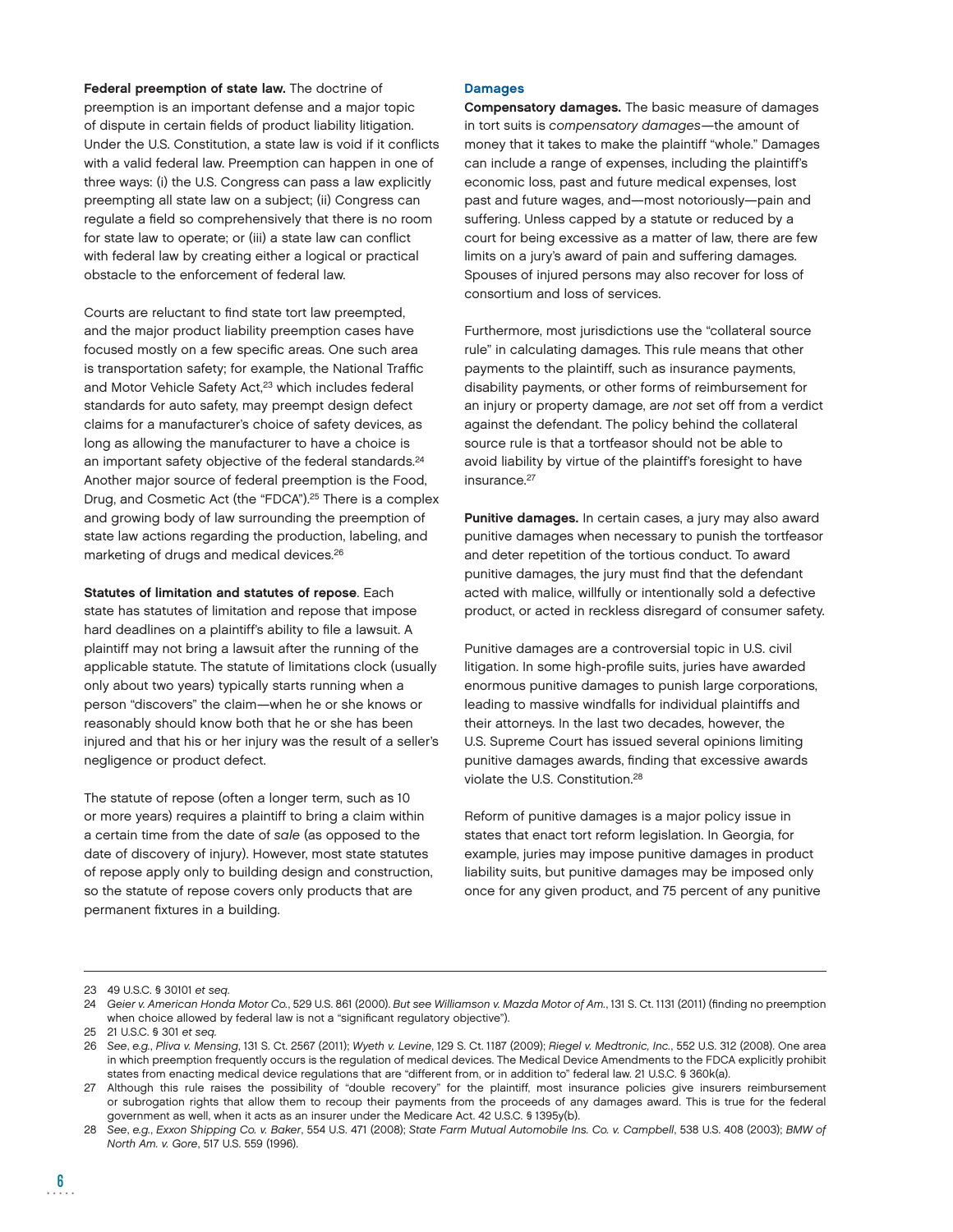damages award is paid directly to the state treasury instead of the plaintiff.29

Joint and several liability. When multiple defendants are found to be responsible for the plaintiff's injury, the court must decide whether the defendants are "joint tortfeasors." Two or more defendants are considered joint tortfeasors if their actions combine into a single injury, regardless of whether they acted together or independently. In contrast, if the defendants' actions cause "distinct and separate" injuries such that a court can determine which injuries are attributable to which party, then the defendants are not joint tortfeasors.

When multiple defendants are found to be joint tortfeasors, they can be held jointly and severally liable for the injury. "Joint liability" means that the plaintiff can recover from any defendant the full amount of the judgment. "Several liability" means that a defendant who pays more than its allotted share of the judgment can seek contribution from the other defendants or third parties for their shares. For example, if a jury were to divide liability evenly between a product seller and a third party, the plaintiff may choose to recover the full amount of the judgment from the "deep pockets" of the seller, leaving the burden on the seller to collect contribution from the third party. In some states, however, tort reform statutes have modified or eliminated joint and several liability, permitting a plaintiff to recover damages from a defendant based only on its assessed share of fault.30

#### CRIMINAL LIABILITY

#### State Law

Criminal law has not traditionally been used in the product liability context. States rarely, if ever, prosecute corporations or their officers or directors for selling defective products that cause injury or death. Prosecution of corporate principals for such sales is theoretically possible if the requisite state of mind exists (usually some form of willfulness, recklessness, or disregard for human safety), but these types of actions are rarely seen. States instead rely on the tort system and punitive damages to deter and punish corporate wrongdoers.

#### Federal Law

Federal law does provide for criminal sanctions in limited cases. The Consumer Product Safety Act provides criminal penalties for certain violations, including failing to provide requested information to the Consumer Product Safety Commission regarding defective products, failing to comply with federal product safety rules, or making misrepresentations to the CPSC regarding a product's safety. An officer, director, or agent of a corporation who "knowingly and willfully" authorizes any of these types of conduct may be subject to criminal fines or even imprisonment.<sup>31</sup> However, given the egregious level of behavior needed to sustain a prosecution under these provisions, criminal liability is rarely imposed.<sup>32</sup>

More common, however, are civil penalties, which can be imposed for violations of the CPSA without the finding of willfulness required to sustain a criminal prosecution.<sup>33</sup> Between 2001 and 2008, the CPSC assessed an average of \$4.9 million annually in civil penalties, with an average penalty of approximately \$470,000.34 The Congressional Budget Office has estimated that 2008 amendments to the law that increased the allowed penalties will raise revenues by as much as \$8 million per year by 2018.<sup>35</sup>

# GOVERNMENT ADMINISTRATIVE INVESTIGATIONS OF PRODUCT DEFECTS AND PRODUCT RECALLS

# PRODUCT INVESTIGATION AND RECALLS UNDER STATE LAW

Product investigations and recalls are usually within the province of the federal government, but state consumer protection agencies or state attorneys general may also have jurisdiction. Product investigations and recalls often involve federal and state authorities. In addition, an increasing number of states recognize a post-sale duty to warn consumers of product risks that come to a seller's attention when such warnings are feasible. Similarly, some jurisdictions recognize a duty to recall dangerous products when there is a substantial risk of harm. This

<sup>29</sup> Ga. Code Ann. § 51-12-5.1(e).

<sup>30</sup> See, e.g., Colo. Rev. Stat. § 13-21-111.5; Miss. Code Ann. § 85-5-7; Vt. Stat. Ann. tit. 12, § 1036. Another common modifi cation of joint and several liability rules is to permit full recovery only from a defendant who is more than 50 percent responsible for the injury, so that defendants who are 50 percent or less responsible for the injury cannot be forced to satisfy the full judgment. See, e.g., N.Y. C.P.L.R. 1601.

<sup>31 15</sup> U.S.C. §§ 2068, 2070.

<sup>32</sup> See, e.g., Press Release, U.S. Consumer Product Safety Commission, California Company Pleads Guilty To Importing and Selling Dangerous Children's Toys (Nov. 11, 2002), available at http://www.cpsc.gov/CPSCPUB/PREREL/prhtml03/03033.html (announcing criminal penalties imposed upon repeat offender that imported and sold recalled children's toys); Press Release, U.S. Consumer Product Safety Commission, Ohio Company Sentenced for Selling Recalled Toys (Sept. 29, 1999), available at http://www.cpsc.gov/CPSCPUB/PREREL/PRHTML99/99176. html (same) (web sites last visited August 23, 2012).

<sup>33 15</sup> U.S.C. §§ 2068–2069.

<sup>34</sup> Congressional Budget Office, Cost Estimate Summary for H.R. 4040 Consumer Product Safety Improvement Act of 2008 (Aug. 8, 2008).

<sup>35</sup> Id. For a more detailed analysis of the effect of the 2008 amendments on product manufacturers, see Peter J. Biersteker, Pass the Toy and Hold the Lead: Implementing the Consumer Product Safety Improvement Act of 2008, ABA Trends, Jan.–Feb. 2009.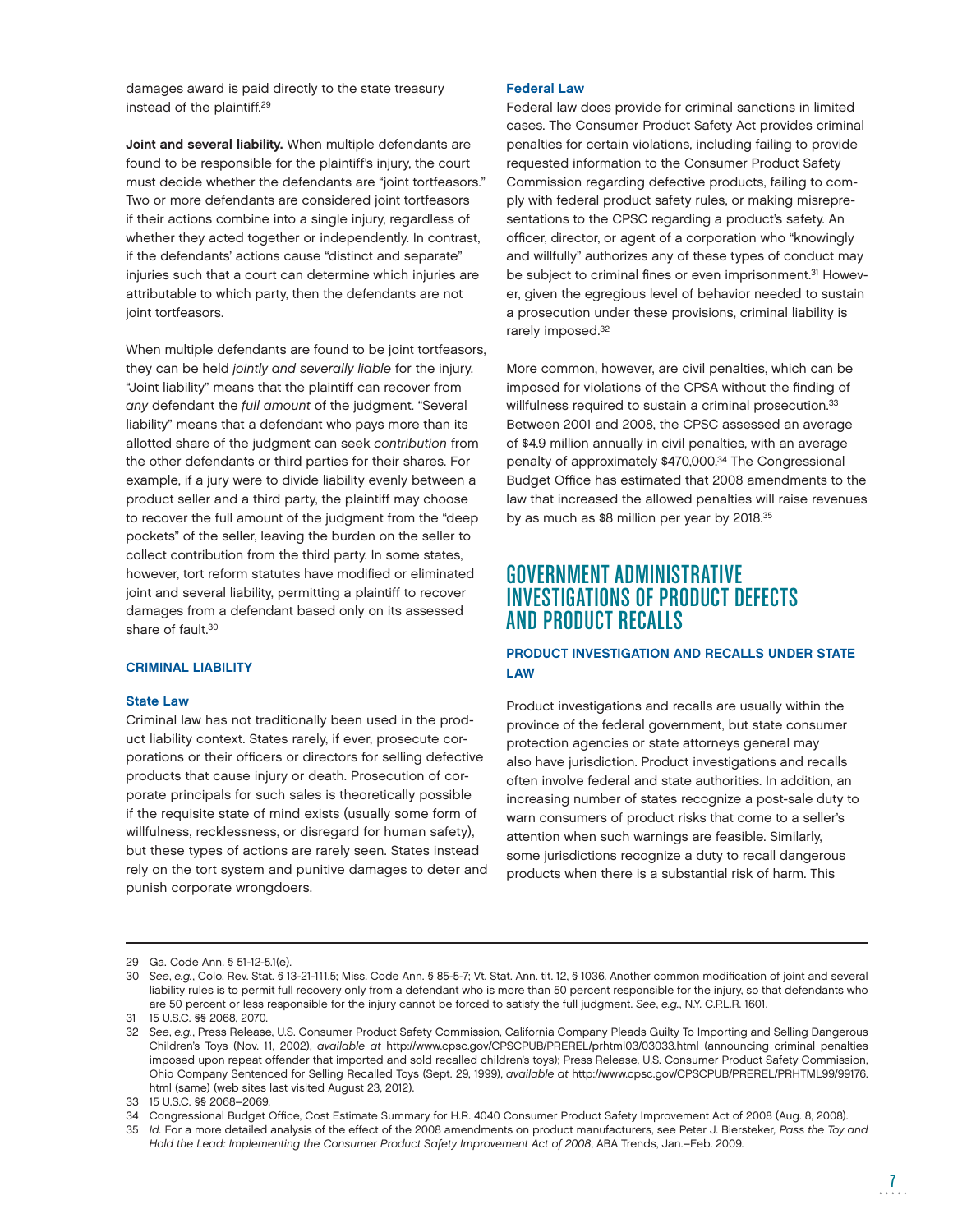duty can include the responsibility to act reasonably both in notifying customers of the recall and in conducting the recall. A seller who breaches one of these duties can be held liable in a negligence action.

# PRODUCT INVESTIGATION AND RECALLS UNDER FEDERAL LAW

Primary responsibility for the investigation of product defects and for overseeing the recall of defective products lies with the federal Consumer Product Safety Commission. The CPSC has a range of responsibilities under federal law.36

The CPSC has promulgated consumer product safety standards. The violation of a standard can serve as the basis for individual product liability actions.

The CPSC has the authority to investigate potential product defects, collect documents and information from product manufacturers or sellers, conduct its own product testing, and publish information regarding the safety of consumer products. The CPSC also may act to prevent injury from "substantial product hazards," defined as any product that either: (i) fails to comply with an applicable consumer product safety standard; or (ii) has a defect that creates a "substantial risk of injury to the public."37 All product manufacturers, distributors, and retailers have a duty to notify the CPSC promptly when they have any information that "reasonably supports the conclusion" that a product contains a substantial product hazard.

When the CPSC learns of a substantial product hazard, it may order the seller, after conducting a hearing, either to give public notice of the product defect, to mail notice to distributors and retailers for publication, or to mail notice directly to known purchasers of the product. It may also require a seller to repair, replace, or refund all instances of the product sold or even order the manufacturer to recall the product and prohibit further sale of the product.

A seller's failure to comply with any CPSC orders or to cooperate with a CPSC investigation can be grounds for civil or criminal penalties. A corporate officer or director who knowingly or willfully violates a CPSC order can be subject to criminal fines or imprisonment. However, to

exercise its power to order a recall, the CPSC must make a determination based on the record at an official hearing; the results of these administrative hearings can be challenged in federal court under the Administrative Procedure Act.38 Most product recalls are negotiated with the CPSC's staff and done "voluntarily" without a CPSC order and determination of a substantial product hazard.

# SPECIAL TOPICS IN U.S. LAW

# CLASS ACTIONS

Plaintiffs in the United States can take advantage of the class action form of civil action, whether in a federal or state court. Class actions are a method of aggregating the claims of numerous individuals with similar claims, so that the rights and liabilities of all parties involved may be adjudicated in one proceeding.

Class actions seeking damages for defective products are typically an "opt-out" system: the plaintiffs' attorney need only name one class representative and provide reasonable notice of the suit to all potential class members. Unless a notified person responds with notice to opt out of the lawsuit, every class member will be considered part of the action and be barred from bringing further individual claims. Thus, it is relatively easy for a plaintiff's attorney to file a massive lawsuit by "recruiting" only a few named plaintiffs.

A critical step in class actions—and an important place to raise objections-is class certification. In every class action, a judge must certify that a putative class meets certain criteria, including a sufficiently large size ("numerosity"), common questions of law and fact that predominate across class members, and a class representative who is typical of the class and will adequately represent the interest of absent class members.<sup>39</sup> A class action must also be the best way to adjudicate the claims fairly and efficiently. Many high-profile, alleged classes, such as those involving tobacco or asbestos, have not been certified, because the injuries to each plaintiff, the conditions under which the injury occurred, or the state laws applicable to the injuries were so varied as to prevent unified adjudication of the issues.40

<sup>36</sup> See 15 U.S.C. §§ 2051–2084.

<sup>37 15</sup> U.S.C. § 2064(a)(2). Manufacturers are required to report to the CPSC any information supporting the conclusion either that a product has a defect which could create a substantial product hazard or, even absent such a defect, that the product "creates an unreasonable risk of serious injury or death." § 2064(b). The existence of an "unreasonable risk" is determined by evaluating "the utility of the product . . . , the level of exposure of consumers to the risk, the nature and severity of the hazard presented, and the likelihood of resulting serious injury or death," as well as "the state of the manufacturing or scientific art, the availability of alternative designs or products, and the feasibility of eliminating the risk." 16 C.F.R. § 1115.6(b).

<sup>38 15</sup> U.S.C. § 2064(f). The Administrative Procedure Act is codified at 5 U.S.C. § 500 et seq.

<sup>39</sup> Fed. R. Civ. P. 23.

<sup>40</sup> See Amchem Prods., Inc. v. Windsor, 521 U.S. 591 (1997) (holding that asbestos-exposed individuals do not meet the Fed. R. Civ. P. 23 requirements for class certification); Castano v. American Tobacco Co., 84 F.3d 734 (5th Cir. 1996) (decertifying class of all nicotine-dependent cigarette smokers); McLaughlin v. American Tobacco Co., 522 F.3d 215 (2d Cir. 2008).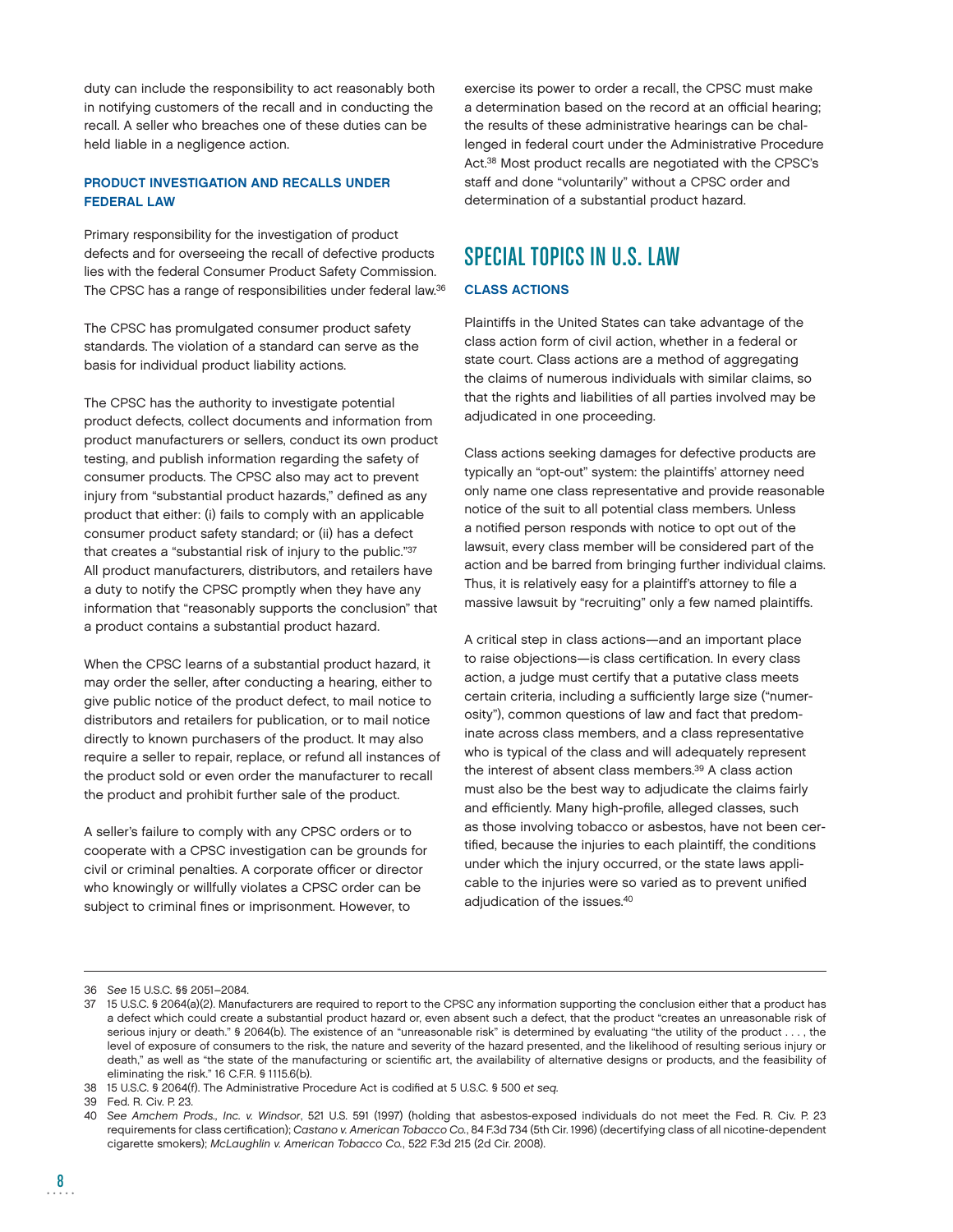# PLAINTIFF PRACTICE IN THE UNITED STATES

The United States has an influential and well-organized bar of plaintiffs' attorneys. Several features of plaintiff practice in the U.S. aid in facilitating lawsuits.

#### Contingency Fees and Lawsuit Loans

In the United States, attorneys are ethically and legally permitted to represent clients on a contingency fee basis. The attorney will pay the costs of the litigation and work without payment. The attorney will be paid a fee and reimbursed for the litigation expenses only if the client receives a settlement or judgment in his or her favor, in which case the attorney is entitled to a precontracted percentage of the recovery—frequently one-third or more of the settlement or award.

An increasingly common—and very controversial—practice is lawsuit lending.<sup>41</sup> Plaintiffs may find lenders who will finance their lawsuits through "loans" with extremely high interest rates, repayable only if the plaintiff wins or receives a sufficient settlement. The practice raises a number of ethical and legal issues, and many states are currently engaged in policy debates about the practice.<sup>42</sup>

#### The "American Rule" of Attorneys' Fees

The United States uses the "American Rule" for attorneys' fees. In general, attorneys' fees are not taxable to the losing party as costs. While this is a boon for defendants who are found liable, it also means that plaintiffs' attorneys can bring claims with little merit and chance of success, hope to achieve a quick settlement, and not worry about being taxed the defendant's attorneys' fees if unsuccessful.

Certain types of actions do allow a successful plaintiff to recover fees from the defendant. State consumer protection laws, for example, often allow for fee shifting. It is much rarer for a plaintiff to be forced to pay a defendant's fees; those cases usually require some form of malfeasance on the part of the plaintiff or his attorney or rejection of an offer of judgment. Fed. R. Civ. P. 68.

#### Attorney Advertising

The free-speech rights of the First Amendment of the U.S. Constitution allow attorneys to advertise their services. In general, attorneys may advertise in publications or broadcasts, subject only to certain rules regarding the content of advertisements. Furthermore, attorneys may

solicit clients by written communication (though not by real-time or in-person solicitation), as long as the solicitation is not harassing or coercive. Thus, in cases in which it is possible to identify potential plaintiffs, attorneys have the ability to contact and recruit new clients quickly and easily.

# PRACTICAL ADVICE FOR PRODUCT MANUFACTURERS AND SELLERS

#### PERSONAL JURISDICTION AND VENUE

Every state in the United States is a separate jurisdiction with its own court system, and a plaintiff can bring a lawsuit only in a state that has "personal jurisdiction" over the defendant. The rules regarding personal jurisdiction are thus important to understand for any business setting up operations or distribution chains in the United States.

In general, personal jurisdiction exists only if a party has "minimum contacts" with a state so that requiring it to defend a lawsuit there would "not offend traditional notions of fair play and substantial justice."43 The U.S. Supreme Court has never defined this nebulous standard with precision, but there are a few general guiding rules. First, a company has the requisite contacts in any jurisdiction in which it has a "continuous and systematic" presence.<sup>44</sup> This need not be a major presence; a single office with a single employee may suffice.

Second, minimum contacts may exist in any state in which the plaintiff is injured, but only if the defendant "purposefully avails itself"<sup>45</sup> of the benefit of doing business in that state, so that it "should reasonably anticipate being haled into court there."46 For example, if a manufacturer sells products only in California, a consumer who purchases the product in California and carries it to New York may not sue the manufacturer in New York, even if the injury occurs there. However, if the manufacturer advertised in New York, encouraging consumers to travel to California to buy the product, jurisdiction would probably exist in New York under the "purposeful availment" test. Similarly, a company may be subject to jurisdiction in any state into which its products flow in the "stream of commerce."47 If a company sells a product to a distributor in one state, knowing that

- 44 Perkins v. Benguet Consol. Mining Co., 342 U.S. 437, 445 (1952).
- 45 Hanson v. Denckla, 357 U.S. 235, 253 (1958).
- 46 World-Wide Volkswagen Corp. v. Woodson, 444 U.S. 286, 297 (1980).

<sup>41</sup> See Binyamin Appelbaum, Lawsuit Loans Add New Risk for the Injured, N.Y. Times, Jan. 16, 2011.

<sup>42</sup> See Binyamin Appelbaum, Lobby Battle Over Loans for Lawsuits, N.Y. Times, Mar. 9, 2011.

<sup>43</sup> International Shoe Co. v. Washington, 326 U.S. 310, 316 (1945).

<sup>47</sup> World-Wide Volkswagen, 444 U.S. at 297–98.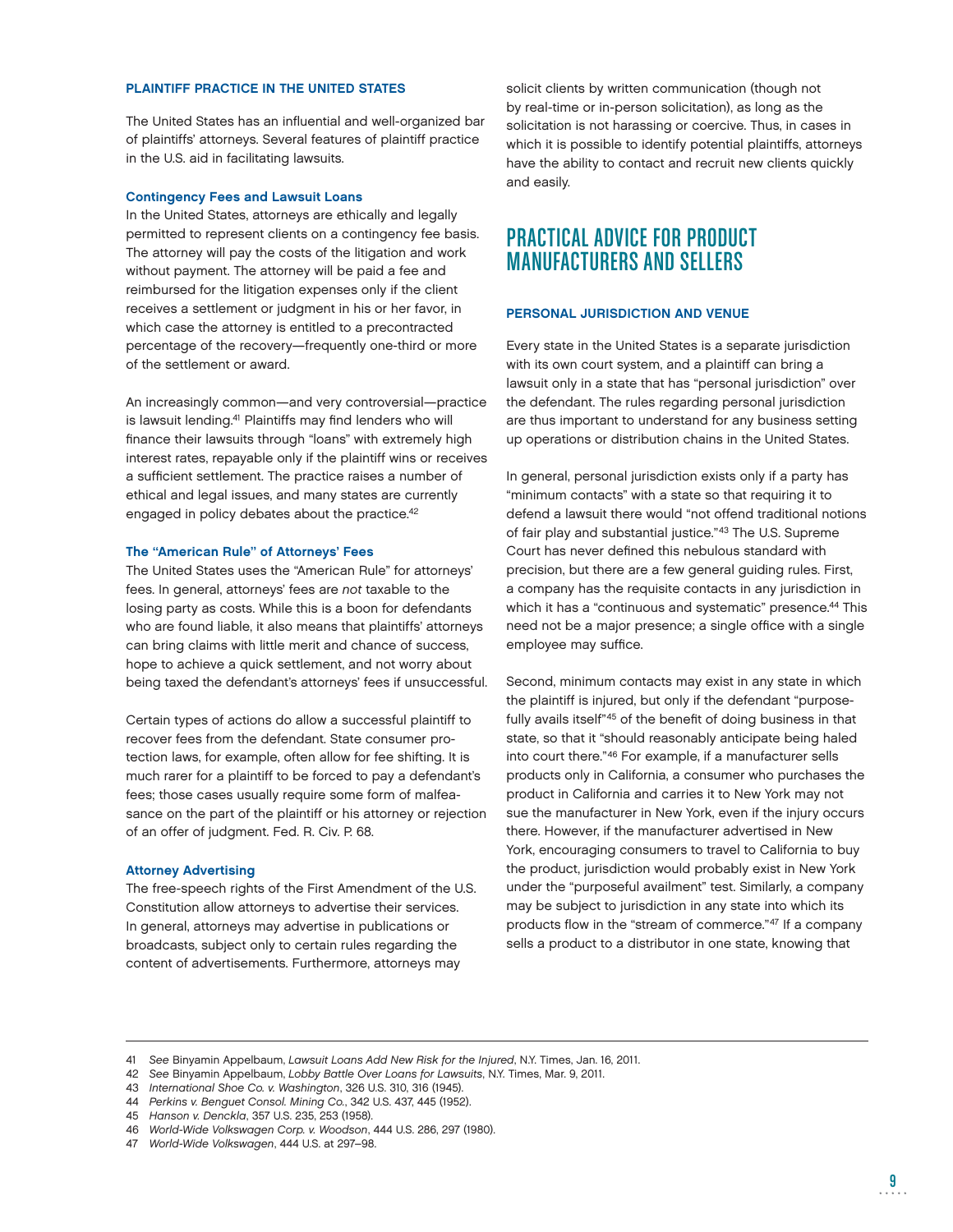the product will be distributed across the country, then the company may be sued in any state into which the product is distributed and in which it causes an injury.<sup>48</sup>

The federal and state governments also have rules for allocating cases within their judicial systems. Whereas personal jurisdiction is based on constitutional principles of due process, venue rules are statutory mechanisms designed to promote the efficiency of the legal system by ensuring that cases are heard in a convenient forum. Generally, venue rules include such factors as where the subject matter of the action is located, where the cause of action arose, or where the defendant does business. In federal courts, venue is governed by 28 U.S.C. § 1391, which prioritizes either a federal judicial district in which any defendant resides (if all the defendants reside in the same state) or a federal judicial district "in which a substantial part of the events or omissions giving rise to the claim occurred."49 In most cases, if the venue is improper, a defendant may petition the court to transfer the case to the correct venue.<sup>50</sup>

In rare cases, a court that properly has jurisdiction over a case and is a proper venue may nonetheless refuse to exercise jurisdiction over the case under the doctrine of forum non conveniens, provided that a more appropriate forum is available to the plaintiff and that the court does not have the power to transfer the case to that forum. In a forum non conveniens analysis, a court will consider the availability of evidence or witnesses in the alternative forum, the burden on the defendant of defending the case in the plaintiff's chosen forum, and other questions of public policy and judicial resources.<sup>51</sup>

#### STATE VERSUS FEDERAL COURT

The general stereotype is that plaintiffs prefer actions to be heard in state court and defendants prefer actions to be heard in federal court. This stereotype exists because of perceived biases in the systems: state court judges and juries are seen as being more friendly to local, hometown plaintiffs, whereas federal court judges are seen as being less swayed by local interests and more willing to consider the national or international implications of their rulings. State judges are often elected, whereas federal judges have lifetime appointments.

Generally, the plaintiff gets to choose the litigation forum. However, a defendant sued in a state court outside the state in which it is incorporated or has its principal place of business has the opportunity to "remove" the lawsuit to federal court if at least one of two conditions is satisfied: (i) the claim is based on federal law; or (ii) the amount in controversy in the suit is greater than \$75,000 and no defendant is a citizen of the same state as any plaintiff.<sup>52</sup>

In standard practice, multiple plaintiffs may not aggregate their claims to reach the \$75,000 threshold. However, in 2005, concerned that plaintiffs' attorneys were abusing the class action process by bringing large class actions in overly plaintiff-friendly state jurisdictions, Congress passed the Class Action Fairness Act, which relaxed the jurisdictional rules allowing class actions to be heard in federal court. Except in cases in which the parties or issues are particularly local, almost any class action with a total amount in controversy of more than \$5 million may be brought in or removed to federal court.<sup>53</sup>

The choice of forum will not change the substantive law applied, however. A federal court hearing a state-law claim must apply the substantive law that the state court would apply.54 The federal court will apply federal rules of procedure and evidence.

#### MULTIDISTRICT LITIGATION

Another federal procedure available in product liability cases is multidistrict litigation. Recognizing that discovery and other pretrial procedures can involve numerous expenses, Congress has provided a method by which similar cases pending in federal courts across the country can be consolidated in order to make pretrial procedures more just and efficient.<sup>55</sup> The Judicial Panel on Multidistrict Litigation determines whether the cases involve common questions of fact and whether consolidation will promote justice and efficiency. If so, it may consolidate all the cases before a single federal judge for purposes of discovery and pretrial proceedings. This procedure has advantages and disadvantages. Some states have similar procedures for coordinating all similar cases within their individual states before a single trial judge.

<sup>48</sup> Although the Supreme Court has never fully clarified the scope of "stream of commerce" jurisdiction, there are limits to the theory. If the contacts with a state are too attenuated and if the state has no strong interest in having its courts resolve the dispute, a court might find that the contacts are too minimal to support jurisdiction. See J. McIntyre Machinery, Ltd. v. Nicastro, 131 S. Ct. 2780 (2011).

<sup>49 28</sup> U.S.C. § 1391(a).

<sup>50</sup> See 28 U.S.C. § 1404.

<sup>51</sup> See Piper Aircraft Co. v. Reyno, 454 U.S. 235 (1981).

<sup>52</sup> A corporation is considered to be a citizen of both the jurisdiction of its incorporation and the jurisdiction of its "nerve center" or corporate headquarters.

<sup>53 28</sup> U.S.C. § 1332(d).

<sup>54</sup> Erie R. Co. v. Tompkins, 304 U.S. 64 (1938).

<sup>55 28</sup> U.S.C. § 1407.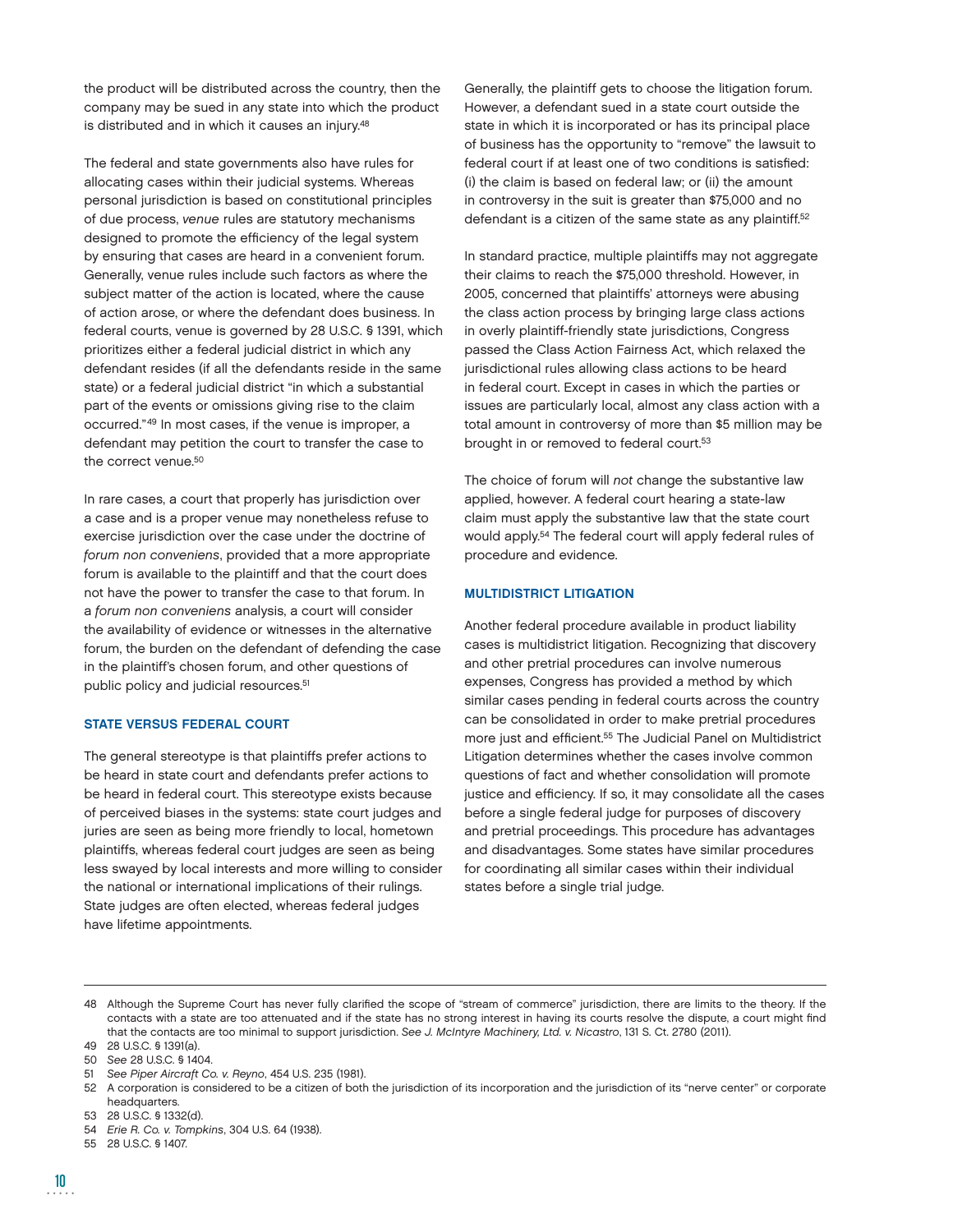## PRETRIAL DISCOVERY

Another distinct feature of U.S. civil practice is the extensive pretrial discovery, which is frequently the longest and most expensive part of any litigation.

#### Broad Scope of Discovery

After the initial pleading stage of litigation, any party may request of another party—and has a right to have produced—all documents, information, or witnesses that are relevant to the case. In large cases, the judge overseeing the case will be involved in setting a timeline that establishes the type of materials that must be requested and the dates by which they must be disclosed.

The scope of "relevance" in discovery requests is very broad. In federal practice, it encompasses any information that is "reasonably calculated to lead to the discovery of admissible evidence."56 Discovery requests come in several forms: written interrogatories (questions) to which an opponent must respond; requests for admission of facts; oral depositions of parties and witnesses; and—most critically—requests for documents, including electronic files and data. Any party subject to the court's jurisdiction may be required to produce documents, even if the files are stored outside the United States.

Electronic discovery is the new frontier in discovery. All "reasonably accessible" data—depending on the quantity of the data, the potential importance of the issue, and the resources of the parties—are discoverable in litigation.57 Thus, the ever-increasing volume of email, electronic files and databases, and redundant backups of documents can drastically increase the time and expense of discovery. New methods and technology are constantly necessary to keep up with the increasingly complex process of producing electronically stored data.

#### Litigation Holds and Spoliation of Evidence

Another important topic in discovery is the "litigation hold." Parties must refrain from destroying all documents or evidence relevant to a potential or actual lawsuit from the moment they "reasonably anticipate" litigation.<sup>58</sup> When a party should reasonably anticipate litigation can be based on internal discussions, correspondence, knowledge of particular incidents or accidents, or the filing of similar litigation against another industry member. Intentional destruction of relevant evidence after this time is called "spoliation," and it can result in a variety of sanctions, including monetary fines, payment of the other side's

attorneys' fees, striking of particular defenses, entry of judgment against a party, or civil or criminal contempt charges. Plaintiffs have a similar obligation.

#### EXPERT WITNESSES

Expert witnesses play a critical role in almost all product liability actions. In U.S. practice, individual litigants retain and pay for experts. Although court-appointed experts are permitted, they are rarely used. On many important issues, juries will hear a "battle of the experts," and their verdicts may depend on which experts they find more credible.

An expert must be qualified by education, training, or experience to testify on a particular subject. In many U.S. jurisdictions and the federal courts, experts may testify if their testimony passes the "Daubert test," which focuses on the reliability of the expert's scientific methodology. The test for admissibility is whether the expert used "reliable principles and methods … applied … reliably to the facts of the case" in developing the expert opinion.<sup>59</sup> Some state jurisdictions use the "Frye test," which focuses on whether the expert has used methods and principles "generally accepted" by the scientific community.<sup>60</sup>

#### THE ATTORNEY-CLIENT PRIVILEGE

In all U.S. jurisdictions, communications between an attorney and a client in a confidential setting, for the purpose of obtaining legal advice, are privileged. The existence of the attorney-client privilege means that the communication is confidential and need not be revealed or produced in response to a discovery request or subpoena unless the client waives the right to keep the information privileged.<sup>61</sup>

In the corporate setting, the operation of the attorneyclient privilege is somewhat complex. An attorney representing a corporation represents the corporation as an entity, but not the individual officers, directors, or employees of the company, unless separately retained. Nevertheless, the attorney-client privilege can still exist between the company's attorney and individuals in the company. In general, when an attorney communicates with an employee for the purpose of gathering information necessary to provide legal advice for the company, the communication is privileged. The interpretation of the privilege can vary between federal and state courts. The privilege can also be waived through disclosure of privileged communications. It is essential to learn and follow the applicable rules of privilege.

<sup>56</sup> Fed. R. Civ. P. 26(b)(1).

<sup>57</sup> Fed. R. Civ. P. 26(b)(2)(B).

<sup>58</sup> See Zubulake v. UBS Warburg LLC, 220 F.R.D. 212 (S.D.N.Y. 2003).

<sup>59</sup> Fed. R. Evid. 702; see also Daubert v. Merrell Dow Pharmaceuticals, Inc., 509 U.S. 579 (1993).

<sup>60</sup> Frye v. United States, 293 F. 1013 (1923). See, e.g., Betz v. Pneumo Abex LLC, 44 A.3d 27 (Pa. 2012).

<sup>61</sup> Certain exceptions to this rule exist, such as when the client confides to the attorney information that could lead to reasonably certain death or substantial bodily harm if not disclosed to the proper authority or when the communication reveals an intent to commit a crime or fraud.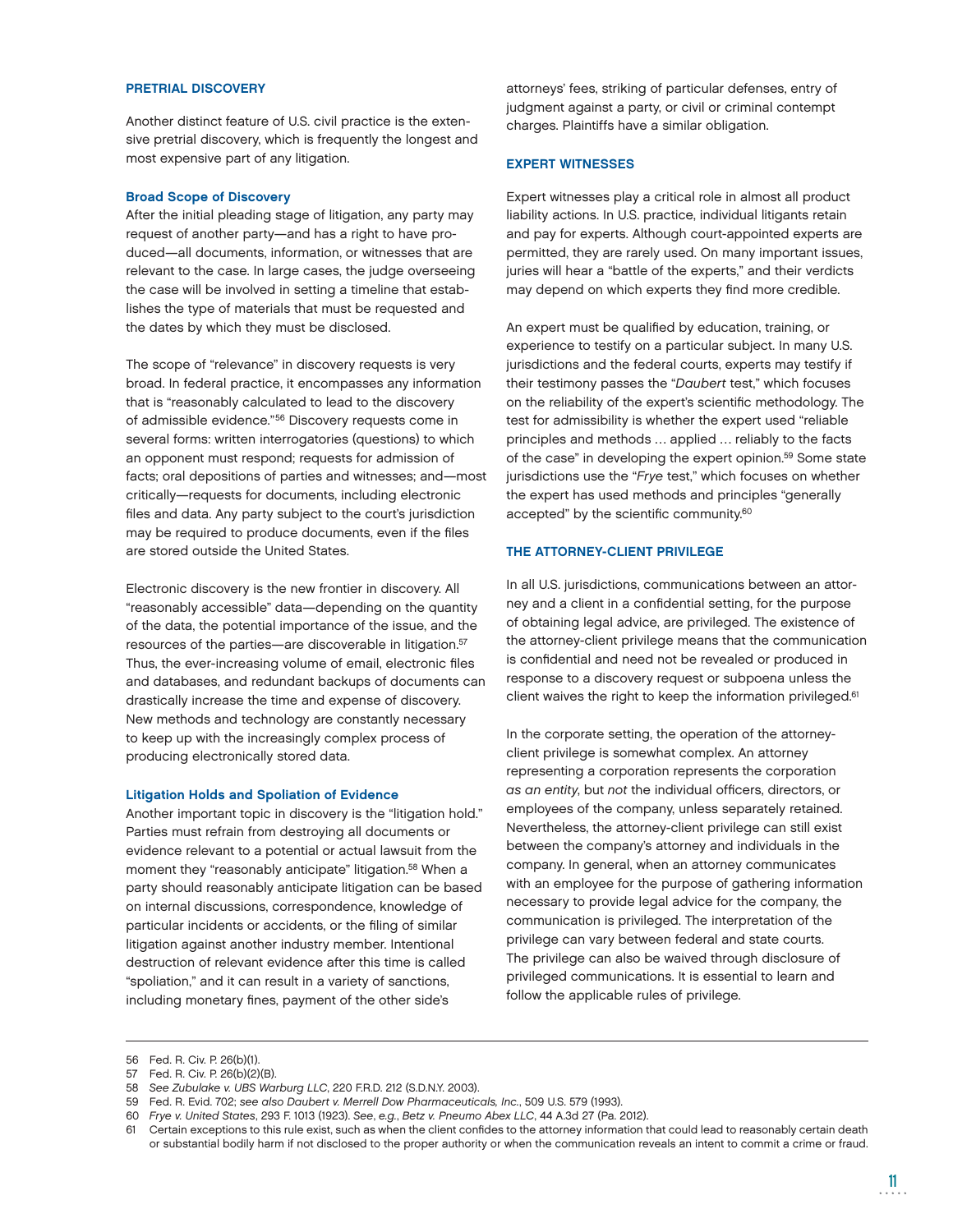### **INSURANCE**

Given the potential liability risk of any product manufacturer or seller, it is important to have liability policies that cover the potential liability which can arise under U.S. law. This risk includes not only the range of potential causes of action that can arise under U.S. product liability law, such as strict liability, negligence, breach of warranty, or misrepresentation, but also the range of potential remedies that plaintiffs can pursue.

"Compensatory damages" include not only bodily injury and damage to property, but also the associated economic loss, lost wages, and pain and suffering. Furthermore, companies may also face claims for restitution or amounts that "unjustly enrich" the defendant. A company faces lost business if a court enjoins further production of a product, and it may lose money if a voluntary or mandatory product recall is initiated. Most commercial general liability policies in the U.S., for example, do not indemnify for the cost of product recall. Therefore, a company must purchase separate product recall insurance if it desires that coverage. Many state laws prohibit insurance coverage for punitive damages.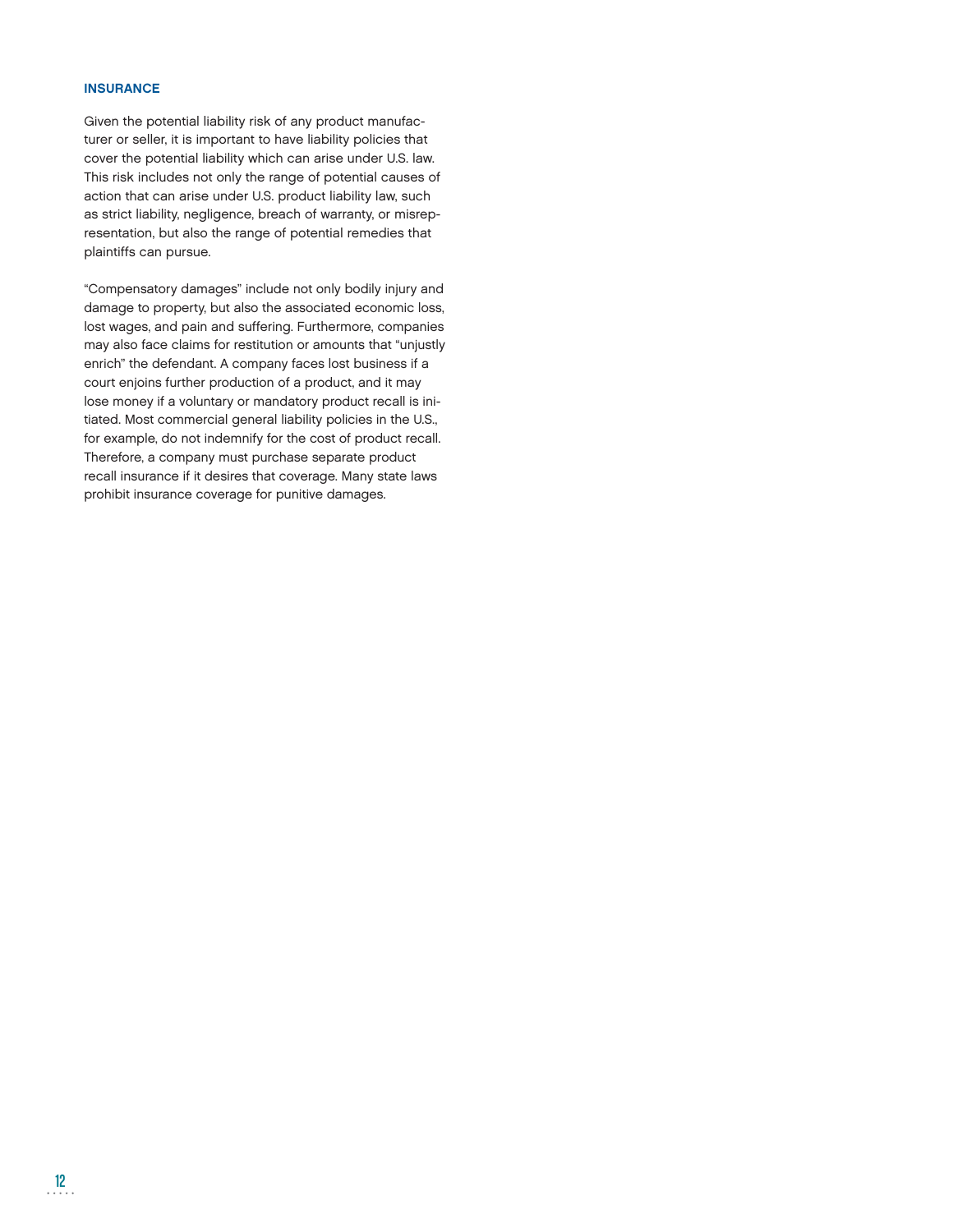# PRODUCT LIABILITY INSURANCE ISSUES

Product manufacturers, sellers, and distributors understand and know that tort litigation in the United States continues to rise and produce staggering verdicts.1 But domestic manufacturers, sellers, and distributors whose products find their way to countries outside the United States face liability exposures overseas, too.<sup>2</sup> Because injured consumers are likely to file lawsuits in countries where they live, not the country where a product manufacturer, seller, or distributor is based, U.S. companies may find themselves dealing with foreign courts, judicial systems, and judgments and looking to their liability insurers for international defense and indemnity coverage.<sup>3</sup>

Although damages awards in product liability lawsuits in foreign countries are generally smaller than those in the United States, judgments in the range of several hundred thousand or even millions of dollars are becoming increasingly common, and other countries are becoming more receptive to the idea of punitive damages and mass claims.<sup>4</sup> Meanwhile, the "loser pays" system of allocating attorneys' fees and litigation expenses, used by some foreign jurisdictions, adds to plaintiffs' verdicts.<sup>5</sup>

U.S. companies faced with foreign product claims may be surprised, however, at unforeseen and unintended limitations on coverage contained in their liability policies. This overview of product liability insurance coverage highlights and discusses key policy provisions and coverage issues in the international product liability context.

# OVERVIEW OF PRODUCT LIABILITY COVERAGE IN COMMERCIAL GENERAL LIABILITY POLICIES

The most common source of coverage for product liability claims is an entity's commercial general liability ("CGL") policy. Standard CGL policies provide defense and indemnity coverage for damages arising from " 'bodily injury' and 'property damage' " if "[t]he 'bodily injury' or 'property damage' is caused by an 'occurrence.' "6 CGL policies, by

and large, define an "occurrence" as "an accident, including continuous or repeated exposure to substantially the same general harmful conditions."7 Facts supporting claims of negligence or strict liability with injury caused by products during the policy period typically are "accidents" or "occurrences," triggering coverage under standard CGL policies.<sup>8</sup> Once triggered, a CGL insurer has an affirmative duty to defend and indemnify its policyholder for covered product liability claims.9

<sup>1</sup> The five largest U.S. product liability verdicts of 2010 totaled \$1.1 billion—almost twice the figure for 2009 (\$620 million) and three times the figure for 2008 (\$408 million). See Margaret Cronin Fisk, Defective-Product Verdicts Against Companies Increase, Bloomberg News (Jan. 18, 2011), available at http://www.bloomberg.com/news/2011-01-18/defective-product-awards-rise-as-u-s-jurors-slap-companies-with-verdicts. html (all web sites herein last visited September 11, 2012).

<sup>2</sup> See Towers Perrin/Tillinghast, U.S. Torts and Cross-Border Perspectives: 2005 Update at 4, 12 (2006), available at http://www.towersperrin. com/tillinghast/publications/reports/2005\_Tort\_Cost/2005\_Tort.pdf.

<sup>3</sup> See Ellis, Int'l Product Exposures Can Hit Business Here, There And Everywhere, Ins. Journal Nat'l (May 8, 2006), available at http:// insurancejournal.com/magazines/features/2006/05/08/69948.htm.

<sup>4</sup> Mathias Reimann, Liability for Defective Products at the Beginning of the Twenty-First Century: Emergence of a Worldwide Standard?, 51 Am. J. Comp. L. 751, 808–09 (2003); see generally John Y. Gotanda, Charting Development Concerning Punitive Damages: Is the Tide Changing?, 45 Colum. J. Transnat'l L. 507 (2007).

<sup>5</sup> See Ellis, Int'l Product Exposures Can Hit Business Here, There And Everywhere, Ins. Journal Nat'l (May 8, 2006), available at http:// insurancejournal.com/magazines/features/2006/05/08/69948.htm.

<sup>6</sup> See ISO Form CG 00 01 12 07, Section I, Coverage A(1)(b).

ISO Form CG 00 01 12 07, Definition 13. Older CGL forms define "occurrence" as "an accident, including injurious exposure to conditions, which results in bodily injury or property damage neither expected nor intended from the standpoint of the insured." See, e.g., Emhart Indus. v. Century Indem. Co., 559 F.3d 57, 62 (1st Cir. 2009); Nat'l Union Fire Ins. Co. v. Puget Plastics Corp., 532 F.3d 398, 400–01 (5th Cir. 2008).

<sup>8 1</sup> Barry R. Ostrager & Thomas R. Newman, Handbook on Insurance Coverage Disputes § 8.03 (15th ed. 2011) (hereafter, "Ostrager & Newman"). Claims alleging intentional acts, including claims for punitive damages, may be excluded from coverage. See ISO Form CG 00 01 12 07, Coverage A, Exclusion 2(a) (excluding "bodily injury or property damage expected or intended from the standpoint of the insured").

<sup>9</sup> ISO Form CG 00 01 12 07, Coverage A.1.a ("We will have the right and duty to defend the insured against any 'suit' seeking those damages.").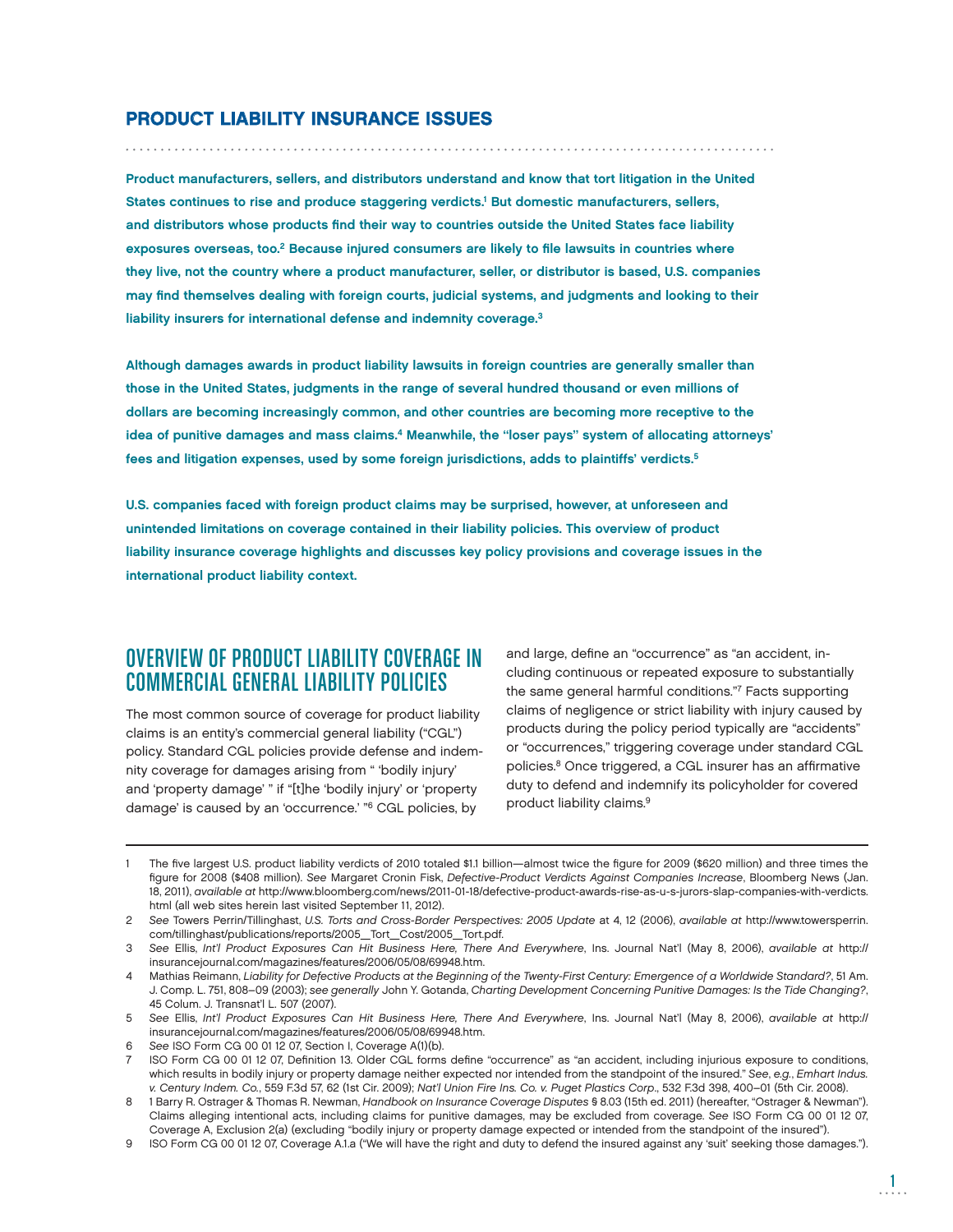# THE PRODUCTS-COMPLETED OPERATIONS HAZARD

Beyond the definition of an "occurrence," standard CGL policies contain coverage provisions and exclusions directly applicable to product liability claims. Before 1986, most standard CGL policies contained separate provisions, liability limits, and deductibles for "products hazards" and "completed operations hazards," drawing a line between coverage for damages caused by an insured's products and an insured's work.10 Since 1986, however, the two forms of coverage have been combined.11 Current CGL policies, therefore, most commonly apply to traditional product liability claims through what is known as the "productscompleted operations hazard."12

Many standard CGL policies today incorporate separate limits of liability and deductibles for claims falling within the products-completed operations hazard.<sup>13</sup> There may be less coverage or higher deductibles for productscompleted operations claims than for other types of claims. In addition, some CGL policies, by endorsement or otherwise, exclude coverage for claims falling within the products-completed operations hazard.<sup>14</sup> For these reasons, it may be advantageous to an insured if a claim falls outside the products-completed operations hazard, even if it happens to involve a product.

The 2007 Insurance Services Office ("ISO") CGL form defines "products-completed operations hazard" as "all 'bodily injury' and 'property damage' occurring away from premises you own or rent and arising out of 'your product' or 'your work.' "15 A threshold question that can arise is whether a policyholder's "product" or "work" is at issue.

The 2007 ISO CGL form defines "your product" as:

(1) Any goods or products, other than real property, manufactured, sold, handled, distributed or disposed of by: (a) You; (b) Others trading under your name; or (c) A person or organization whose business or assets you have acquired; and (2) Containers (other than vehicles), materials, parts or equipment furnished in connection with such goods or products.16

The 2007 ISO CGL form also includes product warranties and warnings in the definition of "your product."<sup>17</sup> Applying this and similar definitions, courts have attempted to draw lines between items typically understood to be products and those that are services. For example, hogs have been held to be products, while HIV-contaminated blood was found to be a "service" and not a "product."18

"Your work" is now defined in standard CGL policies as "(1) Work or operations performed by you or on your behalf; and (2) Materials, parts or equipment furnished in connection with such work or operations."<sup>19</sup> The definition explicitly includes work performed for an insured by others, such as a subcontractor or third-party manufacturing company. As with product-specific claims, the 2007 ISO CGL form goes on to include in the definition of "your work" both warranties and warnings associated with "your work."20 Therefore, under current CGL form policies, claims arising out of design or manufacturing product defects, as well as claims arising out of breach of product warranties and failure to warn, typically are covered under the products-completed operations hazard, subject to all other policy terms and conditions.<sup>21</sup>

- 10 Susan F. Charlton & Laura A. Foggan, Current Developments in Insurance Law 166 (PLI 2010).<br>11 Id.
- $\overline{d}$

2

- 12 See ISO Form CG 00 01 12 07, Definition 16.
- 13 See, e.g., Security Ins. Co. v. Lubrizol Corp., No. 1:06-CV-215, slip op. at 18 (E.D. Tex. June 4, 2007) (finding policy language regarding aggregate and per-occurrence limits ambiguous).
- 14 See Craig F. Stanovich, The Hazards of Products and Completed Operations: Understanding the Fundamentals (Oct. 2006), available at http://www.irmi.com/expert/articles/2006/stanovich10.aspx.
- 15 See ISO Form CG 00 01 12 07, Definition 16.
- ISO Form CG 00 01 12 07, Definition 21.
- 17 ISO Form CG 00 01 12 07, Definition 21(b) (including "[w]arranties or representations made at any time with respect to the fitness, quality, durability, performance or use of 'your product' " and "[t]he providing of or failure to provide warnings or instructions").
- 18 See Ott v. Crews, 830 F.2d 773, 776 (7th Cir. 1987); American Red Cross v. Travelers Indem. Co., 816 F. Supp. 755, 759–60 (D.D.C. 1993); see also Am. Institute of Intradermal Cosmetics, Inc. v. Md. Cas. Co., 207 F. App'x 417, 418 (5th Cir. 2006). What constitutes a product or service is often hotly contested in asbestos litigation. See, e.g., Frontier Insulation Contractors, Inc. v. Merchants Mut. Ins. Co., 690 N.E.2d 866, 870 (N.Y. 1997); Commercial Union Ins. Co. v. Porter Hayden Co., 698 A.2d 1167, 1208–09 (Md. App. Ct. 1997); Continental Cas. Co. v. Employers Ins. of Wausau, 871 N.Y.S.2d 48 (App. Div. 2008). CGL policies also often contain professional services exclusions specific to services requiring specialized training, skill, or knowledge that preclude coverage for liability arising out of "rendering or failure to render professional services." See Tarron Gartner & Steven Shattuck, The CGL Professional Services Exclusion versus the Professional Liability Policy, Int'l Risk Mgmt. Institute (May 4, 2004), available at https://plusweb.org/fi les/Events/Professional%20Liab%20BO%20%20PD%20Gaps.pdf.
- 19 ISO Form CG 00 01 12 07, Definition 22(a).
- 20 ISO Form CG 00 01 12 07, Definition 22(b)(1), (2).
- 21 Two limitations are contained within the current definition of "products-completed operations hazard." First, the damage must occur away from the insured entity's premises. ISO Form CG 00 01 12 07, Definition 16(a)(1). Second, an insured's work must be completed or abandoned. Id. at Definition 16(a)(2). In addition, manufacturers in particular industries, such as aviation, must consider whether market-specific exclusions could apply to claims of injury from their products. See, e.g., id. at Exclusion g ("Aircraft, Auto or Watercraft").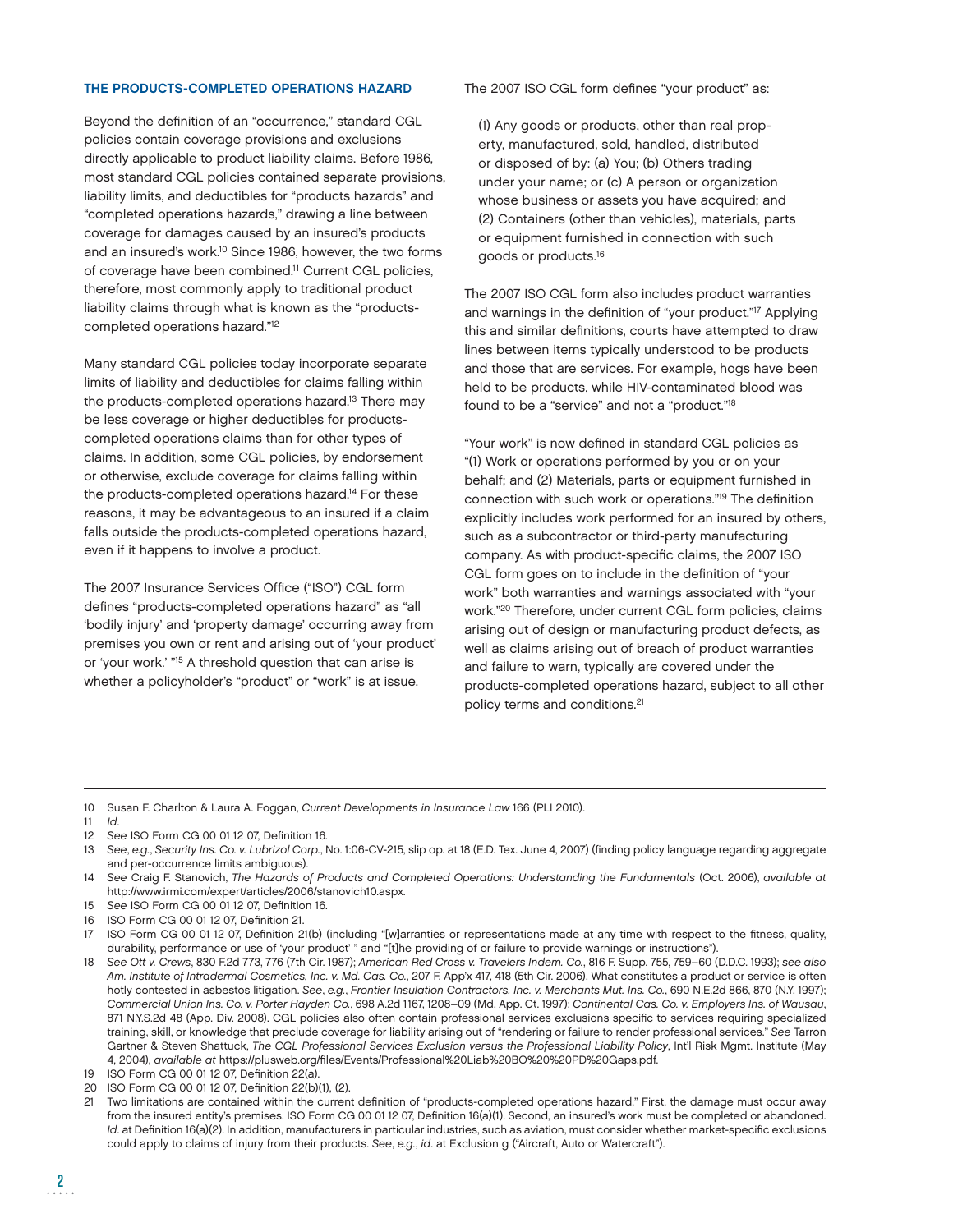#### ECONOMIC LOSS EXCLUSIONS

If the products-completed operations hazard applies to a product liability lawsuit, another question raised may be whether the lawsuit seeks covered damages. Relevant to that question are three standard CGL policy exclusions that purport to preclude coverage for certain economic losses resulting from an insured's products and work.<sup>22</sup> The first excludes coverage for " 'property damage' to 'your product' arising out of it or any part of it."23 The second excludes coverage for " 'property damage' to 'your work' arising out of it or any part of it."24 And the third excludes coverage for " 'property damage' to 'impaired property' or property that has not been physically injured, arising out of" a "defect, deficiency, inadequacy or dangerous condition in 'your product' or 'your work' " or a "failure . . . to perform a contract or agreement in accordance with its terms."25

Together, the first two of these exclusions mean that, although third-party liability for damage caused by a policyholder's product or work is covered, there is no coverage for damage to the insured's own product or work, which can include costs of repairing a failed product or any reduction in a failed product's value. The purpose of these exclusions is to limit CGL coverage to third-party liability and prevent an insured from using CGL insurance as first-party property coverage for its own products or as a performance bond for its own work.26

Similarly, the third exclusion—for " 'property damage' to 'impaired property' or property that has not been physically injured, arising out of" a "defect, deficiency, inadequacy or dangerous condition in 'your product' or 'your work' " or a "failure . . . to perform a contract or agreement in accordance with its terms"27—seeks to exclude coverage for the cost of repairing or replacing

a failed component of a final product. However, if a failed component part causes physical injury to another party's property, coverage exists.28

In assessing the applicability of these exclusions, insurers and policyholders often have differing views of what constitutes damage to the insured's product and what constitutes damage to another product or the product of a distinct entity. Litigation involving these exclusions frequently arises in the context of integrated products.29 If a policyholder's product is integrated into a larger product (e.g., couplings incorporated into an engine), and a policyholder can show damage to portions of the larger or full product (i.e., the engine), then the "your work" and "your product" exclusions should not apply to the damage to the larger or full product.<sup>30</sup>

#### COVERAGE TERRITORY

Standard-form CGL policies provide coverage for occurrences that take place in a defined "coverage territory."31 "Coverage territory" definitions vary from policy to policy, and many policies extend to occurrences anywhere in the world, without geographic limitation.32

Other "coverage territory" definitions, however, are limited to domestic occurrences and lawsuits. Others may extend to injuries occurring outside the United States, but only if the claims are pursued in lawsuits filed in the United States.<sup>33</sup> The 2007 ISO CGL form, for example, on first glance appears to extend to injuries occurring anywhere in the world. But there are two important caveats.34 Coverage extends to injuries occurring outside the United States only if: (i) the injuries are caused by goods made in "[t]he United States of America (including its territories and possessions), Puerto Rico and Canada"; and (ii) the

<sup>22</sup> ISO Form CG 00 01 12 07, Exclusions k, l.

<sup>23</sup> ISO Form CG 00 01 12 07, Exclusion k.

<sup>24</sup> ISO Form CG 00 01 12 07, Exclusion l.

<sup>25</sup> ISO Form CG 00 01 12 07, Exclusion m.

<sup>26</sup> See 4 Leitner et al., Law & Prac. of Ins. Coverage Litig. § 46:13 (2005) (hereafter, "Leitner et al.").

ISO Form CG 00 01 12 07, Exclusion m.

<sup>28</sup> See Craig F. Stanovich, The Impaired Property Exclusion (April 2010), available at http://www.irmi.com/expert/articles/2010/stanovich04-cglgeneral-liability-insurance.aspx. There is an exception to this exclusion that provides coverage when your product or your work abruptly damages itself. Id.

<sup>29</sup> See, e.g., Gulf Fleet Marine Operations, Inc. v. Wartsila Power, Inc., 797 F.2d 257, 260–61 (5th Cir. 1986); Missouri Terrazzo Co. v. Iowa Nat'l Mut. Ins. Co., 740 F.2d 647, 651 (8th Cir. 1984); Stewart Interior Contractors, LLC v. Metalpro Indus., LLC, 969 So.2d 653 (La. Ct. App. 2007).

<sup>30</sup> Cf. Hamlin, Inc. v. Hartford Acc. & Indem. Co., 86 F.3d 93, 95 (7th Cir. 1996) (LCDs manufactured by insured caused third party's instrument panels to malfunction; insured settled with third party, and "your product" exclusion applied to settlement because third party's complaint had alleged only that the panels "would not work" and not that they were "physically injured"), with Centillium Commc'ns, Inc. v. Atlantic Mut. Ins. Co., 528 F. Supp. 2d 940, 950 (N.D. Cal. 2007) (insurer had duty to defend because plaintiff in underlying product liability action alleged not only that insured's microchips had been defective, but that they had caused damage to other components of underlying plaintiff's hardware).

<sup>31</sup> ISO Form CG 00 01 12 07, Section I, Coverage A, Insuring Agreement ¶ 1.b(1) ("This insurance applies to 'bodily injury' and 'property damage' only if . . . [t]he 'bodily injury' or 'property damage' is caused by an 'occurrence' that takes place in the 'coverage territory' . . . .").

<sup>32</sup> See, e.g., TH Agric. & Nutrition, L.L.C. v. ACE European Group, Ltd., 416 F. Supp. 2d 1054, 1062 (D. Kan. 2006) (describing worldwide coverage). 33 ISO Form CG 00 01 12 07, Definition 4.

<sup>34</sup> Id.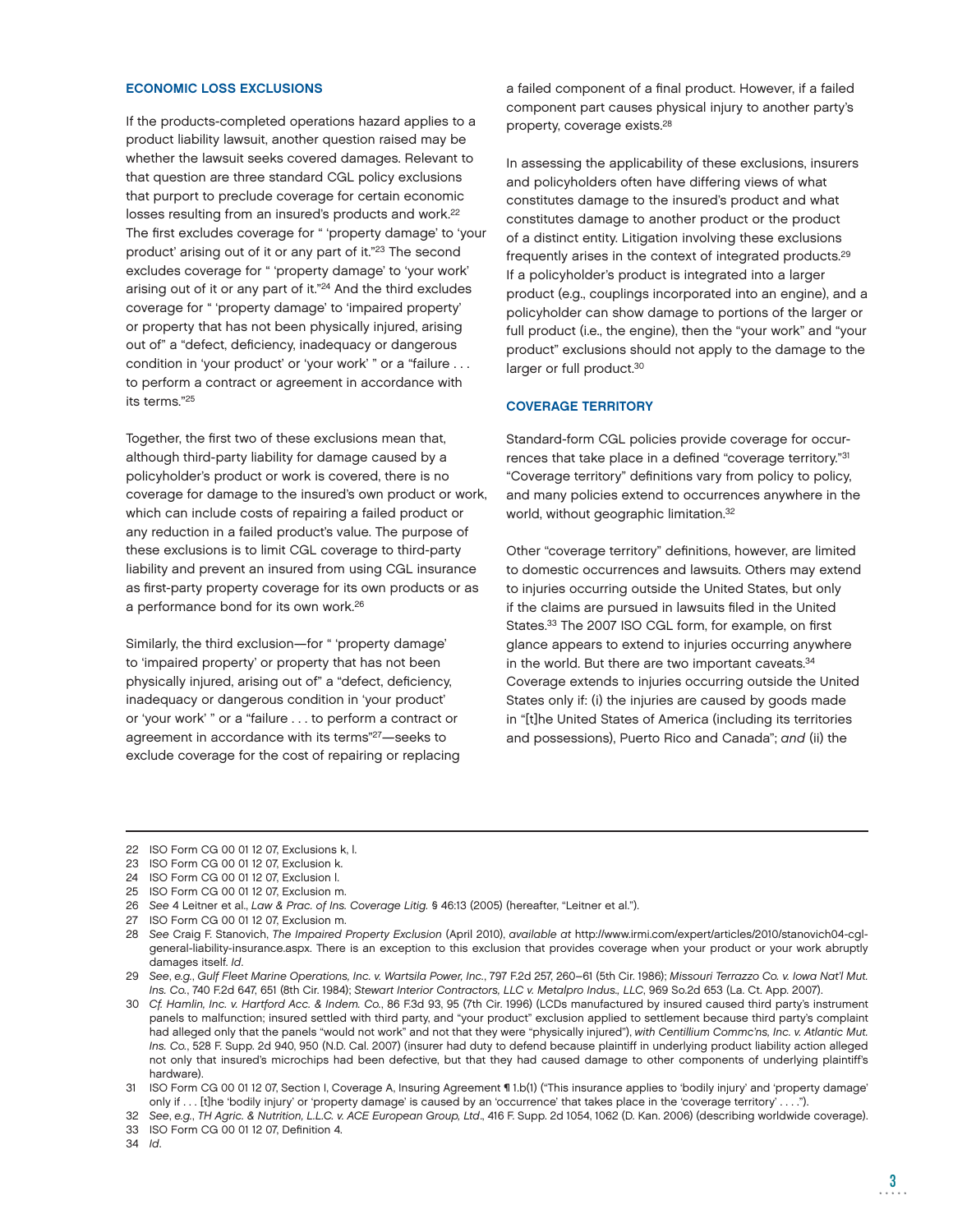"insured's responsibility to pay damages is determined in a 'suit' on the merits, in the territory described . . . above."35

Policyholders with global exposures can negotiate for a broader coverage territory or use specialty "wrap-up" or "supplier" policies to address exposure beyond the coverage territory of their standard CGL policies.36 But, in procuring those policies, attention must be paid to differing exclusions that may, in effect, limit geographic coverage for particular types of claims.

A recent example is ACE American Insurance Co. v. RC2 Corp., 600 F.3d 763 (7th Cir. 2010). There, the insured had two CGL policies—one covering occurrences taking place in the United States and the other covering only international occurrences.37 The domestic CGL policy contained an exclusion for injuries arising from lead. The international policy did not.38 When the insured was sued for alleged injuries occurring in the United States because of lead paint on the insured's "Thomas & Friends" toys, manufactured in China, the insured could not recover under its domestic CGL policies due to the lead exclusion.<sup>39</sup> The insured turned to its international policies for coverage, arguing that the relevant "occurrence" was the negligent manufacturing in China, within the international policy's coverage territory.40 The Seventh Circuit rejected the argument and held that the location of the occurrence is the location of the injury—not the precipitating cause of the injury.<sup>41</sup>

Therefore, U.S. companies with global product distribution or manufacturing operations outside the United States should carefully review the defined coverage territory of their CGL policies to ensure appropriate coverage for all locations in which the policyholder has exposure. If separate policies are obtained to provide coverage for domestic and international operations, attention should be paid to exclusions in both policies so that there are not inadvertent gaps in coverage effectively limiting the territory covered for particular liabilities.

# PRODUCT RECALL COVERAGE

In most cases, a standard CGL policy does not cover the insured's own product recalls. Even if there is an "occurrence" triggering the CGL policy (and a recall is not always an occurrence),42 the standard CGL policy contains what is commonly referred to as the recall or "sistership" exclusion. That exclusion precludes coverage "for the loss of use, withdrawal, recall . . . of 'your product' or 'your work' . . . if such product, work, or property is withdrawn or recalled from the market or from use by any person or organization because of a known or suspected defect, deficiency, inadequacy or dangerous condition in it."43 The sistership exclusion may bar coverage even if someone other than the insured ordered a recall of the insured's product.<sup>44</sup>

In addition to the recall exclusion, the impaired property exclusion, which excludes coverage for products that incorporate the insured's work or product "if such property can be restored to use by the repair, replacement, adjustment or removal of 'your product' or 'your work' or your fulfilling the terms of the contract or agreement," as well as other standard so-called "business risk exclusions," can block coverage for recalls.45 Of course, to the extent that a recalled product causes third-party bodily injury or property damage, a CGL policy may provide coverage for that third-party damage.46

35 Id.

- 36 Some such insurance products include ACE Foreign Supplier Liability Insurance (described at http://www.acegroup.com/us-en/businesses/ foreign-supplier-liability-insurance.aspx) and Chartis Product Liability Wrap-Up for Foreign-Based Multinationals (described at http://www. chartisinsurance.com/us-product-liability-wrap-up-for-foreign-based-multinationals\_295\_181638.html).
- 37 ACE Am. Ins. Co. v. RC2 Corp., 600 F.3d 763, 765 (7th Cir. 2010).

40 Id. at 765–66.

42 See Sokol & Co. v. Atlantic Mut. Ins. Co., 430 F.3d 417, 422 (7th Cir. 2005) (holding that spoiled peanut-butter packets incorporated into a product did not trigger a CGL policy).

<sup>38</sup> Id.

<sup>39</sup> Id.

<sup>41</sup> Id. at 768–70 (citing CACI Int'l, Inc. v. St. Paul Fire & Marine Ins. Co., 566 F.3d 150 (4th Cir. 2009); Farmers Alliance Mut. Ins. Co. v. Salazar, 77 F.3d 1291, 1296 (10th Cir. 1996)).

<sup>43</sup> See, e.g., ISO Form CG 00 01 12 07, § I(A)(2)(n).

<sup>44</sup> This is a change from the prior version of the recall exclusion, which generally applied only where the insured (but not a third party) instituted the recall. See, e.g., Thomas J. Lipton, Inc. v. Liberty Mut. Ins. Co., 314 N.E.2d 37, 38 (N.Y. 1974); Olympic Steamship Co. v. Centennial Ins. Co., 811 P.2d 673, 676–77 (Wash. 1991).

<sup>45</sup> See, e.g., Cytosol Labs., Inc. v. Fed. Ins. Co., 536 F. Supp. 2d 80, 90–94 (D. Mass. 2008) (applying the "your product," "impaired property," and "product recall" exclusions to preclude coverage); Shade Foods, Inc. v. Innovative Products Sales & Marketing, Inc., 78 Cal. App. 4th 847 (2000) (stating that "[t]he [impaired property] exclusion reflects the principle that, '[a]s a general matter, the risk of replacing or repairing a defective product is considered a commercial risk which is not passed on to a liability insurer,' " but holding that the impaired property exclusion did not apply where it was "fanciful to suppose" that the defective component could be removed without destroying the entire product (citation omitted)).

<sup>46</sup> See, e.g., U.S. Fidelity & Guar. Co. v. Wilkin Insulation Co., 578 N.E.2d 926, 934 (Ill. 1991) ("The underlying complaints seek damages for the inspection of the buildings and the removal and replacement of this product, not as the cost of a preventative action withdrawing the sister products from the market, but as a measure of the property damage which has already been incurred by the reason of this product.").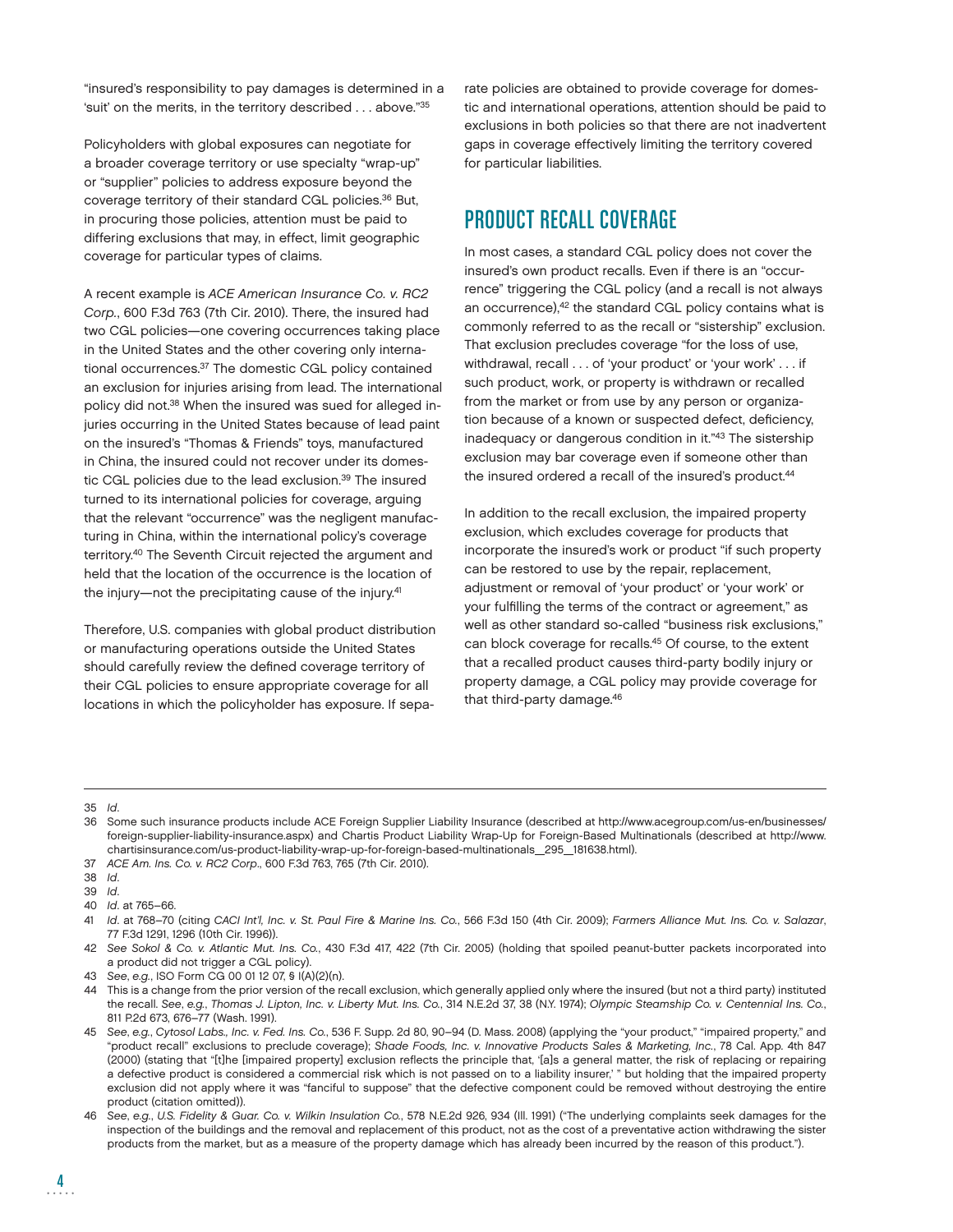Specialized product recall coverage is available in the marketplace, both in the form of an endorsement to a CGL policy and as a stand-alone policy. Some insurers, for example, will agree to endorse the standard CGL policy with recall coverage. An ISO form recall endorsement provides coverage for "product withdrawals":

"Product withdrawal" means the recall or withdrawal:

- a. From the market; or
- b. From use by any other person or organization;

of "your products," or products which contain "your products," because of known or suspected "defects" in "your product," or known or suspected "product tampering," which has caused or is reasonably expected to cause "bodily injury" or physical injury to tangible property other than "your product."47

The ISO endorsement has "Coverage A" and "Coverage B."48 Coverage A, or first-party recall coverage, covers an insured's costs as part of a recall, including costs to replace or repair the defective product, notification costs, warehouse costs, employee overtime, disposal costs, and other costs. Coverage B, or third-party recall coverage, defends and indemnifies the insured from third-party claims (e.g., by customers) related to a recall.

However, purchasing product recall insurance as an endorsement to a CGL policy may pose significant disadvantages. First, unlike some stand-alone policies, the ISO recall endorsements may not be triggered by government-mandated recalls, which may or may not involve a "reasonable expectation" of bodily injury or property damage. Second, product recall coverage as part of a CGL program is often subject to a low sublimit, providing very limited protection.<sup>49</sup> Third, even if an insured is able to get a higher sublimit, a significant product recall claim may erode the limits of the CGL policy (and/or any excess policies that follow form), which would reduce the

insured's coverage for liability claims arising from the same recalled product. The better alternative for many insureds, therefore, is a stand-alone product recall policy, available in the market from a variety of insurers.<sup>50</sup>

But any insured purchasing a product recall policy should pay particular attention to the disposal and salvage rights under that policy. Invoking such provisions, an insurer may assert a right to salvage a recalled product, even though the insured may view it as necessary to dispose of the product. For example, the insurer may see value in repackaging and selling a recalled product in another country. This could damage a company's reputation—the insured would not want an unsafe product sold even if legal—and potentially create a liability issue if the product causes injury. Insureds should consider negotiating the right on the part of the insured to decide whether a recalled product should be disposed of or resold.

# THE BERMUDA FORM

Product manufacturers, distributors, and sellers in the United States with high-level, multilayer liability policies may have a "Bermuda Form" policy at or near the top of their programs. After the U.S. market for excess coverage shrank dramatically in the mid-1980s, the Bermuda Form was developed to fill the void.<sup>51</sup> At that time, a series of excess insurers established themselves in Bermuda and developed a liability policy form that seeks to avoid U.S. insurance regulation.52 Bermuda Form liability policies typically attach at the highest levels of a liability program (\$50 million or more).53

# ALTERNATIVE DISPUTE RESOLUTION AND ARBITRATION CLAUSES

Although many primary CGL policies do not contain alternative dispute resolution or arbitration clauses, Bermuda Form policies may contain foreign arbitration clauses that require arbitration in London or Bermuda and

<sup>47</sup> ISO Form CG 00 66 12 04. See also ISO Forms CG 04 36 12 04, CG 04 36 10 01. One issue is whether an insured-initiated recall is covered or whether the recall must be initiated "by any other person or organization." Insureds should clarify this issue as part of policy negotiations.

<sup>48</sup> Id. For other forms and options, see ISO Forms CG 04 36 12 04, CG 04 36 10 01.

<sup>49</sup> See ISO Form CG 04 36 10 01 ("Limited Product Withdrawal Expense Endorsement"). See also Cytosol Labs., Inc. v. Fed. Ins. Co., 536 F. Supp. 2d 80, 87 (D. Mass. 2008) (noting that the products withdrawal and crisis management insurance that the insured purchased as an add-on to its CGL policy had a sublimit of only \$25,000).

<sup>50</sup> XL Insurance (Bermuda) has an available "Product Contamination Insurance Policy" that provides coverage for "Accidental Contamination" (broadly defined to include any "Error in the manufacture, production processing, preparation, assembly, blending, mixing, compounding, packaging or labeling . . . of any Insured Product," provided it is likely to lead to bodily injury or property damage), "Malicious Contamination," "Product Extortion," "Forced and/or Government Recall," and "Adverse Publicity." See XLIB-CPI (10/2010). Numerous other insurers, including Catlin, Chartis, and Starr, also offer recall or contamination policies. It is not possible to recommend any particular insurer without a thorough review of the proposed policy terms.

<sup>51</sup> See, e.g., Smith & Sylvester, Coming to Grips with the Bermuda Form, Strategic Risk 38 (Feb. 2006) (hereafter, "Smith & Sylvester"); Dolin & Posner, Understanding the Bermuda Excess Liability Form, 1 Journal of Insurance Coverage 69–70 (Autumn 1998) (hereafter, "Dolin & Posner"); Jacobs et al., Liability Insurance in International Arbitration: The Bermuda Form §§ 1.01–1.18 (2004) (hereafter "Jacobs et al.").

<sup>52</sup> Dolin & Posner at 69–70.

<sup>53</sup> Smith & Sylvester at 38.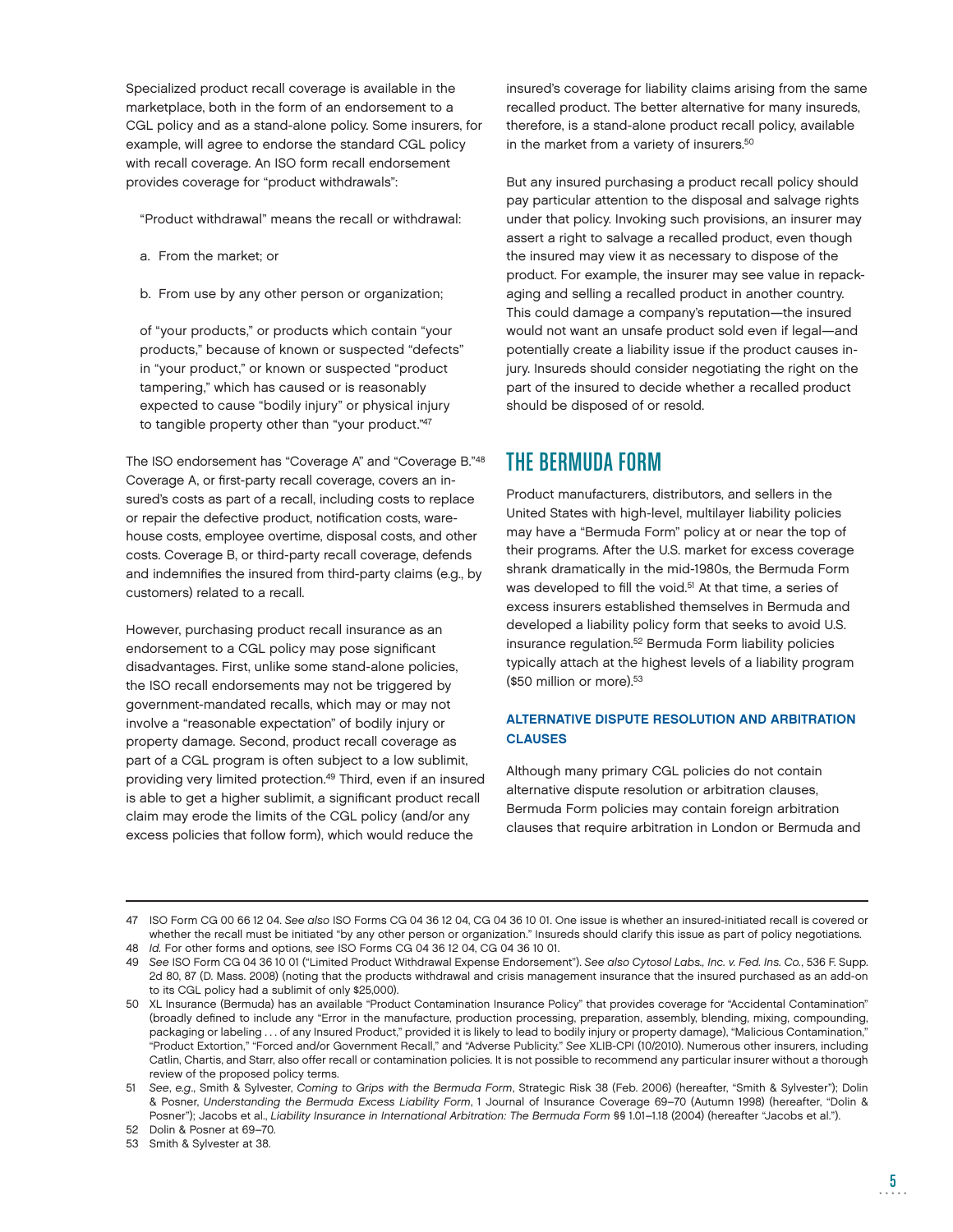seek to preclude litigation of coverage claims in U.S. courts or arbitral tribunals.54 The text of a typical Bermuda Form arbitration clause reads:

Any dispute, controversy or claim arising out of or relating to this Policy or the breach, termination or invalidity thereof shall be finally and fully determined in London, England under the provisions of the Arbitration Acts of 1950, 1975, and 1979 and/or any statutory modifications or amendments thereto, for the time being in force, by a Board composed of three arbitrators to be selected for each controversy . . . . 55

The Bermuda Form policy subsequently clarifies that "as respects arbitration procedure . . . , the internal laws of England and Wales shall apply."56

Under these clauses, English law ostensibly governs the pleadings, discovery, evidentiary disputes, issues of privilege, and any award of costs, as well as the confirmation or enforcement of any arbitration award.<sup>57</sup> But English laws and procedures differ substantially from those in the United States, especially with regard to discovery, privilege, and cost awards. For example, discovery in England is typically limited to document exchanges discovery depositions are not regularly available.<sup>58</sup> Likewise, the attorney-client privilege is considered to be "a fundamental human right" in England, and there are limited grounds on which to challenge an attorney's claim of privilege.59 And, under the English system, the losing party pays the costs, including attorneys' fees, of the prevailing party.<sup>60</sup>

Not only do Bermuda Form excess policies attempt to select the arbitration venue and the law to govern arbitration procedures, but these policies also seek to select the substantive law to govern coverage disputes.<sup>61</sup> In what has become known as a selection of New York law "minus," Bermuda Form policies seek to incorporate New York substantive law, except as to certain enumerated issues of policy interpretation and substance: "This Policy, and any dispute, controversy or claim arising out of or relating to this Policy, shall be governed by and construed in accordance with the internal laws of the State of New York, except insofar as such laws" prohibit indemnity for punitive damages, pertain to state insurance regulations, are inconsistent with a policy provision, and favor the insured in policy interpretation.62

Because private arbitration is ostensibly mandatory under the Bermuda Form, and because English law makes arbitration confidential,<sup>63</sup> there are few-if any-published decisions in the United States, England, or elsewhere interpreting or applying the language of Bermuda Form liability policies, even though the Bermuda Form has existed for more than 15 years.<sup>64</sup> An imbalance of information regarding policy interpretation and application therefore exists between Bermuda Form excess insurers—with repeated participation and experience in the arbitration system under the form policy—and typical policyholders—with substantially less frequent claims experience. To reduce the impact of this imbalance, when faced with liability claims that exceed primary policy limits, policyholders should engage coverage counsel with prior experience arbitrating claims under the Bermuda Form.

- 54 Jacobs et al. at §§ 1.25–1.26. Newer forms also add Toronto as a possible arbitration venue.
- 55 XL Insurance (Bermuda) Ltd., Form XS004.1/96, Condition N (hereafter "XL Form XS004").

58 See Societe Nationale Industrielle Aerospatiale v. United States Dist. Court for S. Dist. of Iowa, 482 U.S. 522, 561 n.19 (1987) (" 'In England, for example, although document discovery is available, depositions do not exist, interrogatories have strictly limited use, and discovery as to third parties is not generally allowed.' ") (quoting S. Seidel, Extraterritorial Discovery in International Litigation 24 (1984) (Blackman, J., concurring in part and dissenting in part)).

<sup>56</sup> XL Form XS004, Condition O.

<sup>57</sup> See Jacobs et al., Liability Insurance in International Arbitration: Choice of Law Issues in 'Bermuda Form' Arbitrations, 20 Arbitration Int'l 275–76 (2004); see also Dolin & Posner at 79–84.

<sup>59</sup> See R (Morgan Grenfell & Co. Ltd.) v. Special Commissioner of Income Tax [2003] 1 A.C. 563, ¶ 7 (H.L.); Winterthur Swiss Ins. Co. v. AG Ltd. [2006] EWHC 839, ¶ 65 (Q.B.).

<sup>60</sup> Jacobs et al., Liability Insurance in International Arbitration: Choice of Law Issues in 'Bermuda Form' Arbitrations, 20 Arbitration Int'l 288 (2004) ("It is, of course, usual in England for the unsuccessful party to pay the successful party's reasonable costs, and those of the tribunal.").

<sup>61</sup> See C v. D [2007] EWCA (Civ.) 1282, ¶ 1 (C.A.) ("The striking feature of the form is that it requires the parties to arbitrate in London but provides for the proper law of the insurance contract to be the internal laws of New York. No doubt this represents a balancing of the conflicting interests of the insured on the one hand and liability insurers on the other."); see also Jacobs et al., Liability Insurance in International Arbitration: Choice of Law Issues in 'Bermuda Form' Arbitrations, 20 Arbitration Int'l 269–70 (2004).

<sup>62</sup> XL Form XS004, Condition O; see also Jacobs et al., Liability Insurance in International Arbitration: Choice of Law Issues in 'Bermuda Form' Arbitrations, 20 Arbitration Int'l 278–88 (2004); Smith & Sylvester at 39; Dolin & Posner at 76–77.

<sup>63</sup> Mustill & Boyd, The Law & Prac. of Commercial Arbitration in England 303–04 (2d ed. 1989) (stating that it is "implicit in the nature of private arbitrations that the proceedings are confidential, and that strangers shall be excluded from the hearing"); see also Ali Shipping Corp. v. Shipyard Trogir, 2 All E.R., 1 Lloyd's Rep. 643 (Eng. Ct. App. 1998); Sarles, Solving the Arbitral Confidentiality Conundrum in Int'l Arbitration 5–6, available at http://www.appellate.net/articles/Confidentiality.pdf.

<sup>64</sup> See C v. D [2007] EWCA (Civ.) 1282, 11 (C.A.) (stating that "[t]his appeal is, as far as I am aware, the first time that this court has had the opportunity to consider the Bermuda Form which has emerged in the last 15 years or so."); see also Dolin & Posner at 68 ("There is a surprising lack of interpretive and explanatory materials regarding these Bermuda forms. This is largely because the Bermuda-based insurers do not have long claims-paying histories, and their policies have not been subject to judicial interpretation.").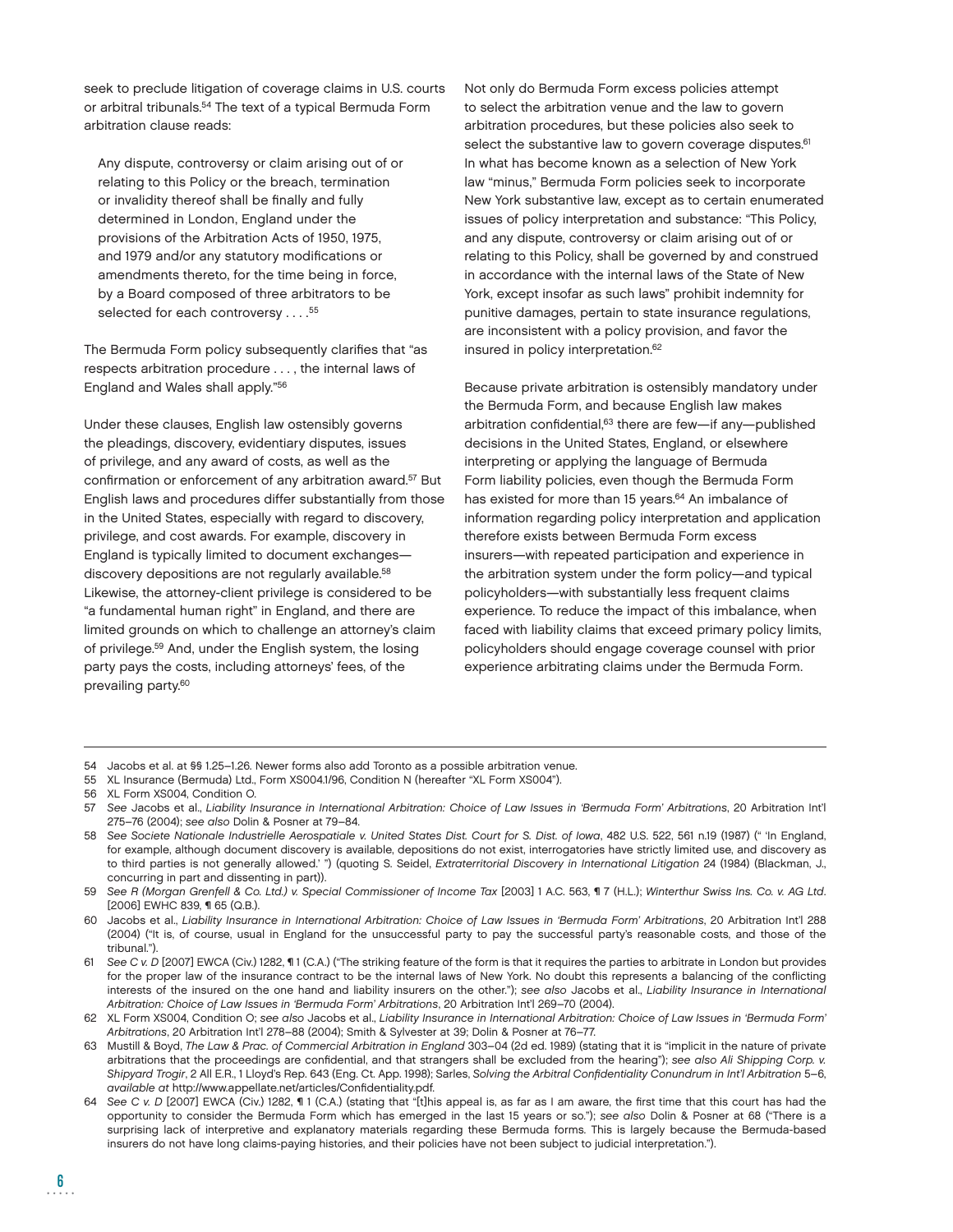One other procedural issue created by Bermuda Form policies (or any other policies requiring arbitration) in a multilayer liability insurance program is that mandatory arbitration provisions may attempt to preclude simultaneous resolution of coverage disputes involving more than one layer of coverage, instead seeking to require individual, policy-by-policy resolution of disputes, even for common issues of fact or law. Unless and until a consolidated arbitration procedure is negotiated for a program or otherwise adopted, Bermuda Form arbitration procedures in multiple policies can result in serial arbitration of the same issue and concomitant delay in resolving excess layer claims. To date, judicial challenges to Bermuda Form and similar arbitration clauses have been largely unsuccessful, even in states with statutes voiding arbitration clauses in insurance policies.<sup>65</sup>

#### INTEGRATED OCCURRENCES

Another Bermuda Form provision relevant to product liability claims is the "Integrated Occurrence" provision.<sup>66</sup> An "Integrated Occurrence" is:

an Occurrence encompassing actual or alleged Personal Injury, Property Damage and/or Advertising Liability to two or more persons or properties which commences over a period longer than thirty (30) consecutive days which is attributable directly, indirectly or allegedly to the same actual or alleged event, condition, cause, defect, hazard and/or failure to warn of such.<sup>67</sup>

Under this clause, for product liability injuries that are related but occur over time, the policyholder may give notice of an Integrated Occurrence.68 Individual product liability claims, which would never alone exceed

per-occurrence limits or retentions imposed by high-level excess liability policies, are aggregated into a single occurrence that may trigger excess coverage.<sup>69</sup> The insurer is then able to keep all related claims in a single policy limit.<sup>70</sup>

Notification of an occurrence as an Integrated Occurrence is at the insured's option.<sup> $71$ </sup> If a policyholder gives notice of a traditional occurrence before an insured understands that more claims based on the same or similar events have arisen or may arise in the future, the insured can provide notice of an Integrated Occurrence at a later date.72 The decision whether to notify an Integrated Occurrence under a Bermuda Form excess liability policy should be based on a risk analysis of potential future claims arising from the same or a related cause or condition.<sup>73</sup>

# OTHER ISSUES IN PRODUCT LIABILITY COVERAGE

Although a complete catalog of all insurance provisions relevant to product liability claims is beyond the scope of this overview, certain other issues arise with some frequency in seeking coverage for product liability claims. Policyholders and insurers regularly encounter choiceof-law, subrogation, other insurance, notice, and insured identity issues.

#### CHOICE OF LAW

Primary CGL policies typically do not incorporate choiceof-law clauses. The 2007 ISO CGL form, for example, does not select the law of any particular jurisdiction. Nor do appended state-specific cancellation, notice, or other endorsements act as choice-of-law provisions.74 The lack

<sup>65</sup> See, e.g., Safety Nat'l Cas. Corp. v. Certain Underwriters at Lloyd's, 587 F.3d 714 (5th Cir. 2009); DiMercurio v. Sphere Drake Ins., PLC, 202 F.3d 71 (1st Cir. 2000); Goshawk Dedicated Ltd. v. Portsmouth Settlement Co., 466 F. Supp. 2d 1293 (N.D. Ga. 2006); Triton Lines, Inc. v. Steamship Mut. Underwriting Ass'n, 707 F. Supp. 277 (S.D. Tex. 1989).

<sup>66</sup> See, e.g., XL Form XS004, Definition R ("Integrated Occurrence").

<sup>67</sup> Id.

<sup>68</sup> See Smith & Sylvester at 39.

<sup>69</sup> Id.

<sup>70</sup> Dolin & Posner at 71–72.

<sup>71</sup> XL Form XS004, Section V ("Notice of Occurrence") ¶ C ("Permissive Notice of Integrated Occurrence"); Memorandum from Robert J. Cooney to "All X.L. Excess Liability Insureds Under Form XS-004" titled "Notice Guidelines" (Dec. 1, 1995), available at http://legacy.library.ucsf.edu/tid/ rev44a00/pdf ("Whether or not to give notice of an 'Integrated Occurrence' is at the option of the Insured.").

<sup>72</sup> Memorandum from Robert J. Cooney to "All X.L. Excess Liability Insureds Under Form XS-004" titled "Notice Guidelines" (Dec. 1, 1995), available at http://legacy.library.ucsf.edu/tid/rev44a00/pdf) ("Further, even if the Insured determined to notify the deaths initially as separate occurrences (say, because it was not immediately apparent that both deaths were traceable to the same contaminated truckload), the Insured (so long as it continued coverage) could later give an Integrated Occurrence notice.").

<sup>73</sup> Smith & Sylvester at 39. The most prominent product liability example of an Integrated Occurrence under the Bermuda Form is injuries allegedly arising from silicone gel breast implants. While individual implant cases did not trigger higher-level Bermuda Form excess policies, manufacturers exceeded self-insured retentions and obtained coverage for their liabilities through the Integrated Occurrence feature. Id.; Dolin & Posner at 71–72.

<sup>74</sup> See, e.g., Hammersmith v. TIG Ins. Co., 480 F.3d 220, 231 (3d Cir. 2007) ("[W]e do not think these references to New York amount to an implicit agreement between [insurer] and [insured] that New York law should govern."); Sonoco Bldgs., Inc. v. Am. Home Assurance Co., 877 F.2d 1350, 1352 (7th Cir. 1989) ("[T]he insurance policy provision cited by Sonoco does not indicate that the parties stipulated to Texas as the source of law for interpreting the terms of the policy."); PW Stephens Contractors, Inc. v. Mid Am. Indem. Ins. Co., 805 F. Supp. 854, 856–57 (D. Haw. 1992) (applying Hawaii law despite "standard language that tells a policy buyer of his or her rights under Texas law"); Beltway Mgmt. Corp. v. Lexington-Landmark Ins. Co., 746 F. Supp. 1145, 1148 (D.D.C. 1990) (New York amendatory endorsements do not "designate which state's law should apply").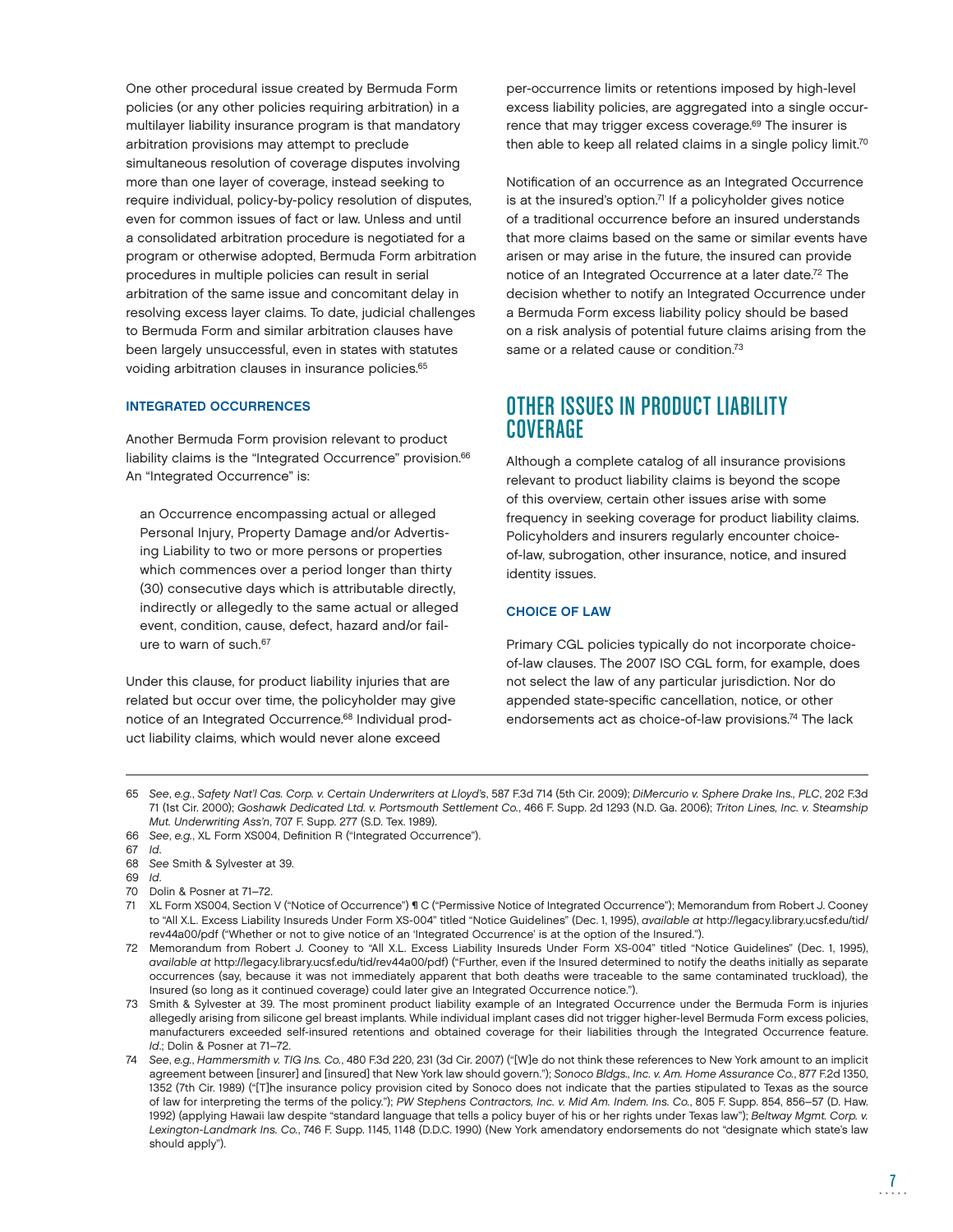of such clauses often leads to complicated and costly choice-of-law battles in coverage litigation.

In the absence of an express choice of law by the parties, there are three basic approaches to choice of law for CGL insurance disputes. A small minority of states continue to apply the lex loci contractus rule of the Restatement (First) of Conflict of Laws.<sup>75</sup> In those jurisdictions, with the benefit of some level of certainty, the law of the place of contracting governs.76

Most courts, however, employ the more flexible "most significant relationship" analysis articulated in Section 188 of the Restatement (Second) of Conflict of Laws.<sup>77</sup> This sometimes amorphous analysis considers a series of "contacts," "factors," and "principles," resulting in application of the law of the state that a court determines has the most significant relationship to the policy and the parties.78 For CGL policies, relevant factors include the domiciles of the insurer and insured as well as the place of policy application, negotiation, execution, delivery, mailing, acceptance, premium payment, and performance.79

The third approach to choice of law, relevant to liability policies that insure risks in particular or multiple locations, is the "location of the insured risk" approach articulated in Section 193 of the Restatement (Second) of Conflict of Laws:

The validity of a contract of casualty insurance and the rights created thereby are determined by the local law of the state which the parties understood was to be the principal location of the insured risk during the term of the policy, unless with respect to a particular issue, some other state has a more significant relationship under the principles stated in § 6 to the transaction and the parties.<sup>80</sup>

For "multiple-risk policies" covering a company's operations or risks in multiple states, the comments to Section 193 explain that courts should "treat such a case, at least with respect to most issues, as if it involved [multiple] policies, each insuring an individual risk."81 This results in the application of different states' laws to the same CGL policy, if liabilities arise from an insured's operations in more than one state.82 The insured's operations in each state are deemed separate, "individual risk[s]," and the law of the state of the relevant "insured risk" applies.

#### SUBROGATION RIGHTS

Most liability policies reserve for the insurer a right of subrogation, requiring that the policyholder cooperate however necessary to secure that right.<sup>83</sup> A typical subrogation clause reads:

If the insured has rights to recover all or part of any payment we have made under this Coverage Part, those rights are transferred to us. The insured must do nothing after loss to impair them. At our request, the insured will bring "suit" or transfer those rights to us and help us enforce them.<sup>84</sup>

Therefore, when an insurer indemnifies an insured that is entitled to compensation from a third party, the insurer is subrogated to the rights of recovery against that third party and "stands in the shoes" of the insured with respect to all of the insured's rights.<sup>85</sup>

But subrogation rights properly arise only against third parties, and an insurer may not bring a subrogation claim against its own insured or a co-insured under a single policy.86 This "anti-subrogation rule" prevents insurers from

- 75 See, e.g., Restatement (First) Conflict of Laws §§ 318, 332, 338 (1934); Hartford Acc. & Indem. Co. v. Am. Red Ball Transit Co., 938 P.2d 1281, 1285–86 (Kan. 1997); State Farm Mut. Auto. Ins. Co. v. Baker, 797 P.2d 168, 171 (Kan. Ct. App. 1990); see also Mathias et al., Insurance Coverage Disputes § 4.01[1] (2010); Leitner et al. §§ 9:3–9:13.
- 76 See, e.g., Couch on Insurance 3d § 24:10 (West 2005).
- 77 See Restatement (Second) Conflict of Laws §§ 188, 6 (1971); see also Mathias et al., Insurance Coverage Disputes § 4.01[2] (2010).
- 78 See Restatement (Second) Conflict of Laws §§ 188, 6 (1971); Mathias et al., Insurance Coverage Disputes § 4.02 (2010).

81 Restatement (Second) Conflict of Laws § 193, comment f.

84 ISO Form CG 00 01 12 07, Condition 8 ("Transfer Of Rights Of Recovery Against Others To Us").

85 Ostrager & Newman at § 22.06; Couch on Insurance 3d § 223:1 (West 2005). Even without a contractual subrogation provision or right, an insurer may invoke common-law equitable subrogation doctrines. See Leitner et al. at § 42:4.

<sup>79</sup> See, e.g., Eagle-Picher Indus., Inc. v. Liberty Mut. Ins. Co., 829 F.2d 227, 247–48 (1st Cir. 1987); Interface Flooring Sys., Inc. v. Aetna Cas. & Surety Co., 804 A.2d 201, 206–07 (Conn. 2002); Nat'l Union Fire Ins. Co. v. Standard Fusee Corp., 940 N.E.2d 810, 815 (Ind. 2010); Gabe's Constr. Co. v. United Cap. Ins. Co., 539 N.W.2d 144, 146–47 (Iowa 1995); Zurich Am. Ins. Co. v. Goodwin, 920 So.2d 427, 435–36 (Miss. 2006).

<sup>80</sup> Restatement (Second) Conflict of Laws § 193 (emphasis added); see also id. at comment a ("The rule of this Section applies to contracts of fire insurance, surety insurance and the various kinds of casualty insurance, such as theft insurance, liability insurance . . . ."); see also Diamond Int'l Corp. v. Allstate Ins. Co., 712 F.2d 1498, 1501–02 (1st Cir. 1983); Gates Formed Fibre Prods., Inc. v. Plasti-Vac, Inc., 687 F. Supp. 688, 689–91 (D. Me. 1988); Stonewall Surplus Lines Ins. Co. v. Johnson Controls, Inc., 14 Cal. App. 4th 637, 645–48 (Cal. Ct. App. 1993); Atlas Intermodal Trucking Serv., Inc. v. United Fire & Cas. Co., 973 S.W.2d 174, 177–78 (Mo. Ct. App. 1998).

<sup>82</sup> See, e.g., Pioneer Chlor Alkali Co. v. Nat'l Union Fire Ins. Co., 863 F. Supp. 1237, 1240–41 (D. Nev. 1994); Standard Fusee Corp., 940 N.E.2d at 815–16.

<sup>83</sup> See, e.g., XL Form XS004, Condition I; see also Leitner et al. at § 42:6 ("Except where prohibited by law, insurance contracts almost invariably provide for subrogation rights when a payment is made."); id. at § 42:42 ("Failure of the insured to cooperate or if the insured affirmatively compromises subrogation rights can cause the insured to owe repayment to the insurer if prejudice can be proved.").

<sup>86</sup> Leitner et al. at § 42:6; Couch on Insurance 3d § 224:1 (West 2005); Ostrager & Newman at § 22.06.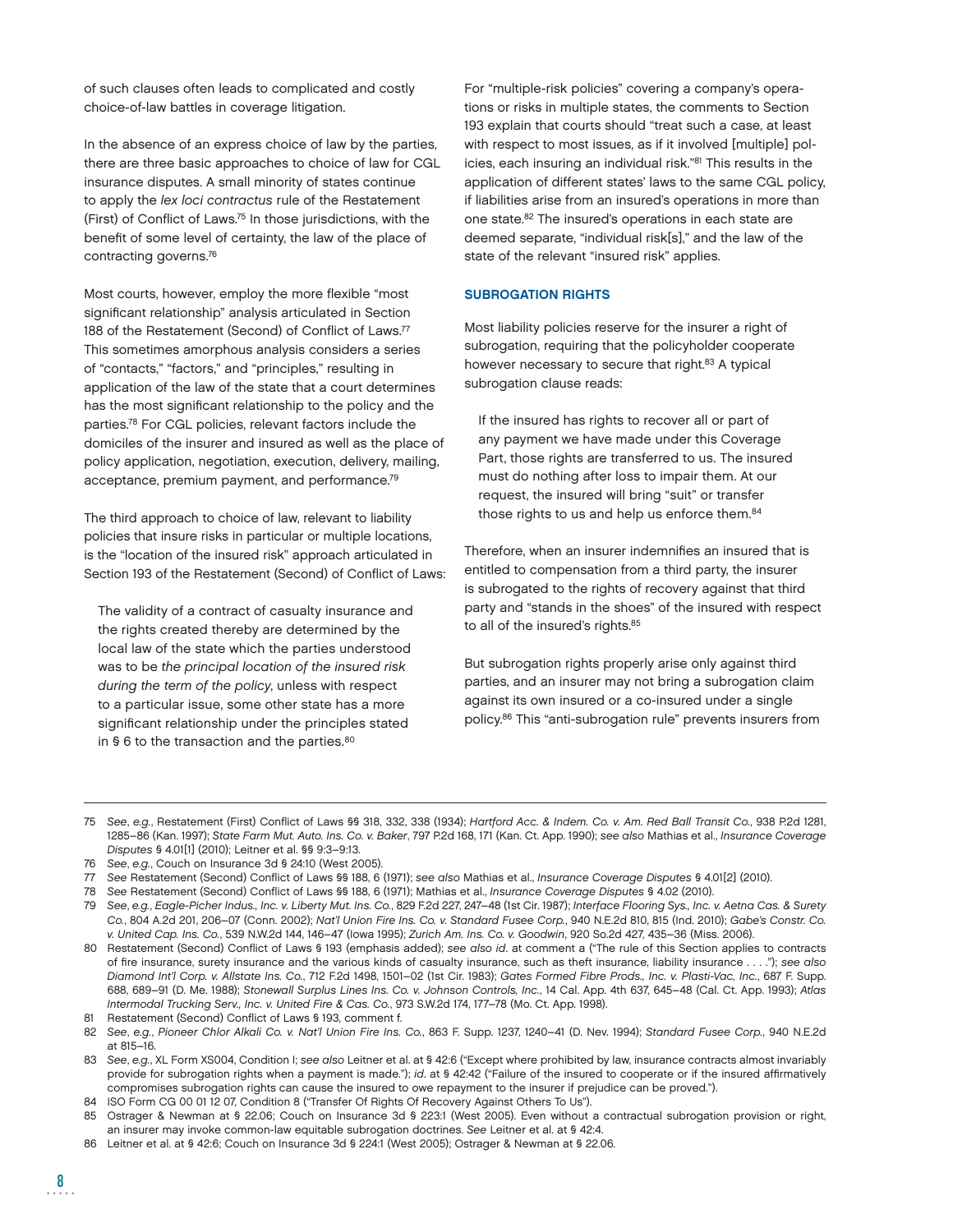recovering back from the insured or a co-insured the risk of loss or damage that the insured passed along under the policy.87 Insurers, however, have attempted to enforce subrogation rights against third-party contractors and even the corporate parent of a subsidiary held liable for product defect and other claims.<sup>88</sup>

#### "OTHER INSURANCE" CLAUSES

Because the manufacture and sale of a single product today usually involves multiple suppliers, manufacturers, and distributors, all of which may carry liability insurance, several liability policies may cover the losses or damages caused by a product claim.<sup>89</sup> Anytime more than one policy covers a loss or damage, questions arise regarding which insurer pays first and how, if at all, other insurers must contribute. Most policies contain "Other Insurance" clauses meant to prioritize payments under applicable policies.<sup>90</sup>

Initially, it is worth noting that Other Insurance clauses affect rights to contribution between insurers. The clauses should not affect an insured's right to recover under a particular policy.<sup>91</sup> Other Insurance clauses do not permit an allocation of payments to the insured—even if payments are properly allocated among the insurers themselves.92 In reality and practice, however, insureds may find themselves involved in a struggle between two insurers, each attempting to shift indemnity obligations to the other.<sup>93</sup>

Generally, three types of Other Insurance clauses are recognized: (i) "excess" clauses, which provide that an insurer will pay a loss only after other available primary insurance is exhausted; (ii) "escape" clauses, which provide that an insurer will not pay if another policy insures the same risk; and (iii) "pro rata" clauses, which limit the insurer's exposure to its share of the loss in proportion to the aggregate coverage insuring the risk.<sup>94</sup>

When there is no incompatibility between Other Insurance clauses, they are enforced according to their terms.<sup>95</sup> But difficulties arise when Other Insurance clauses in two or more applicable policies conflict.<sup>96</sup> For example, when two policies contain excess clauses, literal application of the two clauses would leave the insured without any primary coverage.<sup>97</sup> The historical rule in the face of conflicting Other Insurance clauses is that the provisions are treated as mutually repugnant, and the policies must contribute on a prorated or equal-shares basis.<sup>98</sup> Other cases, however, assess the function and intent of various policies to determine whether they should be ranked in a particular order.99 Under this developing "total policy insuring intent" test, a policy designed to cover a particular risk takes precedence over and must pay before a policy that incidentally covers the same risk.100

# NOTICE AND CONSENT TO SETTLE

Nearly all CGL policies require prompt notice of claim to the insurer and an insurer's consent to settle any underlying claim.<sup>101</sup> A typical notice provision requires notice to the insurer "as soon as practicable of an 'occurrence' or an offense which may result in a claim,"<sup>102</sup> while a typical

- 87 Couch on Insurance 3d §§ 224:3, 224:5 (West 2005).
- 88 See, e.g., Jinwoong, Inc. v. Jinwoong, Inc., 310 F.3d 962 (7th Cir. 2002); Transport Trailer Serv., Inc. v. Upjohn Co., 506 F. Supp. 442 (E.D. Pa. 1981); Munters Euroform GMBH v. Am. Nat'l Power, Inc., No. 03-05-00493-CV, 2009 Tex. App. LEXIS 9860 (Tex. Ct. App. Dec. 31, 2009).
- 89 See, e.g., Wal-Mart Stores, Inc. v. RLI Ins. Co., 292 F.3d 583 (8th Cir. 2002); Twin City Fire Ins. Co. v. Fireman's Fund Ins. Co., 386 F. Supp. 2d 1272 (S.D. Fla. 2005).
- 90 See ISO Form CG 00 01 12 07, Condition 4; XL Form XS004, Condition H.
- 91 Couch on Insurance 3d § 219:1 (" 'Other Insurance' clauses govern the relationship between insurers, they do not affect the right of the insured to recover under each concurrent policy.").

- 93 See Marwell Constr., Inc. v. Underwriters at Lloyd's, London, 465 P.2d 298 (Alaska 1970) ("Coming as it does the accident and the assureds seem all but forgotten as the two insurers match clause against clause, coverage against exclusion, claim against denial, in this battle between fortuitous adversaries.").
- 94 Leitner et al. at § 38:5; id. at §§ 38:6–38:8; Couch on Insurance 3d § 219:5 (West 2005).
- 95 See Twin City Fire Ins. Co. v. Fireman's Fund Ins. Co., 386 F. Supp. 2d 1272, 1278 (S.D. Fla. 2005).
- 96 See Couch on Insurance 3d § 219:44 (West 2005).
- 97 See Twin City Fire Ins. Co. v. Fireman's Fund Ins. Co., 386 F. Supp. 2d 1272, 1278 (S.D. Fla. 2005) ("If a court were to give literal effect to each of the excess clauses, each policy would be cancelled out . . . .").
- 98 Leitner et al. §§ 38:11–38:12; see also Lamb-Weston, Inc. v. Oregon Auto. Ins., 341 P.2d 110 (Or. 1959).
- 99 See, e.g., Liberty Mut. Ins. Co. v. Home Ins. Co., 583 F. Supp. 849, 852 (W.D. Pa. 1984) ("There is no double insurance, and hence no apportionment among insurers, if there are specific and general policies covering the damaged property. The specific policy must first pay in full, and if it is not sufficient to cover the loss, the general policy pays the difference up to the amount of the policy.") (internal citations omitted).
- 100 Couch on Insurance 3d § 219:44 (West 2005) (reciting example that pastoral professional liability policy was primary over CGL policy that covered same liability); id. at § 219:49. The current ISO CGL Form incorporates this concept by making the CGL policy excess over certain more particularized policies. See ISO Form CG 00 01 12 07, Condition 4(b)(1)(a), (b) ("Other Insurance"); see also Craig F. Stanovich, Other Insurance & the CGL Policy (Apr. 2009), available at http://www.irmi.com/expert/articles/2009/stanovich04-cgl-general-liability-insurance. aspx.

102 ISO Form CG 00 01 12 07 Condition 2 a.

<sup>92</sup> Leitner et al. at § 38:3.

<sup>101</sup> ISO Form CG 00 01 12 07, Condition 2 ("Duties In The Event Of Occurrence, Offense, Claim Or Suit").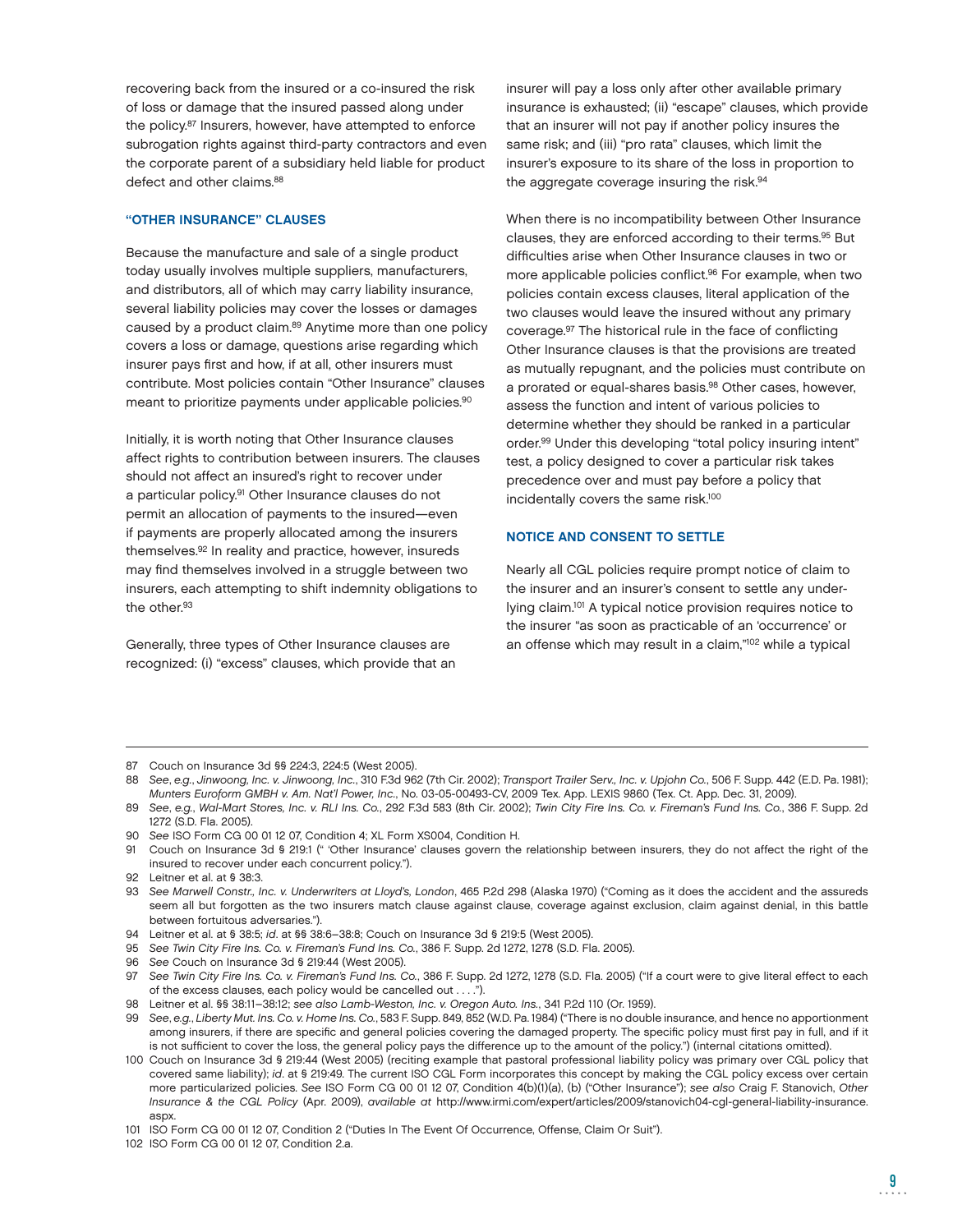consent-to-settle provision provides that "[n]o insured will, except at that insured's own cost, voluntarily make a payment, assume any obligation, or incur any expense . . . without our consent."103 In most jurisdictions, "late notice" will not jeopardize coverage, unless the insurer can establish "substantial prejudice" due to the delay.104 Failure to obtain an insurer's consent before agreeing to settle a covered third-party claim may void coverage under certain circumstances.<sup>105</sup> For these reasons, to preserve liability coverage, it is critical to review, be aware of, and comply with notice and settlement provisions in CGL policies.

### WHO IS INSURED

Finally, for international corporations operating globally through complex commercial organizations, the identification in the CGL policy of the entities insured under the policy becomes a key consideration. Because a U.S. company's overseas subsidiary or affiliate might face liability alone or in conjunction with the U.S. parent, coverage for the actions of the subsidiary or affiliate should be secured by incorporating a sufficiently broad definition of "insured" into the CGL policy and declarations. Limitations on coverage for entities newly acquired or formed during the policy period should also be analyzed, as the 2007 ISO CGL form, for example, seeks to limit coverage for newly acquired or formed organizations to a 90-day period.106 If a company wants full coverage for corporate entities newly acquired or formed during the policy period, as well as all existing subsidiaries or affiliates (no matter where they operate), then the company should take care to negotiate an appropriate definition of "insured."

# CONCLUSION

As product liability lawsuits continue to mount in the United States and abroad, and as policyholders face increased risks of catastrophic litigation worldwide, careful analysis of liability coverage is necessary. Understanding the critical provisions in a company's liability policy relevant to international product liability claims, including the products-completed operations hazard, litigation coverage territory, and product recall provisions, can help to maximize coverage and avoid pitfalls that might otherwise leave international product liability litigation uncovered. At the same time, attention to and negotiation of provisions affecting a policyholder's right to pursue coverage from its insurers, including a policy's arbitration, choice-of-law, and occurrence provisions, may save a policyholder substantial time and effort if and when it becomes necessary to litigate against its own insurer.

<sup>103</sup> ISO Form CG 00 01 12 07, Condition 2.d.

<sup>104</sup> Ostrager & Newman at § 4.02[c].

<sup>105</sup> Ostrager & Newman at § 22.02.

<sup>106</sup> ISO Form CG 00 01 12 07, § II(3)(a).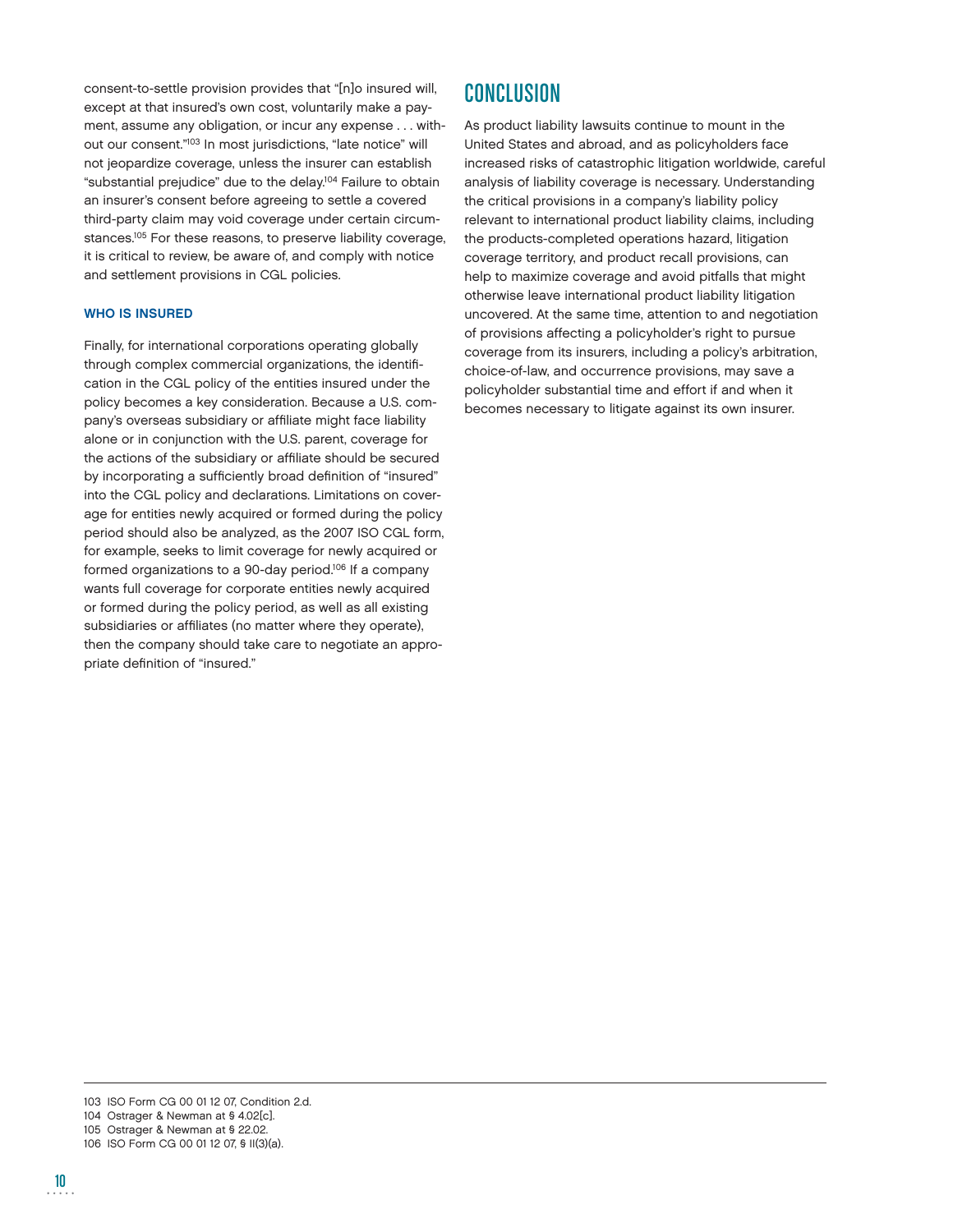

# PRODUCT LAW WORLDVIEW

# AUTHORS

#### BUSINESS AND TORT LITIGATION (USA) PRACTICE CHAIR:

Paul M. Pohl 500 Grant Street, Suite 4500 Pittsburgh, Pennsylvania 15219-2514 +1.412.394.7900 [pmpohl@jonesday.com](mailto:pmpohl@jonesday.com)

# GLOBAL DISPUTES PRACTICE CHAIR:

Thomas F. Cullen, Jr. 51 Louisiana Avenue, N.W. Washington, D.C. 20001-2113 +1.202.879.3924

100 High Street 21st Floor Boston, Massachusetts 02110-1781 +1.617.449.6905 [tfcullen@jonesday.com](mailto:tfcullen@jonesday.com)

#### EDITOR IN CHIEF:

Charles H. Moellenberg, Jr. 500 Grant Street, Suite 4500 Pittsburgh, Pennsylvania 15219-2514 +1.412.394.7917 [chmoellenberg@jonesday.com](mailto:chmoellenberg@jonesday.com)

# AUTHORS:

## The European Union's Product Liability and Safety Legislation

Sébastien Champagne Boulevard Brand Whitlocklaan 165 B-1200 Brussels, Belgium +32.2.645.15.20 [schampagne@jonesday.com](mailto:schampagne@jonesday.com)

Vanessa Foncke Boulevard Brand Whitlocklaan 165 B-1200 Brussels, Belgium +32.2.645.15.58 [vfoncke@jonesday.com](mailto:vfoncke@jonesday.com)

#### Product Liability Law in France

Pierre Heitzmann 2 rue Saint-Florentin 75001 Paris France +33.1.56.59.46.26 [pheitzmann@jonesday.com](mailto:pheitzmann@jonesday.com)

Laurent Martinet 2 rue Saint-Florentin 75001 Paris France +33.1.56.59.39.59 [lmartinet@jonesday.com](mailto:lmartinet@jonesday.com)

Marie-Laure Cartier-Marraud 2 rue Saint-Florentin 75001 Paris France +33.1.56.59.39.39

Edifício Plaza Iguatemi Avenida Brigadeiro Faria Lima, 2277,  $5^\circ$  andar Jardim Paulistano São Paulo, São Paulo (Brazil) +55.11.3018.3925 [mlcartiermarraud@jonesday.com](mailto:mlcartiermarraud@jonesday.com)

#### Class Actions in Europe: Reality or Myth? The Example of France

Eric Morgan de Rivery 2 rue Saint-Florentin 75001 Paris France +33.1.56.59.38.69

Boulevard Brand Whitlocklaan 165 B-1200 Brussels, Belgium +32.2.645.15.08 [emorganderivery@jonesday.com](mailto:emorganderivery@jonesday.com)

Linda A. Hesse

2 rue Saint-Florentin 75001 Paris France +33.1.56.59.38.72 [lhesse@jonesday.com](mailto:lhesse@jonesday.com)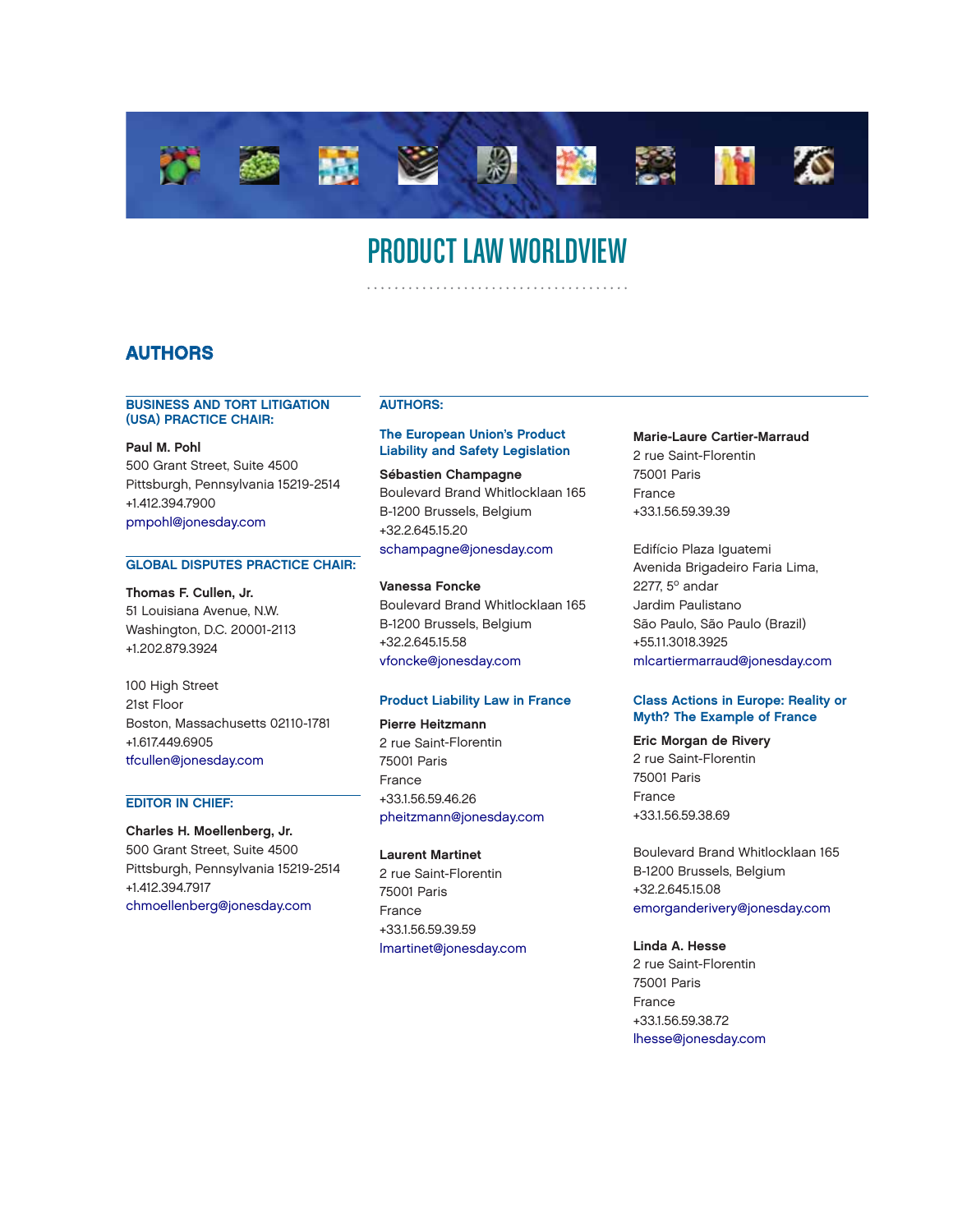#### Class Actions in Europe: Reality or Myth? Continued from previous page

# Françoise S. Labrousse

2 rue Saint-Florentin 75001 Paris France +33.1.56.59.39.48 flabrousse@jonesday.com

#### Etienne Chassaing

2 rue Saint-Florentin 75001 Paris France +33.1.56.59.39.35 [echassaing@jonesday.com](mailto:echassaing@jonesday.com)

#### Cynthia Tubiana

2 rue Saint-Florentin 75001 Paris France +33.1.56.59.39.94 [ctubiana@jonesday.com](mailto:ctubiana@jonesday.com)

# Anne-Caroline Urbain

2 rue Saint-Florentin 75001 Paris France +33.1.56.59.39.93 [aurbain@jonesday.com](mailto:aurbain@jonesday.com)

#### Product Liability Law in Germany

Thomas C. Mahlich Königsallee 61 40215 Düsseldorf **Germany** +49.211.5406.5500 [tmahlich@jonesday.com](mailto:tmahlich@jonesday.com)

#### Product Liability Law in Italy

Marco Lombardi Via Turati, 16/18 20121 Milan Italy +39.02.7645.4001 [mlombardi@jonesday.com](mailto:mlombardi@jonesday.com)

## Giulio Novellini

Via Turati, 16/18 20121 Milan Italy +39.02.7645.4001 [gnovellini@jonesday.com](mailto:gnovellini@jonesday.com)

#### Product Liability Law in Spain

#### Mercedes Fernández

Paseo de Recoletos 37-41 Planta 5a 28004 Madrid Spain +34.91.520.3926 [mfernandez@jonesday.com](mailto:mfernandez@jonesday.com)

#### Carlota M. Domínguez

Paseo de Recoletos 37-41 Planta 5a 28004 Madrid Spain +34.91.520.3957 [cdominguez@jonesday.com](mailto:cdominguez@jonesday.com)

#### Ignacio Santabaya

Paseo de Recoletos 37-41 Planta 5<sup>a</sup> 28004 Madrid Spain +34.91.520.3939 [isantabaya@jonesday.com](mailto:isantabaya@jonesday.com)

# Product Liability Law in the United Kingdom

Ian F. Lupson 21 Tudor Street London EC4Y 0DJ United Kingdom +44.20.7039.5109 iflupson@jonesday.com

## Justin Weare

21 Tudor Street London EC4Y 0DJ United Kingdom +44.20.7039.5247 [jweare@jonesday.com](mailto:jweare@jonesday.com)

#### Product Liability Law in Australia

Philip J. Hoser Aurora Place Level 41 88 Phillip Street Sydney, NSW 2000 Australia +61.2.8272.0537 [phoser@jonesday.com](mailto:phoser@jonesday.com)

#### Jonathan Halliwell

Aurora Place Level 41 88 Phillip Street Sydney, NSW 2000 Australia +61.2.8272.0512 [jhalliwell@jonesday.com](mailto:jhalliwell@jonesday.com)

#### Class Actions in Australia

Peter T. Brabant Aurora Place Level 41 88 Phillip Street Sydney, NSW 2000 Australia +61.2.8272.0509 [pbrabant@jonesday.com](mailto:pbrabant@jonesday.com)

#### Product Liability Law in China

Peter J. Wang 4th Floor 27 Zhongshan Dong Yi Road Shanghai 200002 China +86.21.2201.8040

32nd Floor, China World Office 1 No. 1 Jianguomenwai Avenue Beijing 100004 China +86.10.5866.1111 [pjwang@jonesday.com](mailto:pjwang@jonesday.com)

#### Product Liability Law in Japan

Takashi Tanazawa Kamiyacho Prime Place 1-17, Toranomon 4-chome Minato-ku, Tokyo 105-0001 Japan +81.3.6744.1604 [ttanazawa@jonesday.com](mailto:ttanazawa@jonesday.com)

### Product Liability Law in Mexico

Fernando de Ovando Bosque de Alisos 47B, Primer Piso Bosques de las Lomas 05120 Mexico, D.F. +52.55.3000.4010 [fdeovando@jonesday.com](mailto:fdeovando@jonesday.com)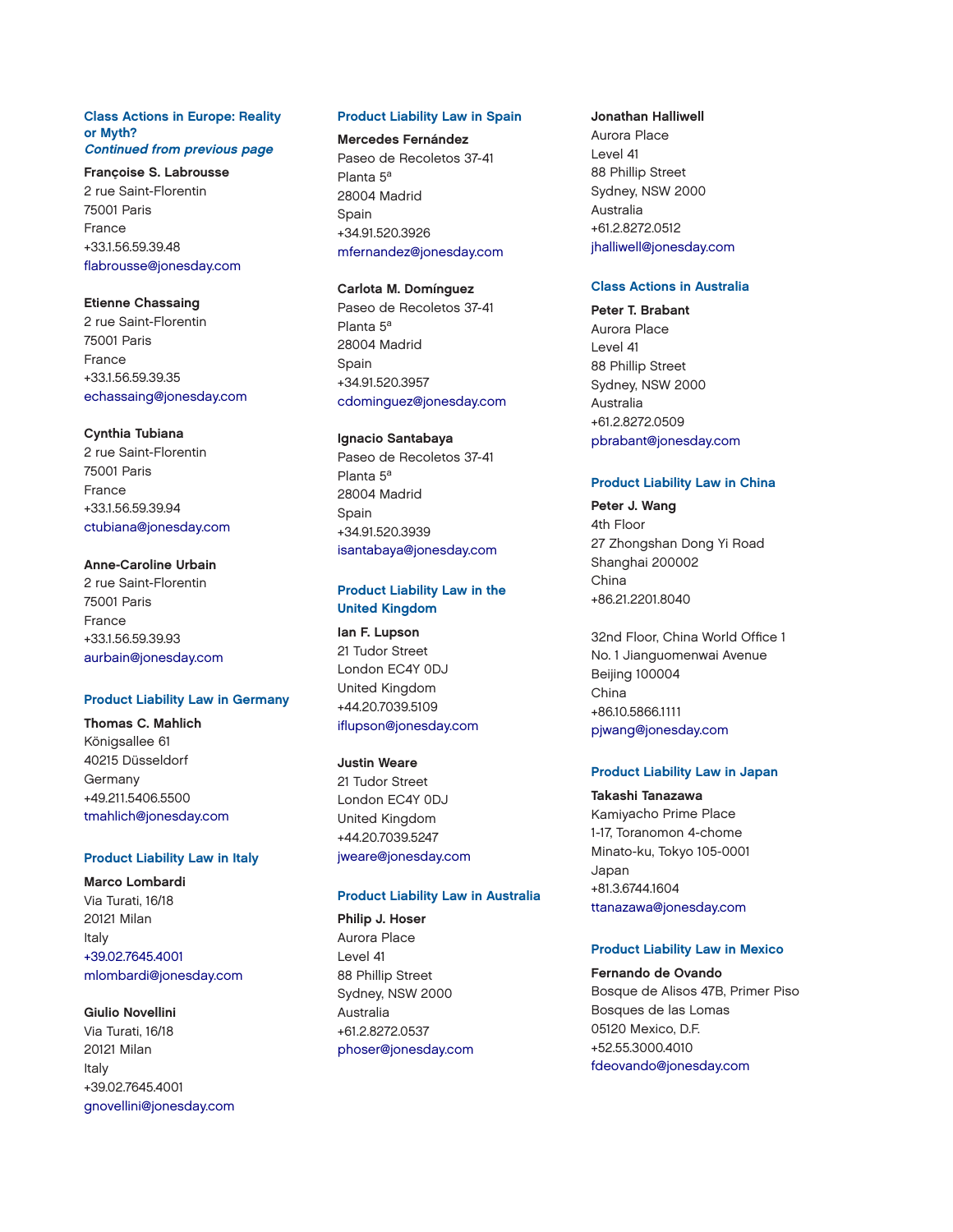#### Product Liability Law in Mexico Continued from previous page

#### Guillermo E. Larrea

Bosque de Alisos 47B, Primer Piso Bosques de las Lomas 05120 Mexico, D.F. +52.55.3000.4064 [glarrea@jonesday.com](mailto:glarrea@jonesday.com)

### Product Liability Law in the United States

Charles H. Moellenberg, Jr. 500 Grant Street, Suite 4500 Pittsburgh, Pennsylvania 15219-2514 +1.412.394.7917 [chmoellenberg@jonesday.com](mailto:chmoellenberg@jonesday.com)

#### Matthew A. Samberg

500 Grant Street, Suite 4500 Pittsburgh, Pennsylvania 15219-2514 +1.412.394.7260 [msamberg@jonesday.com](mailto:msamberg@jonesday.com)

#### Product Liability Insurance Issues

John E. Iole 500 Grant Street, Suite 4500 Pittsburgh, Pennsylvania 15219-2514 +1.412.394.7914 [jeiole@jonesday.com](mailto:jeiole@jonesday.com)

# Rebekah Byers Kcehowski

500 Grant Street, Suite 4500 Pittsburgh, Pennsylvania 15219-2514 +1.412.394.7935 [rbkcehowski@jonesday.com](mailto:rbkcehowski@jonesday.com)

#### Matthew R. Divelbiss

500 Grant Street, Suite 4500 Pittsburgh, Pennsylvania 15219-2514 +1.412.394.7297 [mrdivelbiss@jonesday.com](mailto:mrdivelbiss@jonesday.com)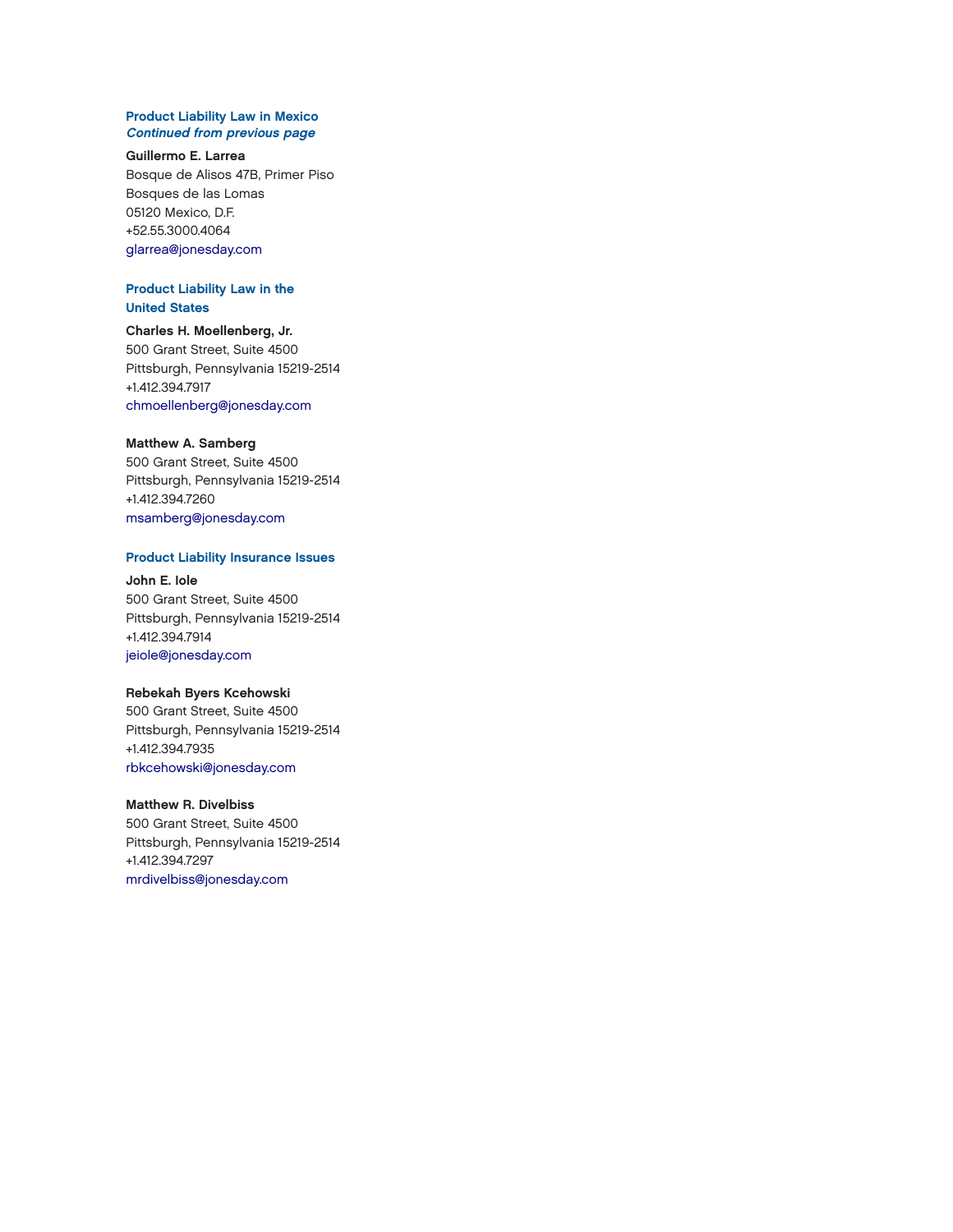

# PRODUCT LAW WORLDVIEW

# BUSINESS AND TORT LITIGATION (USA)

### OFFICE HEADS OF LITIGATION

ATLANTA Richard H. Deane, Jr. 1420 Peachtree Street, N.E. Suite 800 Atlanta, Georgia 30309-3053 (T) +1.404.521.3939 (D) +1.404.581.8502 (F) +1.404.581.8330 [rhdeane@jonesday.com](mailto:rhdeane@jonesday.com)

#### **BOSTON**

John D. Hanify 100 High Street 21st Floor Boston, Massachusetts 02110-1781 (T) +1.617.960.3939 (D) +1.617.449.6906 (F) +1.617.449.6999 [jhanify@jonesday.com](mailto:jhanify@jonesday.com)

**CHICAGO** Daniel E. Reidy 77 West Wacker Chicago, Illinois 60601-1692 (T) +1.312.782.3939 (D) +1.312.269.4140 (F) +1.312.782.8585 [dereidy@jonesday.com](mailto:dereidy@jonesday.com)

CLEVELAND John M. Newman, Jr. North Point 901 Lakeside Avenue Cleveland, Ohio 44114-1190 (T) +1.216.586.3939 (D) +1.216.586.7207 (F) +1.216.579.0212 [jmnewman@jonesday.com](mailto:jmnewman@jonesday.com)

**COLUMBUS** Matthew A. Kairis 325 John H. McConnell Boulevard Suite 600 Columbus, Ohio 43215 (T) +1.614.469.3939 (D) +1.614.281.3605 (F) +1.614.461.4198 [makairis@jonesday.com](mailto:makairis@jonesday.com)

DALLAS James P. Karen 2727 North Harwood Street Dallas, Texas 75201-1515 (T) +1.214.220.3939 (D) +1.214.969.5027 (F) +1.214.969.5100 [jkaren@jonesday.com](mailto:jkaren@jonesday.com)

**HOUSTON** James S. Teater 717 Texas Suite 3300 Houston, Texas 77002-2712 (T) +1.832.239.3939 (D) +1.832.239.3777 (F) +1.832.239.3600 [jsteater@jonesday.com](mailto:jsteater@jonesday.com)

IRVINE Richard S. Ruben 3161 Michelson Drive, Suite 800 Irvine, California 92612-4408 (T) +1.949.851.3939 (D) +1.949.553.7565 (F) +1.949.553.7539 [rruben@jonesday.com](mailto:rruben@jonesday.com)

LOS ANGELES Frederick L. McKnight 555 South Flower Street Fiftieth Floor Los Angeles, California 90071 (T) +1.213.489.3939 (D) +1.213.243.2777 (F) +1.213.243.2539 [fmcknight@jonesday.com](mailto:fmcknight@jonesday.com)

#### NEW YORK

Charles M. Carberry 222 East 41st Street New York, New York 10017-6702 (T) +1.212.326.3939 (D) +1.212.326.3920 (F) +1.212.755.7306 [carberry@jonesday.com](mailto:carberry@jonesday.com)

**PITTSBURGH** 

Paul M. Pohl 500 Grant Street, Suite 4500 Pittsburgh, Pennsylvania 15219-2514 (T) +1.412.391.3939 (D) +1.412.394.7900 (F) +1.412.394.7959 [pmpohl@jonesday.com](mailto:pmpohl@jonesday.com)

# SAN DIEGO

Steven N. Geise 12265 El Camino Real Suite 200 San Diego, California 92130-4096 (T) +1.858.314.1200 (D) +1.858.314.1170 (F) +1.858.314.1150 [sngeise@jonesday.com](mailto:sngeise@jonesday.com)